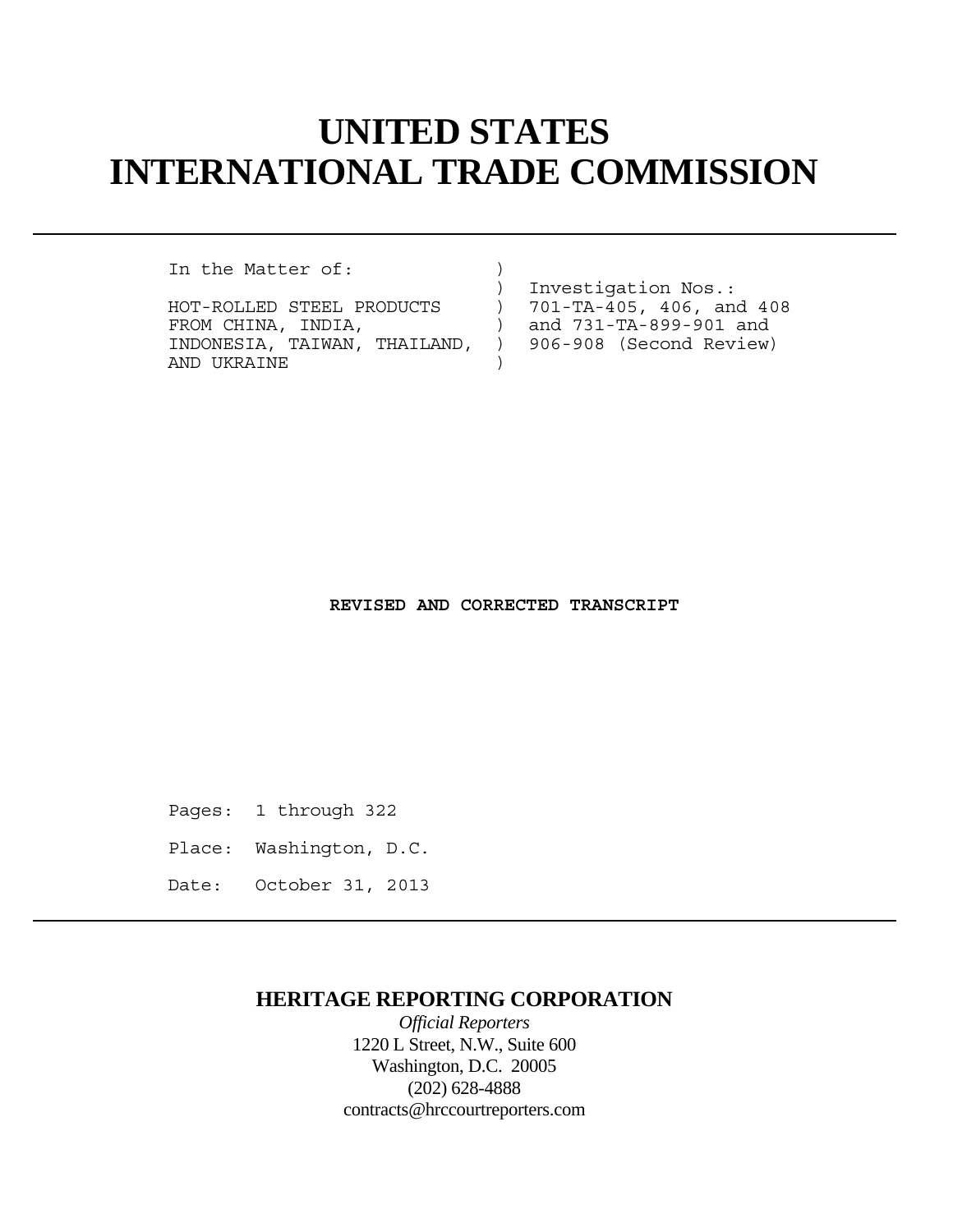### THE UNITED STATES INTERNATIONAL TRADE COMMISSION

| In the Matter of:         |                                      |
|---------------------------|--------------------------------------|
|                           | Investigation Nos.:                  |
| HOT-ROLLED STEEL PRODUCTS | $(1 - 701 - TA - 405, 406, and 408)$ |
| FROM CHINA, INDIA,        | and 731-TA-899-901 and               |
| INDONESIA, TAIWAN,        | 906-908 (Second Review)              |
| THAILAND, AND UKRAINE     |                                      |

 Thursday, October 31, 2013

 Room No. 101 U.S. International Trade Commission 500 E Street, S.W. Washington, D.C.

 The hearing commenced, pursuant to notice, at 9:34 a.m., before the Commissioners of the United States International Trade Commission, the Honorable IRVING A. WILLIAMSON, Chairman, presiding.

APPEARANCES:

On behalf of the International Trade Commission:

Commissioners:

 IRVING A. WILLIAMSON, CHAIRMAN SHARA L. ARANOFF, COMMISSIONER DEAN A. PINKERT, COMMISSIONER DAVID S. JOHANSON, COMMISSIONER MEREDITH M. BROADBENT, COMMISSIONER F. SCOTT KIEFF, COMMISSIONER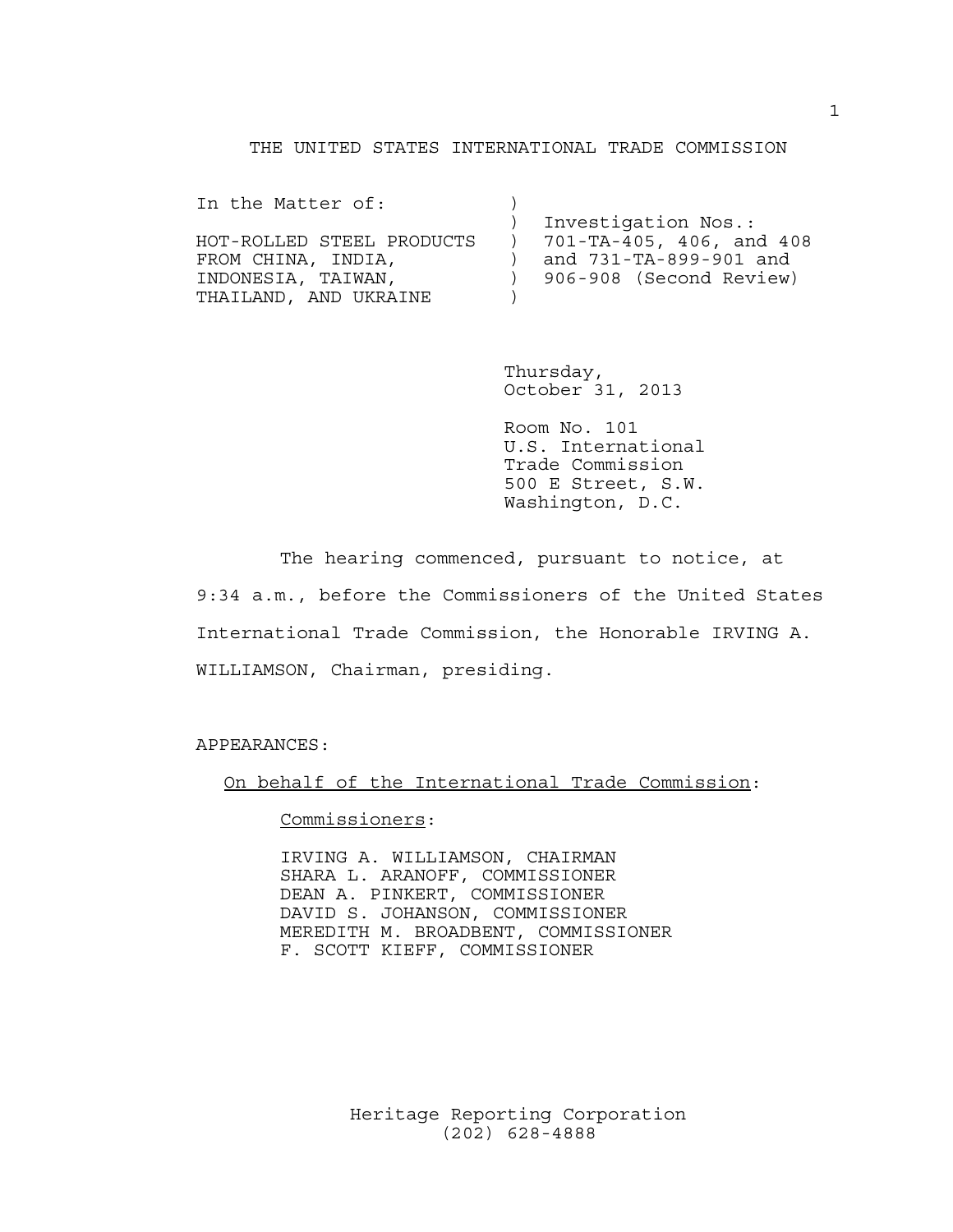On behalf of the International Trade Commission:

Staff:

 BILL BISHOP, SUPERVISORY HEARINGS AND INFORMATION OFFICER SHARON D. BELLAMY, PROGRAM SUPPORT SPECIALIST NATHANAEL COMLY, INVESTIGATOR KAREN TAYLOR, INTERNATIONAL TRADE ANALYST CRAIG THOMSEN, ECONOMIST CHARLES YOST, ACCOUNTANT/AUDITOR ROBIN TURNER, ATTORNEY DOUGLAS CORKRAN, SUPERVISORY INVESTIGATOR

#### CONGRESSIONAL APPEARANCES:

 THE HONORABLE JOE DONNELLY, United States Senator, Indiana THE HONORABLE PETER J. VISCLOSKY, U.S. Representative, 1st District, Indiana THE HONORABLE TODD ROKITA, U.S. Representative, 4th District, Indiana

EMBASSY WITNESS:

 PERAPAT UTHAISRI, Minister-Counselor (Commercial), Royal Thai Embassy

In Support of the Continuation of Antidumping and Countervailing Duty Orders:

On behalf of Gallatin Steel, SSAB Enterprises LLC, and Steel Dynamics, Inc.:

> GLENN GILMORE, Trade Supervisor, SSAB Enterprises LLC MARK MILLETT, President and Chief Executive Officer, Steel Dynamics, Inc.

 THOMAS SCRUGGS, Commercial Manager, Flat Rolled Division, Steel Dynamics, Inc.

 ROGER B. SCHAGRIN, Esquire JOHN W. BOHN, Esquire Schagrin Associates Washington, D.C.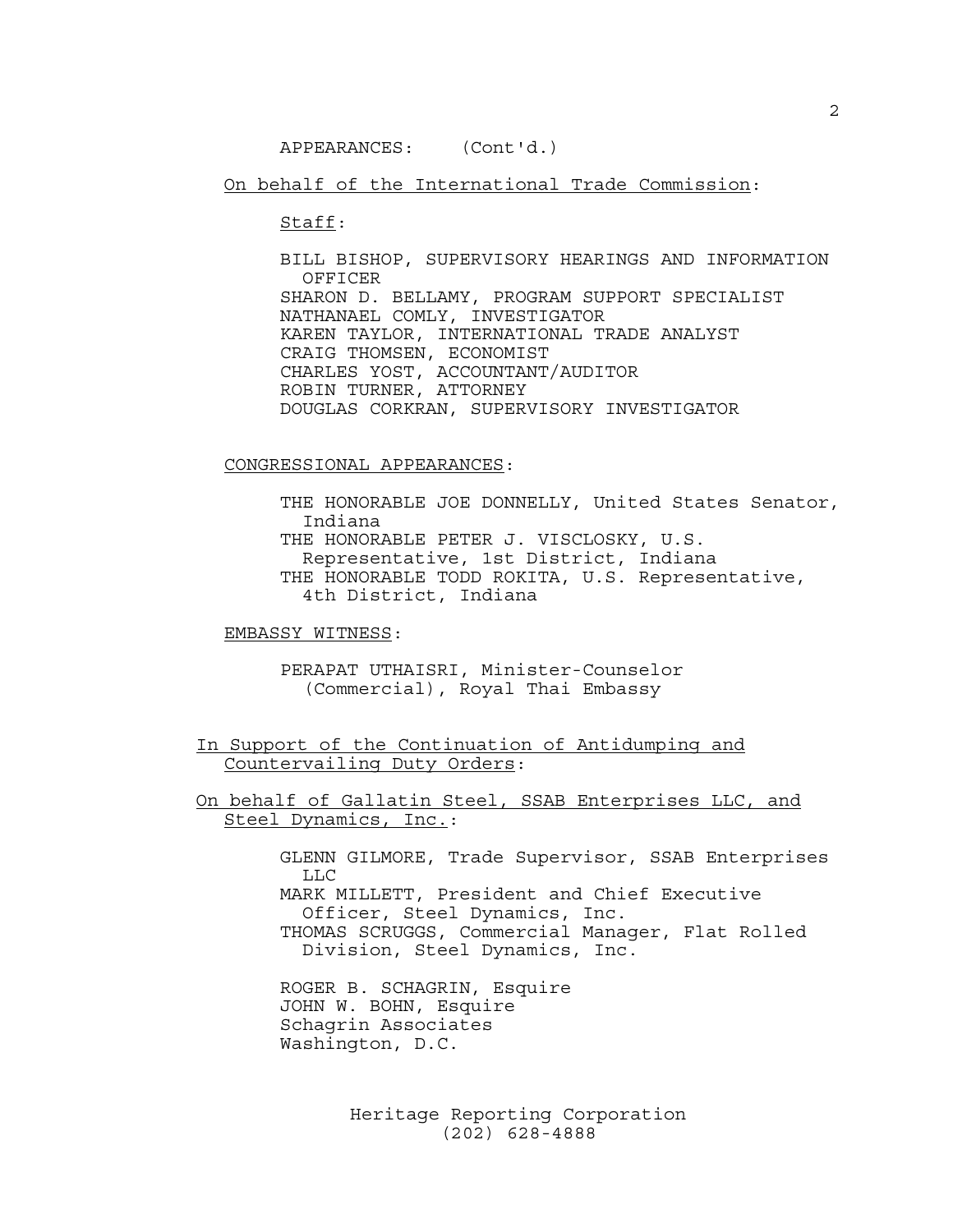In Support of the Continuation of Antidumping and Countervailing Duty Orders: (Cont'd.)

On behalf of Nucor Corporation:

 JOHN J. FERRIOLA, President and Chief Executive Officer, Nucor Corporation RICK BLUME, General Manager, Commercial Steelmaking Group, Nucor Corporation

 ALAN H. PRICE, Esquire TIMOTHY C. BRIGHTBILL, Esquire MAUREEN E. THORSON, Esquire Wiley Rein LLP Washington, D.C.

On behalf of ArcelorMittal USA LLC (AMUSA):

 DANIEL MULL, Executive Vice President for Sales and Marketing, AMUSA BUSTER YONYCH, Director, Hot-Rolled Products Sales and Marketing, AMUSA DAVID MCCALL, District 1 Director, United Steel, Paper and Forestry, Rubber, Manufacturing, Energy, Allied Industrial and Service Workers International Union (USW) GINA BECK, Economist, Georgetown Economic Services

 PAUL C. ROSENTHAL, Esquire KATHLEEN W. CANNON, Esquire R. ALAN LUBERDA, Esquire Kelley Drye Warren LLP Washington, D.C.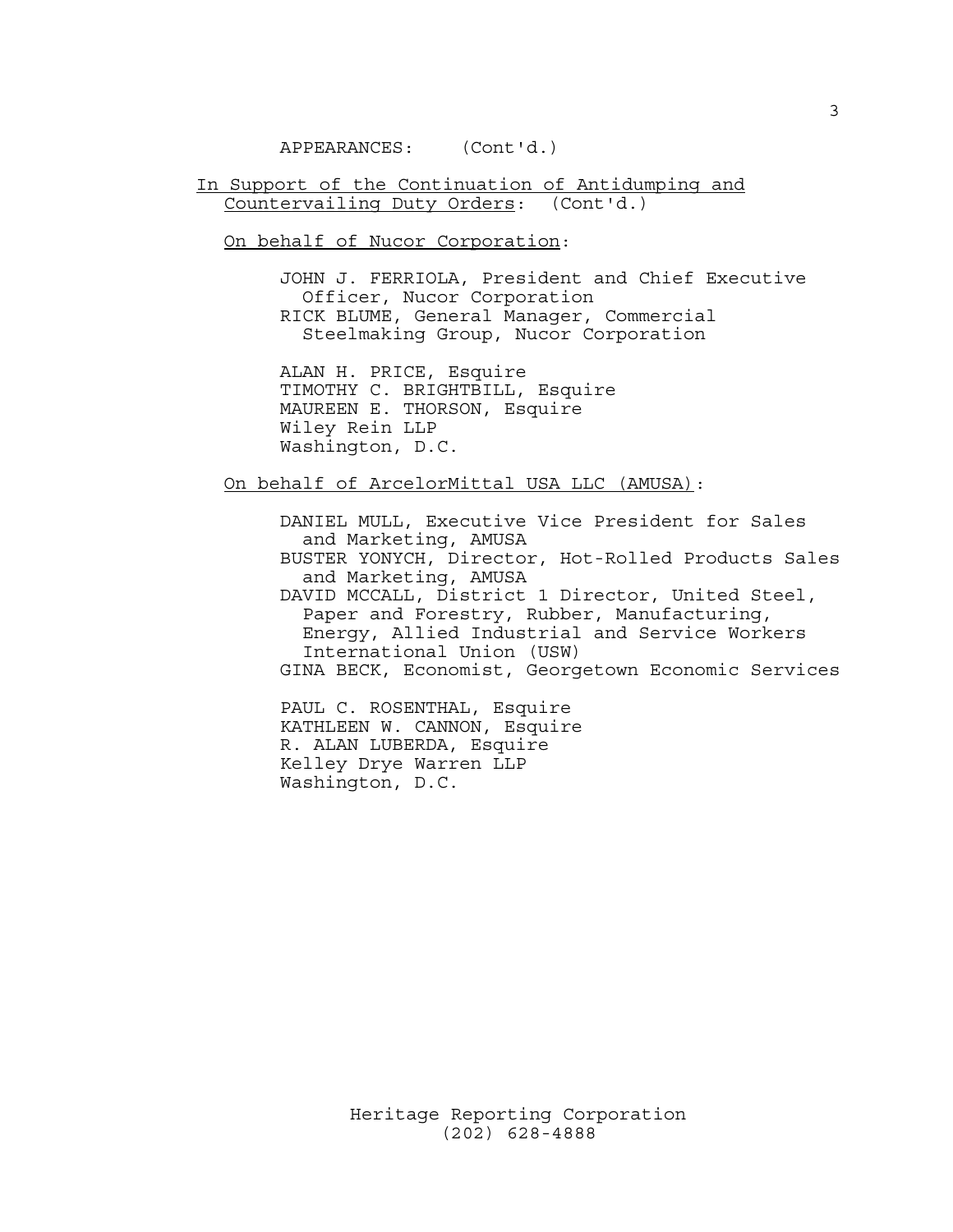In Support of the Continuation of Antidumping and Countervailing Duty Orders: (Cont'd.)

# On behalf of United States Steel Corporation:

 MARIO LONGHI, President and Chief Executive Officer, United States Steel Corporation JOSEPH R. SCHERRBAUM, JR., Vice President - Sales, United States Steel Corporation ROBERT Y. KOPF, General Manager, North American Flat-Rolled Marketing, United States Steel Corporation

 ROBERT E. LIGHTHIZER, Esquire JAMES C. HECHT, Esquire STEPHEN P. VAUGHN, Esquire Skadden, Arps, Slate, Meagher & Flom LLP Washington, D.C.

In Opposition to the Continuation of Antidumping and Countervailing Duty Orders:

On behalf of Sahaviriya Steel Industries Public Company Limited:

> ROBERT L. LaFRANKIE, Esquire Hughes Hubbard & Reed LLP Washington, D.C.

On behalf of Shang Chen Steel Co., Ltd. (Shang Chen Steel):

> DR. KENNETH BUTTON, Senior Vice President, Economic Consulting Services LLC

 FREDERICK P. WAITE, Esquire Vorys, Sater, Seymour & Pease LLP Washington, D.C.

On behalf of Essar Steel India Limited:

 MARK P. LUNN, Esquire DANIEL MORRIS, Esquire Dentons US LLP Washington, D.C.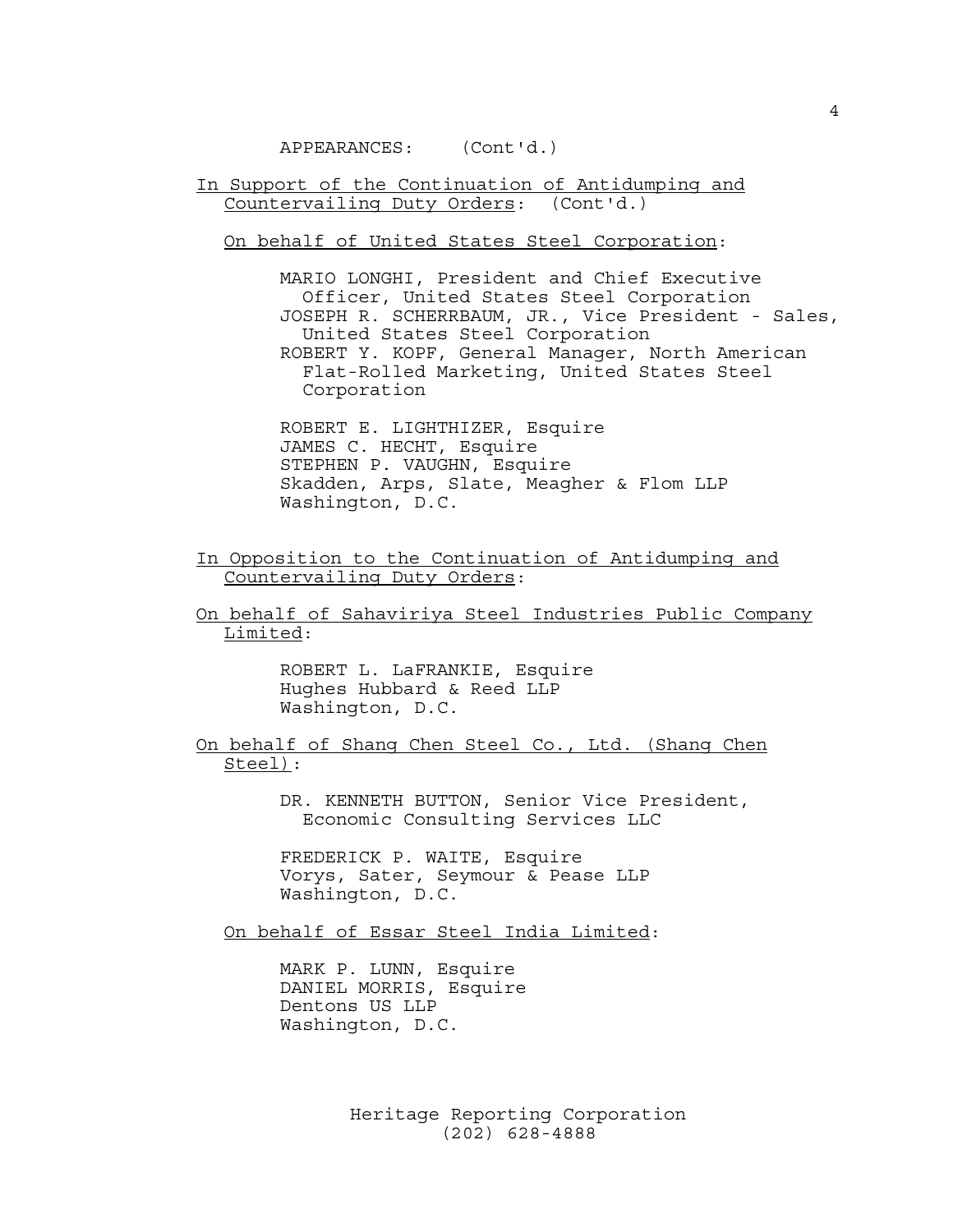In Opposition to the Continuation of Antidumping and Countervailing Duty Orders: (Cont'd.)

NON PARTY WITNESS:

On behalf of China Steel Corporation, Chung Hung Steel Corporation and Dragon Steel Corporation:

> C.K. (CHIN KANG) FAN CHIANG, Manager, Sales Section-4, Marketing Department, China Steel Corporation, Taiwan CHIEN-CHUNG CHU, Administrator, Foreign Marketing Research Section, Marketing Administration Department, China Steel Corporation

 LUNFAN LIN, Esquire Wu & Partners Taipei, Taiwan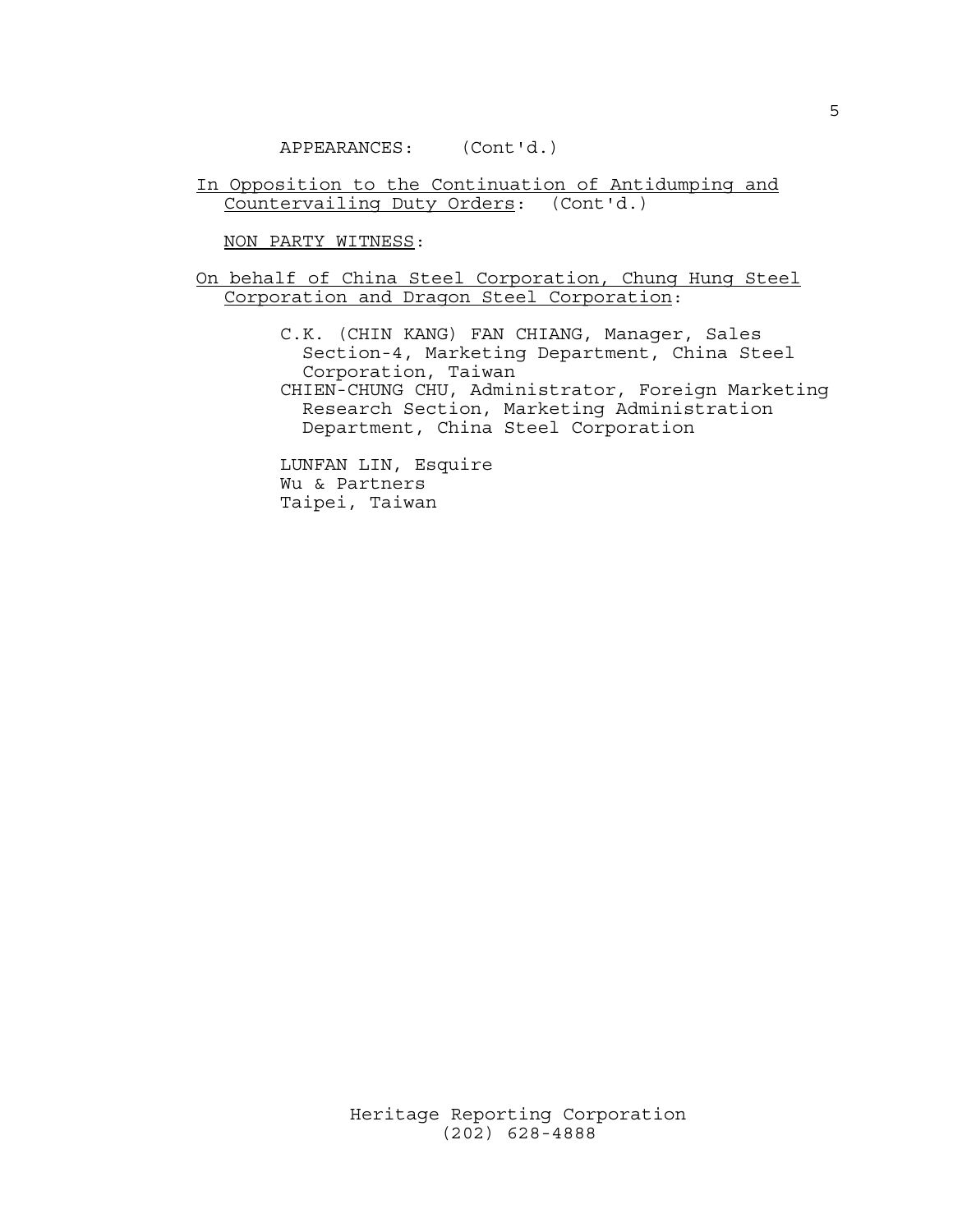# I N D E X

# en de la provincia de la provincia de la provincia de la provincia de la provincia de la provincia de la provi

| OPENING STATEMENT OF ALAN H. PRICE, ESQUIRE,<br>WILEY REIN LLP                                                                                                                            | 31 |
|-------------------------------------------------------------------------------------------------------------------------------------------------------------------------------------------|----|
| OPENING STATEMENT OF FREDERICK P. WAITE, ESQUIRE,<br>VORYS, SATER, SEYMOUR & PEASE LLP                                                                                                    | 35 |
| TESTIMONY OF THE HONORABLE JOE DONNELLY, UNITED<br>STATES SENATOR, INDIANA                                                                                                                | 10 |
| TESTIMONY OF THE HONORABLE PETER J. VISCLOSKY,<br>U.S. REPRESENTATIVE, 1ST DISTRICT, INDIANA                                                                                              | 14 |
| TESTIMONY OF THE HONORABLE TODD ROKITA, U.S.<br>REPRESENTATIVE, 4TH DISTRICT, INDIANA                                                                                                     | 16 |
| TESTIMONY OF PERAPAT UTHAISRI, MINISTER-COUNSELOR<br>(COMMERCIAL), ROYAL THAI EMBASSY                                                                                                     | 25 |
| TESTIMONY OF ROBERT E. LIGHTHIZER, ESQUIRE,<br>SKADDEN, ARPS, SLATE, MEAGHER & FLOM LLP                                                                                                   | 39 |
| TESTIMONY OF MARIO LONGHI, PRESIDENT AND CHIEF<br>EXECUTIVE OFFICER, UNITED STATES STEEL CORPORATION                                                                                      | 46 |
| TESTIMONY OF JOHN J. FERRIOLA, PRESIDENT AND CHIEF<br>EXECUTIVE OFFICER, NUCOR CORPORATION                                                                                                | 54 |
| TESTIMONY OF DANIEL MULL, EXECUTIVE VICE PRESIDENT<br>FOR SALES AND MARKETING, AMUSA                                                                                                      | 60 |
| TESTIMONY OF MARK MILLETT, PRESIDENT AND CHIEF<br>EXECUTIVE OFFICER, STEEL DYNAMICS, INC.                                                                                                 | 65 |
| TESTIMONY OF ROGER B. SCHAGRIN, ESQUIRE,<br>SCHAGRIN ASSOCIATES                                                                                                                           | 68 |
| TESTIMONY OF DAVID MCCALL, DISTRICT 1 DIRECTOR,<br>UNITED STEEL, PAPER AND FORESTRY, RUBBER,<br>MANUFACTURING, ENERGY, ALLIED INDUSTRIAL AND<br>SERVICE WORKERS INTERNATIONAL UNION (USW) | 68 |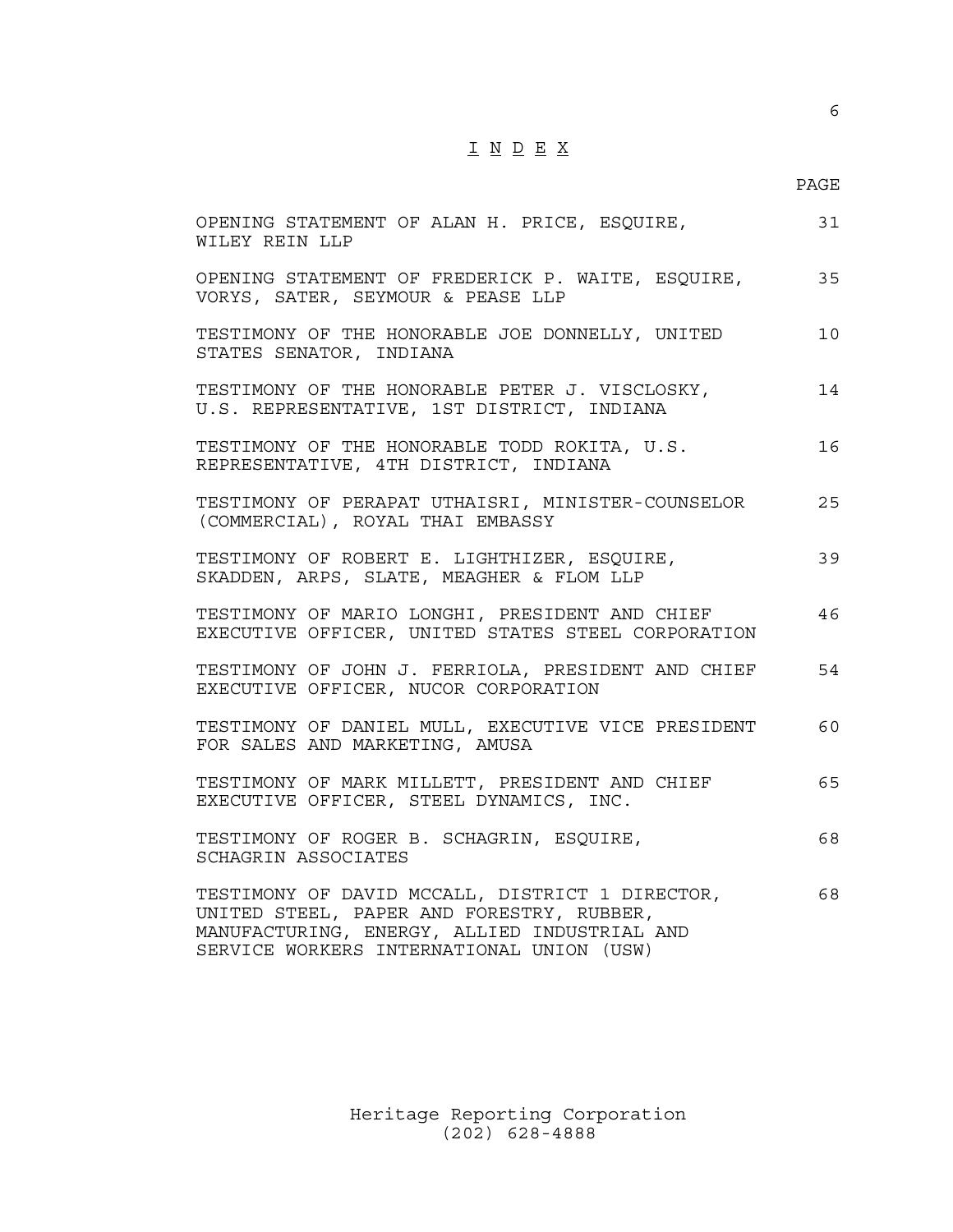# I N D E X

# en de la provincia de la provincia de la provincia de la provincia de la provincia de la provincia de la provi

| TESTIMONY OF JOSEPH R. SCHERRBAUM, JR., VICE<br>PRESIDENT - SALES, UNITED STATES STEEL CORPORATION                              | 73    |
|---------------------------------------------------------------------------------------------------------------------------------|-------|
| TESTIMONY OF DR. KENNETH BUTTON, SENIOR VICE<br>PRESIDENT, ECONOMIC CONSULTING SERVICES LLC                                     | 190   |
| TESTIMONY OF ROBERT L. LAFRANKIE, ESQUIRE,<br>HUGHES HUBBARD & REED LLP                                                         | 201   |
| TESTIMONY OF C.K. (CHIN KANG) FAN CHIANG,<br>MANAGER, SALES SECTION-4, MARKETING DEPARTMENT,<br>CHINA STEEL CORPORATION, TAIWAN | 211   |
| TESTIMONY OF FREDERICK P. WAITE, ESQUIRE,<br>VORYS, SATER, SEYMOUR & PEASE LLP                                                  | 220   |
| TESTIMONY OF MARK P. LUNN, ESQUIRE,<br>DENTONS US LLP                                                                           | 2.2.4 |
| CLOSING STATEMENT OF PAUL C. ROSENTHAL, ESQUIRE,<br>KELLEY DRYE WARREN LLP                                                      | 309   |
| CLOSING STATEMENT OF MARK P. LUNN, ESQUIRE,<br>DENTONS US LLP                                                                   | 318   |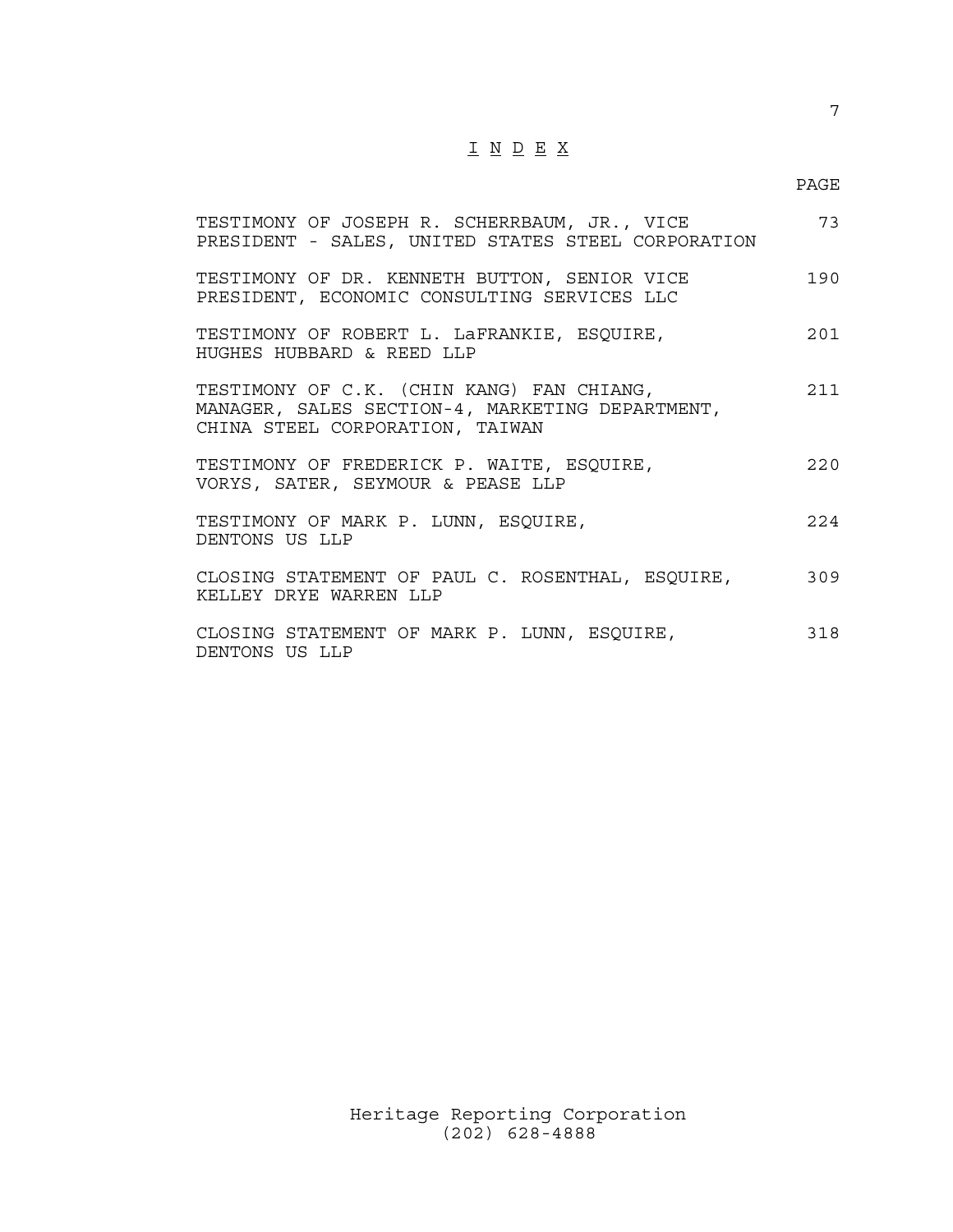| 1  | $\underline{P} \underline{R} \underline{O} \underline{C} \underline{E} \underline{E} \underline{D} \underline{I} \underline{N} \underline{G} \underline{S}$ |
|----|-------------------------------------------------------------------------------------------------------------------------------------------------------------|
| 2  | (9:34 a.m.)                                                                                                                                                 |
| 3  | CHAIRMAN WILLIAMSON: Good morning.<br>On                                                                                                                    |
| 4  | behalf of the U.S. International Trade Commission I                                                                                                         |
| 5  | welcome you to this hearing on Investigation Nos.                                                                                                           |
| 6  | 701-TA-405, 406, and 408 and 731-TA-899-901 and                                                                                                             |
| 7  | 906-908 (Second Review) involving Hot-Rolled Steel                                                                                                          |
| 8  | Products From China, India, Indonesia, Taiwan,                                                                                                              |
| 9  | Thailand, and Ukraine.                                                                                                                                      |
| 10 | The purpose of these five-year review                                                                                                                       |
| 11 | investigations is to determine whether revocation of                                                                                                        |
| 12 | the countervailing duty orders on hot-rolled steel                                                                                                          |
| 13 | products from India, Indonesia and Thailand and the                                                                                                         |
| 14 | antidumping order on China, India, Indonesia, Taiwan,                                                                                                       |
| 15 | Thailand and Ukraine will be likely to lead to                                                                                                              |
| 16 | continuation or recurrence of material injury within a                                                                                                      |
| 17 | reasonable foreseeable period of time.                                                                                                                      |
| 18 | Schedules setting forth the presentation of                                                                                                                 |
| 19 | this hearing, notices of investigation and transcript                                                                                                       |
| 20 | order forms are available at the public distribution                                                                                                        |
| 21 | table. All prepared testimony should be given to the                                                                                                        |
| 22 | Secretary. Please do not place testimony directly on                                                                                                        |
| 23 | the public distribution table.                                                                                                                              |
| 24 | All witnesses must be sworn in by the                                                                                                                       |
| 25 | Secretary before presenting testimony. I understand                                                                                                         |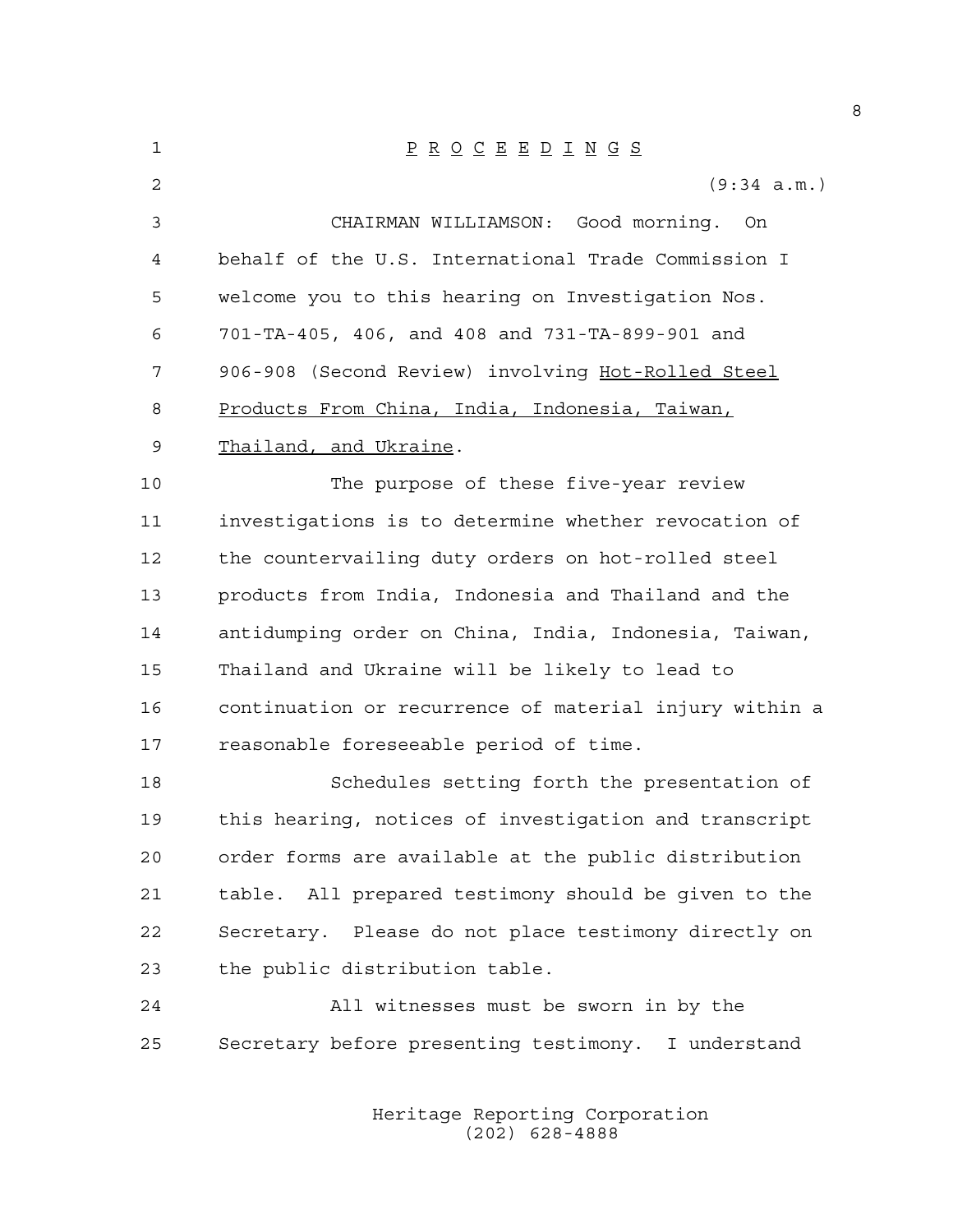1 that parties are aware of the time allocations. Any 2 questions regarding the time allocations should be 3 directed to the Secretary.

4 Speakers are reminded not to refer in their 5 remarks or answers to questions to business 6 proprietary information. Please speak clearly into 7 the microphone and state your name for the record for 8 the benefit of the court reporter. If you will be 9 submitting documents that contain information you wish 10 classified as business confidential, your requests 11 should comply with Commission Rule 201.6.

12 Mr. Secretary, are there any preliminary 13 matters?

14 MR. BISHOP: Mr. Chairman, I would note that 15 all witnesses for today's hearing have sworn in.

16 (Witnesses sworn.)

17 CHAIRMAN WILLIAMSON: Before we call our 18 first witness, I also would like to call the 19 delegation of steelworkers from ArcelorMittal in 20 Cleveland. Welcome to this hearing. Thank you. 21 MR. BISHOP: Our first congressional witness 22 is the Honorable Joe Donnelly, United States Senator, 23 Indiana.

24 CHAIRMAN WILLIAMSON: Welcome, Senator 25 Donnelly.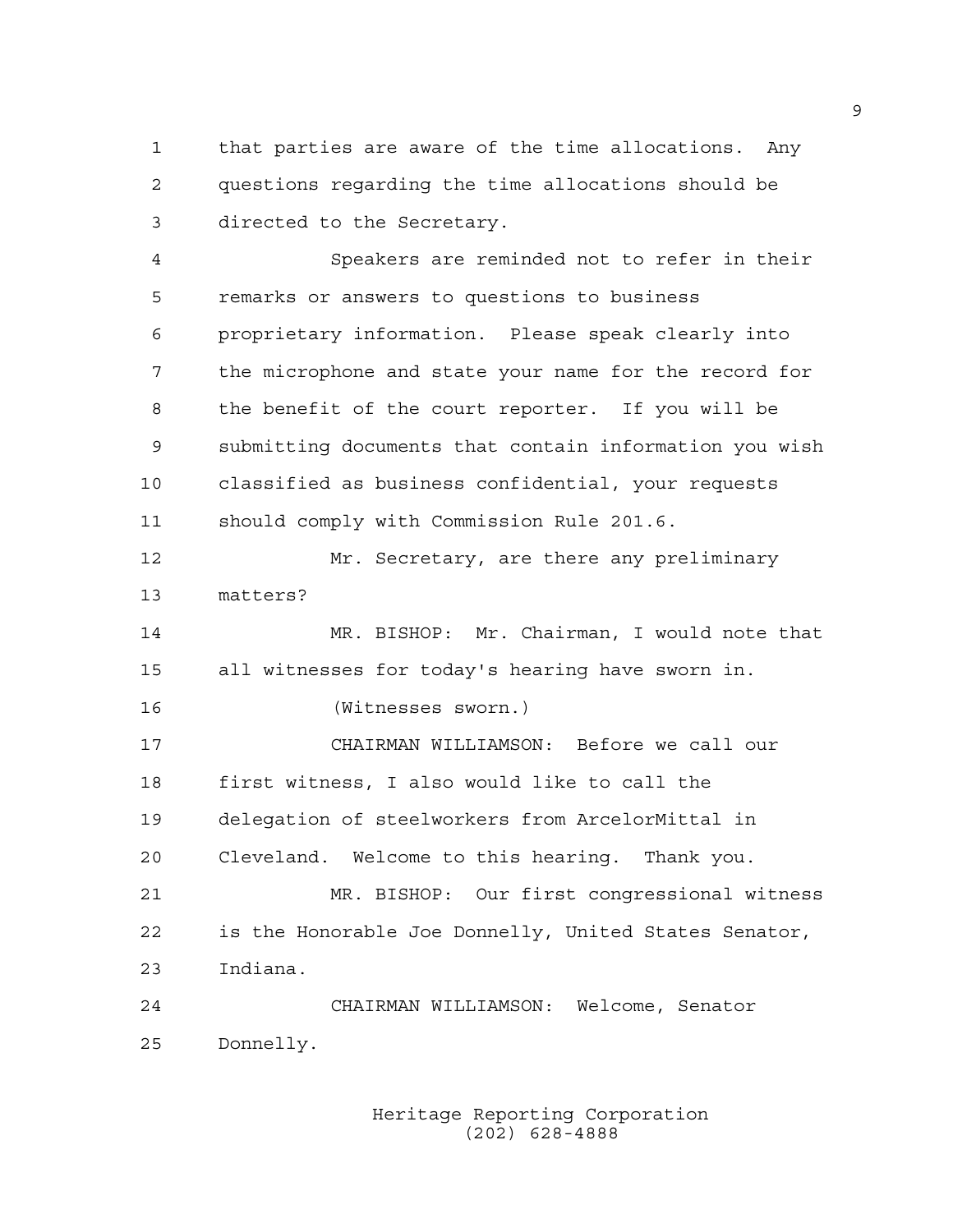1 MR. DONNELLY: Good morning.

2 CHAIRMAN WILLIAMSON: You may begin when 3 you're ready.

4 MR. DONNELLY: Thank you very much for the 5 opportunity to be here with you, and I will be 6 submitting a letter for the record as well. As I 7 said, thank you for the opportunity to appear before 8 you on a case that I believe is critical not only to 9 American steel producers, but also to the jobs that 10 support thousands of American families -- the unfairly 11 traded imports of hot-rolled steel.

12 As everyone knows, our economy is still 13 recovering from the devastating effects of the recent 14 recession. While many industries are on their way to 15 returning to prerecession form, others are still too 16 fragile to compete on an uneven playing field. 17 Unfortunately, steel is such an industry. All we ask 18 for is fairness.

19 Mr. Chairman, Hoosiers sent me to Washington 20 to help create the conditions for economic growth so 21 that Americans across our great nation can get back to 22 work. As you deliberate the matter before you, I urge 23 you to not only consider the recovering economy, but 24 also the American worker who suffers from the unfair 25 trade practices of other nations.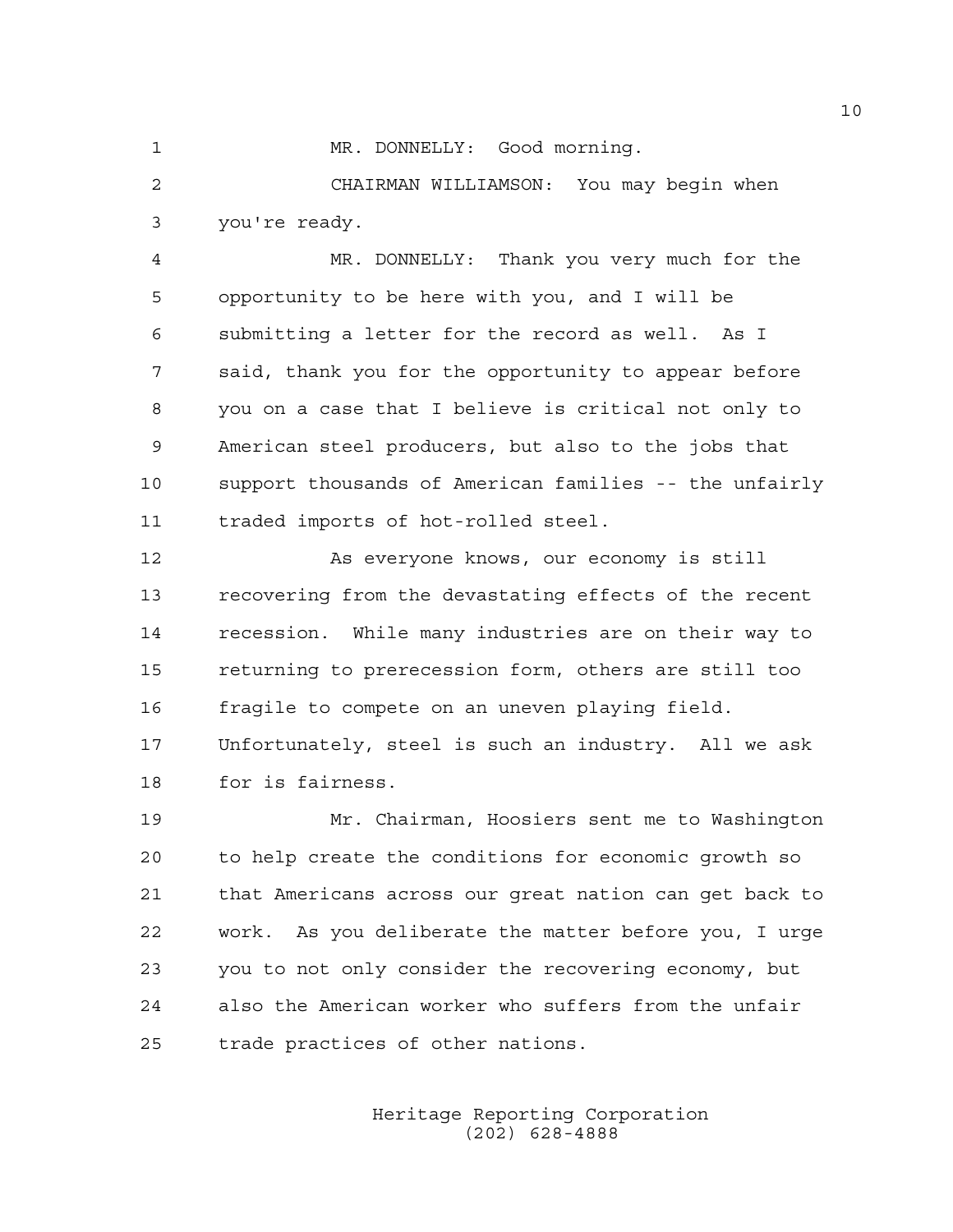1 As you know from studying the steel market, 2 hot-rolled steel is central to the nation's economy. 3 Automobiles, construction vehicles, agricultural 4 vehicles. They all contain hot-rolled steel or steel 5 made from hot-rolled steel. America was built on this 6 product and continues to grow with its versatile uses. 7 It is used in many different ways, from building the 8 water tanks that allow our families to have water 9 pressure to its use in pipes and tubes that are 10 essential to our economy across the nation and across 11 the world.

12 A healthy economy creates high demand for 13 hot-rolled steel, but we all know our economy is still 14 recovering. It is well known that one reason for the 15 lack of growth in the steel using sector is the 16 persistence of massive trade deficits that are made 17 worse by market diluting practices employed by the 18 very countries with which we have these deficits.

19 China in particular comes to mind, which is 20 why trade remedies were implemented in the past. By 21 contrast, much of the growth in these countries comes 22 from making more steel than they can consume and 23 exporting it by whatever means necessary. Such unfair 24 practices have harmed the steel industry for decades. 25 The impact of unfair trade is not only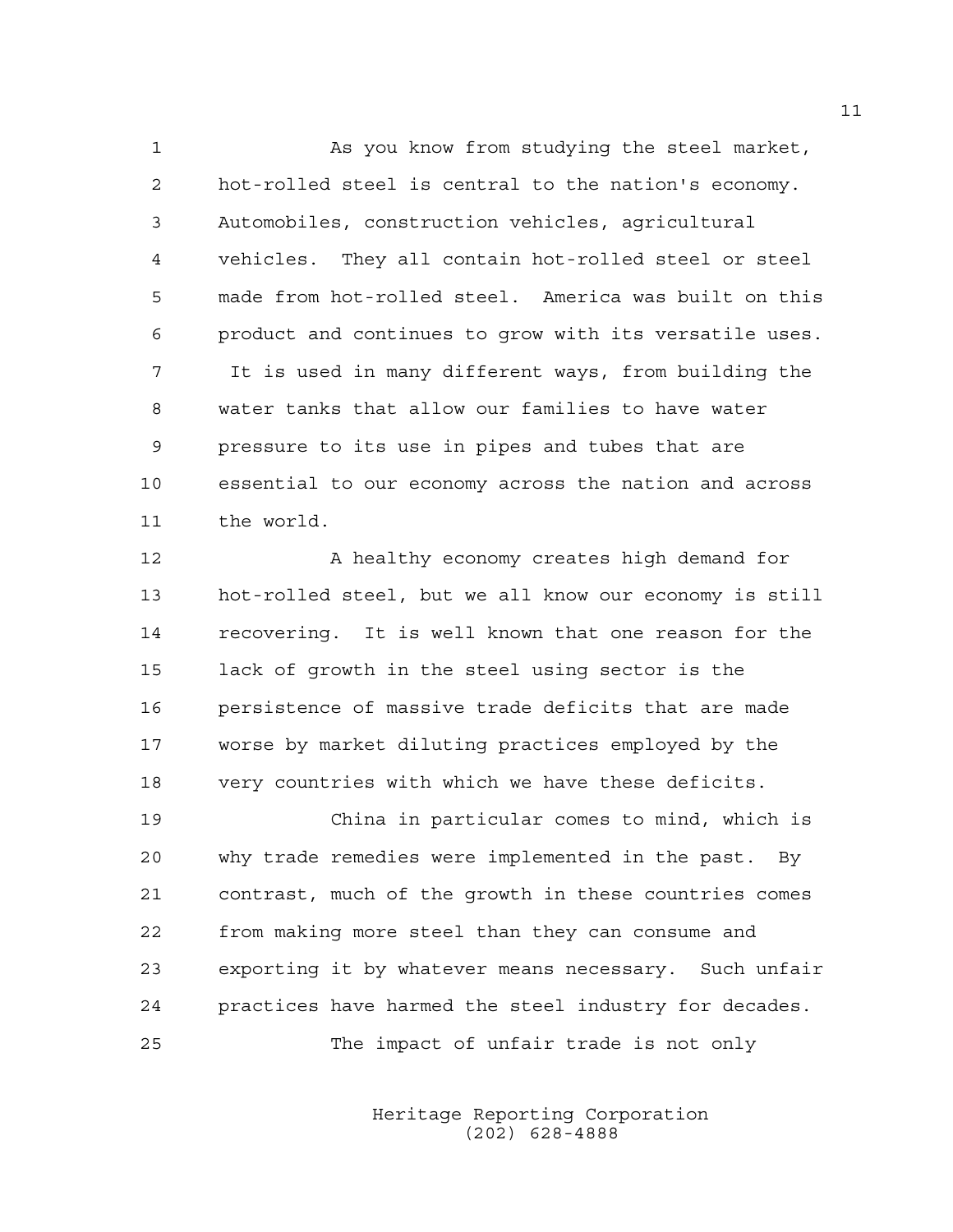1 realized in board rooms, but in family rooms and at 2 kitchen tables. Indiana communities that were built 3 on a strong middle class have been left reeling 4 because of the unfair practices of some other nations 5 in the steel industry. I can assure you, Mr. 6 Chairman, cities and towns throughout my home state, 7 but throughout our country, like Gary, Hammond, Fort 8 Wayne, know this all too well.

9 Despite the past impacts of unfair trade, 10 the steel industry's presence in Indiana today 11 supports over 150,000 jobs. I have seen firsthand the 12 resilience of Indiana workers and American workers. 13 It's important to note this. They're not asking for 14 preferential treatment under the laws. They are 15 simply asking for fair and equal treatment.

16 We all know that good trade policies create 17 jobs, fuel economic growth and benefit consumers both 18 at home and abroad, and yet we must remember that 19 trade only works when everyone plays by the same 20 rules. That is why I'm here today. I'm asking you, 21 Mr. Chairman and to the group, for a level playing 22 field and to encourage the Commission to maintain the 23 existing antidumping and countervailing duty orders 24 against unfairly traded imports of hot-rolled steel. 25 To conclude, I want to note that I, like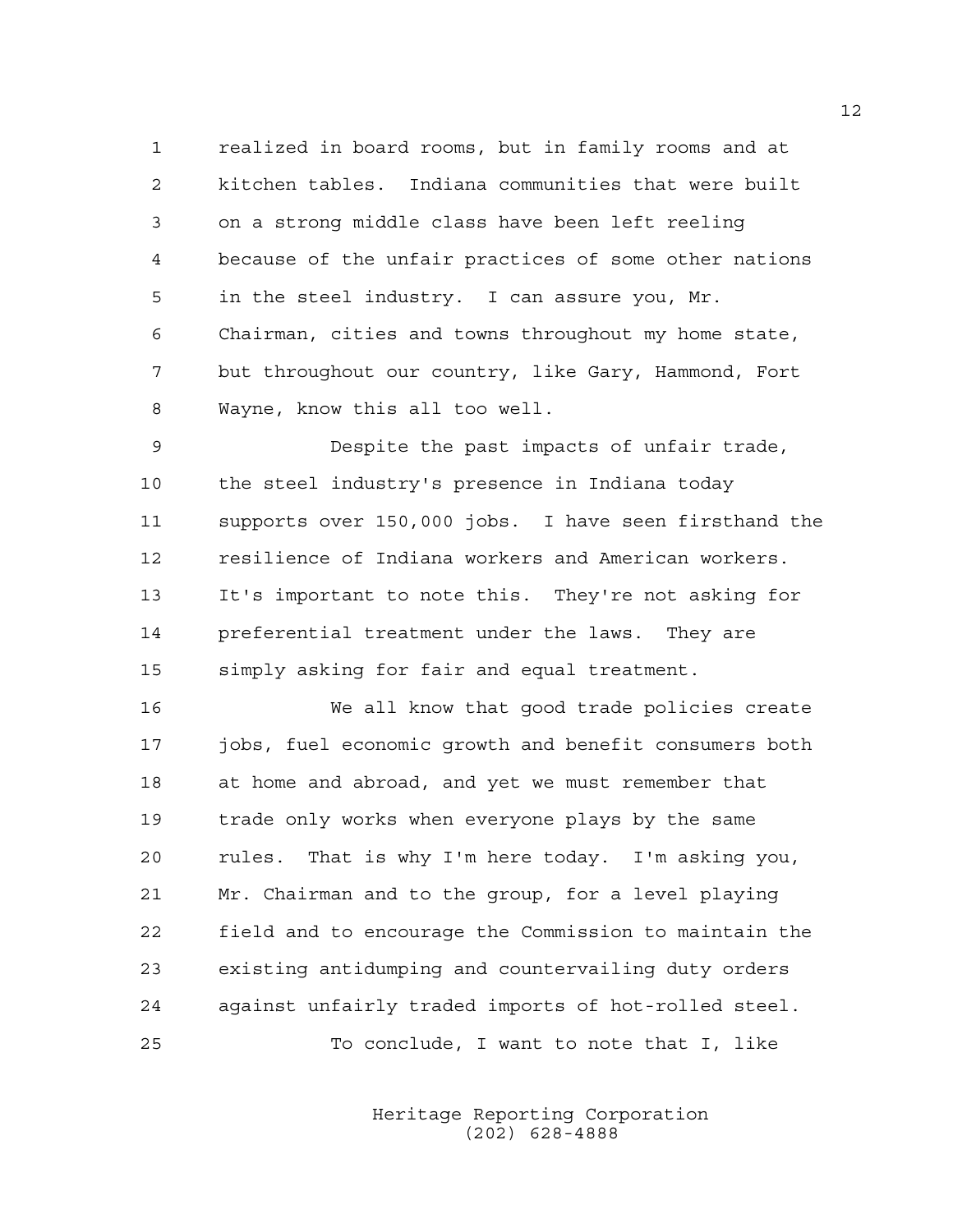1 many Americans, have been frustrated by Congress, both 2 the House and Senate, on our lack of focus on jobs. 3 The recent government shutdown was wrong and 4 embarrassing and had a stifling impact on our economy 5 and even delayed this important hearing. However, it 6 also served as an important reminder that we are a 7 stronger nation when we work together and we play by 8 the rules.

9 That is why I am pleased to be here before 10 you with a letter signed by a bipartisan group of 19 11 Senators asking this Commission to maintain the 12 existing orders. Clearly, this issue transcends 13 politics because of its direct relationship to 14 American jobs and its direct relation to one of the 15 most ingrained parts of what we believe as Americans, 16 which is fairness. Everyone plays by the same rules.

17 Mr. Chairman, I would like to submit this 18 letter for the record, and I would like to thank you 19 and to all of the Commissioners and the staff for all 20 the courtesies you have extended and for all your hard 21 work and your dedication not only to our economy, but 22 to our country and to fairness. Thank you very much. 23 CHAIRMAN WILLIAMSON: Thank you, Senator.

24 The letter will be put on the record. Are there any 25 questions for the Senator?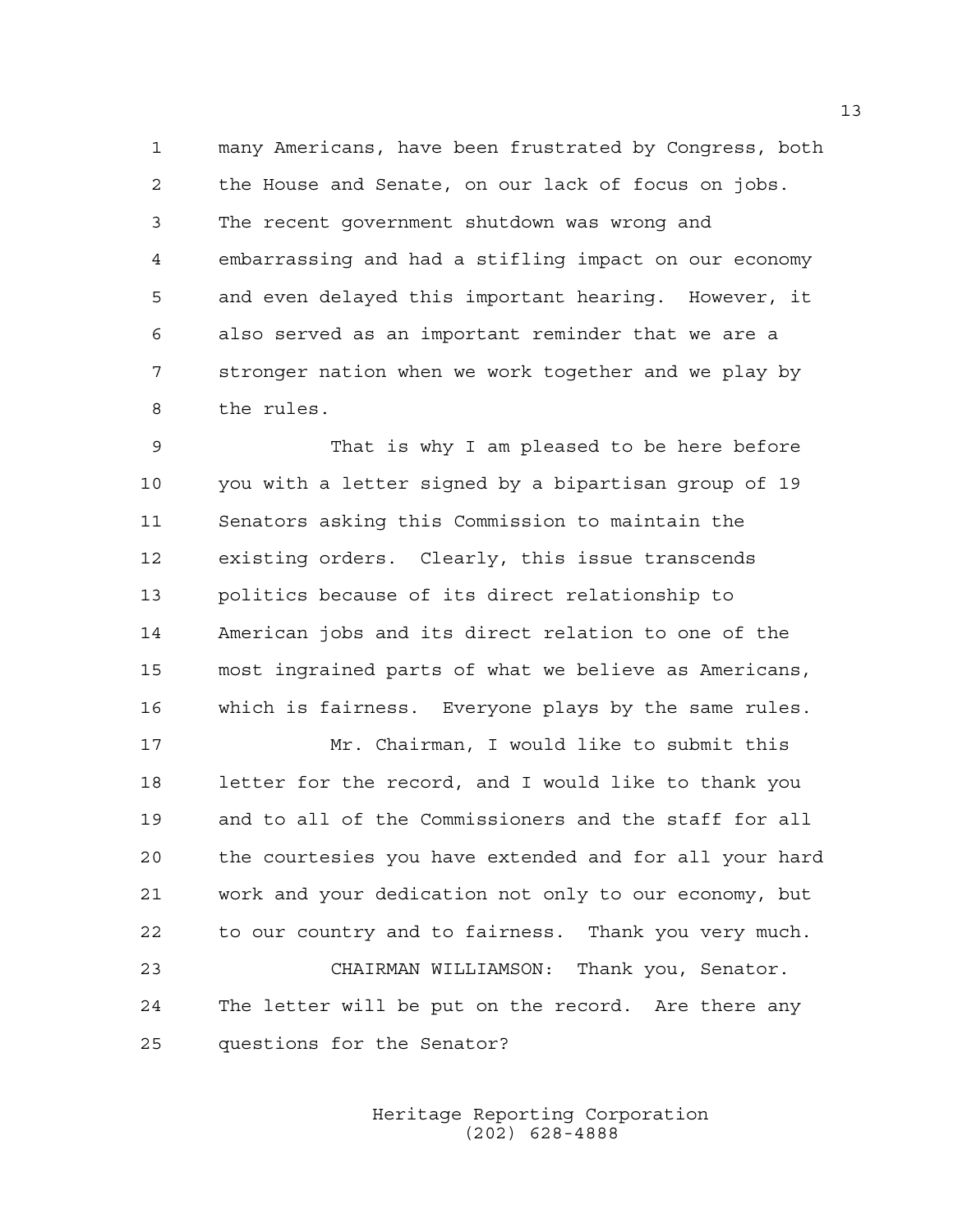1 (No response.) 2 CHAIRMAN WILLIAMSON: Thank you very much 3 for coming. 4 MR. DONNELLY: Thank you, sir. 5 CHAIRMAN WILLIAMSON: We appreciate your 6 presence. 7 MR. BISHOP: Our next witness is the 8 Honorable Peter J. Visclosky, United States 9 Representative, 1st District, Indiana. 10 CHAIRMAN WILLIAMSON: Welcome back to the 11 Commission, Mr. Visclosky. 12 MR. VISCLOSKY: Mr. Chairman. 13 CHAIRMAN WILLIAMSON: You may begin when 14 you're ready. 15 MR. VISCLOSKY: Thank you very much. It is 16 good to be back and at the beginning would certainly 17 want to welcome Commissioner Kieff and wish him well 18 in his responsibilities and as a member of the 19 Congress of the United States to apologize to each of 20 you and your staffs for having had the October 3 21 hearing on this issue canceled because of our 22 inability to make certain decisions. 23 I would want you to know that I am an 24 institutionalist and am committed to bringing some 25 order to just the fiscal process of running this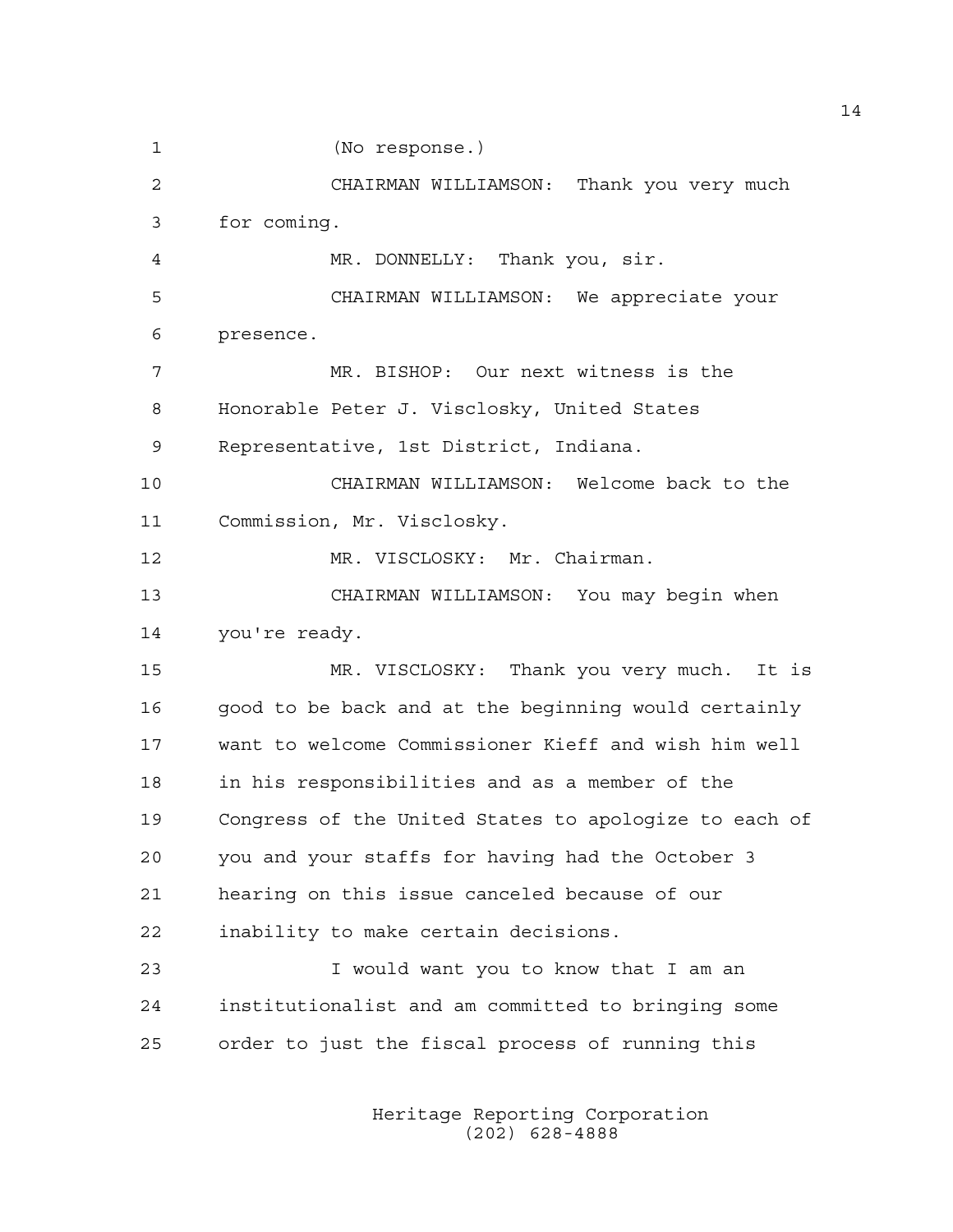1 government and will continue in that vein, but do 2 appreciate the opportunity to be with you today to 3 testify on the issue before the Commission. I have 4 also submitted a bipartisan letter on behalf of the 5 Congressional Steel Caucus of the House signed by 15 6 Members, including Chairman Tim Murphy and myself.

7 I am here to ask for your consideration to 8 maintain the current countervailing and antidumping 9 duties that are issued in this case. The Commerce 10 Department has already stated that the revocation of 11 the antidumping duty orders would likely lead to the 12 continuation or recurrence of dumping at margins as 13 great as 90 percent, and the revocation of 14 countervailing duty orders would likely lead to the 15 continuation or recurrence of countervailing subsidy 16 at rates of 563 percent.

17 17 It is estimated if you look at capacity 18 overseas that hot-rolled capacity in the country of 19 China has grown from approximately 175 million metric 20 tons in 2006 to approximately 385 million tons in 21 2012. In India, hot-rolled steel capacity has grown 22 from approximately 16 million metric tons in 2006 to 23 approximately 36 million metric tons in 2012.

24 In the United States, consumption between 25 2007 and 2009 of hot-rolled fell by 43 percent, and as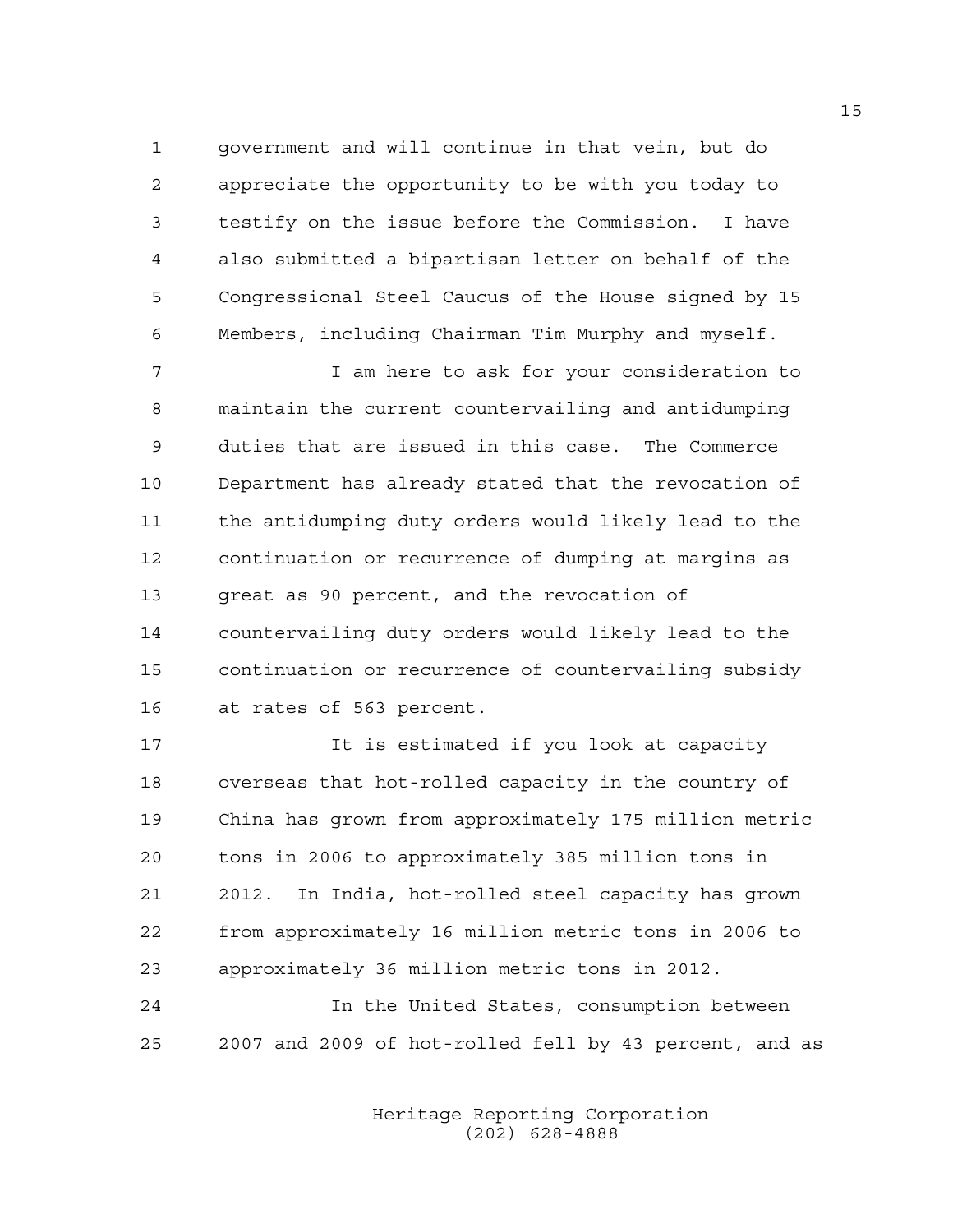1 of last year U.S. consumption had not reached 2007 2 levels. Where is that steel going to go and where is 3 that incentive internationally to dump it? 4 I would simply close by saying that I have 5 always appreciated the consideration that the 6 Commissioners have given to each issue brought before 7 you. I trust in your fair consideration and do 8 appreciate again the opportunity to appear before you. 9 CHAIRMAN WILLIAMSON: Thank you very much. 10 The letter will be put on the record. Are there any 11 questions for the congressman? 12 (No response.) 13 CHAIRMAN WILLIAMSON: If not, we want to 14 thank you very much for coming. We appreciate your 15 presence. 16 MR. VISCLOSKY: Thank you very much. 17 CHAIRMAN WILLIAMSON: Okay. Thank you. 18 MR. BISHOP: Our next witness is the 19 Honorable Todd Rokita, United States Representative, 20 4th District, Indiana. 21 CHAIRMAN WILLIAMSON: Welcome to the 22 Commission, Representative Rokita. You may begin when 23 you're ready. 24 MR. ROKITA: Well, thank you and good 25 morning, Chairman. Good morning, members of the

> Heritage Reporting Corporation (202) 628-4888

16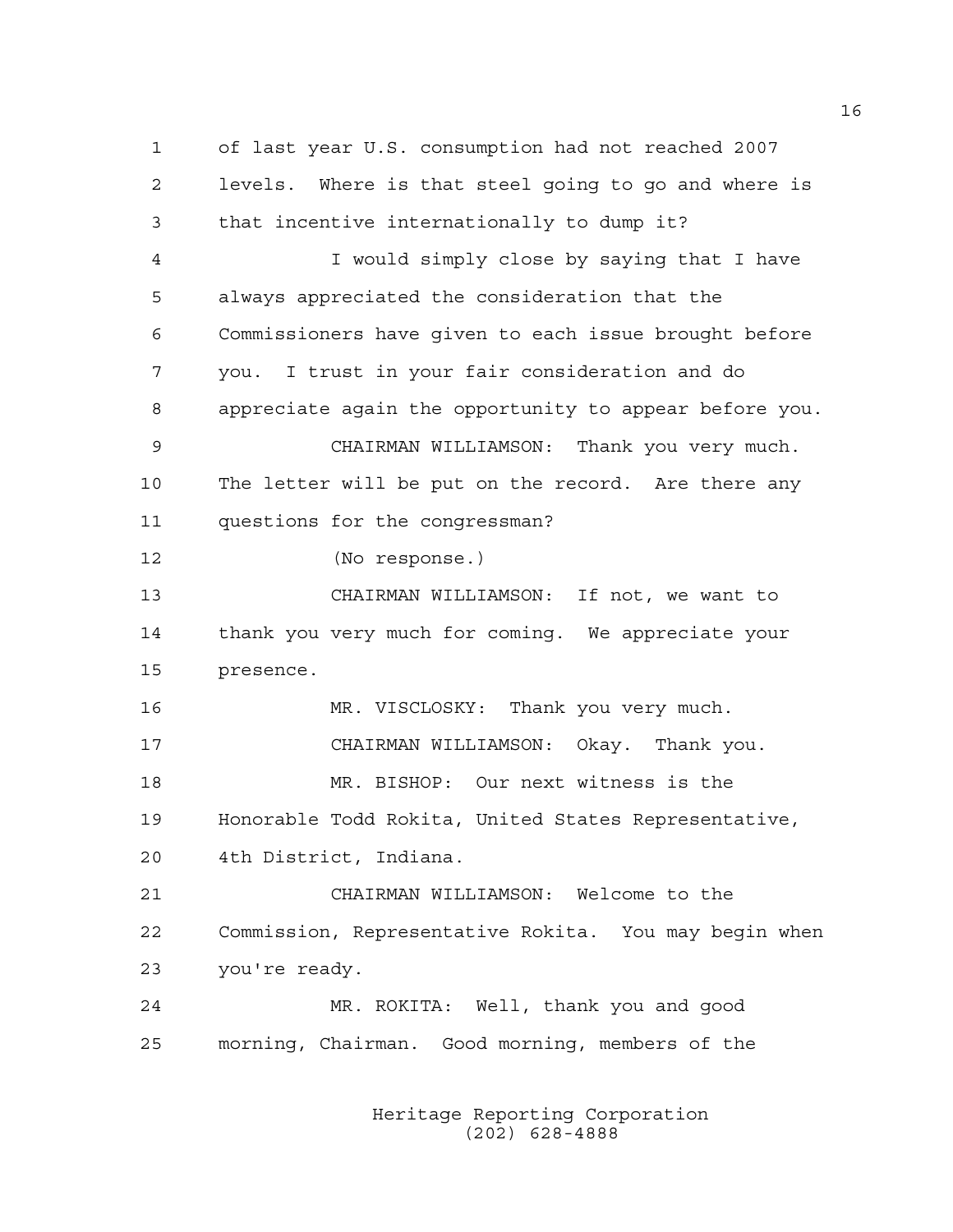1 Commission. I want to thank you for the opportunity 2 to share my views on why I believe that the Commission 3 should maintain the existing orders on hot-rolled 4 steel from China, India, Indonesia, Taiwan, Thailand 5 and the Ukraine.

6 Now, I'd like to start off by saying that in 7 full disclosure I would like the record to reflect 8 that I have a very close relationship with the nation 9 of Taiwan, having earned the highest civilian honor 10 which can be obtained by a non-Taiwanese citizen. I'm 11 proud of the friendship I have built with the 12 Taiwanese people, and I intend to continue working to 13 cultivate a close relationship between our two 14 nations, one which I believe will be very beneficial 15 for both sides.

16 I also want to put on the record that I have 17 previously testified before the Commission on behalf 18 of our domestic steel industry back in 2001. I 19 testified at the October 5, 2001, field hearing in 20 Merrillville, Indiana, at the time being the Deputy 21 Secretary of State of the State of Indiana. As I 22 noted in that hearing, I am from northwest Indiana 23 with over half my immediate and extended family living 24 in the region and relying directly or indirectly on 25 the steel industry. Throughout my life, I have seen

> Heritage Reporting Corporation (202) 628-4888

17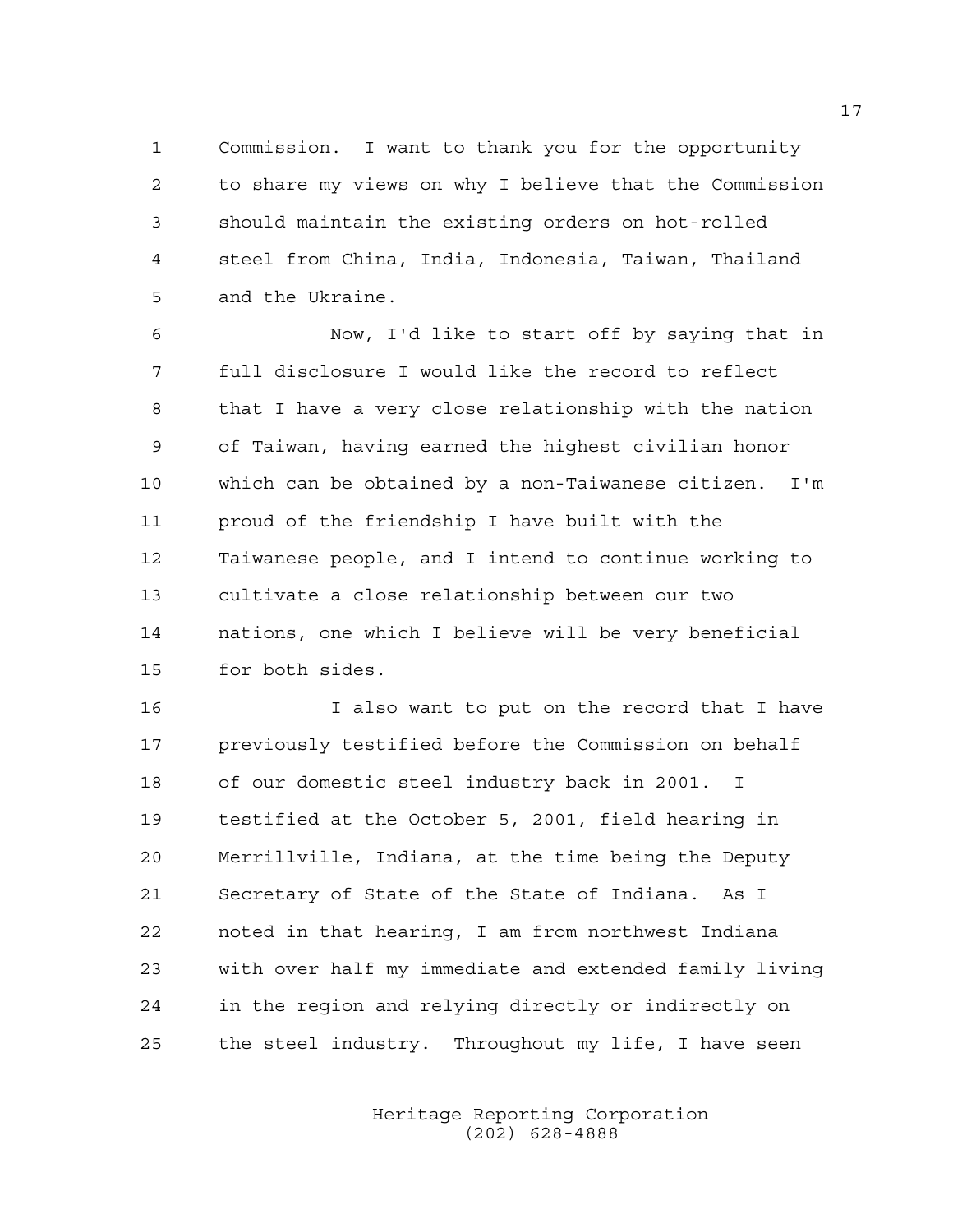1 firsthand the trials, as well as the benefits, of 2 working in the industry.

3 The steel industry, when healthy, provides 4 Hoosiers and all Americans the opportunity to earn a 5 steady, quality income that allows workers a brighter 6 future for the children of tomorrow. It also allows 7 workers to experience the sense of pride that comes 8 from building things that last and serve as a 9 foundation for a better, stronger economy and stronger 10 tomorrow. However, I understand that there are many 11 challenges that steelworkers in Indiana face every 12 day. As I testified in 2001, when international trade 13 rules are broken Hoosier steelworkers and their 14 families are the ones hurt.

15 This Commission plays, as you know, a 16 critical role in enforcing not only our trade rules, 17 but the trade rules of the world, and I am hopeful 18 that you will conclude that an affirmative finding is 19 necessary in this case. The full enforcement of these 20 rules will help ensure that the hardworking men and 21 women that I grew up with and now represent are able 22 to compete on a level playing field.

23 Today I proudly represent Indiana's 4th 24 congressional district, after serving eight years as 25 Indiana Secretary of State. My district is a home to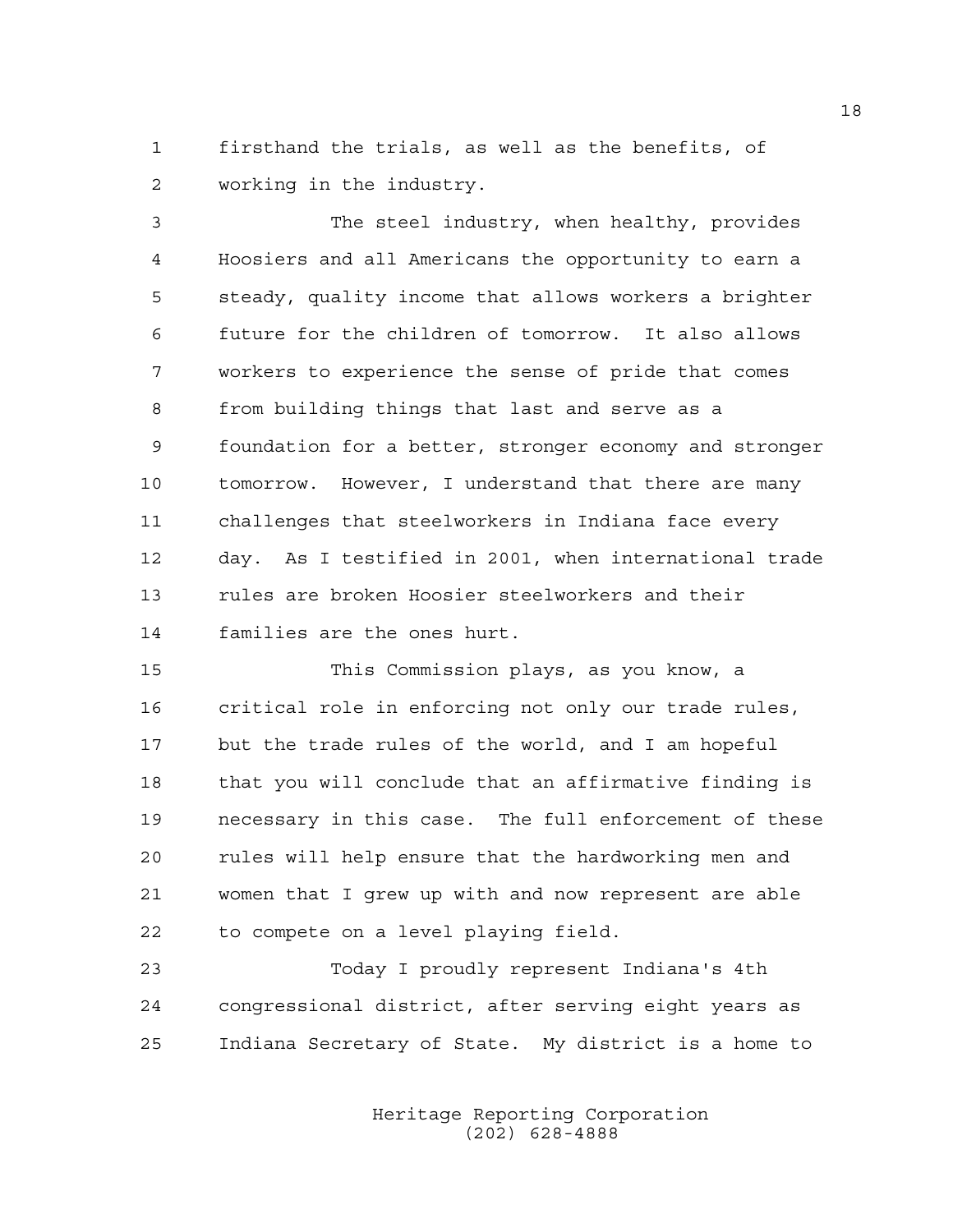1 two of the nation's largest steel producers, Nucor 2 Steel Indiana in Crawfordsville and Steel Dynamics, 3 Inc. in Pittsboro. Nucor Steel Indiana is one of the 4 leading hot-rolled steel producers providing good 5 wages for the workers in my district. It also 6 provides a sound basis to build the economic 7 infrastructure that attracts other manufacturers and 8 businesses.

9 SDI, which was created in 1994, has grown 10 from just three employees to over 6,600. Its first 11 mill was a hot-rolled mill, and its products, 12 including those manufactured in my district, are used 13 in a wide variety of sectors. Furthermore, AK Steel's 14 joint venture has started building a new plant in my 15 district, which will produce high quality iron ore 16 pellets, a critical steel making raw material.

17 I want to be clear from the beginning that I 18 absolutely support free trade. I believe in free and 19 competitive markets where the best companies and the 20 most innovative technologies win out. Continuing the 21 remedy on hot-rolled steel from these countries will 22 encourage both free enterprise and free trade by 23 ensuring that all sides play by the rules.

24 We have international trade laws, and while 25 we should encourage as much competition we cannot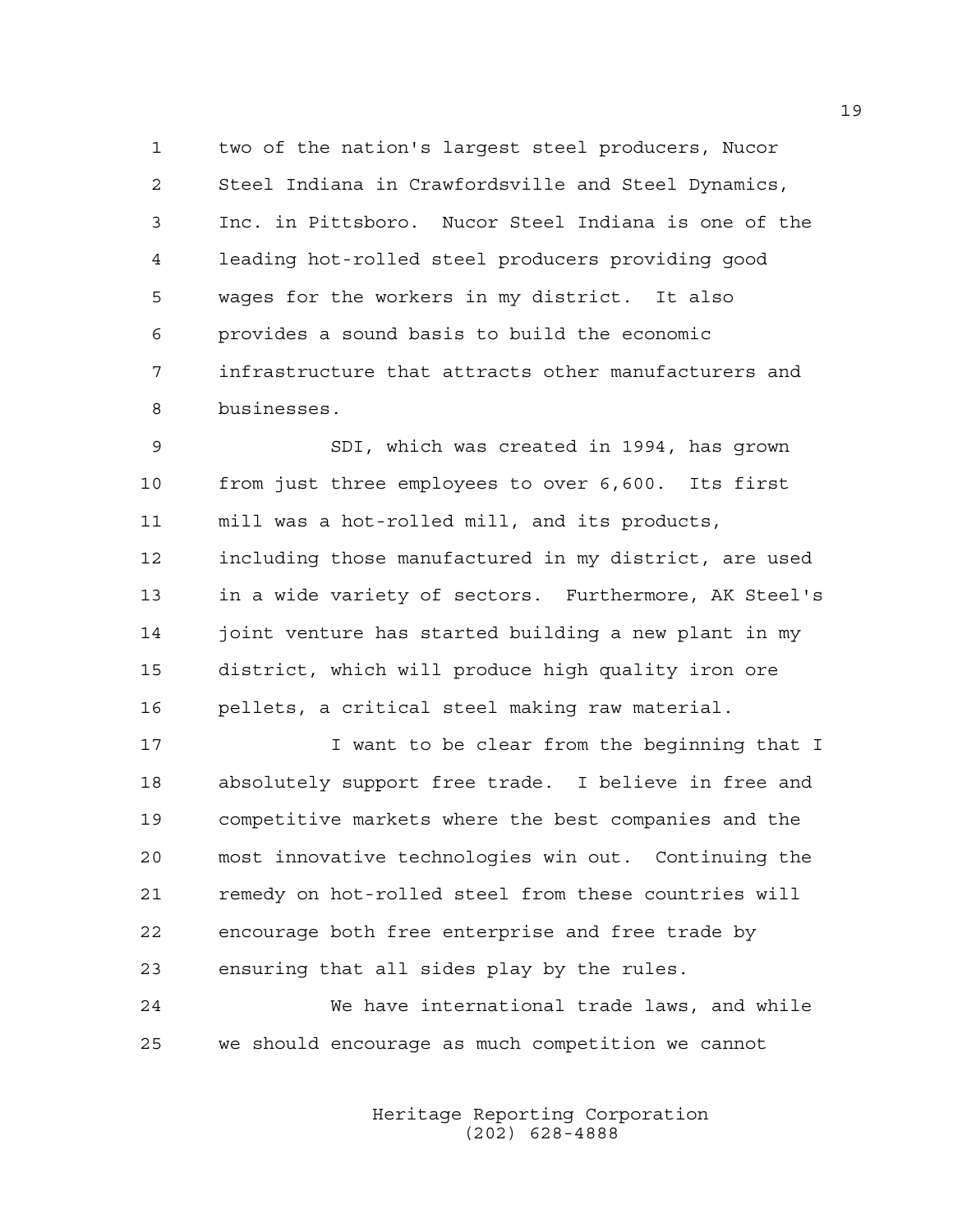1 allow countries to cheat by violating their

2 international treaty obligations. Furthermore, we 3 need to ensure that American steelworkers and makers 4 are not harmed when producers in other countries 5 choose to distort global markets in violation of 6 international treaty obligations by selling unfairly 7 traded products in our market.

8 As this Commission well knows, antidumping 9 orders and countervailing duty orders require that the 10 Commission find that material injury is likely to be 11 caused to the domestic industry, as well as the 12 Department of Commerce, to determine if the absence of 13 these orders would be likely to lead to a continuation 14 or recurrence of dumping and/or counteravailable 15 subsidy.

16 In this case, the Department of Commerce has 17 made the determination that dumping and/or a 18 counteravailable subsidy would be likely to occur if 19 your orders were sunset or revoked. As a result, it 20 is now up to this body to determine frankly whether, 21 and knowing that it's true, do dumping and foreign 22 subsidies really matter? Do they cause material 23 injury even if they do exist?

24 Commissioners, here is why they matter. The 25 past several years have been especially difficult for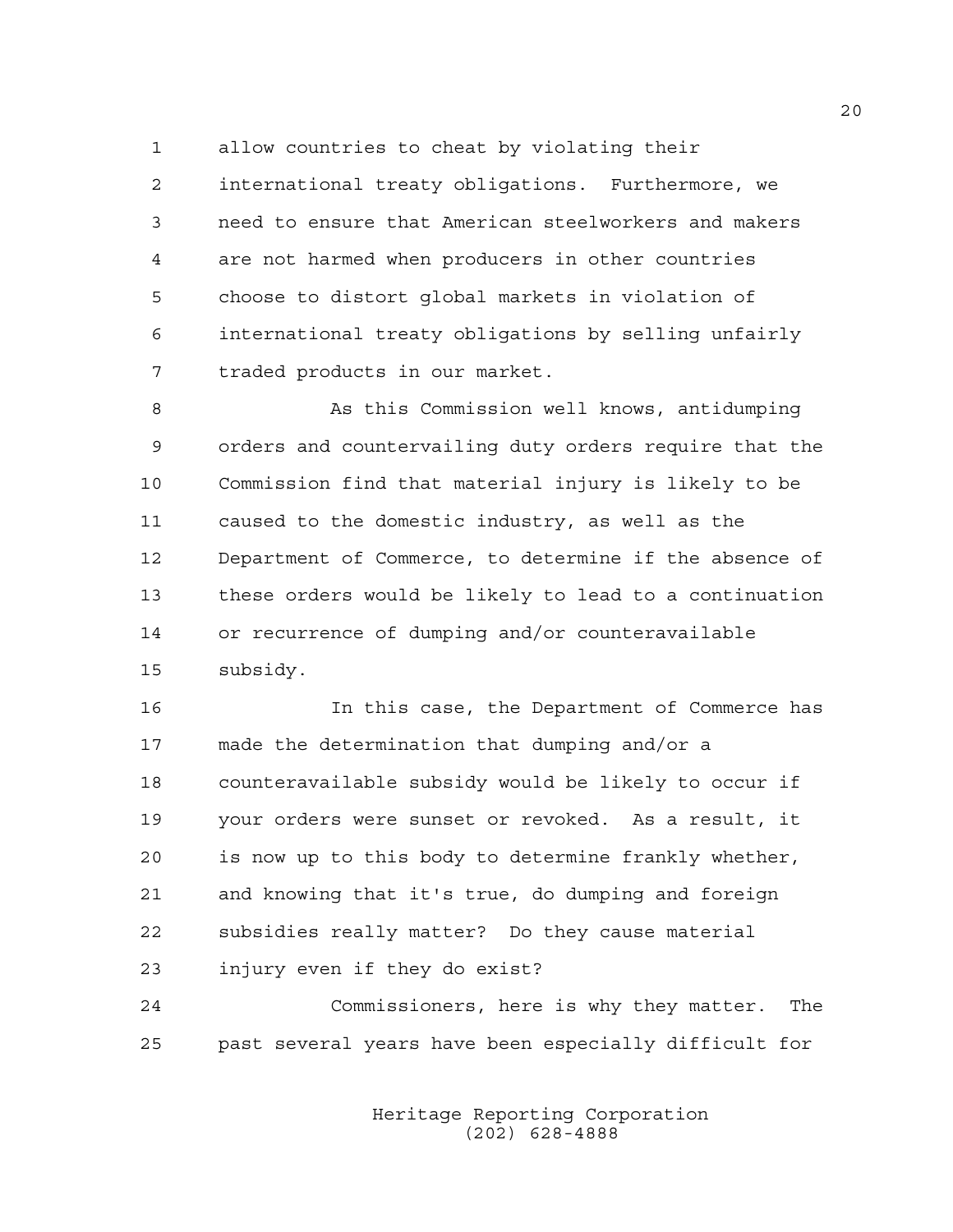1 manufacturing in the United States. The domestic 2 hot-rolled steel industry is no different. It is 3 operating at only 76 percent of its capability, and 4 its production capacity and shipments all declined 5 between 2007 and 2012. Throughout this period, the 6 industry has failed to earn the rates of return 7 necessary to remain economically viable, which has 8 resulted in the loss of 2,000 high quality production 9 jobs and the bankruptcy of a major steel producer, RG 10 Steel.

11 The steelworkers who have been fortunate to 12 keep their jobs have seen their hours slashed and pay 13 dramatically reduced. If you ask any of the 14 hot-rolled workers back home in my district, they will 15 tell you that the existing trade remedy is an 16 important reason why they still have jobs and can 17 continue providing for their families.

18 Now to be clear, the economy is still a 19 wreck. Construction spending remains weak, and demand 20 in the automotive and energy sectors has yet to fully 21 recover. And there are several reasons for this, most 22 notably the Keynesian economics that pervades our 23 society and this city right now. This is the idea 24 that we can somehow dig our way to prosperity by 25 digging even larger and deeper debt holes. Second,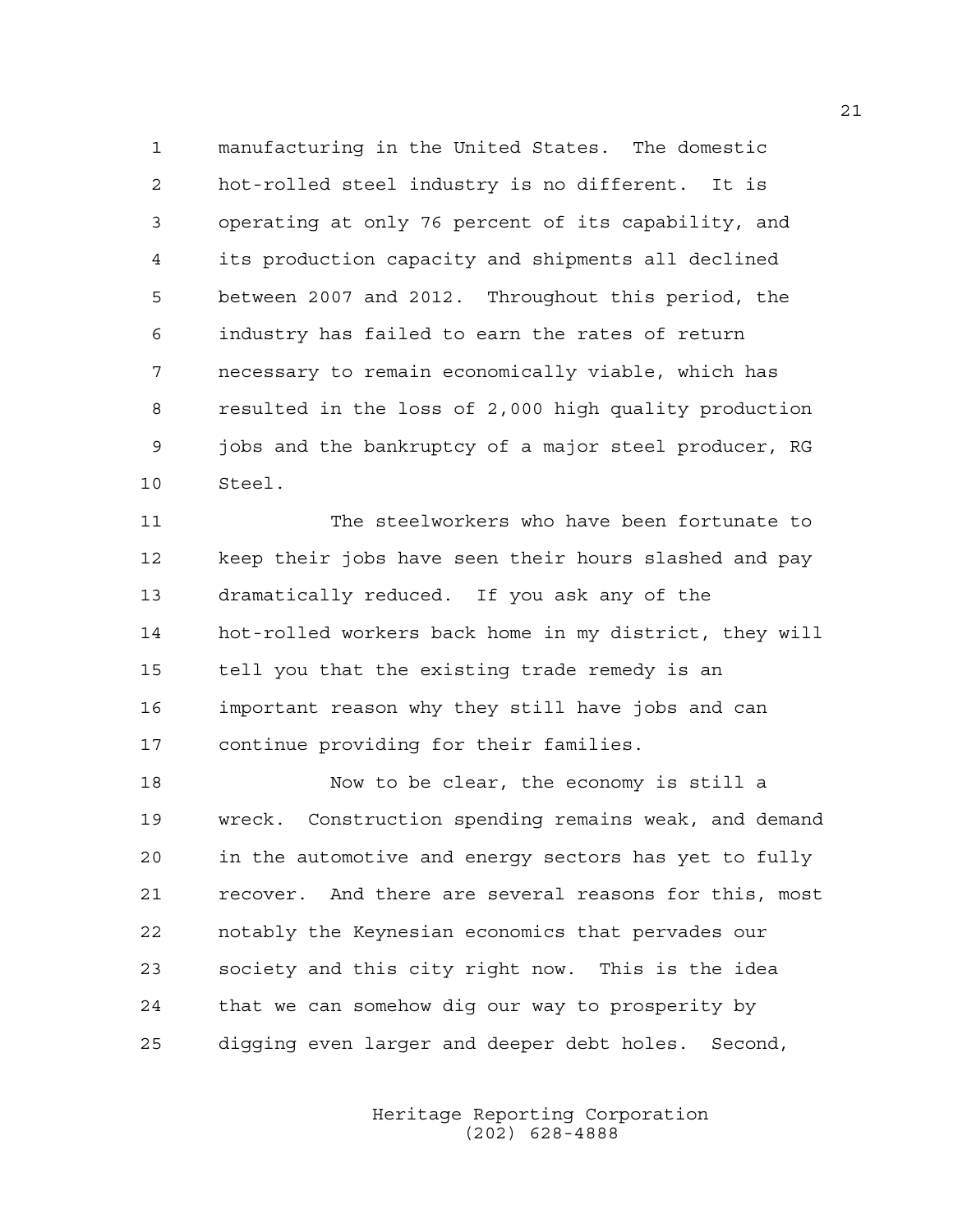1 the sad fact is is that activists and bureaucrats 2 continue to overregulate industries which they on the 3 whole have little experience in.

4 I make these two points to make this one. 5 Luckily, these facts concerning why our economy is the 6 way it is are irrelevant for your standard of review. 7 The particularly moribund condition of the industry, 8 however it has occurred, is a fact, though, that you 9 must consider and is certainly within your purview. 10 Given the weakened state of the domestic industry, I 11 fear that removing the orders would cause further 12 deterioration to an already vulnerable U.S. hot-rolled 13 steel industry.

14 Let me give you one example of why this is 15 so important. Nucor Steel Indiana is working to 16 produce the next generation of ultra thin cast sheet 17 at the cast strip facility in Crawfordsville. It is a 18 steel mill without a rolling mill in the space of a 19 grocery store parking lot. The cast strip process 20 eliminates the need for a separate rolling mill by 21 processing hot metal into hot-rolled steel without 22 reheating and rolling, saving both time and money.

23 It is a huge investment in capital and 24 technology for Nucor and one that they have been 25 working on for years. It is an innovative investment

> Heritage Reporting Corporation (202) 628-4888

22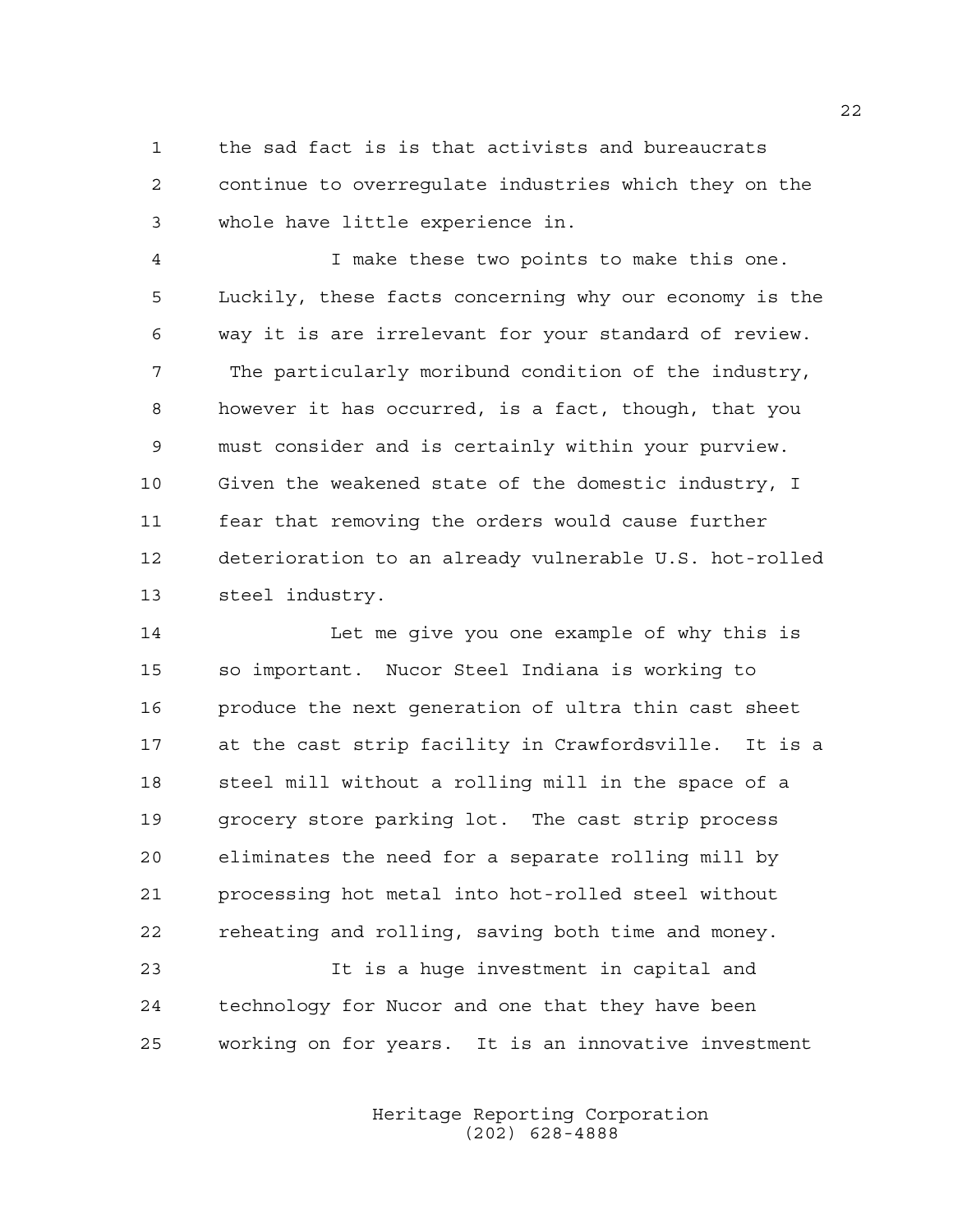1 that makes sense and will help America grow out of the 2 recession. Now, these kinds of long-term investments 3 are necessary in order for U.S. producers to stay 4 competitive in the global steel marketplace. However, 5 it is simply not possible to make these kinds of 6 forward thinking investments when your markets and 7 your rates of return are constantly being undercut by 8 unfairly traded goods.

9 As has been determined by the Department of 10 Commerce, each of the six countries under review has 11 targeted the U.S. with unfairly traded steel in the 12 past. Since the time of this first determination, 13 these countries have significantly increased their 14 capacity just in the past few years alone. They are 15 also heavily export oriented and can quickly divert 16 large shipments of hot-rolled steel to the most 17 attractive markets.

18 I understand, for example, that both India 19 and Taiwan exported many millions of tons of 20 hot-rolled steel in 2012 and are on track to ship even 21 more in '13. At the same time that producers in these 22 countries continue to expand their capacity, they are 23 being shut out of their traditional export markets due 24 to weak demand and conditions and global overcapacity. 25 Without this trade remedy in place, the U.S.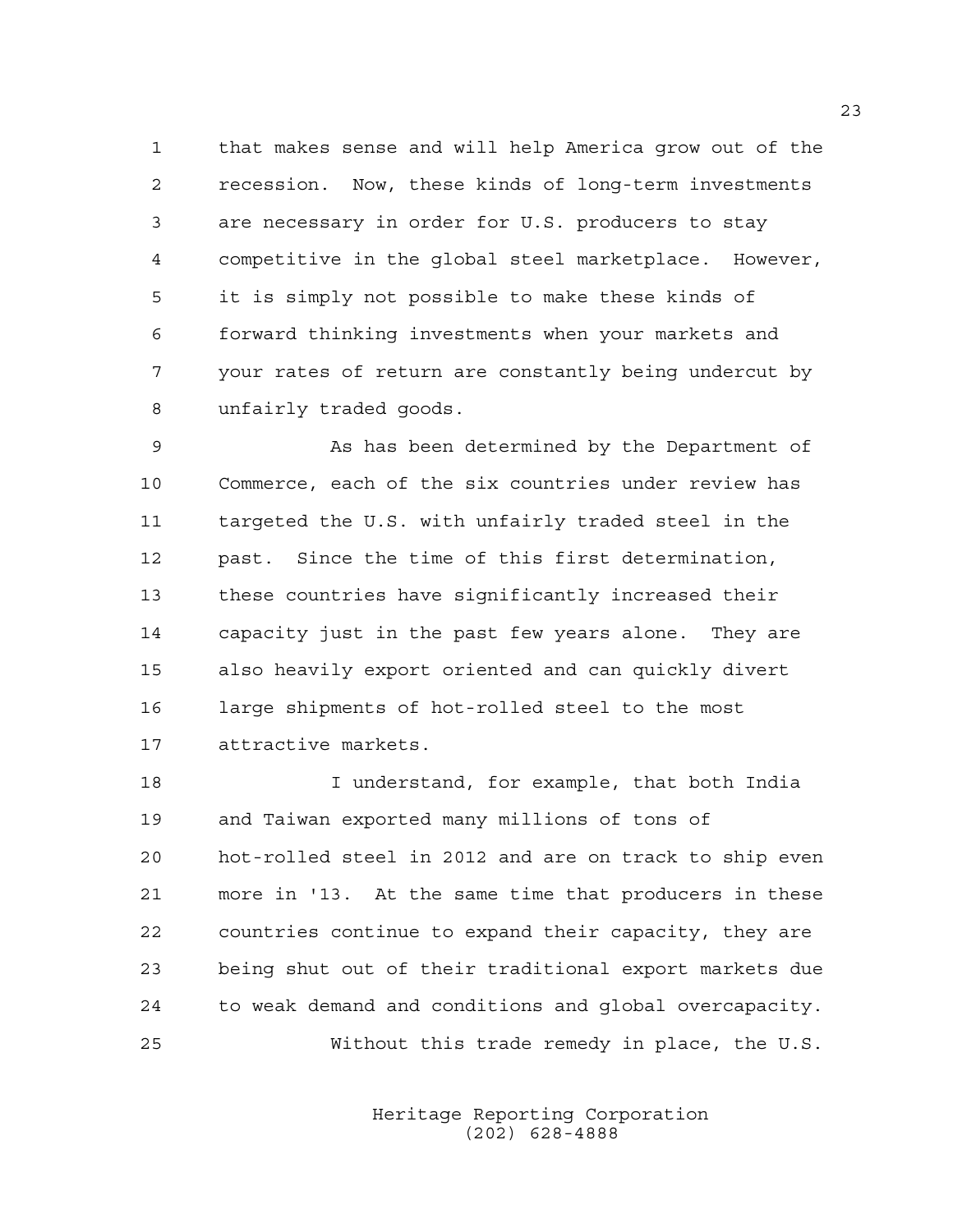1 market will be the logical destination for their 2 unfairly traded imports. The U.S. hot-rolled market 3 is one of the largest and most attractive markets in 4 the world. Because we are an open economy, the U.S. 5 market is also highly accessible and has few barriers 6 to entry, which is a feat that we should all be proud 7 of. However, it also means that we are vulnerable to 8 predatory actions.

9 The current trade remedy has been 10 instrumental in creating a fair, competitive 11 environment for the domestic steel market, so on 12 behalf of the hard working families in my district and 13 across the country I respectfully ask the Commission 14 to carefully consider the evidence before you and vote 15 to maintain the trade remedy on hot-rolled steel from 16 China, India, Indonesia, Taiwan, Thailand and the 17 Ukraine.

18 Together we must work to ensure that 19 companies like Nucor, SDI, AK Steel and the other 20 domestic producers that you will hear from today have 21 the opportunity to modernize and grow without the fear 22 of sustaining financial damage from unlawful 23 practices. I thank the Commission members for your 24 time and indulgence.

25 CHAIRMAN WILLIAMSON: Thank you,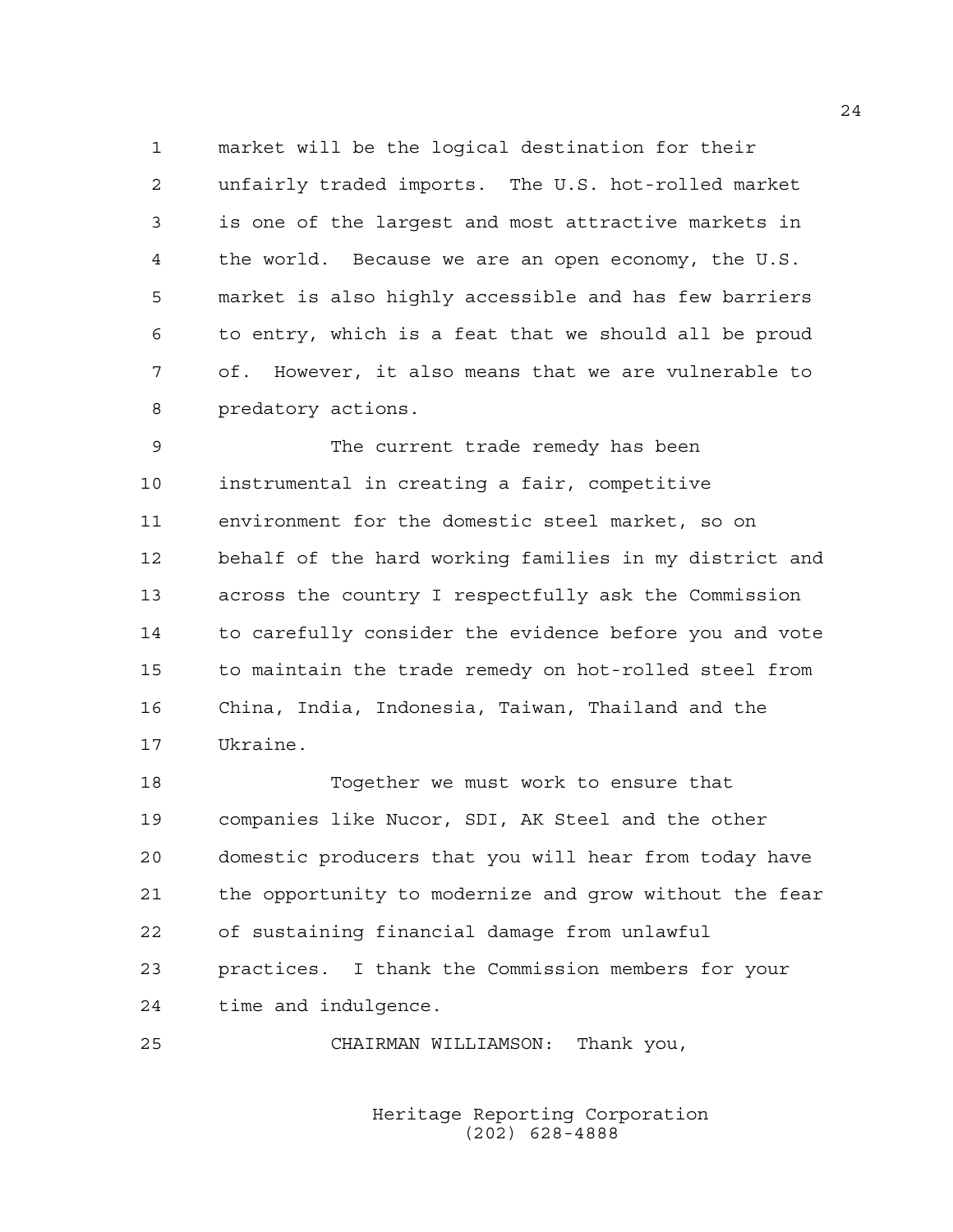1 Congressman. Are there any questions for the

2 congressman?

3 (No response.)

4 CHAIRMAN WILLIAMSON: If not, then I thank 5 you very much for coming. Thank you.

6 MR. VISCLOSKY: Thank you.

7 MR. BISHOP: Our next witness is Perapat 8 Uthaisri, Minister-Counselor of Commercial from the 9 Royal Thai Embassy.

10 CHAIRMAN WILLIAMSON: Welcome, Mr.

11 Counselor. You may begin when you're ready.

12 MR. UTHAISRI: Thank you. Good morning, Mr. 13 Chairman, members of the Commission and Commission 14 staff. My name is Perapat Uthaisri, Minister-15 Counselor of the Office of Commercial Affairs, Royal 16 Thai Embassy. On behalf of the Kingdom of Thailand, I 17 thank you for the opportunity to offer a few remarks 18 in this case.

19 The hot-rolled steel industry is very 20 important to Thai economy and the people of Thailand. 21 The hot-rolled steel industry directly employs some 22 4,000 people in Thailand. It also generates roughly 23 \$2 to \$3 billion each year This industry also 24 generates thousands of additional related jobs in 25 other economic sectors in Thailand.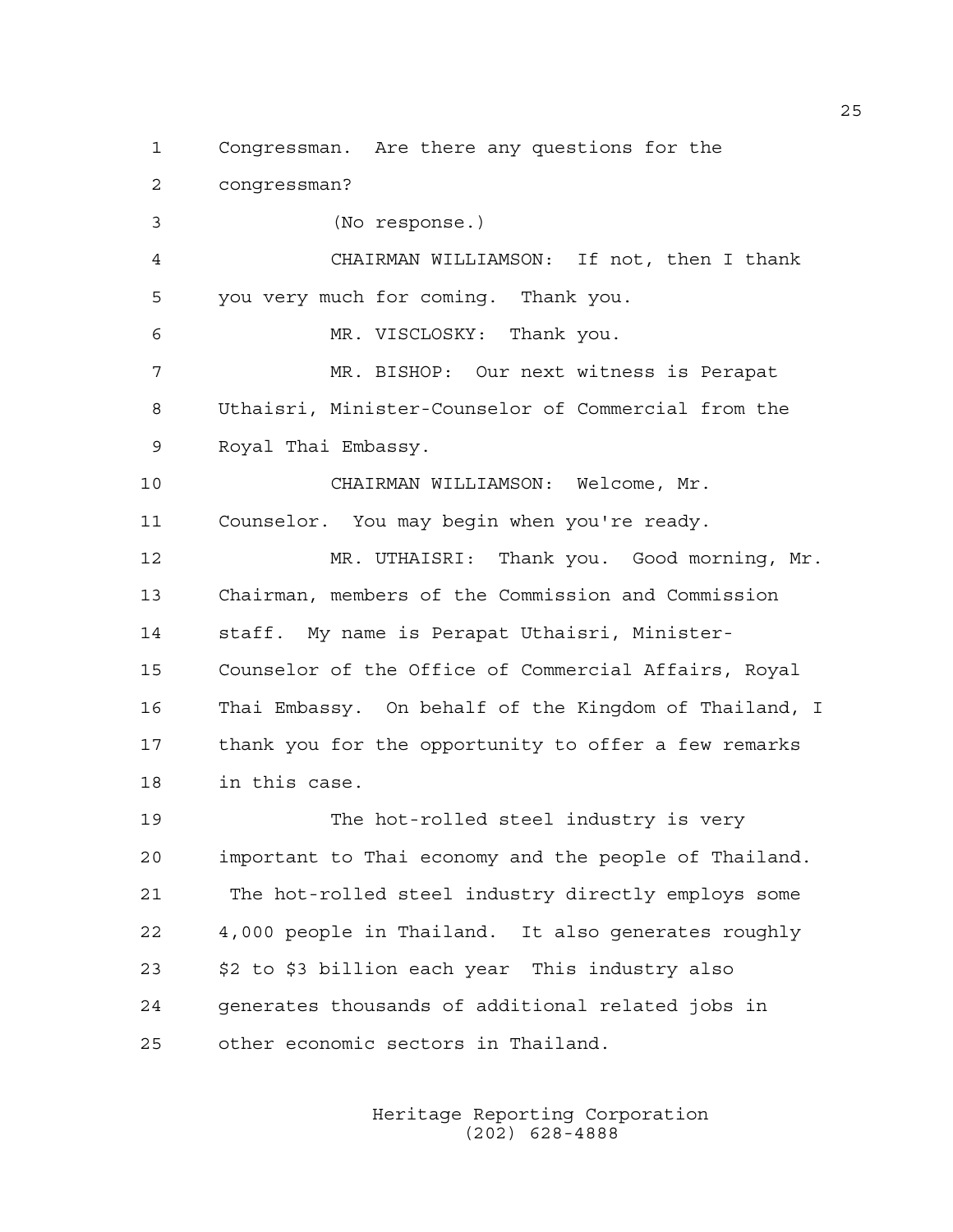1 The Thai steel industry is also a source of 2 great pride in Thailand. It is recognized for 3 producing high-quality steel used in many different 4 applications. In particular, our steel mills continue 5 to support the thriving Thai auto industry. Indeed, 6 Thailand is now the seventh largest auto exporter in 7 the world, and it has one of the largest auto markets 8 in Southeast Asia. This large Thai auto market 9 consumes vast quantities of steel.

10 The Thai steel industry has changed and 11 evolved over the years. This change has been 12 remarkable. Thailand's steel-making operations now 13 compare favorably to some of the most sophisticated 14 operations in the world. This includes basic steel 15 making, as well as rolling and finishing operations.

16 Thailand has historically had three main 17 rolling mills -- Sahaviriya Steel Industries, Ltd. or 18 SSI, G Steel Public Company, Ltd. and GJ Steel Public 19 Company, Ltd. Thailand also has other related 20 downstream and finishing operations. Many of these 21 downstream operations include joint ventures with 22 outside investors. This includes such companies as 23 Thai Cold-Rolled Steel Sheet Public Company, Ltd. and 24 the Thai Coated Steel Sheet Company, Ltd. Most 25 recently, SSI purchased its own slab facility in the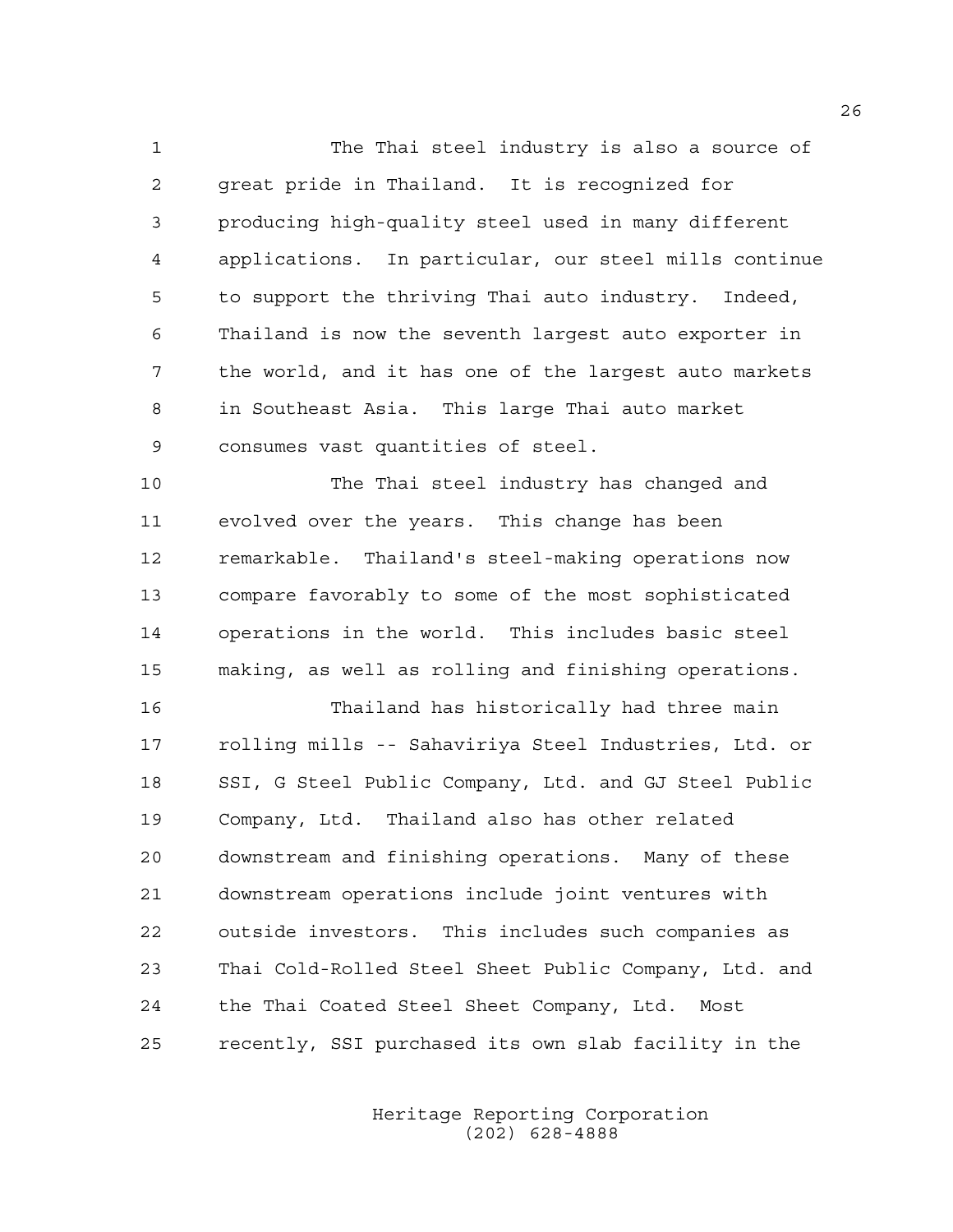1 United Kingdom.

| $\overline{2}$ | This means all of the Thai steel mills are             |
|----------------|--------------------------------------------------------|
| 3              | now fully integrated steel producers. These            |
| 4              | developments mean that Thai steel producers can now    |
| 5              | focus on high-quality steel to service downstream      |
| 6              | producers in Thailand. This includes the cold-rolling  |
| 7              | and coating operations, as well as the growing         |
| 8              | automotive market.                                     |
| 9              | The Thai industry is now increasingly                  |
| 10             | focused on supplying its home market. This means that  |
| 11             | it is unlikely Thailand will export large quantities   |
| 12             | of steel to the United States any time soon. Indeed,   |
| 13             | Thai steel producers have not shipped hot-rolled steel |
| 14             | at all to the United States since 2007. This reflects  |
| 15             | a long-term change in steel trade between the U.S. and |
| 16             | Thailand rather than a reflection of the antidumping   |
| 17             | and countervailing duty measures.                      |
| 18             | Despite the Thai steel industry's                      |
| 19             | advancements the past few decades, it still faces many |

20 challenges. It is still recovering from the great 21 worldwide recession of 2009. It is also still 22 recovering from the devastating floods in Thailand in 23 2011. These events hit Thailand particularly hard, 24 causing financial and other losses in many sectors in 25 the Thai economy, including the steel sector. These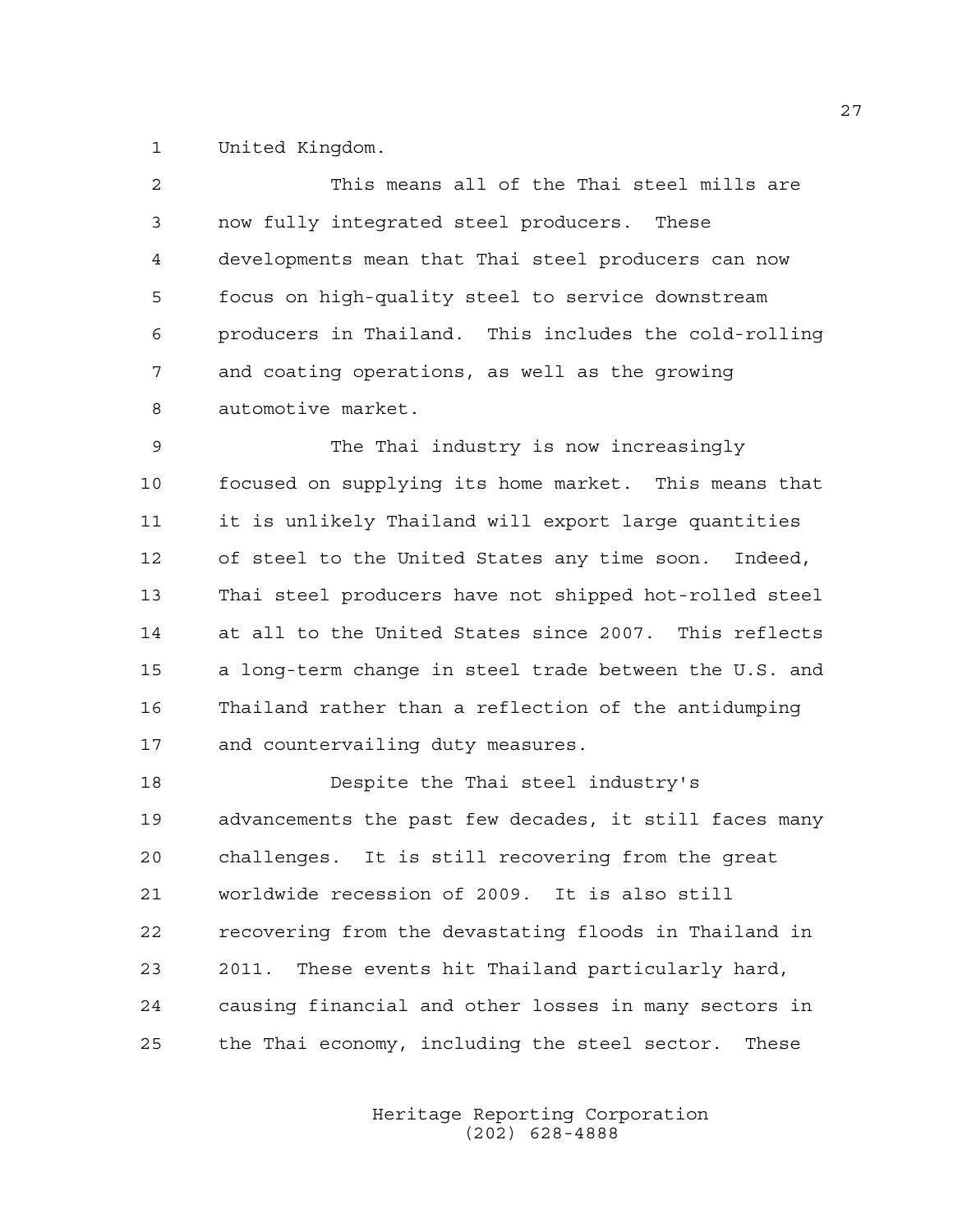1 and a variety of other factors contributed to the 2 recent shutdown in operations of G Steel and GJ Steel. 3 Neither of these producers is fully operational at 4 the moment.

5 Importantly, the Thai Government responded 6 to these events with an unprecedented spending plan 7 intended to rebuild and improve its infrastructure. 8 The government's plan called for spending \$68 billion 9 to develop a high-speed railway and other important 10 transportation projects over the next seven years. 11 The highlight of the project is the creation of a new 12 high-speed rail system linking Bangkok to other main 13 regions of Thailand.

14 This new rail system will consist of some 15 200 trains, many of them built on double rail tracks. 16 This project will require massive amounts of steel. 17 This will help increase demand for steel in Thailand 18 for the next few years. This project will also help 19 stimulate the Thai economy. The spending plan is 20 expected to generated 500,000 jobs. It is also 21 expected to increase overall economic growth for one 22 full percentage point.

23 The Thai Government remains committed to 24 ensure free and fair trade, both at home and abroad. 25 The Thai steel industry has historically faced unfair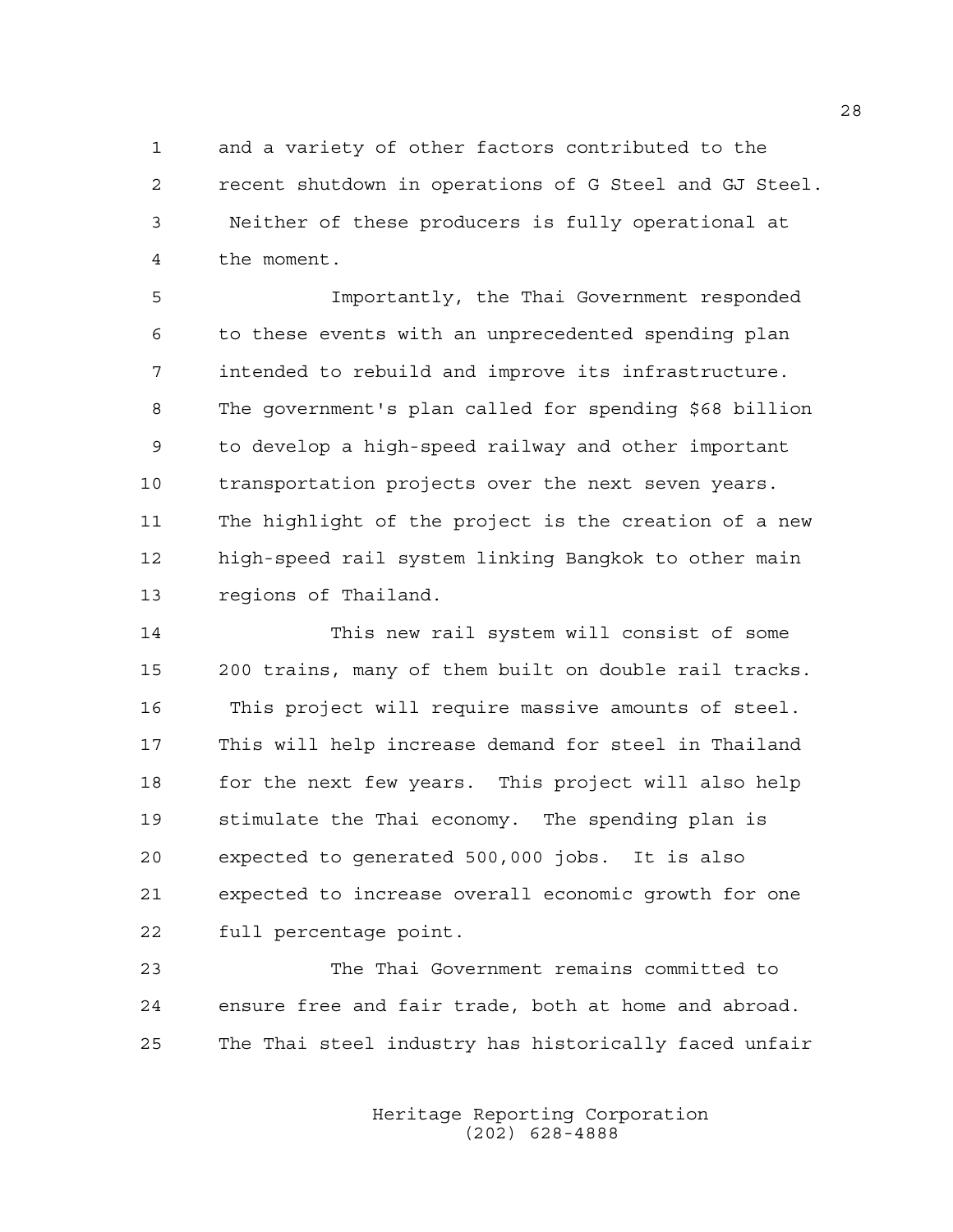1 import competition in its domestic steel market from a 2 variety of sources, including China, India, Korea and 3 Indonesia. The Thai Government has responded by 4 pursuing trade remedies against such unfair trade 5 imports. This has resulted in antidumping duty orders 6 against hot-rolled steel from 16 different countries.

7 Most recently, the Thai Government imposed 8 additional safeguard measures against hot-rolled steel 9 containing alloys such as boron. This will help 10 prevent circumvention of existing AD orders. These 11 trade remedies will help the Thai steel industry 12 continue its focus on supplying its home market. They 13 will also help ensuring that G Steel and GJ Steel 14 recapture home market share lost to imports once they 15 fully restart operations.

16 The Thai steel industry will continue to 17 mature over the coming years. The Thai Government and 18 the Thai steel industry are now doing what they can to 19 make sure it happens consistent with international 20 trading rules. At the same time, the U.S. Government 21 should eliminate all unnecessary trade remedies in 22 place against Thailand. This includes the current 23 antidumping and countervailing orders against Thai 24 hot-rolled steel.

25 These orders were imposed more than a decade

 Heritage Reporting Corporation (202) 628-4888

29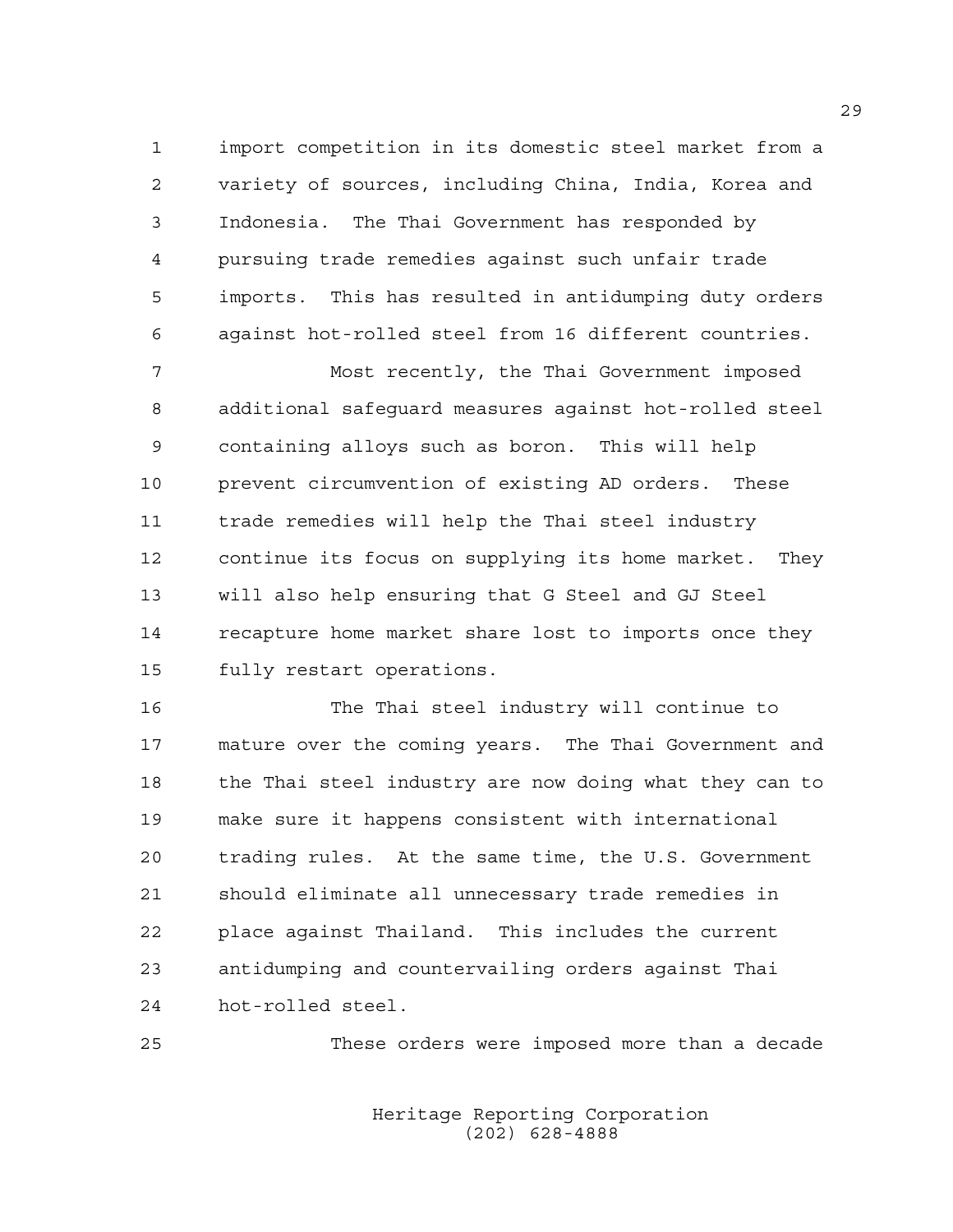1 ago. Things have changed since then. The Thai steel 2 industry has matured. It is focused more on its own 3 internal home market, including higher end auto 4 consumers. The Thai steel industry also continues to 5 focus on its construction market. This is 6 particularly true in light of the proposed massive 7 government spending plan for infrastructure projects.

8 In conclusion, Thailand remains committed to 9 free and fair trade. Any unnecessary import 10 restrictions should be eliminated, consistent with 11 international obligations. Removal of the antidumping 12 and countervailing order on hot-rolled steel will not 13 result in increased Thai exports to the United States.

14 All Thai hot-rolled producers remain focused 15 on the Thai home market. This includes SSI, as well 16 as G Steel and GJ Steel. G Steel and GJ Steel are 17 still not yet fully operational, but when they do come 18 back on line they will need to focus on displacing 19 home market share lost to imports during their 20 closure.

21 We trust that the Commission will undertake 22 a fair and objective examination of the facts. After 23 doing so, we believe the Commission will find that 24 imports of hot-rolled steel from Thailand are not 25 harming the United States steel industry. Thank you.

> Heritage Reporting Corporation (202) 628-4888

30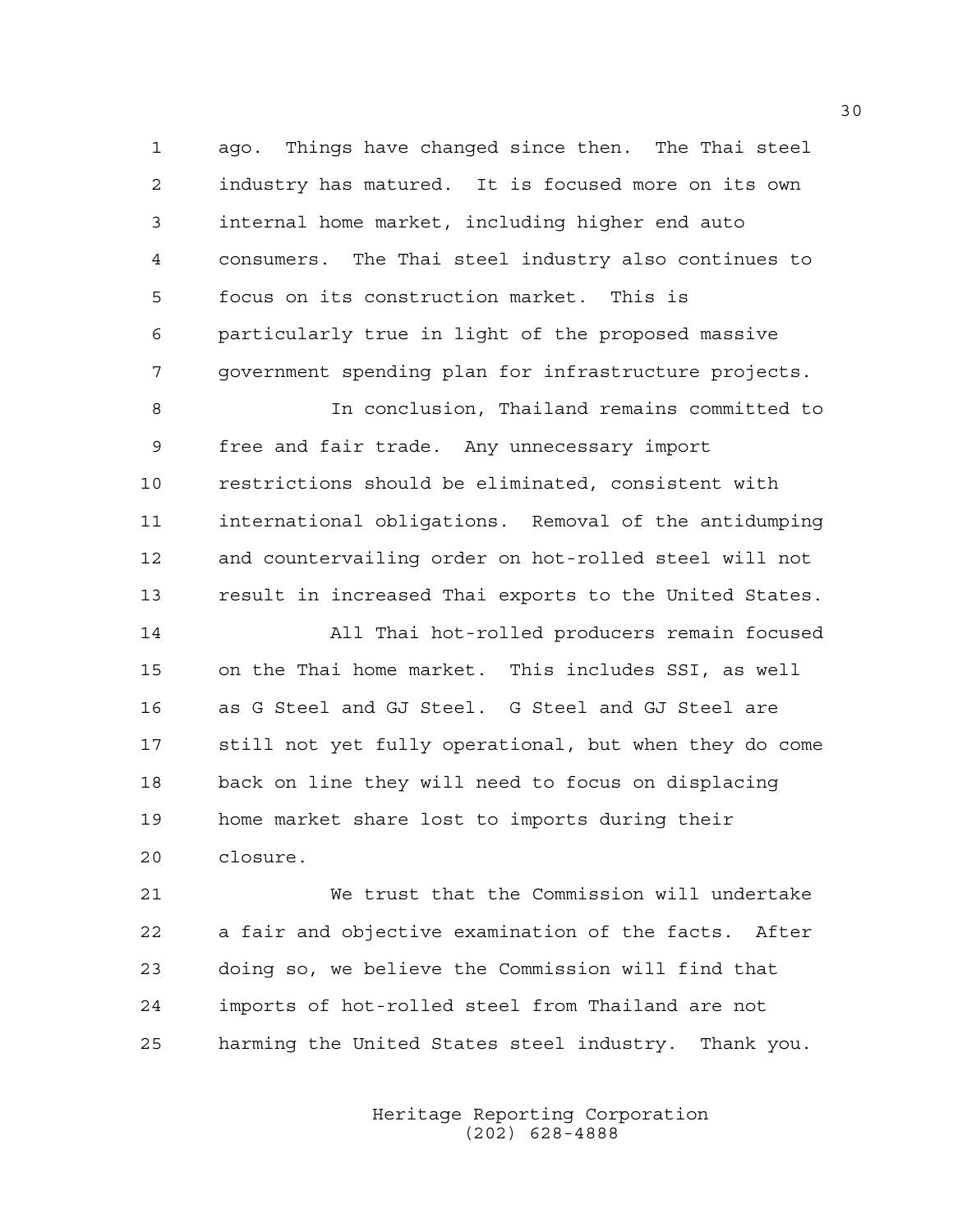1 CHAIRMAN WILLIAMSON: Thank you, Mr. 2 Counselor. Any questions? 3 (No response.) 4 CHAIRMAN WILLIAMSON: Thank you very much 5 for coming. We appreciate your testimony. 6 MR. BISHOP: Opening remarks on behalf of 7 those in support of continuation of the orders will be 8 by Alan H. Price, Wiley Rein. 9 CHAIRMAN WILLIAMSON: Welcome, Mr. Price. 10 You may begin when you're ready. 11 MR. PRICE: Good morning, Chairman 12 Williamson and members of the Commission. Five years 13 ago, the Commission voted to continue the orders on 14 hot-rolled steel from China, India, Indonesia, Taiwan, 15 Thailand and the Ukraine. Since then, the domestic 16 industry has been affected by the most serious 17 economic crisis since the Great Depression. 18 Today, the U.S. industry is even more 19 vulnerable than it was during the first sunset review 20 or the original investigation period. U.S. producers' 21 capacity, production, shipments are lower today than 22 they were in 2001 or 2006. The domestic industry's 23 capacity utilization rate has remained well below 24 80 percent throughout the entire period of review, 25 even though more than seven million tons of U.S.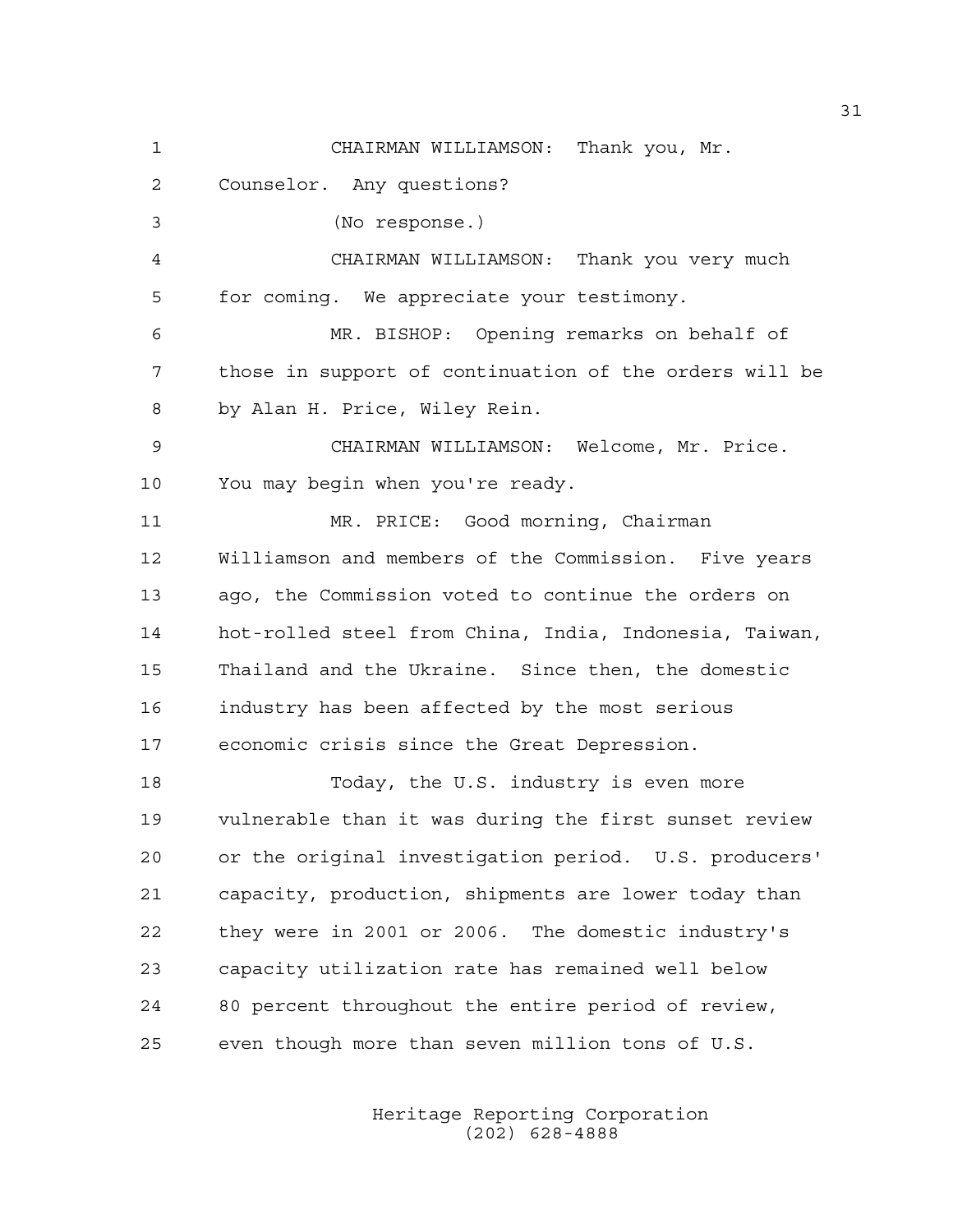1 production capacity was shuttered during the review 2 period.

3 In fact, the industry has operated at a 4 capacity utilization rate of only 76.1 percent in 5 2012, which is much lower than any rate during the 6 period of investigation or the first review period. 7 There are fewer workers in the industry, fewer hours 8 worked, fewer wages paid than in 2006. The industry 9 has not earned the 16 percent minimum average EBITDA 10 to net sales ratio that McKinsey & Company reports is 11 necessary to support the steel industry over the 12 business cycle at any time during the period of 13 review.

14 At the same time, the producers in the 15 subject countries have been massively increasing their 16 hot-rolled steel production capacity even as worldwide 17 demand has slackened. This immense overcapacity, 18 fueled by state ownership in four of the six 19 countries, has pushed prices downward globally. 20 Demand in many of the developed markets have 21 not recovered from the recession. Demand in 22 developing markets like Indonesia and Thailand are 23 slowing much more quickly and severely than previously

25 economic growth performers such as China and India are

24 anticipated, and countries that were once strong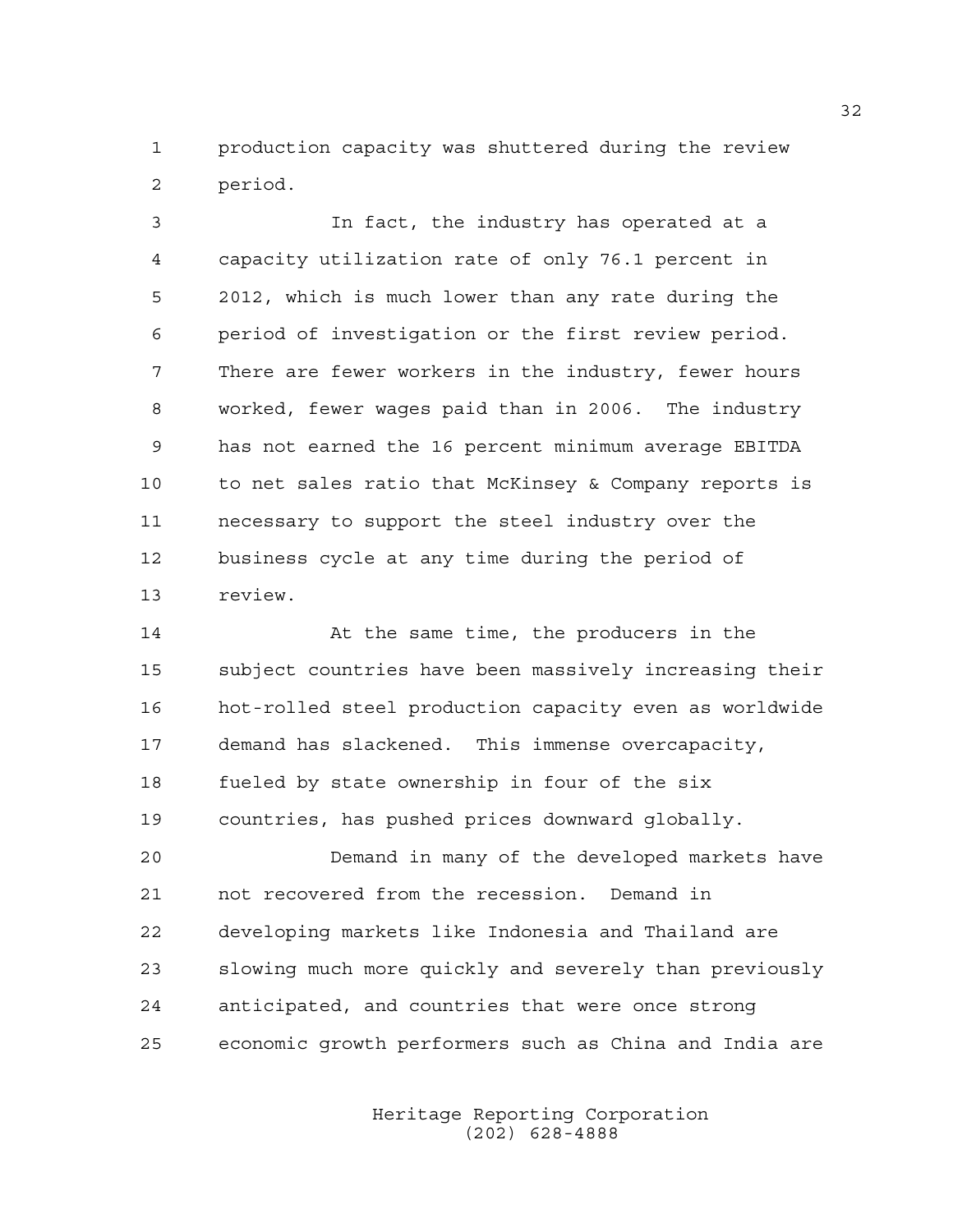1 simply no longer. This has led to what the *Economist* 2 magazine has called "an inferno of unprofitability" 3 among steel producers worldwide.

4 The result of these market conditions is 5 that the producers of the subject countries are 6 anxiously hunting for new markets for their massive 7 excess production capacity. If the orders are 8 revoked, the United States would be an irresistible 9 target. Despite the recession, the United States is 10 the world's second largest consumer of hot-rolled 11 steel. Producers in the subject countries are already 12 shipping significant quantities of other flat-rolled 13 products such as corrosion resistant steel here. 14 Unlike third country markets, there are no tariffs, 15 and the prices here are attractive compared to those 16 available elsewhere.

17 There is no reason to decumulate the subject 18 countries. The Commission recognized five years ago 19 that all six countries operate under similar 20 conditions of competition. That remains true today. 21 All six countries have significant excess capacity. 22 All six countries face inadequate demand in their home 23 and near export markets.

24 All six countries can obtain better pricing 25 for their hot-rolled steel in the United States than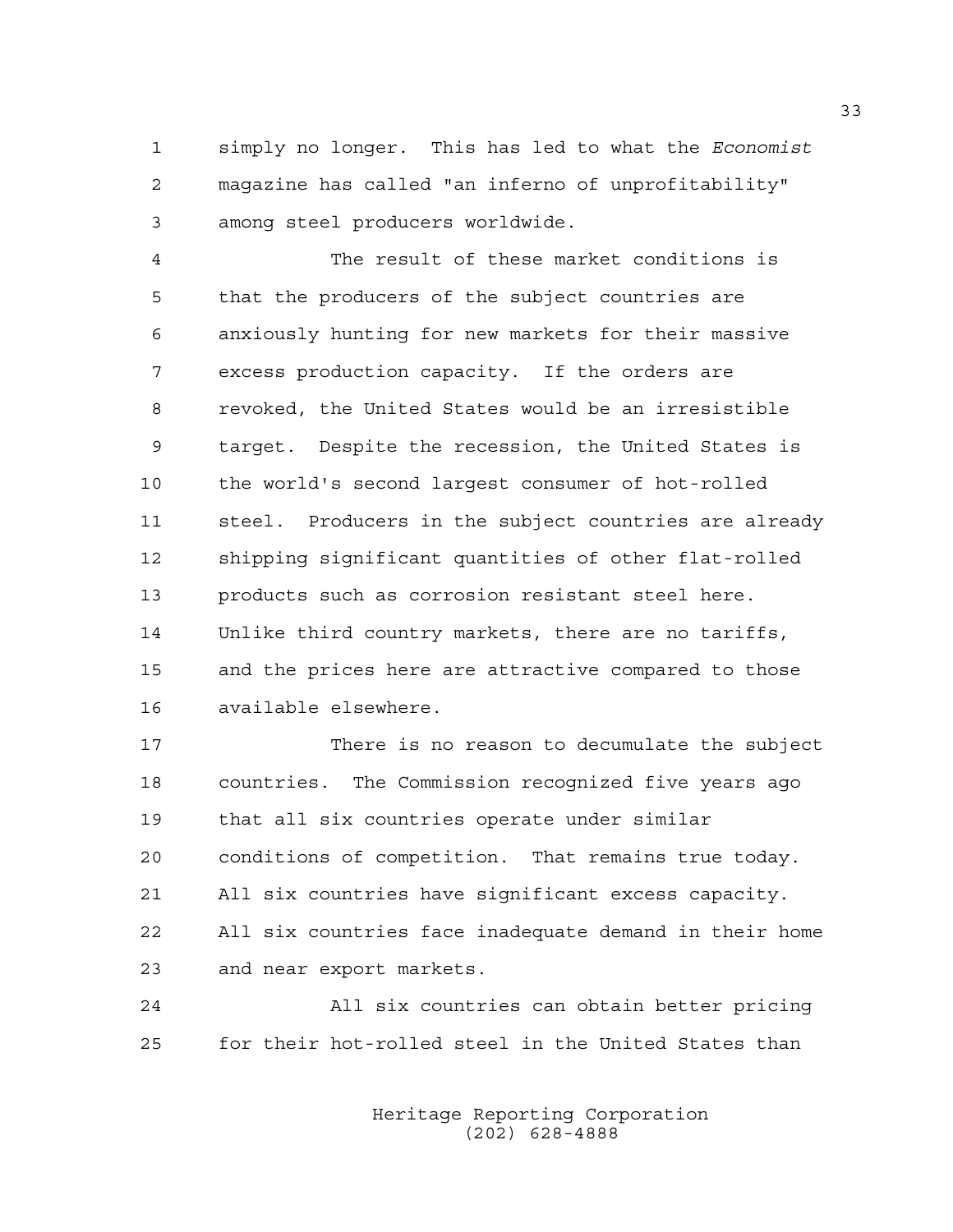1 they can elsewhere. Moreover, given the fragile state 2 of the U.S. industry, even small volumes of hot-rolled 3 steel from any of the subject countries would have a 4 significant adverse impact on the U.S. steel industry.

5 The few participating foreign producers in 6 this review have argued that U.S. producers will not 7 be harmed by revocation because of the industry's 8 current market share and because the U.S. industry is 9 insulated from competition with subject imports. You 10 know these arguments all too well because you have 11 heard them before. The Commission rejected them as 12 unconvincing five years ago, and they are even less 13 convincing now given the domestic industry's extremely 14 weakened state.

15 Further, the vast majority of the subject 16 producers have failed to provide the Commission with 17 any information in these reviews, including all of the 18 producers in China, Indonesia and the Ukraine. Only 19 one producer from Thailand and two producers from 20 India have submitted data. The Commission should take 21 note of these very telling failures to respond and not 22 allow these producers to benefit from their 23 noncooperation.

24 That said, the record evidence supports 25 continuation of the orders as to all countries.

> Heritage Reporting Corporation (202) 628-4888

34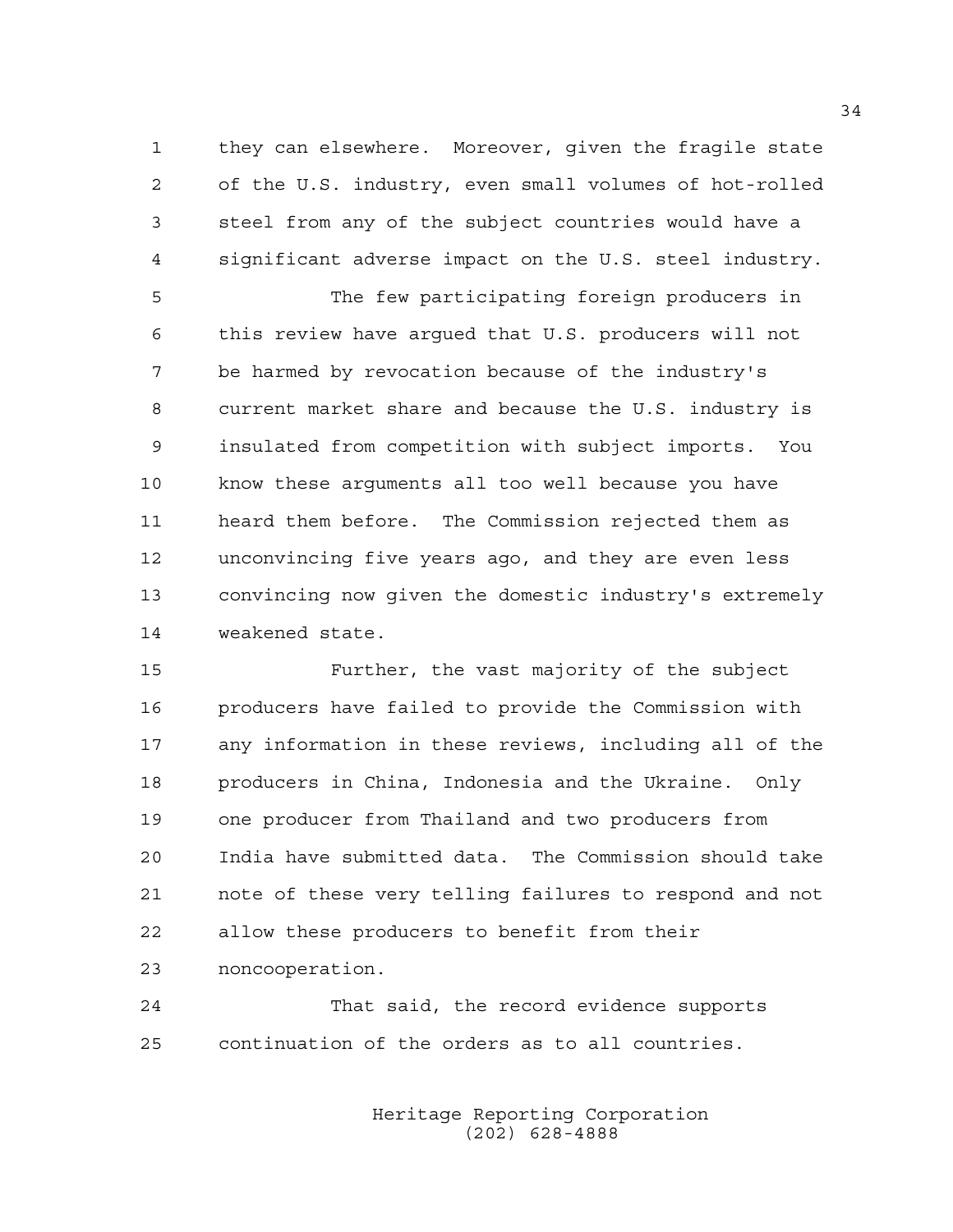1 Indeed, the information provided by Taiwan shows 2 significant excess capacity, high export dependency 3 and prices far below that available in the U.S. 4 market.

5 The U.S. hot-rolled steel producers are on a 6 slow, difficult road to recovery from the recession. 7 Meanwhile, subject producers are eyeing our market, 8 hoping to offload some portion of their immense unused 9 capacity. If these orders are revoked there will be 10 one sure effect -- a return of dumped and subsidized 11 imports to the U.S. market causing material injury to 12 a weakened U.S. industry. Thank you.

13 CHAIRMAN WILLIAMSON: Thank you.

14 MR. BISHOP: Opening remarks on behalf of 15 those in opposition to continuation of the orders will 16 be by Frederick P. Waite, Vorys, Sater, Seymour & 17 Pease.

18 CHAIRMAN WILLIAMSON: Welcome, Mr. Waite. 19 You may begin when you're ready. Sure.

20 MR. WAITE: Thank you, Mr. Chairman, and 21 good morning to you and the members of the Commission. 22 My name is Fred Waite of the law firm of Vorys, 23 Sater, Seymour & Pease. I am speaking with you this 24 morning on behalf of the hot-rolled steel industries 25 of India, Taiwan and Thailand in opposition to the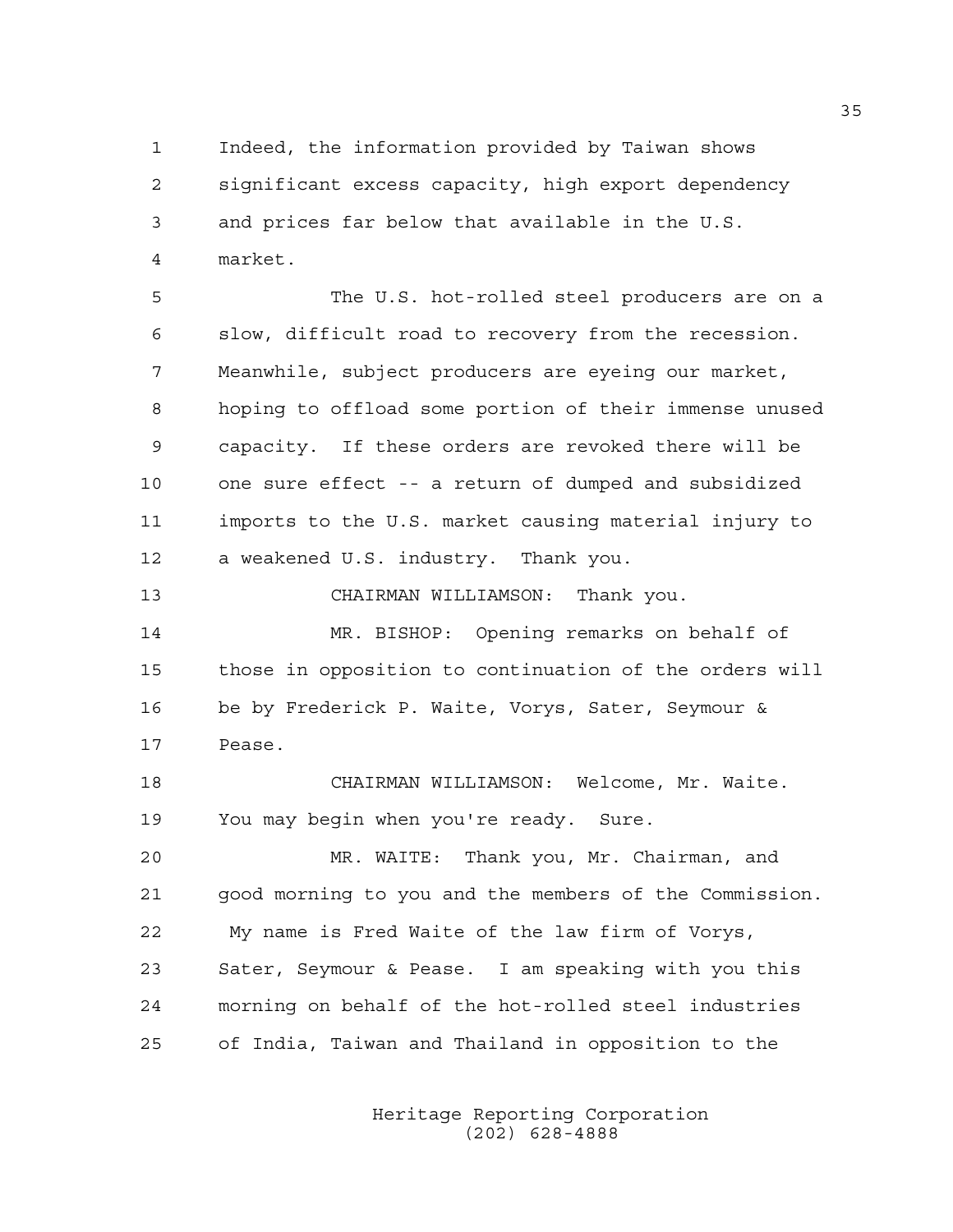1 continuation of these orders, which were first imposed 2 more than a decade ago.

3 Conditions in the U.S. steel industry have 4 changed dramatically since then, although you would 5 not know that from the claims from the domestic 6 industry, and conditions have changed significantly 7 since the Commission last examined these orders five 8 years ago in connection with the first sunset review. 9 The domestic industry has restructured and 10 consolidated even further since 2006. Now a few 11 companies control most of the domestic production in 12 this segment of the market.

13 Today, the U.S. hot-rolled steel producers 14 are stronger and financially healthier. Except for 15 the recession year of 2009, the domestic industry was 16 profitable throughout the period of review, realizing 17 operating profits of 5.6 percent in 2012, which is the 18 most recently completed full year data on the record. 19 The domestic industry also enjoys a 93 percent share 20 of the U.S. market. When you factor in imports from 21 their affiliates in Canada and Korea, the domestic's 22 market share could increase to 97 percent.

23 Moreover, a significant part of the market 24 is insulated from import competition. Dr. Button will 25 discuss this further during our panel's testimony

> Heritage Reporting Corporation (202) 628-4888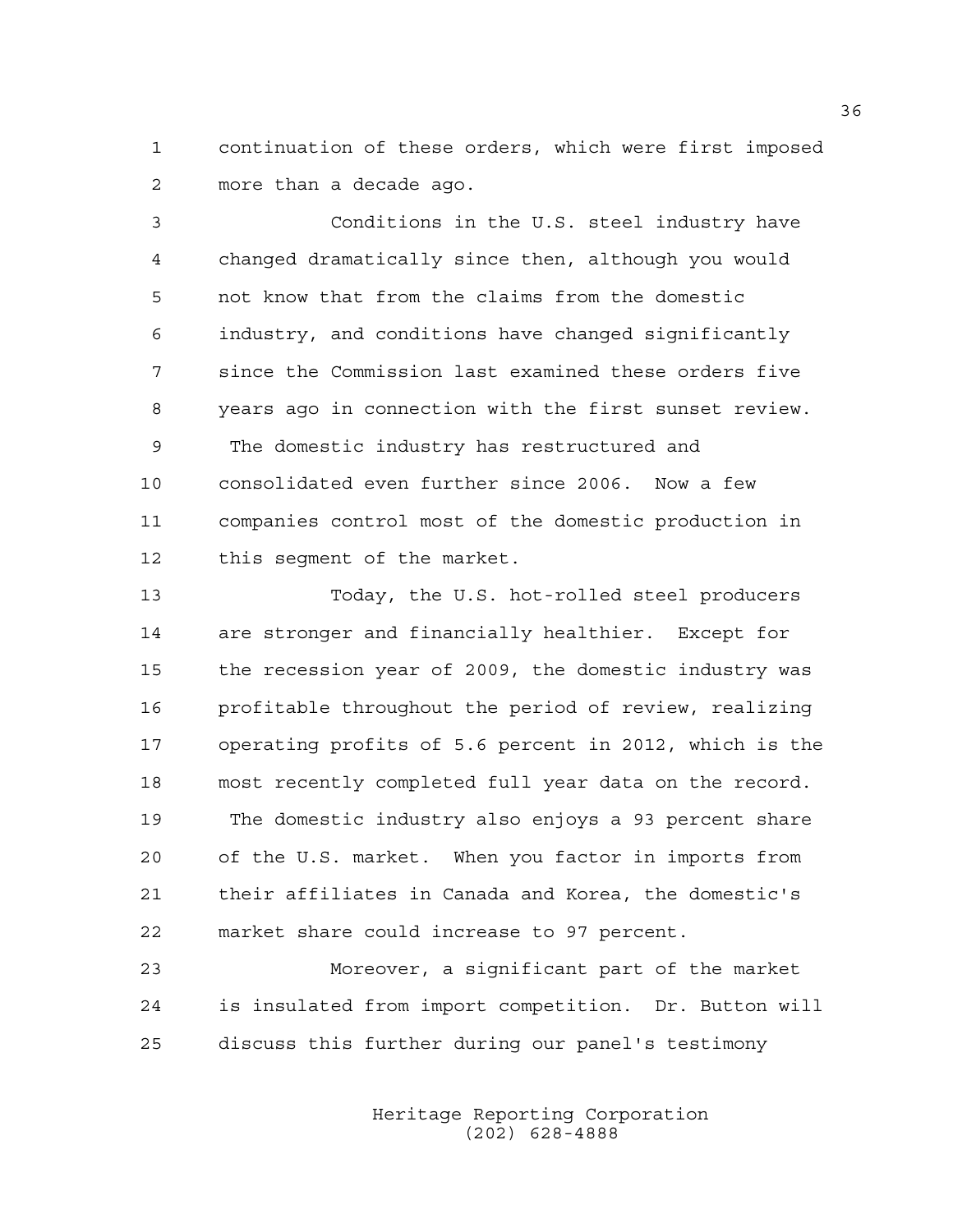1 later today. At the same time that conditions have 2 been changing dramatically in the U.S. industry, there 3 have been equally important changes in the global 4 steel sector and especially among the countries 5 subject to this review.

6 Expanding demand at home and in nearby 7 markets and the increasing conversion of hot-rolled 8 coils into downstream, value-added products have 9 soaked up virtually all of their production of 10 hot-rolled steel. As a result, the subject countries 11 have reduced their total exports of hot-rolled steel 12 by more than 60 percent.

13 This includes China, the country with the 14 largest capacity, whose home market is still thriving 15 and internally absorbing ever greater amounts of its 16 hot-rolled coil production. In fact, China's 17 hot-rolled exports have fallen from 12 million tons in 18 2007 to less than 200,000 tons last year. Thailand's 19 exports have also fallen sharply, from over 900,000 20 tons in 2007 to 27,000 tons in 2012, as the domestic 21 Thai market consumed virtually all of the output from 22 that country's mills. Mr. LaFrankie will discuss the 23 booming home market in Thailand later today.

24 Like Thailand, India has also become a net 25 importer of hot-rolled steel as its economy continues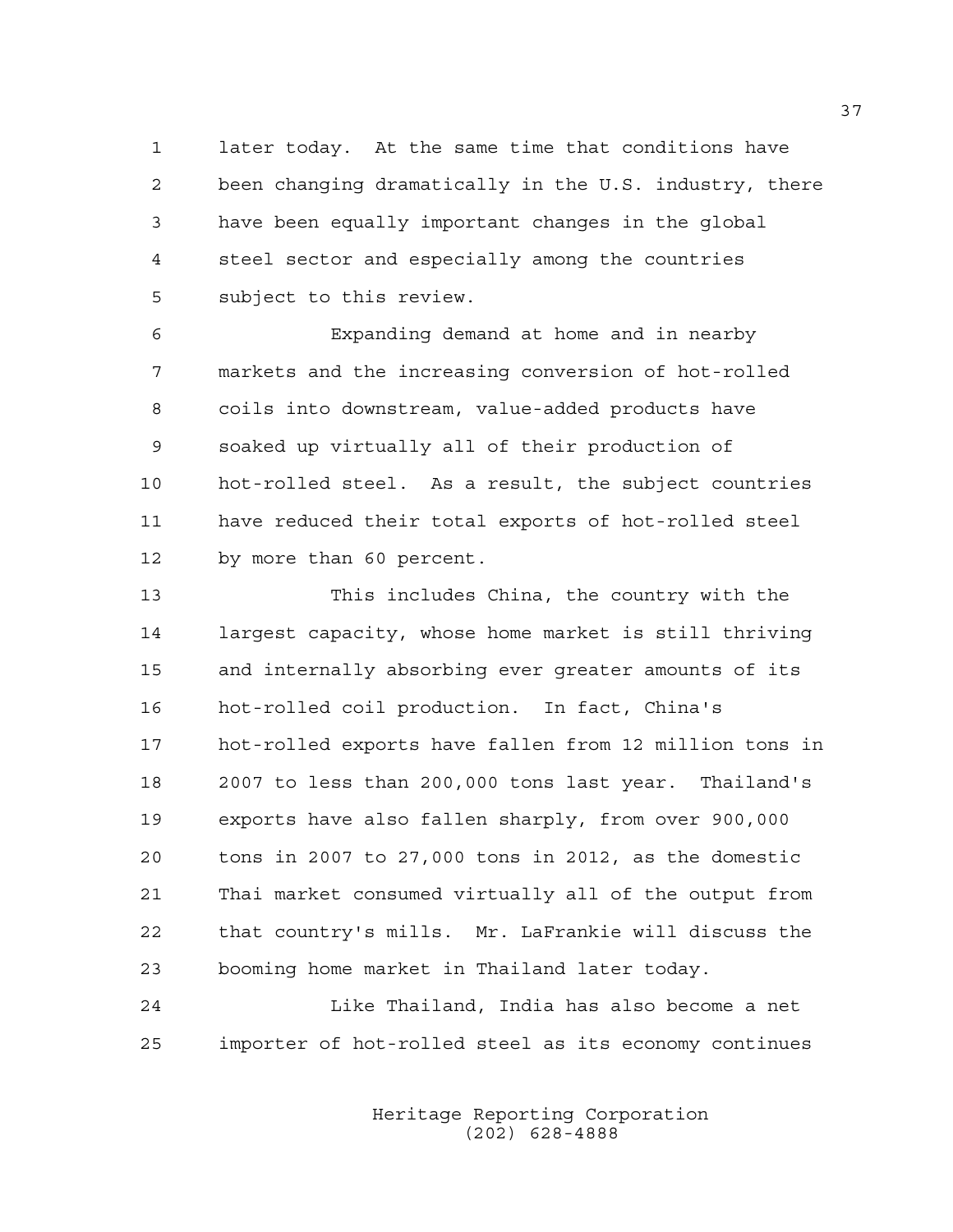1 to grow at an impressive rate. Mr. Lunn will explain 2 in greater detail the effect of India's growth on its 3 consumption of hot-rolled steel during our panel's 4 testimony. Although Taiwan's exports have increased 5 during the period of review, the vast majority of 6 these shipments have gone to nearby markets in Asia 7 and often to companies affiliated with the Taiwanese 8 mills.

9 In addition, the producers in Thailand 10 internally consume almost one-half of their hot-rolled 11 coil production for conversion to further processed 12 value-added products. Representatives of the largest 13 steel producer in Taiwan are here today, and they will 14 discuss these developments further.

15 Contrary to Petitioners' claims, the 16 hot-rolled producers in these countries do not need 17 the U.S. market to keep their mills running at high 18 capacity utilization rates, nor do they need exports 19 to the United States to survive. Exports to the 20 United States from all of the subject countries have 21 dropped sharply during the POR from 229,000 tons in 22 2006 to 48,000 tons in 2012. During the period of 23 review, these imports have amounted to less than 24 one-tenth of 1 percent of the U.S. industry's 25 production.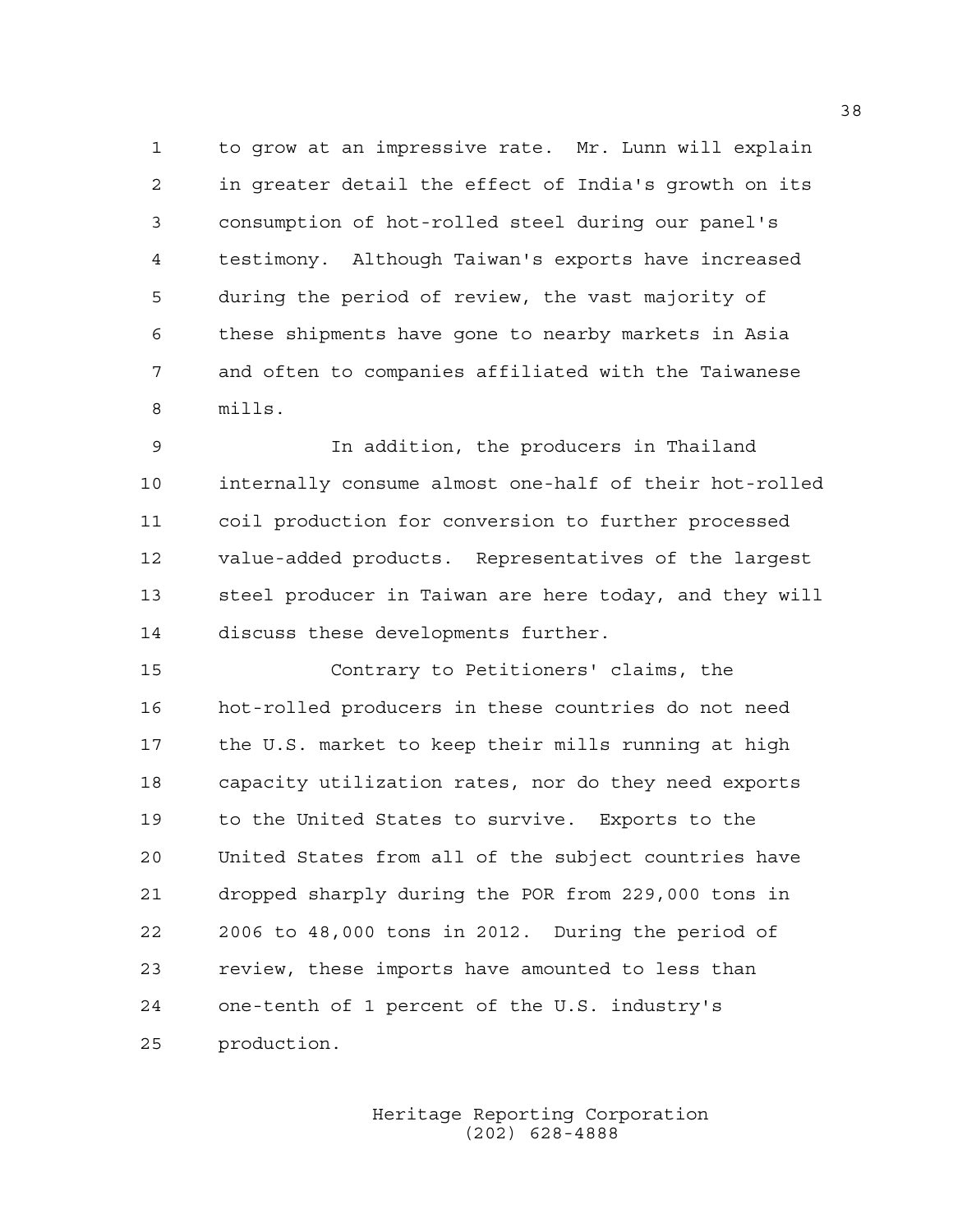1 Individually and collectively, these 2 countries account for only a negligible share of the 3 U.S. market. Together or separately, these countries 4 do not pose a threat to the U.S. industry, and 5 revocation of these orders will not result in the 6 continuation or recurrence of material injury to the 7 U.S. industry within a reasonably foreseeable time. 8 Thank you very much. 9 CHAIRMAN WILLIAMSON: Thank you, Mr. Waite. 10 MR. BISHOP: Would the first panel, those in 11 support of continuation of the orders, please come 12 forward and be seated? 13 (Pause.) 14 CHAIRMAN WILLIAMSON: Okay. I want to 15 welcome all the members of the panel to this hearing. 16 I want to express the Commission's appreciation for 17 you taking time away from your businesses and work to 18 present testimony today, and you may begin when you're 19 ready. 20 MR. LIGHTHIZER: Thank you, Mr. Chairman. 21 I'm Bob Lighthizer representing United States Steel 22 Corporation. 23 Before we begin, on behalf of the industry I 24 would like to welcome Commissioner Kieff to his first 25 hearing, and on a personal note this is my first

> Heritage Reporting Corporation (202) 628-4888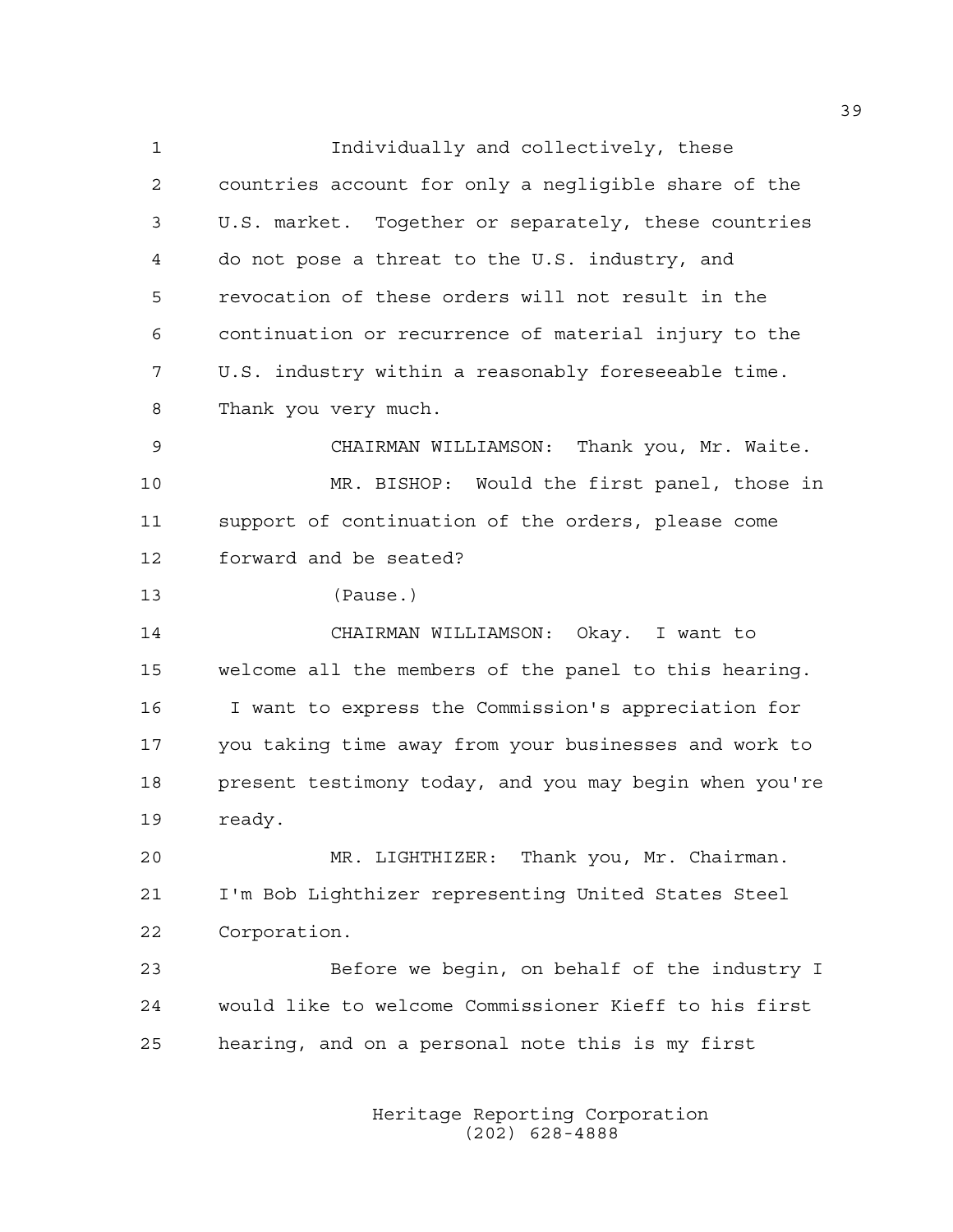1 appearance before Commissioner Broadbent, so we salute 2 you both for your service. Thank you very much for 3 being here. Someone had suggested that since I used 4 to ride a horse to the old Tariff Commission I should 5 be the person that should welcome you.

6 This case is a textbook example of the 7 importance of our trade laws. To summarize, you have 8 no data from mills representing over 90 percent of 9 subject capacity because those mills refuse to answer 10 your questionnaires. Second, the last time these 11 companies had access to this market they almost 12 destroyed the entire domestic industry. The U.S. 13 producers who survived are trying to recover from what 14 may be the worst economic crisis this country has 15 faced since the great depression.

16 Meanwhile, China and the other producers 17 have contributed to a massive oversupply that is 18 disrupting markets all over the world. For several 19 years now our mills have found it impossible to make a 20 sustainable rate of return. Under these 21 circumstances, revocation of these orders would be 22 devastating.

23 The last time subject imports had access to 24 this market they did enormous harm. From '99 to '01, 25 our industry lost over \$6.6 billion, had nine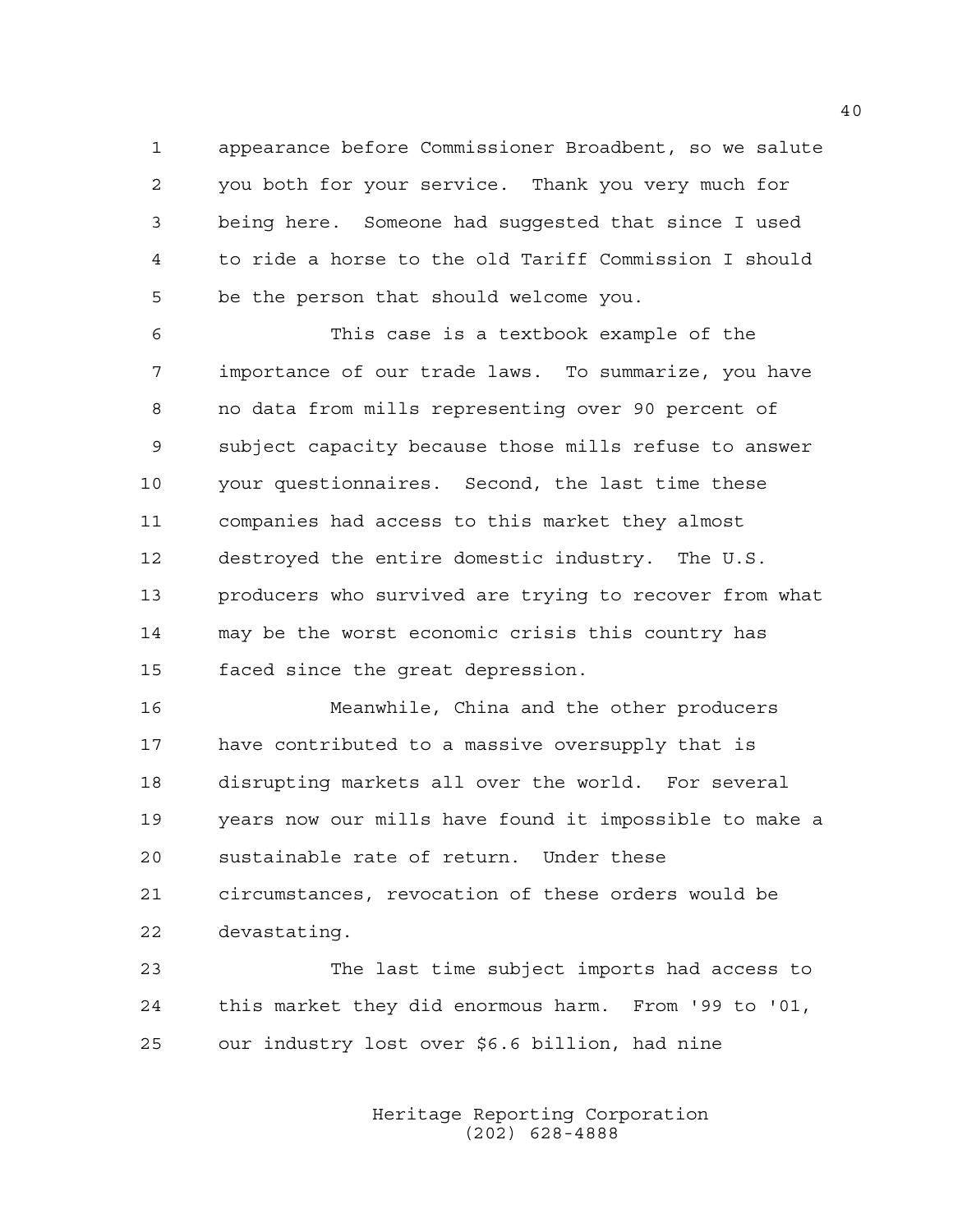1 producers go into bankruptcy and saw many disappear 2 altogether. Fortunately, these orders have been 3 extremely effective, proving these mills cannot make 4 significant sales here without cheating.

5 Let's turn to the record. You have 6 questionnaire data from only 8.3 percent of subject 7 capacity. It would be outrageous and unfair for the 8 Commission to reward companies that refused to provide 9 critical information by revoking the orders. We 10 believe you should infer that the data they did not 11 provide would support keeping them.

12 The nonresponding mills have approximately 13 460 million tons of hot-rolling capacity, a figure 14 that far exceeds total capacity in this country. Even 15 if 1 percent of this were shipped here, the resulting 16 volume would be 70 percent larger than the imports 17 that devastated these mills in 2000. In any event, 18 your record contains overwhelming evidence on each 19 statutory factor.

20 Let's start with likely volume. The world 21 is burdened with over 213 million tons of excess 22 hot-rolling capacity, much of which was built by 23 market distorting policies in China. The next three 24 slides graphically demonstrate this problem. When 25 these cases were filed, Petitioners identified six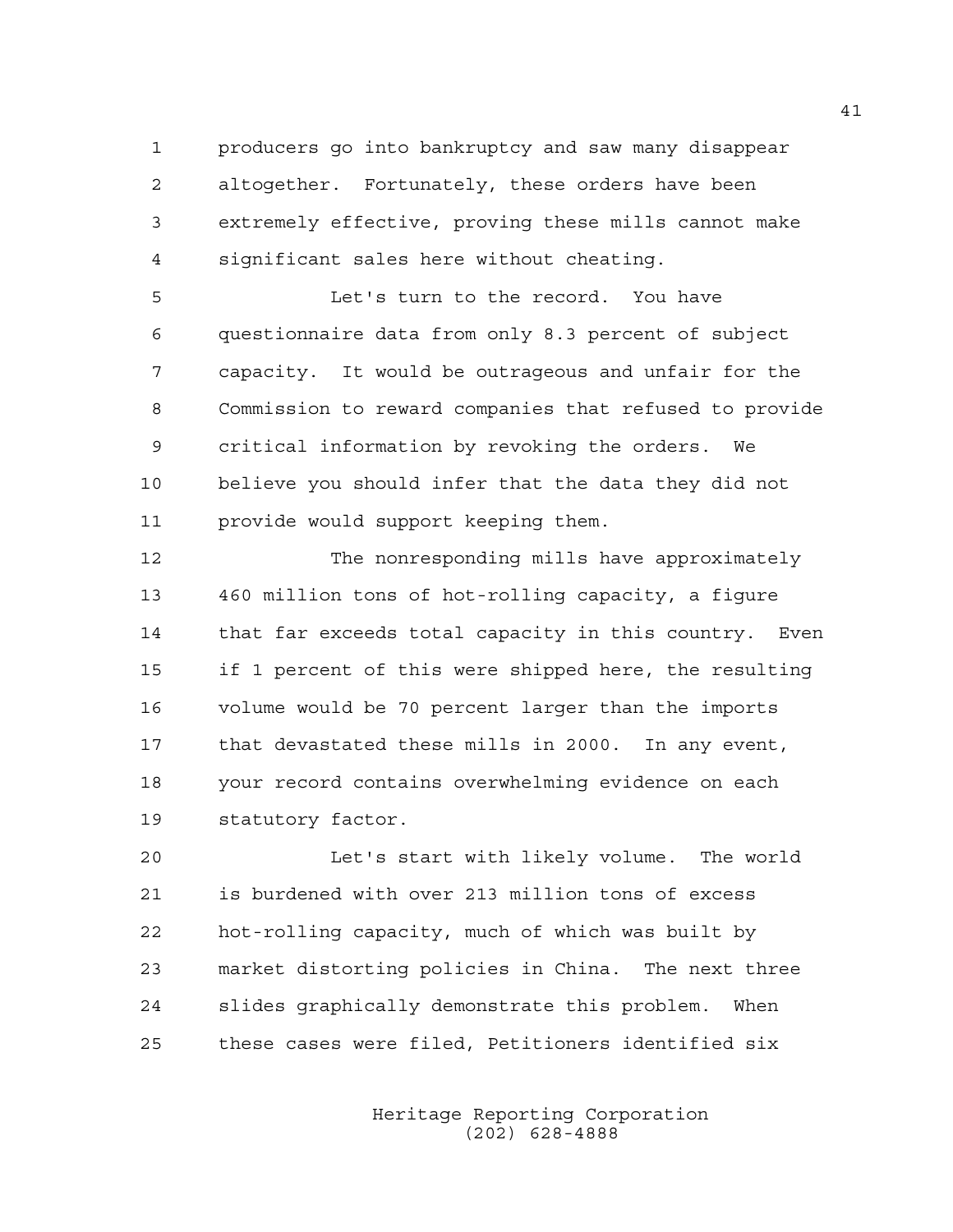1 Chinese hot-rolling mills. In the last review, we 2 identified 35 Chinese producers. Now there are over 3 160 Chinese mills.

4 China has added roughly 400 million tons of 5 hot-rolling capacity since these orders were imposed, 6 a figure over five and a half times the size of the 7 entire American industry. Seeking to use as much of 8 this capacity as possible, the Chinese are not only 9 flooding Asia with exports, but are shipping 10 hot-rolled to every single continent.

11 World Steel Dynamics recently described 12 Chinese exports as a frightening prospect for 13 steelmakers around the world, and this has nothing to 14 do with fair, competitive advantage. Despite these 15 exports, Chinese mills still have more unused capacity 16 than our total capacity. Even a small portion of this 17 could destroy our market.

18 But China is not alone. The other subject 19 countries have almost 17 million tons of unused 20 capacity. These producers argue, as they always do, 21 that they have no interest in this market, but that is 22 absurd. This is one of the largest and most open 23 markets in the world, and prices are significantly 24 more attractive here than anywhere. Of course they 25 will ship here. Remember Japan? Two years ago their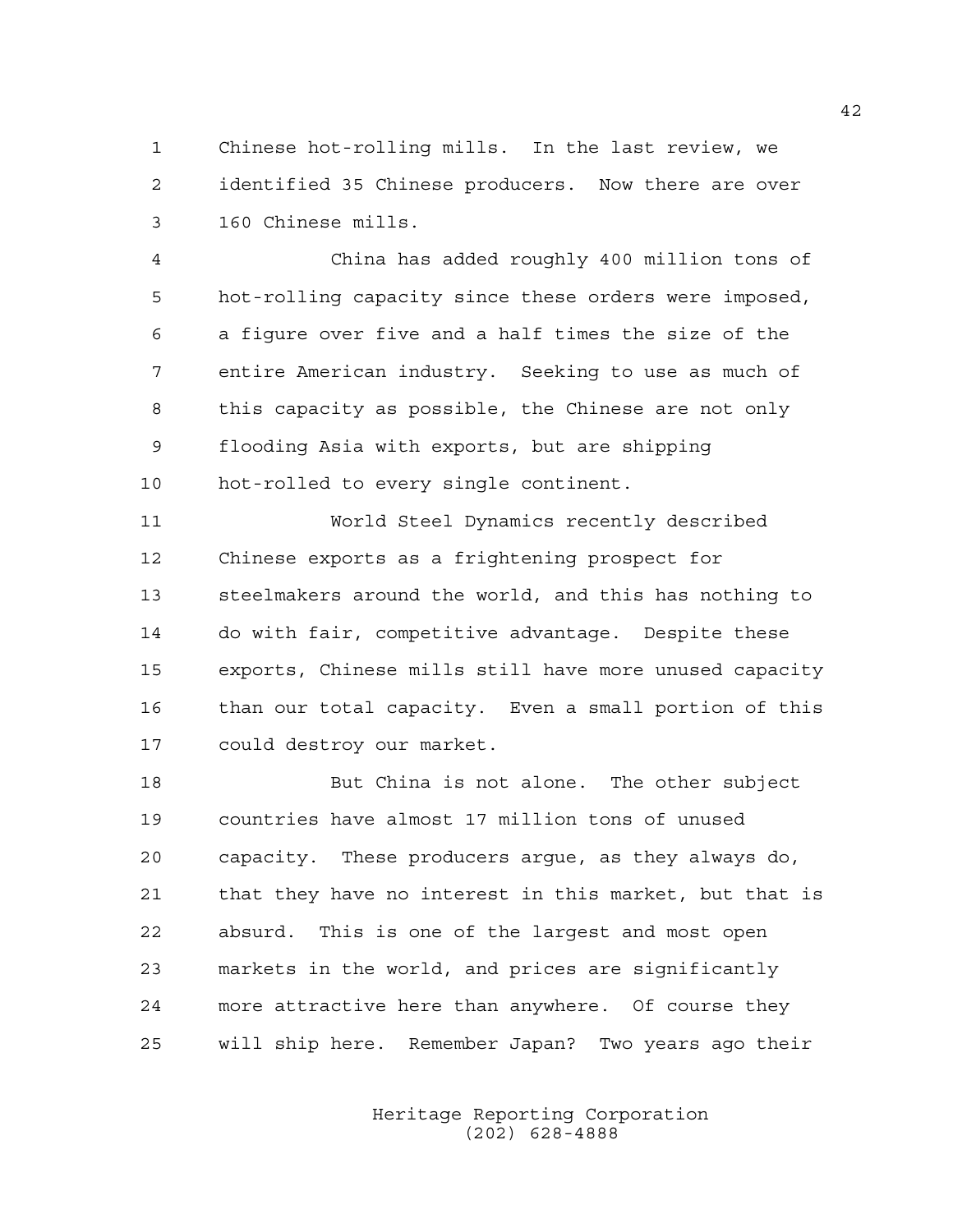1 mills also told you they were not interested in this 2 market. Now imports of hot-rolled steel from Japan 3 are running at a pace 10 times greater than they were 4 then.

5 Let's focus on the three countries 6 represented here today starting with Thailand. The 7 Thai producer SSI argues that it could have shipped 8 from '06 to '09, but chose not to. The facts are a 9 little different. In May of '06, their order was 10 conditionally revoked. Almost immediately Thai 11 producers shipped over 100,000 tons of dumped steel. 12 We urgently filed a changed circumstances request to 13 have them reinstated. That is why they stopped 14 shipping. Furthermore, the Commission has no 15 questionnaire data from two other Thai producers, who 16 together have almost five million tons of capacity.

17 Now to Taiwan. In the first half of this 18 year, Taiwanese mills exported over 2.3 million tons 19 of hot-rolled steel at prices almost \$100 below the 20 U.S. market. This fact alone shows they would likely 21 ship significant volumes here if they could. 22 Furthermore, independent analysis confirms that 23 Taiwanese mills have almost four million tons of 24 unused capacity. Indeed, Taiwanese mills are already 25 shipping large volumes of corrosion-resistant steel to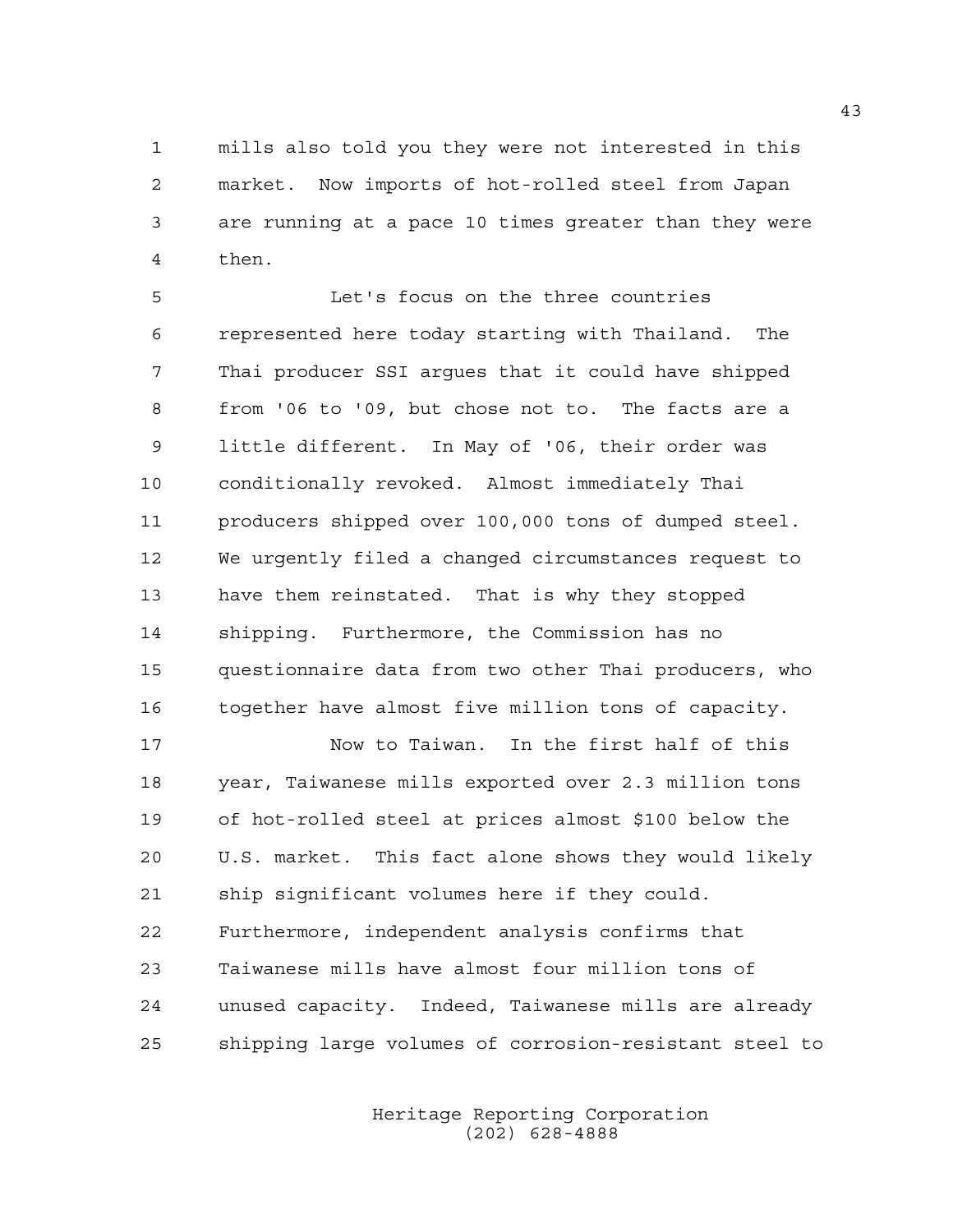1 the United States. If they can ship coated, they can 2 ship hot-rolled.

3 And finally, India. There is a massive 4 volume of Indian capacity for which you have no 5 questionnaire data at all. As we've shown throughout 6 our brief and you can see here, Indian mills are 7 desperate to grow exports. One hundred percent pickup 8 in exports, no question. They will certainly come 9 here if they can.

10 These imports will have massive price 11 effects. The staff report shows that they are largely 12 interchangeable with domestic product, and price is 13 the most important factor in selling hot-rolled steel. 14 U.S. mills will have to cut their prices or lose 15 sales to imports. The likely impact will be 16 devastating. Domestic producers are already reeling 17 from the effects of the recent economic crisis which 18 has cost them an enormous volume of sales. While the 19 economy has improved somewhat, consumption is still 20 running well below historic levels.

21 Due to excess capacity abroad and poor 22 demand at home, U.S. mills have made very small 23 operating margins, and these figures are even worse if 24 the Commission values internal consumption using the 25 fairer cost plus downstream profits method. We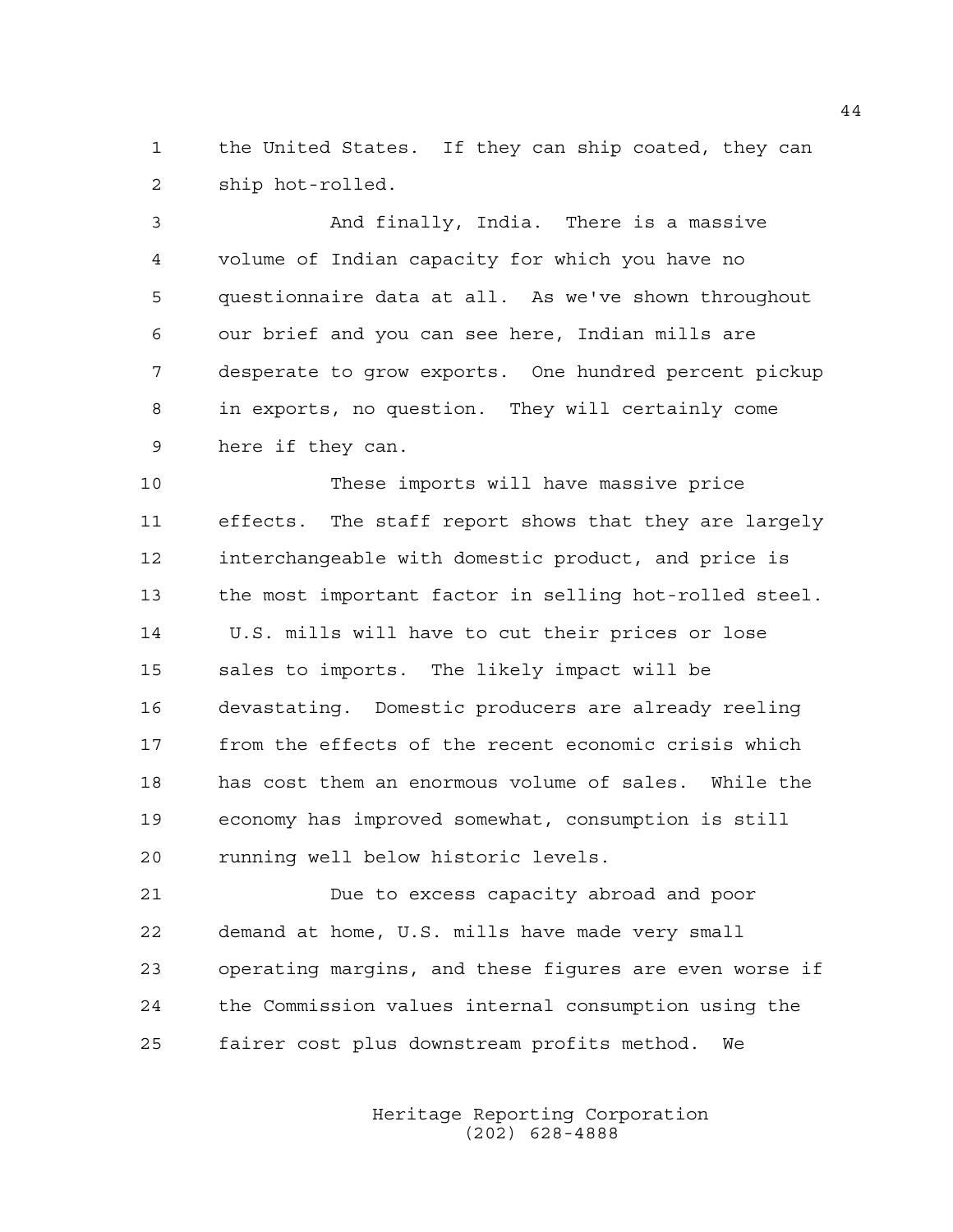1 believe, as we've argued in the past, that this second 2 methodology is more accurate. I won't take the time 3 to walk through this issue now, but we will be happy 4 to if it's helpful.

5 The staff report cites a recent independent 6 study by McKinsey about the return needed for steel 7 producers to sustain themselves. That report was made 8 to the OECD Steel Committee, a key forum for industry 9 experts and government officials from around the 10 world. McKinsey concluded that steel companies need 11 to earn a 16 percent margin before accounting for 12 interest, taxes, depreciation and amortization if they 13 are to survive.

14 We did not do this in a single year of the 15 entire period of review. By the most conservative 16 measure, in the last six years the domestic industry 17 came up over \$14 billion short of the McKinsey 18 minimum. If you value internal consumption on the 19 basis of cost plus downstream profits, the gap is over 20 \$18 billion. This is profound.

21 Please consider this slide when you think 22 about vulnerability. \$18 billion less than 23 sustainability. Furthermore, by almost every possible 24 measure we are in worse shape now than we were when 25 you last looked at these orders. U.S. mills are in no

> Heritage Reporting Corporation (202) 628-4888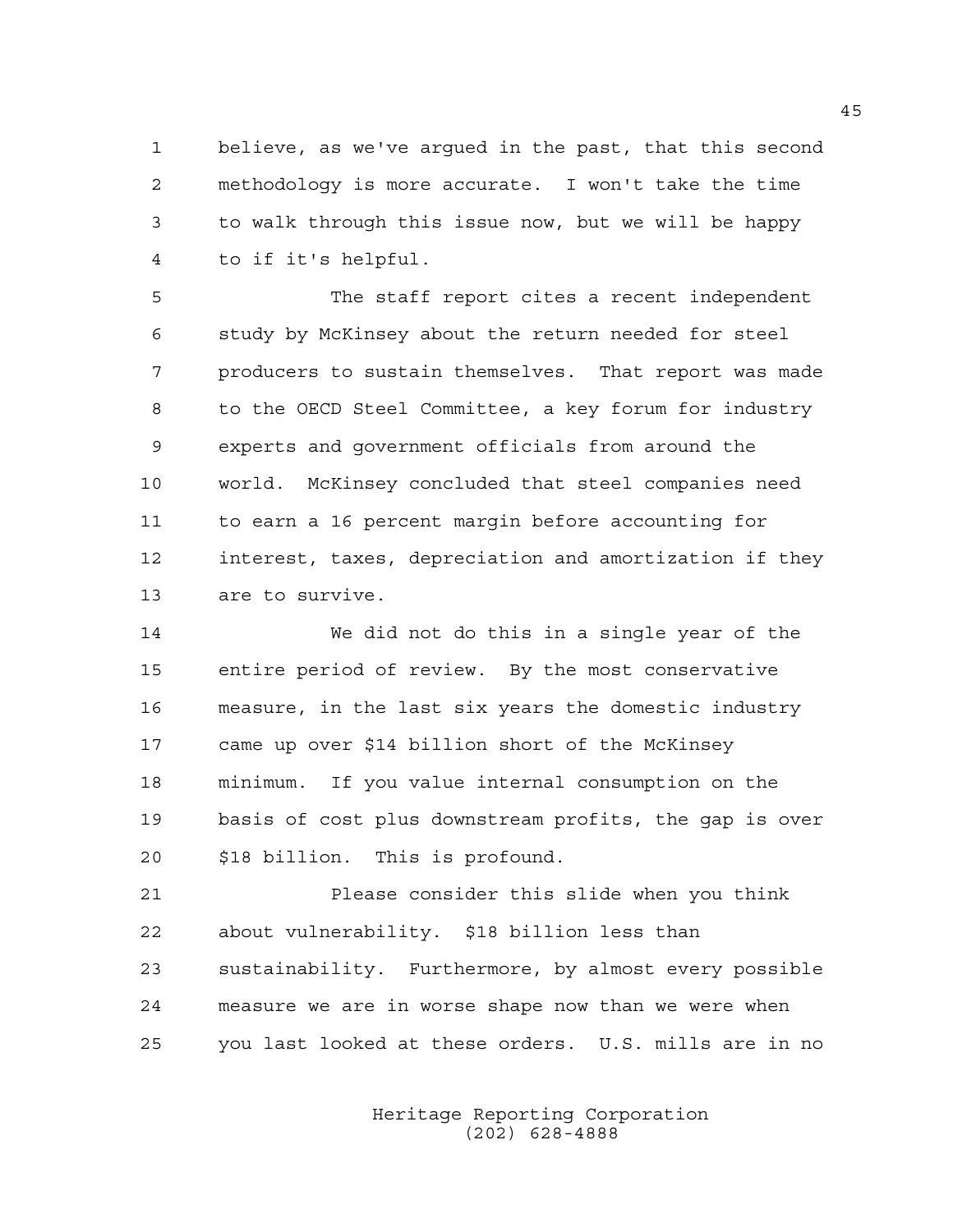1 position to deal with unfairly traded imports.

| $\overline{2}$ | Finally, I ask you to recognize that the              |
|----------------|-------------------------------------------------------|
| 3              | crisis facing our industry is part of a much bigger   |
| 4              | problem with overcapacity, perhaps the worst ever     |
| 5              | faced by the steel industry. As these figures show    |
| 6              | and experts agree, the current situation is not       |
| 7              | sustainable. Going forward, more mills will almost    |
| 8              | certainly have to be shut down around the world.      |
| 9              | The question before you today is this: Will           |
| 10             | this imbalance be resolved by market forces in a      |
| 11             | manner that rewards hard work and innovation, or will |
| 12             | we sacrifice U.S. workers and companies to unfairly   |
| 13             | traded imports from abroad? We urge you to defend     |
| 14             | true competition and keep these orders in place.      |
| 15             | Thank you.                                            |
| 16             | MR. LONGHI: Mr. Chairman, members of the              |
| 17             | committee, good morning. I am Mario Longhi, Chief     |
| 18             | Executive Officer of United States Steel Corporation. |

19 That's a position I took on September 1 of this year. 20 I have been at United States Steel since 2012, and 21 before that I spent decades in the steel and aluminum 22 industries.

23 For me, it's an honor and a privilege to 24 lead United States Steel, one of the nation's truly 25 legendary companies, and I thank you for the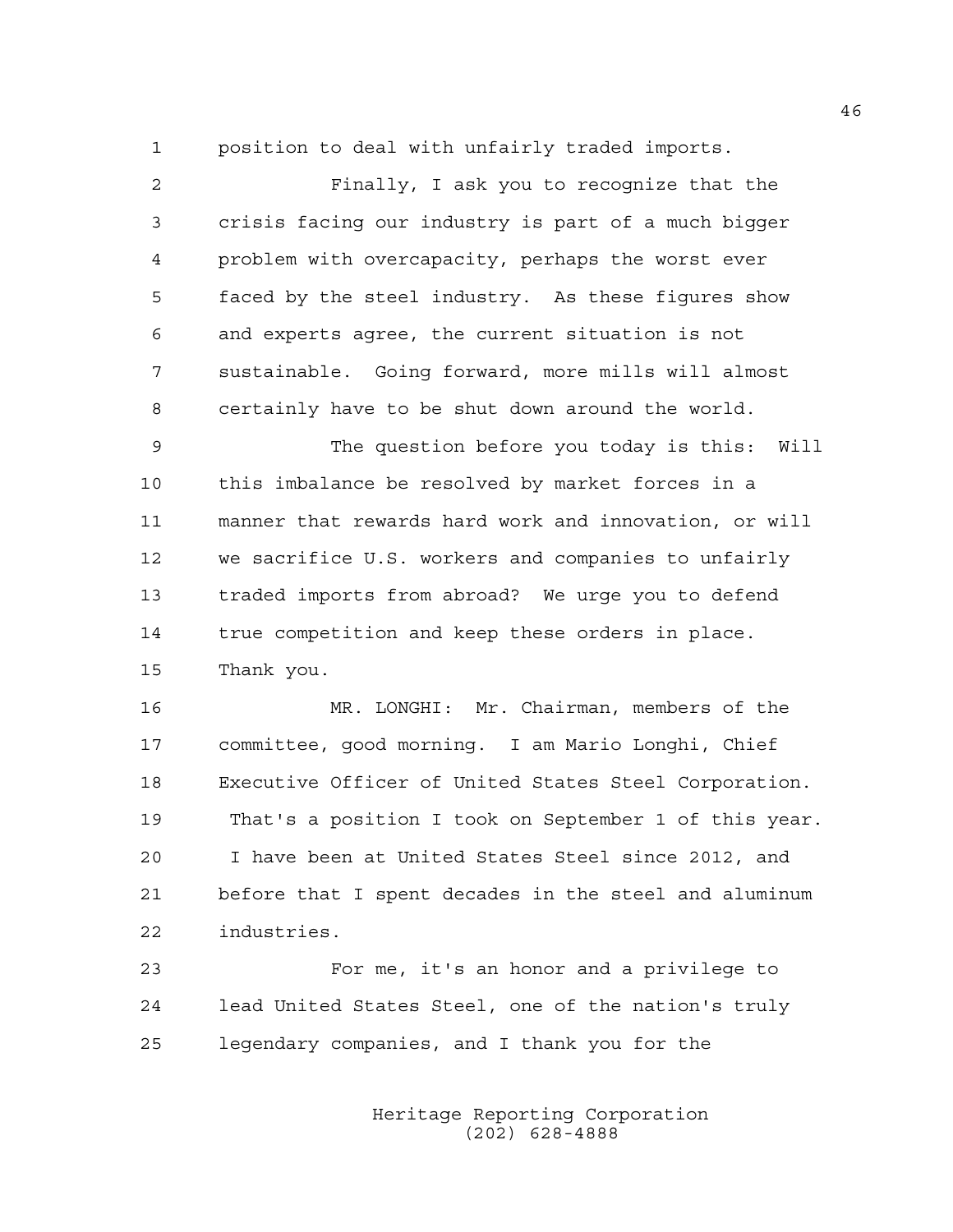1 opportunity to give our perspective in this important 2 proceeding.

3 We're living through a time of significant 4 change for our company and major challenges for the 5 industry as a whole. I know that it will take a 6 monumental effort on the part of the steelmakers and 7 wise decisions from the nation's policymakers if this 8 industry and the manufacturing sector generally are 9 going to recover and thrive. But I also know that 10 given a fair playing field, our companies and our 11 employees can successfully compete against anybody.

12 No set of trade orders is more fundamental 13 or important than the one you're reviewing today 14 dealing with hot-rolled steel, the product at the 15 heart of all of our flat-rolled and much of our 16 tubular production. The history of these orders spans 17 one of the most consequential and damaging periods in 18 this industry.

19 First it was a massive wave of dumped 20 imports from Russia, Brazil and Japan in the late '90s 21 which caused grave damage even under strong market 22 conditions. No sooner had relief been imposed to deal 23 with that problem than we saw China, India and a host 24 of other countries lead a second surge of unfair 25 trade.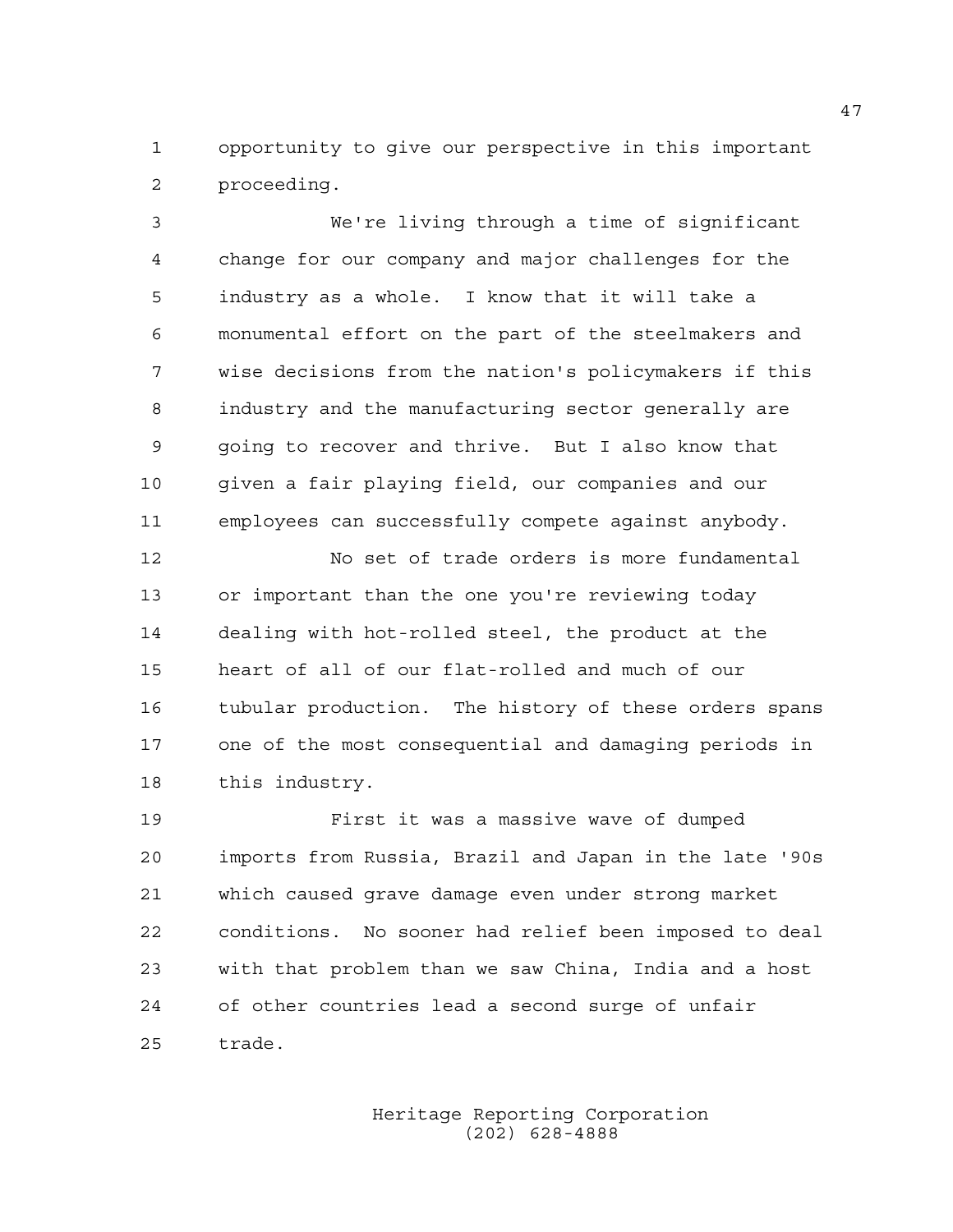1 As the economy and demand faltered and in 2 the context of much larger import prices impacting the 3 entire steel industry, more than half of the industry 4 was driven into bankruptcy. There is no question that 5 these and the following years were among the darkest 6 hours the industry has ever seen. Aggressive and 7 painful steps to restructure were undertaken, and 8 eventually the industry returned to a low level of 9 profitability in the mid 2000s.

10 Unfortunately, the hoped for respite for the 11 industry to get back on its feet was short-lived. The 12 global financial crisis that struck in 2008 was a body 13 blow for this industry and other parts of the steel 14 industry. Profitability has remained at depressed and 15 wholly inadequate levels ever since. Just as an 16 example, our own company, United States Steel, has 17 never delivered an economic profit since 2008.

18 More than anything else, the fundamental 19 reality that has hampered this industry has been 20 global overcapacity. The severity of this problem has 21 been referenced and focused upon by the Obama 22 Administration, by President Bush and by President 23 Clinton. Indeed, President Bush has specifically 24 relied upon this issue in invoking the steel safeguard 25 measures in 2001 and tried to address it through

> Heritage Reporting Corporation (202) 628-4888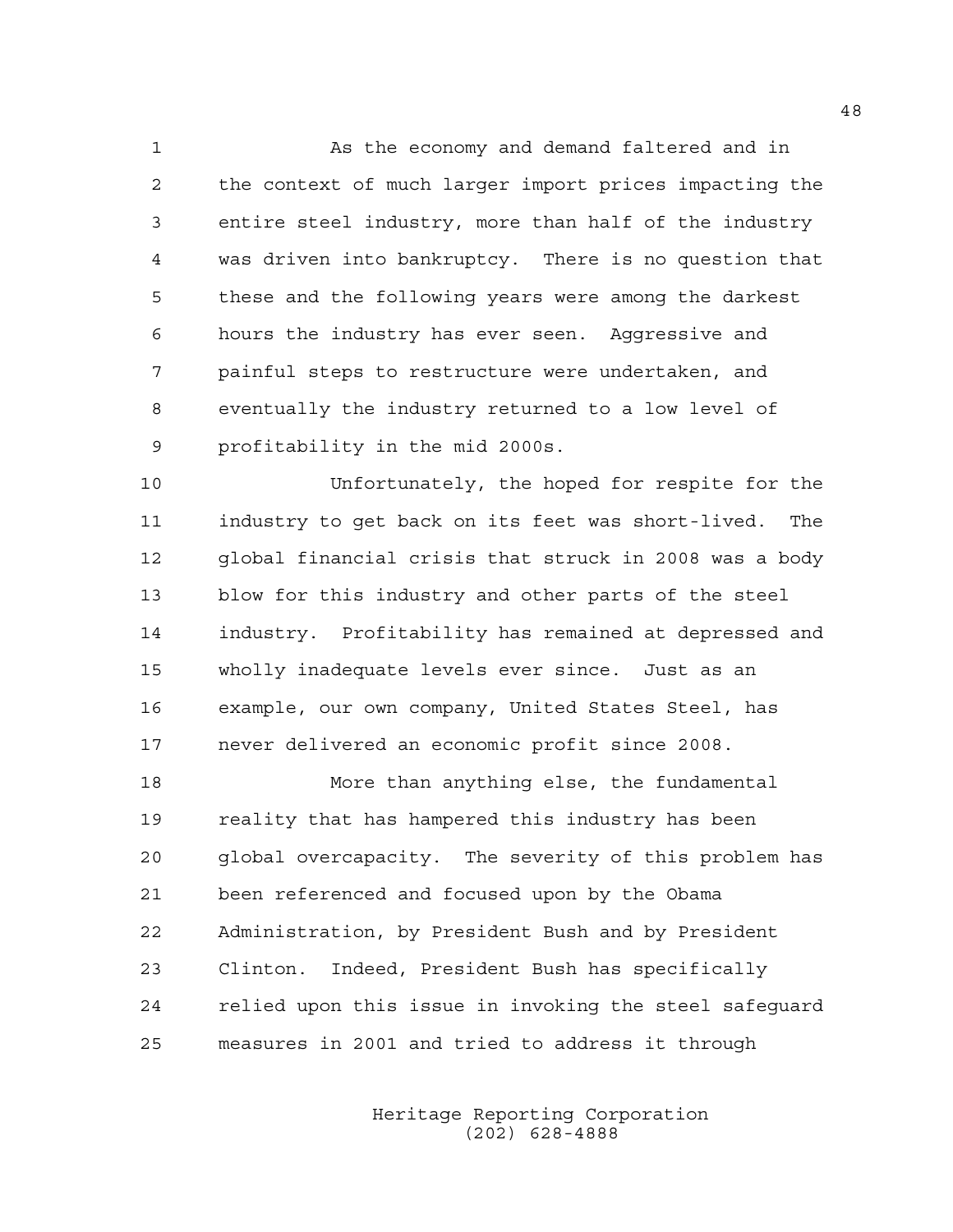1 international negotiations. And for a number of 2 reasons, including improved economic conditions after 3 2003, those efforts languished.

4 Unfortunately, the underlying dynamic and 5 problem did not. According to one estimate, from 2007 6 through 2012 the world added almost 251 million tons 7 of new hot-rolling capacity. The six subject 8 countries at issue here accounted for over 214 million 9 tons of that new capacity, capacity that was not 10 justified by any market forces. Global production 11 data indicate that unused hot-rolling capacity grew 12 almost 132 million tons over the same period, a figure 13 almost twice as large as the entire U.S. industry.

14 For the past two years, this overcapacity 15 has driven down prices not just here, but all around 16 the world, and here it's appropriate to talk about 17 China in particular because government subsidies and 18 other forms of support for China's steel industry are 19 behind many of the problems facing steel producers 20 here and elsewhere.

21 As bad as things were when these orders were 22 put in place back in 2001, keep in mind that the 23 Chinese industry at that time had an estimated 24 capacity of somewhere around 20 to 25 million tons. 25 Current estimates place China's hot-rolled capacity at

> Heritage Reporting Corporation (202) 628-4888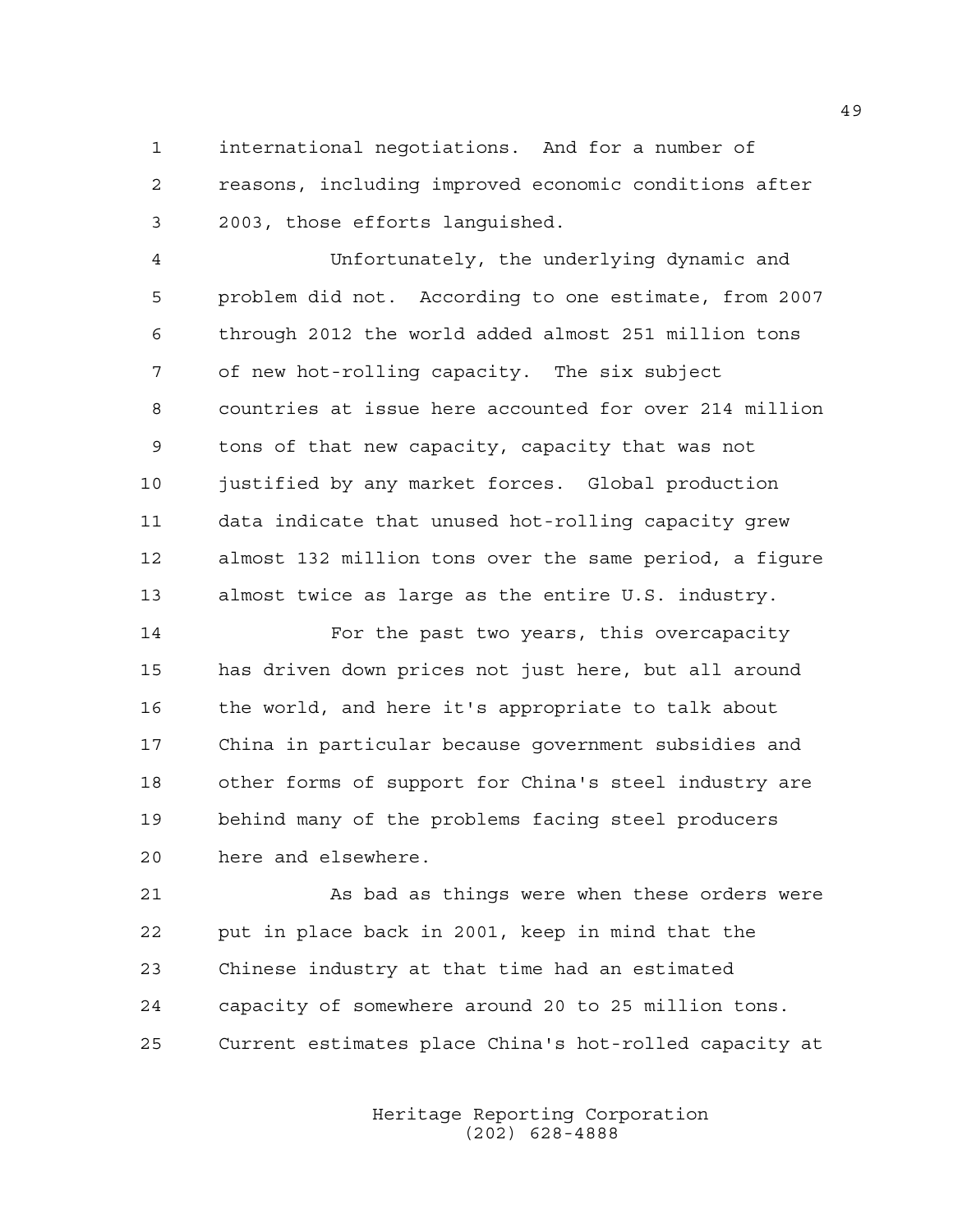1 around 425 million tons. And you should think about 2 that for a minute. Since these orders were put in 3 place, China has built the equivalent of more than 4 five combined businesses in the steel industry in our 5 country.

6 I don't believe that there is an analyst in 7 the world who thinks that capacity expansion has been 8 justified by market needs or driven by market forces. 9 That is why most estimates suggest that China alone 10 now has around 90 million tons of unused hot-rolling 11 capacity. It is impossible to exaggerate the 12 significance of this for producers around the world.

13 If foreign industries are not expressing 14 their worries about global overcapacity when they come 15 before this Commission, rest assured that it is the 16 dominant concern they think about at every other 17 moment. Because of overcapacity, they are losing 18 sales in markets at home and for export. Because of 19 overcapacity, their prices and profitability are under 20 tremendous pressure. Because of overcapacity, the 21 U.S. market would not merely be attractive to them. 22 It would in many cases be a life line for otherwise 23 unattainable operations.

24 That is why our current situation in some 25 ways is more dangerous than what it saw in 2001.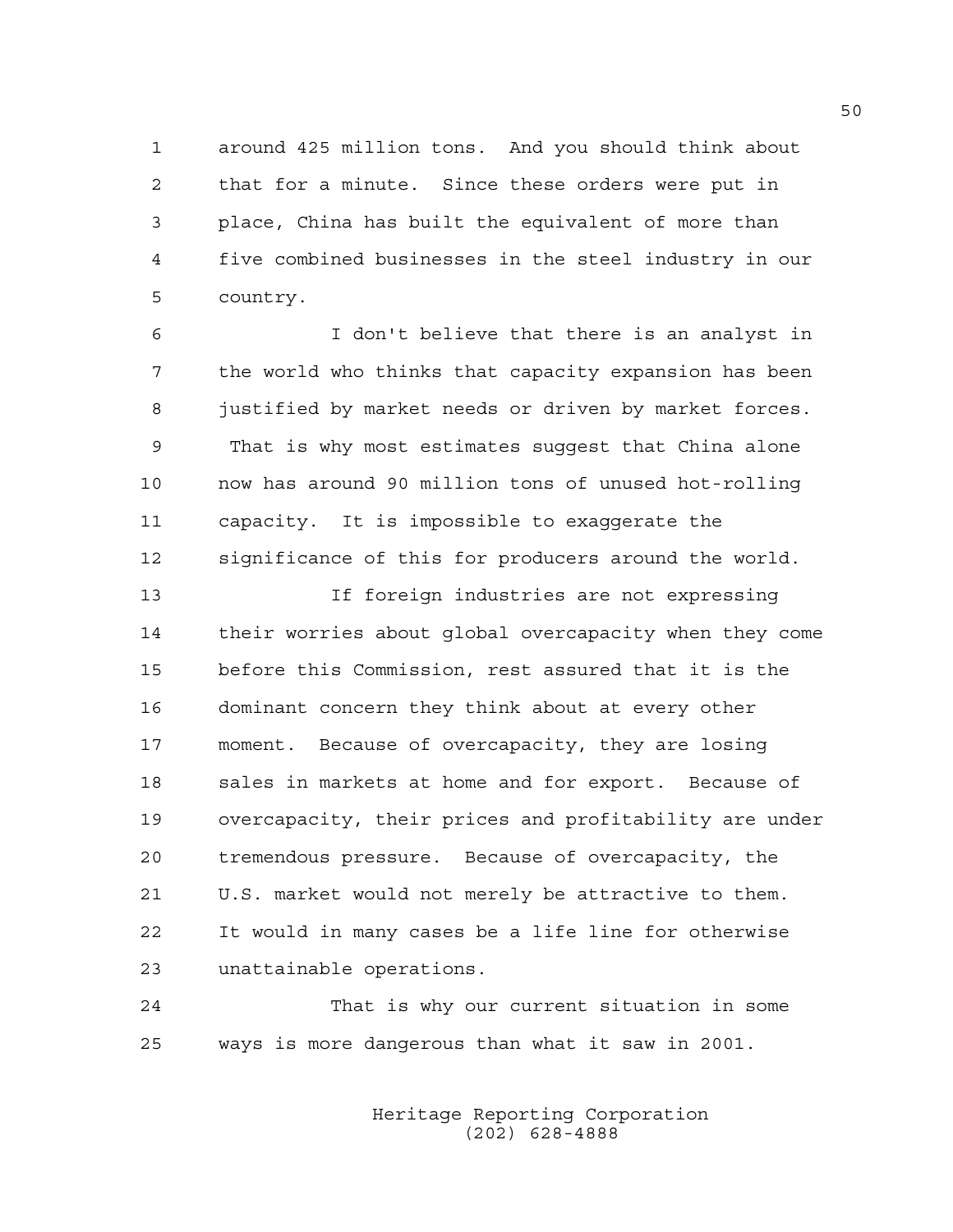1 These countries, which dumped and devastated this 2 industry before, are now in many ways more desperate, 3 more frantic to find new markets and more impacted by 4 an even worse situation of global overcapacity.

5 The United States market remains the 6 largest, most open and most important in size and 7 value in the world and in many ways continues to be 8 the most exposed to harm and abuse. At the same time, 9 when we look abroad we face a myriad of market 10 barriers -- tariffs, taxes and distortions -- blocking 11 our sales, not to mention the effects of global 12 overcapacity and dumping in the limited number of 13 available export markets.

14 Our current trading situation in no way 15 resembles a balanced, reciprocal arrangement and has 16 nothing in common with true, market-based competition 17 for success. The threat posed by these subject 18 countries is only magnified when you consider the 19 difficult market conditions the industry already 20 faces. With demand for hot-rolled steel down 21 dramatically, with GDP growth at anemic levels and 22 with overall steel import levels up sharply since 23 2009, it is not hard to understand why hot-rolled 24 producers are in such a precarious position.

25 According to the data you collected, from

 Heritage Reporting Corporation (202) 628-4888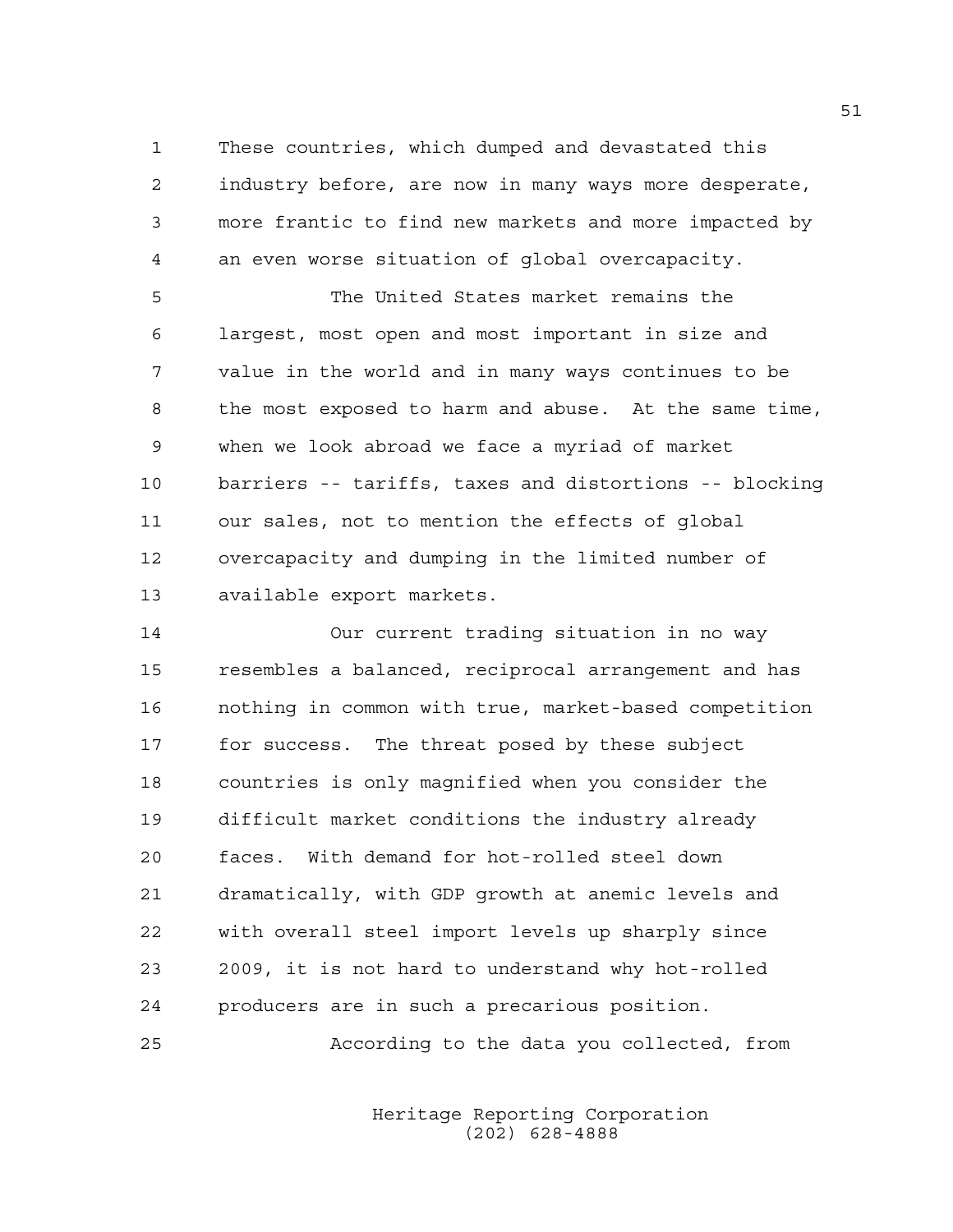1 2007 through the first half of 2013 this industry had 2 an operating margin of either 5.9 percent or 3.7 3 percent, depending on how you valued the hot-rolled 4 steel that was internally consumed. Neither of these 5 figures even comes close to representing a sufficient 6 return for a capital intensive industry, including the 7 need for reinvestment, innovation, regulatory 8 compliance, satisfaction of retiree obligations and 9 providing a market return to stock and bond holders.

10 The U.S. economy grew by only two and a half 11 percent in the second quarter of this year, which is 12 definitely disappointing. Auto sales have improved, 13 but still below the seven million mark we saw in 14 almost every year from 1999 to 2006. Spending levels 15 for both residential and nonresidential construction 16 remain well below precrisis level. Shipments of weld 17 pipe, a major downstream use of hot-rolled steel, fell 18 from 3.1 million tons in 2007 to only two million tons 19 last year.

20 Putting it all together, the data shows that 21 U.S. hot-rolled consumption in 2012 was down 22 substantially from the 2006 level, and that 23 consumption fell by an additional 3.3 percent from the 24 first half of 2012 to the first half of 2013. To be 25 sure, American steel producers must and will do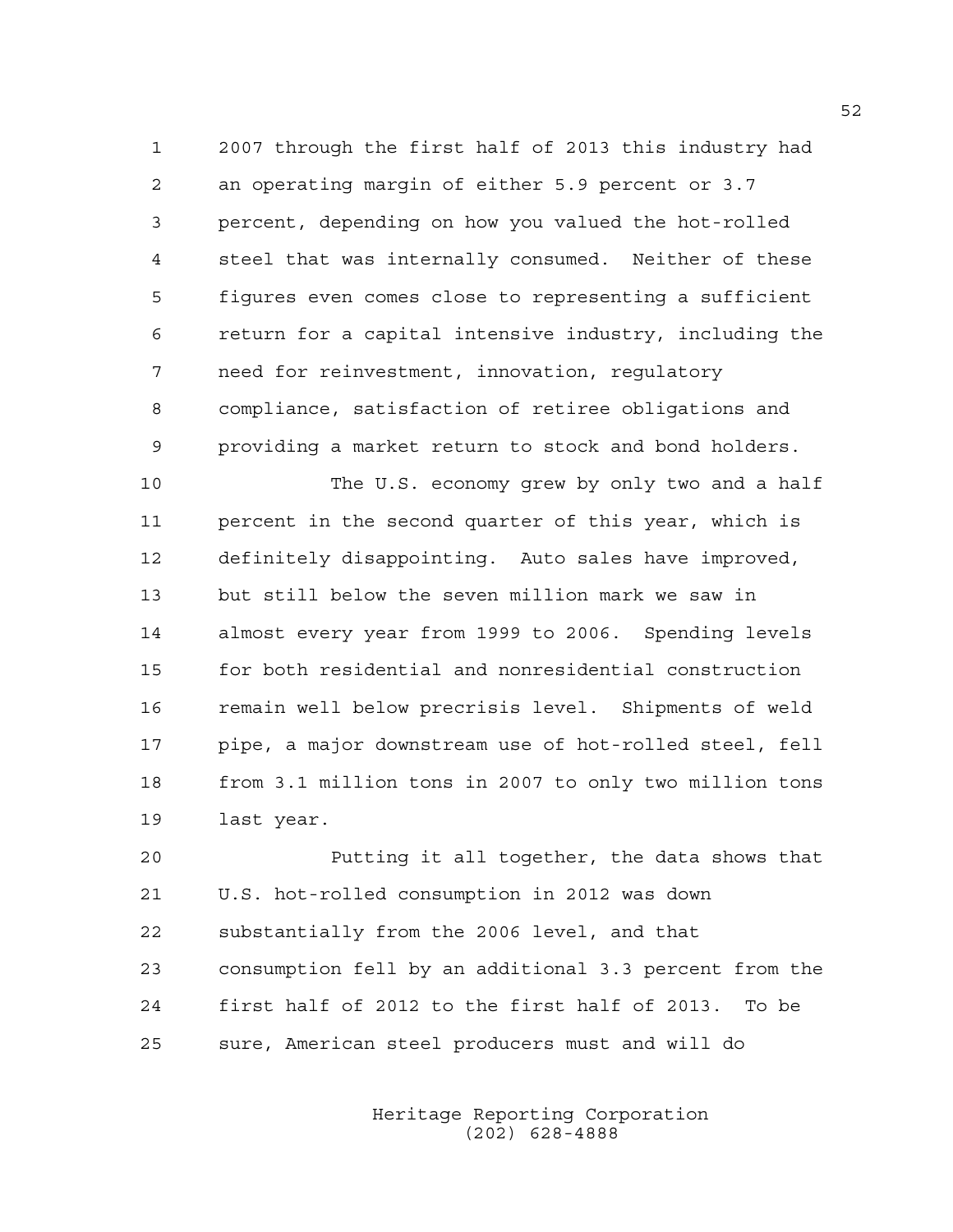1 everything in our power to be world class competitive.

2 From the standpoint of our company and even 3 beyond the massive restructuring we saw in the wake of 4 the steel crisis, we are currently engaged in a top to 5 bottom effort to cut costs, generate new efficiencies 6 and create value. But none of this will be enough if 7 our government does not enforce the trade laws.

8 No amount of hard work will allow us to 9 compete with capacity that in many cases is built and 10 maintained without any regard for market forces or 11 returns, and there is simply no scenario where we or 12 any American producer can generate sustainable profits 13 over the long term in a market defined by dumped and 14 subsidized imports.

15 The question you face, therefore, is this: 16 Will you revoke these orders, thus creating the 17 certainty, and I use that word carefully and 18 deliberately, of massive injury in this market if 19 subject mills are allowed to again trade here 20 unfairly, or will you allow market forces, rather than 21 foreign government distortions, to determine which 22 companies are in the best position to serve U.S. 23 purchases of hot-rolled steel?

24 I urge you to keep these orders in place and 25 give this industry the chance it needs and deserves to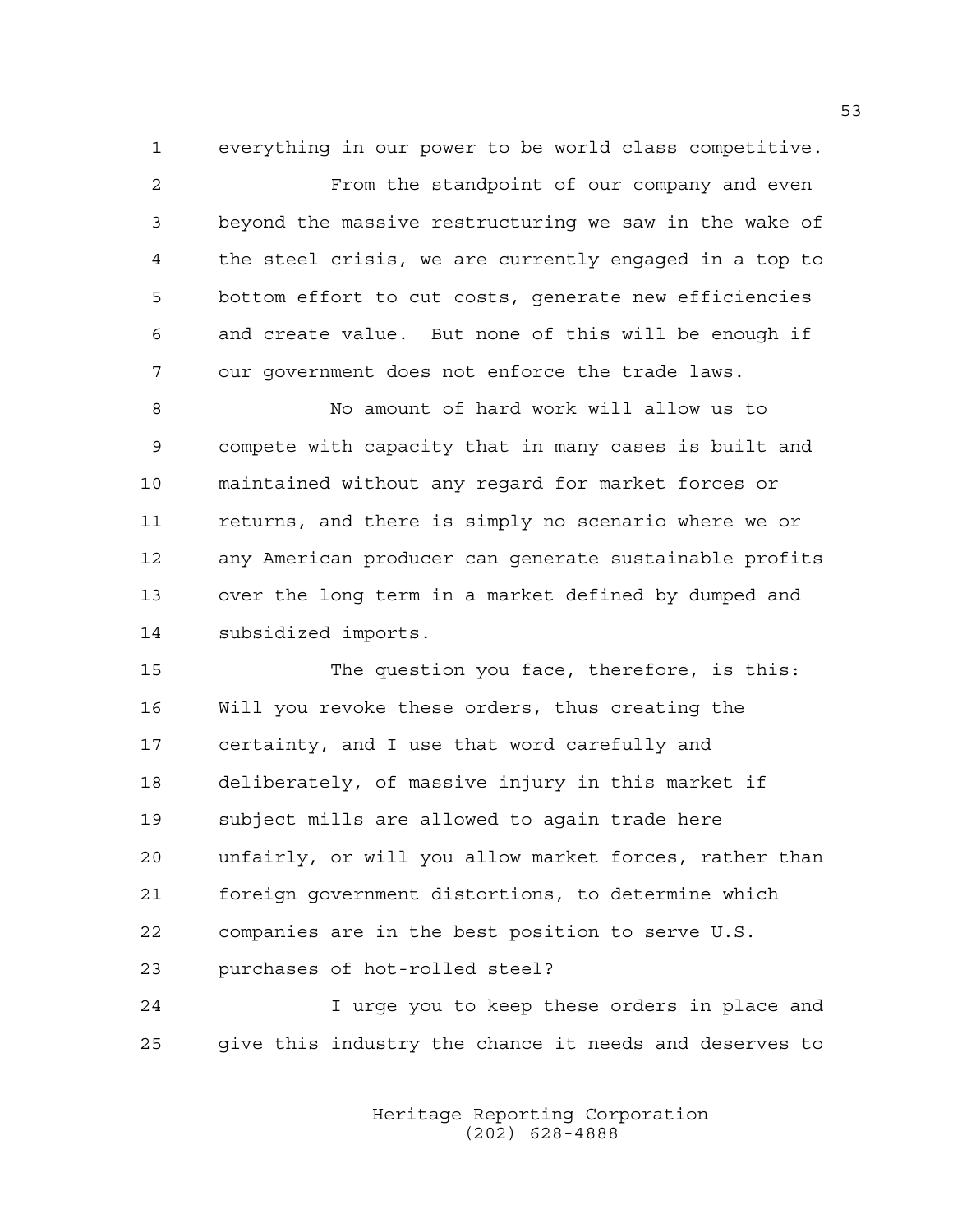1 continue to exist and have an opportunity to thrive. 2 Thank you very much.

3 MR. FERRIOLA: Good morning. Thank you, 4 Chairman Williamson and members of the Commission. I 5 am John Ferriola, President and CEO of Nucor 6 Corporation. I am grateful for the opportunity to 7 appear before you today to speak about the conditions 8 facing the U.S. hot-rolled steel industry and the 9 importance of these trade orders.

10 To put it bluntly, Nucor is in worse shape 11 now than it was when you last reviewed these orders in 12 2007. Since then, the Great Recession has devastated 13 demand, taking a heavy toll on Nucor and the 14 industry's commercial and financial performance. In 15 the past five years, thousands of workers have lost 16 their jobs. Millions of tons of capacity has been 17 closed.

18 Today, the U.S. hot-rolled steel industry is 19 operating at only 76 percent capacity, a lower figure 20 than even 2001 when the orders first took effect. Our 21 rates of return are nowhere near the 16 percent that 22 McKinsey & Company's independent analysis concluded 23 was needed to sustain the industry over time. In 24 fact, we have not been anywhere near those rates of 25 return since the recession took hold.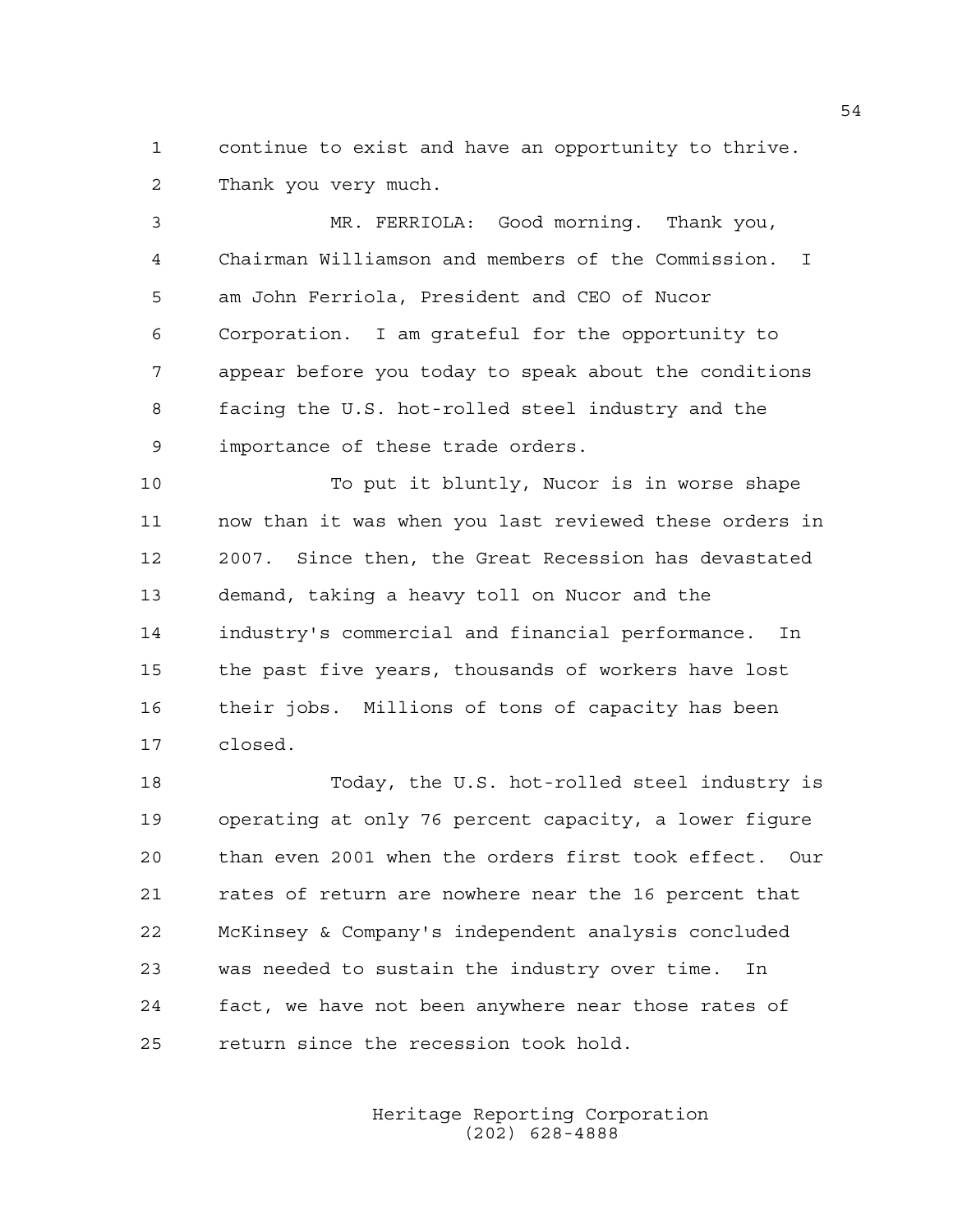1 Indeed, if you look at our industry, our 2 vulnerability is also demonstrated by our bond 3 ratings. Nucor is the only major producer with 4 investment grade bond ratings, and even our ratings 5 have been cut for the first time in the company's 6 history. Analysts are looking at our industry, and 7 they have serious concerns about its long-term 8 prospects. All of these benchmarks -- profits, sales, 9 rate of return -- show that our industry is in poor 10 condition, and despite consolidation we are still 11 vulnerable.

12 This is not the first time I have appeared 13 before the Commission this year. In April, I 14 testified regarding the U.S. market for rebar and the 15 devastating effects that would result from revocation 16 of the orders on rebar from China and other countries. 17 So I want to thank you for your decision to keep 18 these orders in place for five more years, and I also 19 want to emphasize that the decision you make on hot-20 rolled steel is just as important.

21 Hot-rolled is a fundamental component of our 22 business, and many of the same conditions that 23 categorize the global market for rebar are also at 24 play in the hot-rolled steel market. In particular, 25 we face a dangerous combination of massive, increasing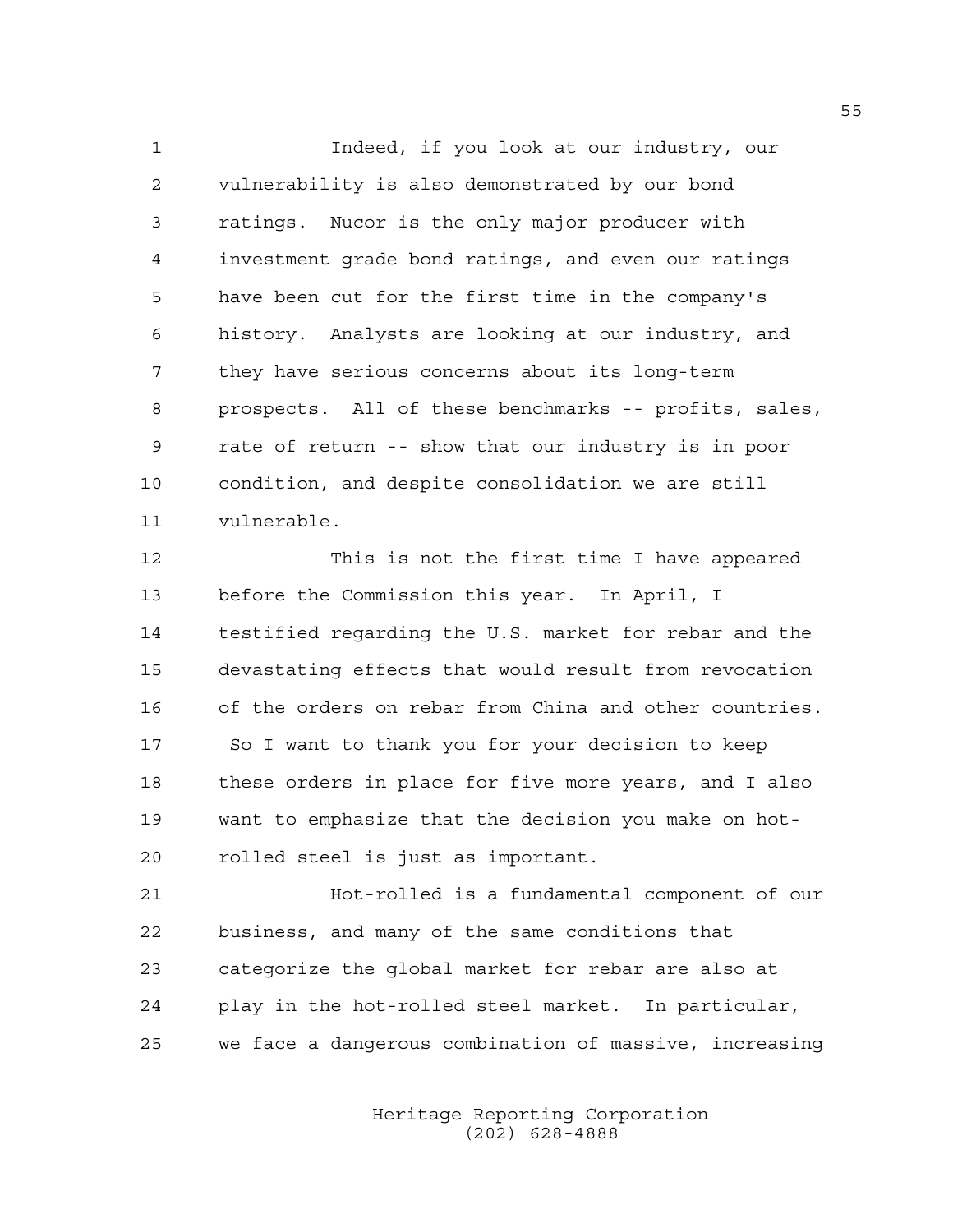1 global overcapacity that is swamping demand.

2 Much of the massive global overcapacity for 3 hot-rolled steel is concentrated in the six countries 4 you are reviewing today -- China, India, Indonesia, 5 Taiwan, Thailand and Ukraine. These countries' 6 capacities now exceed global demand by hundreds of 7 millions of tons. This excessive supply has sent 8 hot-rolled steel pricing crashing worldwide. Despite 9 this, these countries are increasing their hot-rolled 10 capacity further. There is no balance between supply 11 and demand. They are just going to keep making more 12 and more hot-rolled steel.

13 And this is not just a China problem. While 14 China is a major contributor to the current 15 overcapacity crisis, producers in all of the other 16 countries are a big part of the problem. These other 17 producers have significantly expanded their capacity 18 and are planning further increases. China is bringing 19 online millions of tons of new capacity, as well as 20 increasing its production.

21 The Indian Government announced plans 22 earlier this year to triple the Indian steel capacity 23 by 2025. Indonesian producers also are rapidly 24 expanding capacity. So are producers in Thailand, 25 Ukraine and Taiwan. They already have plenty of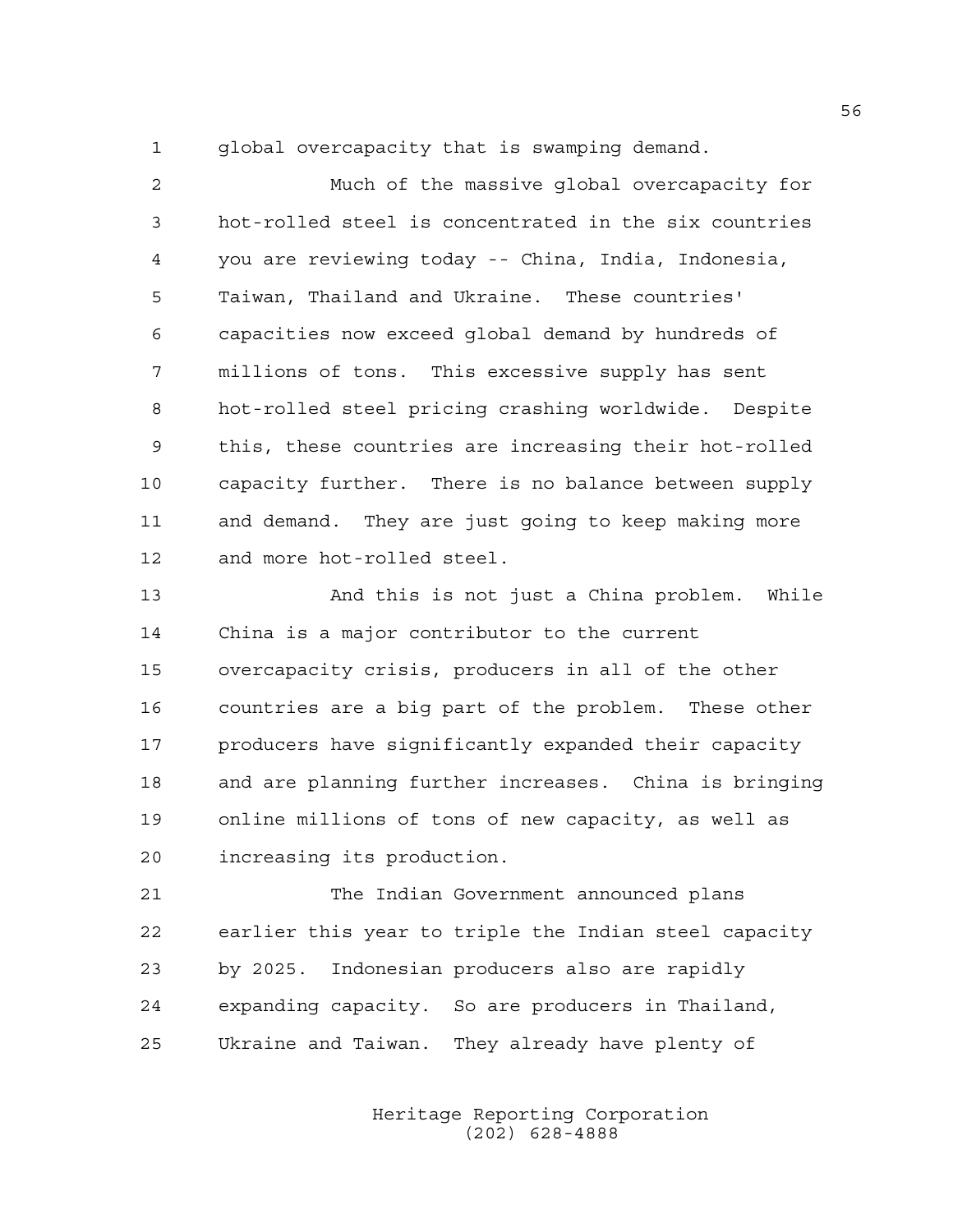1 excess capacity, and still they are adding more.

2 At the same time, demand is very weak 3 wherever you look around the world. European demand 4 is abysmal. Demand is also weakening in the Middle 5 East and Russia. Developed Asian markets such as 6 Japan and South Korea are oversaturated with 7 hot-rolled steel. Demand growth is grinding to a halt 8 in many developing markets as well. In fact, economic 9 growth forecasts were recently downgraded for India, 10 Indonesia and Thailand.

11 So these six countries and global traders 12 are searching for new markets where they can offload 13 their massive production. They have maintained or 14 even increased their exports of hot-rolled steel since 15 the recession. They have exported nearly 24 million 16 tons of hot-rolled steel in 2013, and because they 17 have millions of tons of excess capacity they could 18 quickly ramp up their shipments here as well.

19 Let me emphasize. It does not take a lot of 20 tonnage to harm our pricing. Because steel is so 21 capital intensive, maintaining capacity utilization is 22 a critical component to financial performance. 23 Pricing for the entire market is set by marginal 24 sales, the kinds of products that each of these 25 countries make. They don't need huge market share to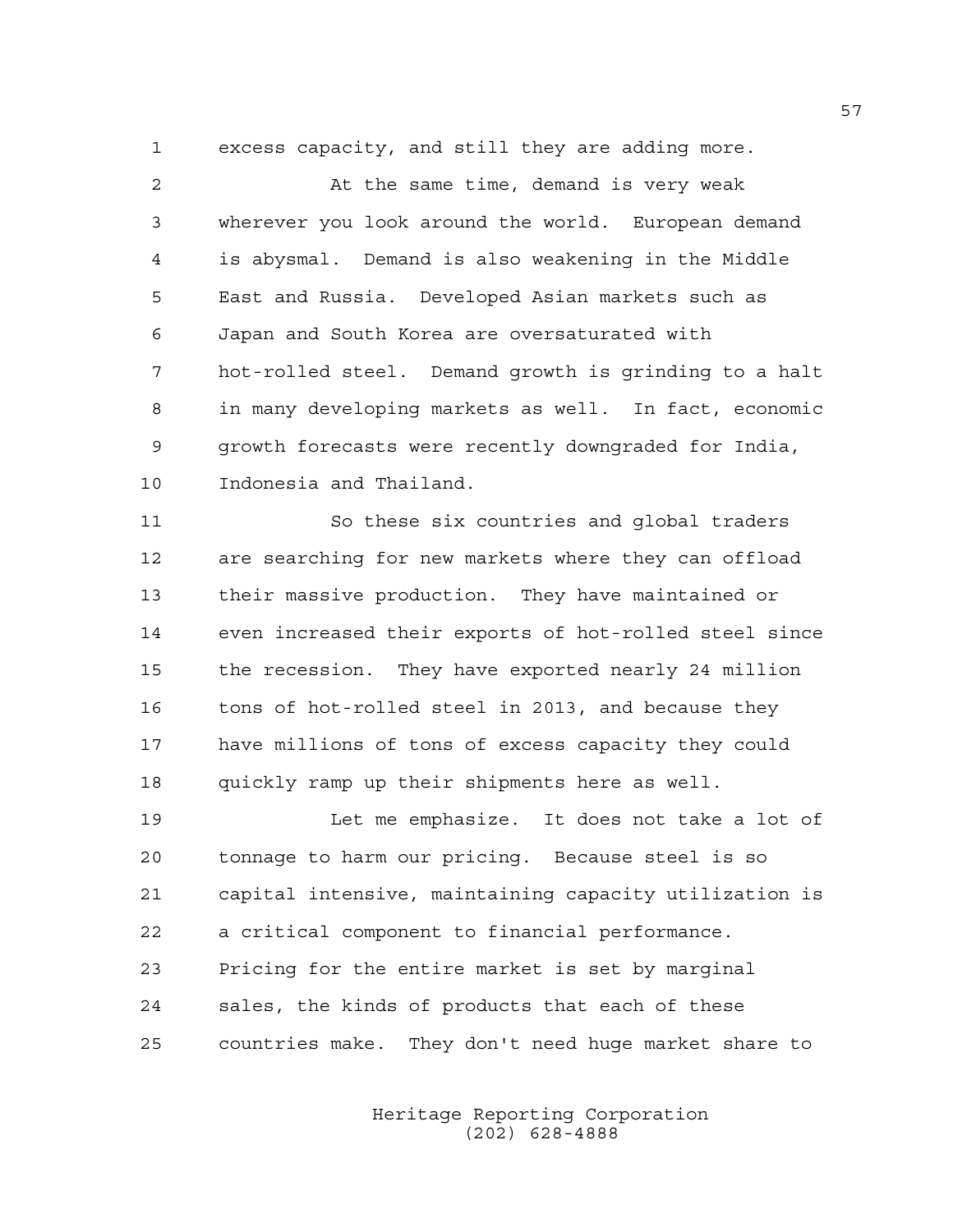1 have a huge impact on our bottom line. That was true 2 in the original investigation and is still true today.

3 If the orders on hot-rolled steel are 4 revoked, the United States will be the natural target 5 of these increases. The United States is the world's 6 second largest consumer of hot-rolled steel. While 7 U.S. steel prices follow global trends, they are 8 attractive compared to the prices available in other 9 markets.

10 Producers in China, India, Indonesia, 11 Taiwan, Thailand and the Ukraine are already supplying 12 the U.S. market with huge volumes of other types of 13 flat-rolled steel such as corrosion-resistent 14 products, so there is no reason to believe their 15 claims that their hot-rolled steel will stay in Asia. 16 I don't believe it and neither should you.

17 No matter what the product, producers in all 18 six countries use the United States as the dumping 19 ground for their excess steel capacity. Our market is 20 large, familiar and easy for them to access. The 21 United States offers them far better pricing than they 22 can get elsewhere, and they don't have to shift any of 23 their current sales. All they have to do is use their 24 current excess capacity, which is huge.

25 If the orders are revoked, these producers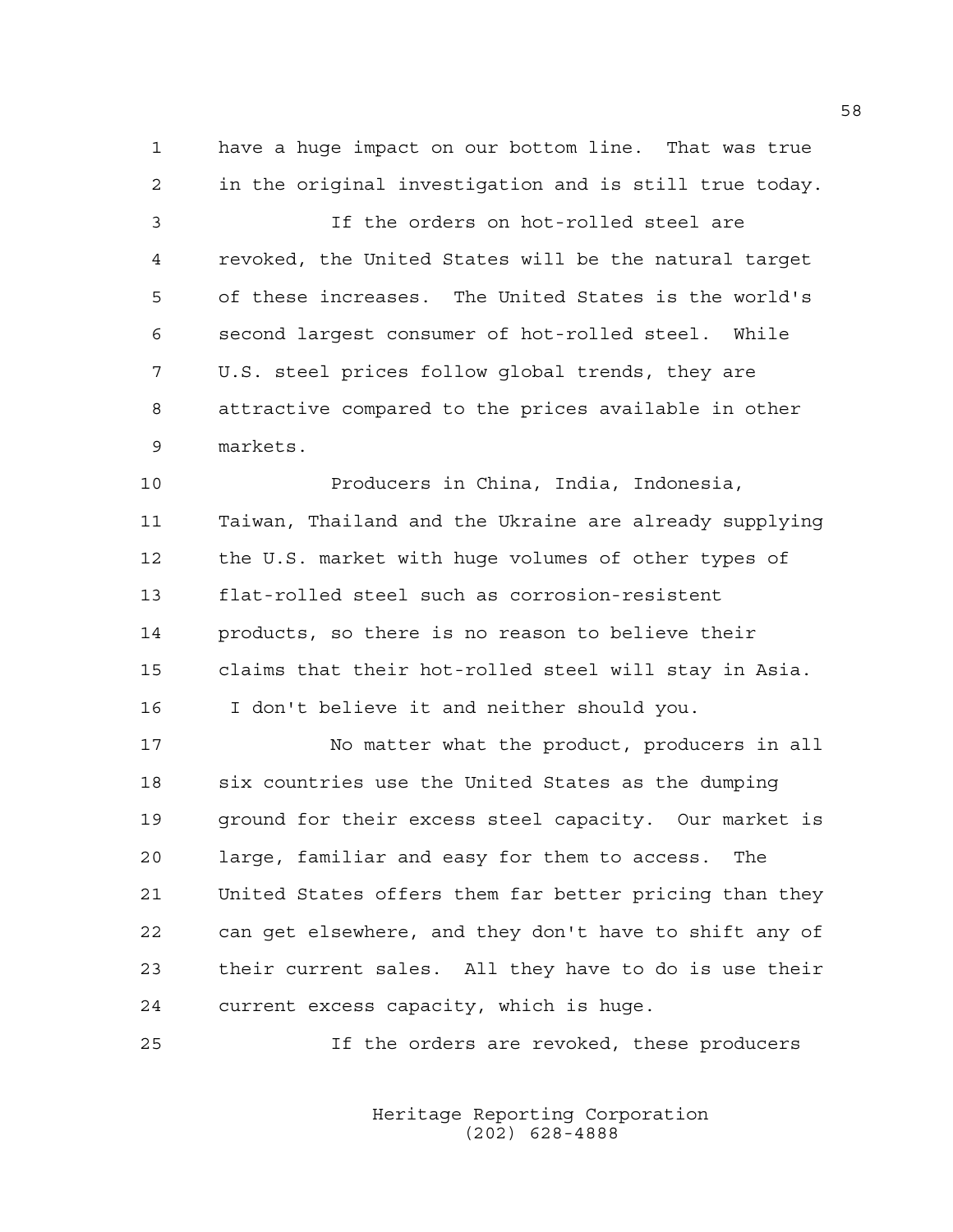1 will return with significant volumes and rock bottom 2 prices. They have every reason to do so, and they 3 will not pass up the opportunity. This is exactly 4 what happened after the antidumping duty order on 5 hot-rolled steel from Japan was revoked two years ago. 6 Japanese producers told the Commission that they 7 would not return to the U.S. market because they were 8 focused on Asia, Latin America and other destinations. 9 But what happened? The order was removed, and Japan 10 immediately increased its exports to the United States 11 by 680 percent and dropped its prices by 30 percent, 12 and the U.S. steel industry took another hit.

13 If the orders on any of these six countries 14 are revoked, the same thing will happen again. We are 15 still reeling from the recession. Our sales are down, 16 but our costs are up. Operating margins have suffered 17 as a result. We have fewer workers and our capacity 18 utilization rates are very weak, even though the U.S. 19 producers have closed more than seven million tons of 20 capacity since 2007.

21 U.S. producers have made tough but 22 responsible choices in the aftermath of the recession, 23 but we are still vulnerable to these imports. As we 24 struggle to adjust to the new realities of reduced 25 demand and higher costs, U.S. companies and their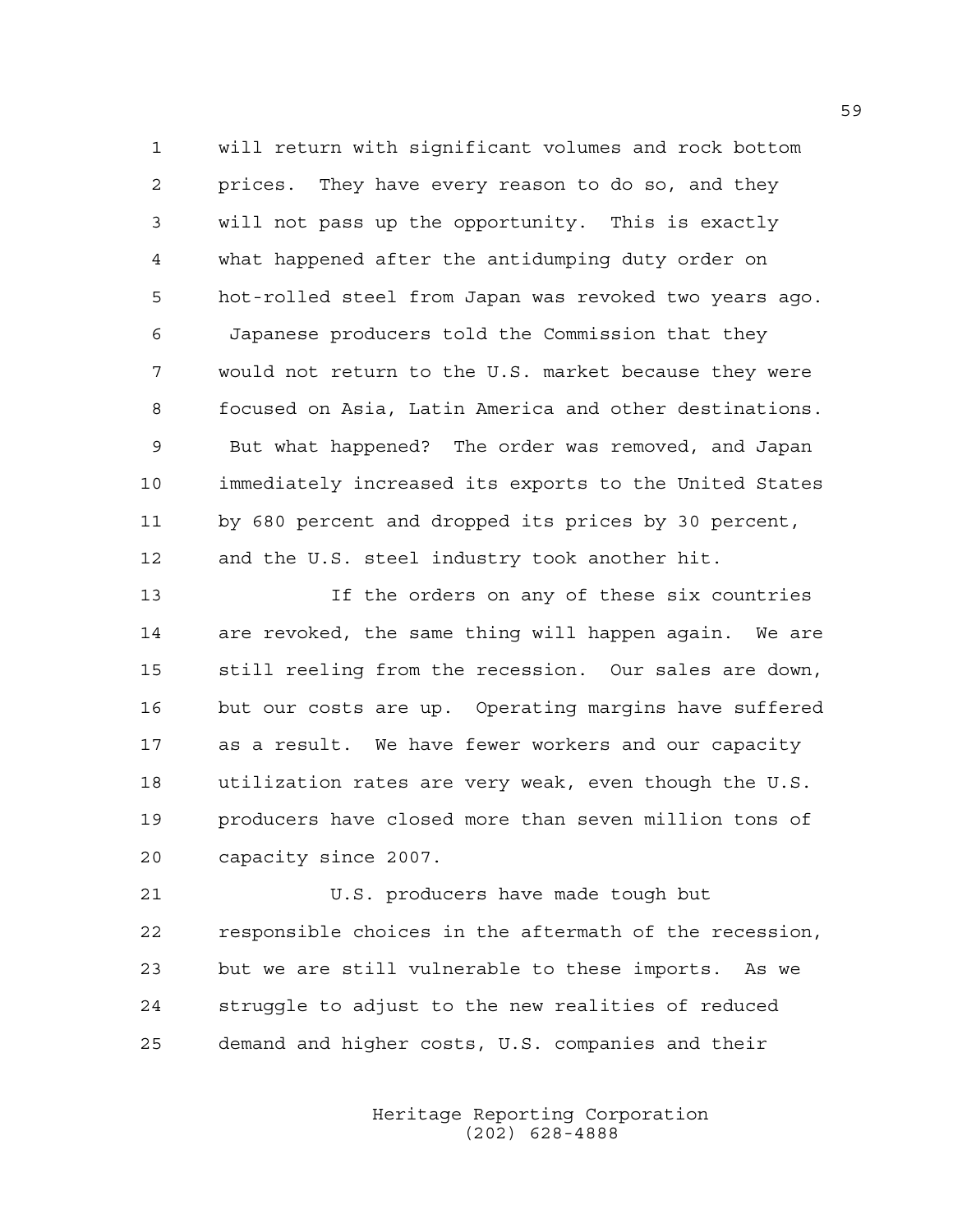1 workers should not be asked to shoulder the burden of 2 irresponsible capacity expansion in other countries.

3 On behalf of Nucor and the more than 1,700 4 Nucor teammates that produce hot-rolled steel, I urge 5 you to leave these orders in place. Thank you.

6 MR. MULL: Good morning. I am Daniel Mull, 7 the Executive Vice President for Sales and Marketing 8 of ArcelorMittal USA. I have held this position for 9 seven years and have worked in the steel industry for 10 40 years. I am accompanied this morning by Buster 11 Yonych, Director of Hot-Rolled Products for 12 ArcelorMittal USA. We appear today in support of the 13 continuation of all of these orders.

14 As you have heard from other industry 15 members this morning, the hot-rolled steel industry 16 has faced and continues to face a challenging time 17 following the economic crash in the fall of 2008. 18 Consumption in 2009 was half of what it was in 2006, 19 and demand in 2009 and 2010 fell to a 15-year low. 20 Capacity utilization was dismal, and the industry's 21 profitability was terrible during that period.

22 ArcelorMittal idled facilities and cut back 23 shifts and crews. Some of our employees were out of 24 work for much of that two-year period. Unfortunately, 25 our slow climb out of that hole has stalled, and we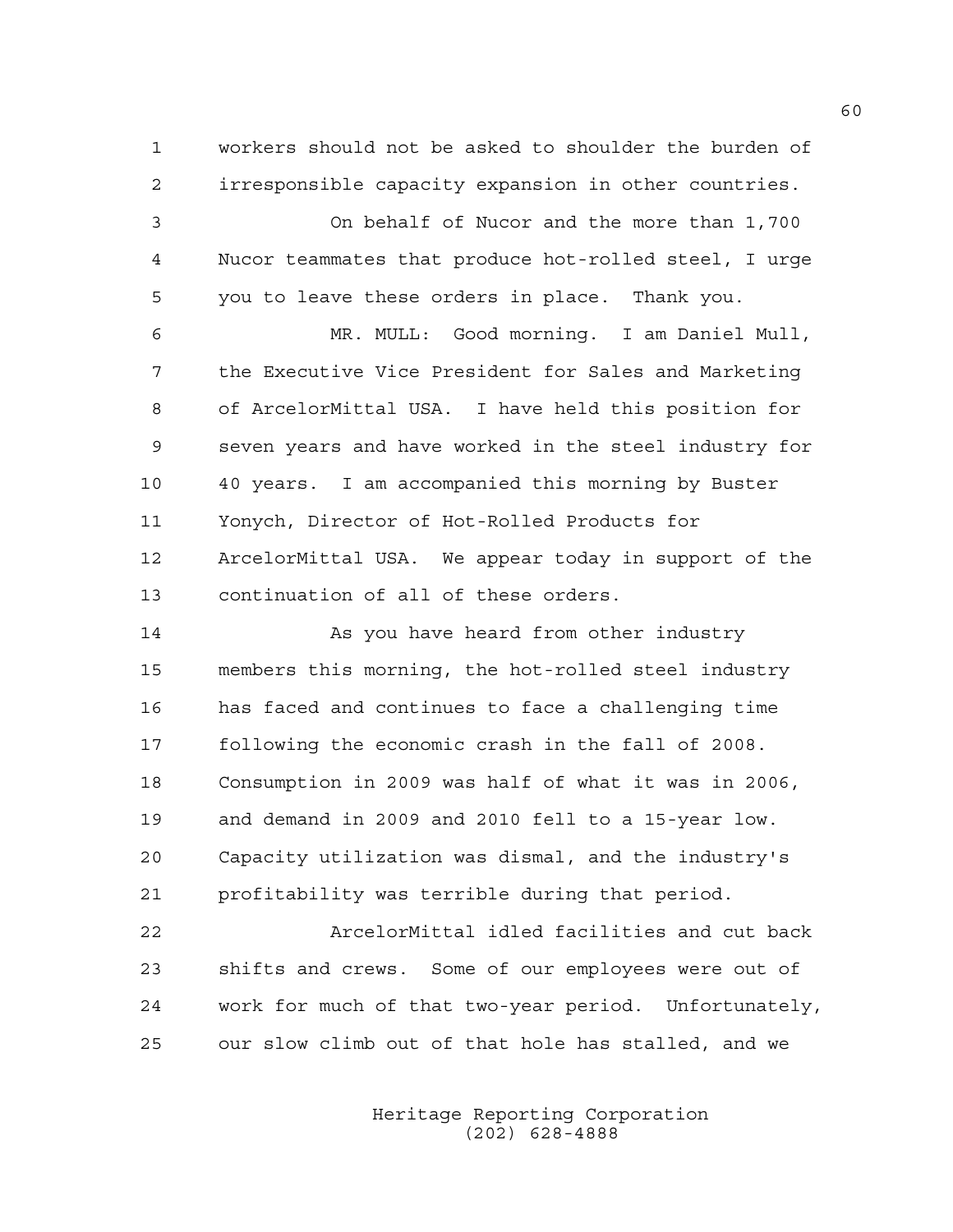1 are actually losing ground in 2013. The foreign 2 producers contend that the market is turned around and 3 that our industry has recovered. They claim that our 4 industry could easily withstand renewed competition 5 from unfairly traded imports. I strongly disagree. 6 The best word I can describe to use for the market 7 right now is that it's fragile.

8 Demand, production and shipments of 9 hot-rolled steel remain well below levels reached in 10 the years prior to the recession. Consumption in the 11 first half of 2013 fell compared to the first half of 12 2012. That appears to have been largely a result of 13 customers trimming inventory instead of placing new 14 orders. As you know, purchasers that are trimming 15 inventory are betting that prices and/or demand will 16 not increase significantly.

17 As with the U.S. economy generally, most 18 people in the steel industry continue to exhibit a 19 large amount of uncertainty about what the hot-rolled 20 steel market will look like next year. The experience 21 of the last few years has made purchasers cautious. 22 In addition to concern over economic uncertainties, 23 purchasers are acutely aware that raw material costs 24 have been highly volatile in recent years.

25 Because raw materials are a large component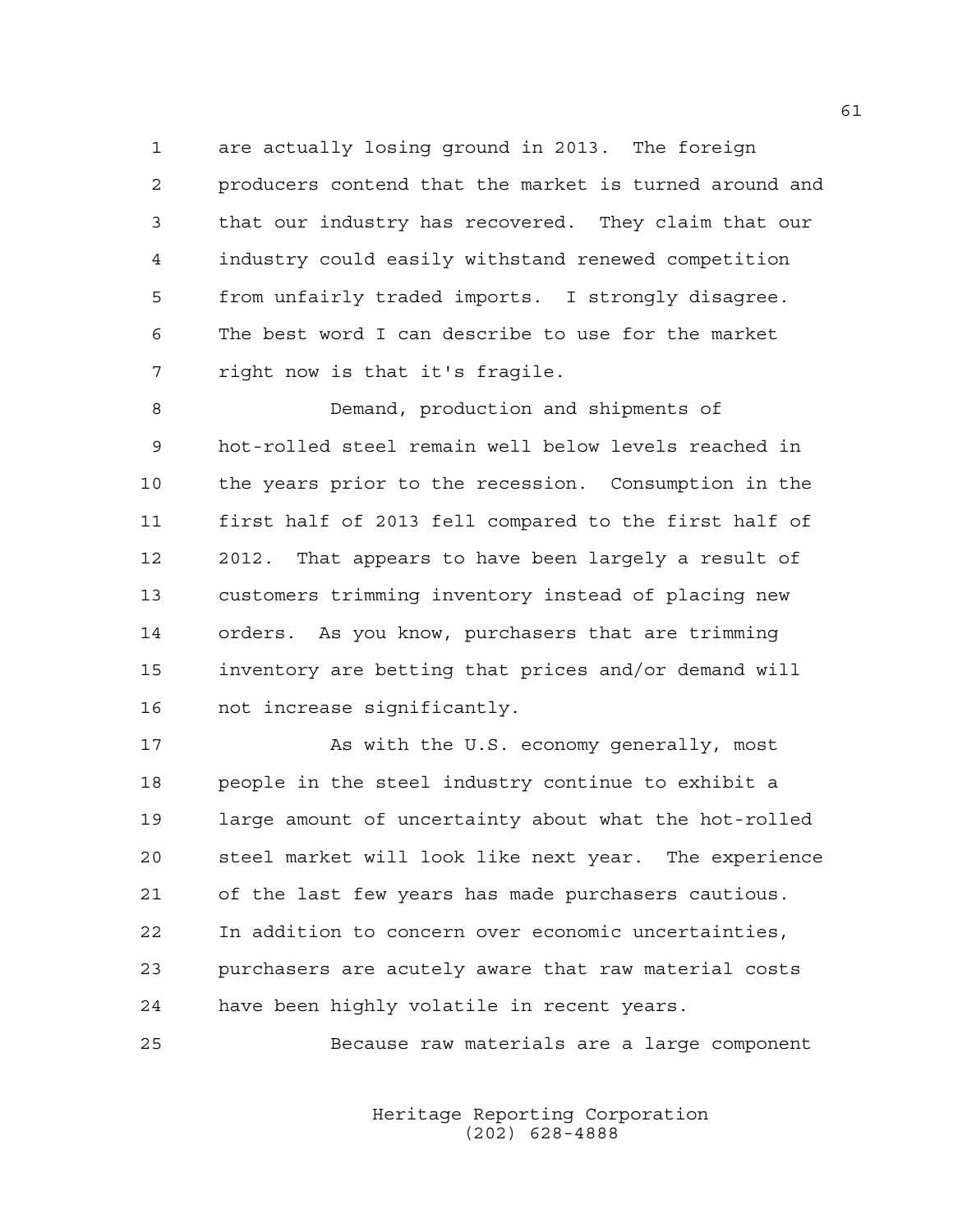1 of hot-rolled steel costs, purchasers have become very 2 conservative. This year, we have seen customers 3 generally ordering only what they immediately need. 4 Our industry has a lot of unused hot-rolled steel 5 capacity. We are hoping for and need further economic 6 recovery so that we can increase sales, production and 7 capacity utilization and sustain our workforce.

8 You should not assume, however, that a 9 slowly recovering economy will cure our ills. Even 10 with an increase in consumption in 2012, prices and 11 the financial condition of the industry actually 12 declined in the first half of 2013 and then fell 13 further. Allowing low-priced dumped and subsidized 14 imports into the market now would very quickly put 15 further downward pressure on prices and profit margin.

16 Global overcapacity is the biggest problem 17 facing the industry today. The region with the most 18 overcapacity is Asia where five of the six countries 19 subject to this review are located. Thailand is 20 bringing back online a large hot-rolling mill that had 21 been closed and will now need an outlet for capacity.

22 New capacity continues to be built in 23 Indonesia. The Taiwanese producers reported more than 24 four million tons of excess capacity in 2012, while 25 exporting almost another four million tons of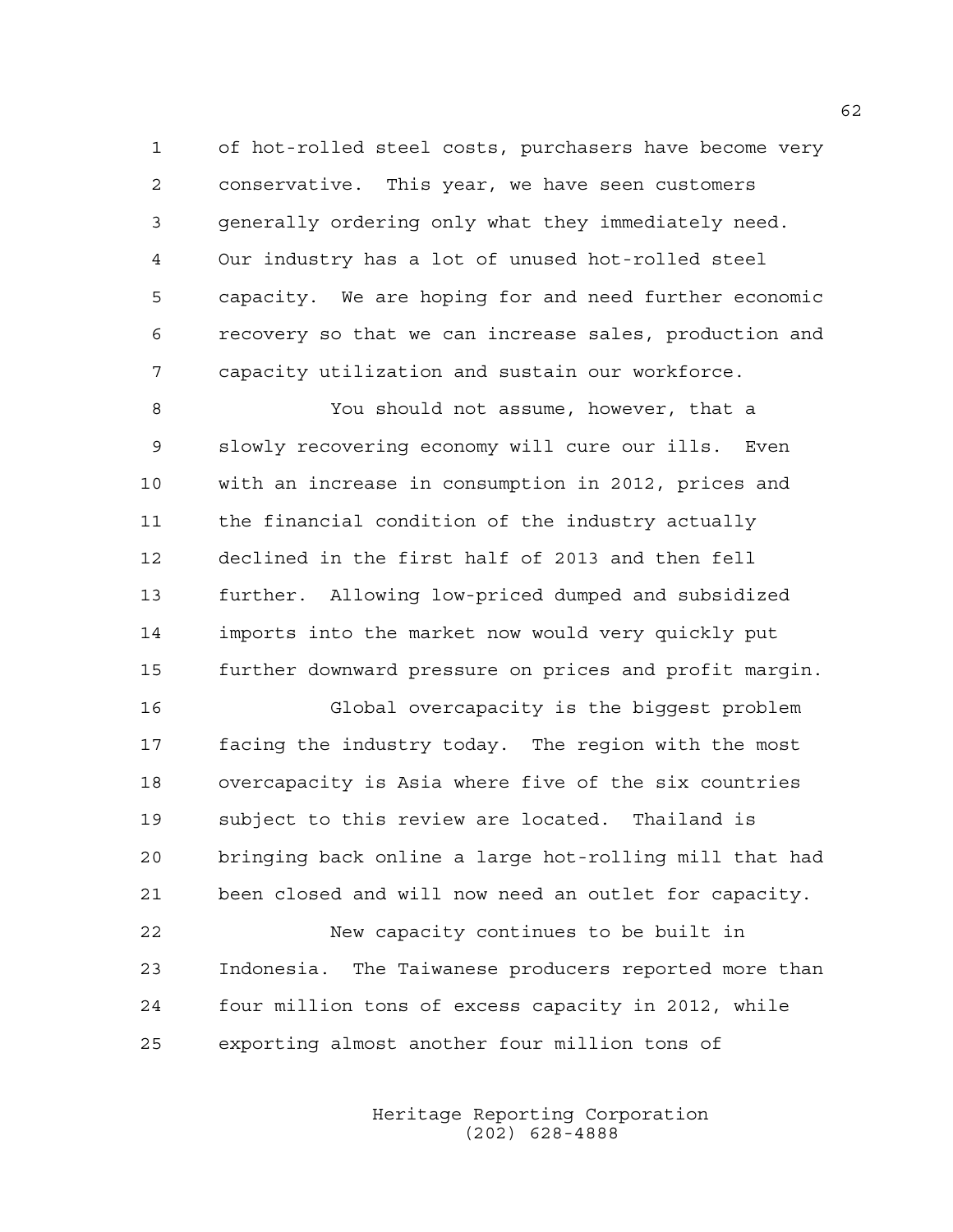1 hot-rolled steel. Those producers continue to add new 2 capacity in 2013.

3 Indian producers have also been building a 4 lot of new capacity. You would expect the increased 5 capacity would put pressure on the Indian home market 6 and make prices fall. That has not happened. Rather 7 than selling this new capacity in India and depressing 8 their own home market prices, Indian producers have 9 been selling hot-rolled steel for export into a very 10 crowded Asian market to try to fill the capacity. The 11 U.S. market, with its higher prices and open access, 12 would be even more attractive to the Indian producers.

13 Of course, the massive excess capacity of 14 China worries everyone not just in the United States, 15 but around the world. China is the largest global 16 producer of hot-rolled steel, and it has the largest 17 excess capacity in the world. China does not 18 domestically consume all of its production of 19 hot-rolled steel, and it will not be able to consume 20 all of its capacity for many years, if ever.

21 The massive capacity and overcapacity in 22 China specifically, in Asia more broadly, will cause 23 all the Asian producers to look to the U.S. market as 24 an outlet for their product. Asia is not the only 25 region facing oversupply of hot-rolled steel. Europe,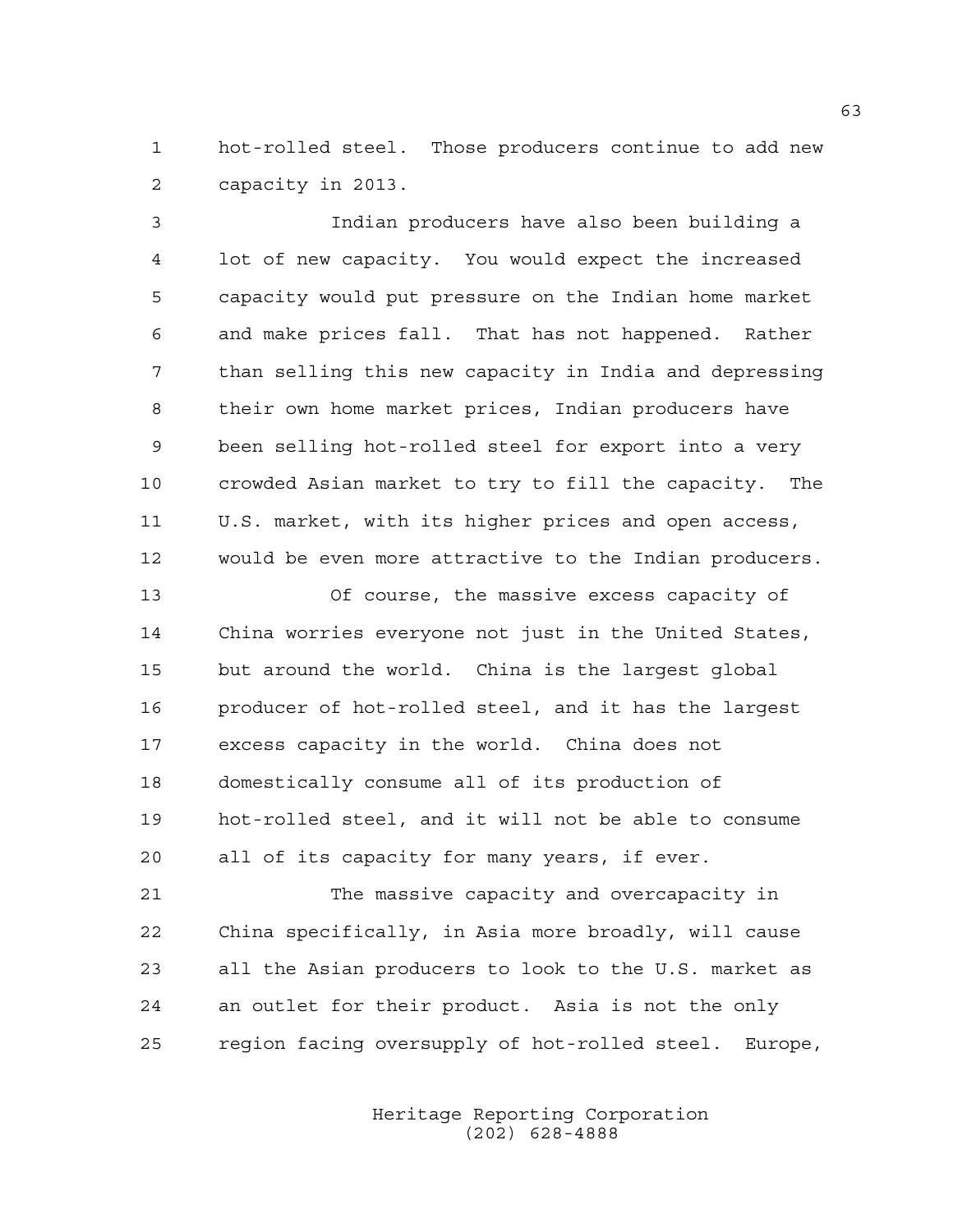1 where much of the Ukrainian product is sold, is also 2 facing significant overcapacity. Ukrainian producers 3 are export oriented and have a capacity overhang as 4 well.

5 Overcapacity is always in search of a 6 market. I have no doubt that absent this trade relief 7 imports from all the subject countries would again 8 quickly surge into the United States to injurious 9 levels. Our pricing level and current consumption 10 make the United States a large, attractive market for 11 excess capacity, particularly when compared to the 12 overcrowded Asia and struggling European markets.

13 If the subject imports are allowed into the 14 United States without the restraint of the orders, 15 they will have an immediate impact on U.S. producers' 16 prices. A large portion of hot-rolled sales are in 17 the spot market. Spot market prices will decline 18 immediately if these imports re-enter the market 19 without the restraint of orders.

20 The spot market is pretty transparent in 21 this regard. Prices are tracked and published in a 22 number of different public and private indices, and 23 most of our customers are aware of these import prices 24 and trends. Low prices of imports in the spot market 25 depress prices in all consuming market segments,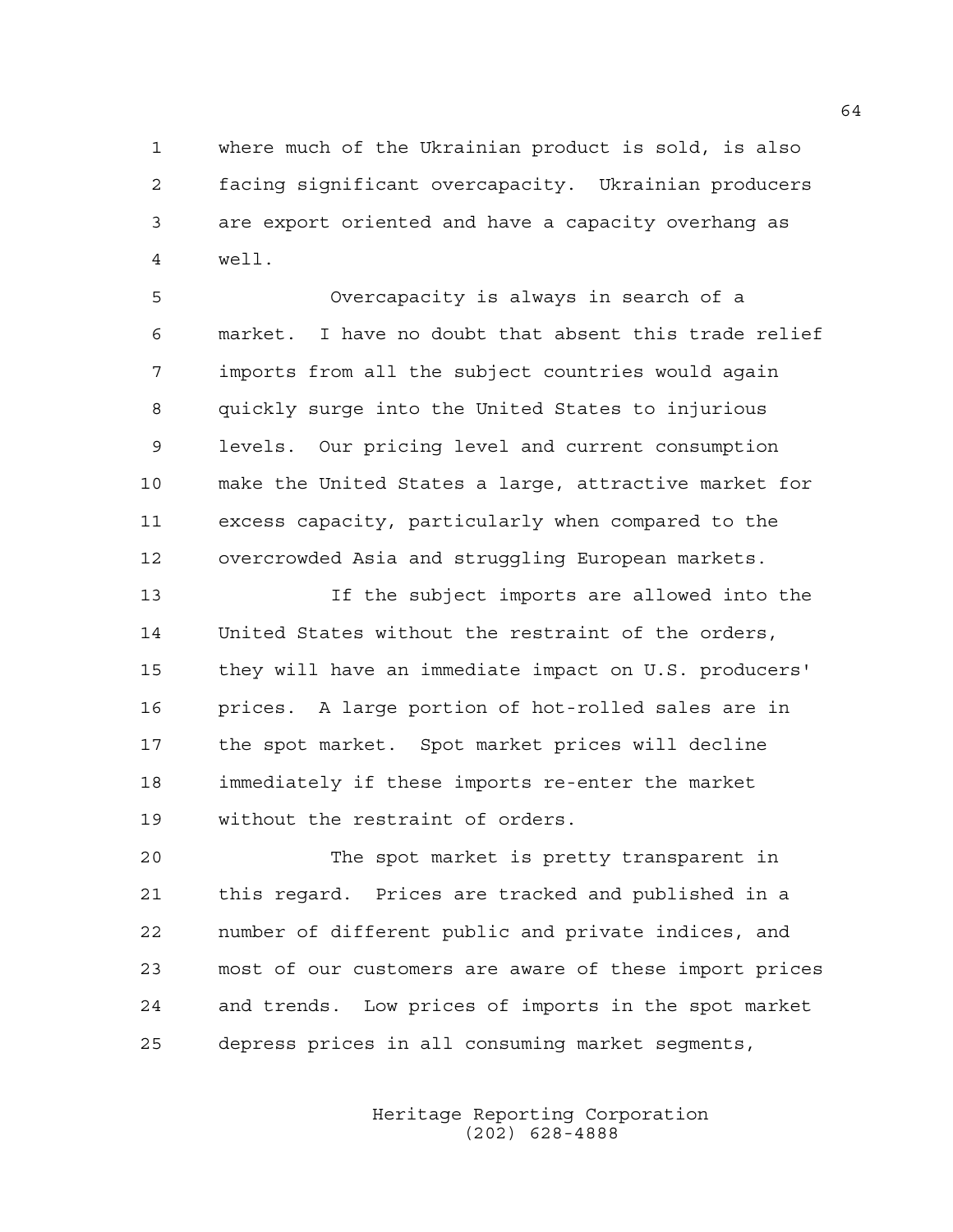1 including the automotive market. The low import 2 prices become a point of reference for negotiations 3 with customers across all market segments.

4 Importers and purchasers of hot-rolled steel 5 are watching this case very closely. I think that 6 explains part of the reluctance of customers to commit 7 to purchases right now or to build significant 8 inventory. They know that if these orders are revoked 9 the supply of low-priced, hot-rolled steel in the 10 market will increase. Purchasers also know that if 11 that happens it will drive down prices very quickly.

12 In a very real sense, whether or not these 13 orders are maintained will likely determine whether 14 2014 will be a better year than 2013 or whether it 15 will be much worse. A recovery for my company and the 16 industry depends on retention of these trade remedies, 17 and I urge you to keep them in place. Thank you.

18 MR. MILLETT: Good morning, Chairman 19 Williamson. Good morning, Commission. Thank you for 20 your patience and for allowing me to share the views 21 and perspectives of each and every SDI employee. For 22 the record, my name is Mark Millett. I am the 23 President and CEO of Steel Dynamics. I'm accompanied 24 today by Thomas Scruggs, our Commercial Manager for 25 our Sheet Flat-Rolled Division.

> Heritage Reporting Corporation (202) 628-4888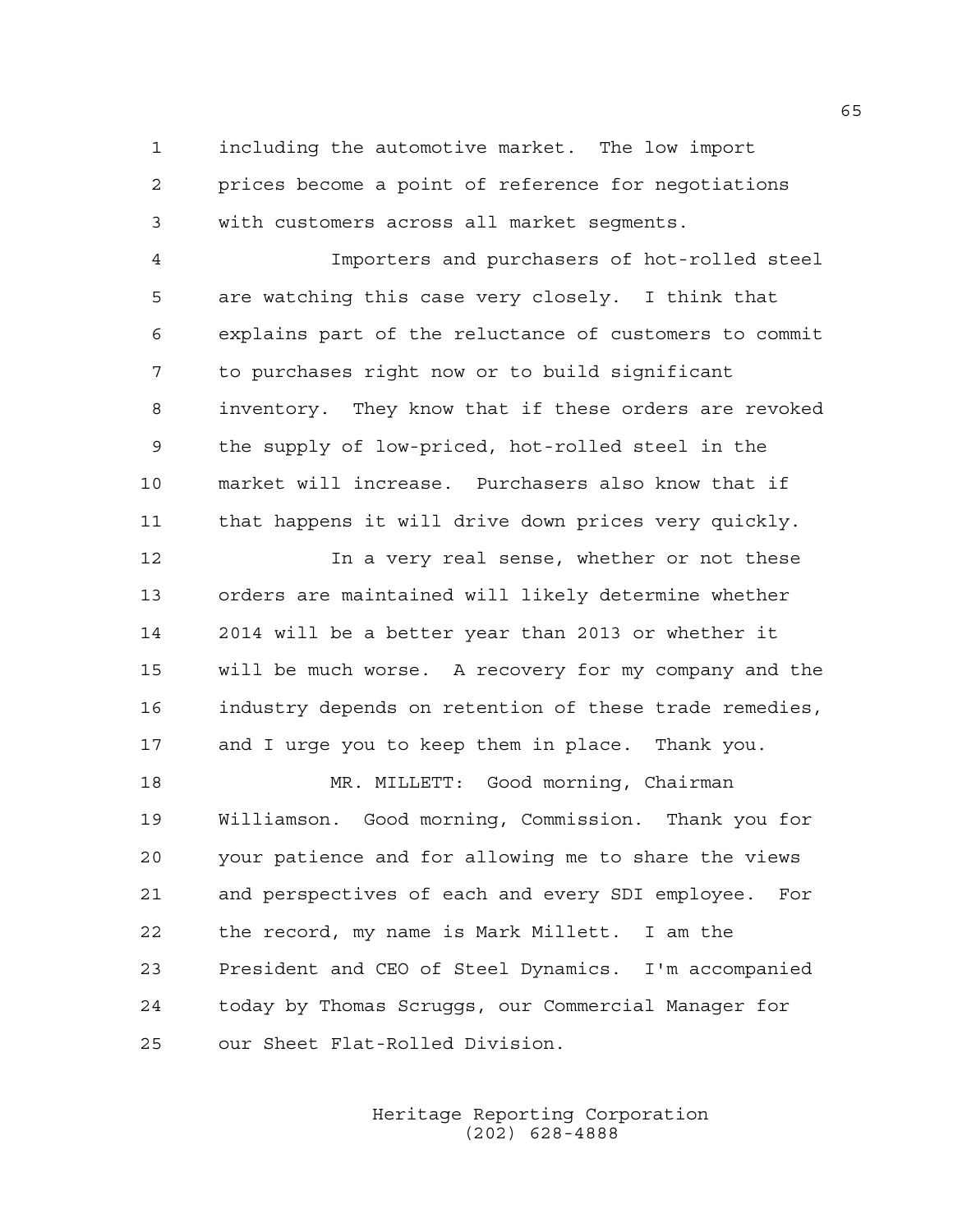1 I've been in the steel industry for over 30 2 years and am one of the three original founders of 3 Steel Dynamics, which we formed in 1993. It began 4 with one greenfield plant in Butler, Indiana. We are 5 now the fifth largest steel company with six iron and 6 steel plants, six finishing facilities, as well as one 7 of the largest scrap processing businesses in the 8 United States today. We have grown from the three of 9 us to now over 6,600 employees.

10 We have grown our business with good 11 technology, with good, hard work, great associates and 12 a no-frills approach to overhead. But even so, 13 enforcements of the unfair trade laws has been 14 critical to our business. We are one of the lowest 15 cost producers, but low costs don't always ensure 16 adequate returns on capital if foreign producers 17 undercut your comparative advantage through dumping or 18 through subsidies.

19 We produce only flat-rolled sheet at our 20 original Butler facility. Through investments in 21 technology, we have grown our capacity to three 22 million tons of hot-rolled steel. Half of this 23 capacity is consumed downstream for the production of 24 value-added cold-rolled and galvanized products.

25 But these facilities have limited

Heritage Reporting Corporation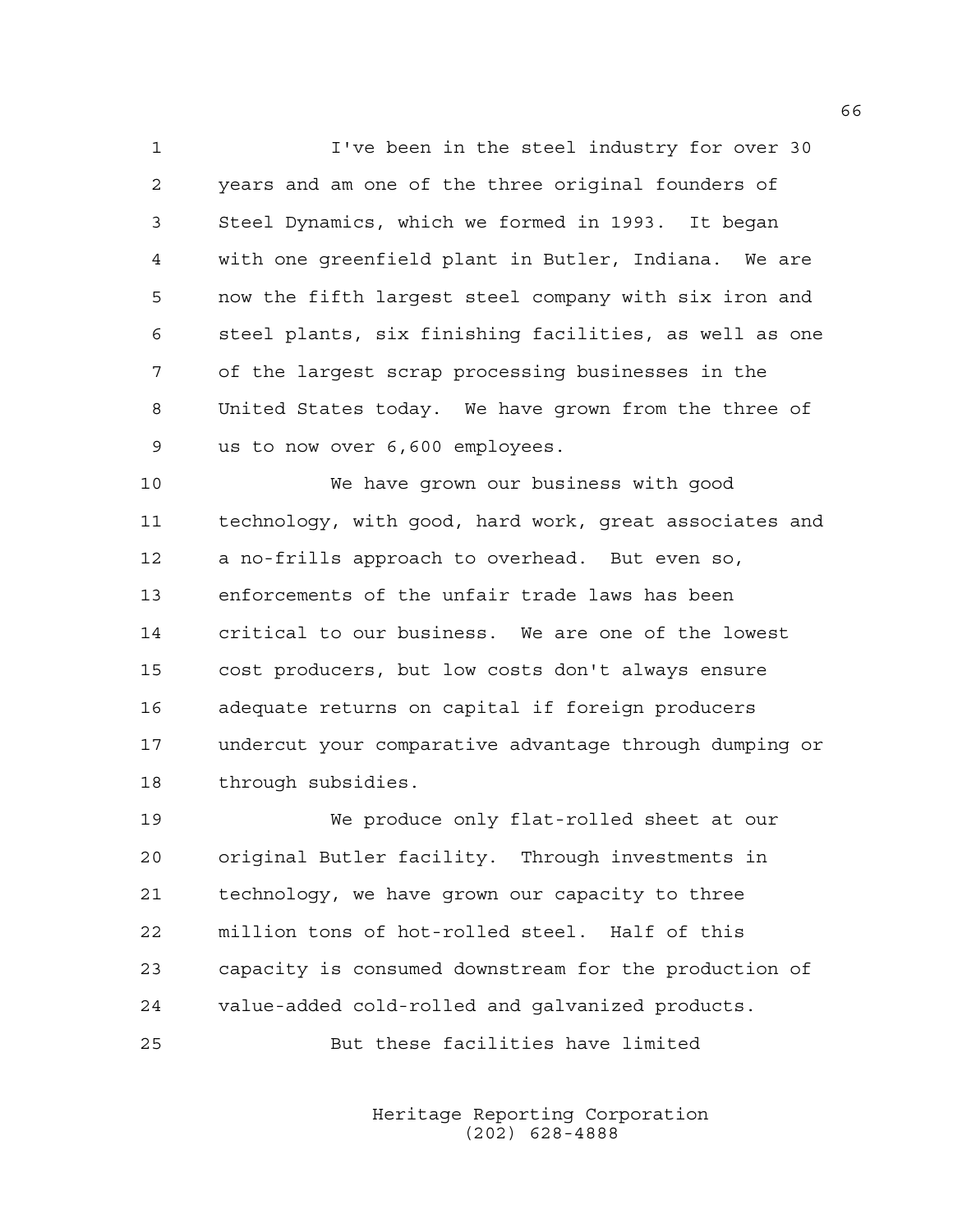1 capability, and we must therefore sell more than half 2 of our hot-rolled coil on the merchant market. Our 3 ability to sell this hot-rolled steel at fair market 4 prices not influenced by unfair trade has a big 5 influence on our overall results, on our ability to 6 fund investments and our ability to keep our 7 employees' jobs secure.

8 SDI has made enormous investments in 9 upstream metallics for our steel mills. We purchased 10 a major midwestern scrap business, Omni Source, and we 11 have invested in iron technology, including an iron 12 ore mine in Minnesota. We thought it was essential to 13 control our own raw material inputs in a world in 14 which many foreign countries control scrap exports and 15 some indeed their iron ore exports.

16 SDI has publicly discussed plans for a new 17 greenfield hot-roll mill focused on flat-rolled for 18 the energy tubular products and for advanced high 19 strength automotive steels. However, we have shelved 20 these plans in part because of a perception that 21 unfairly traded imports would prevent us from making 22 an adequate return.

23 The countries that you're reviewing in the 24 sunset review today have enormous excess capacity to 25 increase exports of hot-rolled sheet into the United

> Heritage Reporting Corporation (202) 628-4888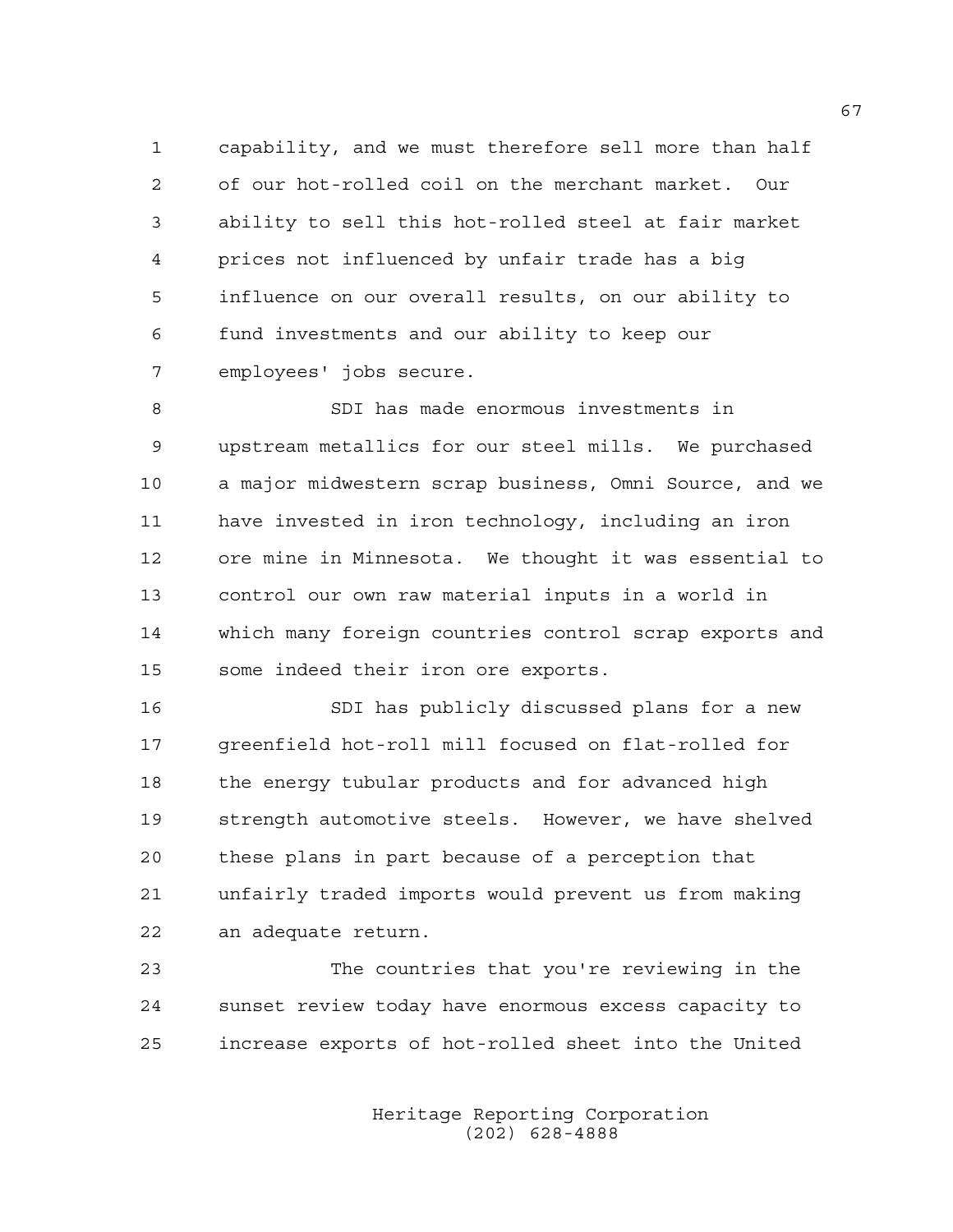1 States. They will do so at unfair prices and an 2 injurious volume not for us, but for the industry in 3 general, for our prices and for our workers. 4 Therefore, on behalf of all our associates at SDI we 5 ask that you not allow these unfair traded imports 6 back into the U.S. market simply. Thank you. 7 MR. SCHAGRIN: Good morning, Chairman 8 Williamson, and welcome, Commissioner Kieff. For the 9 record, my name is Roger Schagrin. I am counsel to 10 Steel Dynamics, SSAB and Gallatin. 11 Mr. Tobin Pospisil, who is the president of 12 Gallatin Steel, had prepared testimony for the 13 October 3 hearing, which unfortunately was postponed 14 because of the shutdown. In spite of his best 15 efforts, he has been unable to attend the hearing 16 today because of scheduling conflicts. 17 However, I would request that his written 18 testimony be accepted for the record of this 19 proceeding, and I've given 50 copies of that to the 20 Secretary. 21 CHAIRMAN WILLIAMSON: It will be done. 22 Thank you. 23 MR. SCHAGRIN: Thank you, Mr. Chairman. Mr. 24 McCall? 25 MR. McCALL: Good morning, Mr. Chairman and

> Heritage Reporting Corporation (202) 628-4888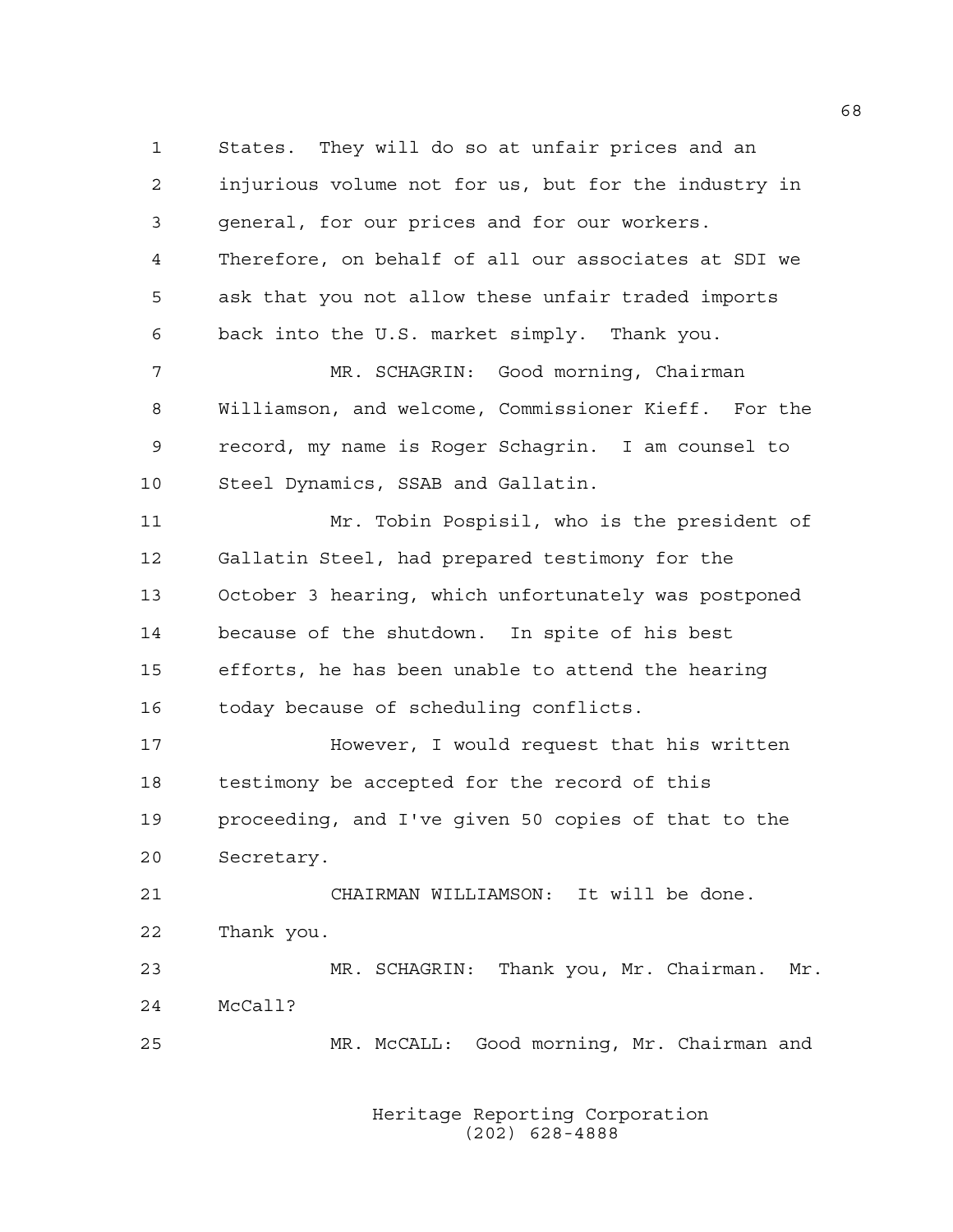1 members of the Commission. I'm David McCall, Director 2 of District 1 of the United Steel Workers. I'm a 3 fourth generation steelworker and a member of our 4 union's executive board. I'm also the chairperson of 5 several of our major steel bargaining committees, 6 which have facilities located in eight different 7 states.

8 I appreciate the opportunity to testify 9 before you again on behalf of thousands of steelworker 10 members who make hot-rolled steel. I too would also 11 like to extend my personal appreciation to the 12 steelworker members who are in the audience today and 13 ask them to stand up and be acknowledged.

14 USW members produce hot-rolled steel at over 15 20 facilities and supporting operations that account 16 for more than 20,000 union and management jobs. 17 Unfortunately, experience has shown us that these jobs 18 remain at risk from unfairly traded imports. My 19 fellow steelworkers and I are here today to show our 20 support for maintaining these orders.

21 The injury that the steel industry has faced 22 over the years from unfair trade has been felt first 23 and foremost by steelworkers. Our members and 24 retirees have suffered layoffs, forced retirements and 25 substantial reductions in company provided pensions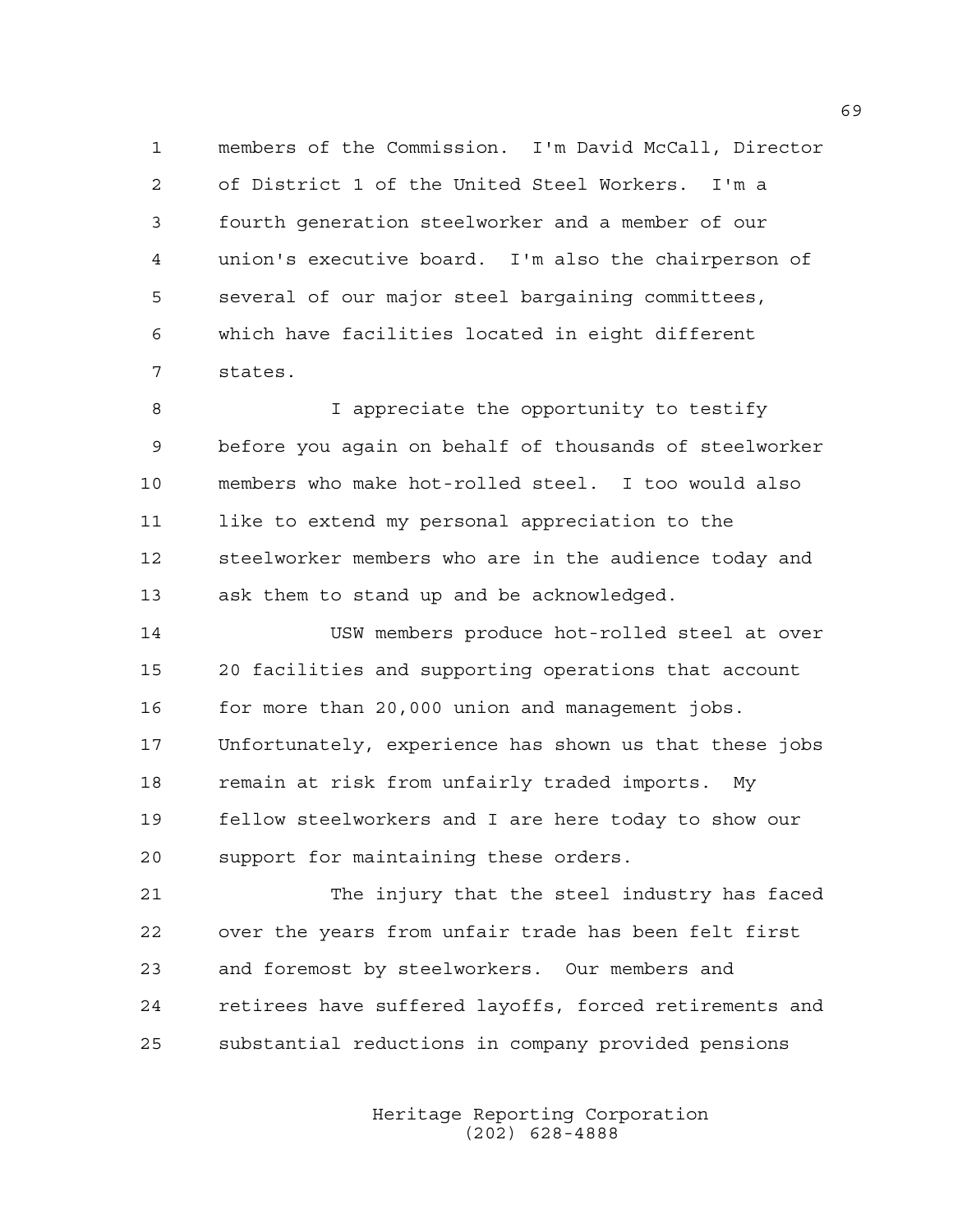1 and healthcare over the last 15 years. For many of 2 these workers and retirees, unfairly traded imports 3 have cost them their entire life's work. As a result, 4 steelworkers have fought, sacrificed and done 5 everything possible to ensure the viability of this 6 industry.

7 To save steel industry jobs and to protect 8 the benefits and dignity of our retirees, we agreed to 9 consolidation of the steel companies, major workforce 10 reductions and changes in workplace rules to increase 11 productivity. Steelworkers have shown that they can 12 compete with imports from any country in the world as 13 long as the competition is fair.

14 As a matter of fact, the majority of the 15 steelworkers with me today are employed at 16 ArcelorMittal Cleveland Works where we produce blast 17 furnace grade steel at slightly under 1.2 man hours 18 per ton, a world class productivity measurement. We 19 continue to do our part to maintain the 20 competitiveness of the steel industry, but we don't 21 have the power to stop unfair trade. We count on our 22 government to make sure foreign producers play by the 23 rules by enforcing the trade laws.

24 During the recession of 2009, consumption 25 and production were at historical low levels. The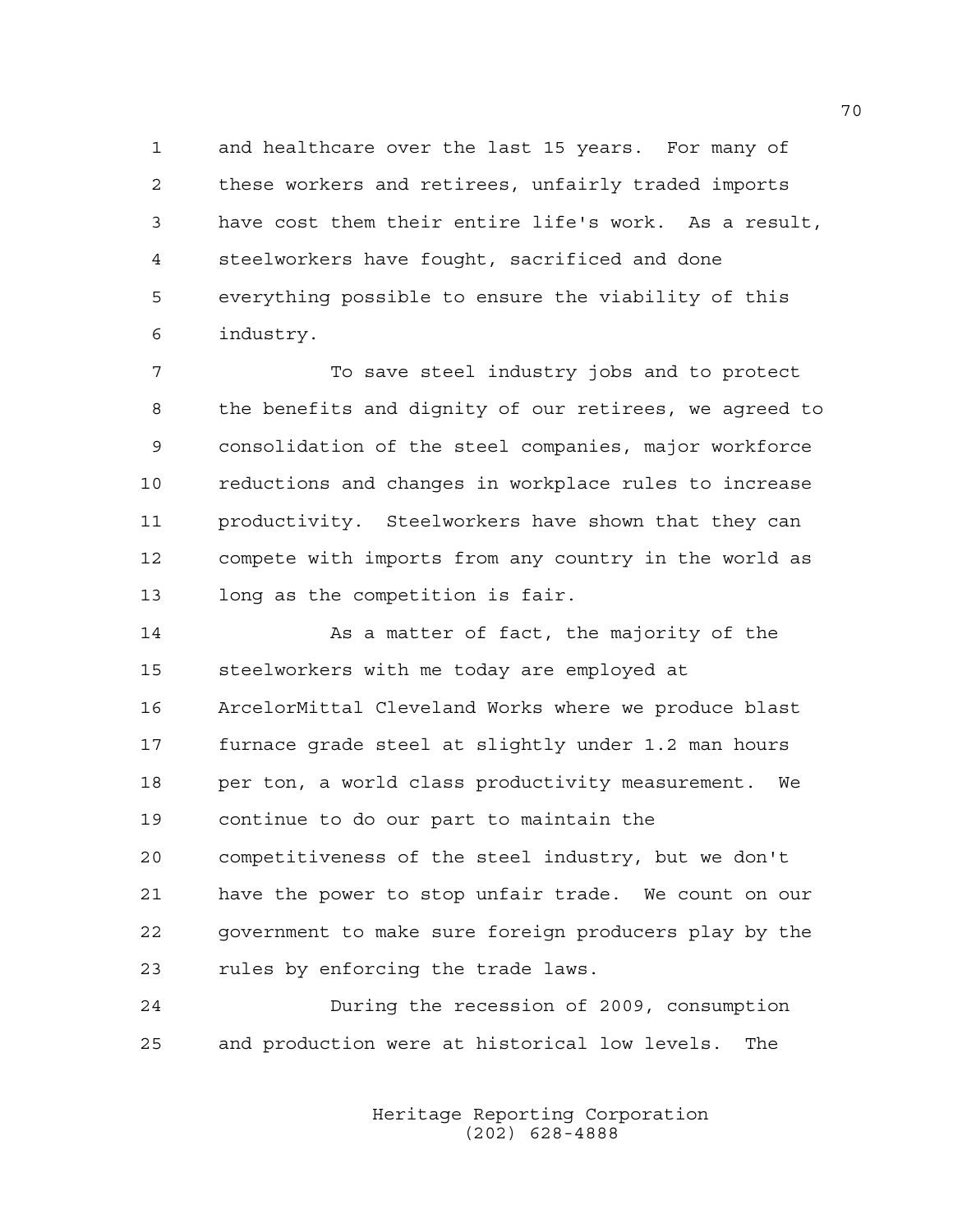1 hot-rolled steel industry lost jobs, lost man hours, 2 shut down furnaces and rolling mills, deferred or 3 canceled capital expenditures and deferred Viva 4 payments. The last time USW representatives testified 5 before you on behalf of the hot-rolled steel industry 6 we were hoping that a full recovery would come soon. 7 That has not been the case.

8 From the steelworkers' point of view, the 9 recovery has been slow and incomplete. Demand for 10 hot-rolled steel hasn't reached prerecession levels, 11 and mills still have a lot of excess capacity. That 12 means that steelworkers remain unemployed and 13 underemployed. In fact, the steelworkers that 14 attended the 2011 hot-rolled steel sunset hearing were 15 from Sparrows Point, Baltimore. That facility is 16 closed today, and unfortunately those steelworkers no 17 longer have jobs.

18 According to the data you collected, the 19 hot-rolled steel industry lost about 4,000 steelworker 20 jobs during the 2009 recession. Four years later, we 21 have still not regained almost 1,700 of those jobs. 22 Seventeen hundred jobs may not sound like a lot, so 23 let me put that number into perspective. Steelworkers 24 in the hot-rolled steel industry worked nearly four 25 million fewer hours in 2012 than 2007, which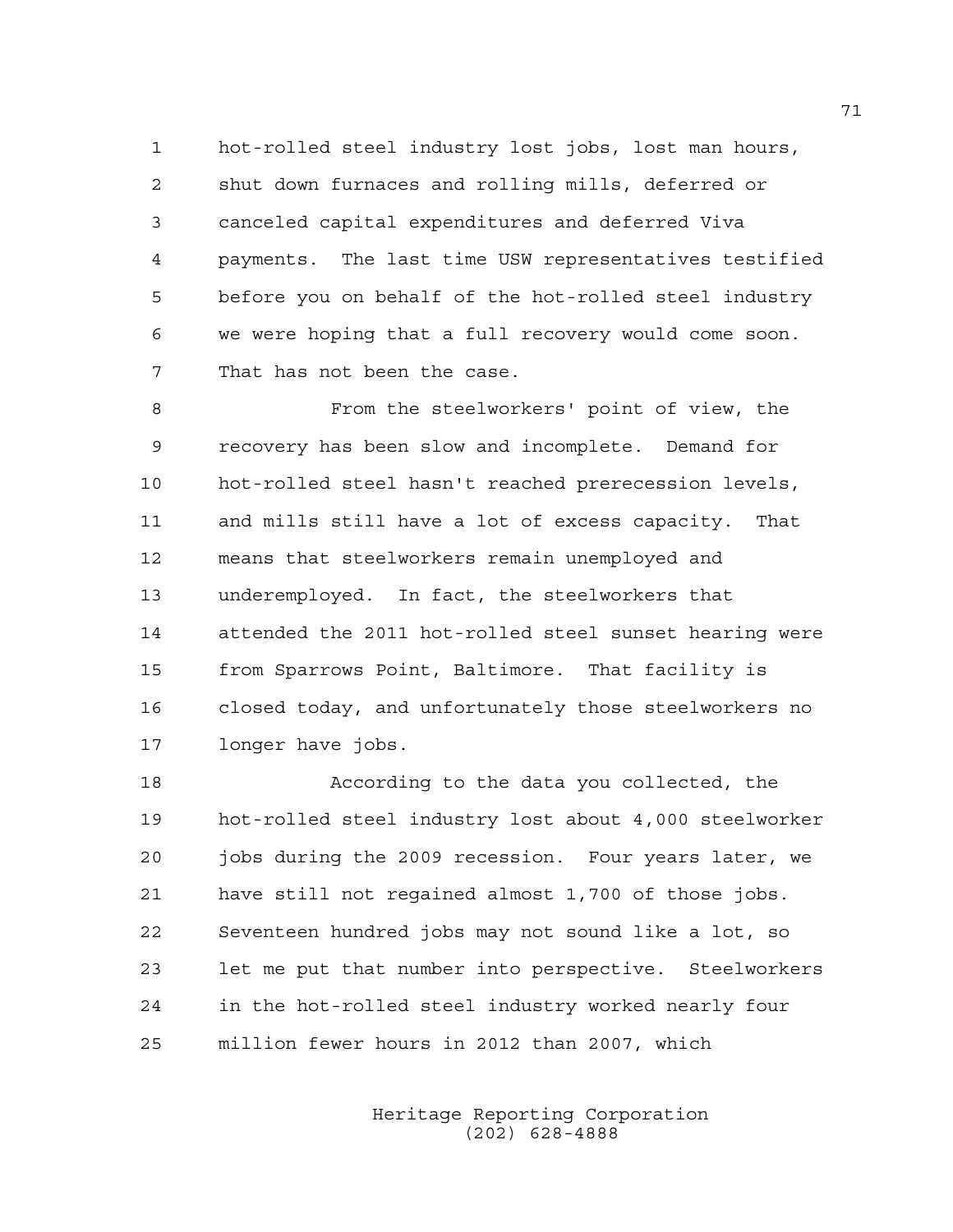1 represents \$142 million in lost wages to steelworkers 2 in 2012.

3 The continuing effects of that recession 4 have cost steelworkers, their families, and their 5 communities about \$900 million in lost wages since 6 2007. That is a staggering sum. It demonstrates that 7 steelworkers in the hot-rolled steel industry continue 8 to suffer from the effects of the recession.

9 If unfairly traded imports are allowed back 10 into this market, all of the ground we have slowly 11 made up in the last five years will be threatened. 12 Any potential improvement in the market going forward 13 will be lost.

14 Looking at the low profit margins this 15 industry has posted since the recession worries us, 16 and it should concern you. The industry still has not 17 recovered from pre-recession levels. These low levels 18 of profitability are not going to support the kind of 19 investment commitments needed to ensure the long-term 20 viability of the industry, sustain steelworker jobs, 21 and provide financial security for our members and our 22 retirees.

23 It worries us a great deal if dumped imports 24 are going to be allowed back into the market again. 25 If that happens, it will be steelworkers, their

> Heritage Reporting Corporation (202) 628-4888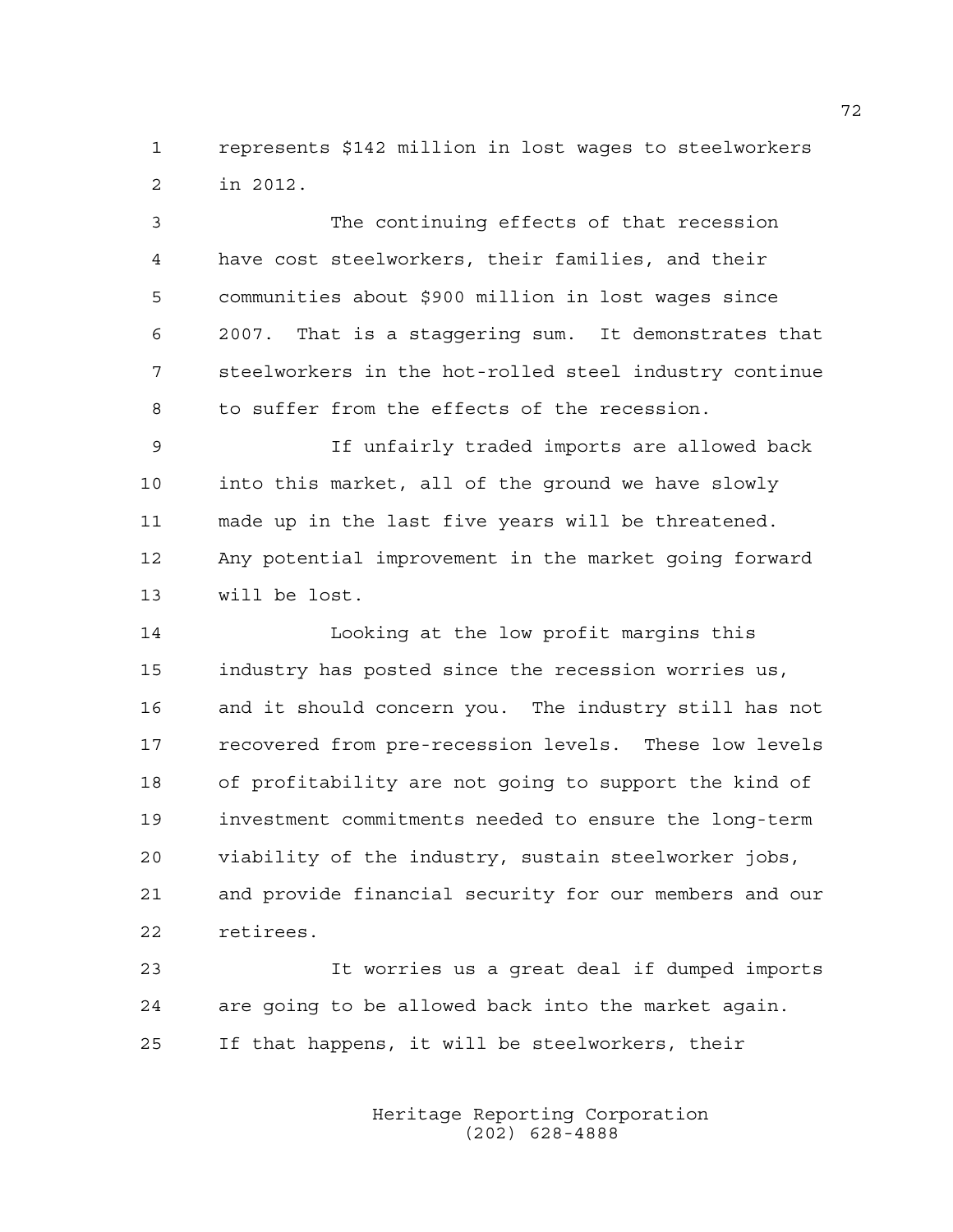1 families, and retirees that will again be hurt most. 2 All of that foreign capacity should not be paid for 3 with steelworker jobs.

4 In 2007 this Commission continued these 5 orders and gave the hot-rolled industry a chance to 6 get back on its feet after a very difficult period. I 7 want to thank you for that.

8 On behalf of the union members who make hot-9 rolled steel, the retirees that depend on the health 10 of this industry and all the communities they support, 11 I urge the Commission to grant our workers and this 12 industry the relief they need by continuing these 13 orders. Thank you.

14 MR. SCHERRBAUM: Good morning. I'm Joe 15 Scherrbaum, Vice President of Sales for United States 16 Steel Corporation. I appreciate the chance to testify 17 about these vital orders and would like to make four 18 important point.

19 First, the problems created by the economic 20 crisis are far from over. Your staff report shows 21 that U.S. consumption of hot-rolled steel fell by 3.3 22 percent from the first half of 2012 to the first half 23 of 2013. Over the same period, U.S. steel shipments 24 of flat-rolled products, including hot-rolled steel, 25 fell by 4.1 percent.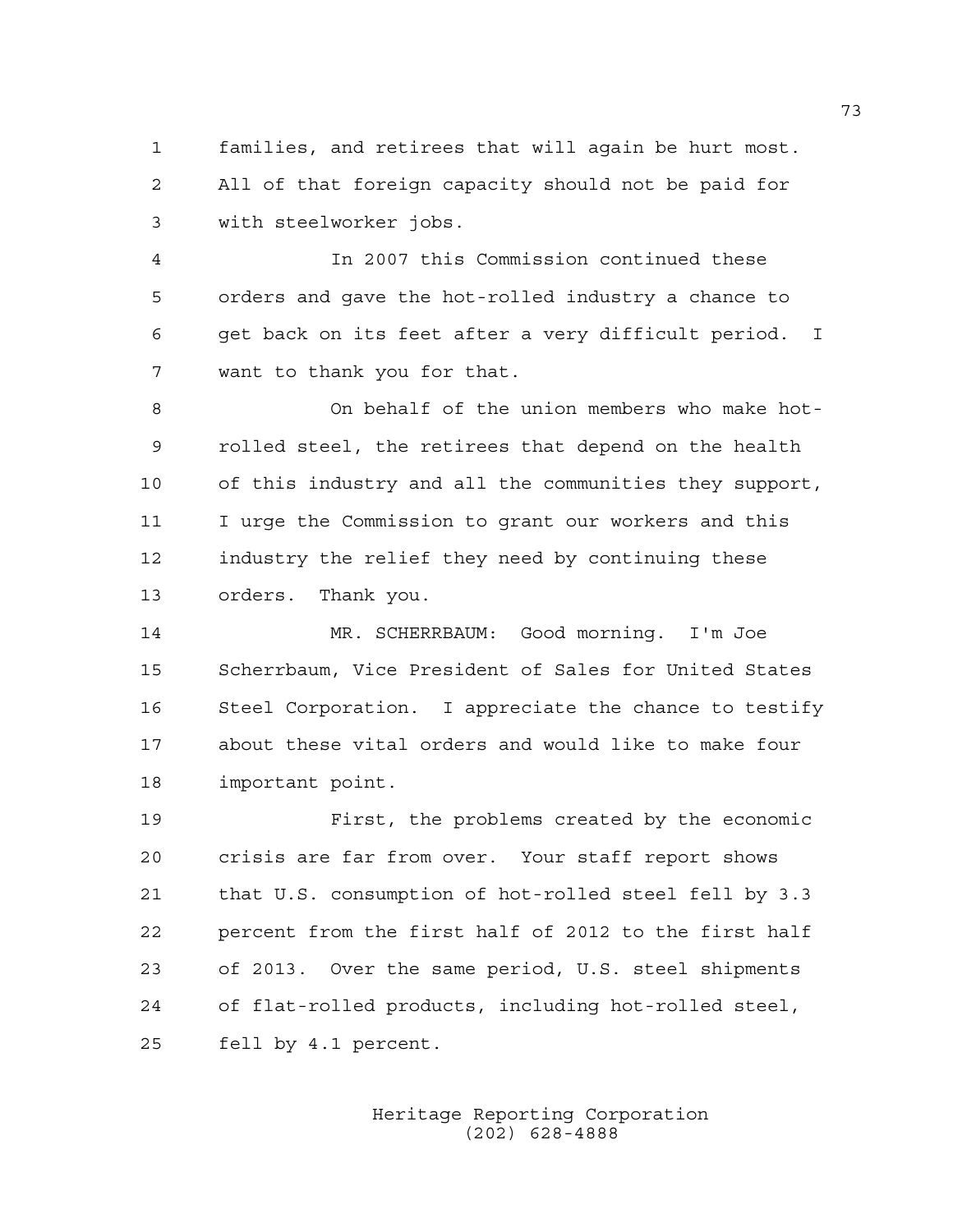1 Second, global capacity for hot-rolled steel 2 is already impacting prices to this market. To some 3 degree, it undoubtedly helps explain why U.S. prices 4 for hot-rolled steel have fallen by roughly \$250 per 5 ton since the spring of 2011. If you now open this 6 market to a huge volume of unfairly traded steel from 7 countries with enormous volumes of excess capacity, 8 the effect on U.S. pricing will be catastrophic.

9 Third, you should absolutely reject the 10 notion that freight costs will prevent subject mills 11 from making sales here. We estimate that it costs \$23 12 per ton to ship hot-rolled steel from Shanghai to the 13 West Coast of the United States and \$39 per ton to 14 ship from Shanghai to the Gulf Coast. To put these 15 figures in perspective, the cost of rail shipment from 16 the American midwest is \$73.50 per ton to the West 17 Coast and \$62 per ton to the Gulf Coast.

18 Finally, I understand the Taiwanese mills 19 claim they have no interest in this market and that 20 factors like freight costs or exchange rates would 21 inhibit their shipments here.

22 You should know that Taiwanese mills are 23 increasively active in shipping hot-rolled steel to 24 Mexico, and in the first half of this year Taiwan was 25 the single biggest importer to the United States of a

> Heritage Reporting Corporation (202) 628-4888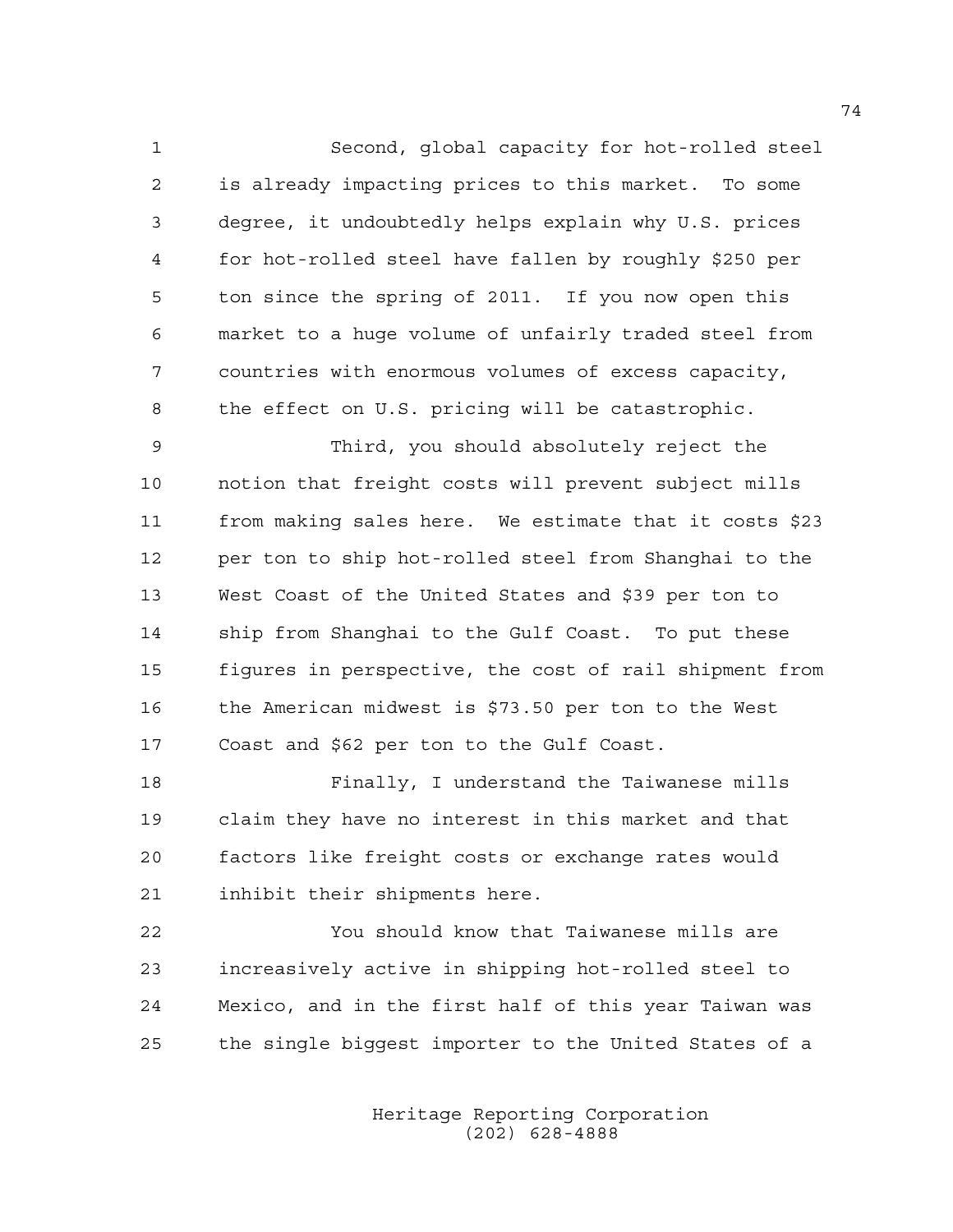2 flat product used in construction applications. Given 3 these facts, there is nothing to prevent Taiwanese 4 mills from shipping massive volumes of hot-rolled 5 steel to this market. 6 For all these reasons, we need relief to 7 stay in place. Thank you. 8 MR. ROSENTHAL: That concludes the domestic 9 industry's direct testimony. We'd like to reserve the 10 remainder of our time. 11 CHAIRMAN WILLIAMSON: Okay. Thank you. I 12 wanted to express Commission's appreciate to all of 13 the panels who have given their testimony this 14 morning. 15 This morning we'll begin our questioning 16 with Commissioner Aranoff. 17 COMMISSIONER ARANOFF: Thank you, Mr. 18 Chairman. 19 Welcome to everyone on the panel. On behalf 20 of the Commission, thank you so much for your 21 flexibility in canceling your plans for earlier this 22 month and making yourselves available today. Our

1 major corrosion-resistant product, galvalume, a coated

23 apologies that some of you won't make it home in time 24 for trick-or-treating tonight.

25 Let me start with just a basic question.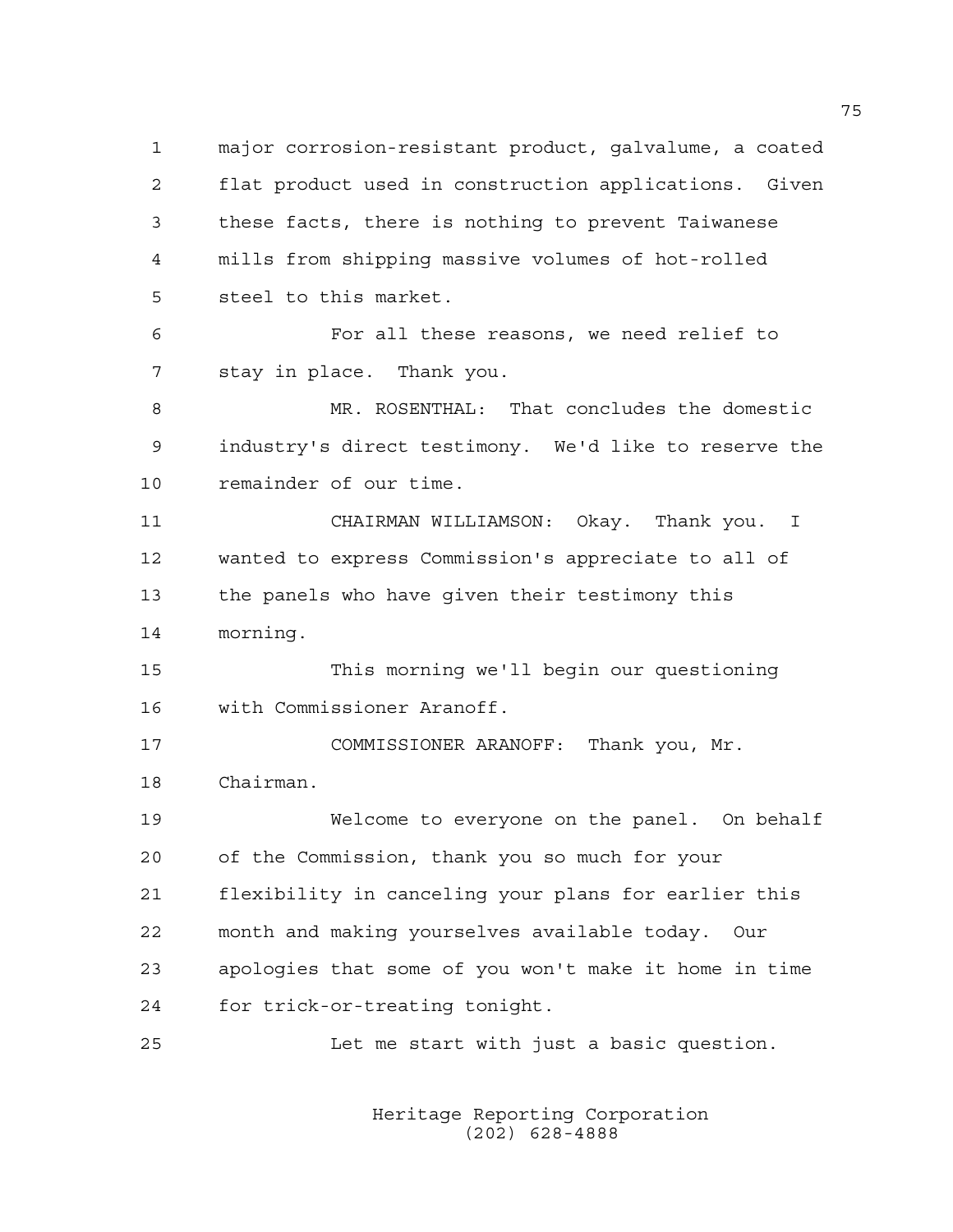1 Over the period that we are reviewing here, the total 2 exports from all of the subject countries combined to 3 the entire world declined by a fairly significant 4 amount despite the existence that many of you pointed 5 to to global overcapacity and overcapacity in some of 6 these countries.

7 What specifically should the Commission look 8 to to conclude that this trend would reverse itself in 9 the event of revocation of these orders?

10 MR. PRICE: First of all, you have to be 11 careful in looking at the data. As we pointed out in 12 our brief, and was pointed out in many of the briefs, 13 there's a major issue as to the Chinese data. I don't 14 think that's in dispute, despite Mr. Waite's attempt 15 to use that data.

16 In fact, Thailand has had to impose a 17 safeguard case because they're dealing with how China 18 has essentially dropped Boron into all of its product 19 lines, shifting its tariff categories of everything 20 that was essentially a carbon product into an alloy 21 product for their own sort of VAT reasons and taxation 22 reasons. That creates appearance of, a substantial 23 appearance of an artificial decline in the imports.

24 In fact, Chinese exports are substantial and 25 expanding. They are a major problem in the market.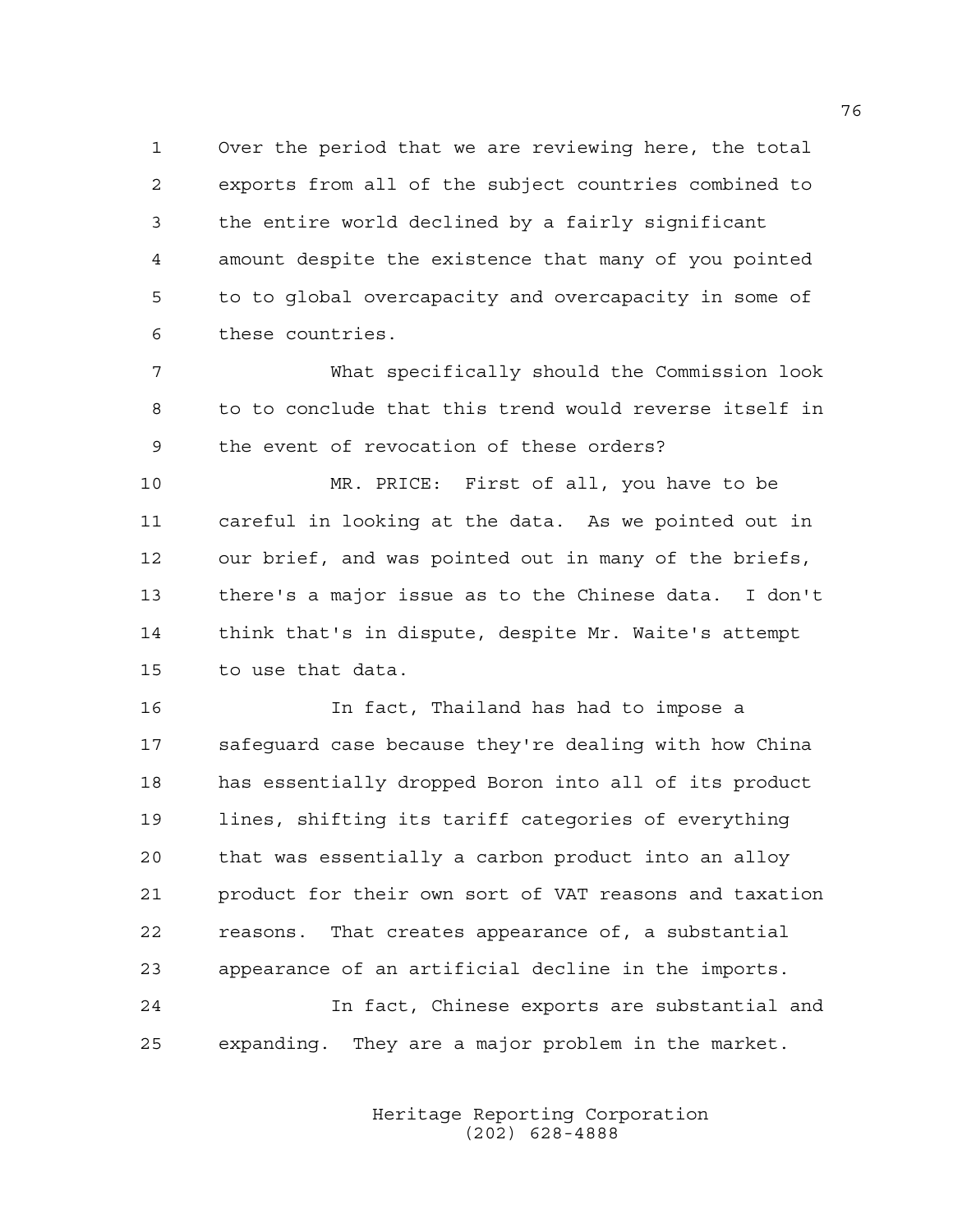1 Once you correct for that, you see huge volumes of 2 hot-rolled steel exporting around the world. 3 COMMISSIONER ARANOFF: Okay. 4 MS. CANNON: Commissioner Aranoff, if I 5 could just supplement that. If you look at Exhibit 3 6 to the ArcelorMittal brief, the very first chart shows 7 the aggregate export volumes with the corrected 8 numbers for China that Mr. Price was referring to, and 9 you will see a significant increase in collective 10 exports, as well as the exports from China, on that 11 chart. So I think that's the one correction that's 12 needed for the boron issue, and that changes things 13 dramatically. 14 COMMISSIONER ARANOFF: Okay. This came 15 up -- 16 MR. HECHT: Commissioner? 17 COMMISSIONER ARANOFF: I'm sorry. Go ahead. 18 MR. HECHT: Jim Hecht. If I could just add

19 one thought to that, too. In terms of the likelihood 20 of increasing exports from these countries, I 21 certainly would look at the increased level of excess 22 capacity, the capacity growth of these countries 23 through the period, and the fact that you would be 24 opening up, arguably, the most attractive available 25 export market in the world if you were to remove these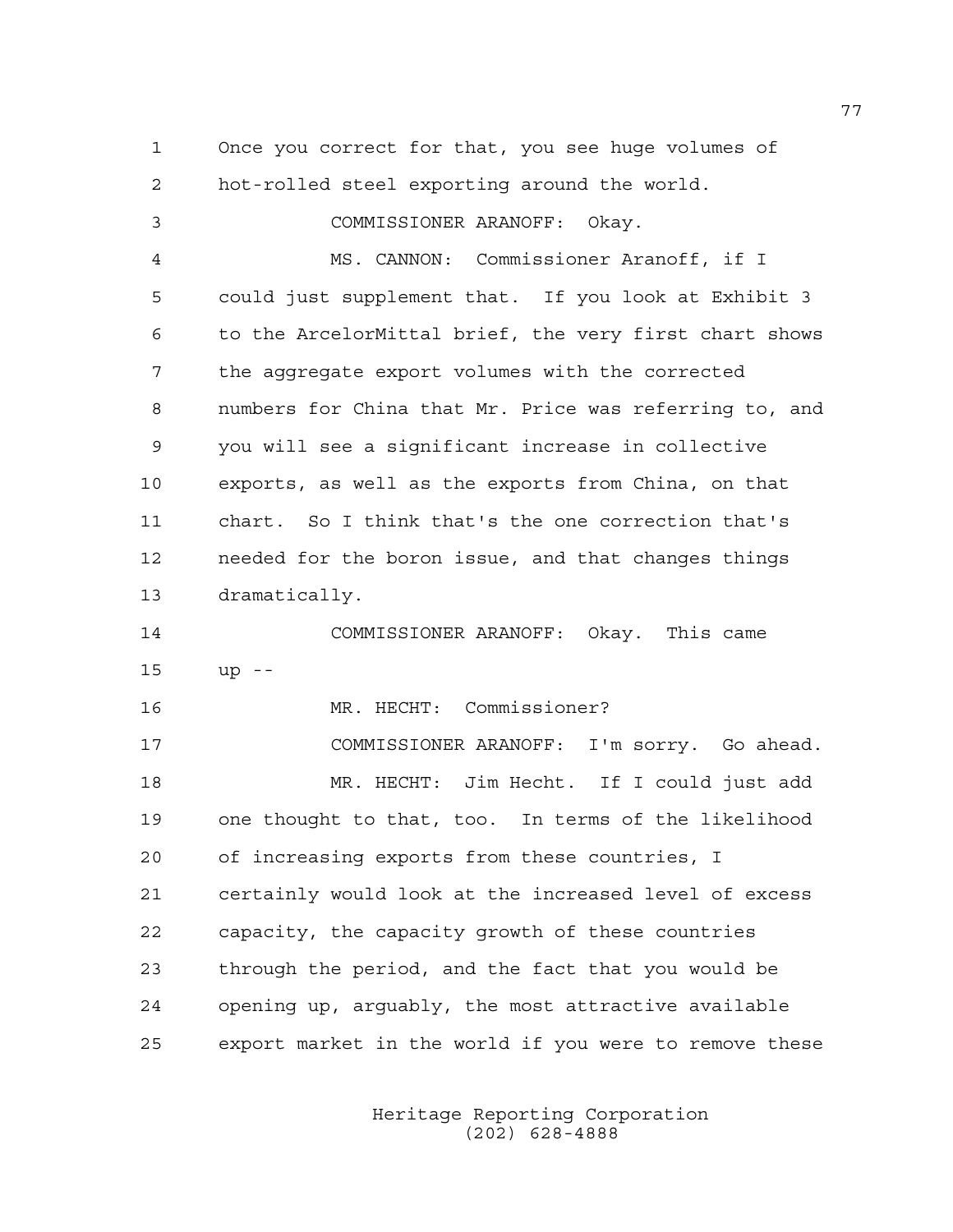1 orders with the most attractive pricing. So we think 2 that would certainly have a huge incentive for the 3 countries at issue.

4 MR. ROSENTHAL: One more point, Commissioner 5 Aranoff -- Paul Rosenthal -- and that is the 6 information cited earlier about the declining demand 7 in those very same markets that the producers have 8 been most active in. So their products have to go 9 someplace else.

10 COMMISSIONER ARANOFF: Okay. Let me turn 11 just a little bit to pricing. This came up I think 12 right at the end of the direct testimony that we were 13 hearing, the fact that there have been price declines 14 since 2011. The suggestion was -- I think this was 15 Mr. Scherrbaum speaking -- that imports from Japan had 16 contributed to that by lowering their prices after 17 revocation of the relevant order.

18 What can you point us to on the record that 19 best indicates what is or the multiple things that may 20 be responsible for these price declines and the roll 21 of raw material costs relative to other causes.

22 MR. VAUGHN: Commissioner Aranoff, Stephen 23 Vaughn. I'll just sort of make an initial comment is 24 that one thing to sort of keep in mind in terms when 25 you're sort of looking at costs versus the prices, the

> Heritage Reporting Corporation (202) 628-4888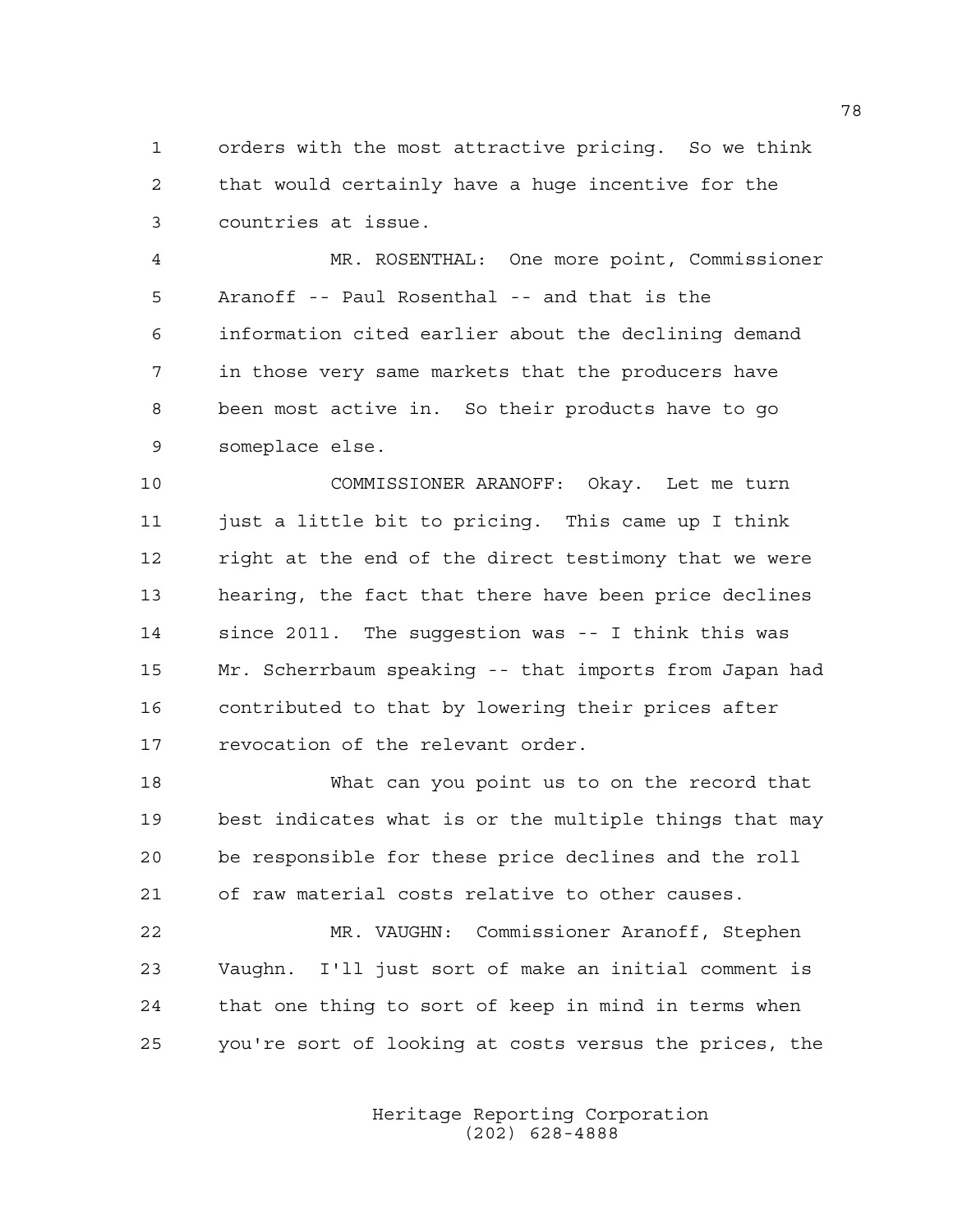1 overall record shows that over the last few years 2 there has been a steady and a somewhat significant 3 decline in operating margin, so this is not simply a 4 case of costs going down and then prices going down 5 with costs.

6 It's clear from the record that prices are 7 going down faster than costs and that the industry's 8 operating margin, and the EBITDA margin, and all the 9 different profit margins that you can look at have 10 declined over the last few years. This is a change 11 because initially there was a bit of an improvement 12 coming out of the 2009 downturn, but in recent years 13 we've sort of seen an influxion, and now things have 14 started to go the other way.

15 MR. SCHERRBAUM: Commissioner, this is Joe 16 Scherrbaum with U.S. Steel. Another part that helped 17 the price fall from, as I testified, 2011 to present 18 was as we came out of the 2009/2010 time period there 19 was some inventory rebuilding that went on in the 20 system that drove demand up, to a degree, 21 artificially, and then the true markets really did not 22 increase from there so demand actually started to 23 lighten up through 2012 and into this year, which is 24 part of the reason why the prices fell as well. 25 COMMISSIONER ARANOFF: Okay. That's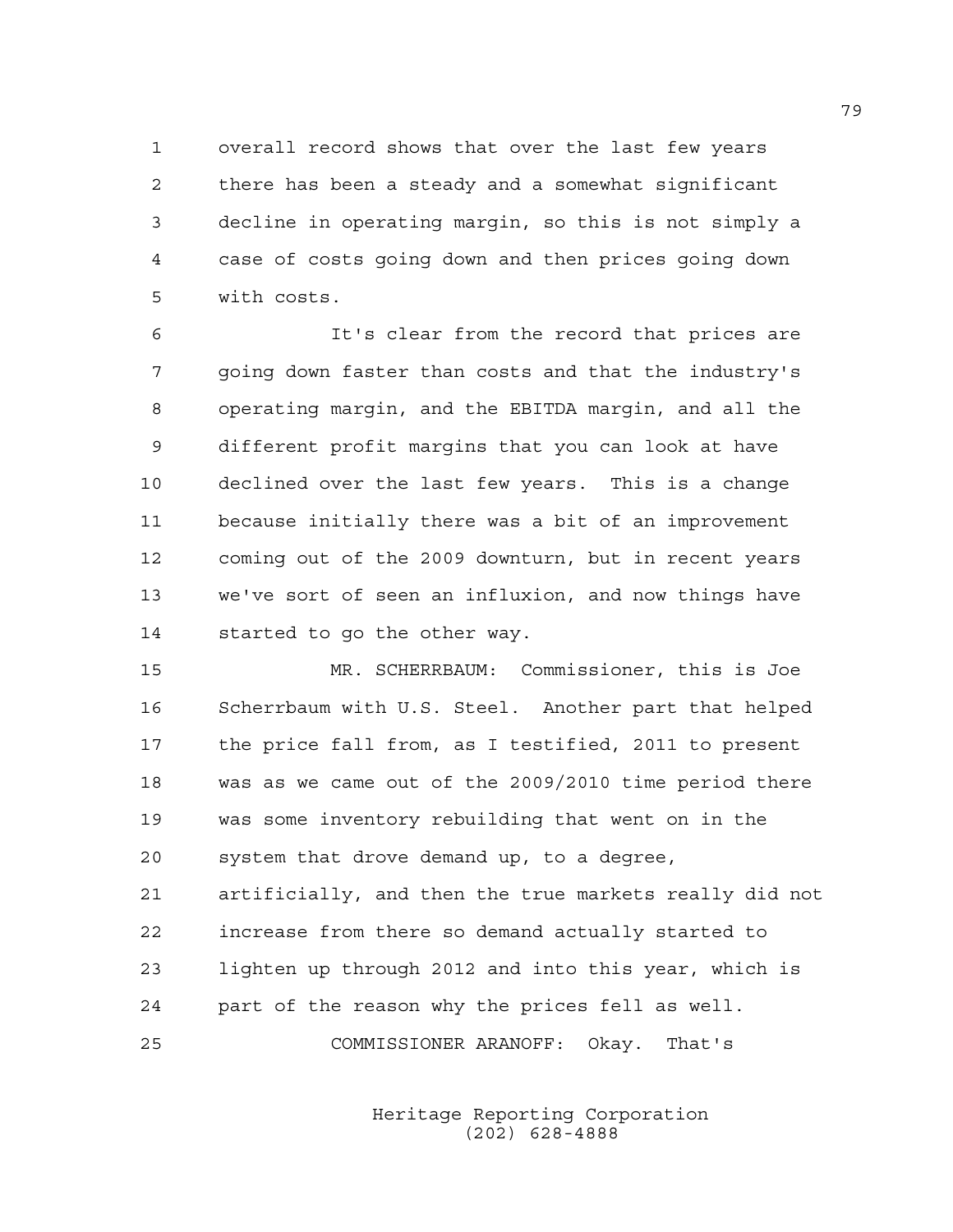1 helpful.

2 MR. FERRIOLA: One more point, if I may. 3 John Ferriola with Nucor. I've been in this industry 4 for 40 years and during that time there's always been 5 a very strong correlation between steel pricing, hot-6 rolled steel pricing and other steel pricing and the 7 cost of raw materials.

8 That correlation has not existed for the 9 last several years. There's been a very significant 10 disconnect. I believe the reason for that disconnect 11 is because of the tremendous amount of overcapacity in 12 the world today. Steel is more available, and 13 therefore, it must be sold at a lower price. The 14 market finely determines the price of any product, not 15 the cost of manufacturing it.

16 MS. BECK: Commissioner Aranoff, if I may 17 also just add one point as the data and the staff 18 report show that the decline in raw materials just 19 over the first half of 2013 compared to the first half 20 of 2012. The decline was actually greater in the 21 prices than it was in the raw material decline, and I 22 think that evident in the financial decline in the 23 first half of 2013 as well compared to 2012.

24 COMMISSIONER ARANOFF: Thank you. That's 25 helpful, Ms. Beck.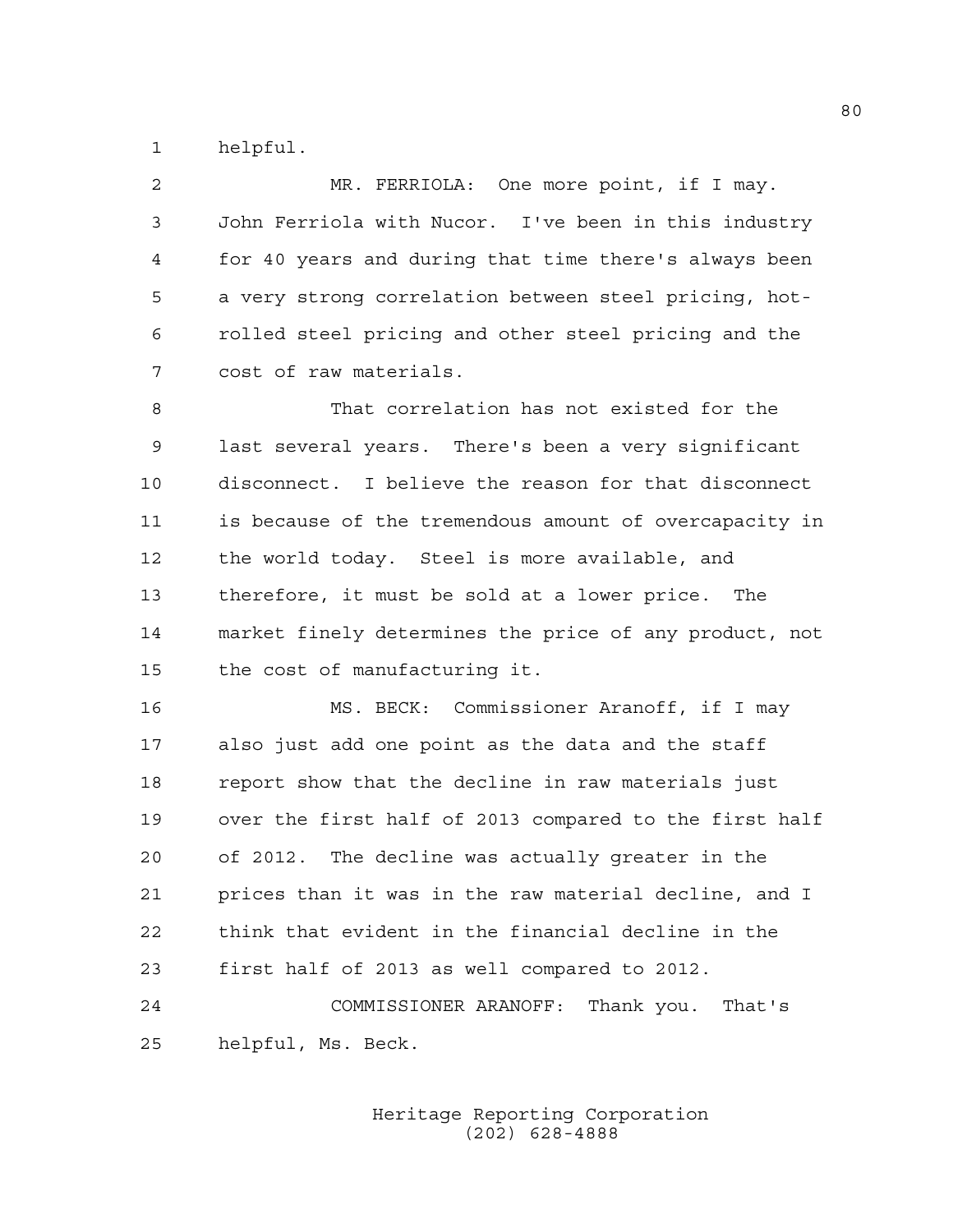1 There's been considerable discussion about 2 the McKinsey report and the issue of what kind of 3 margins are necessary over the long run to sustain the 4 steel industry.

5 Just to get this on the record, is it 6 accurate to apply that 16 percent margin, which is 7 referenced in relation to the steel industry as a 8 whole, to just hot-rolled steel production given, in 9 particular, that a substantial portion of hot-rolled 10 production is used as an input in higher value added 11 products?

12 MR. LONGHI: Madam Commissioner, I would 13 suggest that yes, because every other downstream 14 product derives from hot-rolled. If you look at the 15 requirement investments to maintain an efficient and 16 productive set of assets, it's really enormous.

17 The other reason why this is important, if 18 you look at the cycles, especially if you look at the 19 last 10 years, while we were undergoing tremendous 20 pressure from the market, as been described to you by 21 the material you have, all of that production that was 22 being built without me, everywhere else in the world, 23 was utilizing the latest technologies.

24 So we've been subdued over a long period of 25 time and not being able to really invest the size of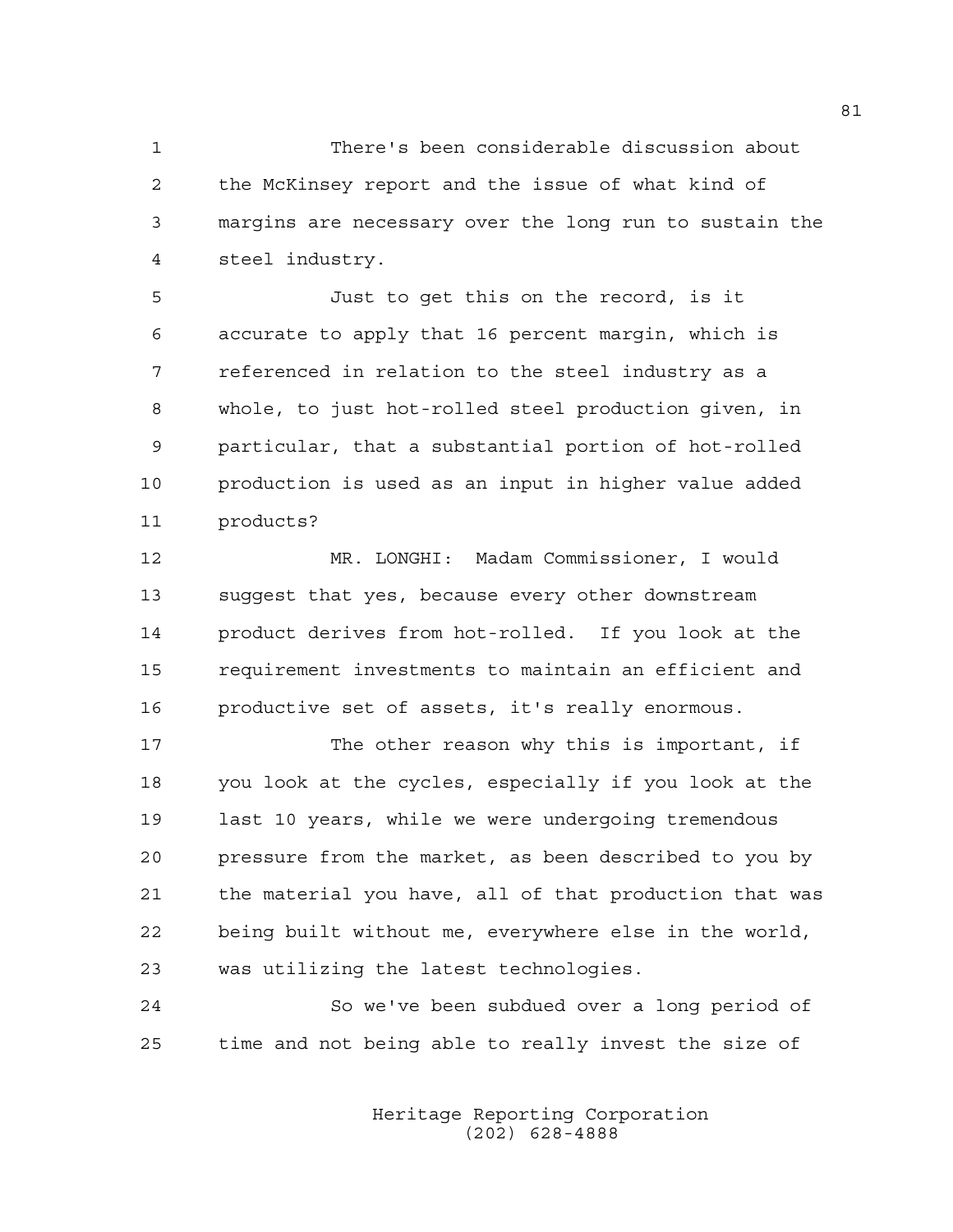1 money necessary to really compete face-to-face with 2 them. So this is creating a distortion that's even 3 bigger going forward.

4 MR. FERRIOLA: I would like to add to that, 5 if I may, please. John Ferriola. We pull up points 6 to the 16 percent and it references the fact that you 7 need that type of a return because of the high amount 8 of capital investment in the industry.

9 When you look at flat-rolled products 10 compared to many of our other products in the steel 11 industry, the amount of capital is so much larger for 12 flat-rolled products than for other, as an example, a 13 rebar product or a merchant product.

14 14 It's much more capital, much more 15 technology, and much more innovation is required to 16 stay current in that market. So there's a lot more 17 investment required in hot-rolled product than in 18 other parts of steel.

19 COMMISSIONER ARANOFF: Okay. Mr. Chairman, 20 since my next couple of questions are complicated and 21 I've got 30 seconds left on the clock, I think I'm 22 going to stop there and not go over like we usually 23 do.

24 CHAIRMAN WILLIAMSON: Thank you for setting 25 that precedent.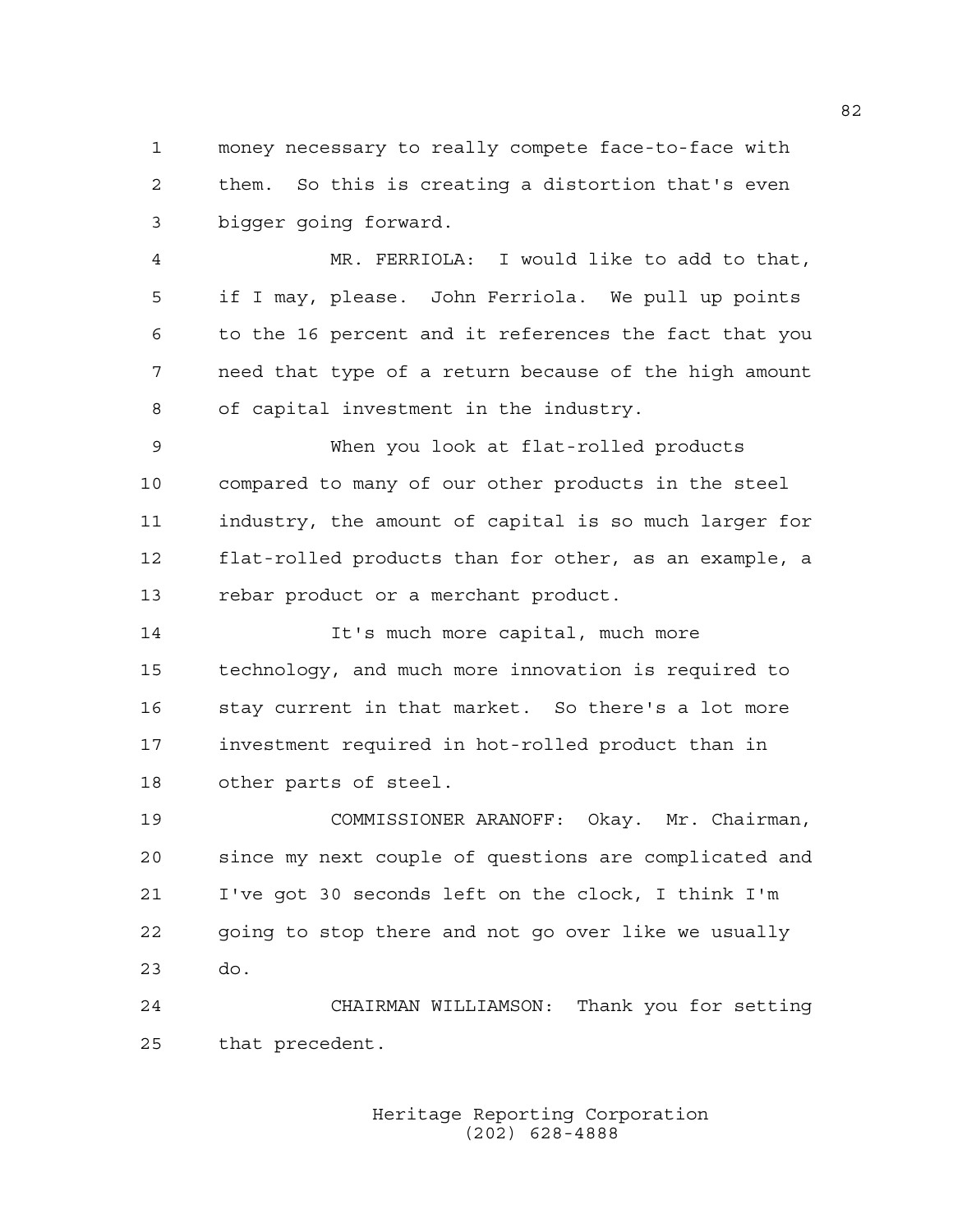1 Commissioner Pinkert?

2 COMMISSIONER PINKERT: Thank you, Mr. 3 Chairman. I join my colleagues in thanking all of you 4 for being here today.

5 I know that RG is not represented on this 6 panel directly but I wanted to ask a question in the 7 hope that somebody with experience in this industry 8 could help me to understand what's going on with that 9 situation. Is there any prospect for RG Wheeling, RG 10 Sparrows Point, or RG Warren to go back into 11 production?

12 MR. LONGHI: I imagine that once you spend a 13 significant amount of time with assets on the market 14 and you eventually find no buyers and they're 15 delivered into hands of liquidators, that sends a 16 pretty good signal of what the possibilities are.

17 MR. FERRIOLA: I would add to that that the 18 largest of those facilities, Sparrows Point, much of 19 the equipment has already been removed and liquidated 20 from that facility. At this point I would say it's 21 virtually impossible for Sparrows Point to restart 22 production.

23 MR. MCCALL: If I may as well. David McCall 24 from the steelworkers. I would agree that any future 25 steelmaking capability at Sparrows Point I think is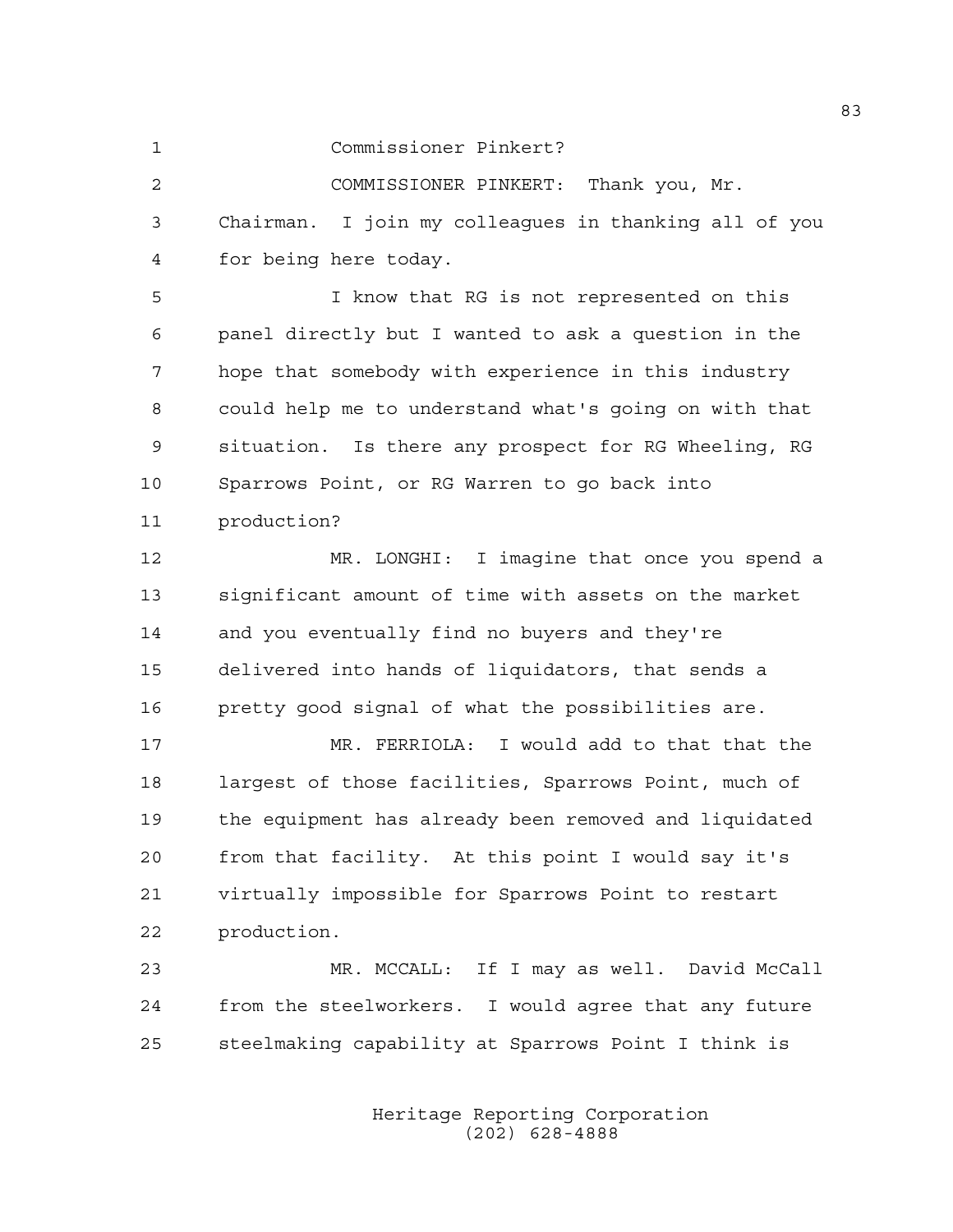1 slim to none. The way that the facility has been 2 disassembled or demolished, I think any return to 3 steelmaking would be very difficult and would be a 4 huge capital investment.

5 With regard to Wheeling, I think it's a good 6 facility, relatively, the EAF equipment relatively 7 new, with a good hot mill, so the day may come as 8 demand increases that that facility, I think, has a 9 good opportunity for a restart.

10 In the Warren facility, there's a huge need 11 for capital investment in the blast furnace end at 12 that particular facility, so its ability for restart 13 would be much better than Sparrows Point, but not 14 great. Some of the downstream operations there are 15 viable. Again, if demand were to increase in the near 16 future, there may be an opportunity in Warren as well.

17 COMMISSIONER PINKERT: Mr. Lighthizer.

18 MR. LIGHTHIZER: Commissioner, I would just 19 add that, from our point of view, this is a case study 20 for vulnerability. I mean these facilities have been 21 on the market and no one wants to buy them at almost 22 any price. That's a pretty good indicator that this 23 industry is vulnerable right now.

24 COMMISSIONER PINKERT: Thank you. Now, 25 referring to the figure IV-1 on page 440 of the staff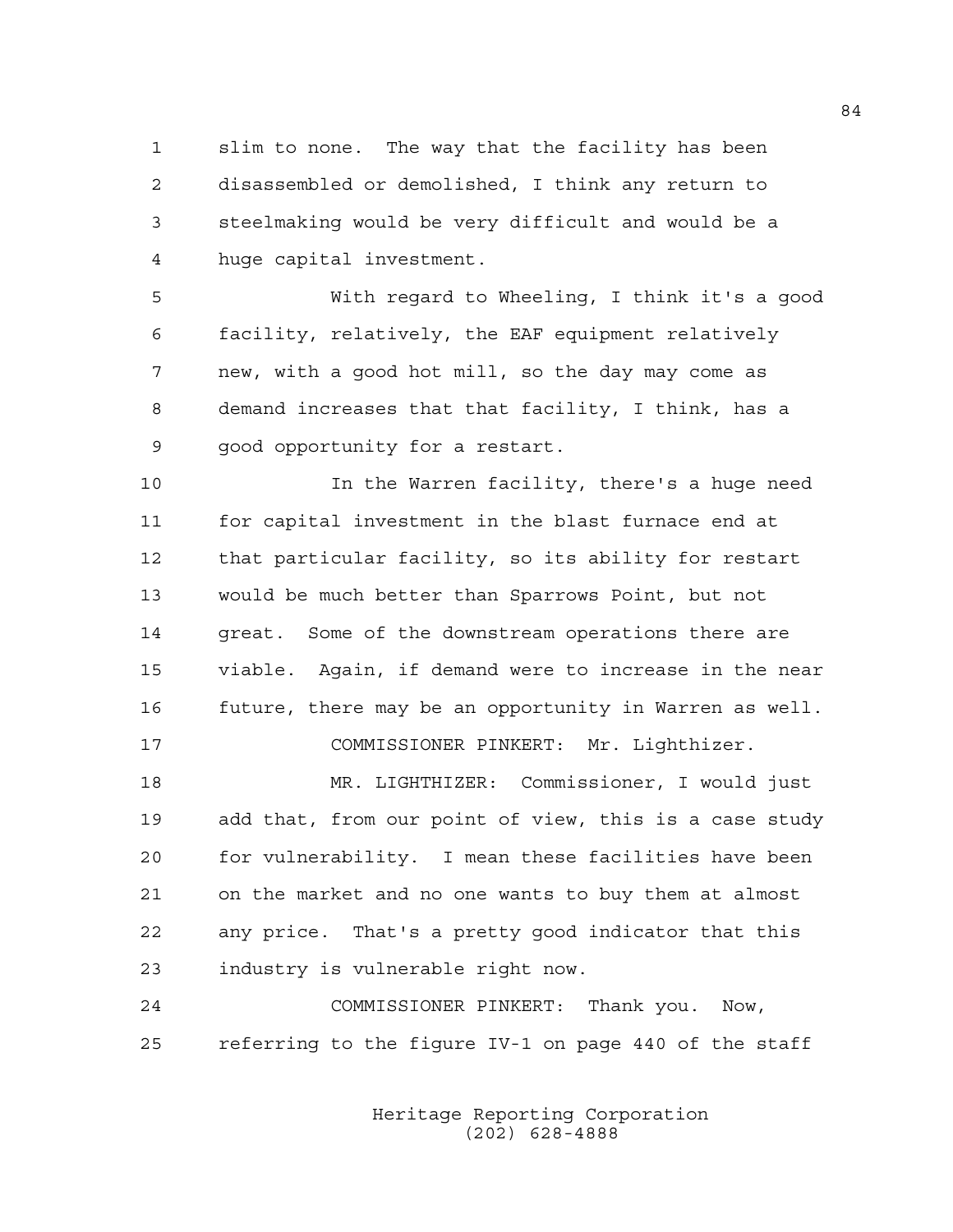1 report, what we see there in the average world price 2 for hot-rolled is a pretty sharp increase in 2008, and 3 then of course a decrease in 2009, and then fairly 4 steady after that. Was 2008 anomalous, and if so, 5 what was going on there that was driving up the world 6 price in 2008?

7 MR. LONGHI: One significant contributor to 8 that increase in prices, you need to, you have to put 9 China back in the picture. Remember that they were in 10 the, early in the decade they were producing at a rate 11 of about 25 million tons, they were gearing up to 500 12 million tons at that point. So there was such an 13 accelerated demand that was pushing prices up because 14 of that fundamental growth. So they were a 15 significant player in that regard.

16 When the economic recession hit in 2009 and 17 they moved down from growing at 12, 13 percent down to 18 about nine, eight and declining, the picture began to 19 change a little bit.

20 MR. SCHAGRIN: Commissioner Pinkert, this is 21 Roger Schagrin. There was a tremendous spike, as I 22 think Mr. Longhi was referring to, in prices of raw 23 materials in 2008. Iron ore prices, coking coal 24 prices, scrap prices hit almost all time record highs. 25 We did, as you know, have something of a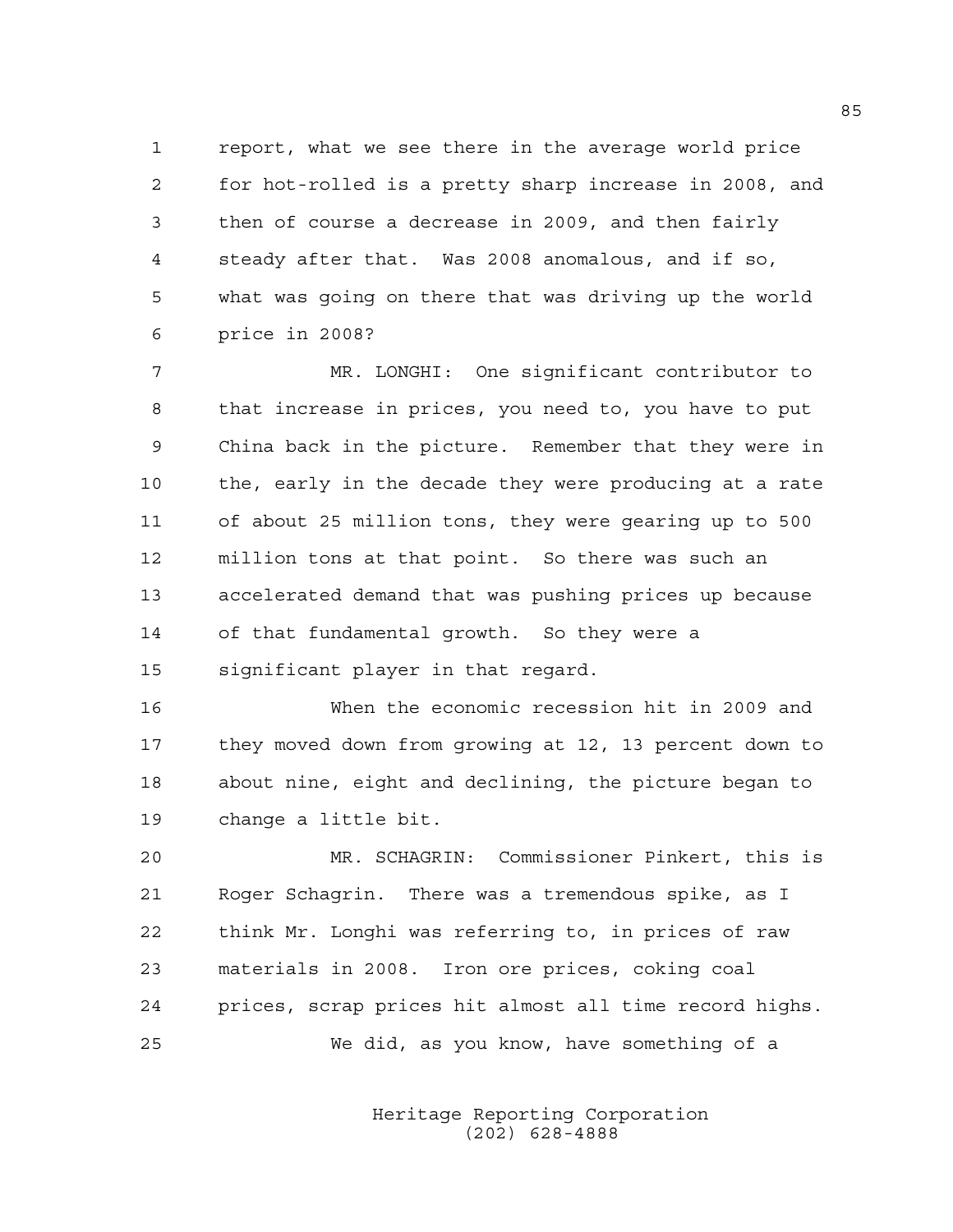1 bubble economy going on in the United States.

2 Tremendous amounts of construction fueled by not very 3 sane loan practices by a lot of banks making loans. 4 So I think, really, 2008 was kind of the bubble and it 5 was, in some part, driven by big spikes in raw 6 material costs.

7 However, what's amazing is that, you know, 8 looking at this Table IV-1, is that really since late 9 '10, early '11, that on a worldwide basis prices of 10 hot-rolled sheet have fallen. I think it's very 11 striking that as we pick up our newspapers every day, 12 and maybe with some bit of glee, you know, see that 13 our stock markets are at all time highs, in the U.S. 14 economy, in general, profits for not just service 15 companies, but industrial companies in the United 16 States are pretty much at all time highs, that the 17 steel industry, in general, is anomaly.

18 I would say for most of the companies at 19 this table who are publicly traded, their stock prices 20 have fallen anywhere from 50 to 90 percent since the 21 highs they reached in 2008. So that's another sign of 22 vulnerability.

23 I've always found in my career that the 24 investment community is a pretty good judge of whether 25 companies are hitting the right EBITDA numbers, you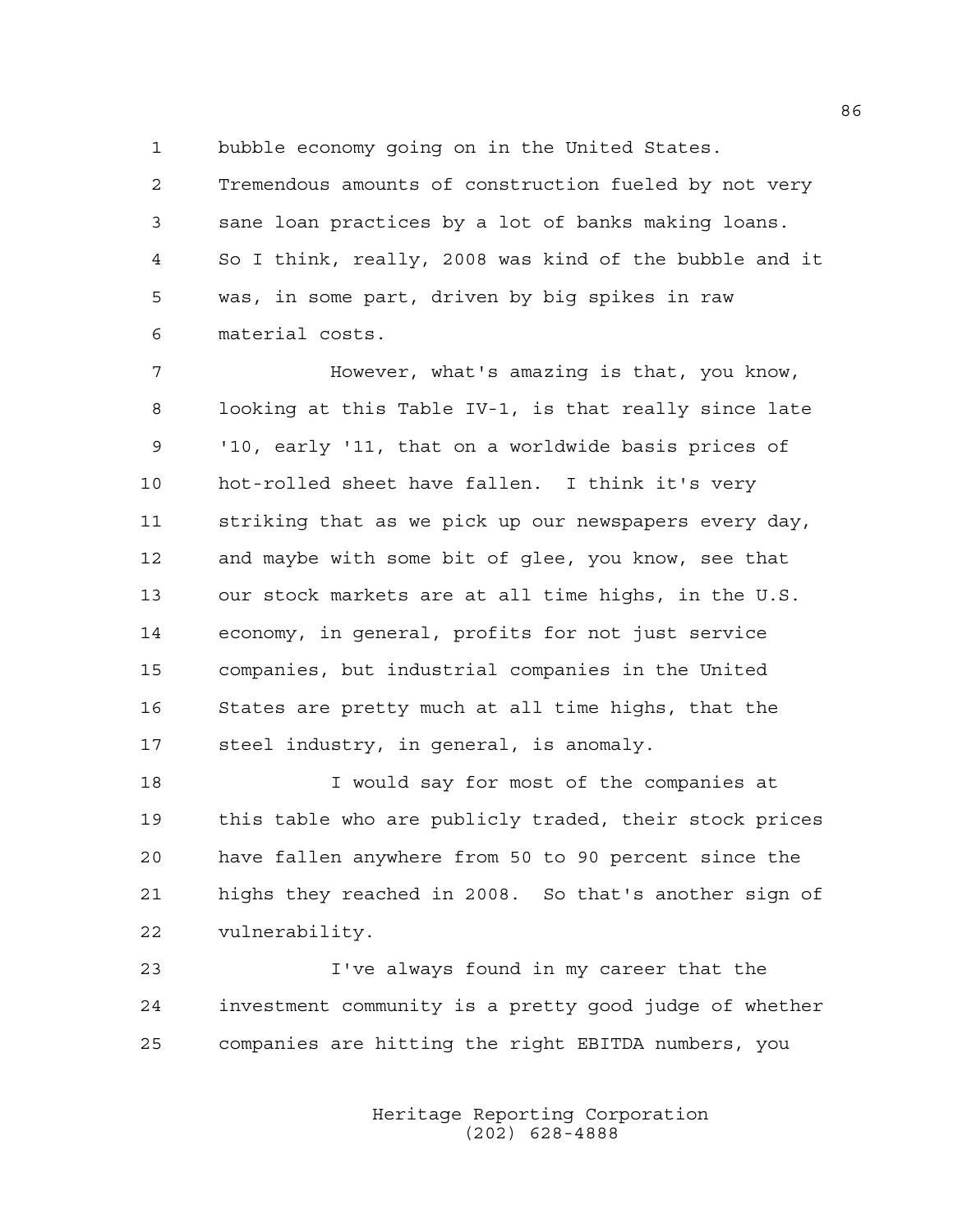1 know, what kind of returns you get on your capital. 2 You have a choice of investing in a wide variety of 3 companies. Why would anyone invest in a steel 4 industry that makes two, three percent profit margins 5 four years out of a recession? So, once again, I 6 think that supports findings of vulnerability here.

7 COMMISSIONER PINKERT: We've talked a lot 8 about the existence of global overcapacity. Obviously 9 you've referenced subsidies as one of the factors 10 going into that, but is there any economic logic 11 behind the global overcapacity or is there any other 12 logic that you can explain to this panel?

13 MR. LONGHI: I grew up in a country that was 14 under development, and it seems like Brazil's still 15 somehow in development. The social forces are 16 enormous in those places. I think you can duplicate 17 everywhere else, in China, in India, Taiwan, all of 18 those places.

19 They will develop infrastructure with a view 20 of the future 10, 20 years down the road, and they 21 will build that infrastructure in order to create jobs 22 and in order to create some kind of more better 23 development for those places, so there is no real 24 fundamental economic value driving all of those 25 investments. The social pressure is really

> Heritage Reporting Corporation (202) 628-4888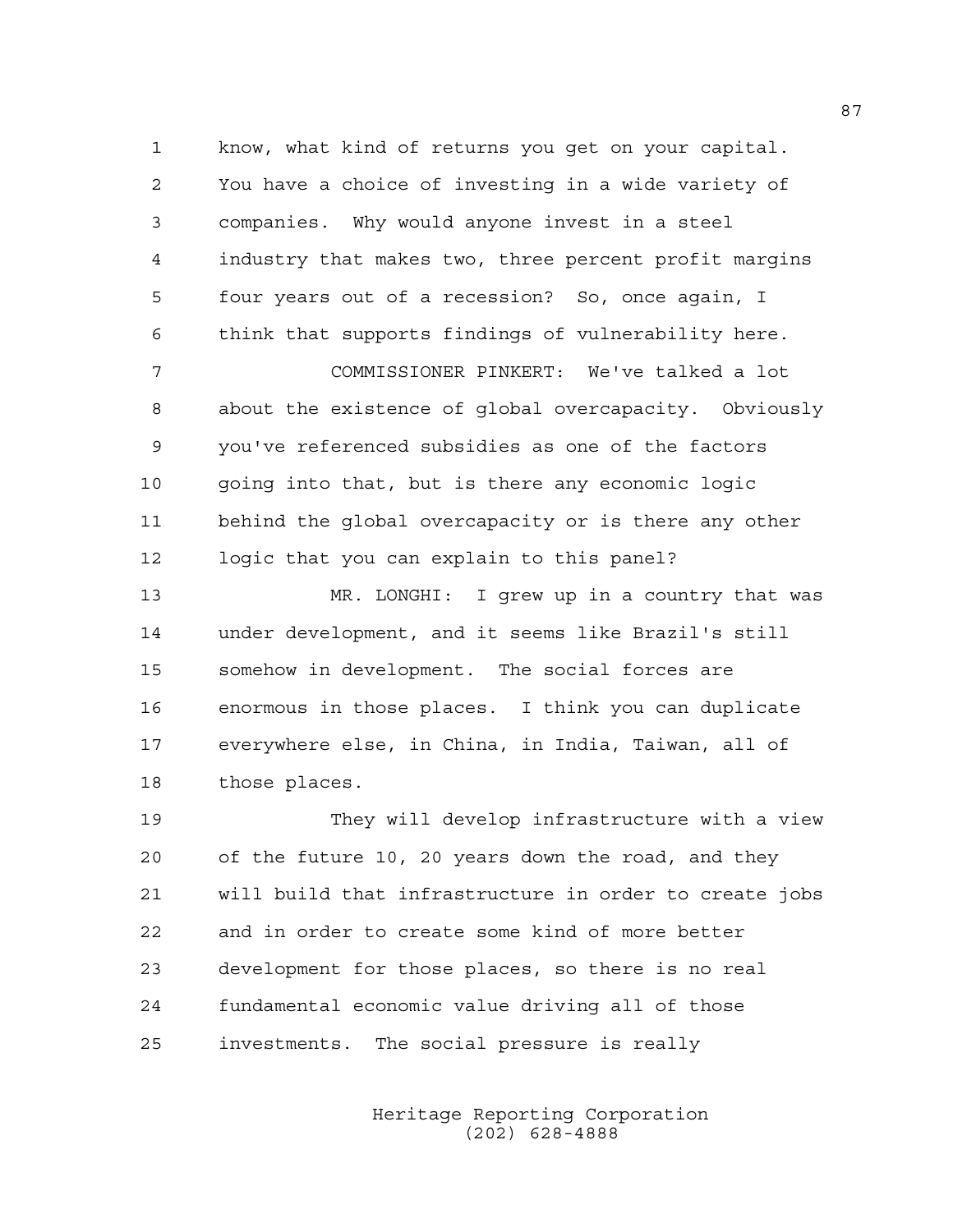1 significant.

| 2  | I actually was at a panel recently and one             |
|----|--------------------------------------------------------|
| 3  | of the representatives from India, we were discussing  |
| 4  | some of these situations, and gentleman flat out       |
| 5  | turned to me and said, listen, you in the United       |
| 6  | States need to quiet down because we have lots of      |
| 7  | hungry children that we're going to have to feed, and  |
| 8  | we're going to have to keep employing people, and      |
| 9  | we're going to do anything that it takes to do that,   |
| 10 | and the steel industry is a very large contributor to  |
| 11 | the creation of jobs, so we're going to keep doing it. |
| 12 | So the drive towards those investments is way very     |
| 13 | different than just an economic analysis.              |

14 MR. ROSENTHAL: Commissioner Pinkert, I just 15 want to follow-up on that. If you look at the history 16 of the steel industry, it has generally been viewed by 17 most countries, most governments, as not just a driver 18 of economics, but a source of national pride.

19 If you want to have a national defense, you 20 want to have a steel industry first. If you want to 21 have jobs, you need to have a steel industry. So 22 there are those factors driving a steel business that 23 doesn't exist in every other, not just a product, but 24 every commodity.

25 I mean we were here recently on pasta. I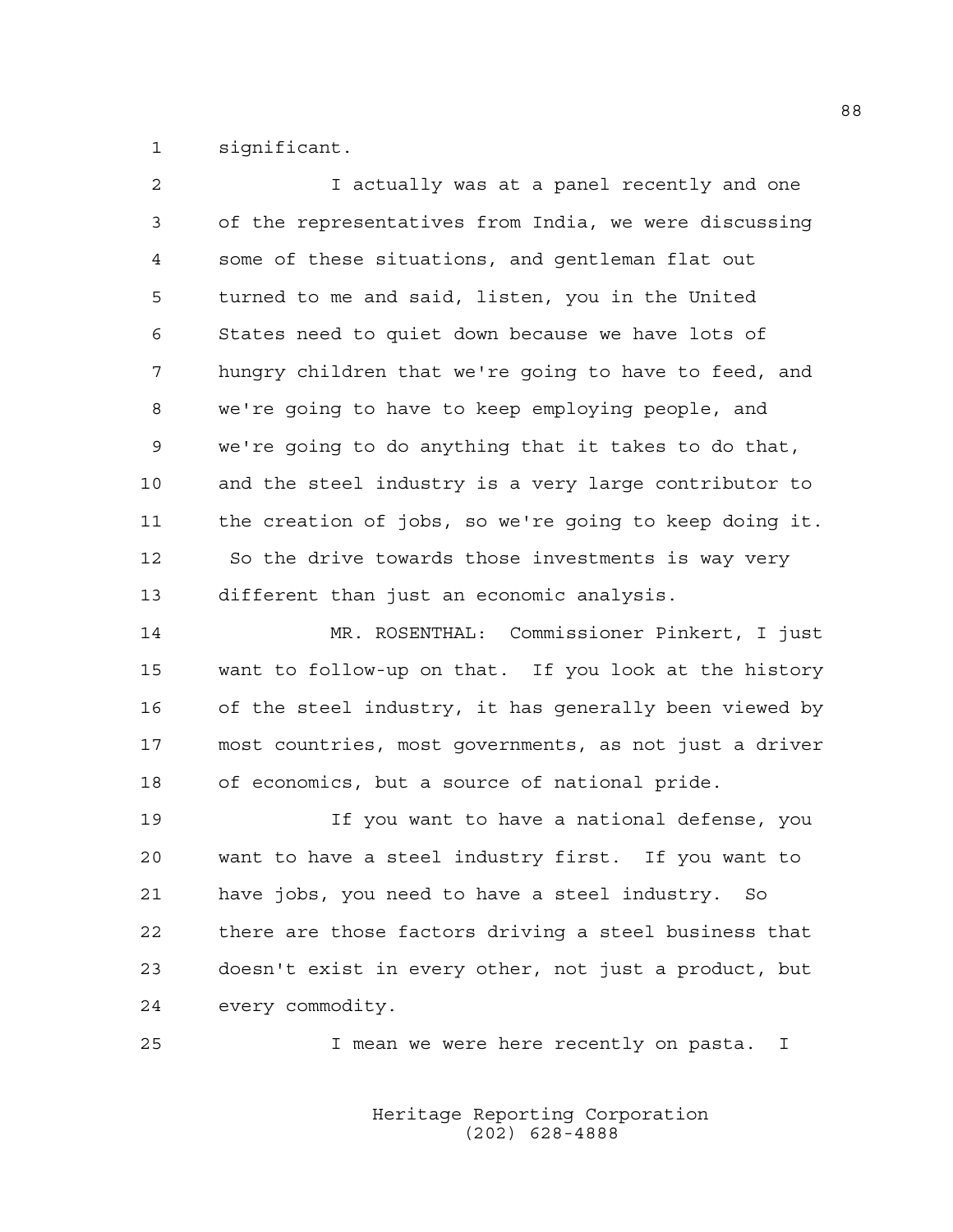1 love pasta, but not everyone needs to have a pasta 2 business. But every company and every country wants 3 to have a steel business. The result is individual 4 decisions made around the world by governments 5 deciding this is where they have to be.

6 If you look again at the history of the 7 steel industry, many of the companies started out as 8 government-owned, certainly government-supported, and 9 protected by government policies. That's still the 10 case today. Even those that have been privatized over 11 the years still benefit greatly by government 12 intervention.

13 With all respect, we talk a lot about free 14 trade and markets but steel is unique in the amount of 15 government intervention and the lack of truly market 16 forces being allowed to operate in many parts of the 17 world.

18 COMMISSIONER PINKERT: Just a quick follow-19 up on that, and you can answer my question or answer 20 the earlier one, Mr. Lighthizer, but does proximity to 21 raw materials play any role in terms of countries 22 deciding to get into that market? Mr. Lighthizer? 23 MR. LIGHTHIZER: Commissioner, I would say, 24 first of all, I've been doing this since the '80s when 25 we were negotiating trade agreements, and we had a big

> Heritage Reporting Corporation (202) 628-4888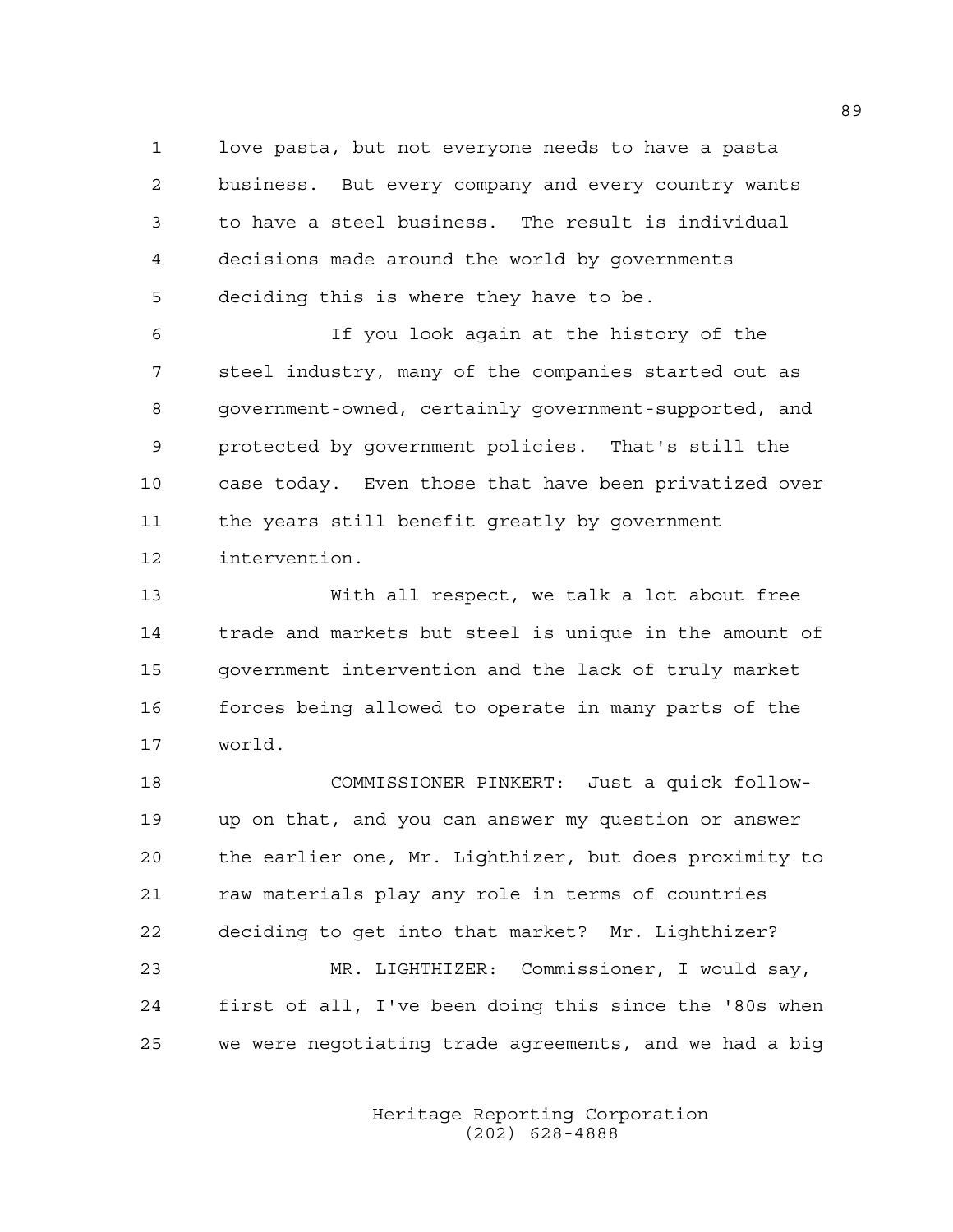1 crisis in the '90s, and now we have a crisis now which 2 I think is probably even more existential than the 3 previous two.

4 And I would underline what everyone says. 5 This has nothing to do with economics. Nobody's 6 building a steel industry in any of these countries 7 because they think they're going to make money out of 8 it. They hope that they can export so that at least 9 they're exporting their unemployment, and they hope 10 that it will lead to something downstream I mean 11 because -- but they feel they have to have a steel 12 industry in order to develop.

13 To underline one thing that Paul said, if 14 you look right now, China, they admit that 70 percent 15 of their hot-rolled production is owned by the 16 government. India, the biggest single hot-rolled 17 company, 86 percent owned by the government. That 18 means basically controlled by the government. 19 Indonesia, the biggest company that makes hot-rolled 20 steel, 80 percent owned.

21 You get to Taiwan, China Steel Corporation, 22 it's only 20 percent owned now by the government. It 23 was started by the government, but the government 24 appoints, you know, part of the board, the government 25 appoints the chairman of the board. I mean this is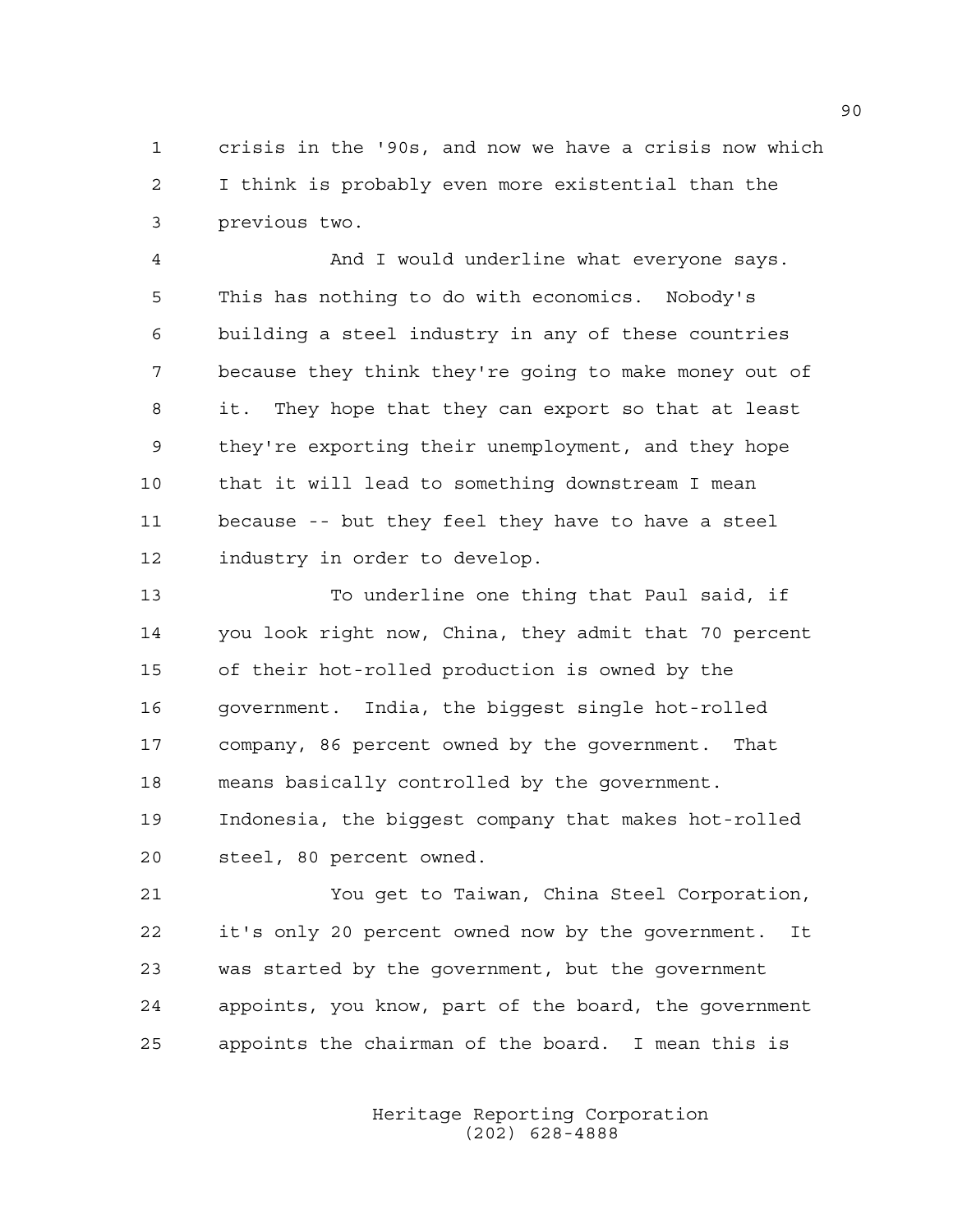1 part of government.

| 2  | Our real pitch here, and it has been for               |
|----|--------------------------------------------------------|
| 3  | years and so I may be emphasizing this more than I     |
| 4  | should because there are some new members, our         |
| 5  | position is we can't compete with governments.         |
| 6  | There's two things that go on here. You                |
| 7  | have subsidies that create capacity, and then you have |
| 8  | closed markets. So they basically have their own       |
| 9  | market, more or less, protected some way or another.   |
| 10 | If you have a situation like China, you're actually    |
| 11 | controlling the customers in the domestic market. And  |
| 12 | what they tend to do is build too much capacity and    |
| 13 | then they go to the only place they can go.            |
| 14 | And if you look, most of these other                   |
| 15 | countries here are getting clobbered by China in all   |
| 16 | their markets. I mean, they're actually being pushed   |
| 17 | out of their markets. You have this kind of odd        |
| 18 | effect going on where China's so big it's hurting the  |
| 19 | other countries and they're all hurting economically   |
| 20 | and looking for markets, and there's basically one     |
| 21 | place they can sell this product. And it's true in     |
| 22 | hot-rolled steel, it's true in pipe, it's true in      |
| 23 | corrosion-resistant steel. The same phenomenon         |
| 24 | happens.                                               |
|    |                                                        |

25 Now your question about proximity, I mean,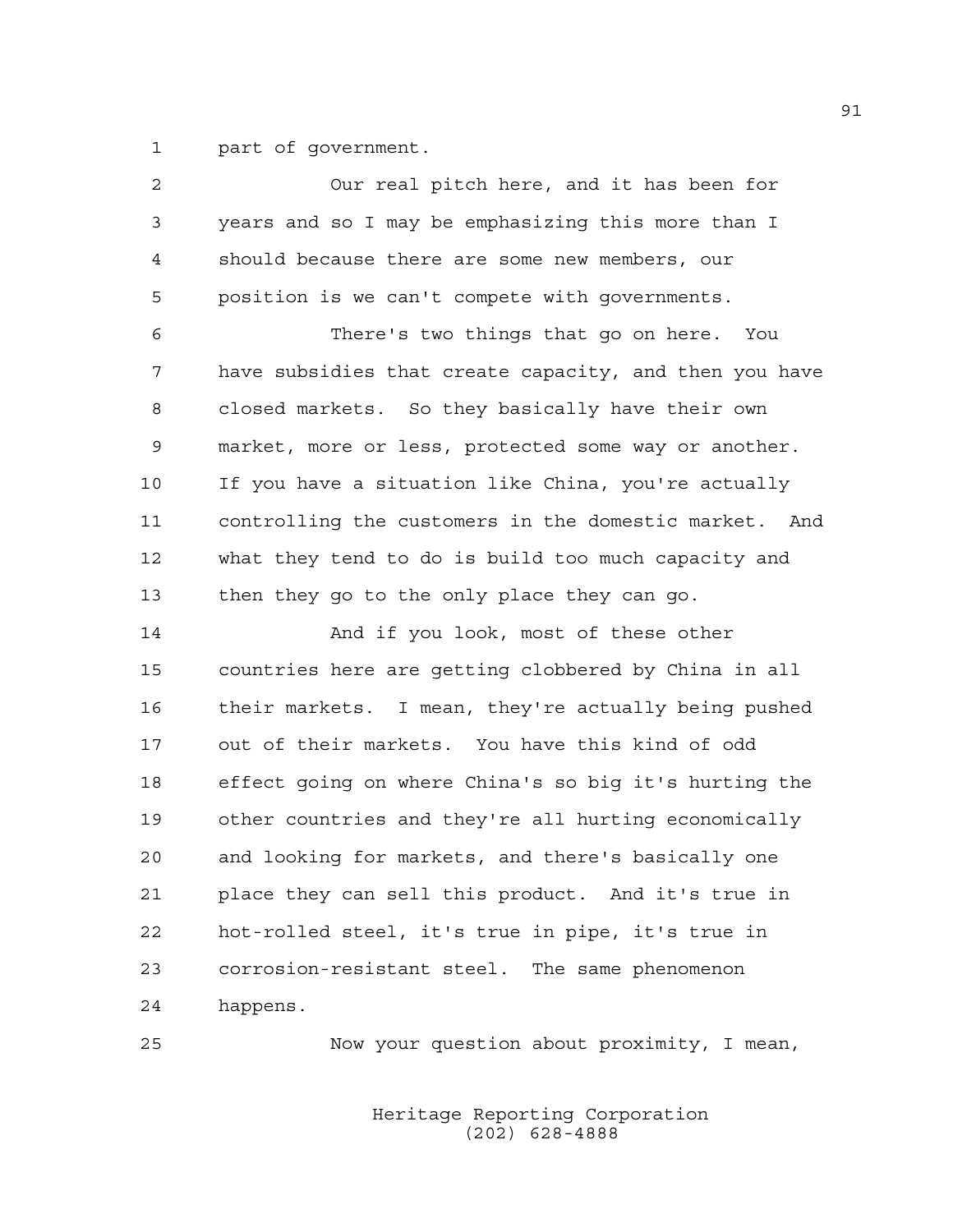1 one of the first countries that really followed this 2 government policy and followed it well was Japan. I 3 mean, we fought about Japan for most of the '80s. 4 They don't have proximity to raw materials in the 5 steel industry. And if you look at the map you put up 6 about China, you look at some of those places where 7 those mills are and granted, there's like 100,000 of 8 them right on the coast for export, but a lot of them 9 are in places where there's no raw materials at all. 10 They have made a political decision, and when it comes 11 time to reduce capacity, which has to happen, they 12 made another political decision that somebody else 13 should reduce their capacity. 14 COMMISSIONER PINKERT: I'm going to have to 15 stop you there. Thank you very much. 16 CHAIRMAN WILLIAMSON: Okay. Thank you. 17 Commissioner Johanson? 18 COMMISSIONER PINKERT: Mr. Price, we'll come 19 back to you in my next round. 20 CHAIRMAN WILLIAMSON: Thank you. 21 Commissioner Johanson? 22 COMMISSIONER JOHANSON: Thank you, Mr. 23 Chairman. I'd also like to thank the witnesses for 24 appearing here today, and I'd like to follow-up with 25 Commissioner Aranoff in expressing, for letting you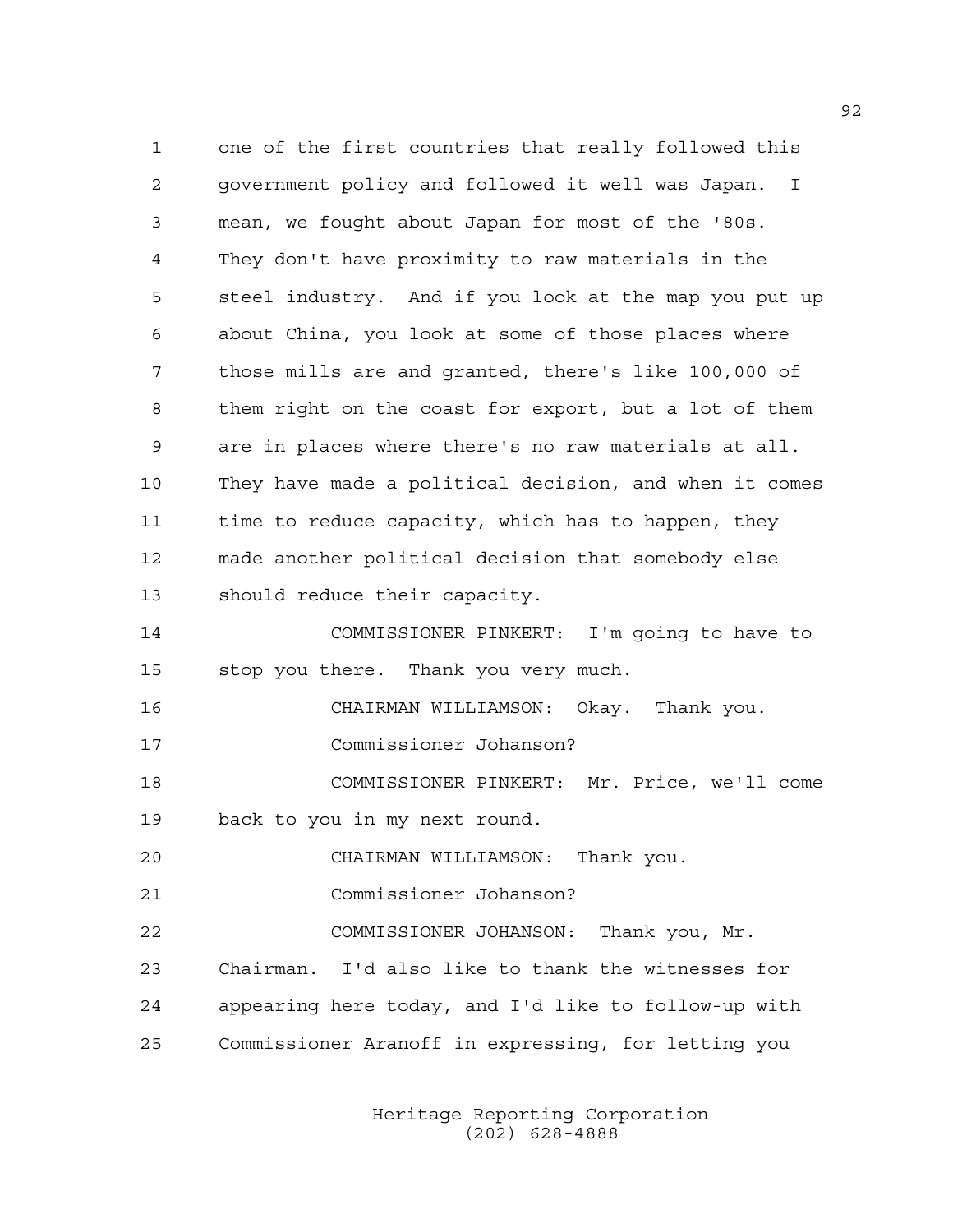1 know we appreciate you being able to appear earlier. 2 We regret that this had to be postponed, but that's 3 what happened.

4 One aspect of this case that I have found of 5 interest is the relatively small market shares held by 6 subject imports in the original investigation. That 7 share increased from .8 percent in 1998 to 2.9 percent 8 in 2000. I fully understand that the domestic 9 industry was in dire straits back in 2001, but it is 10 now in better shape.

11 My question is whether if the orders, or 12 some subset of them, were revoked, would a similar 13 import penetration have the same adverse impact on the 14 domestic industry as it did back in 2001?

15 MR. SCHAGRIN: Commissioner Johanson, this 16 is Roger Schagrin. I make two observations. The 17 first, while the data you were looking at on market 18 share is based on total consumption, including 19 internal consumption, I think if you read the 20 Commission's determination in the original 21 investigation you'll find that the majority of the 22 Commission focused on the market share level and the 23 impact of the unfairly traded imports on the merchant 24 market segment of the industry, which is approximately 25 40 percent of the total market, so in reality, those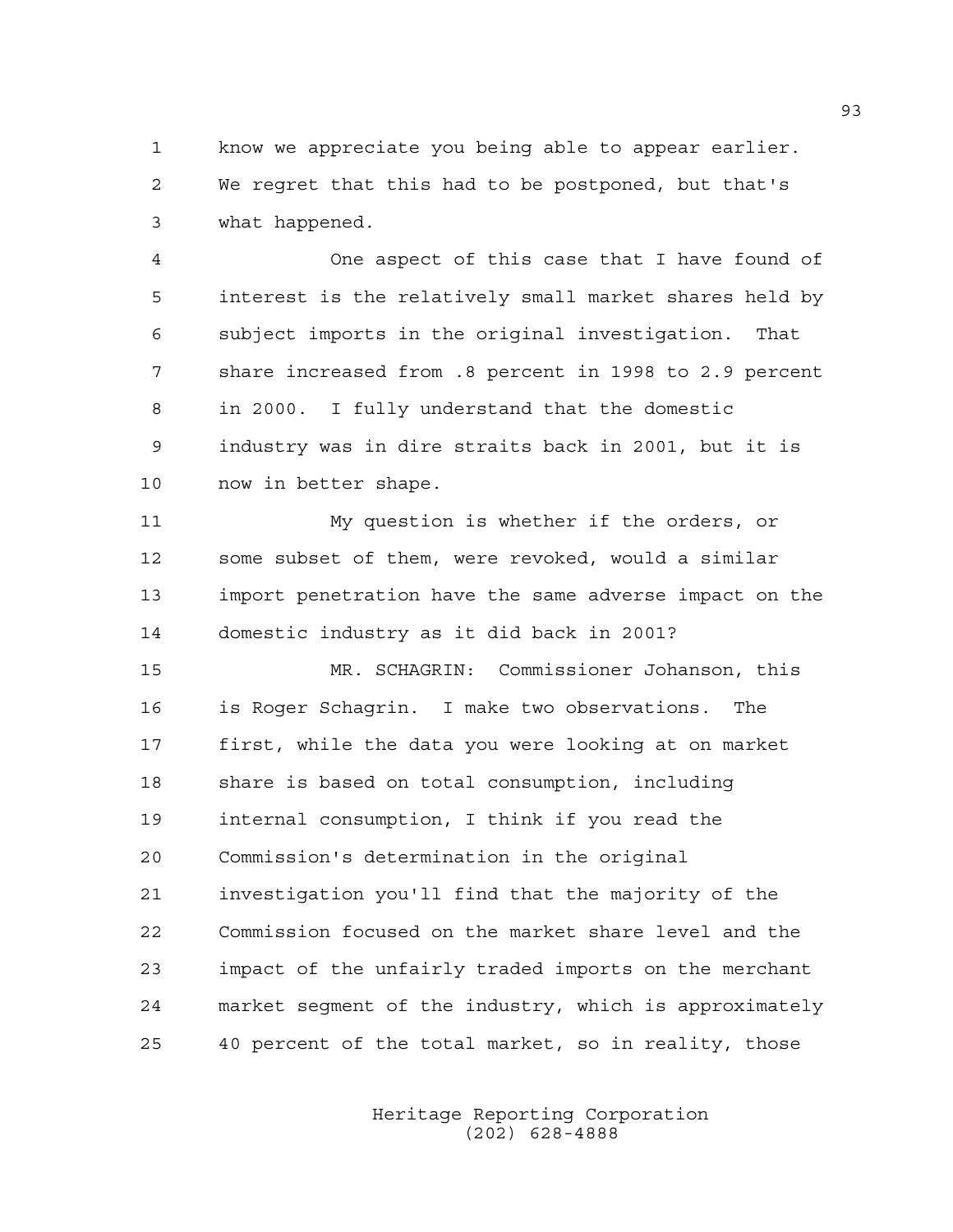1 imports went from essentially zero to about eight or 2 nine percent of the merchant market.

3 I think, as you heard in the testimony this 4 morning, I mean a lot of your cases you would say, 5 gee, eight or nine percent? Even in the merchant 6 market that doesn't seem that significant. But hot-7 rolled sheet is the ultimate commodity of products. I 8 mean it's a vanilla product. It's the base steel 9 product.

10 I think, as you've heard, particularly from, 11 whether it be the CEOs or the marketing folks of these 12 companies, in a commodity product like hot-rolled 13 sheet, much of which goes through service centers, 14 small amounts of unfairly traded product have an 15 inordinate and extremely quick impact in the U.S. 16 market. The Commission has seen that happen time and 17 again in cases over the past several decades.

18 So, yes, we believe first of all that these 19 foreign producers can ship as much, or more, than they 20 did during the period of the original investigation if 21 the orders were to be revoked, and that the market 22 share levels that they could achieve again would be 23 injurious again to this industry.

24 MR. MILLETT: Mark Millett with Steel 25 Dynamics. To reiterate that point, if you look at the

> Heritage Reporting Corporation (202) 628-4888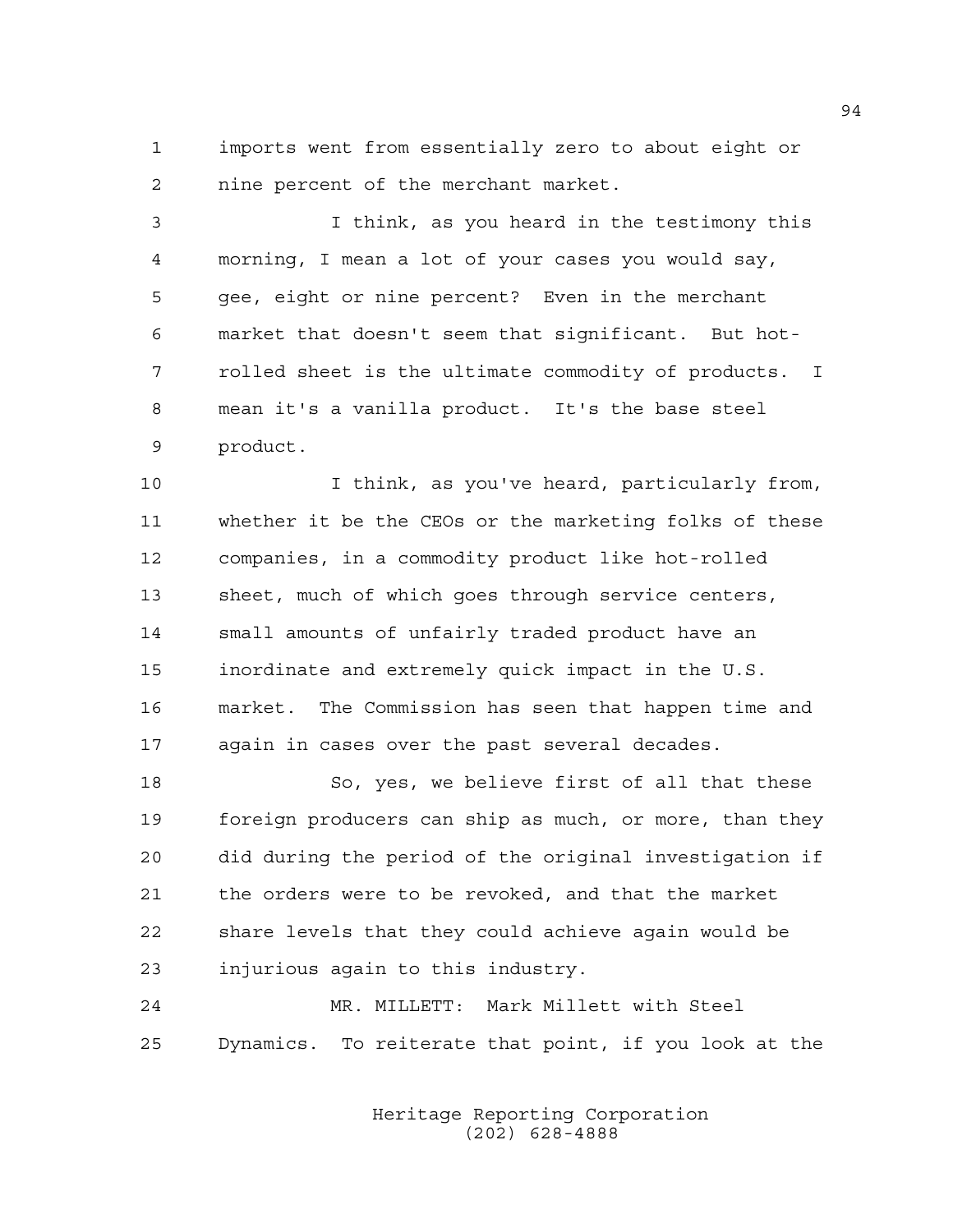1 history of 2012, I believe, and I'll probably get my 2 months wrong, but there was an instance around 3 February and then again around August timeframe where 4 the spread of domestic to foreign pricing increased a 5 small degree, we were getting a little market strength 6 domestically, and immediately six weeks, eight weeks 7 later, there came a spike of imports and that 8 suppressed the market back down, not allowing us to 9 retain, again, an appreciable margin that allows us to 10 get the cost of capital.

11 MR. BLUME: Rick Blume, Nucor. One of the 12 points made in your question was around the idea that 13 we're much better off today. If you look at 14 utilization rates I think as one measure of well-15 being, you have to say at 76 percent, those are 16 utilization rates that I haven't seen in my 35 years. 17 So it remains a very challenged environment.

18 I think, from a commercial perspective, as 19 we go forward, the real damage is not necessarily even 20 the volume, the small volume, but in many cases, the 21 offers. Certainly, steel buyers utilize the offers, 22 they utilize small import quantities, and it can have 23 a dramatic impact on pricing. That's really why 24 keeping these orders in place are so important.

25 The import threat is pervasive, it's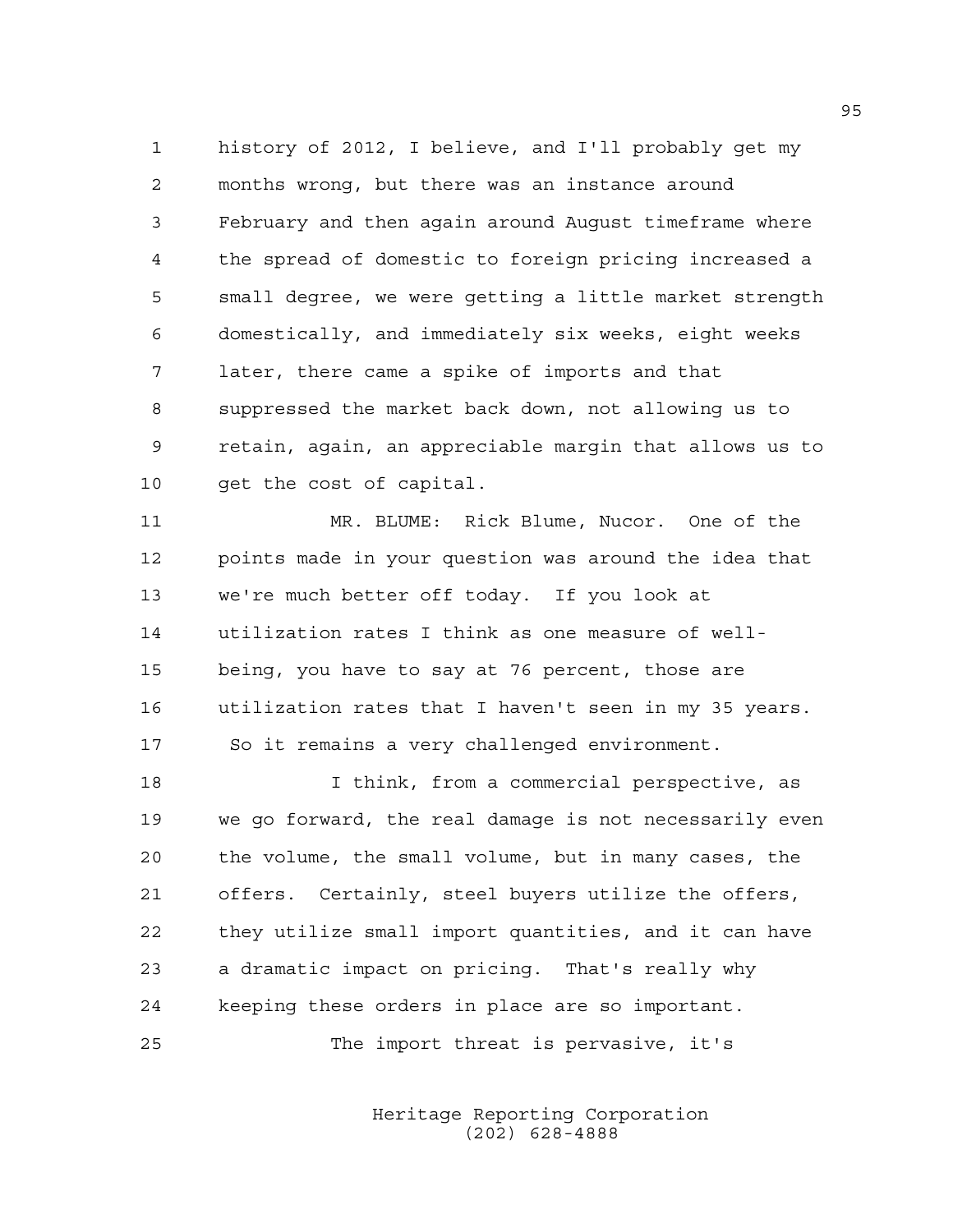1 continuous, and we've faced it for quite a period of 2 time. Allowing these countries to import unfair 3 product is going to be injurious to this industry. 4 The industry, again I would put forth, remains very 5 vulnerable.

6 MS. CANNON: Commissioner Johanson, this is 7 Kathy Cannon with Kelley Drye. I'd just refer you to 8 Exhibit 1, Chart 5 of the ArcelorMittal prehearing 9 brief. We've set forth a comparison of the market 10 shares held originally by each of the countries, and 11 then collectively before the orders were imposed, as 12 compared to what their market share could be today 13 based on their idle capacity alone.

14 You will see that both for the market as a 15 whole and for the merchant market the volume, the 16 market shares that these countries could capture today 17 is far greater even than what they held pre order. I 18 think that's a very telling fact in this case.

19 MR. HECHT: Jim Hecht. Commissioner, Jim 20 Hecht. Just to follow-up on that, the size and scope 21 of these industries is just on an entirely different 22 scale now than it was then. They have over 100 23 million tons of excess capacity today. That's enough 24 to satisfy almost twice our entire consumption, 25 including internal consumption, and multiples of our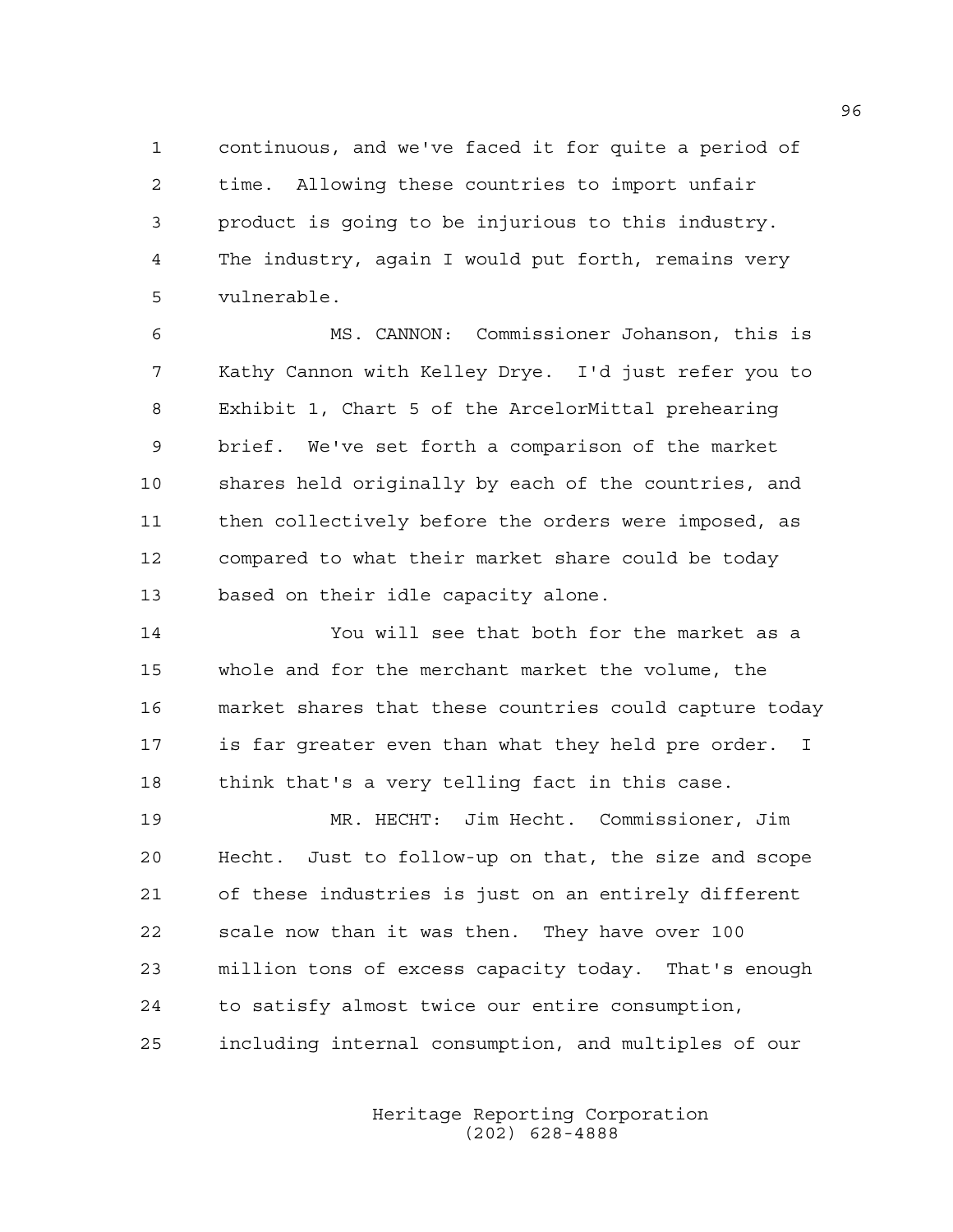1 merchant market consumption.

| $\overline{2}$ | So we think certainly even at the levels               |
|----------------|--------------------------------------------------------|
| 3              | they were then, for all the reasons stated, that would |
| 4              | have a huge impact on the market, but they could       |
| 5              | satisfy an enormous portion of the market without      |
| 6              | shifting a ton from anywhere else in the world.        |
| 7              | MR. ROSENTHAL: One last point, if I may,               |
| 8              | Commissioner Johanson. Paul Rosenthal. Mr. Ferriola    |
| 9              | and everyone else has talked about the low capacity    |
| 10             | utilization and how important it is in this capital-   |
| 11             | intensive industry to maintain the highest possible    |
| 12             | capacity utilization. That means that they fight for   |
| 13             | every ton.                                             |
| 14             | The reason why you see a very, very big                |
| 15             | impact on price from a relatively small volume of      |
| 16             | imports is because the domestic producers don't want   |
| 17             | to give up that throughput that totally ruins their    |
| 18             | profitability, and so the result is they lower their   |
| 19             | prices, reduce their profitability, but maintain their |
| 20             | tonnage.                                               |

21 The result is you don't see as much in the 22 way of market share, but you do see a downward 23 pressure on prices and profitability because the 24 companies do not want to reduce their capacity 25 utilization any more than it's been.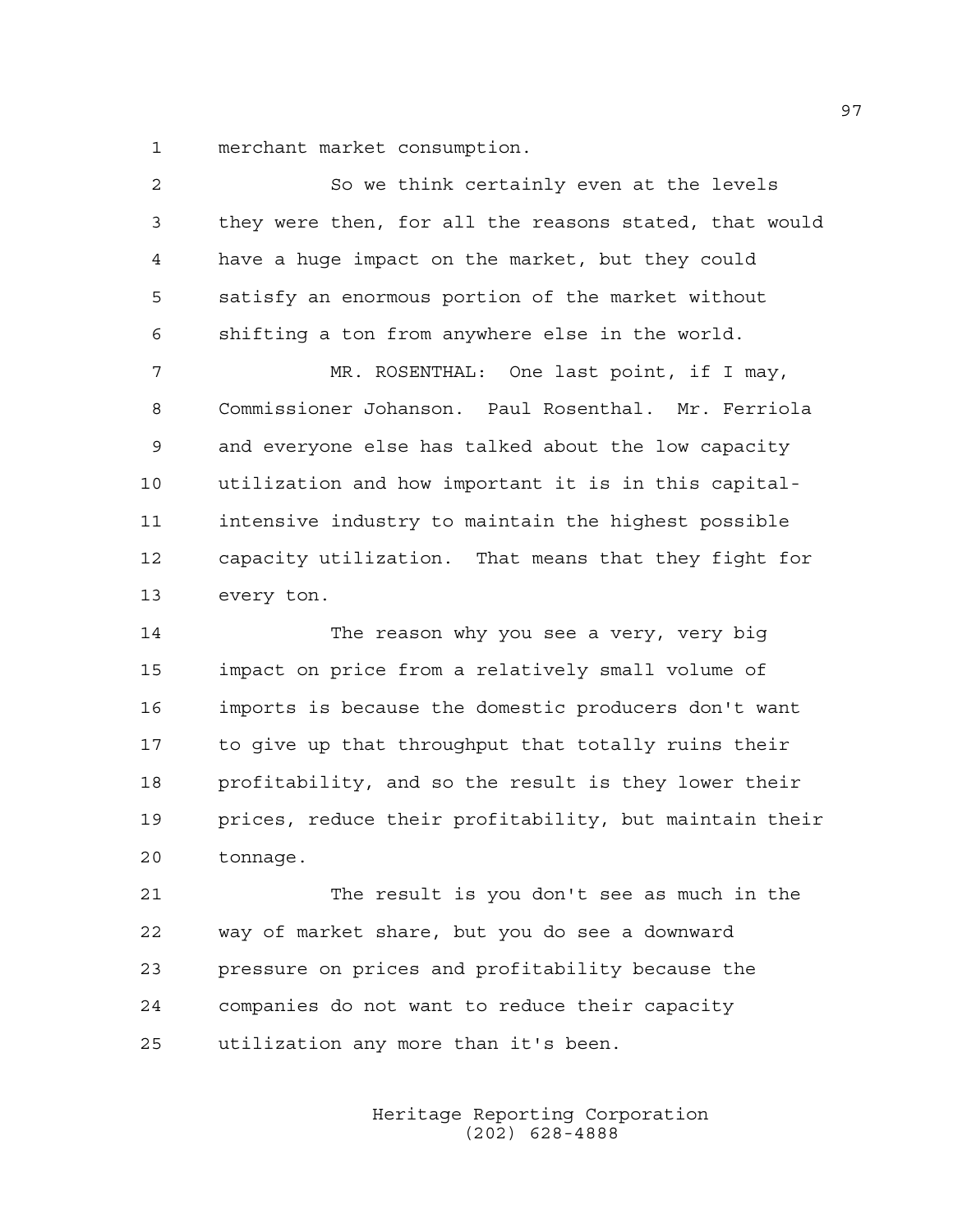1 MR. FERRIOLA: If I may, just one more 2 comment because I think it's an important one to 3 understand. Because there is so much excess capacity 4 in these countries, they can change their import level 5 into the United States very quickly without changing 6 their basic sales strategy. There's so much excess 7 capacity that they can maintain their whole markets 8 and still flood our market. 9 COMMISSIONER JOHANSON: All right. I thank 10 you for your responses. I found it informative. 11 It appears that of the seven revoked 12 countries -- and those countries are the Netherlands, 13 Brazil, Japan, Argentina, Kazakhstan, Romania, and 14 South Africa -- that only the Netherlands and Japan 15 currently have a significant presence in the U.S. 16 market. 17 The five that are not exporting to the 18 United States market had excess capacity, too. Why 19 aren't they exporting to the United States? 20 MR. VAUGHN: Commissioner? 21 COMMISSIONER JOHANSON: Yes, Mr. Vaughn? 22 MR. VAUGHN: Commissioner Johanson, I'd like 23 to address with -- first of all, I would point out 24 that with respect to Brazil, there has been an 25 increase in Brazil this year from 2012 to 2013. I

> Heritage Reporting Corporation (202) 628-4888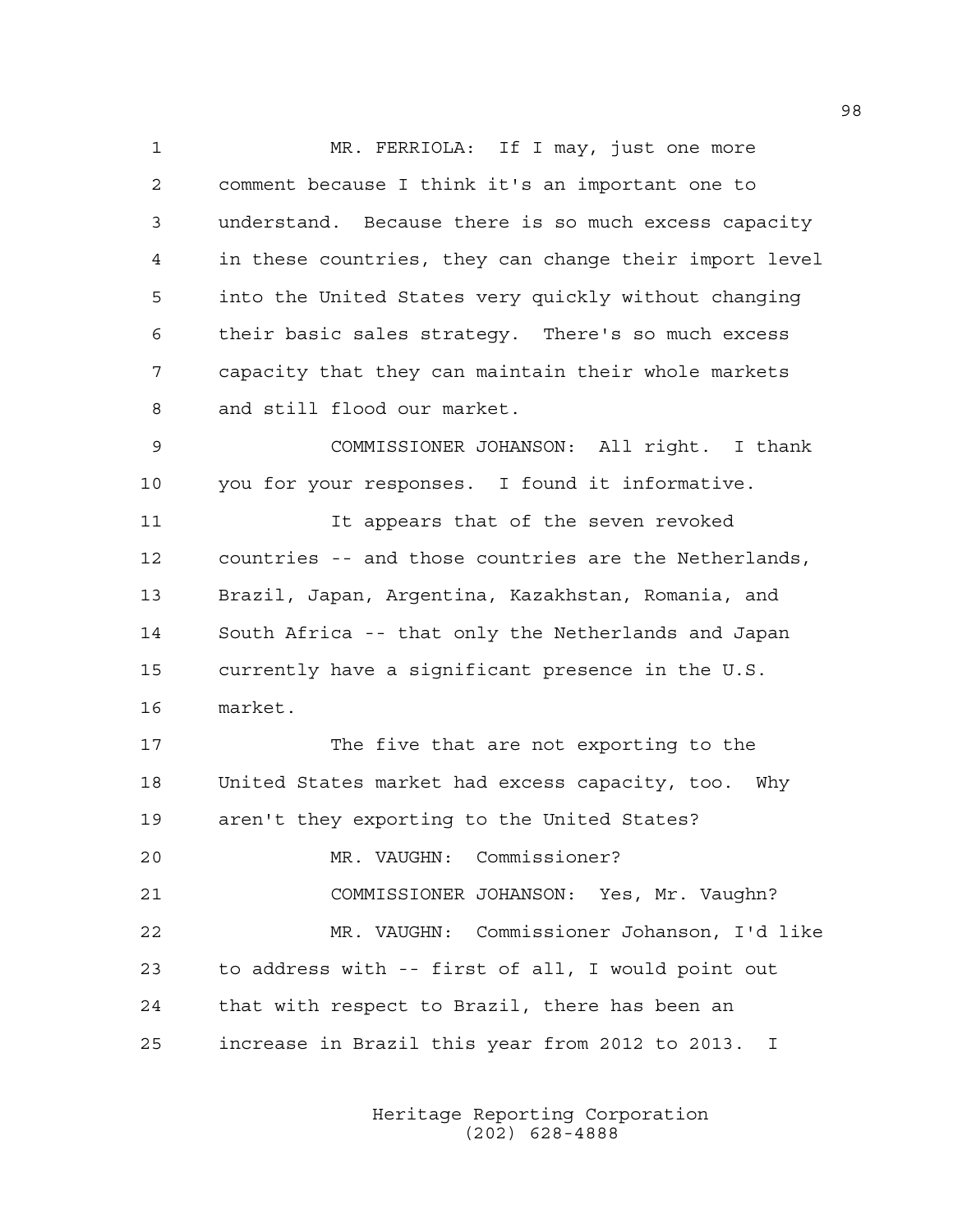1 think they're now up to around 40,000 tons. So they 2 are starting to come back into this market.

3 Second of all, the Commission, in the last 4 investigation with respect to three of the countries, 5 Kazakhstan, South Africa, and Romania, you had 6 extensive sworn testimony from high ranking officials 7 at ArcelorMittal that those countries would not be 8 likely, that they would have exercised a veto power 9 and that they would prevent imports from those 10 countries from coming into this market in levels that 11 would be disruptive.

12 Then I think with respect to Argentina, we 13 can address this more in the posthearing brief, but 14 there were other, that was a sort of unusual, that was 15 a relatively smaller industry compared to some of the 16 things that you're looking at.

17 So those countries are all sort of I think 18 very distinguishable from the countries that we're 19 talking about at issue here. The Commission 20 distinguished these countries from those countries 21 back in 2007, and I think it makes sense to assume 22 that they will not act the same way today.

23 In other words, as you just heard from the 24 last round of answers, they have a great deal of 25 unused capacity, they have strong incentives to export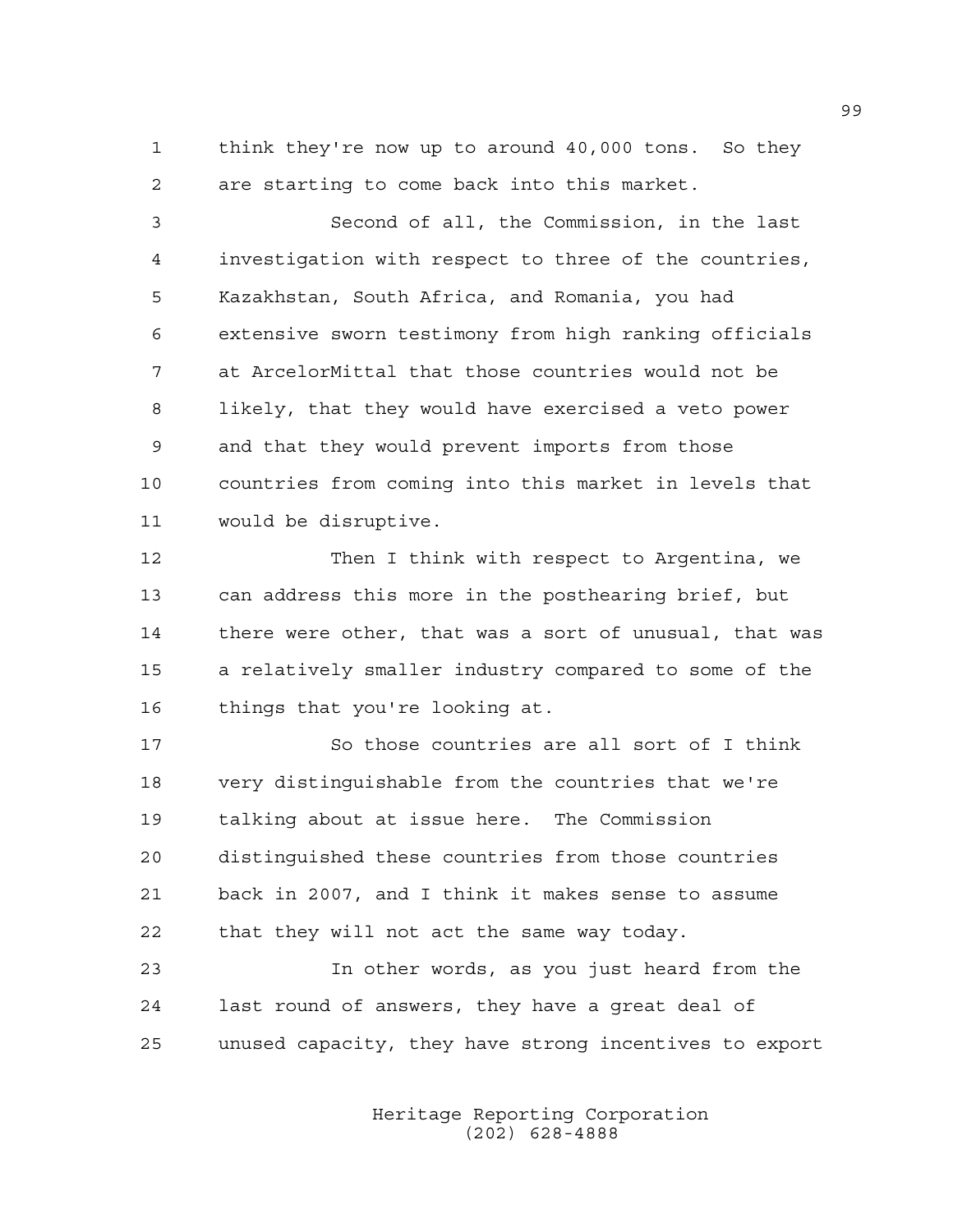1 to the United States, and you know, this market only 2 had, last year the total commercial shipments of the 3 U.S. were around 21 million tons. That's what the 4 domestic industry shipped into the merchant market. 5 Even as long ago as 2000 these countries 6 shipped 2.7 million tons to the United States, which 7 is a very large figure in the context of 21 million 8 tons for these people. Given that those industries 9 are so much larger now than they were then, the threat 10 is that much greater. 11 COMMISSIONER JOHANSON: Yes, Mr. Mull? 12 MR. MULL: Yes. I just wanted to confirm 13 that there's several of those countries where we have 14 operations that we have curtailed any imports on hot-15 rolled coming in, so, due to our local policy. 16 COMMISSIONER JOHANSON: All right. Thank 17 you for your response. 18 Mr. Ferriola, did you want to respond? 19 MR. FERRIOLA: No. 20 COMMISSIONER JOHANSON: Okay. My time has 21 expired. Thank you. 22 CHAIRMAN WILLIAMSON: Thank you. 23 Commissioner Broadbent? 24 COMMISSIONER BROADBENT: Thank you. 25 Appreciate the panel rescheduling the hearing for us

> Heritage Reporting Corporation (202) 628-4888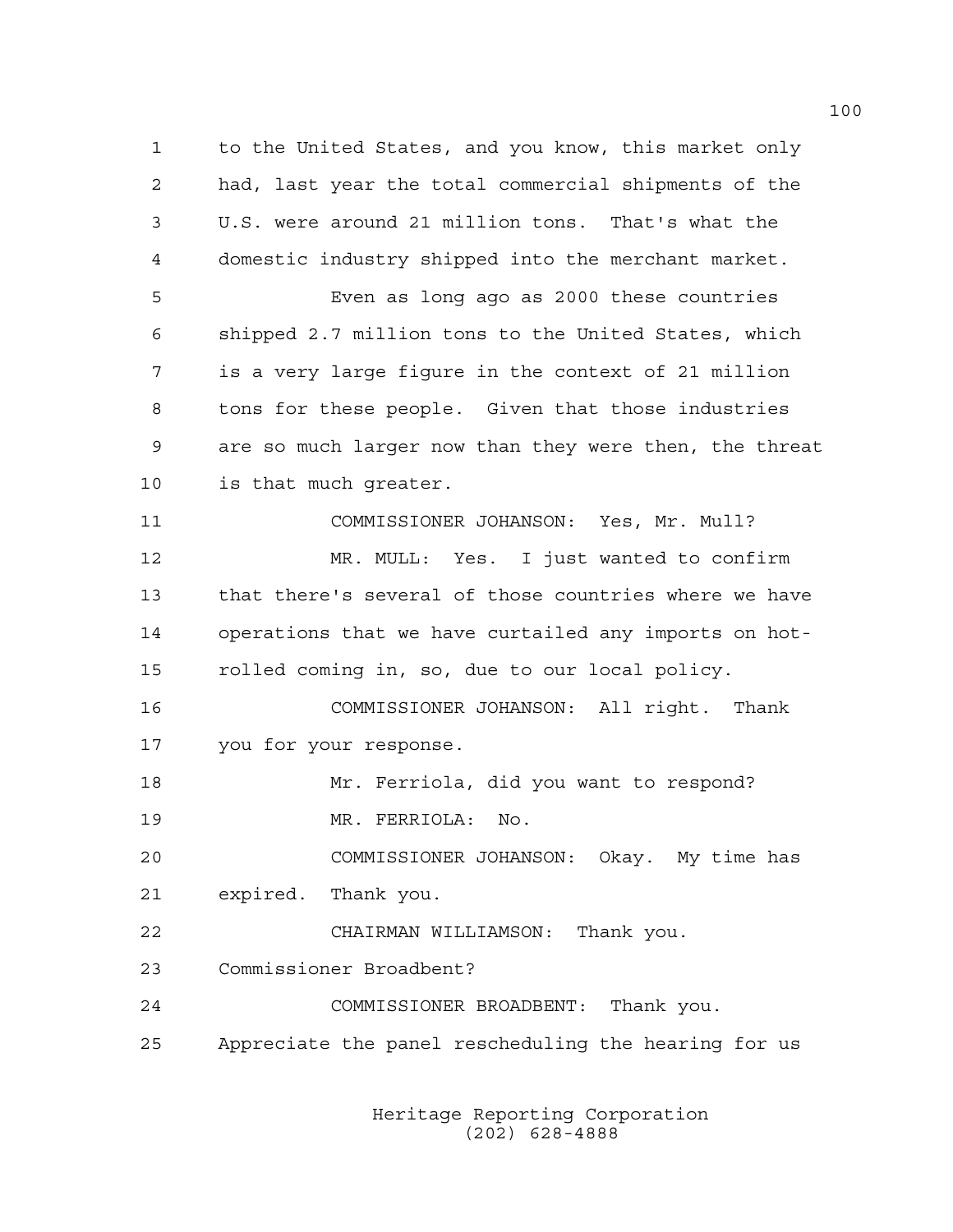1 today.

| 2  | I guess what strikes me in all the cases               |
|----|--------------------------------------------------------|
| 3  | I've done in my first year, that I've, we've not       |
| 4  | looked at an industry where there's such a small level |
| 5  | of import competition. I mean 3.9 percent, to me, is   |
| 6  | minuscule. I quess I'm a little uncomfortable with us  |
| 7  | so concerned about that amount of competition. Why     |
| 8  | should we be worried at this point?                    |
| 9  | MR. FERRIOLA: I'd like to respond, if I                |
| 10 | may. John Ferriola. We've mentioned this several       |
| 11 | times in the testimony and in previous answers. It is  |
| 12 | amazing to me the small amount of imports, the impact  |
| 13 | that can have on pricing in our market. We sometimes   |
| 14 | jokingly say that a thousand tons of imports are sold  |
| 15 | a hundred times in the marketplace.                    |
| 16 | Our customers -- Mr. Blume earlier responded           |
| 17 | to, in a similar fashion. Our customers would use      |
| 18 | that information. Even if a very small percentage of   |
| 19 | the total market is imported, that small percentage    |
| 20 | has a tremendous impact on our pricing ability in the  |
| 21 | whole market.                                          |
| 22 | COMMISSIONER BROADBENT: Okay.                          |
| 23 | MR. LIGHTHIZER: You know, could I also add             |
| 24 | to that, Commissioner? Because I really think that it  |
| 25 | is important when we look at this case that we focus   |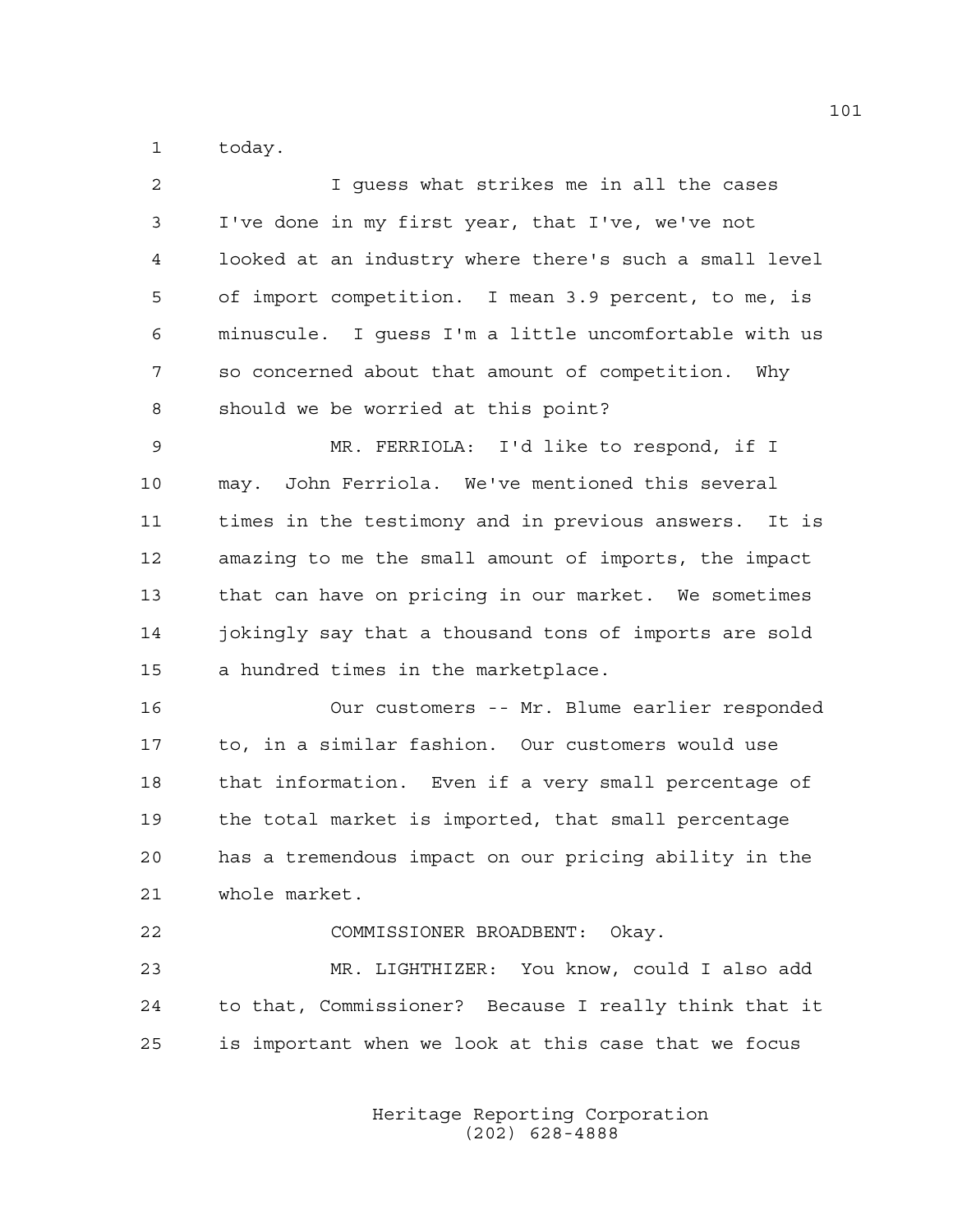1 on the merchant market and the import penetration in 2 the merchant market.

3 A small overall penetration will still be a 4 large import penetration in the merchant market, and 5 that has an effect on prices, on profits in all of the 6 downstream products, all the captive production 7 products. 8 The other thing that I would say is this is 9 still probably a couple of billion dollars worth of 10 sales. 11 COMMISSIONER BROADBENT: It's a big market 12 overall. Yeah. 13 MR. LIGHTHIZER: Even in my Finance

14 Committee days I thought a couple of billion dollars 15 worth of sales was more than insignificant, 16 inconsequential, unimportant. Certainly more than 17 frivolous. If that is the legal standard for what 18 harm is, a couple of billion dollars I think has to 19 meet that standard.

20 COMMISSIONER BROADBENT: Of? What legal 21 standard?

22 MR. LIGHTHIZER: The standard for material 23 injury is harm which is not inconsequential, 24 immaterial, or unimportant. I'd be happy to discuss 25 that. We've had this --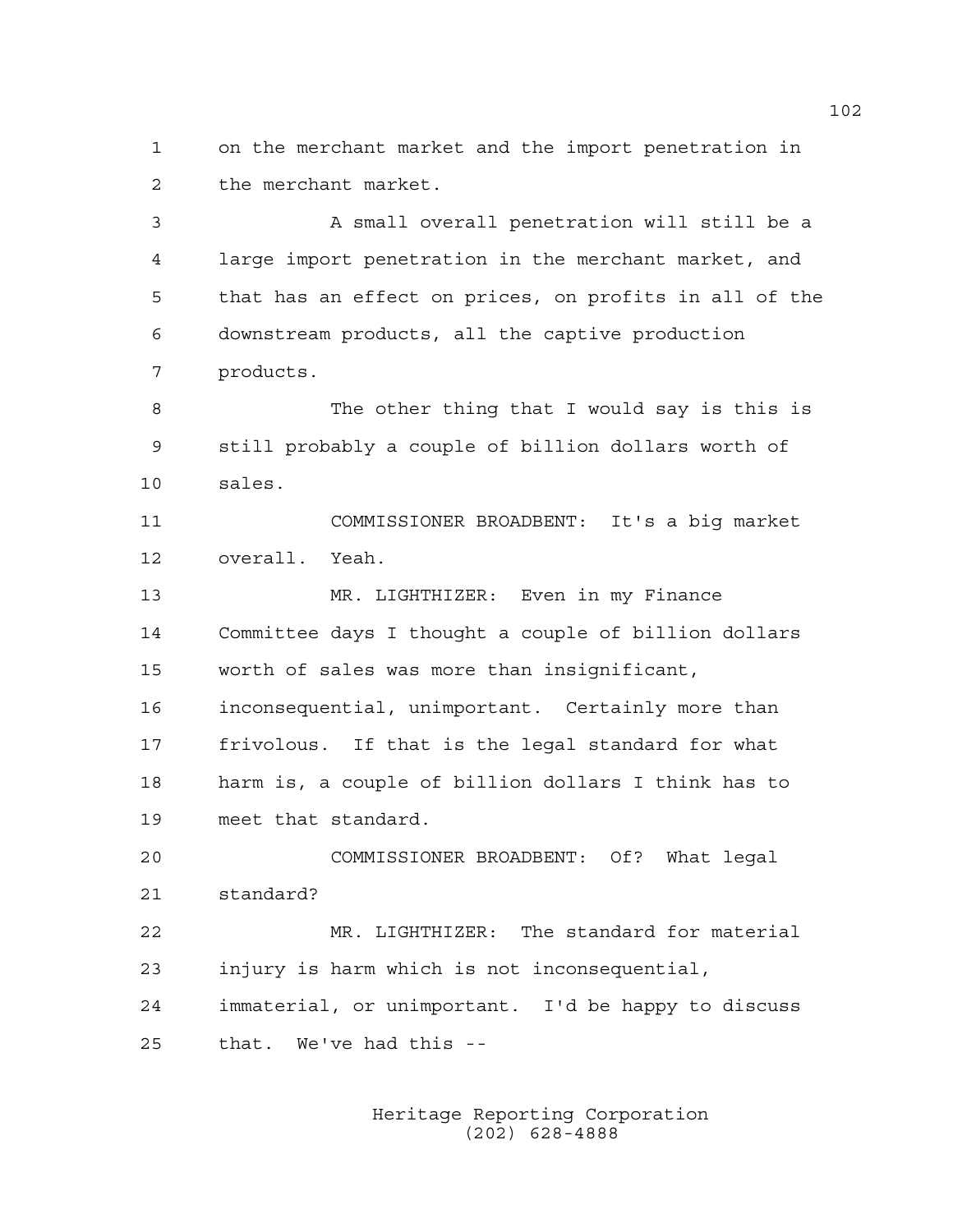1 COMMISSIONER BROADBENT: No, but I'm just -- 2 MR. LIGHTHIZER: I know you're aware of it, 3 and you were up there. I was there in '79 when we put 4 in place that standard. The legislative history is as 5 clear as it can be that it was not intended to be a 6 rigorous standard, it's not intended to be a high 7 standard. In fact, the Congress in both the Ways & 8 Means Committee and Finance Committee staff report and 9 in colloquy on the floor said by adding material, it 10 was not meant to change the standard at all.

11 The previous standard was above de minimis, 12 essentially. That's how people articulated it. In 13 the '79 act they made it very clear that is where we 14 are. I just think that when Commissioners think about 15 these cases, if I was a commissioner, the first thing 16 I would think of is where is the bar exactly? How far 17 do I, do these people have to go to convince me that 18 there is material injury?

19 I think that, as a fundamental fact, 20 Commissioners have to come to realization that it's 21 not supposed to be a rigorous standard. I implore you 22 to look at the legislative history and to really 23 explore -- and we'll do it in our briefs if people are 24 interested -- just how low this standard is supposed 25 to be. The reality is it's supposed to be anything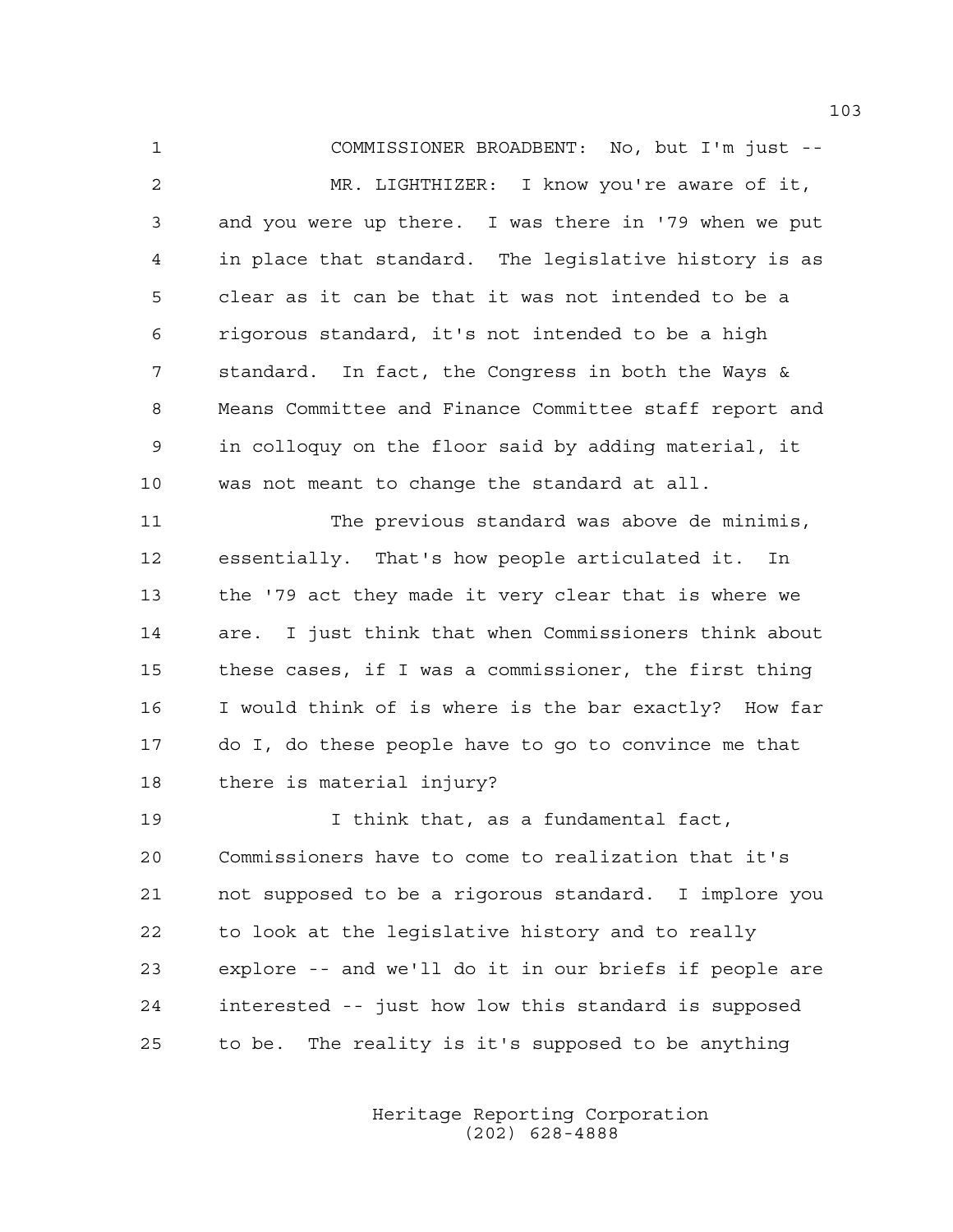1 that has significance, consequences. Anything above 2 de minimis.

3 In the '74 act, which was kind of picked up 4 in the '79 act, they said anything that's not 5 frivolous. So clearly, profit on a couple of billion 6 dollars worth of sales, in my judgment, is in that 7 category. But way beyond that, it has affect on all 8 the rest of our sales in a really fundamental way. 9 MR. HECHT: Commissioner Broadbent? 10 COMMISSIONER BROADBENT: Mr. Hecht? 11 MS. CANNON: Commissioner Broadbent? 12 MR. HECHT: I'm sorry. 13 MS. CANNON: I'm sorry. 14 MR. HECHT: Jim Hecht. For all the reasons 15 stated, we think three million tons in a merchant 16 market of 25 million tons would be very significant. 17 Having said that, keep in mind that these countries 18 exported around the world on the order of 23 million 19 tons last year at prices often \$100 or more a ton 20 below the prevailing price in the U.S. market. 21 On top of that, 100 million tons of excess 22 capacity that they could use today to ship in here, we 23 think the magnitude of shipments would be vastly in 24 excess of what you saw before, and those were highly 25 significant.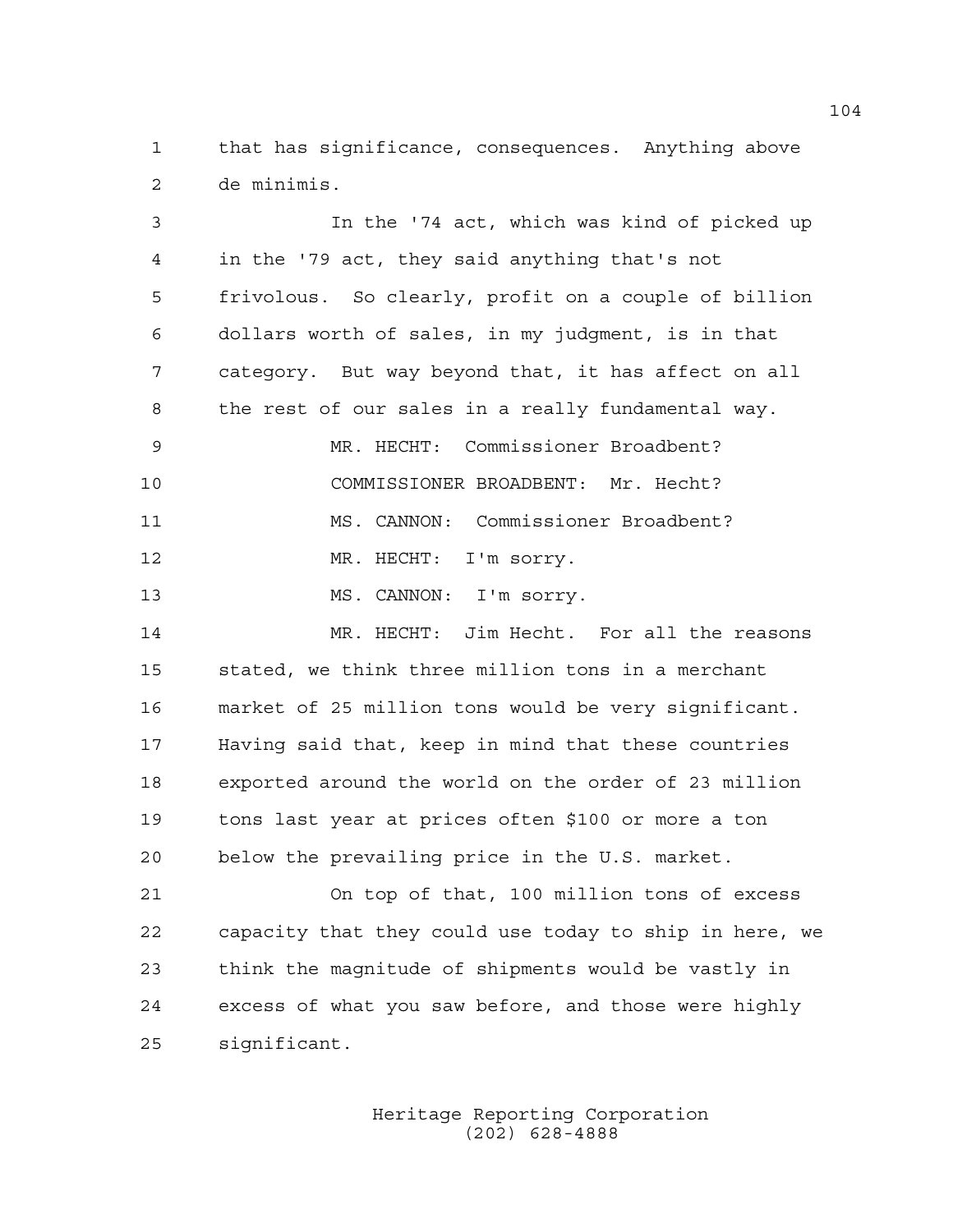1 MS. CANNON: Commissioner Broadbent, Kathy 2 Cannon with Kelley Drye. I refer you, as I did 3 Commissioner Johanson, to Chart 5 in Exhibit 1 of the 4 ArcelorMittal prehearing brief. That compares the 5 subject U.S. market shares in the original 6 investigation, showing both the 3.9 percent share of 7 the total market, as well as roughly 10 percent share 8 of the merchant market that imports captured, but more 9 importantly, what unused capacity in the subject 10 countries could capture today.

11 Most of those numbers are confidential, but 12 I would note that Taiwan alone today from its unused 13 capacity could capture 16.8 percent of the merchant 14 market and 7.4 percent of the total market. I can't 15 refer to the other numbers, but on an aggregate basis 16 it is huge, the market share that these imports could 17 capture, simply from shifting, from putting to use 18 their idle capacity, which they have every incentive 19 to do in a capital-intensive industry.

20 So I think that factor is very important, 21 unlike other cases where it's simply a matter of 22 getting back to those pre order volumes.

23 COMMISSIONER BROADBENT: Good. Okay. Thank 24 you.

25 I wanted to look at the Skadden Power Point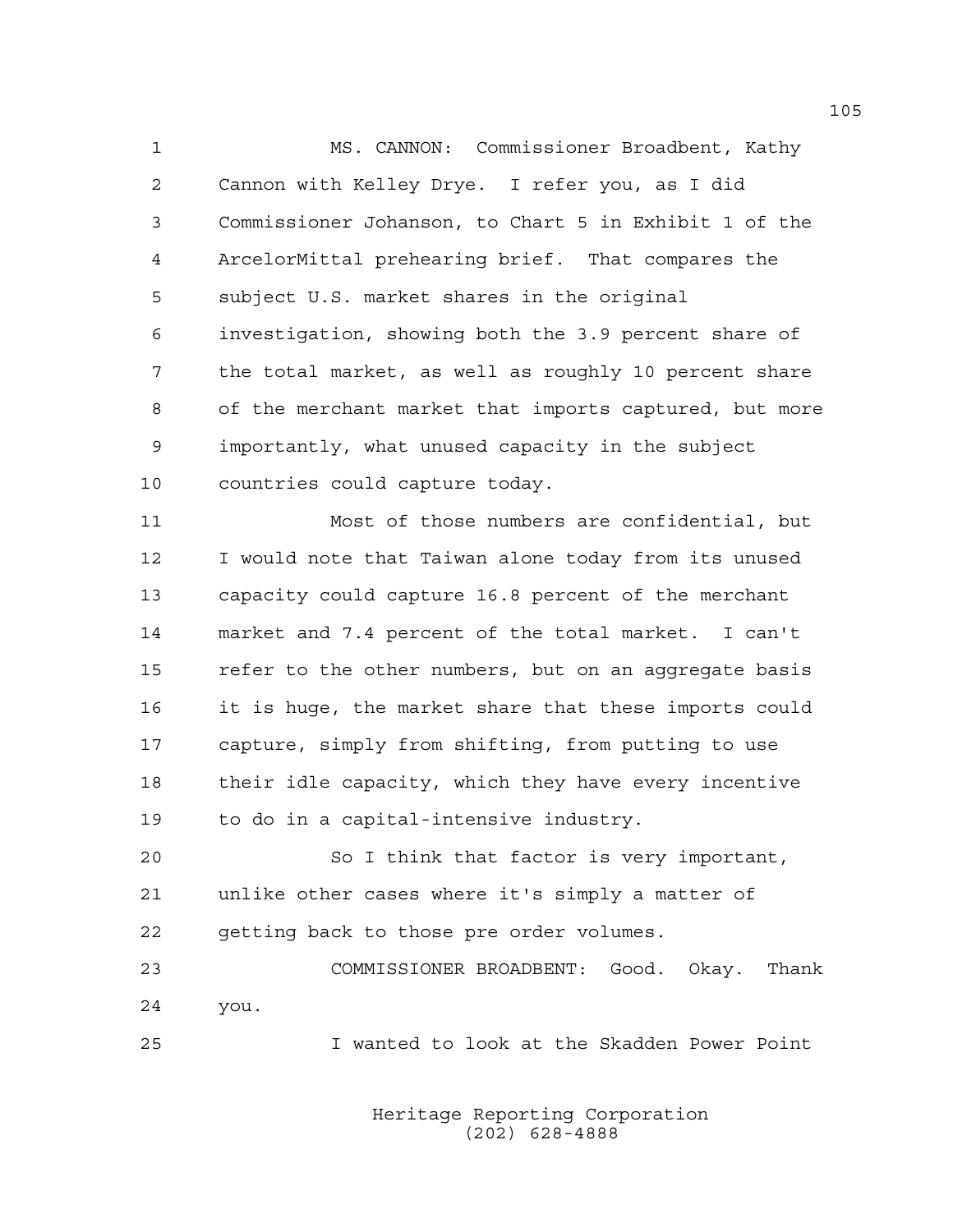1 here. On page 32 you're talking about this EBIT -- I 2 can't even pronounce this. How do you guys -- EBITDA 3 margin of 16 percent that needs to be provided to this 4 industry.

5 Where has this industry ever made those kind 6 of returns? I mean I've never seen it at the banner 7 year of 2008, 2009. Just before the downturn, I guess 8 2007 to 2008, we were really overheated and, you know, 9 favorable market conditions and you're still not 10 really anywhere near this level of profitability that 11 you're saying you need.

12 MR. MILLETT: Mark Millett with Steel 13 Dynamics. I can't represent the results of other 14 companies, but all years up to and including 2007, our 15 EBITDA margins were in the mid-20s to upper 20s. 16 Today, they are struggling to be in the nine to 10 17 percent range.

18 COMMISSIONER BROADBENT: Okay. Let's go to 19 page 16. Talk about the Japanese a little bit. Your 20 graph is showing this leap of imports from Japan and I 21 guess the discussion was that the, you quoted the 22 Japanese saying that this would be a modest effect if 23 the order came off, which it did. So so far they 24 haven't succeeded 300,000 short tons in the two years 25 since the revocation, so this is less than .5 percent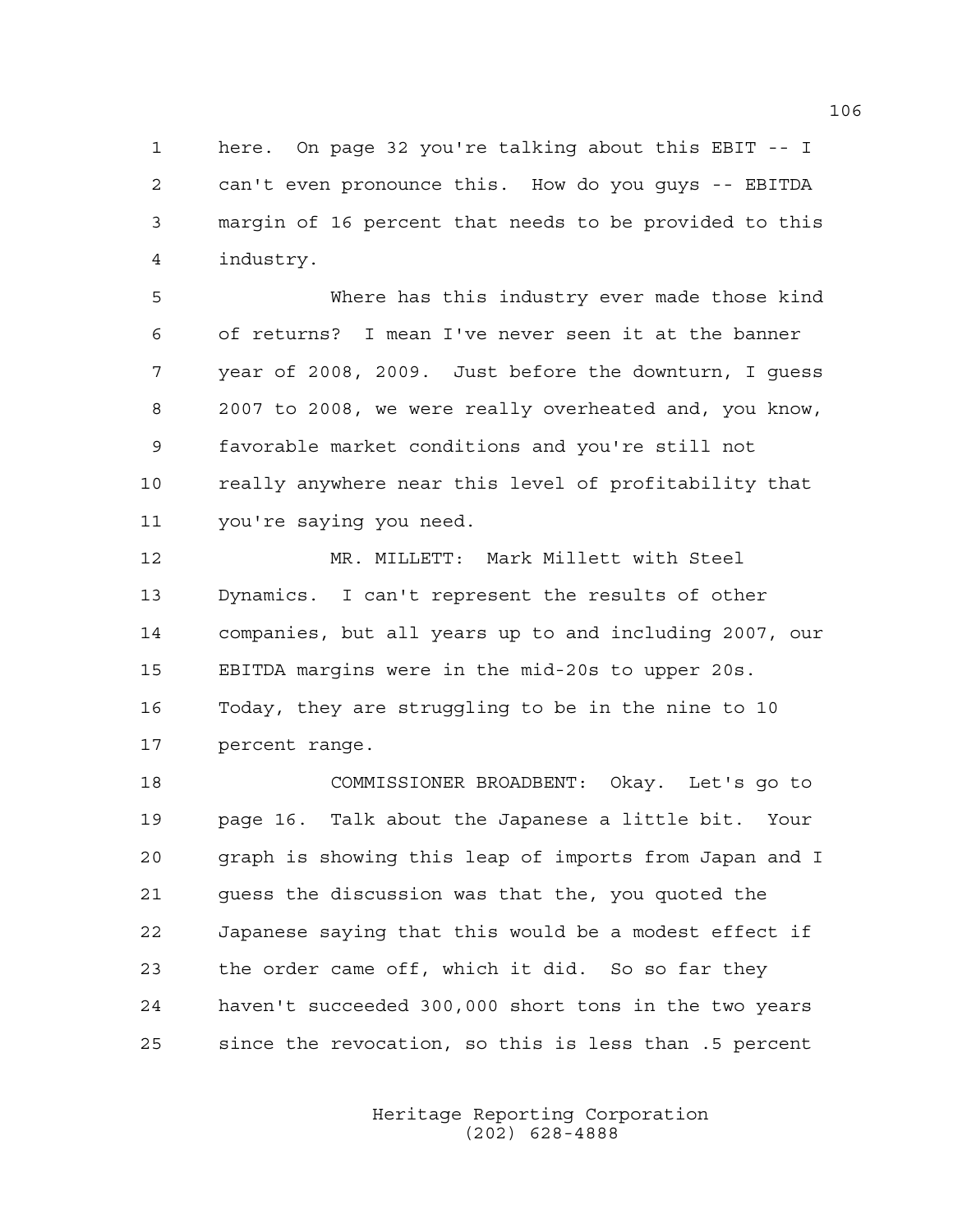1 of the market. You're saying that this is

2 extraordinary and difficult competition to meet, is 3 that correct?

4 MR. LIGHTHIZER: Well, Commissioner, if I 5 could, what we're saying is -- and this is really 6 getting, I think, at the whole issue of cumulation. 7 At some point I hope we have a discussion about that. 8 There were Commissioners who took the 9 position that Japan was different, shouldn't be 10 cumulated because they were sort of Asian-oriented, 11 Asian market-oriented, they had a regional 12 orientation. There are certain Commissioners who 13 accept that kind of legal analysis.

14 Then there are others, like Commissioner 15 Pinkert, who take a different legal analysis, which is 16 the legal analysis which I personally think is more, 17 makes more sense.

18 What this is put in here is to say the 19 Japanese came here and said we should not be cumulated 20 because we are Asian market-oriented. The reality is 21 -- and then they said not just that it would be 22 modest, but modest to the point of insignificance.

23 They basically came and they said we're not 24 going to ship because we have all this home market, we 25 have all these Asian markets, we have, you know, no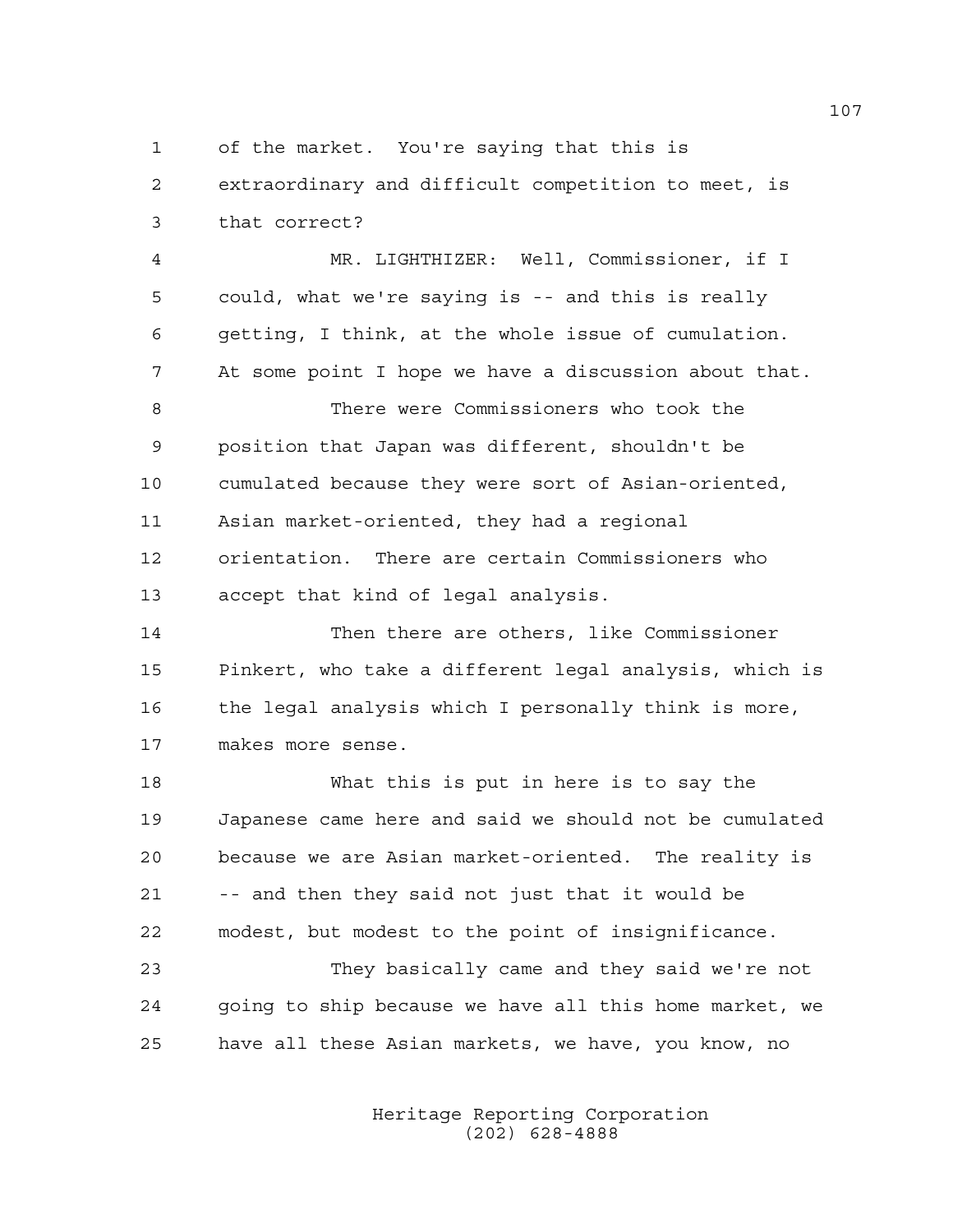1 excess capacity, we have just -- you're going to hear 2 the same thing this afternoon from the other side in 3 every single point.

4 What we're saying here, the Japanese said 5 that it in fact was not true. They're up to 200, 6 they're on a pace for about 270,000 tons. By the way, 7 this idea of their Asian orientation, they will ship 8 this year more than two million tons not to Asia.

9 So what we're really trying to do is 10 sensitize the Commission to this argument by 11 Respondents which they make every single time that 12 we're not really interested and we're different. The 13 fact is they are having a significant impact on our 14 market right now and it's because they were let out of 15 the case a couple years ago.

16 COMMISSIONER BROADBENT: I think we've got 17 some --

18 MR. FERRIOLA: I think it's important to 19 also to take a look at the impact. You know, we spoke 20 of the increase of the imports from Japan, but I think 21 it's also important to look at what did that mean? 22 What did that do to the industry?

23 If you look at the domestic industry during 24 those years, during the transition year, 2012, the 25 year after, and where we are today, net income,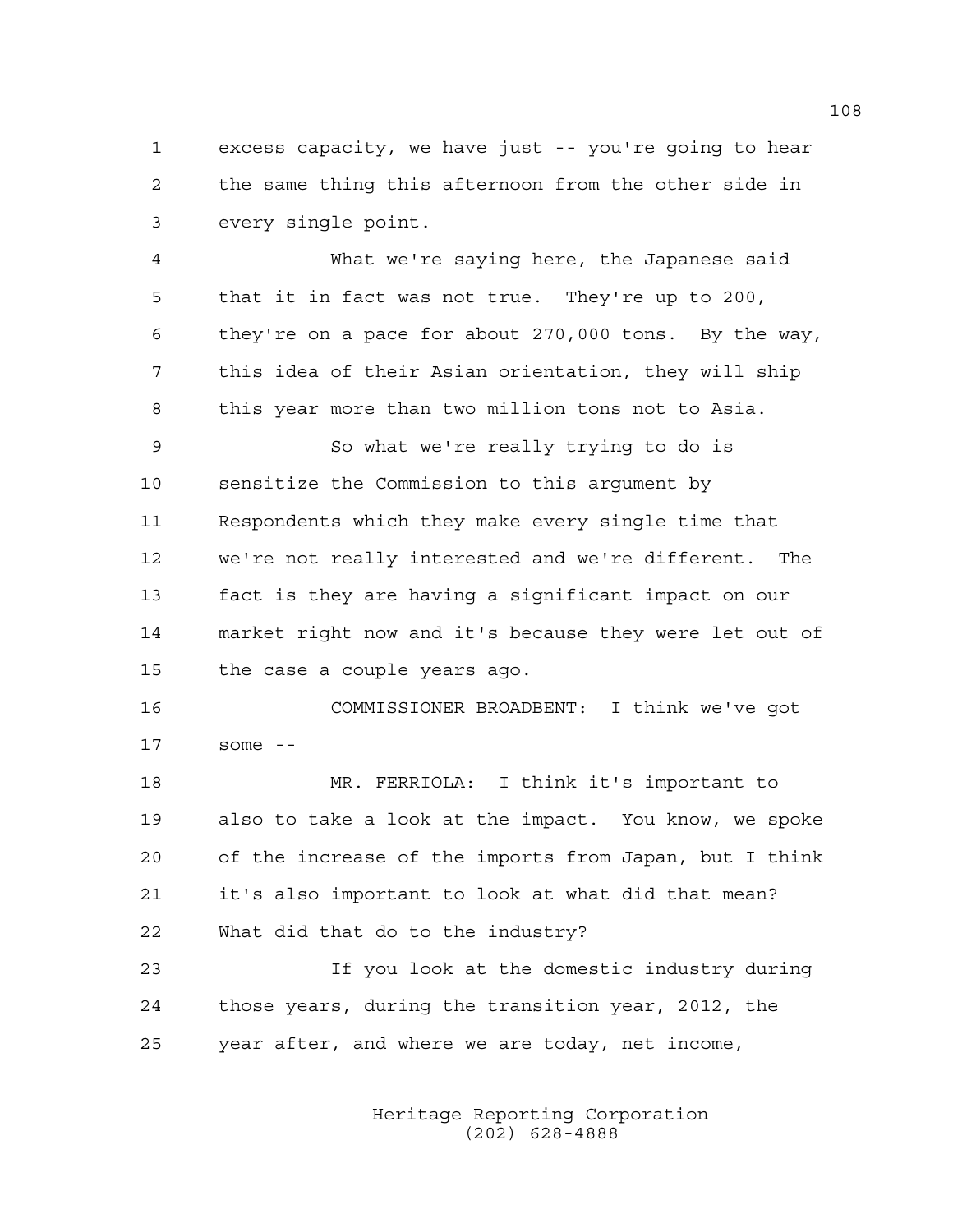1 operating income in terms of net of sales -- very key 2 component to measure success of a company -- 2011, the 3 transition year, 7.2 percent; the year following that, 4 2012, 5.6 percent; year-to-date, 4.5 percent. A 5 significant impact upon the profitability of the 6 domestic industry.

7 I would just like to make just one more 8 point, if I may, please, because we've had this long 9 discussion about the impact of only three percent of 10 the market share belonging to subject imports.

11 11 I would suggest to you that you must look at 12 what's happened to the industry during that period. I 13 mean, literally, millions of tons of capacity are 14 gone. Gone. Tens of thousands of jobs in the 15 industry are gone.

16 So when you look at three percent you say, 17 boy, that's a small number, but again, you have to 18 understand how that small percentage magnifies, you 19 know, when you look at the impact it has on pricing, 20 profitability, and the sustainability of our industry. 21 COMMISSIONER BROADBENT: That was during the 22 job loss. That was during the period when your 23 imports were controlled I mean under these orders that 24 have been in effect for 12 years. You're still having 25 loss.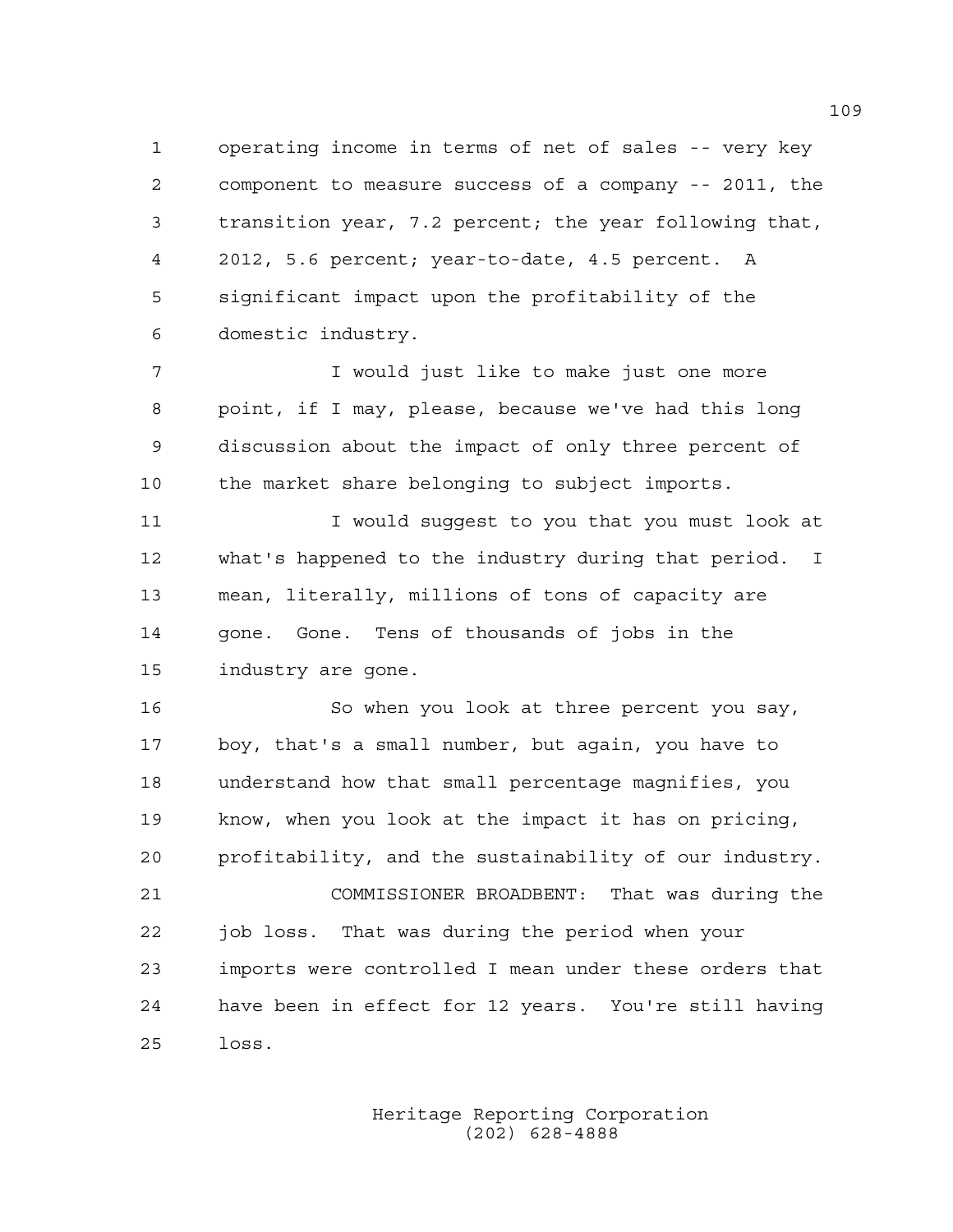1 MR. FERRIOLA: Yes. Very true. But others 2 weren't. So if we have a three percent during those 3 years and it had that impact, okay, without these 4 countries importing, what would happen if it increases 5 even by one percent if you evoke the orders on these 6 countries.

7 COMMISSIONER BROADBENT: Okay. My time's 8 expired. Thank you.

9 COMMISSIONER WILLIAMSON: Thank you.

10 Commissioner Kieff?

11 COMMISSIONER KIEFF: Thank you very much to 12 my colleagues for nicely capturing our collective 13 appreciation to the participants for coming and 14 presenting so much information, and also for nicely 15 capturing so many great questions.

16 So rather, being very attentive to the 17 presence of those questions and the answers, let me 18 ask a gloss on what's been asked before. See if that 19 helps us all move forward.

20 I'm looking, as I ask these questions for 21 this broad question -- which I hope to also ask the 22 other side, if you will -- is for us to, in a stylized 23 way, think of touch points, leverage points. Think 24 about, for example, the link between excess capacity 25 in Asia and price in the U.S.

> Heritage Reporting Corporation (202) 628-4888

110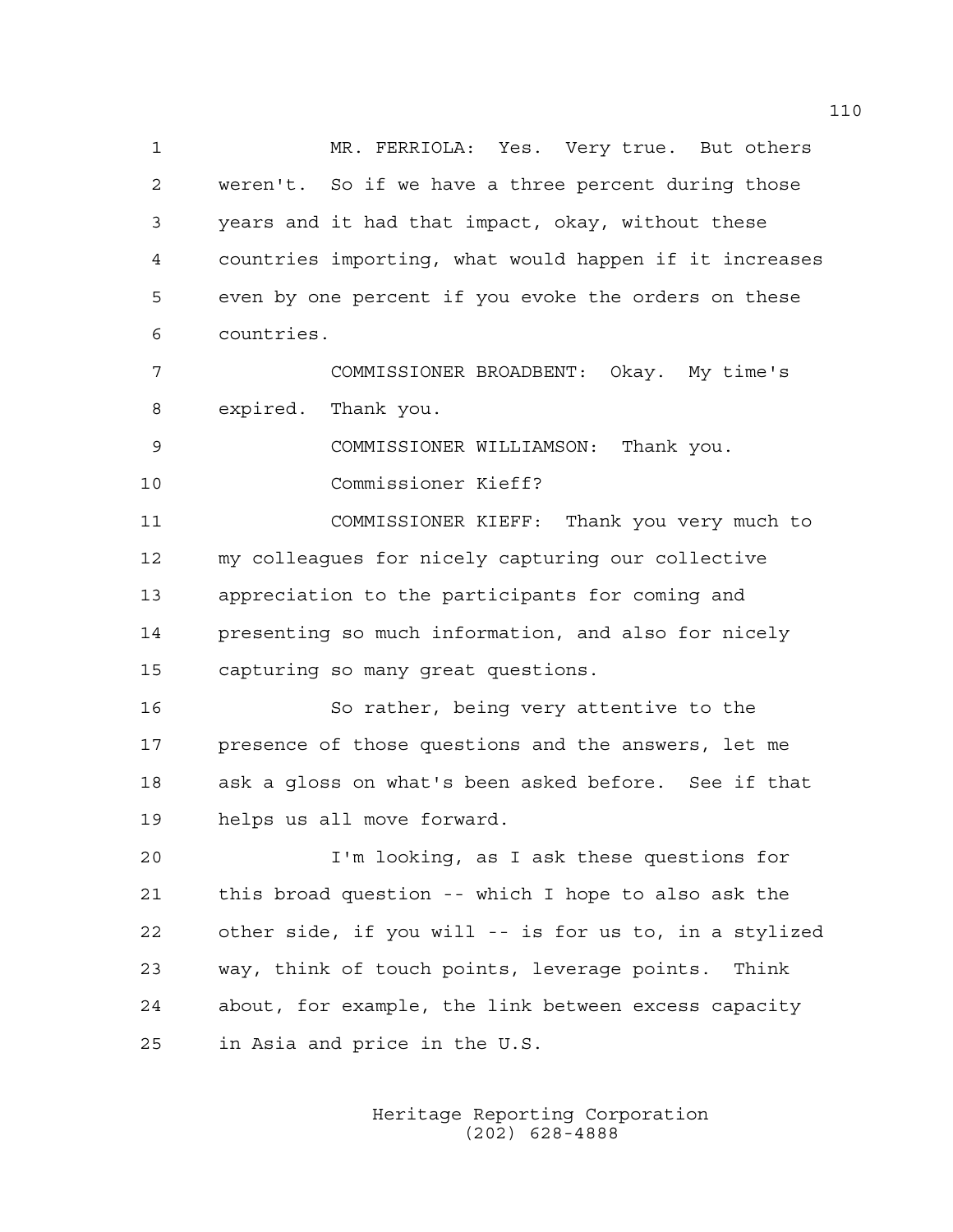1 So, as I understand it, we've got a lot of 2 excess capacity in Asia, and in the presence of these 3 orders we have price in the U.S. being higher. What 4 I'm trying then to figure out is can we look to, can 5 we touch, are there points of contact in our thinking 6 between what has happened with Japan and Brazil 7 looking backwards and what might happen looking 8 forwards, depending on how we act in this matter, with 9 respect to, for example, Taiwan, Thailand, and 10 Indonesia.

11 In other words, let's think of China. Your 12 demonstrative aides paint a different picture of 13 China. Let's put that aside for a moment. Let's 14 think about at least Taiwan, Thailand, and Indonesia, 15 and think about how, what comparisons we can make 16 between those three on the one hand and maybe Brazil 17 as a model on the other hand or Japan as a model on 18 the other hand.

19 I ask that those comparisons -- I'll ask the 20 other folks, too -- and I have in mind a couple of 21 thoughts. One is do we have confidence that Japan's 22 behavior since the change with respect to Japan is 23 menacing behavior or normal behavior? Do we have 24 reasons to be confident that it's menacing behavior? 25 Would those reasons be the same with respect to these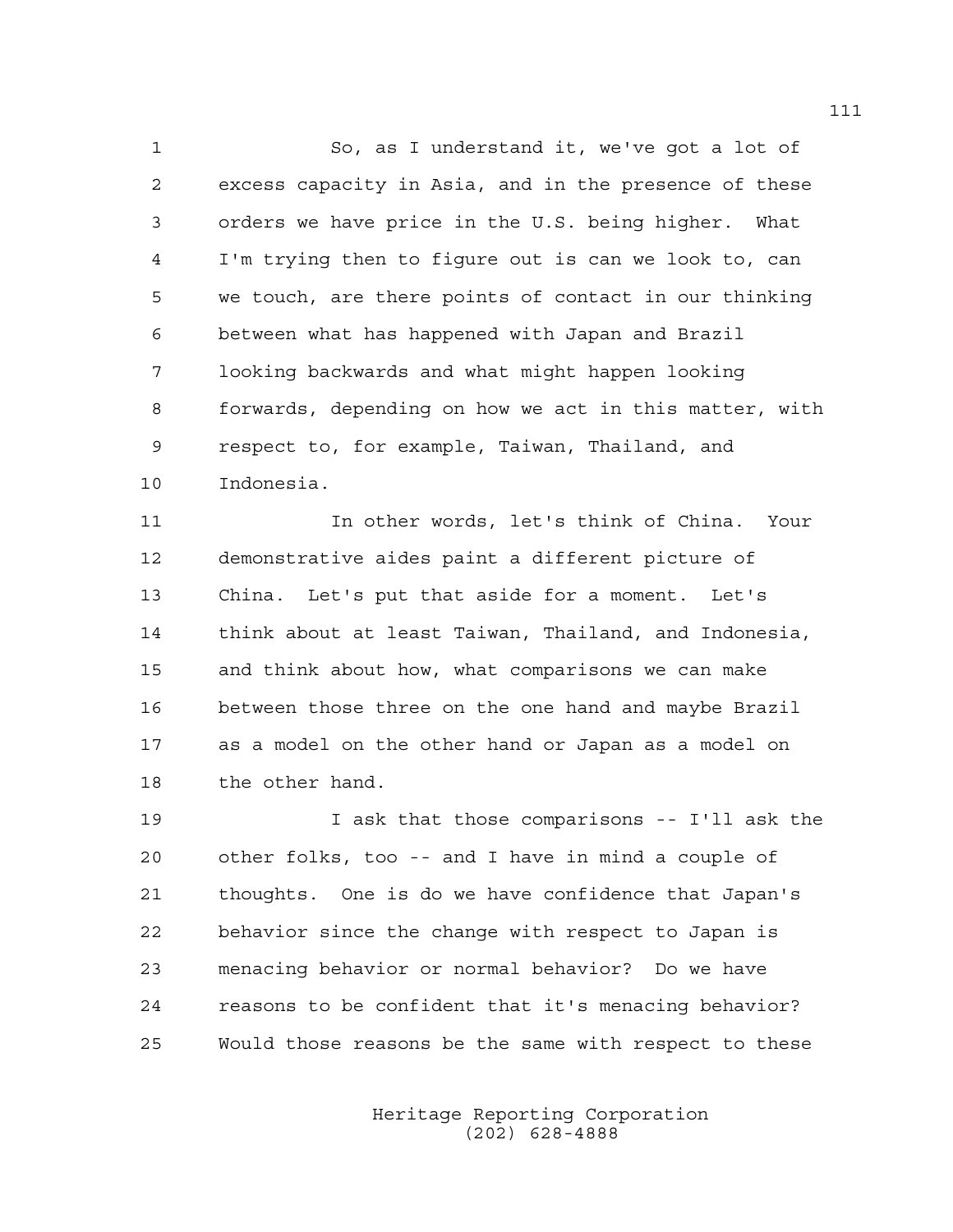1 three, Thailand, Taiwan, and Brazil? Sorry. And 2 Indonesia. And then, how about Brazil? 3 So broad questions, lots of subparts. 4 Really, as much as you can provide today, that's 5 great, but if not, these are questions that have been 6 puzzling for me so you could follow up later as well, 7 but I invite as much as time would allow. 8 MR. BLUME: Rick Blume, Nucor. I would 9 answer that with two points. First of all, I don't 10 know why we would think that the behavior of these 11 subject countries would be any different than what we 12 saw with Japan. 13 There's a key point that needs to be stated 14 about also the behavior of Japan after the orders were 15 lifted. If you look at the values of the product that 16 they brought in, it came down dramatically. 17 I was a part of that hearing when the 18 Japanese made two points. They said we're not 19 interested in this market, number one, and even if 20 we're interested in the market, we're going to ship in 21 product at a high level, very sophisticated steels. 22 Well, then why do we see a dramatic drop in 23 the values of the steel that came in? It's because

25 merchant market. A small impact, a small volume did,

24 the attack point to offload excess capacity is in the

 Heritage Reporting Corporation (202) 628-4888

112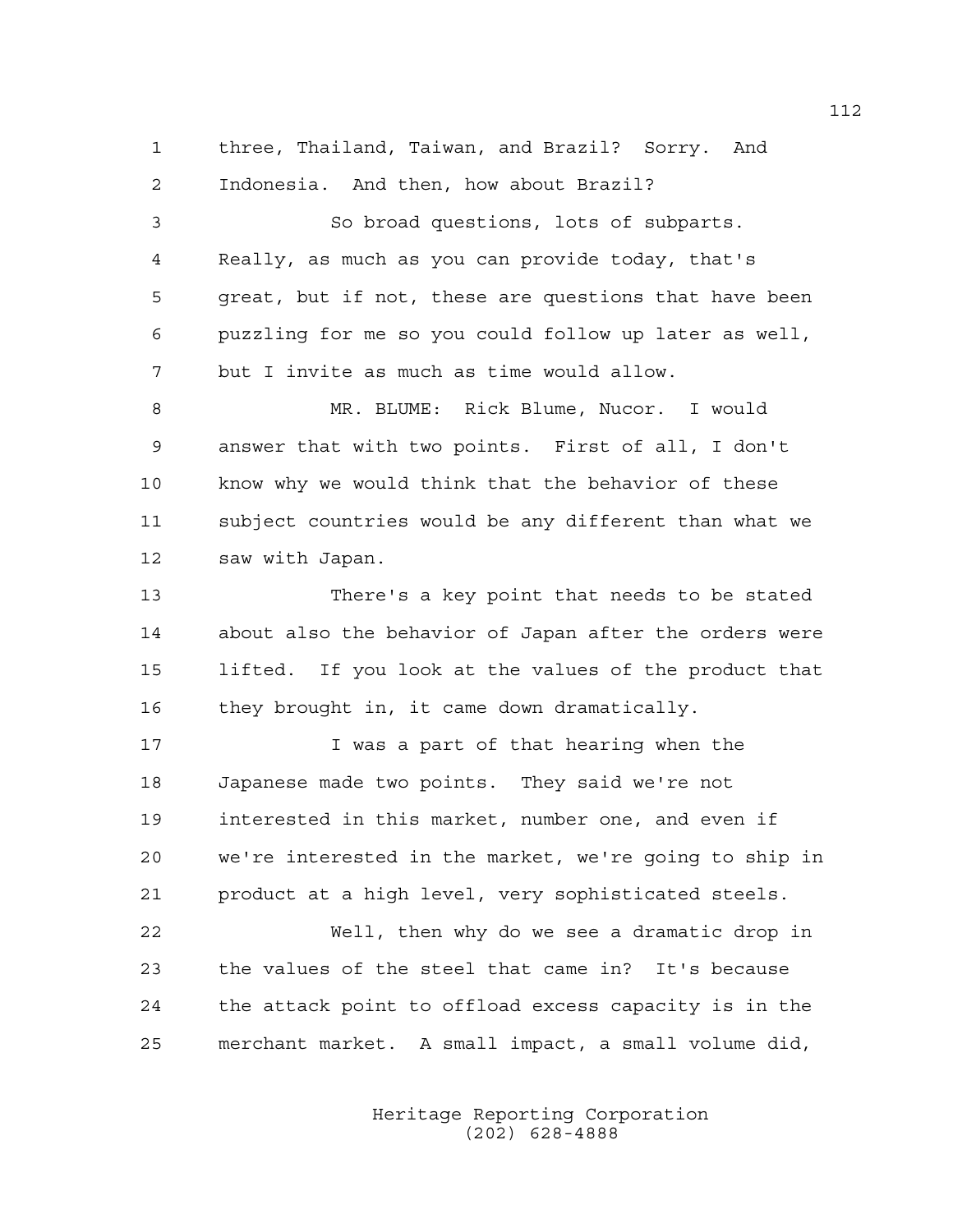1 in fact, have an impact, as Mr. Ferriola stated, in 2 terms of the operating performance, the financial 3 performance. So I think, to me, the answer is very 4 simple. We will see similar behavior.

5 MR. SCHAGRIN: Commissioner Kieff, this is 6 Roger Schagrin. I would make two points in response 7 to your question. First is that I think this record 8 strongly supports a finding that there is 9 significantly greater excess capacity to produce and 10 export hot-rolled sheet from each of the three 11 countries you mentioned, Taiwan, Thailand, and 12 Indonesia, than there was from Japan at the time of 13 this Commission's negative determination. Each of 14 those three countries has much more excess capacity.

15 The Japanese did consolidate from four major 16 steel companies to two, and they did reduce capacity. 17 The exact opposite has happened in Taiwan, Thailand, 18 and Indonesia. They have all been rapidly expanding 19 their capacity during this period of investigation.

20 The second point is I think every member of 21 this domestic industry panel would agree that the 22 300,000 tons of unfairly traded imports of mostly 23 commodity hot-rolled sheet from Japan have had a price 24 effect in the U.S. market.

25 So given that -- and the record supports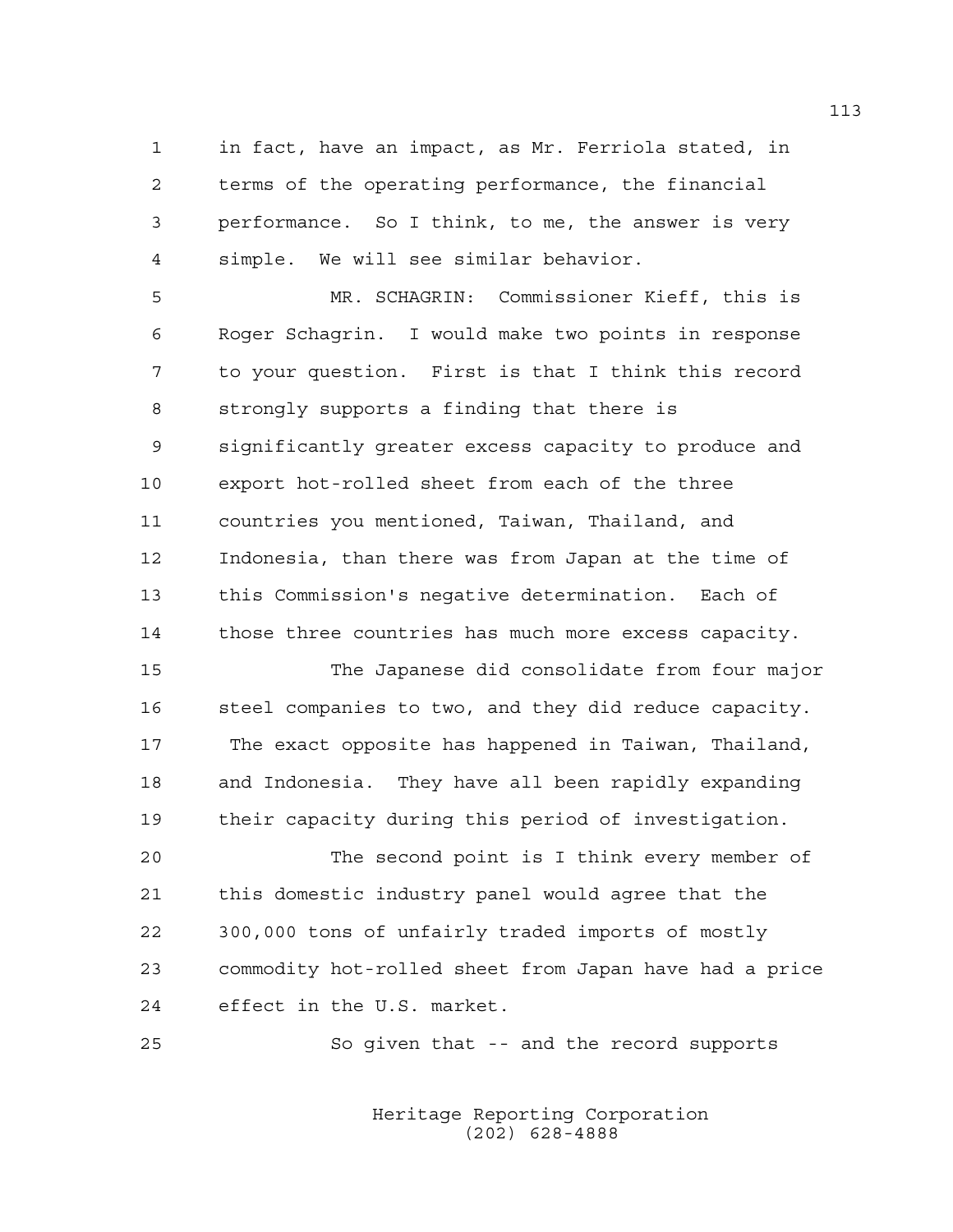1 that because during the time when those imports from 2 Japan have increased significantly, domestic prices 3 have fallen, domestic profits have fallen.

4 If this Commission, and if you in your, 5 maybe your first vote were to find that imports from 6 each of those three countries individually or 7 cumulatively are much more likely to be not 300,000 8 ton increase, but 500,000 ton or a million ton 9 increase, then imagine the price effect that would 10 occur in the U.S. market by the addition of that 11 additional tonnage of unfairly traded supply in this 12 commodity product.

13 That's why you should make an affirmative 14 determination in these sunset reviews as to all six 15 countries.

16 MR. KOPF: Commissioner, Rob Kopf with U.S. 17 Steel. I'd like to just add on to those two points. 18 I, like Mr. Blume, was here in 2011, and 19 frankly, listening to the opening testimony from the 20 other side this morning from Thailand, it was almost 21 like I was listening to Japanese argument once again. 22 They had infrastructure that they wanted to develop 23 after the tsunami, which was a very unfortunate event, 24 and they had no interest in this market. We heard 25 today that they want to do the same thing.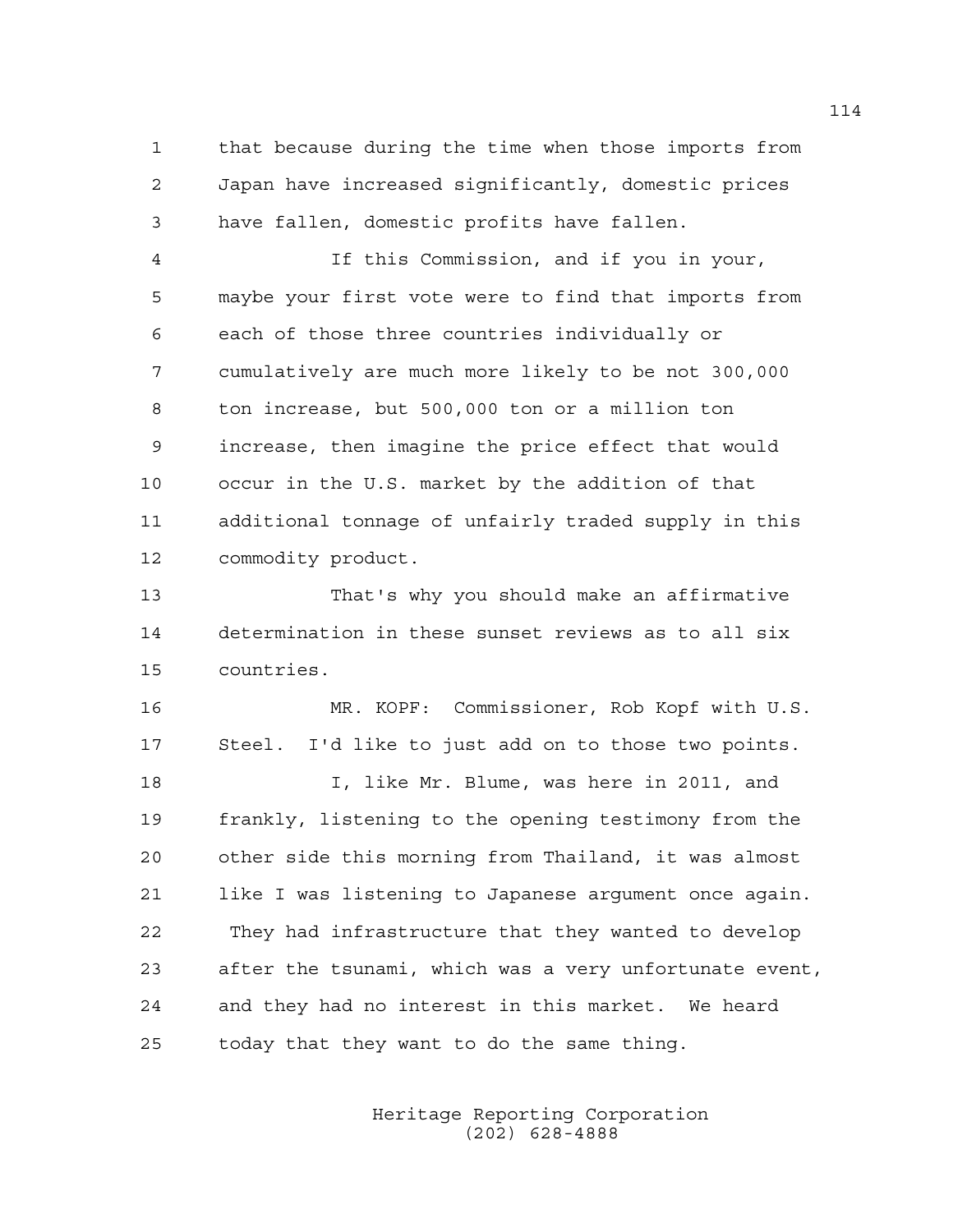1 In Thailand they have two mills that aren't 2 operating right now. If they're going to develop 3 their infrastructure, why wouldn't they be opening 4 those mills and using that consumption internally? 5 I would also just reiterate that in the two 6 years since the Japanese imports have gone up here, 7 the spot price of hot-rolled here, in the U.S., has 8 gone down, as reported by, you know, independent 9 reporting mechanisms. 10 Lastly, talking about touch points and 11 menacing behavior, I think in 2006 the hot-rolled that 12 came in here from Thailand three months after the 13 conditional revocation of the order is evidence that 14 they will do it once again. 15 MR. LIGHTHIZER: Commissioner Kieff, I would 16 just like to make -- 17 MR. LONGHI: I'll just take 20 seconds of 18 your time and give you two comments that I heard last 19 month in the World Steel Association meeting. The 20 first came from Japan where they said that their 21 economic policies are working and they're becoming 22 more competitive, and they're going to regain their 23 capability to export. 24 The second one came from the Brazilian 25 delegation that said as they have the World Soccer Cup

> Heritage Reporting Corporation (202) 628-4888

115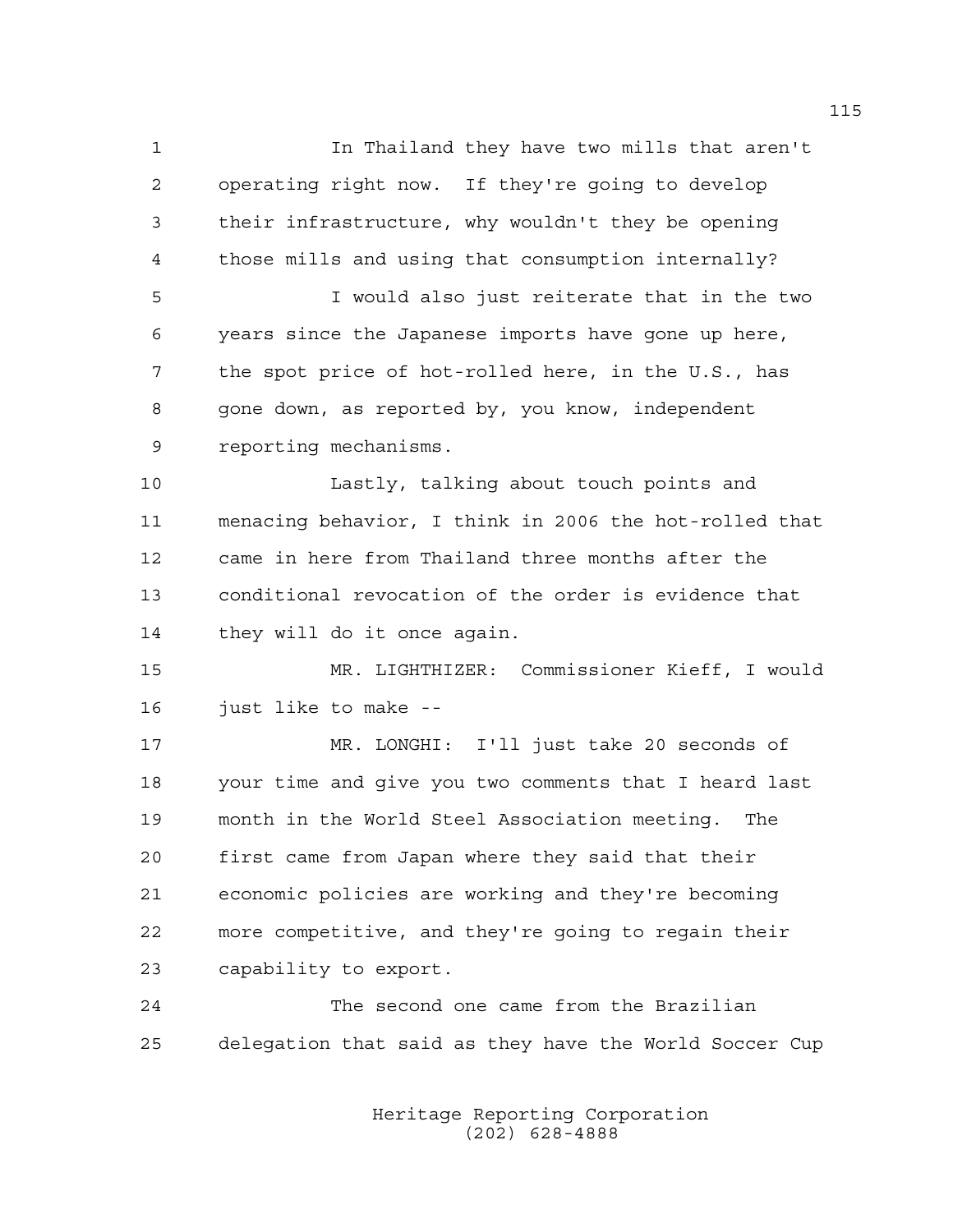1 infrastructure investments and the Olympics coming in 2 the wake of it, the capacity they're building and 3 they've built are going to be temporarily well-served 4 over there. After that, they're going to be capable 5 of going after exports again.

6 MR. LIGHTHIZER: Could I just add one small 7 point, and that is that when you're doing this 8 analysis, please remember that you really don't know 9 what's going on in China, Indonesia, and the Ukraine, 10 and you know very little about what's going on in 11 India and Thailand because they've essentially 12 provided no data. I think institutionally that's 13 really an important thing to keep in mind.

14 MR. VAUGHN: Yeah. I mean I was just -- to 15 address the three countries specifically, I think the 16 threat here is much greater than the threat from 17 Japan, to be honest.

18 In the first place, to follow-up on what Mr. 19 Lighthizer said, you have two major producers in 20 Thailand that have been shut down. They have had 21 major, major problems. They did not provide this 22 Commission with data. That has left you with a very 23 misleading record.

24 We have done the best we can in terms of 25 trying to do research, you know, and find out what we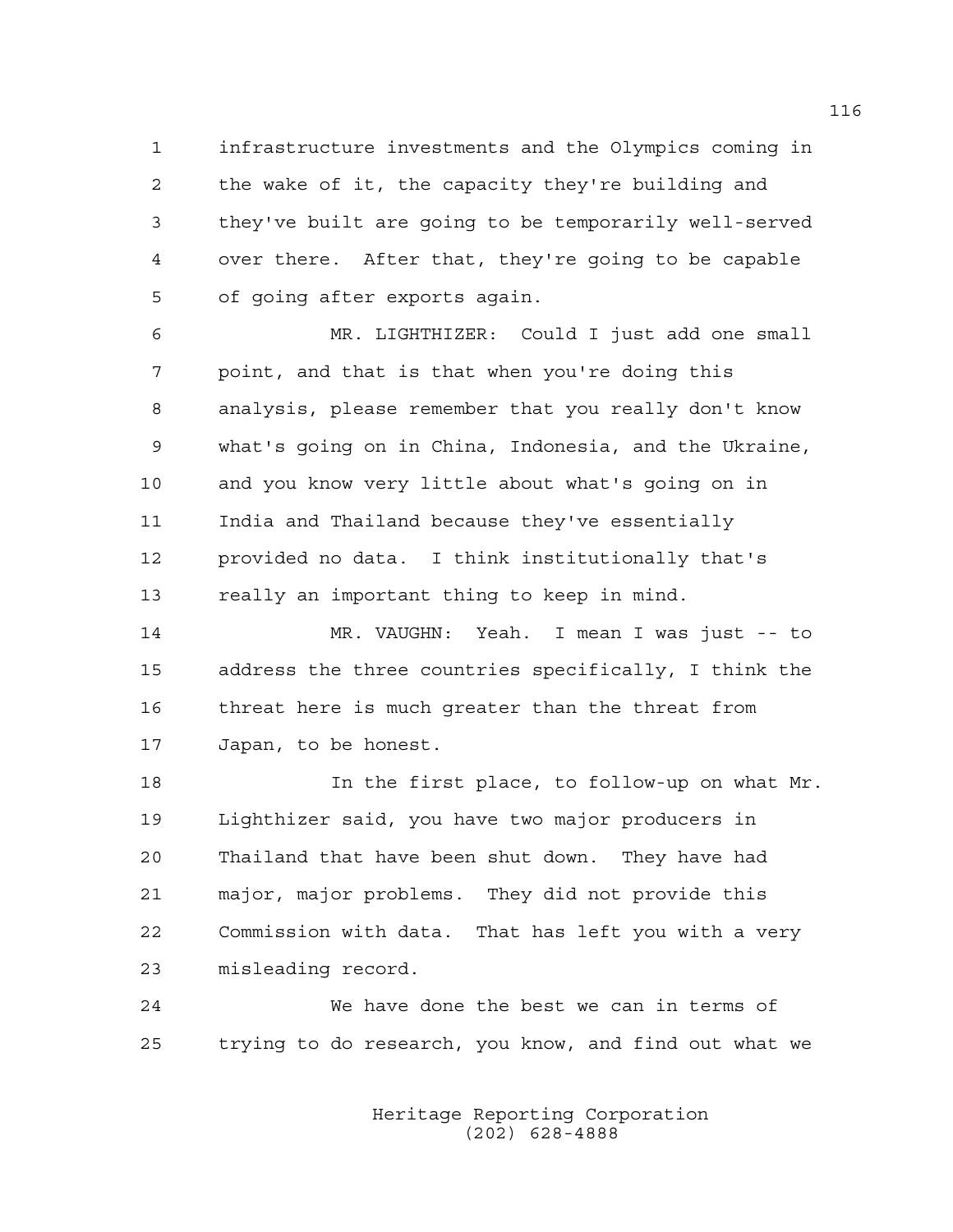1 can about what's going on over there, but we are at a 2 disadvantage. I can tell you that there are roughly 3 five million tons of capacity that right now have no 4 market.

5 If you keep the order on China and, lift the 6 order on them, then you will be giving them access to 7 a market where China is not present. That could be a 8 huge deal for those countries.

9 With respect to Taiwan, Taiwan is heavily 10 export-dependent and has become more export-dependent 11 over the course of the period of investigation. They 12 are exporting all around the world and are active, and 13 are already very active in this market with respect to 14 corrosion-resistant steel and other products. They 15 have contacts here, they have customers here. It 16 would be very easy for them to increase their exports.

17 Then finally, with respect to Indonesia, 18 again as Mr. Lighthizer points out, we are flying 19 blind. They refuse to answer the questions, they 20 refuse to provide you with data.

21 However, if you look at what The World Bank 22 and other people are saying about Indonesia, they're 23 saying your current account deficit is too big, you're 24 too reliant on commodity exports, you should start 25 doing more manufacturing, and the value of your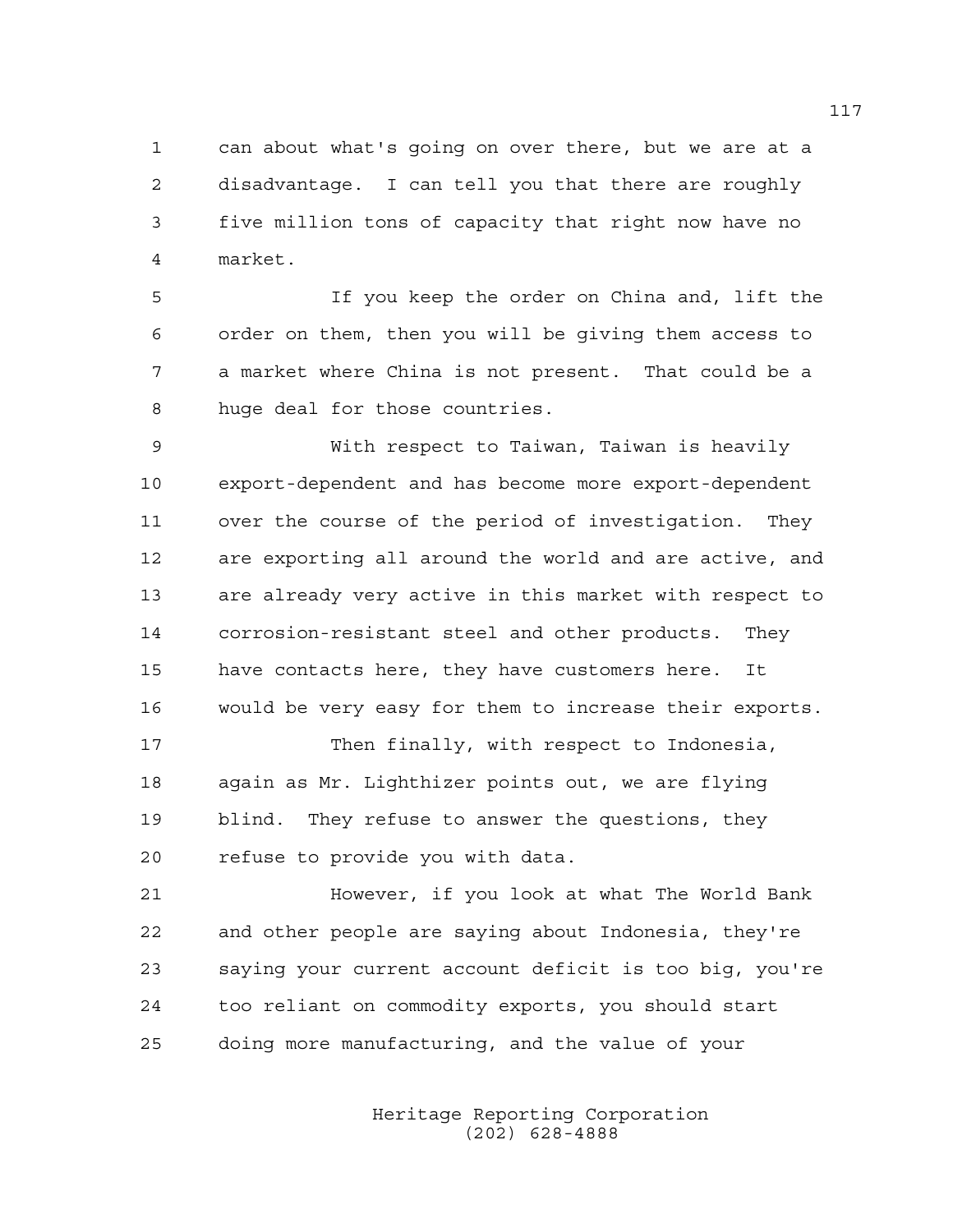1 currency is falling vis-a-vis the dollar.

| 2  | All of these things are things that will                |
|----|---------------------------------------------------------|
| 3  | encourage them to export commodity-type products, such  |
| 4  | as steel, to a market like the United States.           |
| 5  | MR. PRICE: Alan Price, Wiley Rein. Let's                |
| 6  | just touch on a couple of other issues. Going back to   |
| 7  | Japan for one second, we saw a dramatic drop in the     |
| 8  | AUVs. They went, basically fell 30 plus percent.        |
| 9  | They're selling in the \$600 range versus the \$1,000   |
| 10 | range. They said we were only going to, we really are   |
| 11 | not competitive, it's only fru-fru kind of high end     |
| 12 | products. Well, that was with the order in place.       |
| 13 | Without the order, it changed dramatically.             |
| 14 | The other thing that changed dramatically,              |
| 15 | and this goes into one of the arguments I believe from  |
| 16 | Taiwan on freight, is once you start looking at high    |
| 17 | volume shipments, freight costs disintegrate. They go   |
| 18 | down dramatically. We've gone through this              |
| 19 | extensively in the rebar case.                          |
| 20 | If you look at what happened on Japanese                |
| 21 | freight expenses, they just went down essentially from  |
| 22 | \$150 a ton, we can't afford to go there, to \$40 a ton |
| 23 | or so, in that range.                                   |
| 24 | So you move the product break bulk 20,000,              |
| 25 | 30,000, 40,000 tons at a time, 50,000 tons at a time    |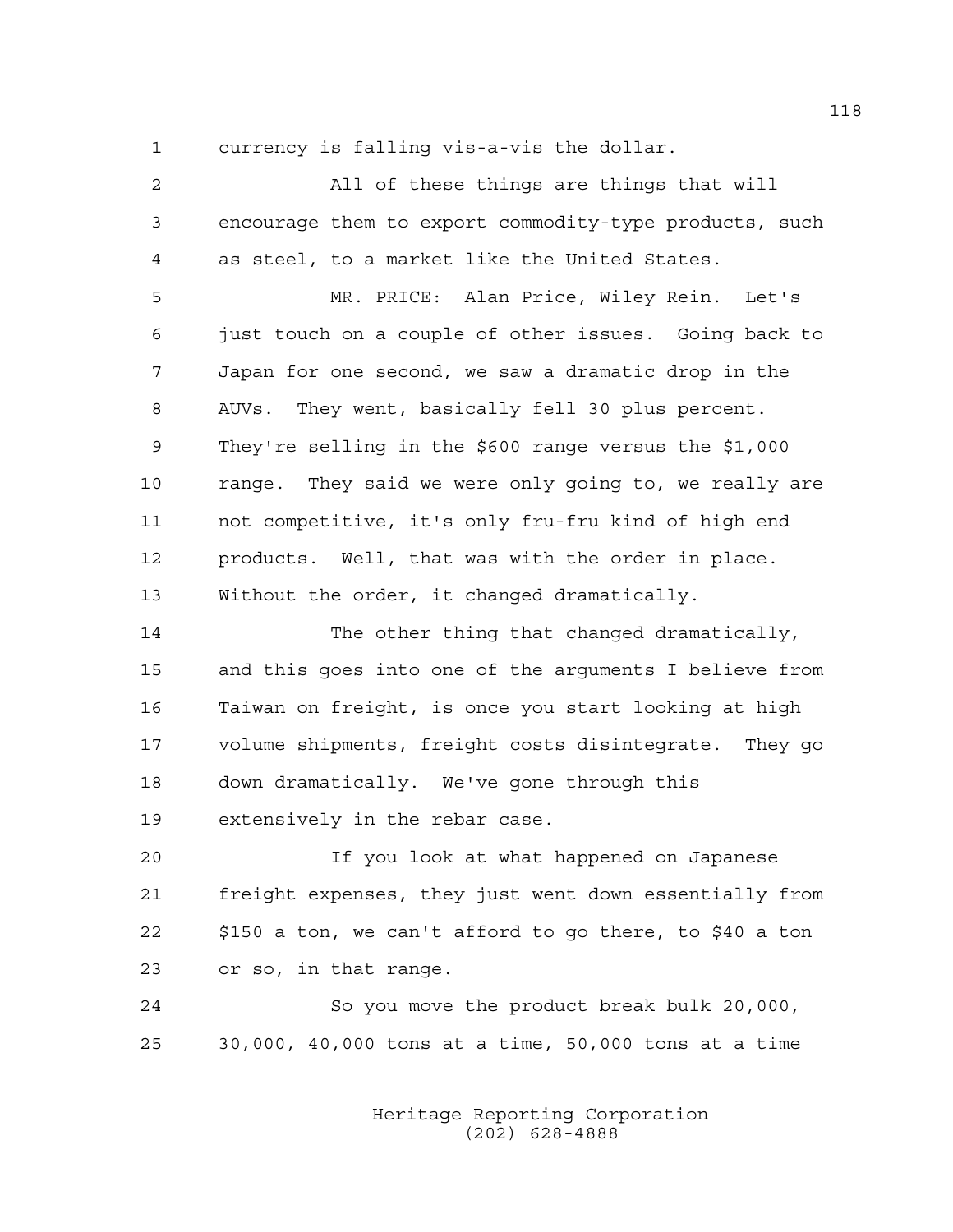1 if you go high volume, so you have this natural 2 tendency, the way transportation works, to have to 3 move high volume, and that's what happens in the 4 competitiveness.

5 Turning to Taiwan for a second, we have 6 about four million tons of excess capacity in Taiwan. 7 Taiwan talks about we have this industry. Taiwan is 8 almost a classic example of an export platform. We've 9 talked about export platforms in some other cases and 10 what, and they just, they need to move volume. They 11 sell at very low prices in other markets.

12 They talk about their corrosion and their 13 cold-rolled production. Do you know most of that is 14 exported? Essentially, if you look at the Taiwanese 15 industry, over two-thirds of their total production is 16 exported. It's exported to the United States 17 ultimately, it's exported to other countries, and that 18 doesn't even count the pipe production that the hot-19 rolled gets turned into into export.

20 There's no real logic for a Taiwanese steel 21 industry. They don't really have natural advantages. 22 They have four million tons sitting there ready and 23 poised to come to the U.S., and that's without 24 diverting it, and the entire business is essentially 25 an export platform wanting to export at low prices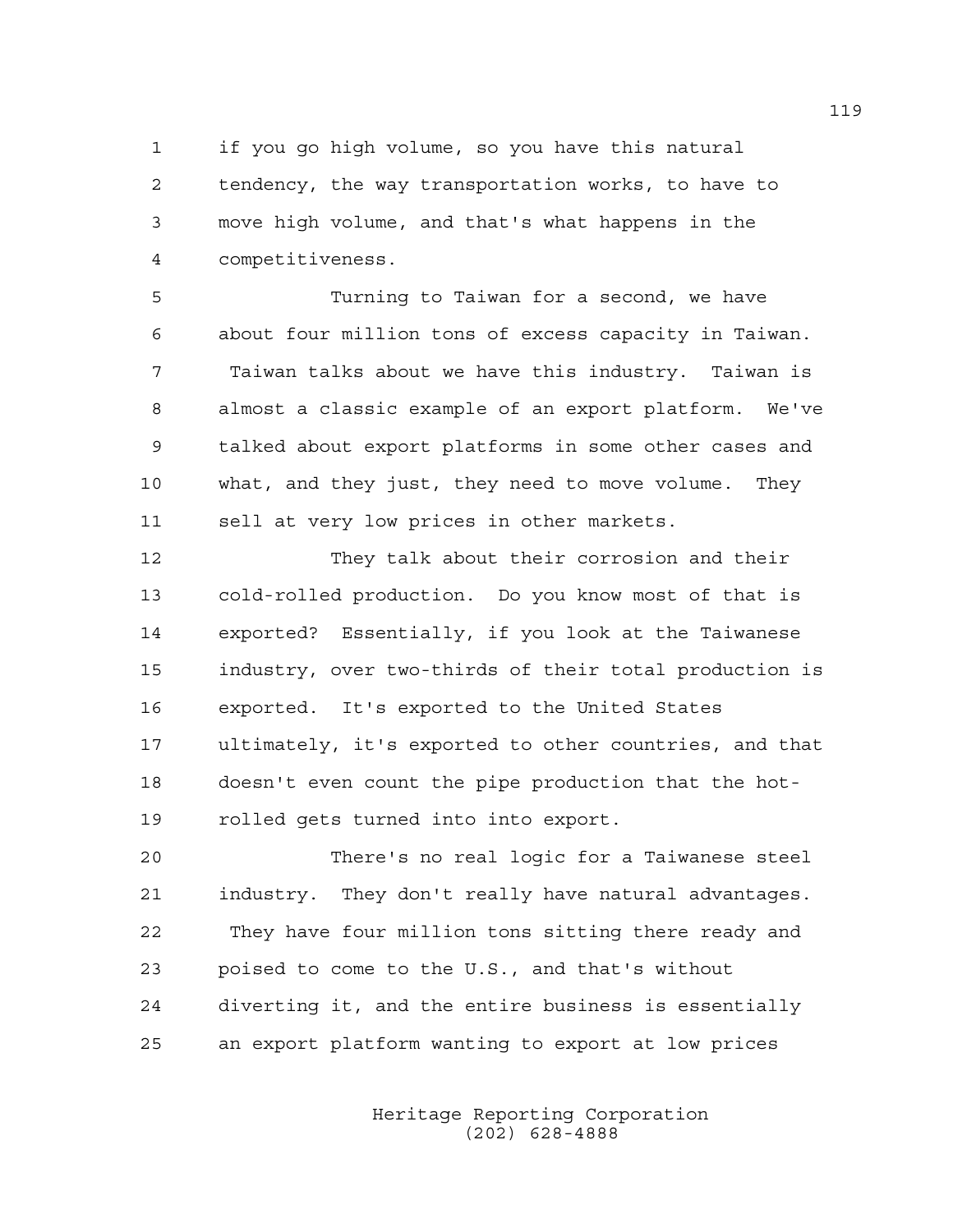1 around the world.

2 You have Thailand, which I think other 3 people have addressed, and I'll just stop and I won't 4 add any more there. 5 COMMISSIONER KIEFF: Mr. Chairman, I 6 apologize, but these are very helpful comments. 7 If you can provide more in writing later, 8 that's fine, or if we have time to talk more, that's 9 fine, but please. 10 CHAIRMAN WILLIAMSON: Okay. Thank you. 11 Good. 12 Mr. McCall, you've made it very clear that I 13 guess you would say the workers are the ones who got 14 hit the first and the hardest by the 2009 shutdown. I 15 was wondering if you could sort of say what -- going 16 forward, looking forward, are they any better position 17 or are they more competitive now than maybe earlier? 18 Then I want to look at the question of 19 whether or not is the U.S. industry more vulnerable, 20 and particularly are the workers more vulnerable? 21 Because we're not doing the economic stimulus, we're 22 not, the things that some of the other countries are 23 doing to, that are sort of driving demand in those 24 countries. 25 MR. MCCALL: Thank you, Mr. Chairman. From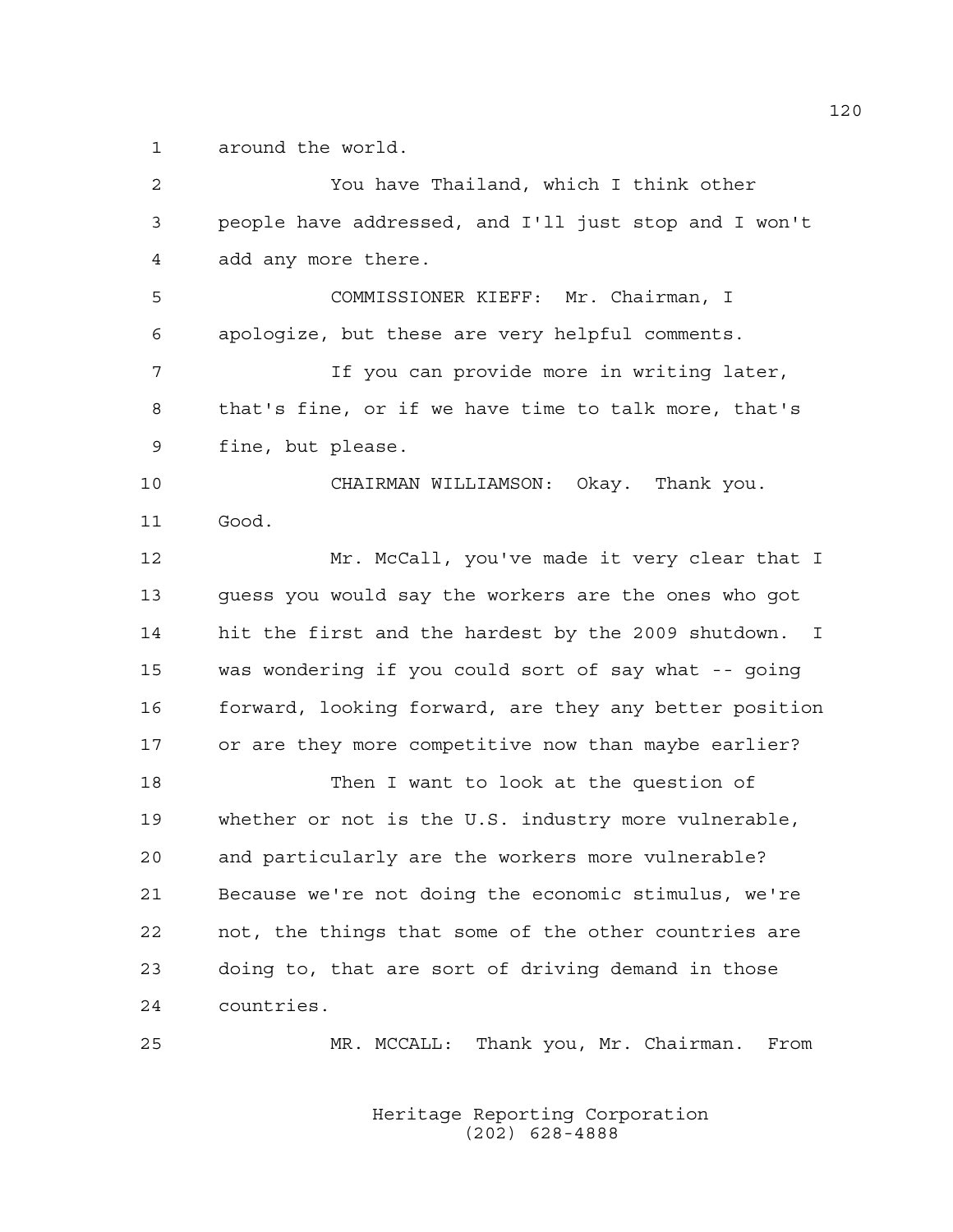1 the perspective of our productivity, I think we get 2 stronger every day. Beginning in 2002 and 2003 we, 3 with the companies that we represent, jointly 4 redesigned, restructured the kind of work that we've 5 been doing for decades and decades where production 6 rated workers and maintenance workers became 7 multifunctional and multiskilled.

8 Of course, with that had to come new 9 training programs, new educational programs that are 10 ongoing, just as the redesign and the restructuring 11 are ongoing all the time, too.

12 So I believe as part of our collective 13 bargaining agreements we are doing whatever needs to 14 be done in order to improve productivity on a daily 15 basis. Along with that is, you know, the need for new 16 investment, new capital for new technology, new 17 innovation, and so that means up skilling people on a 18 regular, routine basis as well.

19 So if you look at the man hour per ton 20 factor that we had, you know, a few decades ago or 21 where we have, you know, across, in other locations of 22 the world, we are clearly world-class in terms of that 23 productivity measurement.

24 Now, what advantage that gives us when you 25 have economies who at any cost will flood our markets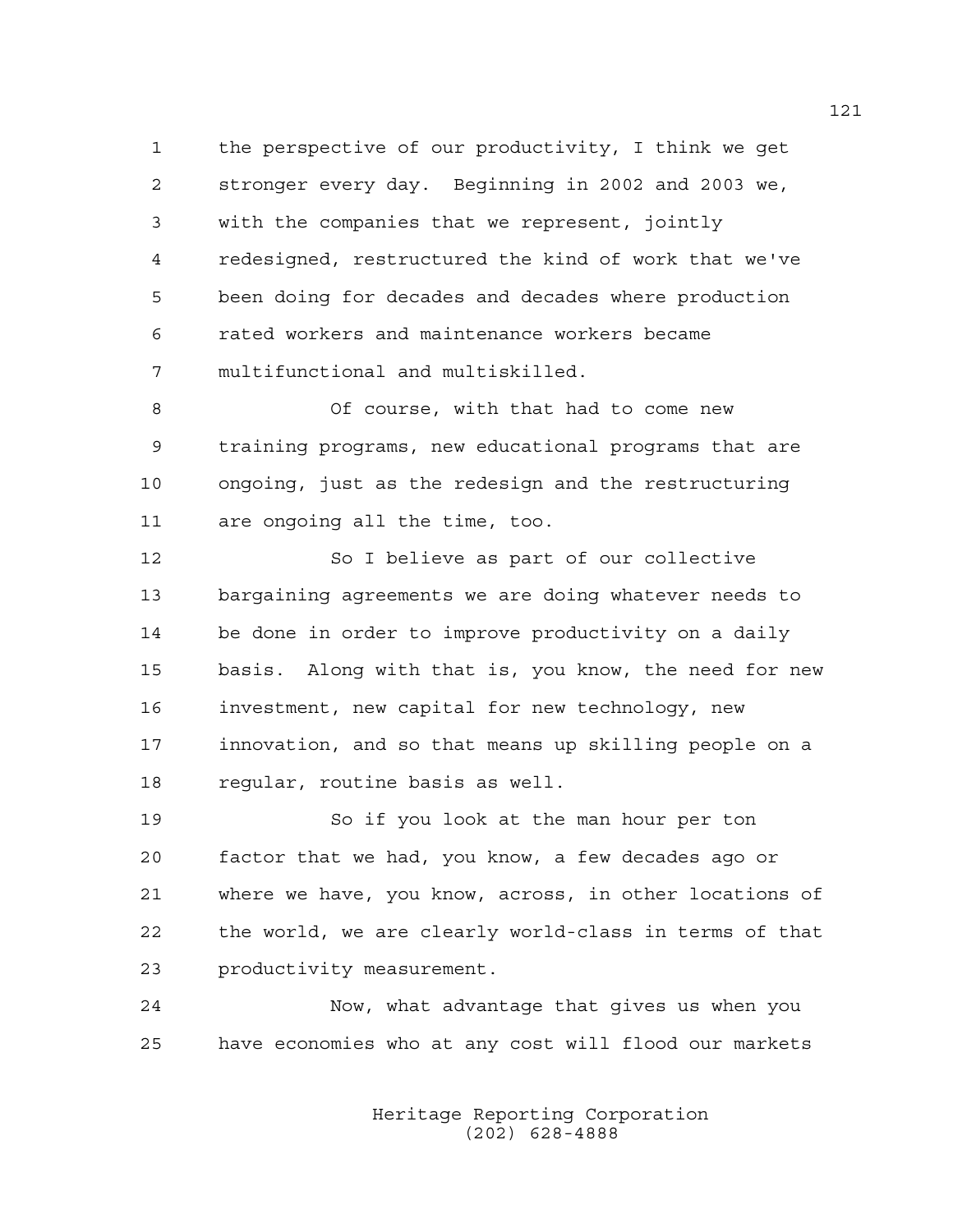1 and send their unemployment to the U.S., alls we can 2 say is that we're the most competitive and the most 3 reliable workers and skilled workers in the world. So 4 we do our part in terms of competitiveness.

5 In terms of are we more vulnerable because 6 we're not doing more infrastructure building, 7 obviously I would say yes. I think growth in the 8 industry, growth in demand, growth in additional 9 workers to be able to meet that new demand I think 10 makes us stronger, makes us better.

11 As I say to our members all the time, we 12 can't worry about what we don't control. What we do 13 control is our productivity, our commitment to high 14 quality and on time delivery, and sustainability of 15 the company. So considering that, you know, I think 16 it's a good future that we have, as long as we have 17 that level playing field.

18 CHAIRMAN WILLIAMSON: Okay. Thank you. 19 Does anyone else want to add to that 20 question? If not, I'll -- yeah. I'm sorry. Mr. -- 21 MR. BLUME: Yeah. Rick Blume, Nucor. You 22 know, one comment in terms of how our workers are 23 doing, and more importantly, our Nucor family members 24 are doing. If we look at the way our production 25 workers are compensated, it's pay for performance.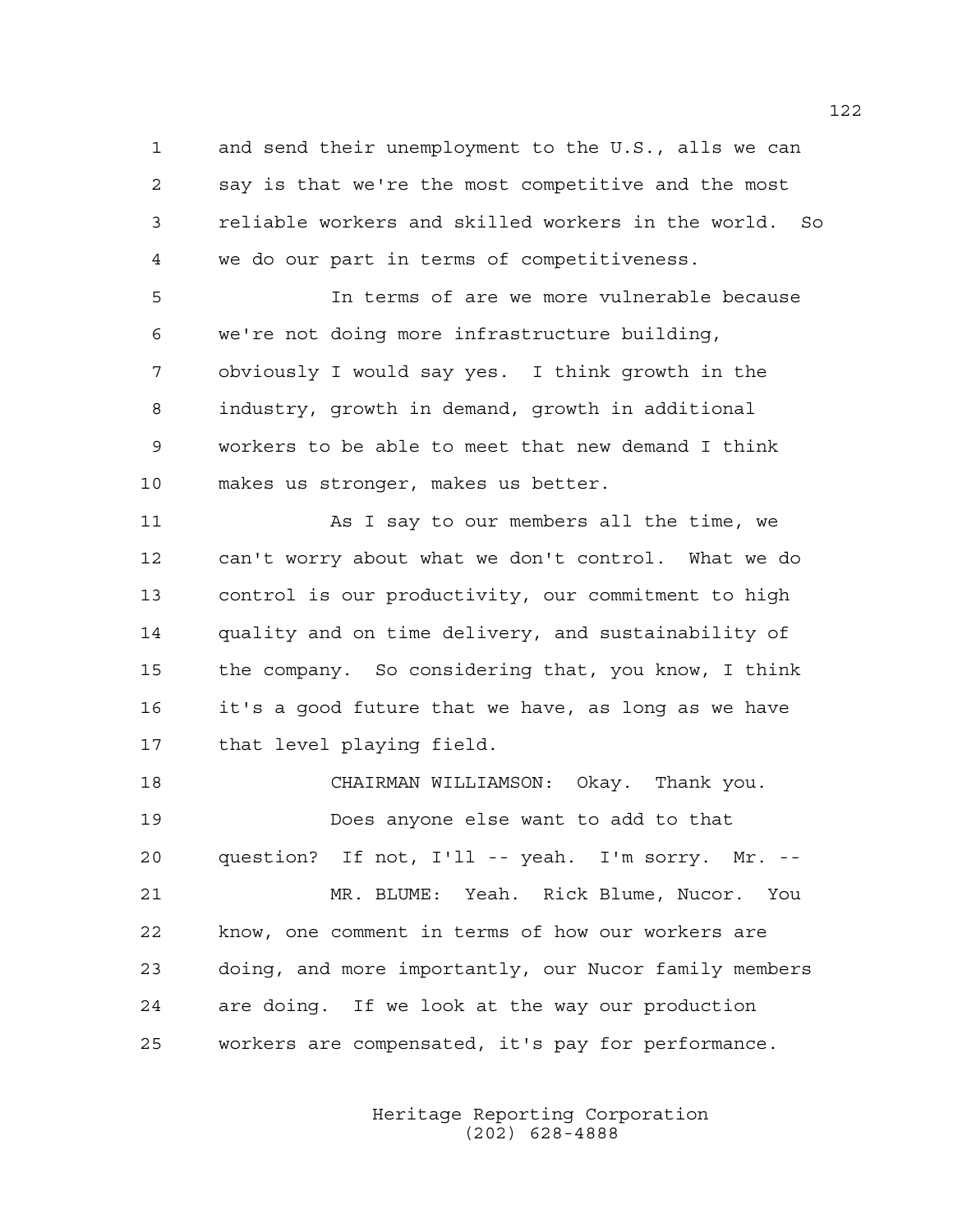1 It's based on quality tons out the door, so the volume 2 impact when I spoke earlier about being at 76 percent 3 utilization, and yeah, a few years earlier it was 4 lower than that, but we seem to have flatlined at this 5 level because of the consistent threat of imports, 6 import offers, import volumes, et cetera.

7 Certainly our employees because of the pay 8 for performance are making less money, their families 9 are enjoying less money today, and frankly, we've been 10 asked the question when is it going to get back to 11 normal? That's a very, very difficult question to 12 answer.

13 CHAIRMAN WILLIAMSON: Is this the new 14 normal?

15 MR. BLUME: No. I hope not.

16 CHAIRMAN WILLIAMSON: Okay. Mr. Ferriola? 17 MR. FERRIOLA: If I may, I'd also like to 18 address part of your question where you talked about 19 if there was more stimulus, would there be better 20 conditions.

21 If there was more stimulus money there would 22 certainly be more demand and we would still have to 23 compete as we do in the United States on a profit 24 basis, on a market basis, where are companies are 25 expected to maintain a return for sustainability.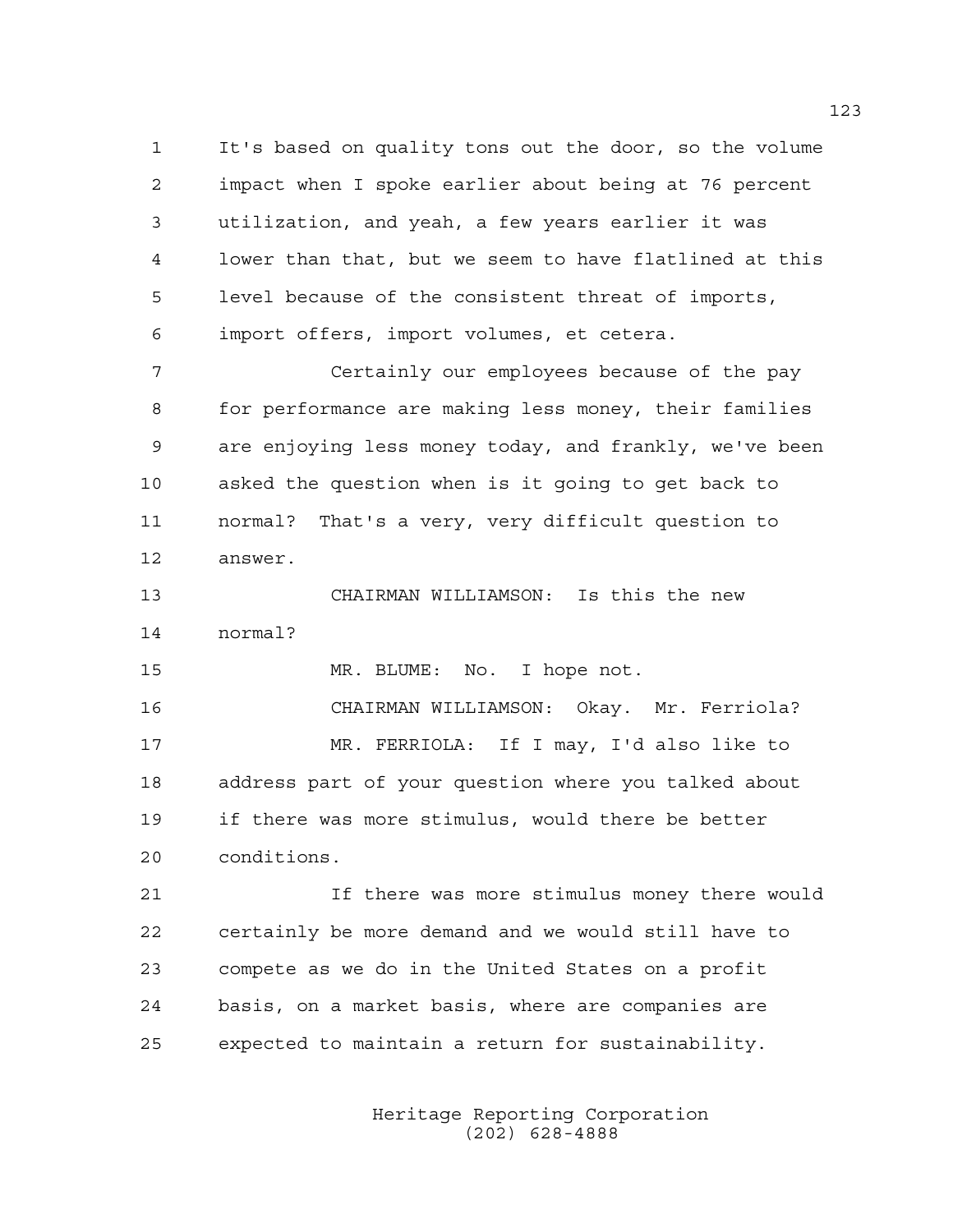1 We would continue to compete against those 2 companies and countries in which that is not the case, 3 where they do not compete on a market basis, allowing 4 them to change the pricing to a level where they are 5 not interested in making profits, they're interested 6 in maintaining employment.

7 So even with more stimulus and more demand, 8 if we did not have safeguards for unfairly traded 9 steel, we would still struggle and our companies, and 10 our teammates and their families would still suffer. 11 CHAIRMAN WILLIAMSON: Thank you.

12 Mr. Hecht?

13 MR. HECHT: Yeah. Just a quick point. You 14 know, we've thrown around some of these tonnages and 15 does three million tons matter in the market. I mean 16 keep in mind Sparrows Point. You know, that's a steel 17 mill with a capacity around three million tons. So 18 when you think about the effect on workers and what 19 these tonnages mean, they're very significant 20 tonnages.

21 CHAIRMAN WILLIAMSON: Okay. Thank you. How 22 should we consider the nonsubject imports in our 23 analysis? You acknowledge in your briefs that 24 nonsubjects have shown increased volume over the 25 period of investigation. What role, if any, should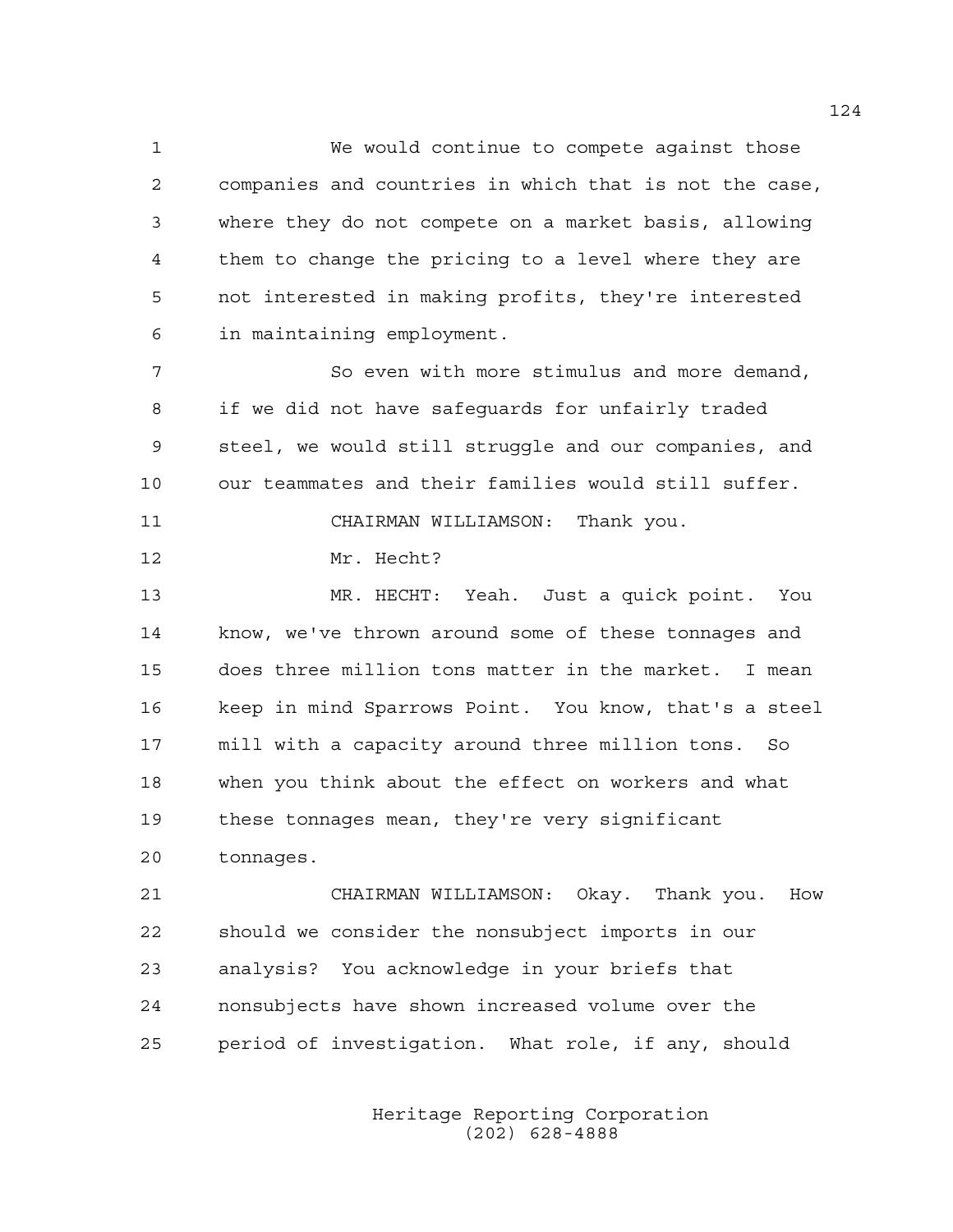1 the nonsubject increased volume play in our analysis? 2 MR. SCHAGRIN: Chairman Williamson, this is 3 Roger Schagrin. I think, as this Commission 4 traditionally looks in sunset cases, that increases in 5 nonsubject imports just make the present industry that 6 you're looking at more vulnerable.

7 I mean they're certainly a contributing 8 factor to the price suppression that has occurred in 9 this industry over the past two years and the 10 decreasing profitability, and so the combination of 11 the increase in nonsubject imports, the affect of 12 those nonsubject imports on the U.S. industry makes 13 the U.S. industry more vulnerable to any increase in 14 the subject imports that would result from sunsetting 15 the orders.

16 CHAIRMAN WILLIAMSON: Thank you. Mr. 17 Lighthizer?

18 MR. LIGHTHIZER: Yeah. Mr. Chairman, I 19 would just add with respect to one specific country, 20 and that is Canada, because a lot of the Respondents' 21 briefs seem to make this kind of argument that somehow 22 we're invulnerable because a lot of stuff is coming in 23 from Canada.

24 I mean it requires some analysis to try to 25 think of what they're even saying, but let me say that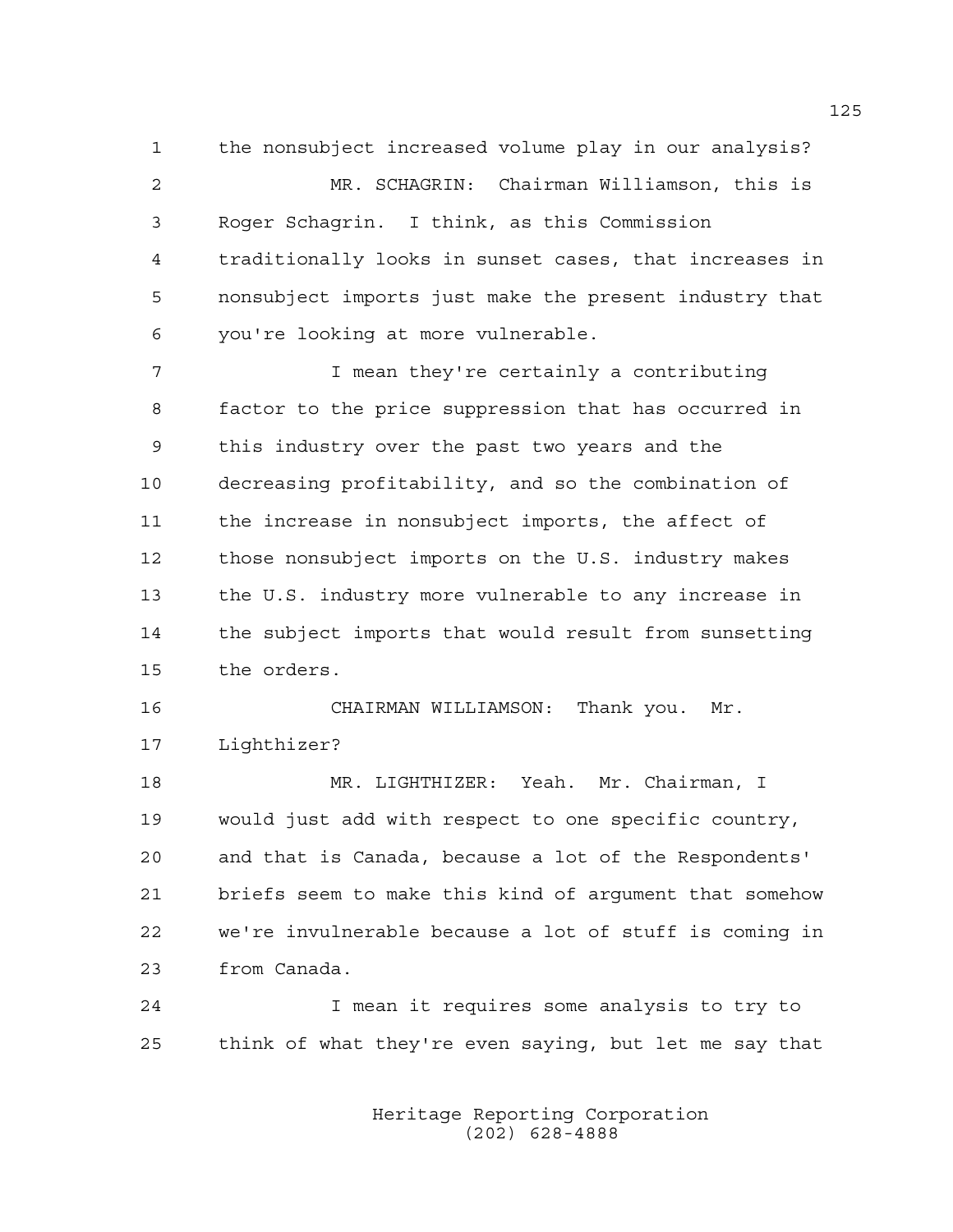1 specifically speaking for us, large volumes of the 2 hot-rolled that's coming in from Canada are not being 3 brought in with us.

4 We will address confidentially in the brief 5 where they're coming from because, you know, that's a 6 confidential record. The fact asserted in their 7 briefs that this is somehow our steel coming in is, in 8 fact, wrong, and we'll address that.

9 The second thing I would say with respect to 10 that, Canada is that if we see unfair trade coming in 11 from Canada, rest assured, we will bring a case 12 against Canada, right? I mean we have in the past. 13 You know that. And we will do it again. That was, it 14 was an odd argument that I read, it was made in 15 several of the briefs, and I just wanted to address it 16 in this context. Thank you.

17 CHAIRMAN WILLIAMSON: Okay. Thank you. 18 Mr. Price?

19 MR. PRICE: Let me add one thing, first of 20 all in terms of vulnerability and the way other people 21 see the world. So Canada has orders on hot-rolled 22 sheet against China, India, Taiwan, and Thailand, and 23 they just renewed those orders in 2011, so they see 24 themselves as having vulnerability.

25 This is where it really starts -- and there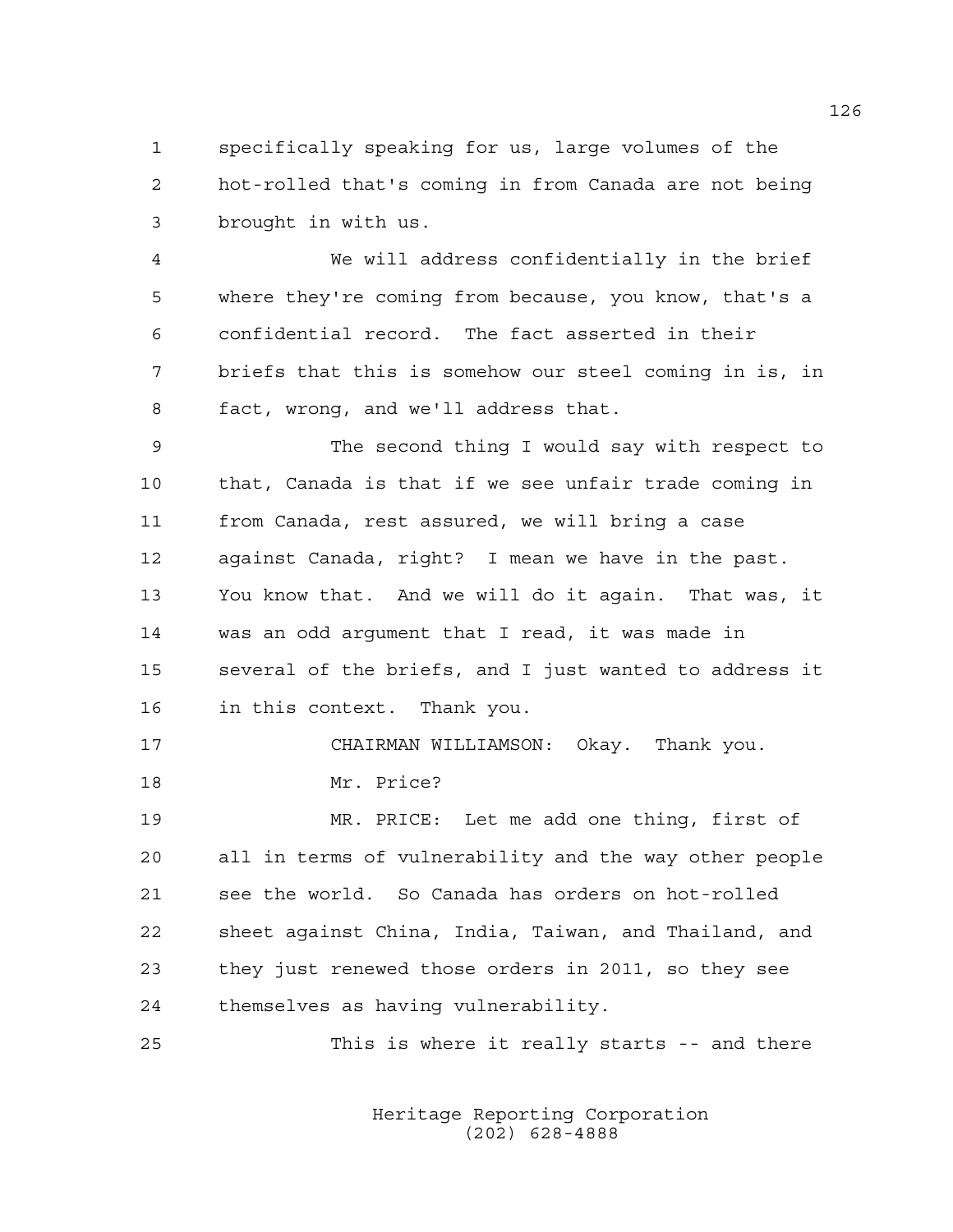1 are orders around the world against almost every one 2 of these players. Ukraine is a popular country for 3 dumping orders. Canada -- excuse me -- has Ukraine, 4 not Thailand. I have to correct that. Okay. It's 5 Canada has China, India, Taiwan, and Ukraine. But 6 let's see how each of these places actually view them, 7 each other. It's kind of a curious thing.

8 Indonesia, hot-rolled coiled just renewed. 9 Put orders on place against China, India, Taiwan, and 10 Thailand. So they're saying Thailand is also a threat 11 out there, so they see this as being a big problem in 12 the ASEAN market. Thailand has orders on China, 13 India, Indonesia, Taiwan, and the Ukraine.

14 So they all seem to say there's a problem 15 out there, there's a big problem out there, but now 16 when they come to you they're saying world's fine. 17 Really? No.

18 CHAIRMAN WILLIAMSON: Okay. Thank you.

19 Mr. Ferriola?

20 MR. FERRIOLA: If I may make one more point. 21 When I think about -- your question was originally 22 about the impact of nonsubject countries and how do we 23 look at that. When I look at the nonsubject countries 24 and I look at the subject countries, I see a major 25 difference more on the subject countries. Much more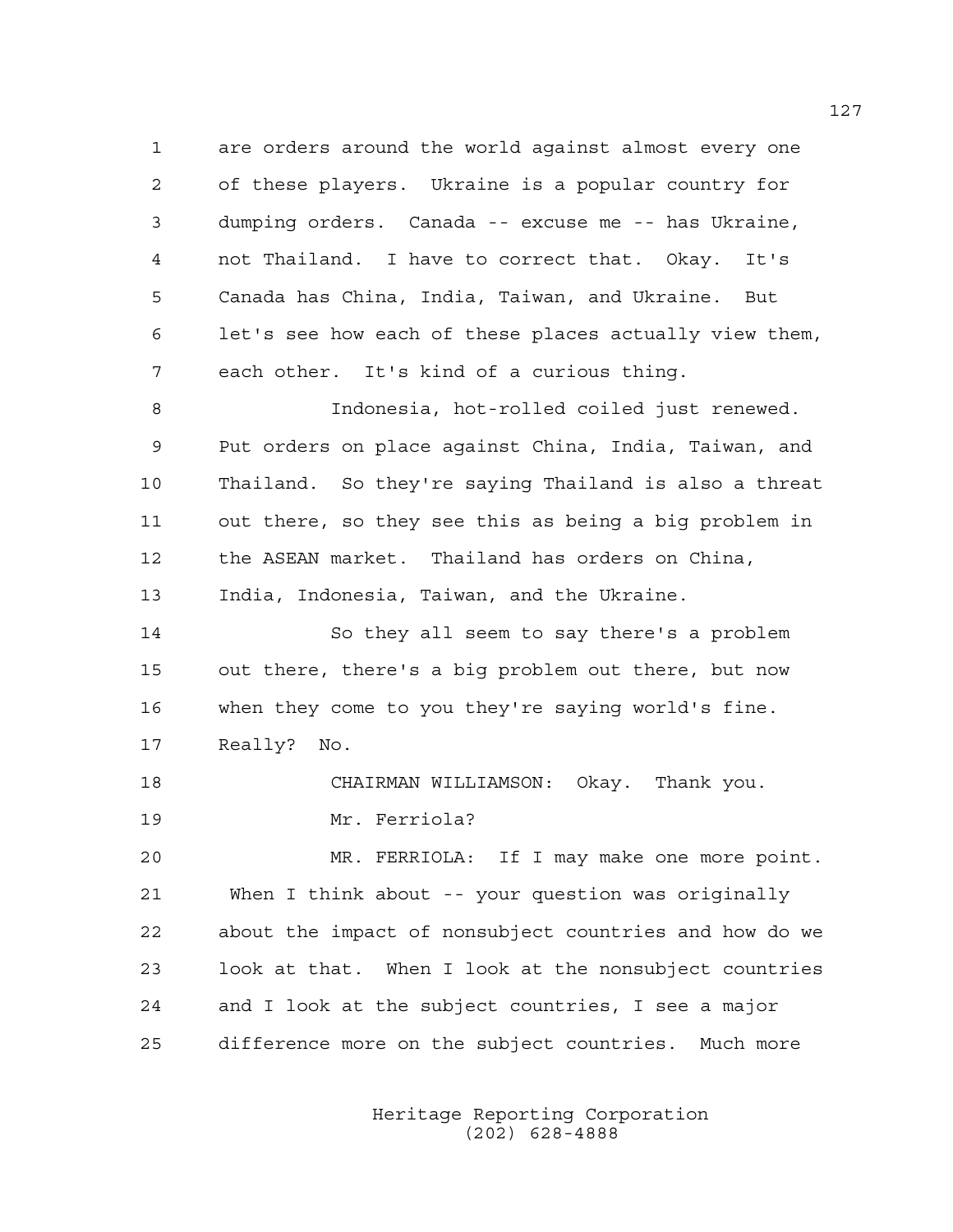1 aggressive. They are increasing their capacity at a 2 greater rate, okay?

3 Those countries tend to be more export-4 oriented. They have built an economy based upon an 5 export orientation. So there's a major difference 6 between the subject countries, all of them, and the 7 nonsubject countries that are importing today. 8 CHAIRMAN WILLIAMSON: Okay. Thank you for 9 those answers.

10 MS. BECK: Commissioner Williamson, hi. 11 Gina Beck from Georgetown Economic Services.

12 CHAIRMAN WILLIAMSON: Finished on time. Go 13 ahead.

14 MS. BECK: Just one follow-up point to the 15 nonsubjects also. I think it shows the attractive 16 nature of the U.S. market and a foreshadowing of what 17 the nonsubject, or, excuse me, what the subject 18 countries will do absent the orders.

19 Think one difference is both the levels. 20 The levels of the nonsubject now, if you compare them 21 with the potential levels of the subject countries 22 are, that will have a great, a much larger impact in 23 terms of the volume differences.

24 CHAIRMAN WILLIAMSON: Okay. Thank you. 25 Thank you for those answers.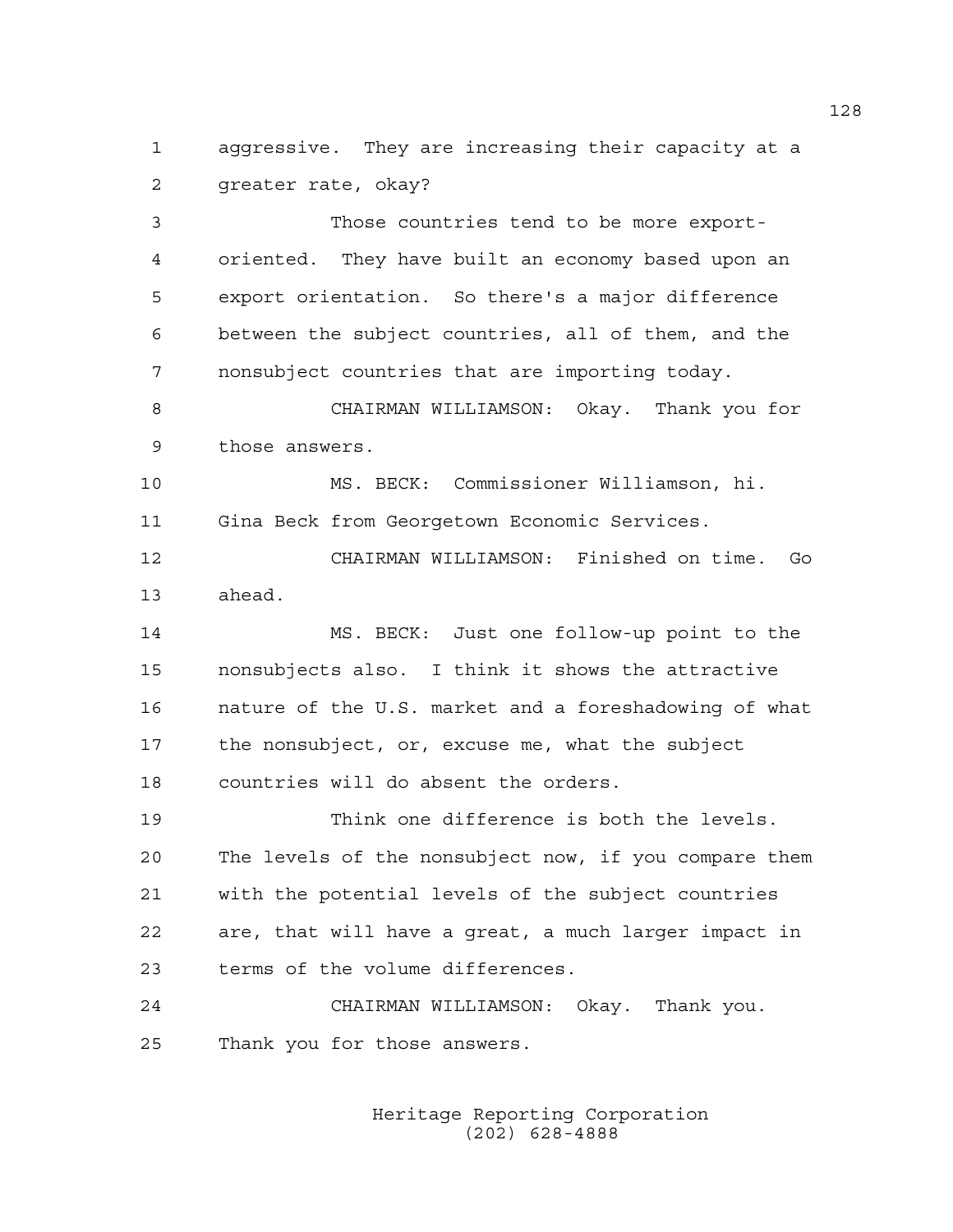1 Commissioner Aranoff?

2 COMMISSIONER ARANOFF: Thank you, Mr. 3 Chairman.

4 I'm going to ask some questions about the 5 Thai industry and the two missing Thai producers. I 6 recognize that you all have done as much research as 7 you can and that you just, you may not know any more, 8 but I wanted to give you a chance to respond to these 9 questions before I ask them this afternoon.

10 What is the most recent information 11 available about the legal and productive status of G 12 Steel and G&J Steel? Mr. Lighthizer?

13 MR. LIGHTHIZER: Yeah, Commissioner. First 14 of all I would restate the obvious point, and that is 15 that if they supplied information, we would have 16 information. The staff reports that GJ Steel began 17 production in March, and that's our understanding 18 also, although once again it's based on sort of 19 putting pieces together, it's not, you know, we don't 20 have real information from them.

21 With respect to G Steel, they have publicly 22 stated that by the end of the year they would be 23 running at 80 to 90 percent of capacity. Now, once 24 again I don't know, I can't verify this, but that's 25 the information that we get publicly.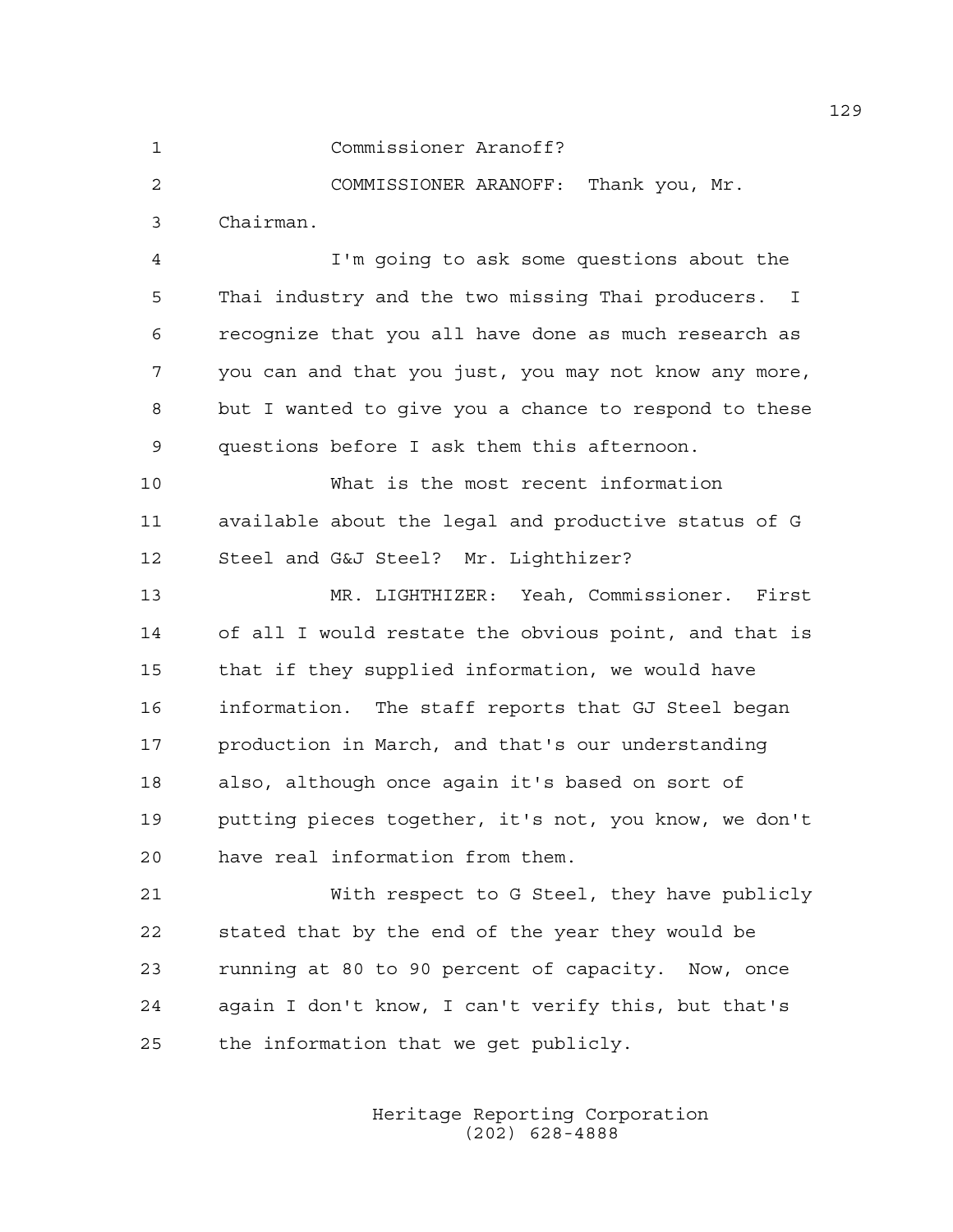1 We know that on June 30th G Steel filed 2 their financial statement with the Thai stock exchange 3 and therein said their business was production and 4 distribution of hot-rolled steel, so they, at least in 5 that context, claim to be doing it.

6 They claim that their outage they use for 7 annual maintenance, so they kind of build that in to 8 what they're saying. We know, I guess, that they 9 together have about 5.3 million tons of capacity.

10 I mean when you look at this case you say to 11 yourself if they're coming on line, this is pretty 12 much of a no brainer. If they're permanently gone, 13 then it's a more difficult case. I realize that. 14 Those are the kinds of things that we said we believe. 15 That they are in production now and expect certainly 16 in the foreseeable future to be fully up and 17 operational, and given their economic situation, you 18 have to assume almost entirely export-oriented.

19 COMMISSIONER ARANOFF: Okay. Mr. Price, why 20 don't you go ahead and then I'll ask the next part of 21 my question.

22 MR. PRICE: Okay. So just let me add to 23 this both G Steel and GJ Steel are state-of-the-art 24 CSP mills, very similar to Nucor's mill SDI's mills. 25 These are not old, antiquated facilities by any shape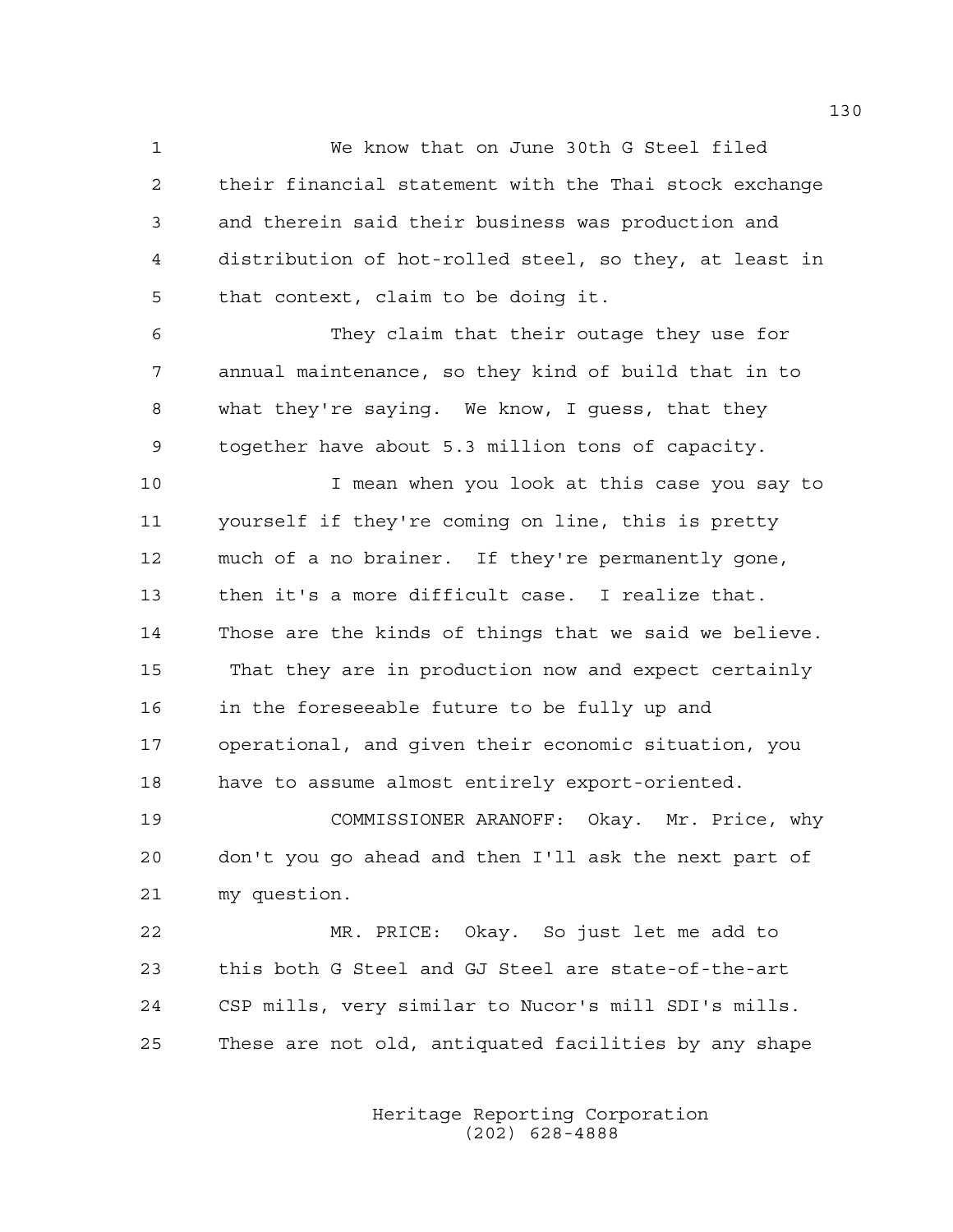1 or means.

2 We know with hot-rolled it can penetrate 3 very quickly. We saw what happened with Thailand in 4 the past. We'll provide some more information in our 5 posthearing brief because we have some specifics  $6$  that  $-$ 

7 COMMISSIONER ARANOFF: Okay. Well, you 8 perfectly anticipated my next question, which was are 9 these old or new facilities. Is that something that's 10 of public record somewhere?

11 MR. PRICE: Yes, that's -- the types of 12 facilities, their ages are of public record. These 13 are essentially state-of-the-art electric furnace mini 14 mill operations. These are great mills. They can 15 turn on a dime. It's not like you have to restart a 16 blast furnace. You literally turn on the switch and 17 the furnace lights up.

18 COMMISSIONER ARANOFF: Okay. And I know 19 that at some point there had been articles or rumors 20 that these Thai facilities had been looking for new 21 business partners, or may be for sale or, and I'm not 22 quite sure exactly what was going on with that.

23 Is it everyone's understanding that there 24 hasn't been a change in ownership or management? It's 25 the same entities that there were before? Okay. Hand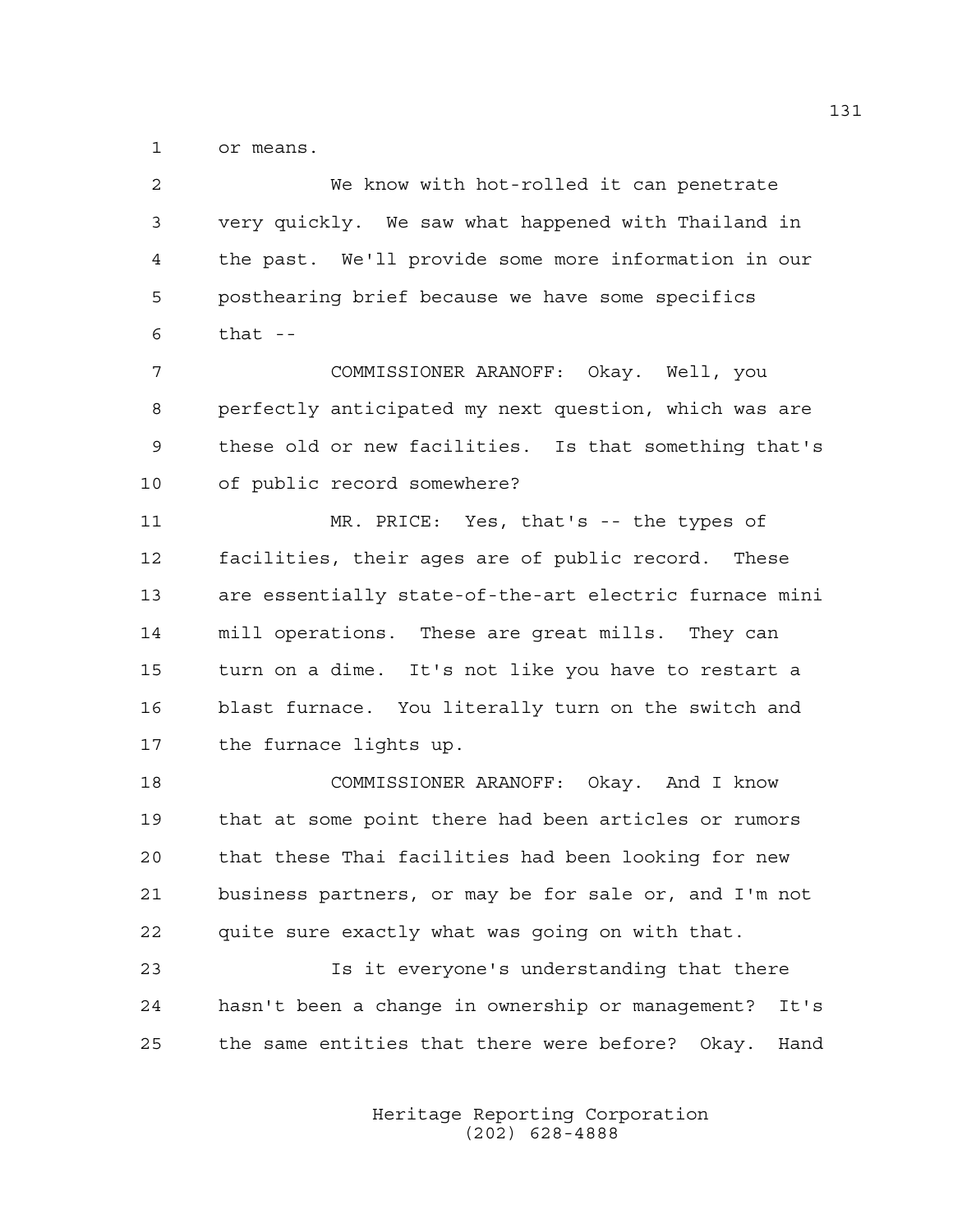1 way in the back.

| $\overline{c}$ | MR. VAUGHN: Yeah. Commissioner Aranoff,                |
|----------------|--------------------------------------------------------|
| 3              | Stephen Vaughn. We did everything we could to          |
| 4              | research this, and we'll keep researching it. As far   |
| 5              | as we could tell, it was as Mr. Lighthizer said. They  |
| 6              | seem to be out there, they seem to be trying to get    |
| 7              | going again. To some extent, there's some evidence     |
| 8              | they may be operating at this point.                   |
| 9              | Just to put in a brief comment, I mean this            |
| 10             | shows the problem when you have three mills, I mean    |
| 11             | three companies and the two companies that were shut   |
| 12             | down don't provide data to the Commission. That makes  |
| 13             | a huge difference in the tables that you guys have     |
| 14             | with respect to capacity utilization in that country.  |
| 15             | One of the reasons that the adverse                    |
| 16             | inferences is such an important concept is that        |
| 17             | otherwise you really will set up an institutional      |
| 18             | reason for the Respondents to pick and choose and just |
| 19             | have the people who are doing the best will respond to |
| 20             | the questionnaires and everybody else just hides the   |
| 21             | data and we have to do the best we can to find it.     |
| 22             | COMMISSIONER ARANOFF: Okay. Well, I                    |
| 23             | appreciate all those answers. I know that it's a       |
| 24             | frustrating question for all of you, too. I will be    |
| 25             | asking again this afternoon if one of my colleagues    |
|                |                                                        |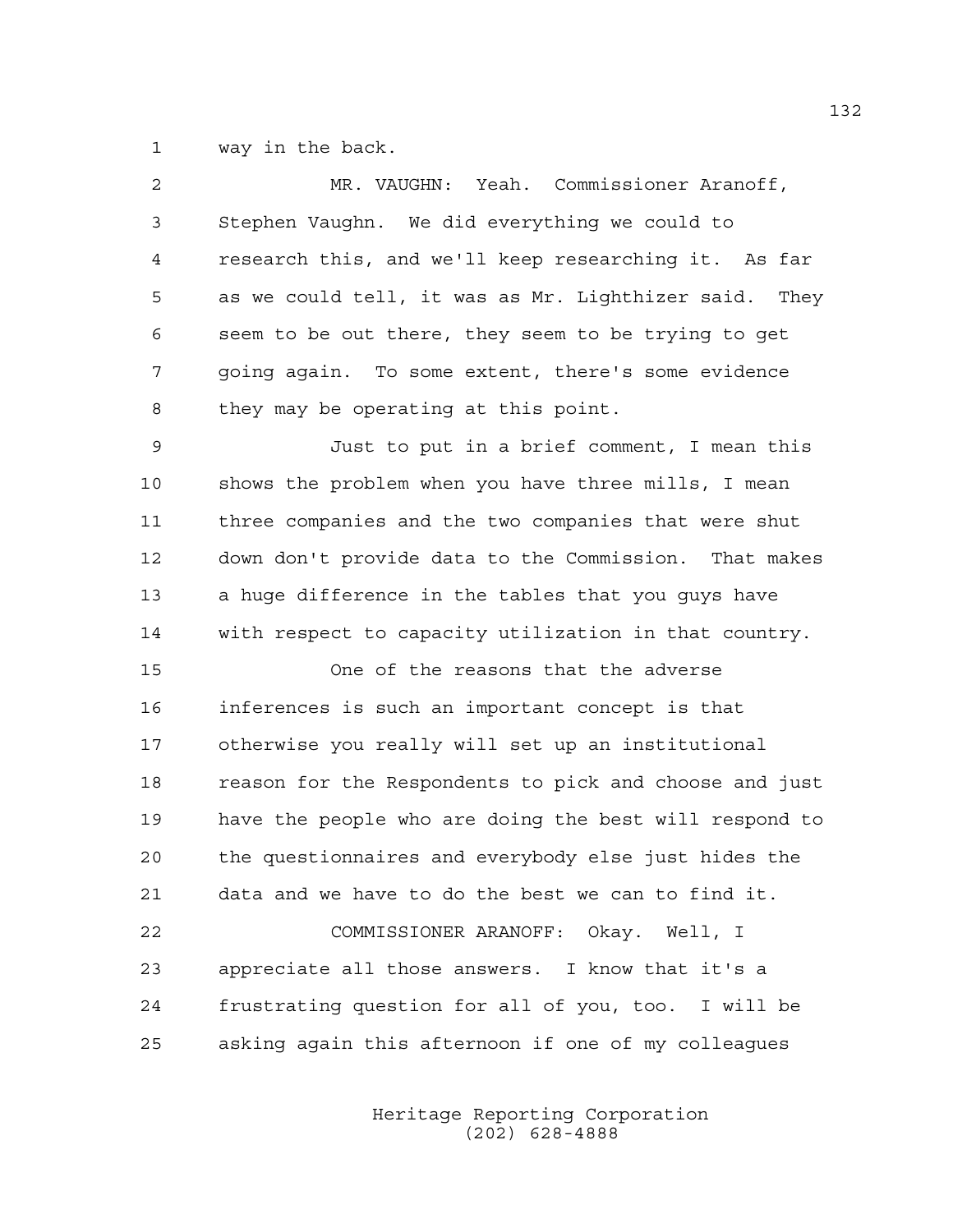1 doesn't get there first.

| $\overline{c}$ | The Chairman was asking questions about                |
|----------------|--------------------------------------------------------|
| 3              | nonsubject imports and so I just wanted to circle back |
| 4              | to that for a minute and talk specifically about if    |
| 5              | some of you could talk about the role in the U.S.      |
| 6              | market right now of nonsubject imports from Canada and |
| 7              | Korea and how these relatively large volumes should be |
| 8              | considered in the Commission's analysis here.          |
| 9              | MR. LIGHTHIZER: Well, I guess I, I think,              |
| 10             | Commissioner, that I responded with respect to Canada. |
| 11             | With respect to Korea, I would say three               |
| 12             | things. One, with respect to U.S. Steel, we don't      |
| 13             | control where UPI gets their inputs. Number two, I     |
| 14             | repeat what I said to the Chairman. If we think Korea  |
| 15             | is engaging in unfair trade and injuring us, we will   |
| 16             | bring cases against them and, in fact, have brought    |
| 17             | cases against them as an industry.                     |
| 18             | Finally I would say with respect to some of            |
| 19             | the allegations in there, they really involve          |
| 20             | confidential information with respect to U.S. Steel    |
| 21             | that we will put in our brief because there's          |
| 22             | ownership questions and things like this that we will  |
| 23             | put in our brief to answer that question.              |
| 24             | Certainly we don't believe that there's                |
| 25             | anything about imports from those two that in any way  |
|                |                                                        |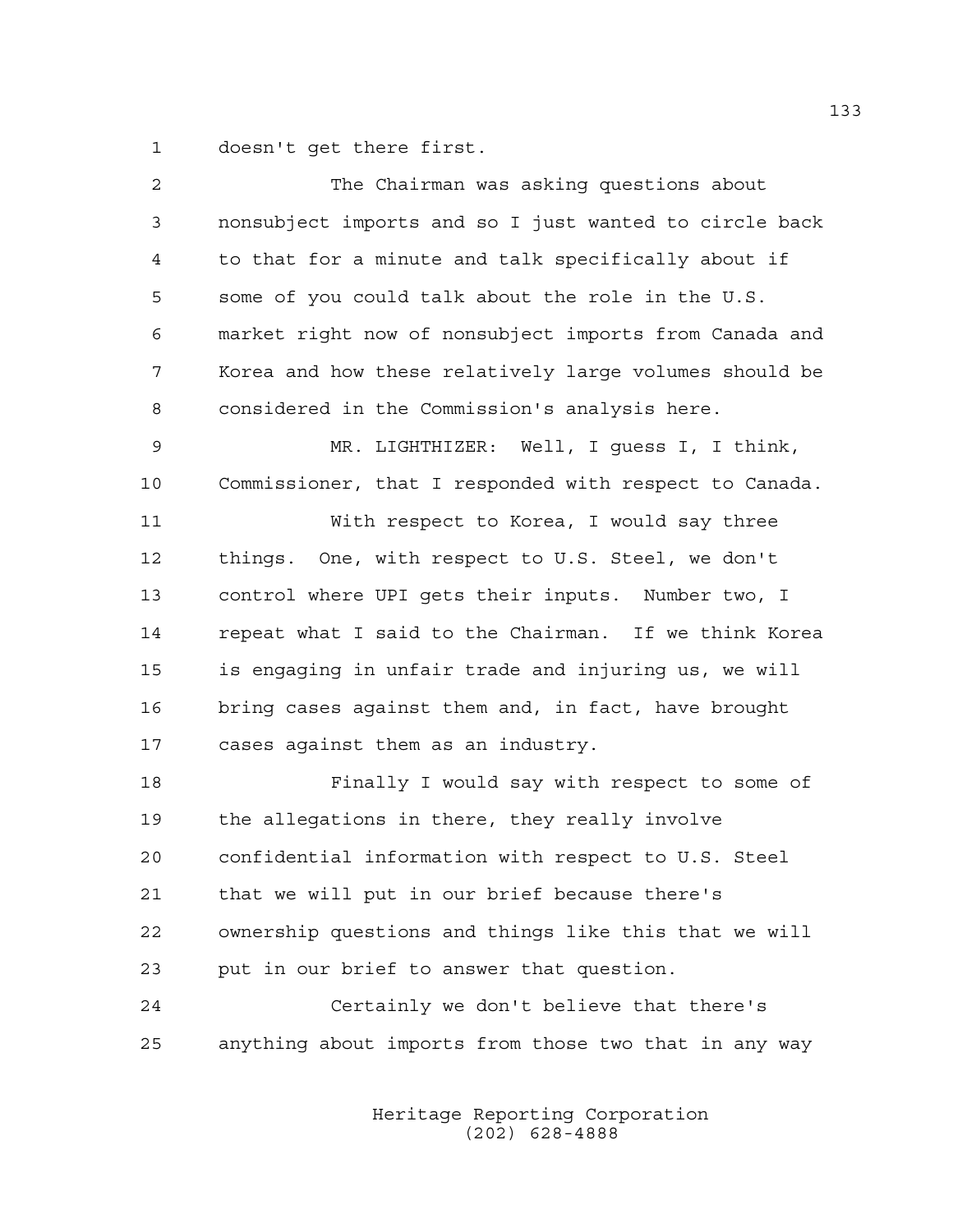1 make us invulnerable or help us financially.

2 MR. MULL: Dan Mull, ArcelorMittal. We 3 certainly are always looking at what comes in from 4 Canada, and as long as they're fairly-traded imports, 5 we think that's something that the industry 6 recognizes. Our concern is the unfairly traded 7 subsidized imports that most of these countries, I 8 should say all these countries, have. 9 COMMISSIONER ARANOFF: Okay. All right. 10 MR. SCHAGRIN: Commissioner Aranoff, this is 11 Roger Schagrin. I think as to Canada there's one 12 interesting issue because you will have a 13 representative, Essar, here this afternoon from India 14 which is participating. The other Indian producers 15 chose not to participate. I think that is something 16 the Commission can take into account. 17 Essentially, there's three major hot-rolled 18 producers in Canada. One is related to United States 19 Steel. They have operations in the United States, as 20 you're very well aware of. Another is related to 21 ArcelorMittal. They have a number of operations in 22 the United States, as you're very well aware of. 23 The other is Essar Algoma. Essar does not

24 have hot-rolled operation in the United States. They 25 do in India. They are probably the largest of the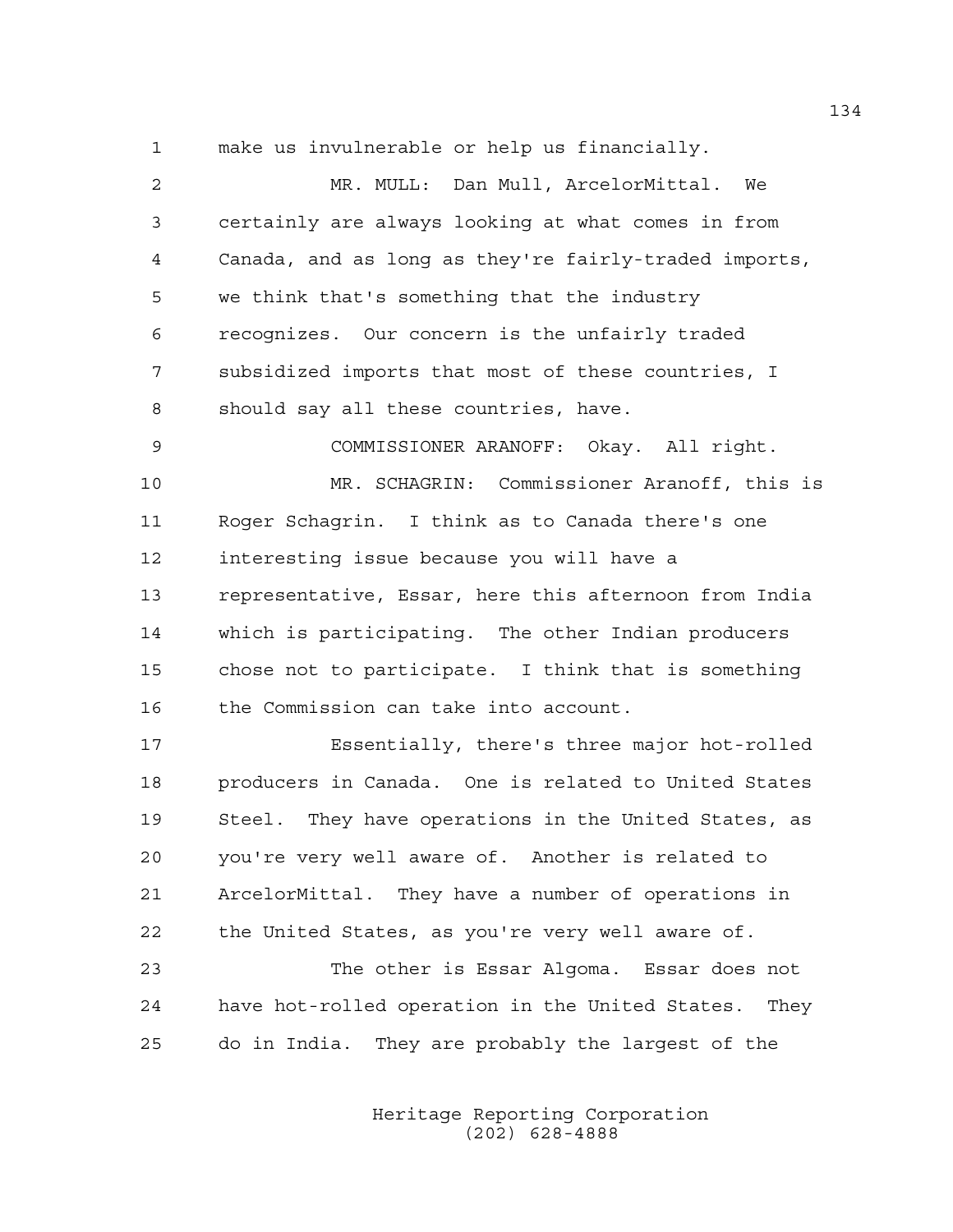1 three exporters of hot-rolled to the United States 2 from Canada. They have a significant sales force; a 3 sales force that could be utilized to sell Essar 4 India's products. They are a company that I believe 5 has lost money for a number of quarters in a row, 6 which means that they have to try to keep operating 7 and maintain cash flow.

8 So we can address this further in our 9 posthearing brief. Certainly, I think the Commission 10 can take into account the relationship of Essar India 11 and Essar Algoma in terms of the ability of Essar 12 India to penetrate the U.S. market with additional 13 hot-rolled sales.

14 COMMISSIONER ARANOFF: Okay. That's 15 helpful.

16 Mr. Price?

17 MR. PRICE: Yes. Real quickly. So I just 18 point the Commission to footnotes 3 and 4 on page IV-6 19 of the confidential staff report. So it gives some 20 fairly substantial, fairly straightforward information 21 that I can't talk about here but I think goes directly 22 to the Respondents' points.

23 MR. ROSENTHAL: And we'll also get you 24 information about the Canadian orders that Mr. Price 25 mentioned before and whether Essar India was part of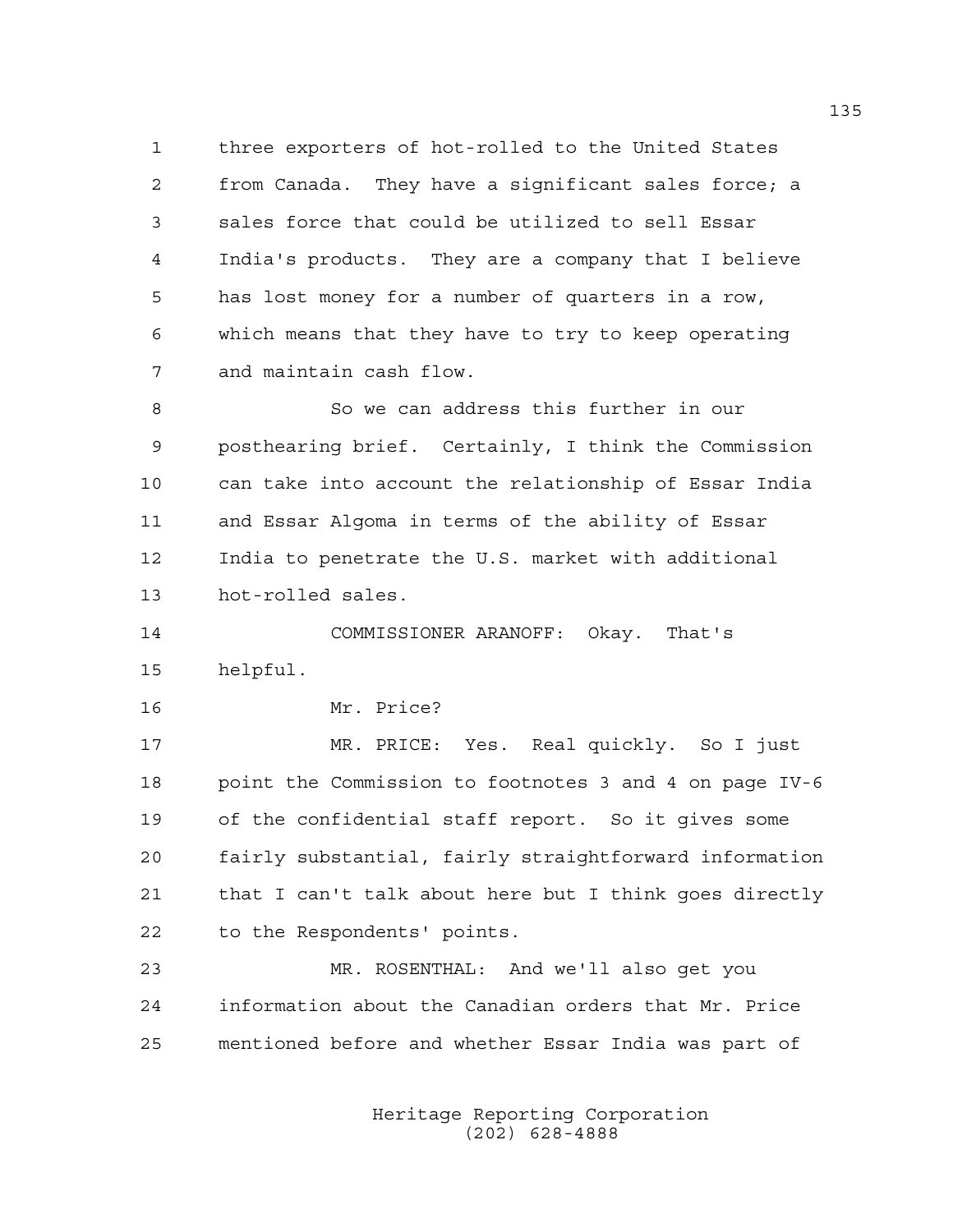1 the petitioning group in those cases.

| $\mathfrak{D}$  | COMMISSIONER ARANOFF: Okay. Let me turn               |
|-----------------|-------------------------------------------------------|
| 3               | for what remains of my time to a completely different |
| 4               | question that goes to conditions of competition. In   |
| 5               | the last review, and I think at other recent times    |
| 6               | when we've looked at this product, we've talked about |
| 7               | the phenomenon of light-weighting and the affects on  |
| 8               | demand for hot-rolled steel.                          |
| 9               | I guess I wanted to ask for sort of an                |
| 10 <sub>o</sub> | update of where we are on that. Is that a phenomenon  |
| 11              | that's accelerating? Has it kind of reached as far as |
| 12              | it's going to go into the market? How do you see it   |
| 13              | affecting demand for your product in the U.S. market  |
|                 |                                                       |

14 in the near future?

15 MR. LONGHI: The acceleration of light-16 weighting of vehicles, especially in the automotive 17 industry, is real and it's moving forward. Numbers 18 that are out there are in the range of 30 percent 19 lighter, which will certainly impact the amount of 20 volumes that we're going to be able to offer. The new 21 model vehicles that are coming out as early as next 22 year are going to begin to incorporate some of these 23 products. It's an intense battle with alternative 24 materials also.

25 So it's not just the battle that we have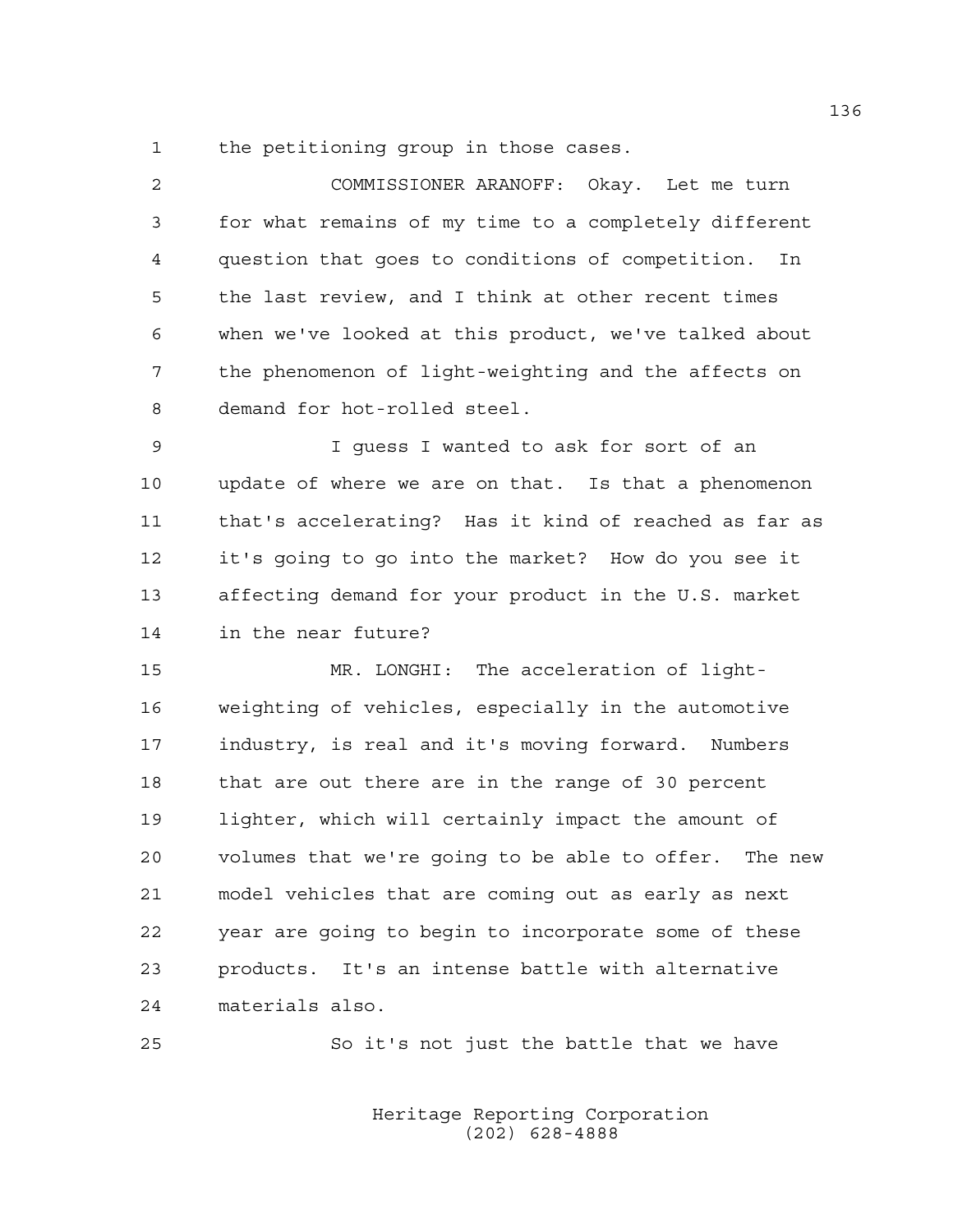1 with the capability of other countries to produce some 2 of those products. If you look at China, they're 3 producing more vehicles than the United States 4 nowadays, so they do have the qualifications to do 5 this.

6 As a matter of fact, we, as a company, are 7 being directly impacted by some of those substitutions 8 from overseas. I believe Mr. Johanson has visit one 9 of the facilities called Double G. We're in the 10 process of shutting it down because we're losing that 11 market segment for imports. So it's real. Light-12 weighting is forcing a significant shift.

13 COMMISSIONER ARANOFF: Does light-weighting 14 affect, I mean obviously it affects the tonnage you 15 produce when someone needs a lighter weighted steel. 16 Does it have the same affect on capacity utilization, 17 or does it take more capacity time to produce a 18 lighter steel so that there's somewhat of a less 19 affect?

20 MR. LONGHI: You know, it will have some 21 impact on the amount that you can produce and, but 22 it's going to impact us also, so it's not that the 23 same cost base is going to be real. So in a market 24 where you're having newcomers playing from overseas 25 trying to penetrate, we may see, and we are already to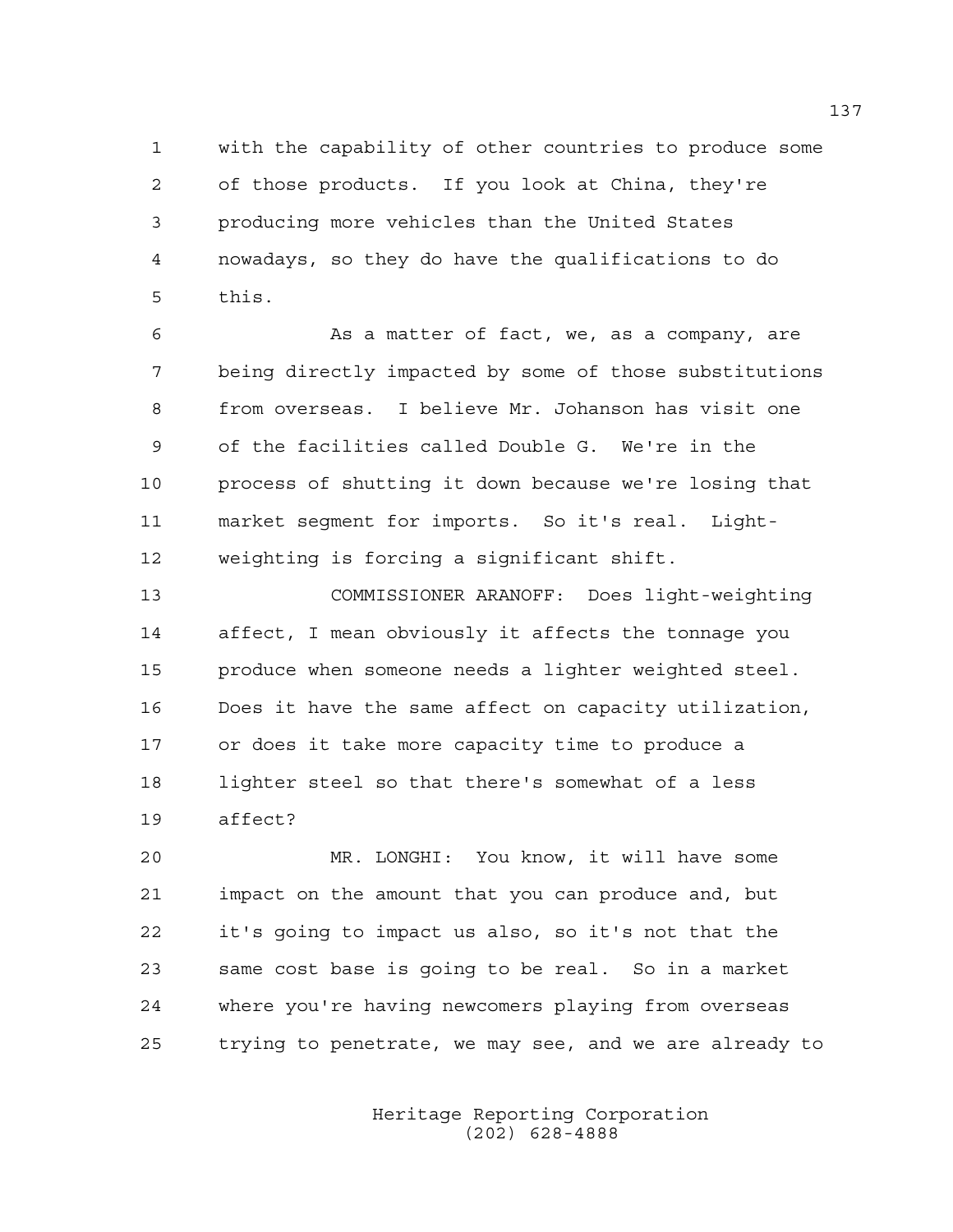1 a degree seeing, the same kind of danger if we don't 2 watch it.

3 MR. BLUME: Rick Blume, Nucor. Commissioner 4 Aranoff, also, the light-weighting phenomenon that you 5 refer to really also ties back to the importance of 6 being able to reinvest in our business. It goes back 7 to the sustainability, the McKinsey report, because at 8 the same time, our end use markets like automotive, 9 and frankly, there are others that are demanding more 10 sophisticated grades, higher strength steels.

11 The only way that we're going to be able to 12 make in many cases what are very large investments is 13 to have an industry that has EBITDA margins that make 14 sense, that allow us to continue to do that. So I 15 think, from an investment standpoint, it's also a 16 critical issue.

17 COMMISSIONER ARANOFF: Okay. That's a good 18 point, and I understand that from the investment 19 standpoint. For posthearing, because I'm out of time 20 and then some, if you could talk about the extent to 21 which the subject countries are, you know, competitors 22 for these types of high end, lightweight products, 23 that would be helpful then. Thanks.

24 Mr. Chairman, I couldn't come in under time 25 twice.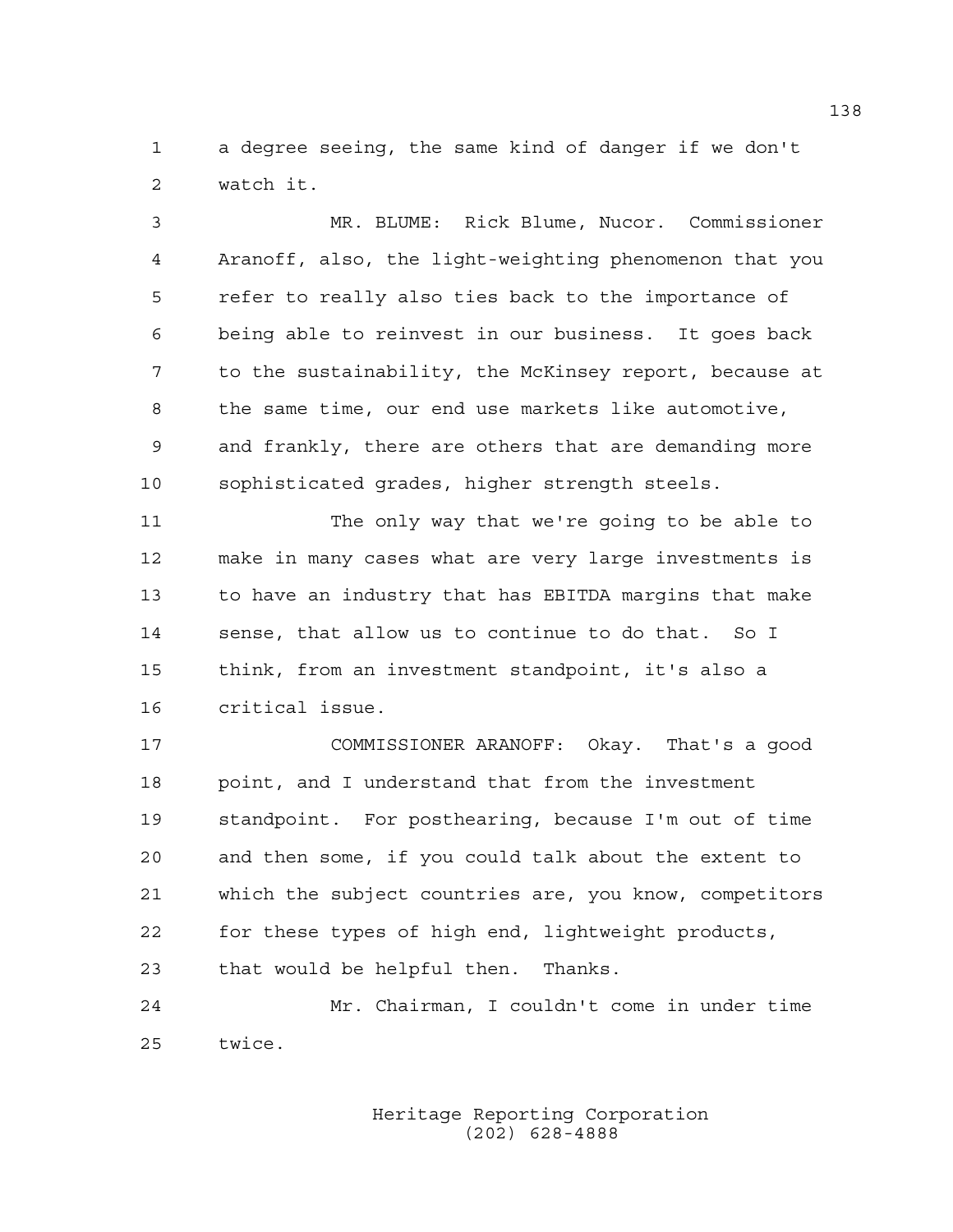1 CHAIRMAN WILLIAMSON: Okay. Thank you.

2 Commissioner Pinkert?

3 COMMISSIONER PINKERT: Thank you, Mr.

4 Chairman.

5 I said at the end of the last round that I 6 would give Mr. Price an opportunity to address this 7 question of the rationale for the global overcapacity.

8 MR. PRICE: Certainly. Like Mr. Lighthizer, 9 I've been very active in trying to work on this issue 10 and participating in a number of the OECD meetings 11 over the years on these issues.

12 The global steel market obviously is 13 saturated with overcapacity. When the world financial 14 crisis hit in 2008, capacity globally didn't stop 15 being built. It continued to build out, and it 16 continues to be built out.

17 Much of it is being built by countries that 18 simply lack raw materials -- China has some raw 19 materials; Taiwan, no real raw material basis for an 20 industry; Korea continues to build out, no real raw 21 material basis -- creating a huge overcapacity that 22 has very, very little logic.

23 You look at Taiwan today -- and it's where I 24 came back to this point a minute ago -- virtually all 25 the Taiwanese, the overwhelming majority of Taiwanese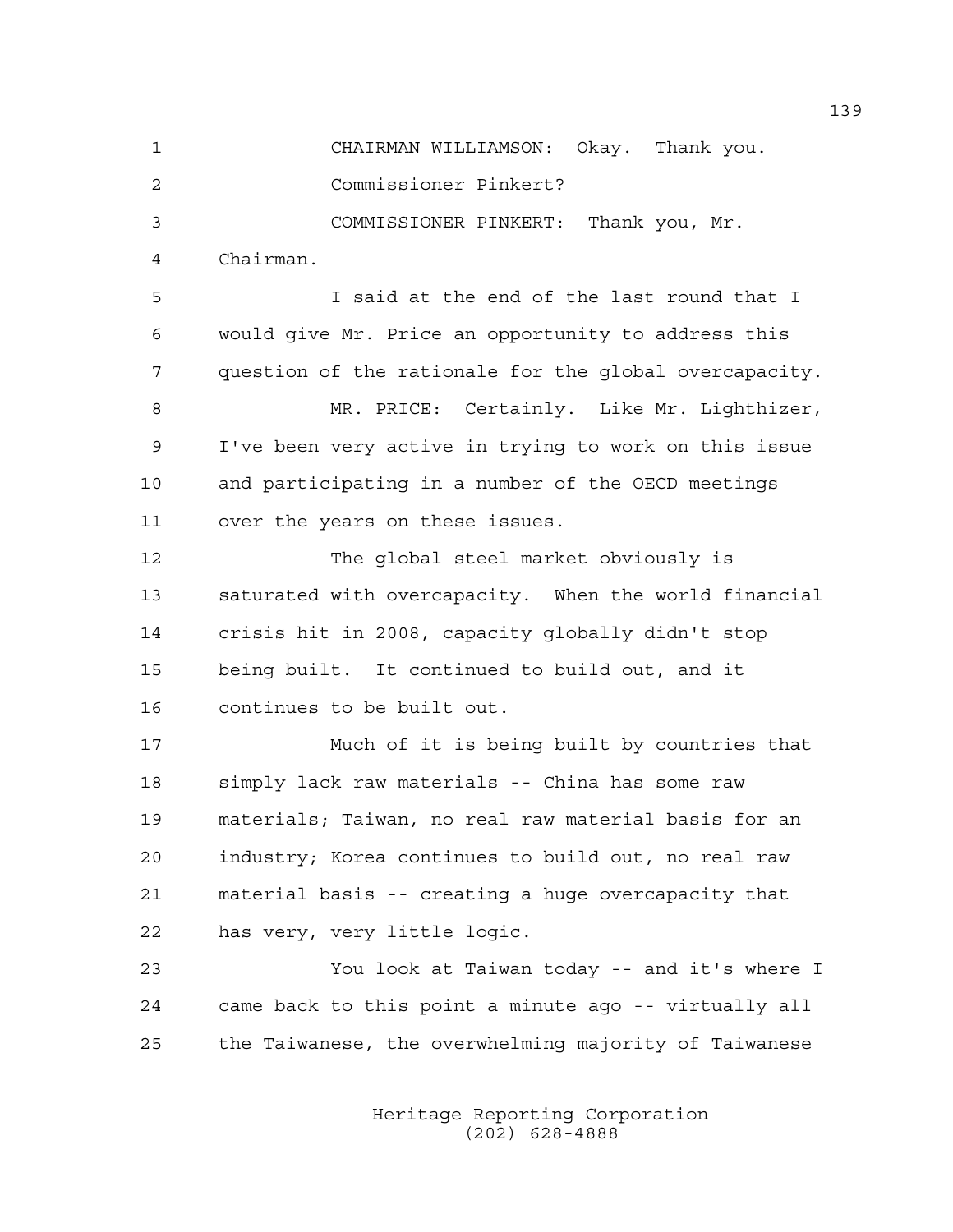1 flat steel production is exported. They keep adding 2 capacity. The largest company, even today its biggest 3 shareholder is the government of Taiwan.

4 You see Indonesia, the biggest principal 5 steel producer, government-owned. India. SAIL. Huge 6 steel producer. Biggest steel producer. Government-7 owned. China. It's at least 70 percent government-8 owned, and we've put together a report saying it's 90 9 percent government-owned. These industries exist for 10 government purposes. It is just a huge problem, and 11 unfortunately it needs to be dealt with.

12 The question is are U.S. workers here going 13 to be the ones that suffer because foreign governments 14 have decided to build out capacity, and are we going 15 to suffer due to unfair trade where it's been 16 established by lifting these orders or keeping these 17 orders in place so at least these workers have some 18 protection from the unfair trade that results from 19 that government built excess capacity.

20 MR. FERRIOLA: Yeah. If I may build on that 21 because the question keeps coming up is what is the 22 logic behind the overcapacity. I look at it in much 23 more simple terms, okay? The steel industry provides 24 huge employment opportunities, many, many direct jobs 25 for every ton of steel produced, and in addition to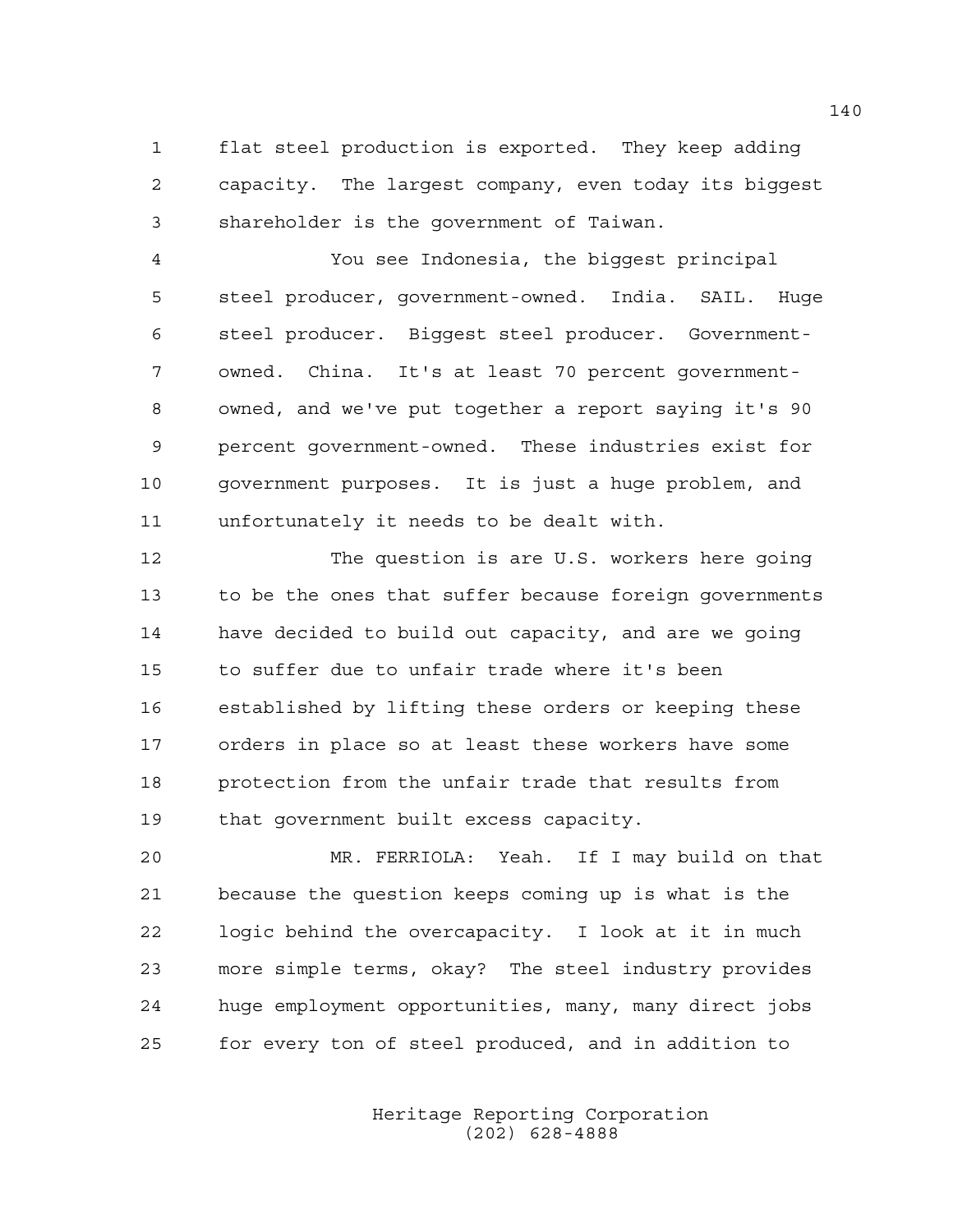1 that, it generates about five times that number of 2 jobs in indirect jobs.

3 For every job, direct job, there is about 4 five indirect jobs that are created in producing 5 steel. That's the logic behind this in these 6 countries. They are building these facilities not for 7 profit, but for employment. Very simply, I like to 8 say it this way. They are exporting a lot more than 9 steel. Their intention is to export unemployment. 10 That's why they're being built.

11 COMMISSIONER PINKERT: Mr. Rosenthal? 12 MR. ROSENTHAL: Just a couple of other quick 13 points. In the slides that Mr. Lighthizer used and 14 Commissioner Kieff referenced, yes, it's true. China 15 looks like the big behemoth, and compared to them, 16 everyone else looks small. But if you actually look 17 at the numbers for the individual other countries 18 named, they are quite significant in and of 19 themselves, and they are being built on the same 20 rationale as discussed before, because of government 21 policies and not necessarily sound economic bases. 22 And if you look at -- you know, only 23 compared to China do those countries look benign. 24 Individually and collectively, they represent a

25 tremendous amount of capacity that can easily swamp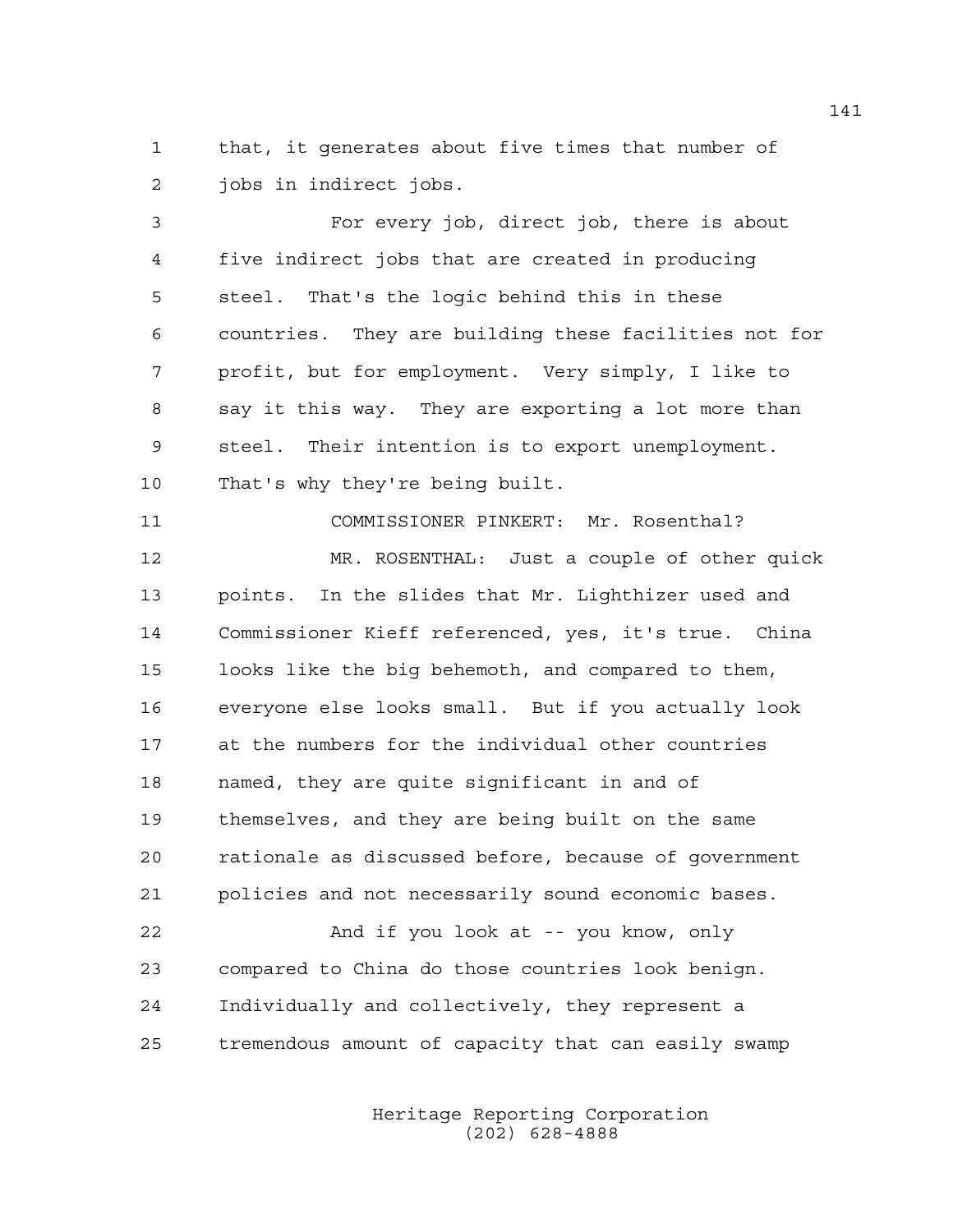1 the U.S. markets.

| 2  | And I want to come back at another point,              |
|----|--------------------------------------------------------|
| 3  | and I won't use your time on this, this whole notion   |
| 4  | of what is a little bit of market share and what that  |
| 5  | can do in this kind of business. Thank you.            |
| 6  | COMMISSIONER PINKERT: Do you want to                   |
| 7  | continue on that point?                                |
| 8  | MR. ROSENTHAL: I'll be forever grateful. I             |
| 9  | want to make it very clear, you know, I understand     |
| 10 | that the Commission is not required to cumulate in     |
| 11 | this context, in the sunset context, but there is a    |
| 12 | reason why the Commission in the first place and then  |
| 13 | the courts and then the Congress have all said         |
| 14 | cumulation makes sense, in particular in a case like   |
| 15 | this, when you have the collective hammering effect of |
| 16 | several different companies' and countries' imports.   |
| 17 | That's when you want to really cumulate.               |
| 18 | We recognize the entire effort by the                  |
| 19 | Respondents is to say, oh, no, we're different, don't  |
| 20 | cumulate us. But in fact, this is exactly the kind of  |
| 21 | case where you should do cumulation. And I hope you    |
| 22 | will do it in this instance.                           |
| 23 | But again, if you look at the companies and            |
| 24 | the countries individually, each one of them on their  |
| 25 | own have enough capacity to harm the U.S. industry.    |
|    |                                                        |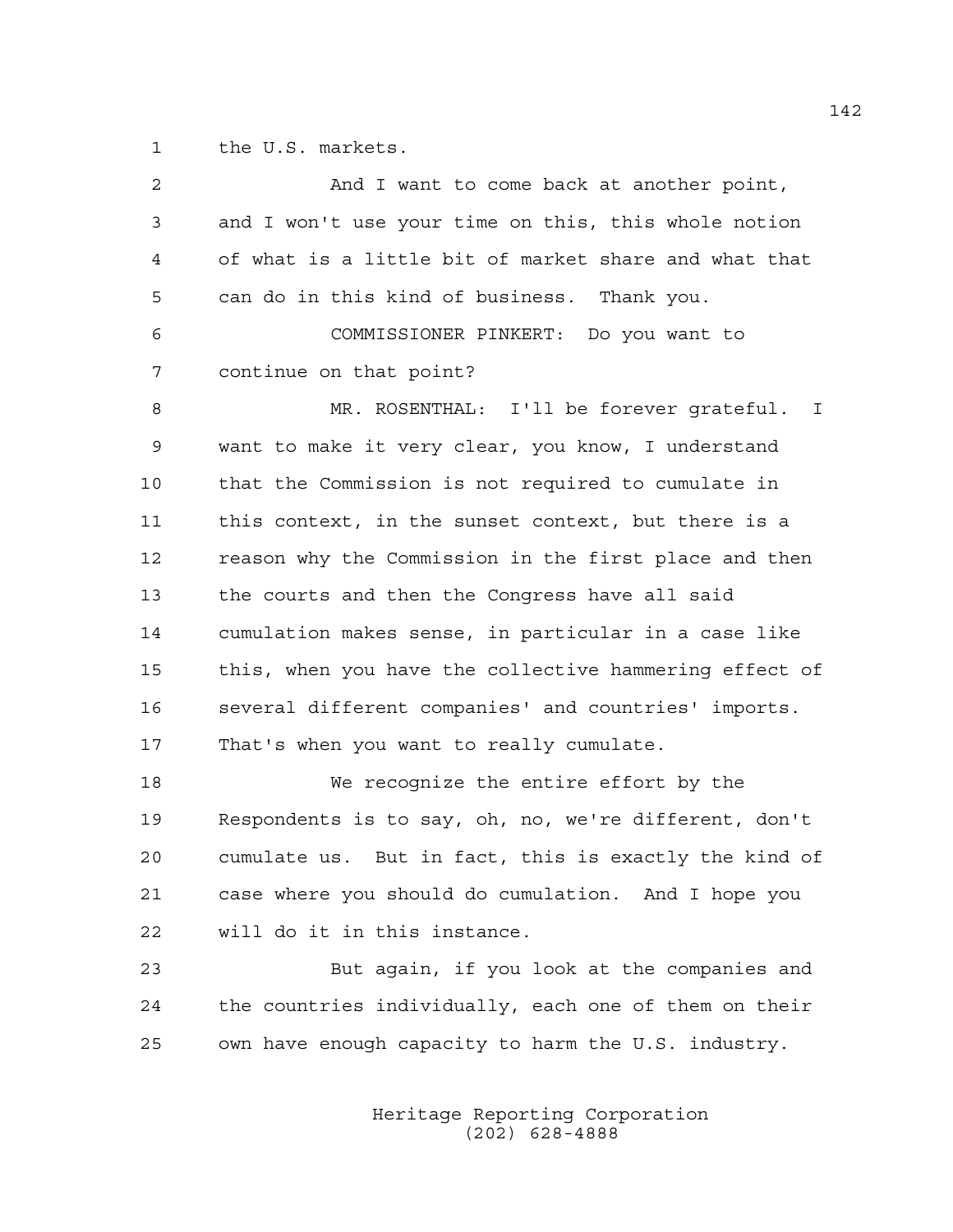1 And then I want to come back to one other thing, and 2 I'm glad that Commissioner Kieff early on in his 3 tenure here recognizes that what we're trying to do 4 here is try to anticipate what will happen if the 5 orders are revoked.

6 We can't be looking at what the import 7 penetration was during the period of investigation or 8 even necessarily in the original investigation. In a 9 lot of ways, you're like a parole board. And I heard 10 Mr. Waite, my friend, say, gee, our import penetration 11 is pretty low. Well, I'm sure a lot of folks up 12 before the parole board say, look, I haven't robbed 13 anybody yet. Of course not, you're in prison.

14 The same thing is the case here. They're 15 not in a position right now under the restraint of the 16 orders to get a lot of market share, but you've got to 17 figure out what is going to happen if they're no 18 longer restrained. And that's why these slides that 19 you saw about the large amounts of capacity, much more 20 than they had before in the original investigation, 21 and the shrinking size of the market overall, the 22 large proportion of the market that's part of merchant 23 market, makes even the relatively small import 24 penetration so devastating.

25 And the last point I want to make -- and I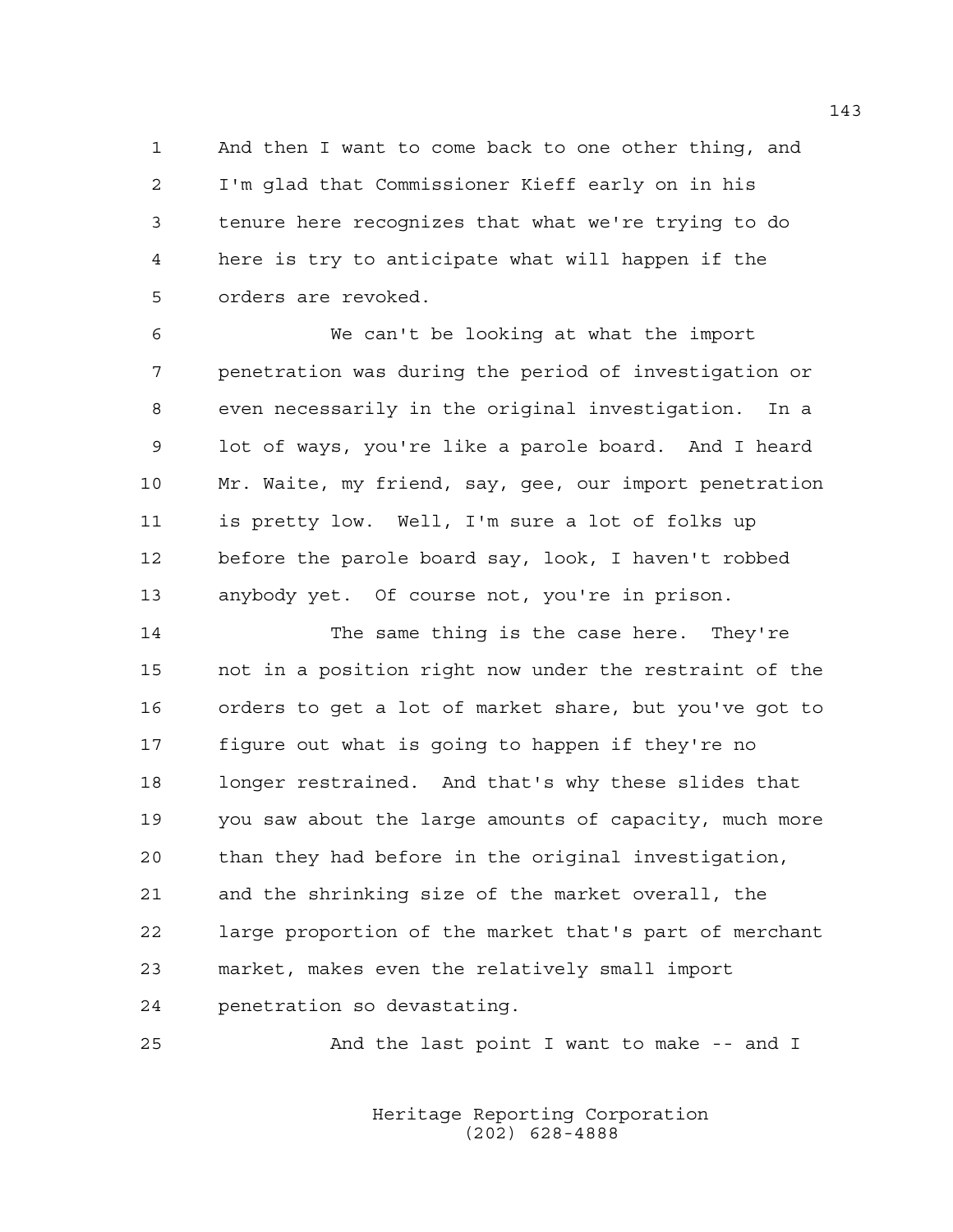1 will probably bore you again in closing -- is this is 2 such a capital-intensive industry. Capacity 3 utilization is so important. Every time they get a 4 sale -- an offer for sale in the market, these 5 companies have to make a decision: do I take this 6 sale at the lower price and keep my throughput going, 7 or do I lose the tonnage and lose all of that?

8 And so it's not irrational to say, I'm going 9 to take these sales to the lower prices that are being 10 offered because I don't want to have capacity 11 utilization below the 76 percent, therefore I'm going 12 to keep the import penetration low, but it's still 13 going to hurt me.

14 And so I urge you to recognize that import 15 penetration at low levels doesn't necessarily mean a 16 healthy industry. Thank you.

17 MR. FERRIOLA: If I may make just a point 18 building upon that, at Nucor, and I'm sure at many of 19 the other companies, when you look at the impact of 20 capacity utilization, and you make these decisions, 21 it's more than just a profit or an economic decision 22 that you're making. We have teammates that are 23 families that need the hours, that need to earn the 24 bonuses, and which we pay for production, tons safely 25 produced, high quality tons safely produced.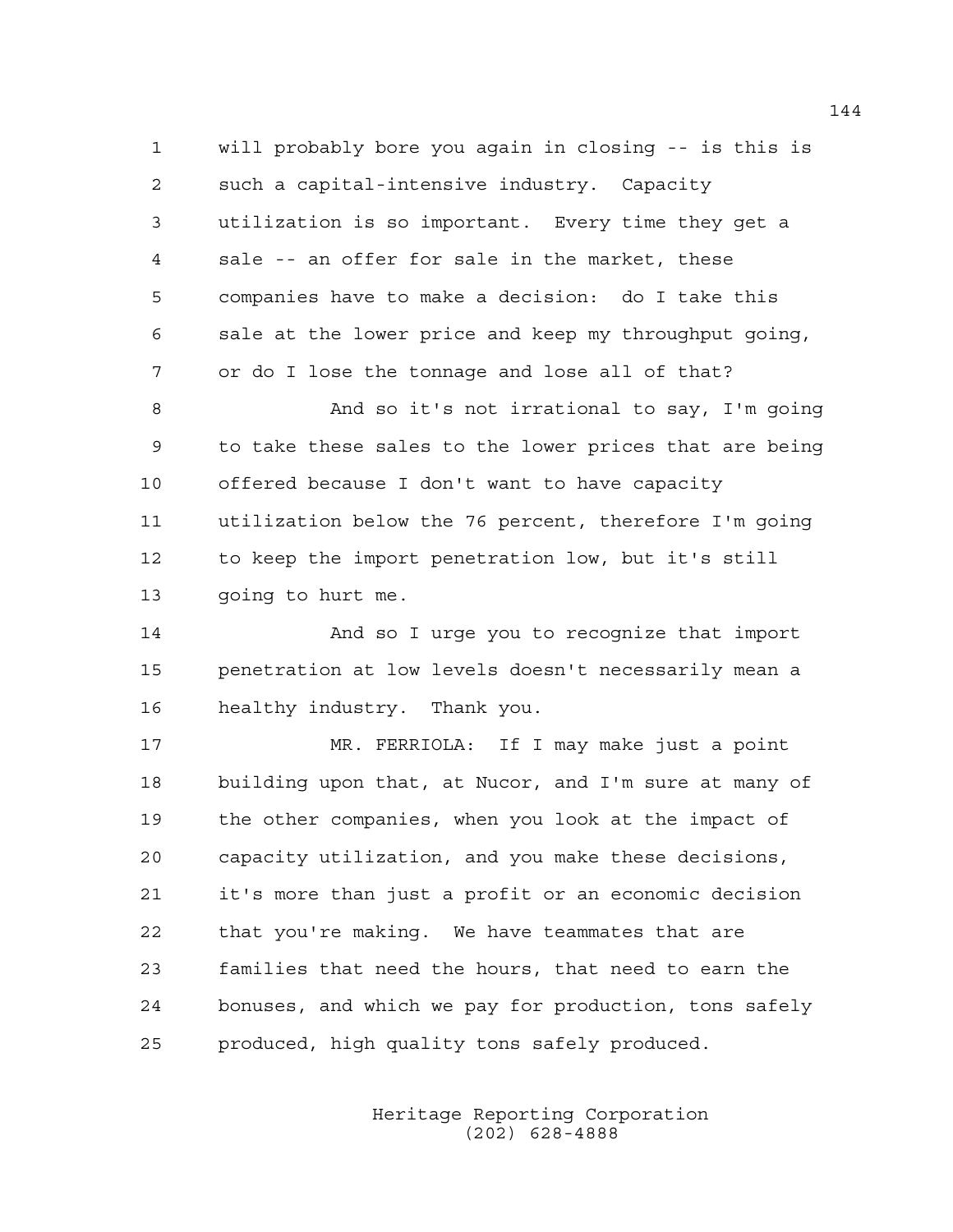1 So please understand that all of this 2 discussion about capacity utilization, certainly it's 3 important. It has an impact on profitability. But it 4 goes beyond that. It goes beyond families and people 5 and teammates who want to work those hours, and 6 through no fault of their own, are losing that 7 opportunity because capacity utilization is going down 8 because of these unfairly traded products.

9 COMMISSIONER PINKERT: Thank you. All 10 right. Now, sticking with you, Mr. Rosenthal, for a 11 second here, let's say that we accept hypothetically 12 the argument that the subject producers have an 13 incentive to come into the U.S. market in greater 14 amounts in the event of revocation, and that they have 15 a desire to do that.

16 Do we have to take into account whether or 17 not the purchasers are focused on buying from domestic 18 sources? And I'm thinking in particular of the 19 submission we received from Ford. Is that a factor? 20 In other words, they've got the desire to come in. 21 They've got the incentive to come in. But can they 22 come in?

23 MR. ROSENTHAL: The answer is yes, they can 24 come in. And I understand what the Ford statement is, 25 and that the Ford intention is to retain the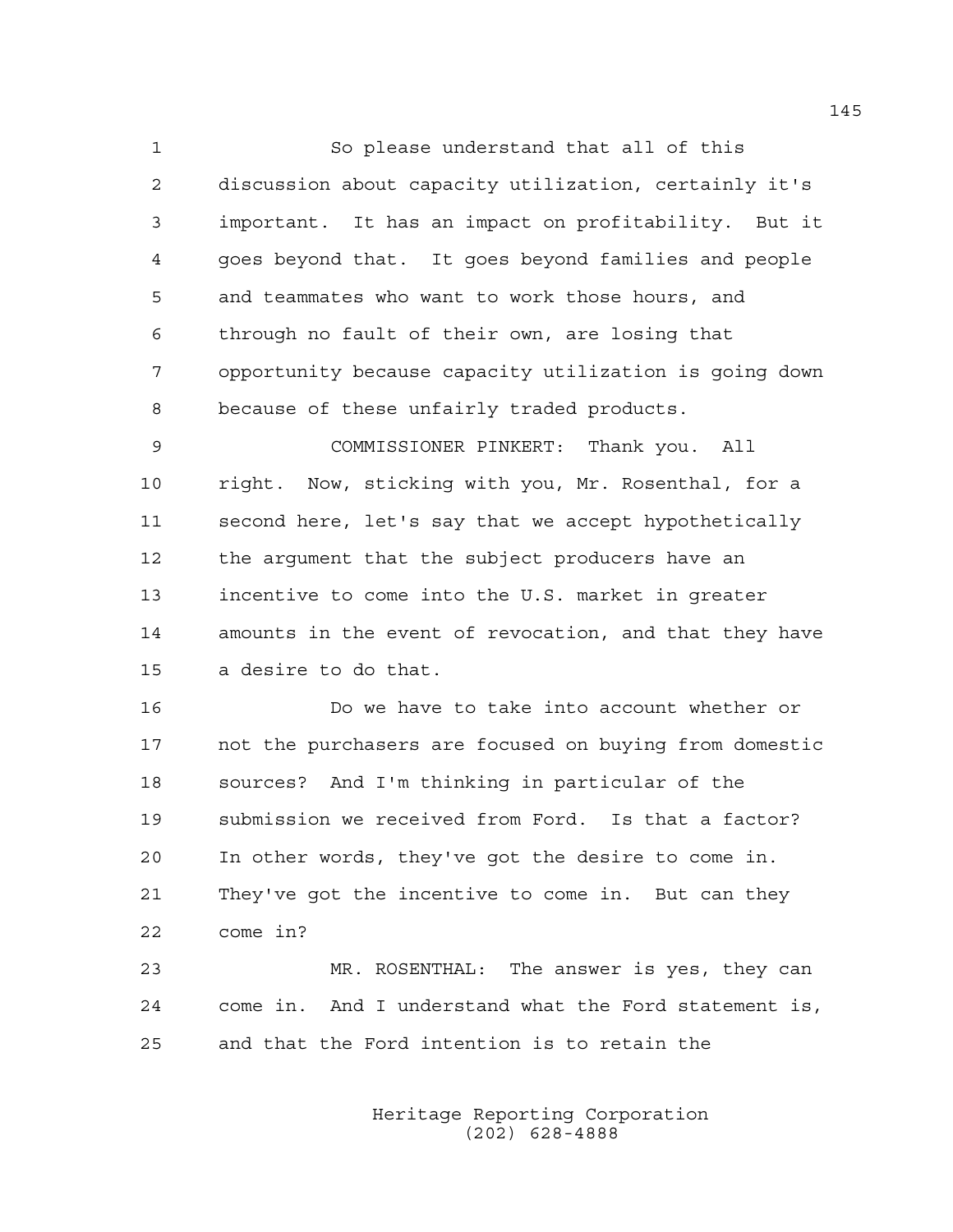1 purchasers -- purchase it from domestic sources. But 2 there is a reason why everybody, even Ford, would say 3 it's not such a bad thing if I'm purchasing to have 4 these imports come into the United States because it 5 will affect the prices in the spot market, and the 6 spot market affects the prices I get from the domestic 7 industry suppliers.

8 And so even if the auto companies or any 9 other purchaser don't buy a ton from the foreign 10 producers immediately because their presence in the 11 U.S. market will affect pricing, and all of these 12 contracts are tied to the spot market, it will have an 13 immediate deleterious effect on the domestic 14 producers. So that's point number one.

15 I don't know what Ford's ultimate intentions 16 are, but I've been told by others that at the right 17 price, even the most patriotic and other reasons, you 18 know, might be overcome.

19 COMMISSIONER PINKERT: Mr. Ferriola.

20 MR. FERRIOLA: If I may, again, 40 years in 21 this business, I could tell you hot-rolled product is 22 sold on price, price, price, okay? So you can hear a 23 lot of arguments about we cannot -- we have to buy 24 domestic, we have a preference towards domestic, and 25 it might be true that they have a preference towards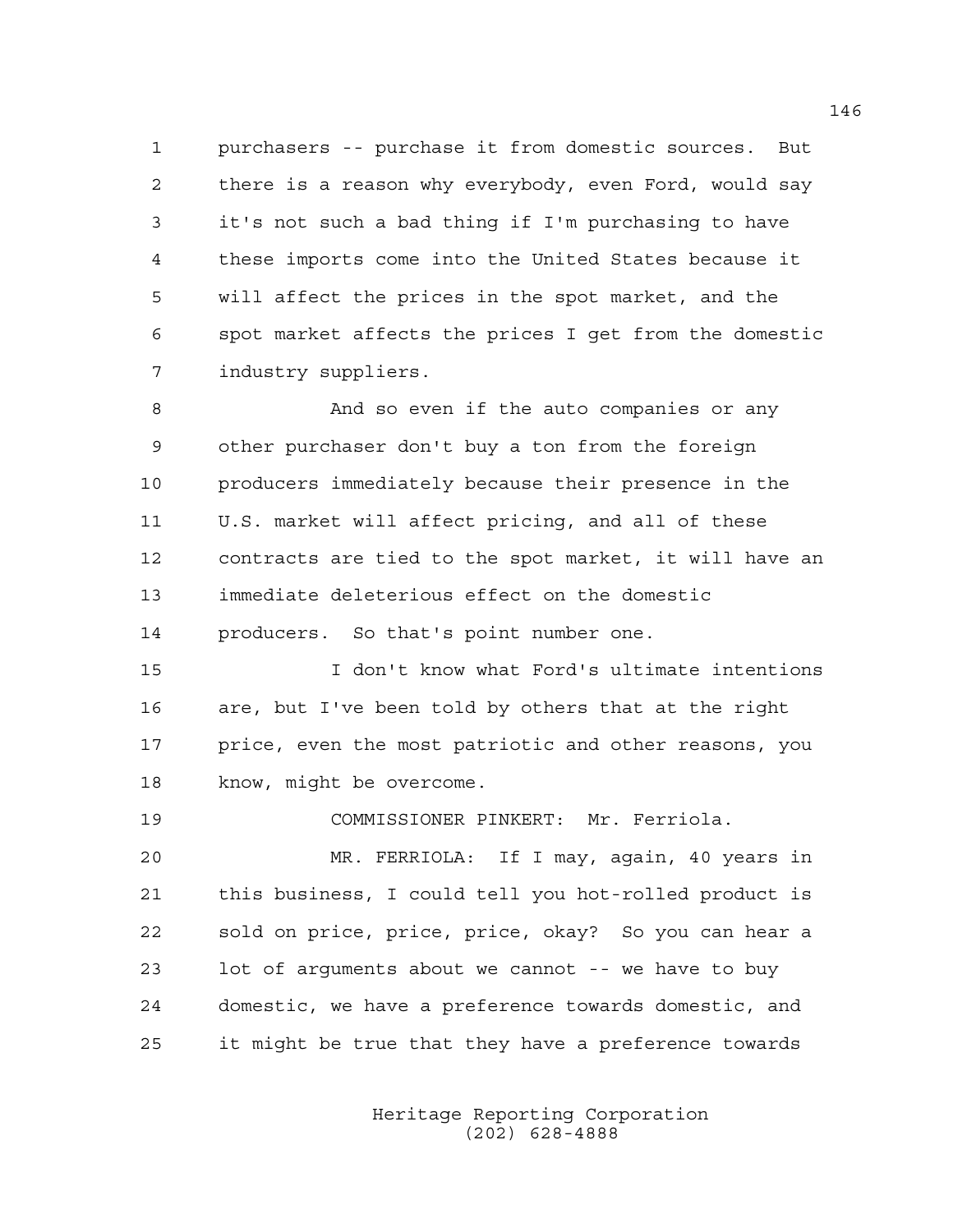1 domestic. That preference is tied very, very directly 2 to the price that they get to satisfy that preference. 3 If you cannot match the price of the 4 importers, you will not get the business. 5 MR. MULL: May I just add one other thing? 6 In today's world, just like everything else, 7 everything is very transparent, and it's very fast. 8 And, you know, any type of impact on pricing, 9 certainly our contract-type of customers, like any 10 automotive account, appliance account, they watch that 11 daily, and they certainly monitor it. So any type of 12 additional imports coming in that come in and impact 13 the pricing, it will impact our contractual business. 14 MR. FERRIOLA: If I may just make one more 15 point. I apologize for breaking in again. But please 16 remember that that same argument of preference, those 17 same conditions existed in 2001, when the orders were 18 put in place, and again when the orders were sustained 19 in 2007. 20 COMMISSIONER PINKERT: U.S. Steep has been 21 very patient here. 22 MR. SCHERRBAUM: Yeah, thank you. Joe

23 Scherrbaum with U.S. Steel. Just one other point that 24 -- I agree with everything that was said. Also on 25 hot-roll, I mean, automotive is not the largest market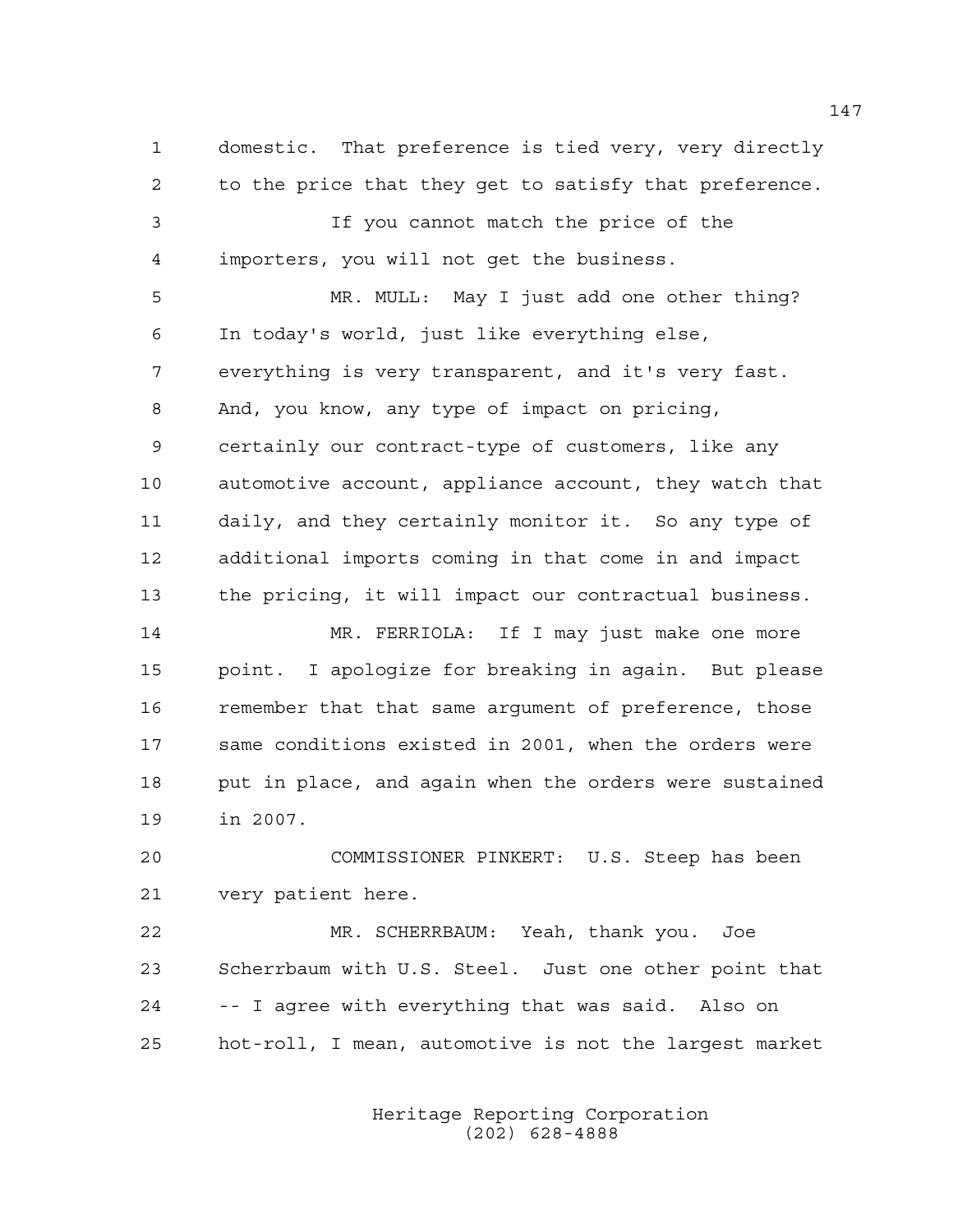1 for this commodity merchant hot-rolled product. I 2 mean, the bigger markets are non-residential 3 construction, energy applications, large-diameter 4 pipe, and none of those markets are doing really well 5 right now. 6 So again, the pricing impact of these 7 imports would be very significant on the whole 8 picture, not just automotive. 9 COMMISSIONER PINKERT: But you agree about 10 the spot market impact that was testified to a second 11 ago. 12 MR. SCHERRBAUM: Absolutely. 13 COMMISSIONER PINKERT: Okay. 14 MR. BLUME: Rick Blume, Nucor. One other 15 point I would add to the discussion, and I agree with 16 the points made by my colleagues, is -- and I've been 17 participating in many of these case for quite some 18 time, and in every case the automotive guys have been 19 involved, participated, submitted briefs. Now, I 20 think that speaks a lot to their interest and the 21 effect of these imports. 22 COMMISSIONER PINKERT: Thank you very much. 23 I too have gone over my time twice. Do you want to 24 make a very quick comment? 25 MR. KOPF: Very quick comment. You just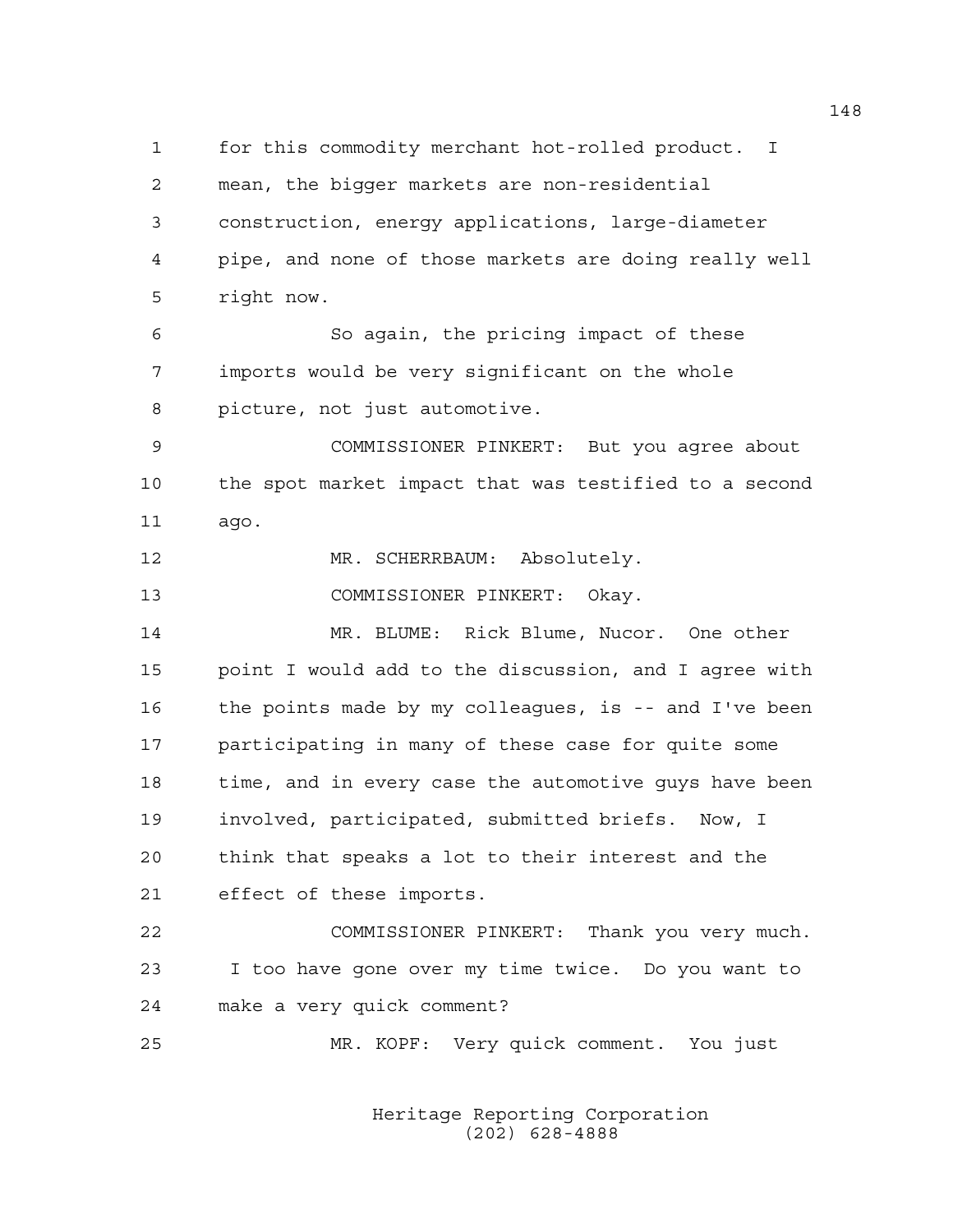1 asked the question, Commissioner Pinkert -- this is 2 Rob Kopf of U.S. Steel -- can they come in from 3 abroad. The point is they already are bringing in 4 other products from these countries to supply 5 automotive. There is no reason they can't on hot-6 rolled.

7 COMMISSIONER PINKERT: Thank you, Mr. 8 Chairman.

9 CHAIRMAN WILLIAMSON: Thank you. 10 Commissioner Johanson?

11 COMMISSIONER JOHANSON: Thank you, Mr. 12 Chairman. While apparent U.S. consumption has 13 fluctuated between years, overall it is at a lower 14 level than during the original investigations or the 15 prior reviews. Please discuss whether U.S. demand for 16 hot-rolled steel is lower due to changes in the end 17 uses, technological advances, or other factors. Mr. 18 Ferriola?

19 MR. FERRIOLA: I would start by saying the 20 most important impact is the economy in general. You 21 know, I mentioned earlier in the testimony that non-22 residential construction is at its lowest level in 23 easily 40 years. And as was pointed out just 24 recently, hot band, a product -- hot-rolled product 25 goes into many other applications. We seem to be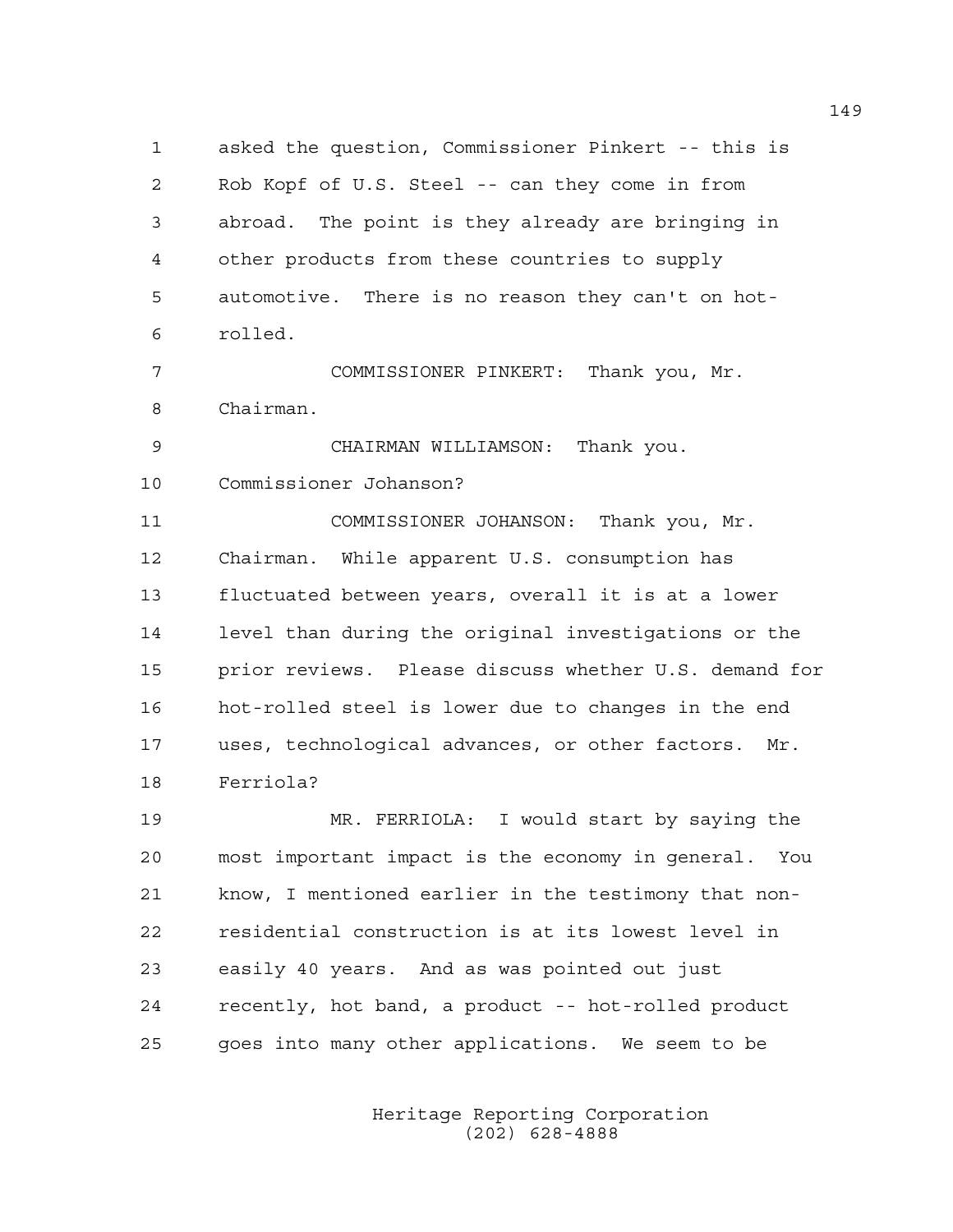1 focused on automotive, but there is a large amount of 2 it that goes into non-residential construction, and 3 non-residential construction is at a very, very low 4 level.

5 COMMISSIONER JOHANSON: As I know, at least 6 just from reading the newspapers, U.S. manufacturing 7 is in an uptick on the whole. There are some 8 manufacturing returning to the United States, which I 9 assume your industry would welcome. How much has that 10 impacted sales for you all? I assume that has 11 benefitted you, and it will probably continue to. And 12 many people think this trend will continue, largely 13 due to lower energy prices in the United States. Mr. 14 Longhi?

15 MR. LONGHI: Yes. That's absolutely true. 16 The shale boom transformation that we're seeing in the 17 United States is certainly giving a higher level of 18 competitiveness to businesses that decide to stay here 19 or to come back here, which raises another point. How 20 can then someone else out there that does not have 21 this kind of condition, has to import material in, 22 process it, ship it up here, and doesn't have the 23 energy capability that we have to be able to bring at 24 lower prices than we do.

25 So it has a pretty big dimension of allowing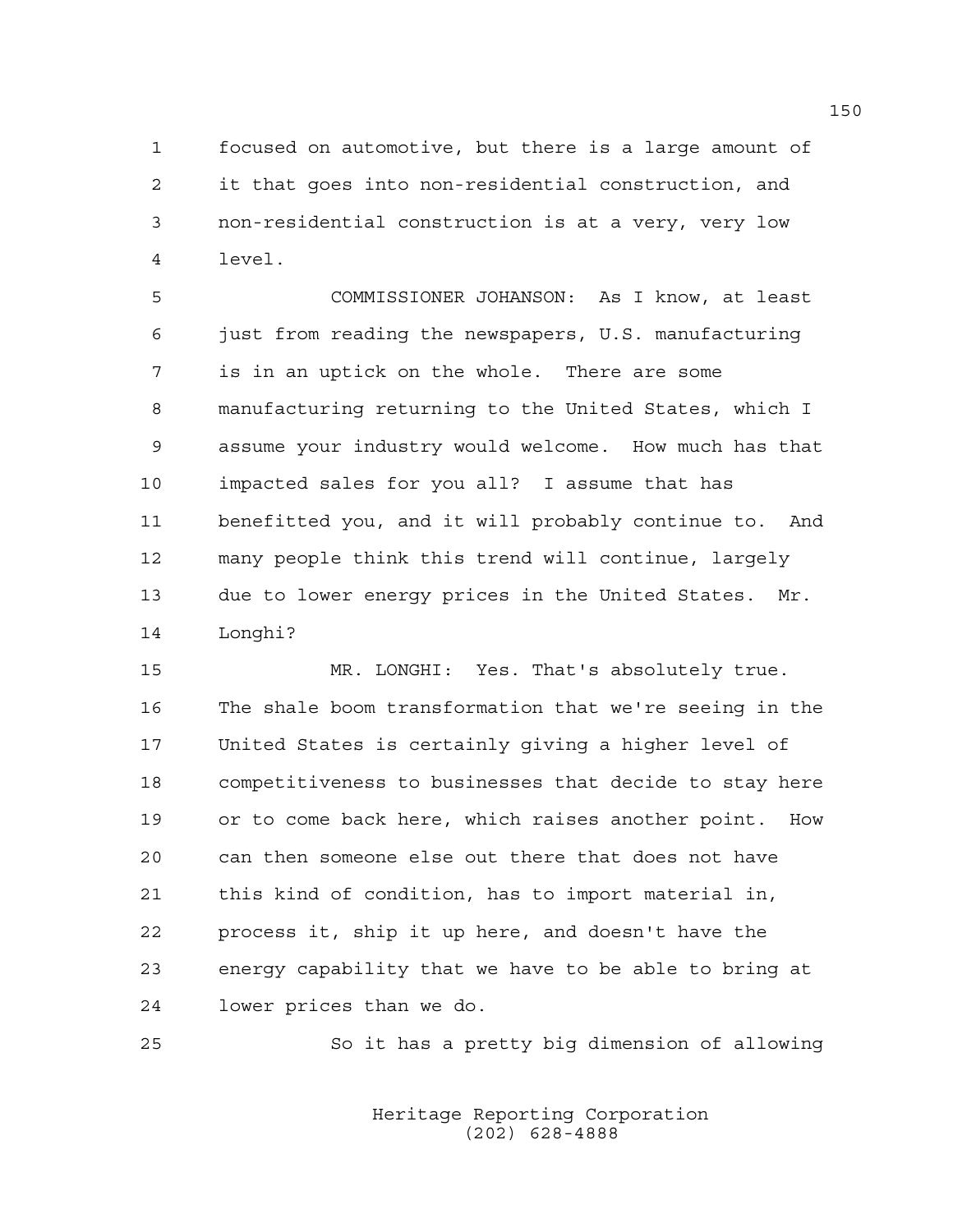1 for us to do more business, but if we don't take care 2 of all these situations that are occurring, we're 3 going to be seeing that continue. In the energy 4 business, for example, the welded pipe, where hot-5 rolled plays a significant role, this is drawing 6 significant attention on the part of all of these 7 people that have that spare capacity. They're just 8 looking at it. As soon as you end up taking rigs 9 going up and things of this kind, you can correlate 10 directly to the amount of material that gets offered 11 into the marketplace.

12 COMMISSIONER JOHANSON: Yes, Mr. Blume? 13 MR. BLUME: Yes. Rick Blume, Nucor. One 14 point that I would add to that, while I think there is 15 optimism in terms of what you read about resurgence 16 about of manufacturing, the reality is, as we look at 17 our revenue line over the last few years, it's 18 relatively flat. So in fact, we have not seen that 19 yet. And I would say at least at this point there is 20 optimism that ultimately that might occur, but the 21 results today don't show that.

22 COMMISSIONER JOHANSON: Mr. Mull? 23 MR. MULL: Yes. We're certainly hopeful 24 that that type of change is happening in the 25 manufacturing sector, but our projections for growth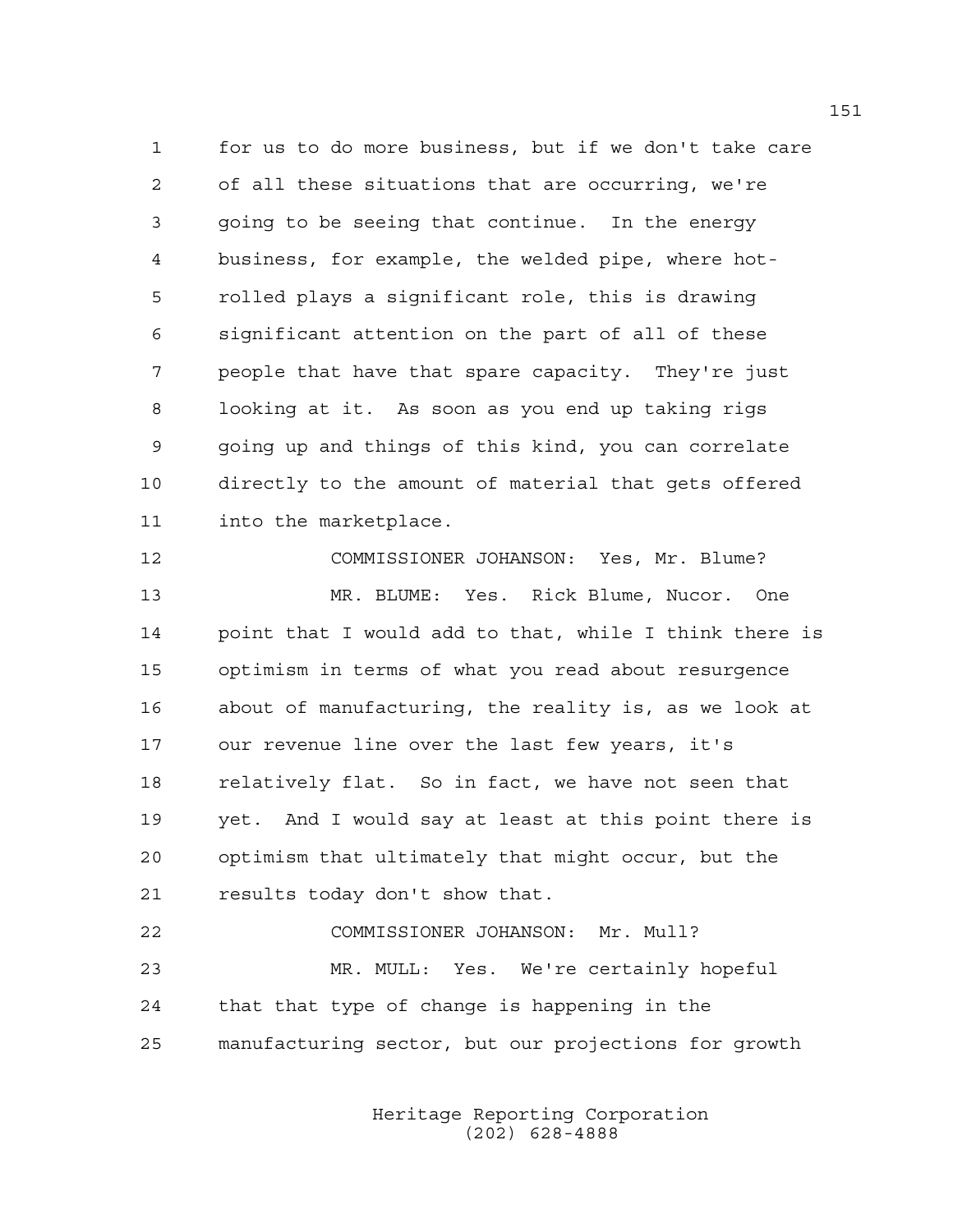1 in the marketplace is only a couple percent increase 2 in consumption next year. So, you know, it's still a 3 very modest growth, and basically it's related to the 4 general economy.

5 Hot-rolled is certainly tied directly to 6 economy and, you know, when the economy gets stronger, 7 and the growth would happen, I think we'd see the 8 pickup in demand for hot-rolled also.

9 COMMISSIONER JOHANSON: Mr. Price.

10 MR. PRICE: So let me just add one thing. 11 We've heard a lot of discussion about pickups in 12 demand in the United States. Modest is what you're 13 hearing, a couple percent. Is it transferring to the 14 benefit of the U.S. industry? Not necessarily at all. 15 It really won't if these orders are lifted.

16 But we hear about also in the Respondent's 17 briefs about, oh, there is going to be a boom in auto 18 consumption in a lot of these countries. This is 19 another line out of the McKinsey report. It's not one 20 we've emphasized. It's actually in the Nucor 21 questionnaire responses. This is an exact quote. "As 22 an effect -- " this is about automotive, where 23 essentially I guess everyone is going to own a car in 24 India and China and, you know, they won't be able to 25 drive anywhere because there will be no rooms on the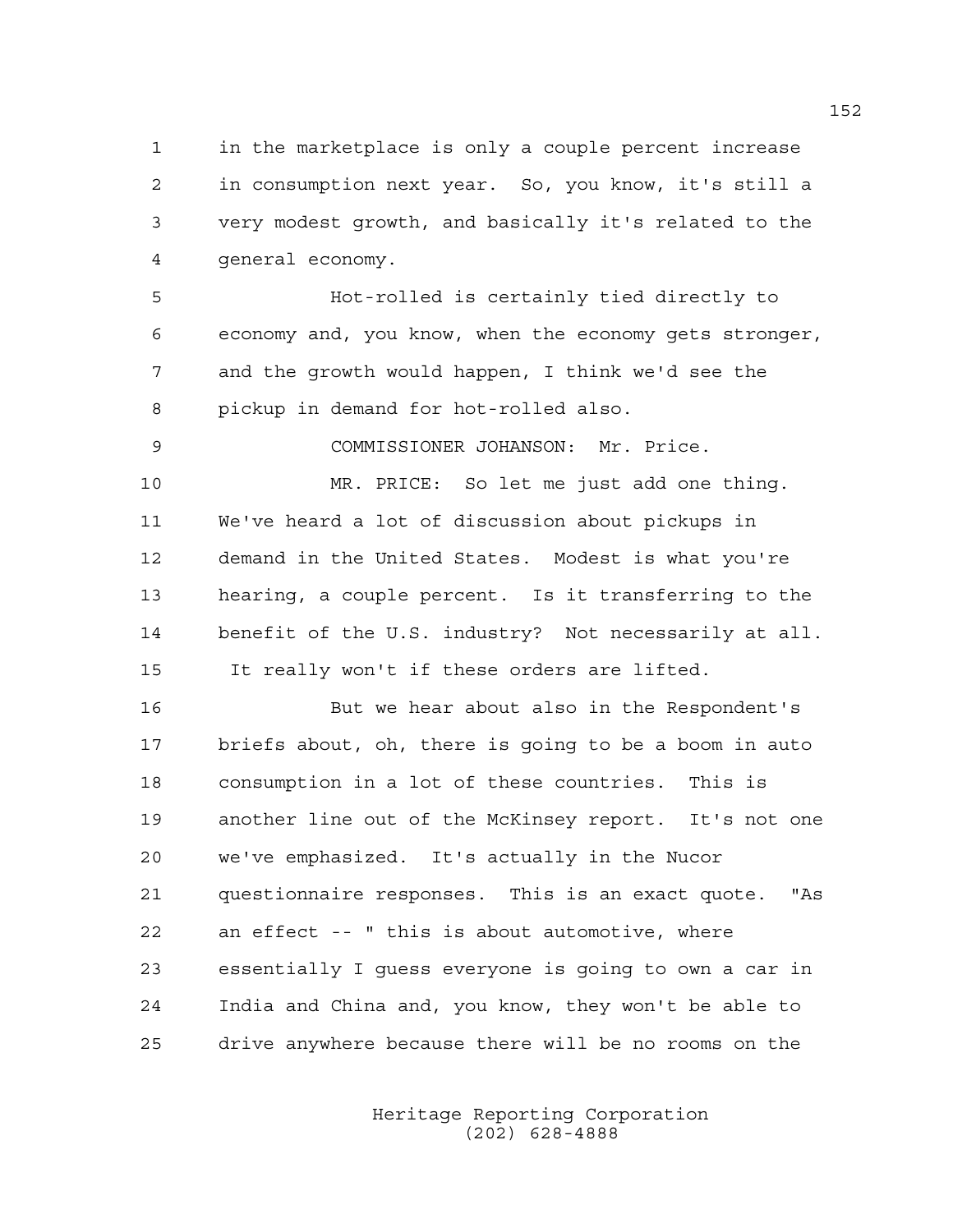1 roads, but the quote is this: "As an effect, despite 2 the growth of the number of cars produced -- " this is 3 talking about light-weighting of cars -- steel 4 consumption will remain flat because, yeah, there may 5 be more growth, but not necessarily growth translating 6 into more tons of steel that are going to really 7 affect this industry in a material way. 8 So I wanted to point that out. You should

9 take a look at the report. There are other parts of 10 it.

11 COMMISSIONER JOHANSON: All right. Thank 12 you. Mr. Scherrbaum

13 MR. SCHERRBAUM: Joe Scherrbaum, U.S. Steel. 14 Just one other comment on another significant market 15 for hot-rolled steel. This is large-diameter welded 16 pipe, and I believe a couple of months ago in here 17 there was a sunset review hearing where a number of 18 our customers testified that that market actually, 19 which had been doing okay for them, is going 20 backwards. And there really are no significant 21 projects out there to drive demand for that product. 22 And I can tell you since they were here, you know, 23 we're dealing with them all the time and have seen 24 nothing in the way of significant inquiry or big 25 project that's on the boards for later. So again, the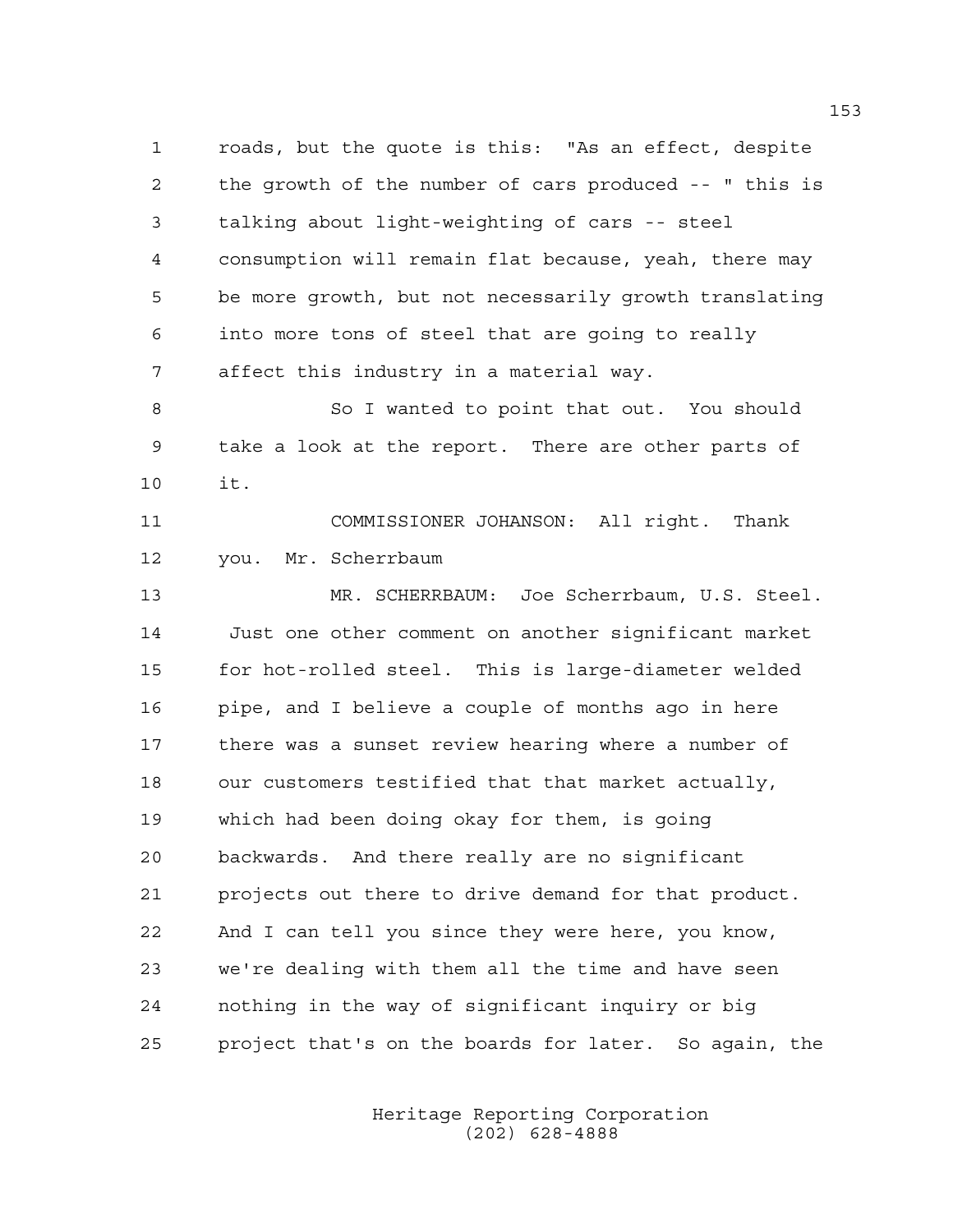1 demand in that area is regressing.

2 COMMISSIONER JOHANSON: Mr. Ferriola. 3 MR. FERRIOLA: Just one more point. I 4 apologize. 5 COMMISSIONER JOHANSON: No, no. This is 6 interesting. 7 MR. FERRIOLA: When you look at -- and we 8 talk in terms of a modest improvement in terms of 9 percentage of 1 or 2 percent. Please remember the 10 level that we are starting from. We are at such a low 11 level at 76 percent capacity utilization of 1 percent 12 impact, it's a lot different than if you're operating 13 at 90 percent when you're seeing 1 percent 14 improvement. 15 So we've started at from such a low level that 16 even with these modest continuous improvements, it's 17 going to take a very, very long time in order to have 18 any significant impact upon our ability to be 19 profitable. 20 MR. SCHAGRIN: Commissioner Johanson, this 21 is Robert Schagrin. You know, since we've talked 22 about demand forecast and light-weighting in very many 23 areas, I would point out, given my tubular background, 24 that the one area in which there isn't a lot of light-25 weighting going on is in drilling for shale because in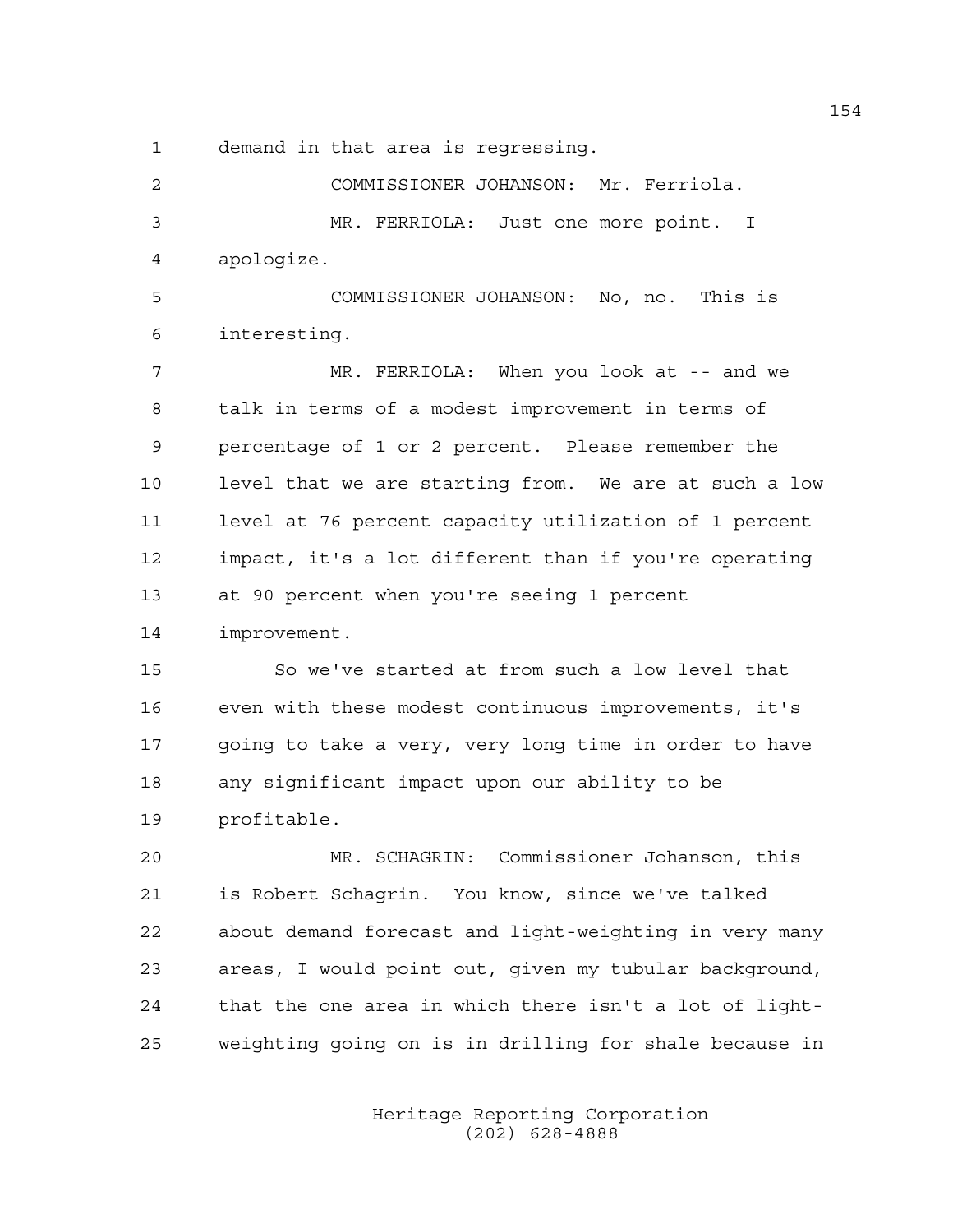1 those shale areas, they're actually using now heavier-2 walled product than what was traditional because of 3 the horizontal drilling. And yet, because, as this 4 Commission is aware, because imports have taken the 5 vast majority of the growth in demand for energy 6 tubular goods in the United States, the U.S. hot-7 rolled industry isn't really benefitting from the 8 growth in demand from shale drilling.

9 Hopefully that is something that between 10 Commerce and the Commission we will address in the 11 future.

12 MR. VAUGHN: Commissioner Johanson, Stephen 13 Vaughn for U.S. Steel. Just two points to put the 14 demand issue in perspective as well. In the first 15 place, we had very strong demand in the late 1990s, 16 and yet that demand was sort of overwhelmed by 17 imports, and the domestic industry suffered great 18 harm. In the second, there has been a significant 19 increase in demand throughout Asia, and there has been 20 many, many times in recent years where people have 21 come and testified to the Commission about growing 22 demand in Asia, growing consumption in Asia. And now, 23 when we look around at the Asian market, a lot of the 24 Chinese mills are losing money. Two of the big mills 25 in Thailand are shut down. The prices over there are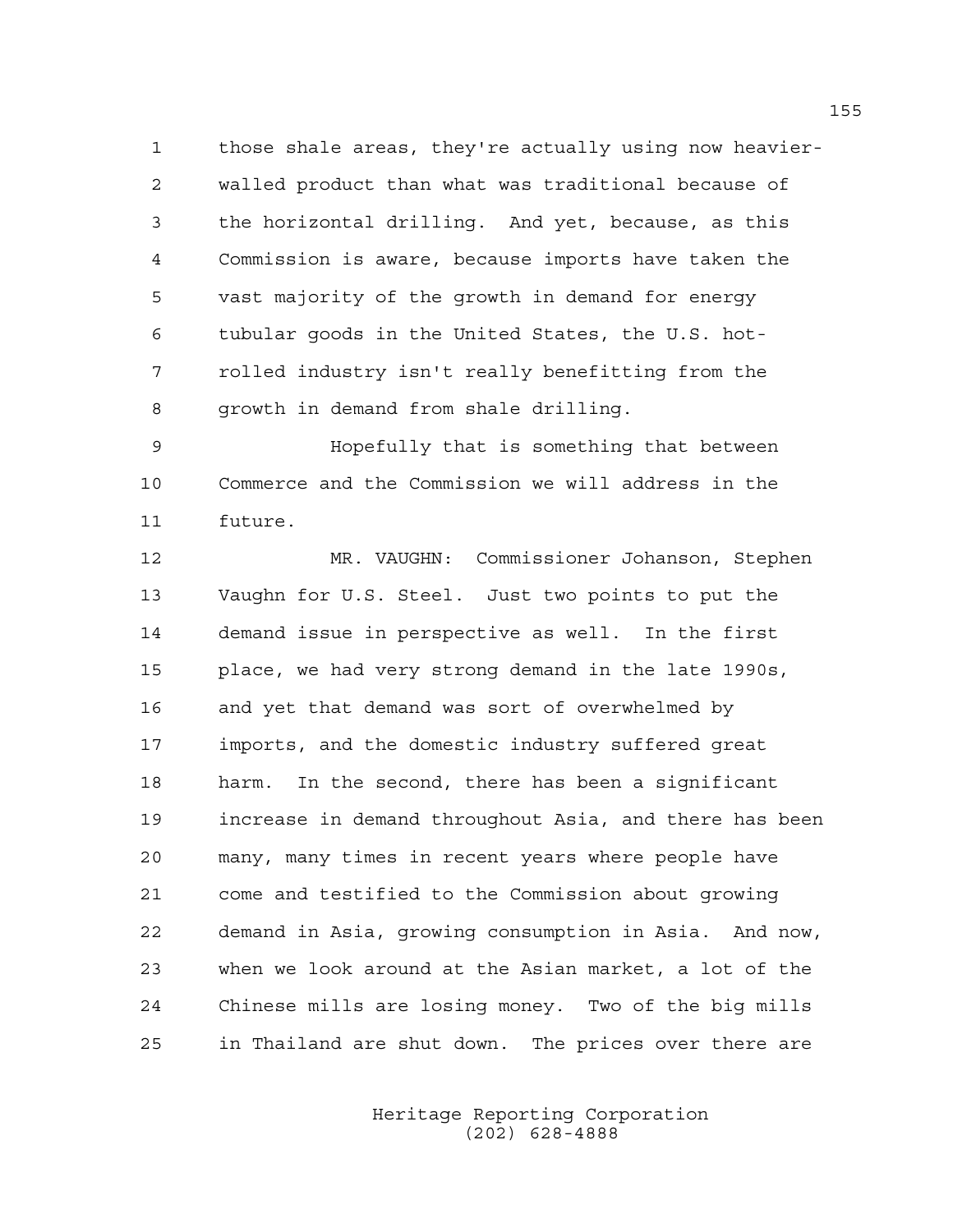1 sort of even worse than they are here. And again, 2 it's because of oversupply.

3 I mean, this is a market that is 4 oversupplied on a scale that is just, you know, very, 5 very difficult to fathom, and it's in the hundreds of 6 millions of tons. And if you sort of look at all this 7 kind of people who are studying the industry and 8 talking about the industry in terms of going forward, 9 excess capacity is a problem, and there is no reason 10 to believe that any sort of short-term increases in 11 demand are going to solve that capacity, at least in 12 the reasonably foreseeable future.

13 COMMISSIONER JOHANSON: All right. I thank 14 you for your responses. I'd like to move on to 15 another issue, which kind of follows up on that one, 16 and that is the issue of energy costs. The United 17 States, as you all know, has become a larger energy 18 producer. Actually, this summer I was traveling 19 around the country just on vacation and saw drilling 20 rigs going up all over the place: West Texas, New 21 Mexico, Colorado, Utah. And I know in the mid-22 Atlantic states, where some of you all have 23 production, there is a major increase in oil and gas. 24 I was wondering, how does that put you vis-25 à-vis your competitors? Because looking at the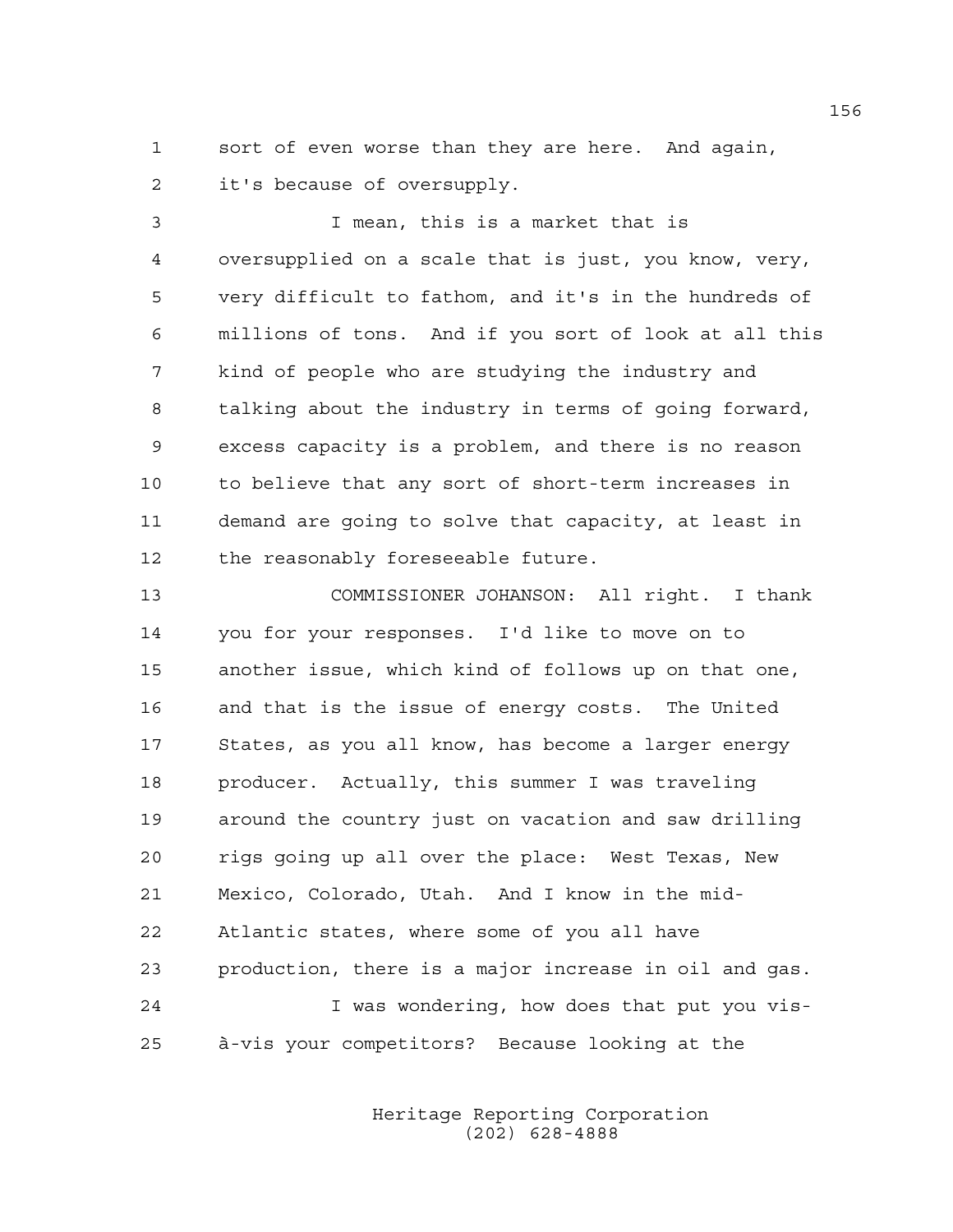1 countries that are subject to this investigation, most 2 of those, it appears to me they're energy importers, 3 and they would be paying higher prices for energy. 4 Aren't you all benefitting from these lower-priced 5 energy, and does that not give you somewhat of an 6 advantage over these competitors? Mr. Ferriola?

7 MR. FERRIOLA: For that reason and many 8 others, given a level playing field, we would be very, 9 very competitive, and we would be able to out-compete 10 these competitors that you keep mentioning. The issue 11 again is that we're competing on a market basis, they 12 are not. We're looking to generate profits and 13 sustainability, they're looking to generate 14 employment.

15 So that's what keeps you at an unlevel 16 playing field, which means that despite the advantages 17 that we have in energy and others, other things, we 18 still are very challenged with imports.

19 MR. LONGHI: I would just add if I may that 20 this is on the cost side inefficiencies, but I think 21 at the same time in the energy field, you need to 22 remember that there is the product out there, and the 23 Commission has a case in front of it that we brought 24 dealing with the OCTG business, where roughly 50 25 percent now of all this product is being brought in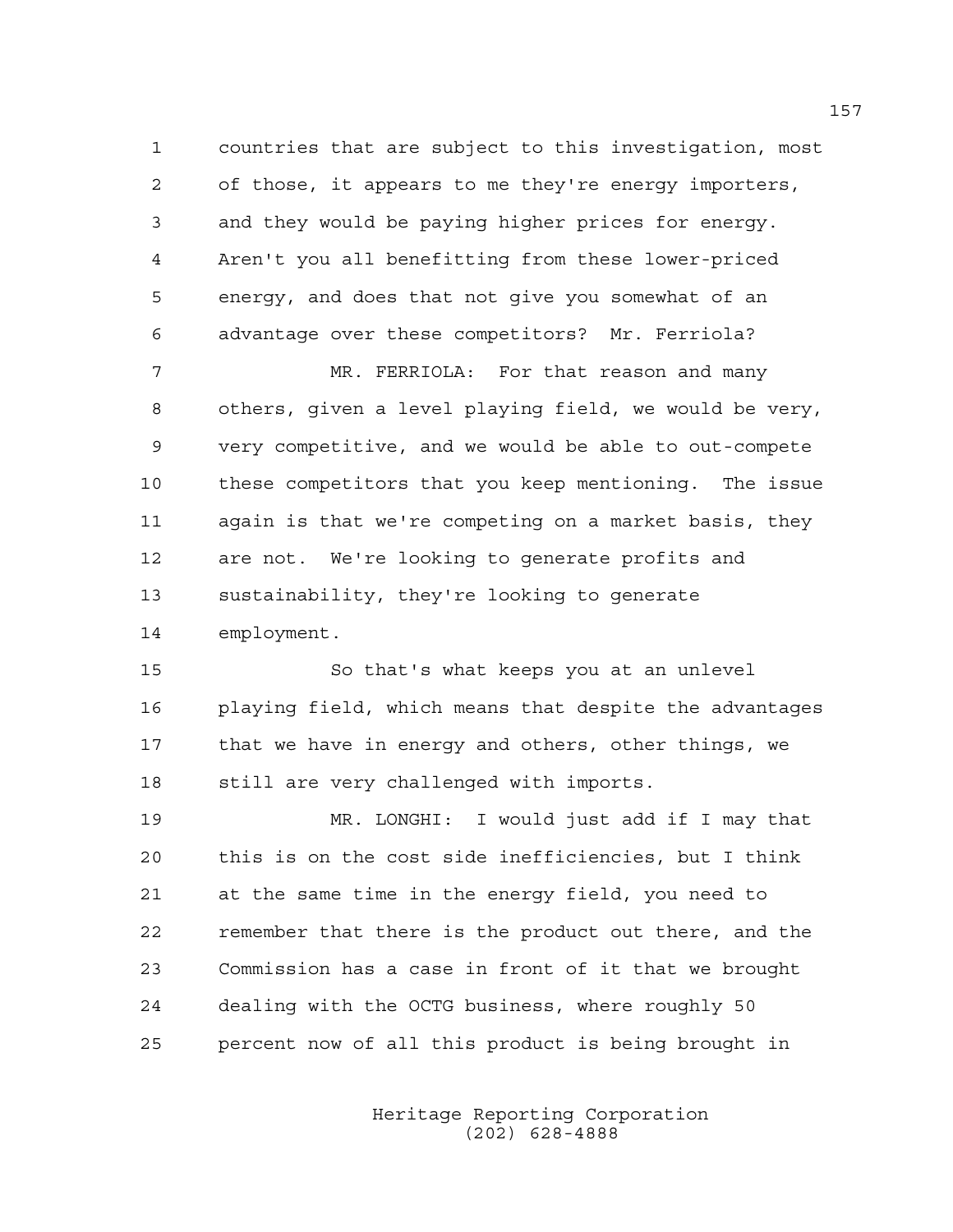1 under not-fair conditions. So you got to remember 2 that other side, too.

3 COMMISSIONER JOHANSON: Yes.

4 MR. PRICE: Alan Price, Wiley Rein. I just 5 want to point the Commission to one interesting fact 6 from the staff report. And some of it is 7 confidential, so I'm going to read this off, so if you 8 look at total costs here. Look at page 339 of the 9 public staff report. On average, raw materials were 10 approximately 53 percent of the net sales value in 11 2007. Compare this to the percentage with the 2012 12 ratio to net sales value for raw materials on page 330 13 of the confidential staff report.

14 The fact that the ratio has increased 15 significantly during the POR discredits a lot of the 16 Respondent's arguments that somehow or other we're 17 getting this magical cost advantage out there right 18 now. And this is applies to a lot of things out here, 19 including the overall picture of cost. And it's not 20 just energy components, but you have to look at total 21 cost, and total cost, take a look a what they're 22 doing.

23 COMMISSIONER JOHANSON: All right. Thank 24 you for your responses. My time has expired. 25 CHAIRMAN WILLIAMSON: Thank you.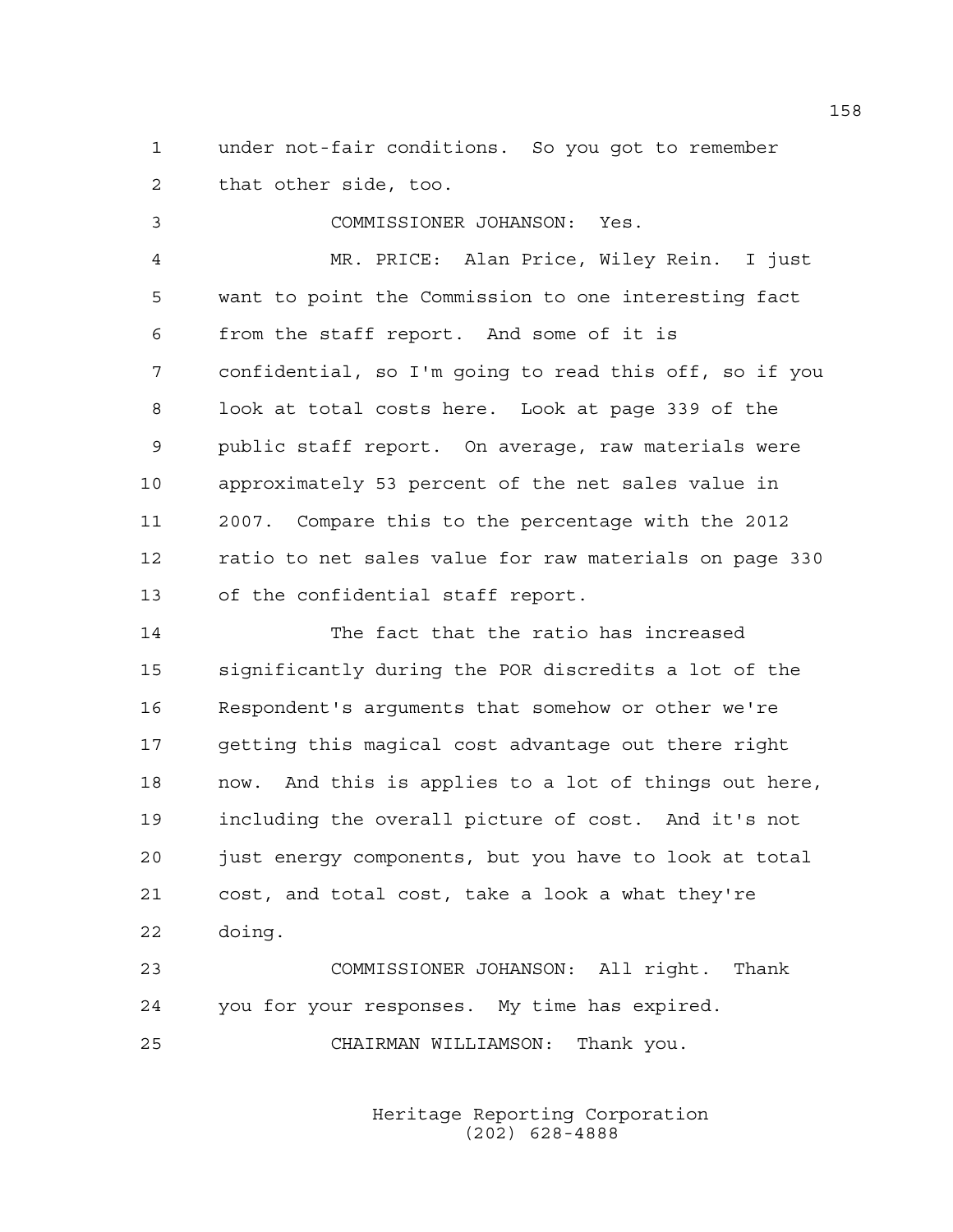1 Commissioner Broadbent.

2 COMMISSIONER BROADBENT: Mr. Price, I'm not 3 sure I quite followed that. Now, why are not the drop 4 in energy prices helping your industry? 5 MR. PRICE: I'm not saying they're not 6 helpful. And by the way, we've had testimony in other 7 cases that natural gas prices are down. Actually, 8 more recently, sometimes they've actually gone up a 9 little bit very recently, as there's been recovery in 10 that. But overall, energy costs are going up because 11 there is a whole bunch of -- if you're buying 12 electricity, you're actually seeing increases as you 13 see conversions of coal plants to gas that actually 14 often increases your costs because the buyer has to 15 pay for that, the way this often works. 16 So it doesn't translate exactly the way you 17 think. The natural gas is a fairly small component of 18 direct usage in steel production. So it's not clear 19 that any of that transfers. But you have to look at 20 this as an overall cost number for raw materials, and 21 overall raw material costs are not -- are going not 22 down, but up, okay? And that's what -- and fairly

23 significantly.

24 So in terms of the market, you can't pull 25 one component at this and say to make something look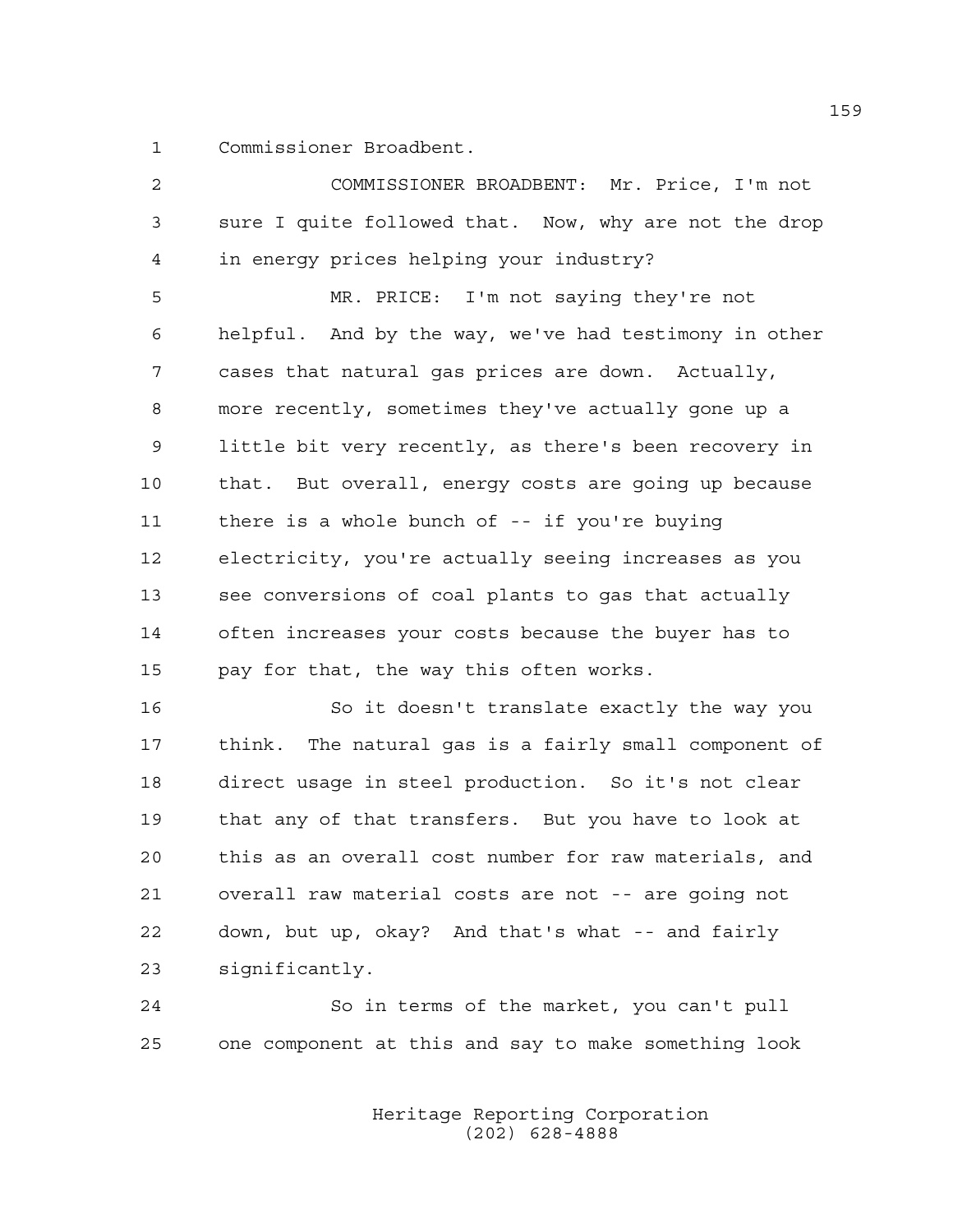1 -- look at the entire thing, and this industry is not 2 seeing a windfall in the raw-material side. And it 3 has -- and so it is a fundamental challenge to what a 4 lot of the Respondents have said over the years about 5 raw materials and raw-material insulation and what is 6 going on there. The data in the record actually 7 doesn't support that at all. Just the raw numbers 8 don't.

9 COMMISSIONER BROADBENT: Okay. At the risk 10 of beating a dead horse, I wanted to get back to Japan 11 just for one second to walk myself through this once 12 more. Looking for the source on U.S. -- the effect on 13 U.S. prices, since we revoked the order on Japan, what 14 data are you using? The data that I see is AUV prices 15 have increased in 2011, and in 2012 compared to 2010, 16 which makes sense because demand is recovering.

17 But I'm seeing -- I'm having a hard time 18 seeing the real price effects. I understand the mix 19 has changed a bit in the Japanese exports as they have 20 been able to service their transplant auto companies. 21 But I really would like to see some data that shows 22 price effects on the Japan exports.

23 MR. PRICE: We'll be happy to submit in the 24 posthearing brief the pricing, and we have pulled the 25 official import stats on the numbers, and they're down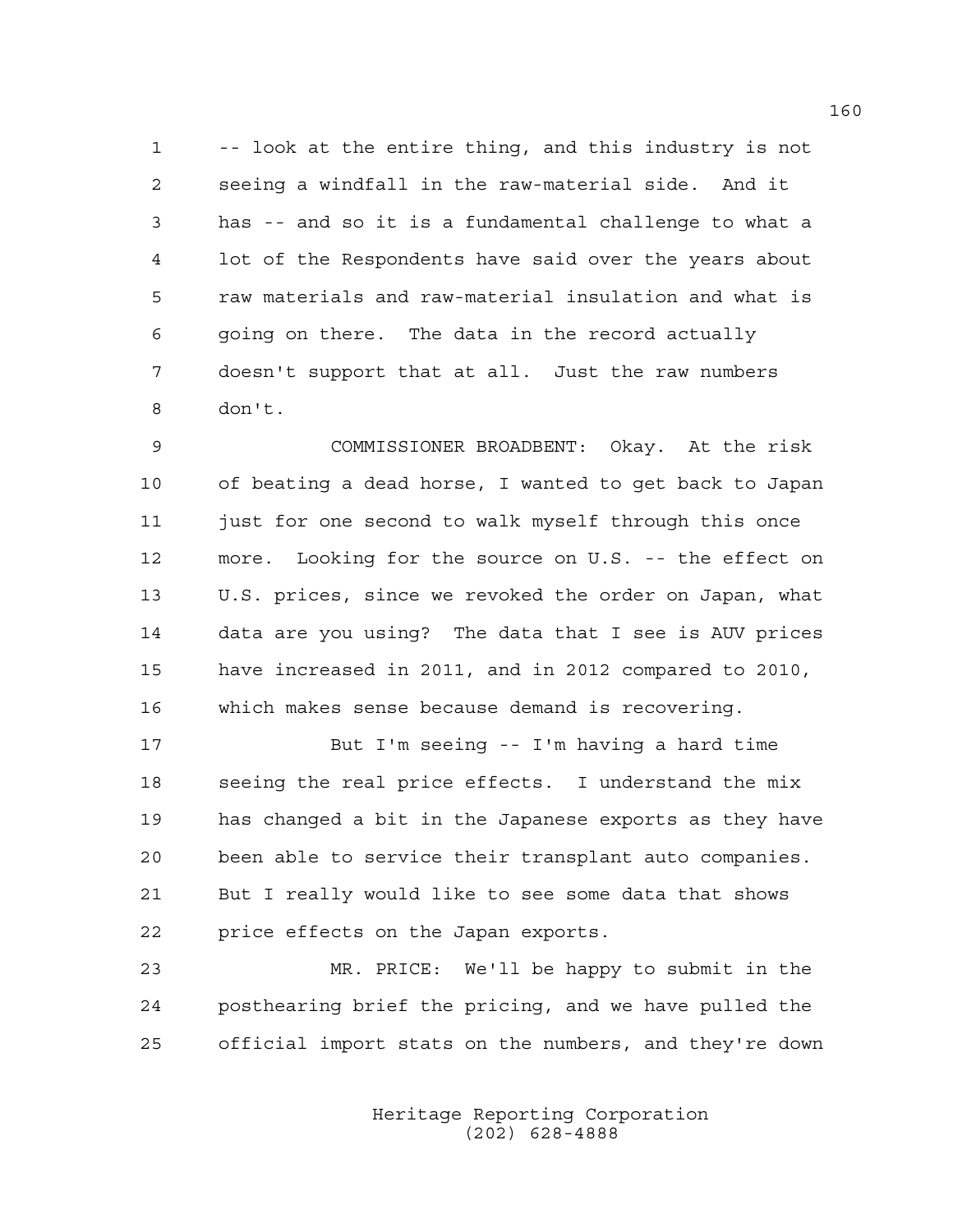1 dramatically. So we'll be happy to go through that. 2 COMMISSIONER BROADBENT: But with an 3 explanation on the product composition of those 4 numbers.

5 MR. PRICE: Well, I think that part of it is 6 that they're able to move into essentially where they 7 were, where in selling high-priced products, and 8 limited their market share. Now all of a sudden -- in 9 very small categories, and now all of a sudden they 10 move large volumes, low prices, much more commodity, 11 essentially a much more baseline product. I won't use 12 the word commodity here, but a much more baseline 13 product. And just as we said, it would have come in. 14 It was going to be the baseline product. It was going 15 to be at low prices. And not only that, but the 16 transportation costs were going to go down radically 17 because of the way it all pays to sell this stuff is 18 to move high volumes and break fall, 20-, 30, 40-, 19 50,000 tons at a time. And that's exactly what we saw 20 happen.

21 COMMISSIONER BROADBENT: And so you're 22 saying that the transportation cost is \$40 a ton for 23 the Japanese --

24 MR. PRICE: \$40 to \$50 a ton is what it 25 shows up for in the official import stats. I think we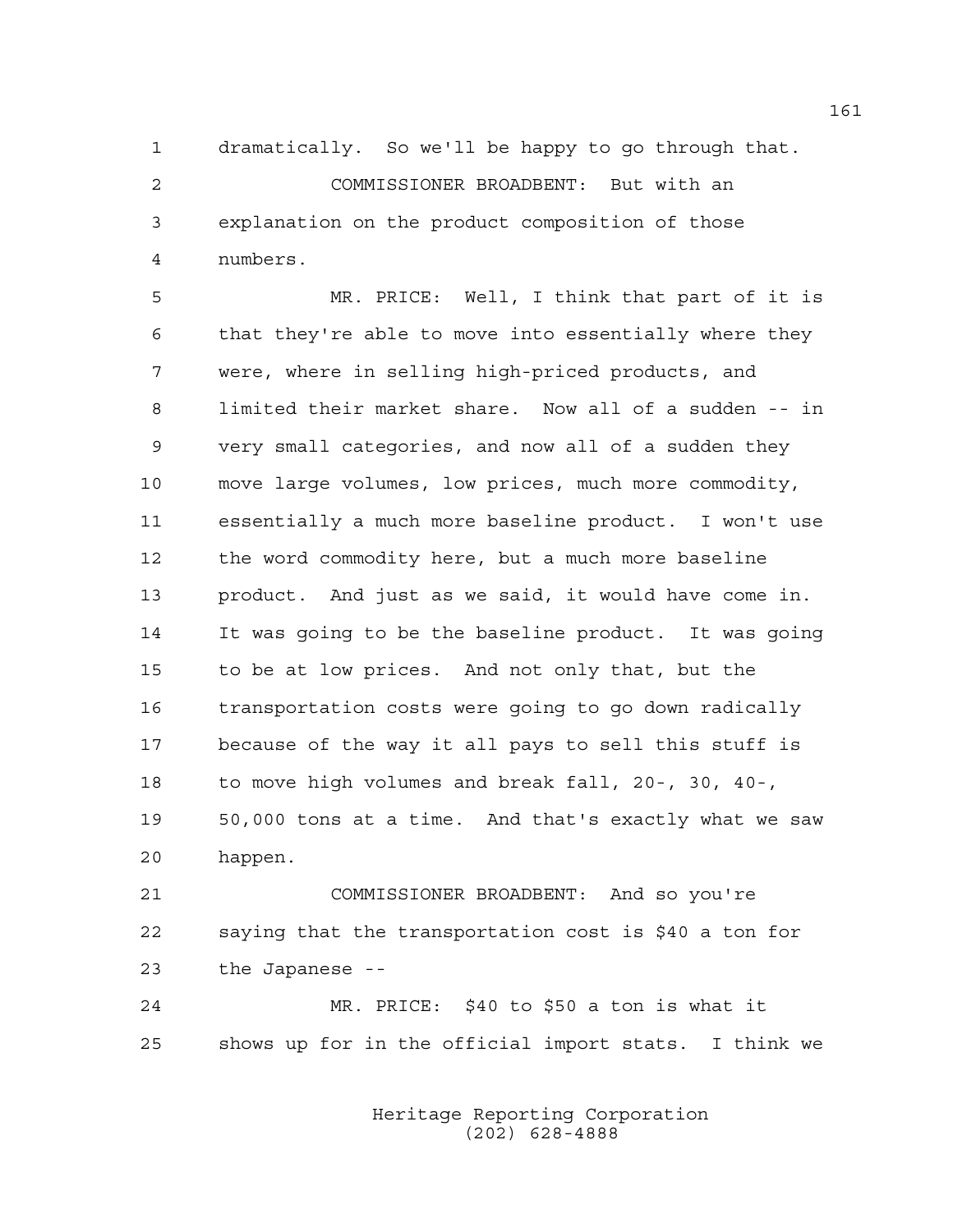1 can actually say it's lower than that, but that's what 2 the official import data is, so we'll live -- we can 3 accept that for what it is.

4 COMMISSIONER BROADBENT: Okay.

5 MR. PRICE: And you have to remember, there 6 is transportation costs on the U.S. side for the U.S. 7 industry. And so it's not -- so I would just say as a 8 fundamental thing, the way the Commission should 9 consider this as it looks at its questionnaires is 10 whether the pricing underselling comparisons that you 11 generally do, which are sort of this landed basis, in 12 global logistics, the way this works today, it really 13 should be ex-plant for everyone, because that's the 14 way global logistics works today.

15 MR. VAUGHN: Commissioner Broadbent? 16 COMMISSIONER BROADBENT: Yes.

17 MR. VAUGHN: Stephen Vaughn. Looking at the 18 Customs data for average unit value for imports of 19 U.S. hot-rolled from Japan, in 2010 it was \$872 a ton. 20 In 2011, it was \$756 a ton. In 2012 it was \$623 a 21 ton. And in the first eight months of this year, it 22 has been \$556 a ton.

23 COMMISSIONER BROADBENT: In a very different 24 product mix.

25 MR. VAUGHN: Well, Commissioner Broadbent,

 Heritage Reporting Corporation (202) 628-4888

162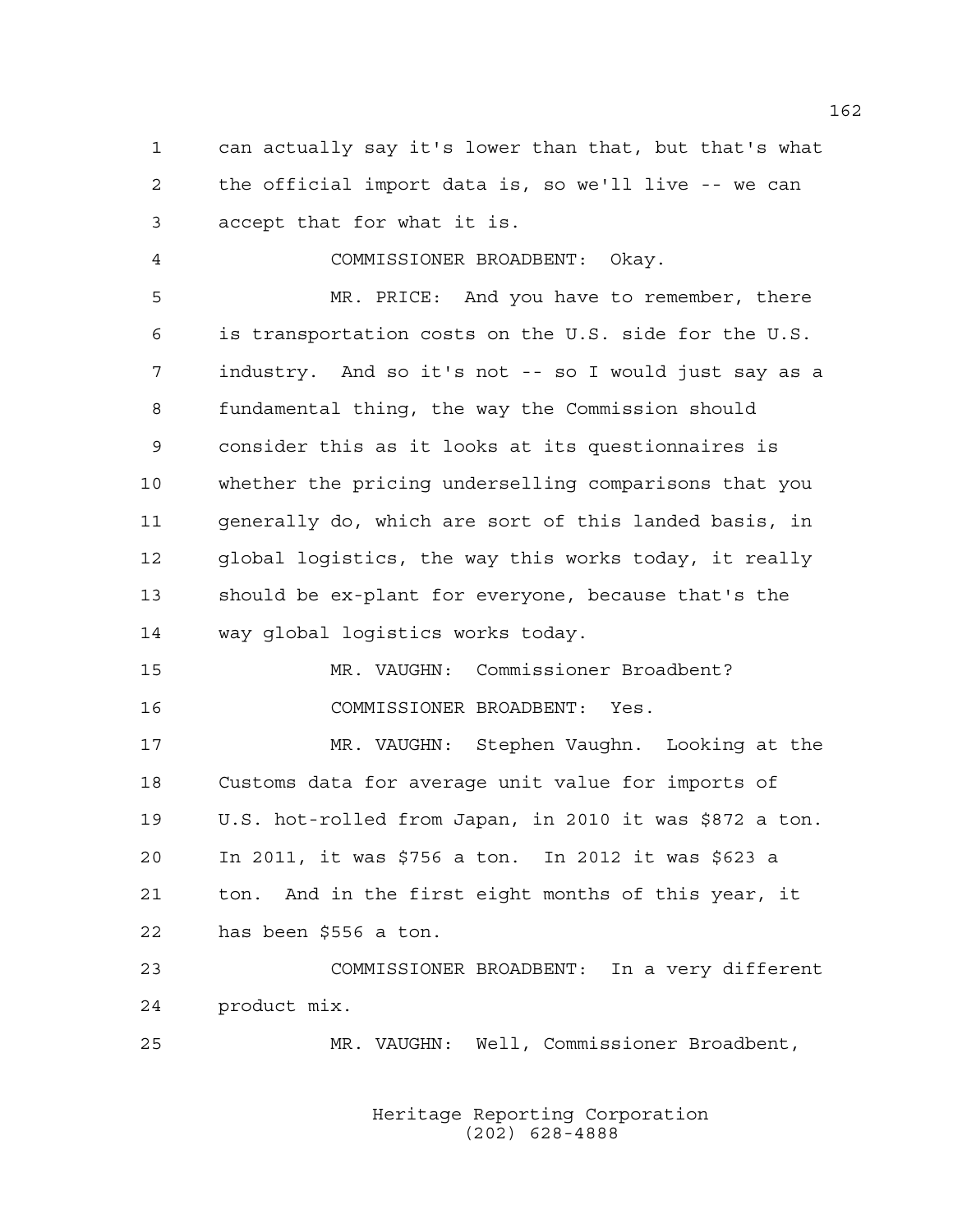1 we don't necessarily have the product mix that we 2 have. What we do know is this. We know that after 3 the orders were revoked --

4 COMMISSIONER BROADBENT: I think the staff 5 has the product mix, right?

6 MR. VAUGHN: I don't -- I have not seen the 7 product mix from Japan on the record because they're 8 not a party in this case. But what the record -- what 9 information we have -- and again, given the fact that 10 so many producers did not respond to your 11 questionnaires, we're doing the best we can in trying 12 to put together a record on this case.

13 But what the record does show is this. Two 14 years ago the Japanese said they had no interest in 15 sending commodity grade-type products to this market. 16 They were totally focused on Asia. They had very 17 little interest in the U.S. market at all. It is now 18 clear that they are in fact serving lower grade hot-19 rolled steel in the market than they were before. So 20 it seems very obvious that the claims and allegations 21 that they made two years ago did not prove out to be 22 correct.

23 We believe that part of this is because the 24 conditions in the Asian markets have gotten much worse 25 due to an oversupply in the world, and due to an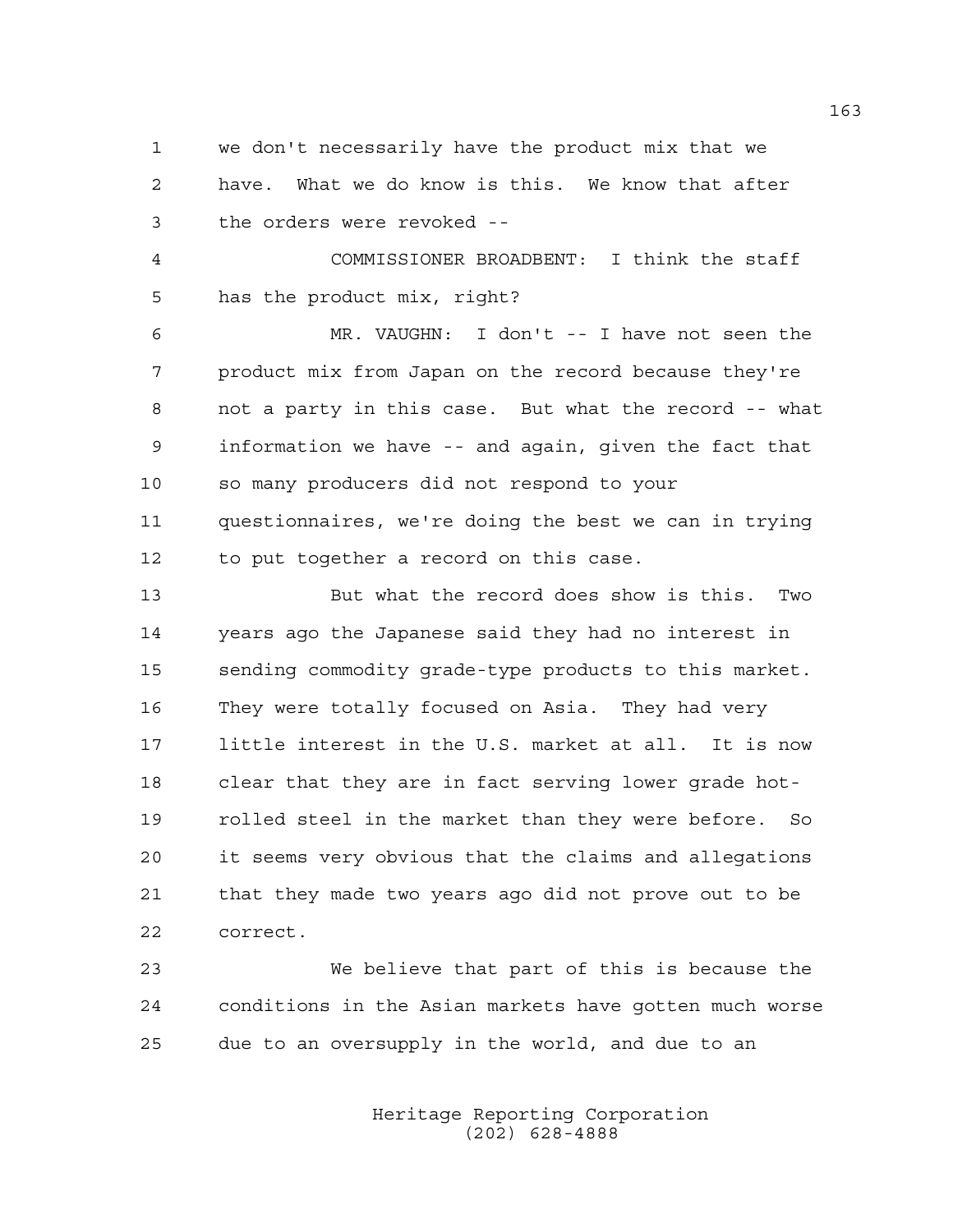1 oversupply in Asia. As a result of that, we now have 2 roughly -- we're on pace to have roughly 300,000 tons 3 from Japan. We've also talked about how we think the 4 situation in these other countries, particularly in a 5 country like Thailand, where two mills have been shut 6 down, is even worse than the situation in Japan.

7 Let us assume that each of the six subject 8 countries were to ship 4- to 500,000 tons to the 9 United States. Then you would be looking at somewhere 10 between 2-1/2 and 3 million tons of imports just from 11 these countries, all unfairly traded.

12 Now, the merchant market for this industry 13 is 25 million tons. So all of a sudden 10 percent of 14 the merchant market is gone to unfair trade from these 15 six countries. That is the lesson to be learned here. 16 These are not small volumes. If you start taking away 17 500, 600, 1,000 tons a year, in a short -- in these 18 six countries, and you cumulate those countries, and 19 you put them together, that is a large share of the 20 merchant market gone very quickly. And that's why we 21 think this information is relevant to your analysis. 22 COMMISSIONER BROADBENT: Okay. I'd like to 23 switch gears here a little bit to talk about exports.

24 We've seen a lot of arguments that excess capacity 25 and high capacity compared to demand will lead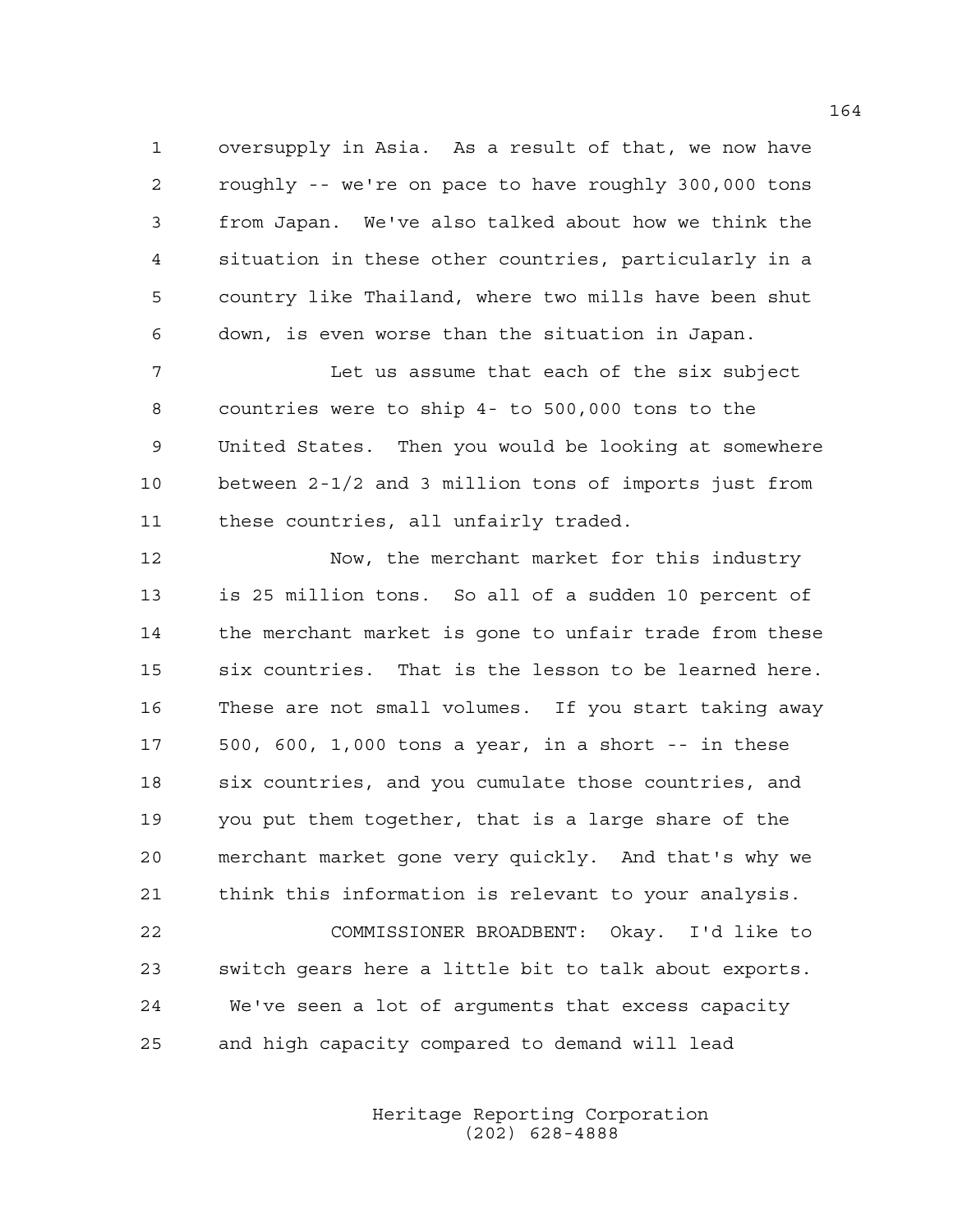1 countries to increase their exports. But I look at 2 the foreign industry data, and a lot of these subject 3 countries are non-export-oriented right now. And it's 4 sort of similar to the U.S.

5 I mean, we have roughly a lot of excess 6 capacity, and we don't export substantial volumes 7 relative to our production. Why doesn't the U.S. 8 export much, since there are large amounts of hot-9 rolled available to be exported? Can anybody give me 10 a perspective on this? And shouldn't we be exporting 11 more?

12 MR. FERRIOLA: I'll take a first pass at 13 that. We would love to export more. And if the world 14 pricing supported exporting at profitable numbers, we 15 would do it. But that's an indicator of just how bad 16 the pricing is worldwide and why these countries keep 17 coming back into the United States market. Relative 18 to the rest of the world, on all the very challenging 19 prices to remain profitable and sustainable, they are 20 higher than most of the rest of the world. Again, the 21 reason is we must support a market-driven approach in 22 which we have to be profitable.

23 COMMISSIONER BROADBENT: So you're saying 24 there is no higher prices abroad that you would have 25 access to? When I look at the data, I see some higher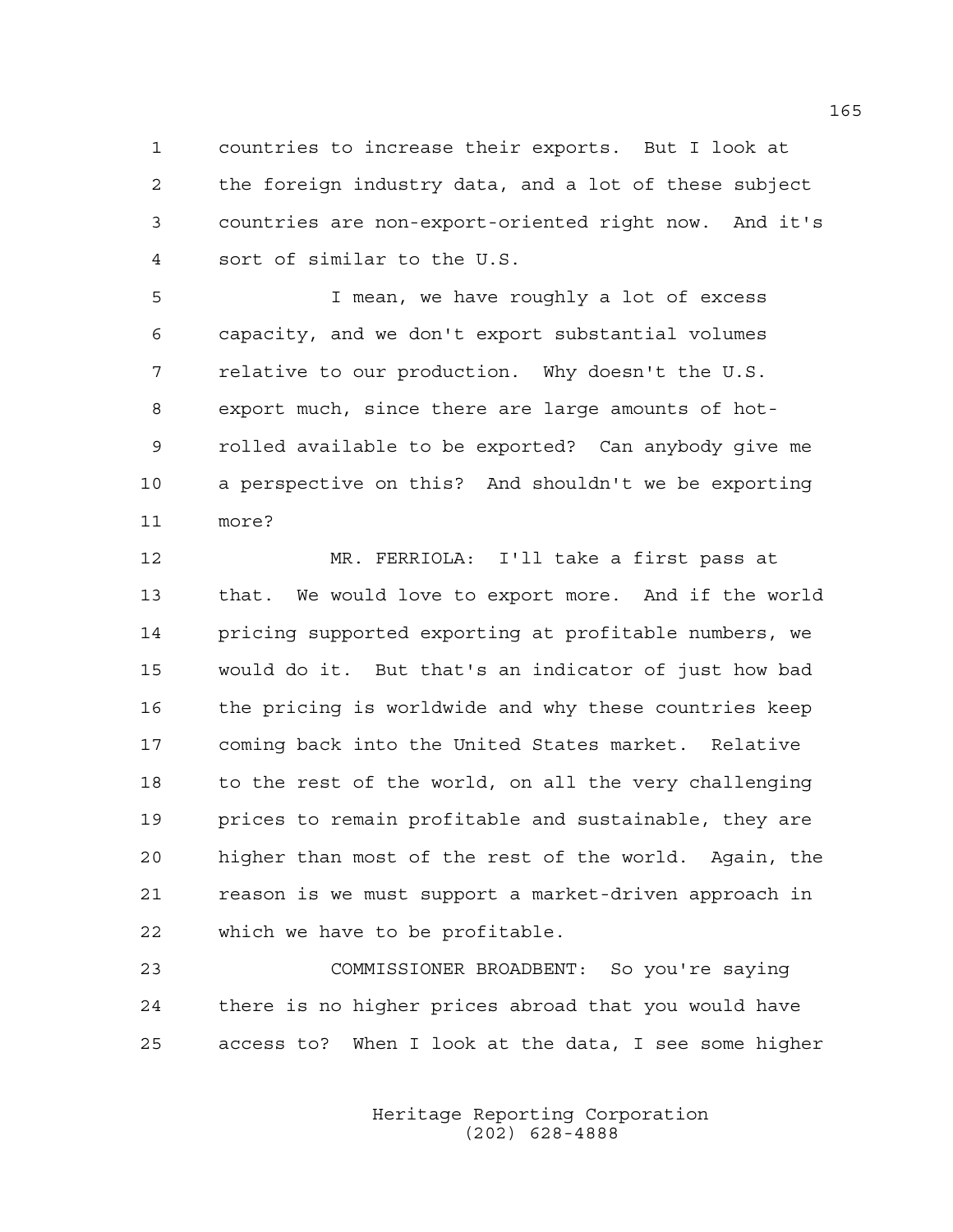1 prices out there that would be good markets for you. 2 MR. FERRIOLA: I'm not going to say that 3 there is none. But believe me, we would love to 4 export. We would love to be able to increase our 5 capacity utilization. We have two teams that are 6 dedicated to exporting. We have not been able to find 7 those markets in which it is profitable to do so. 8 Again, let me back that up because we do 9 export a little bit of our product. We export 10 about -- and, of course, production is somewhere in

11 the neighborhood -- it's public information -- about 12 somewhere about 8 percent. Most of that is going into 13 NAFTA countries.

14 MR. ROSENTHAL: Commissioner Broadbent, Paul 15 Rosenthal. Just I would refer you to the Skadden 16 chart number 11. It talks about the Chinese mills 17 flooding not just the Asian markets, but are shipping 18 hot-rolled steel all over the world. That's what the 19 U.S. industry and actually the other subject countries 20 have to compete against as well. It's not a great 21 surprise that facing Chinese competition with a 22 devalued currency, it's very, very hard for U.S. 23 producers and others to compete in Asian and other 24 markets.

25 You add to that for some of these other

 Heritage Reporting Corporation (202) 628-4888

166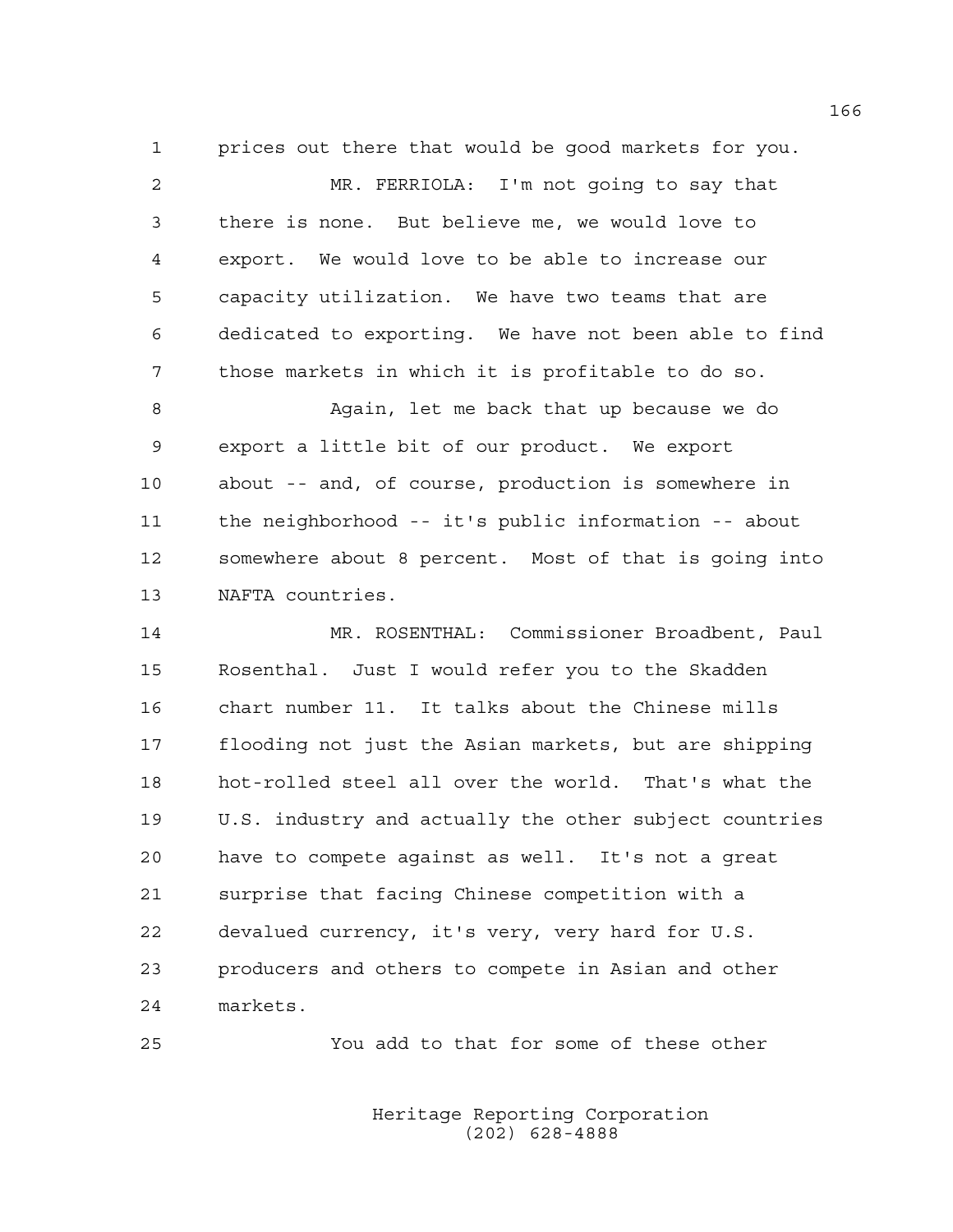1 countries the number of trade cases, import

2 restrictions, some of their export markets have been 3 shut down. So those are some of the things that you 4 need to factor into your analysis.

5 COMMISSIONER BROADBENT: But, I mean, 6 looking at a country like Indonesia, I mean, they're 7 not exporting anything. And to the extent that they 8 are selling anything, it's going to very locally in 9 Asia there.

10 MR. ROSENTHAL: Again, look at who they're 11 competing against. They're competing against China 12 and some of these other very voracious competitors in 13 the Asian market. They could, however, given prices 14 in the U.S. market, if the import restraint is 15 restricted -- is lifted here, they can easily ship to 16 the U.S. market, assuming you keep the order on with 17 respect to China.

18 I'm not sure how well they'd be able to 19 compete against the Chinese in the U.S. market. They 20 could certainly compete against others in the U.S. 21 market.

22 COMMISSIONER BROADBENT: Okay. Do you -- 23 oh, I'm running out of time here. I've got some more 24 questions, but I'll get them on the next round. thank 25 you very much. I appreciate it.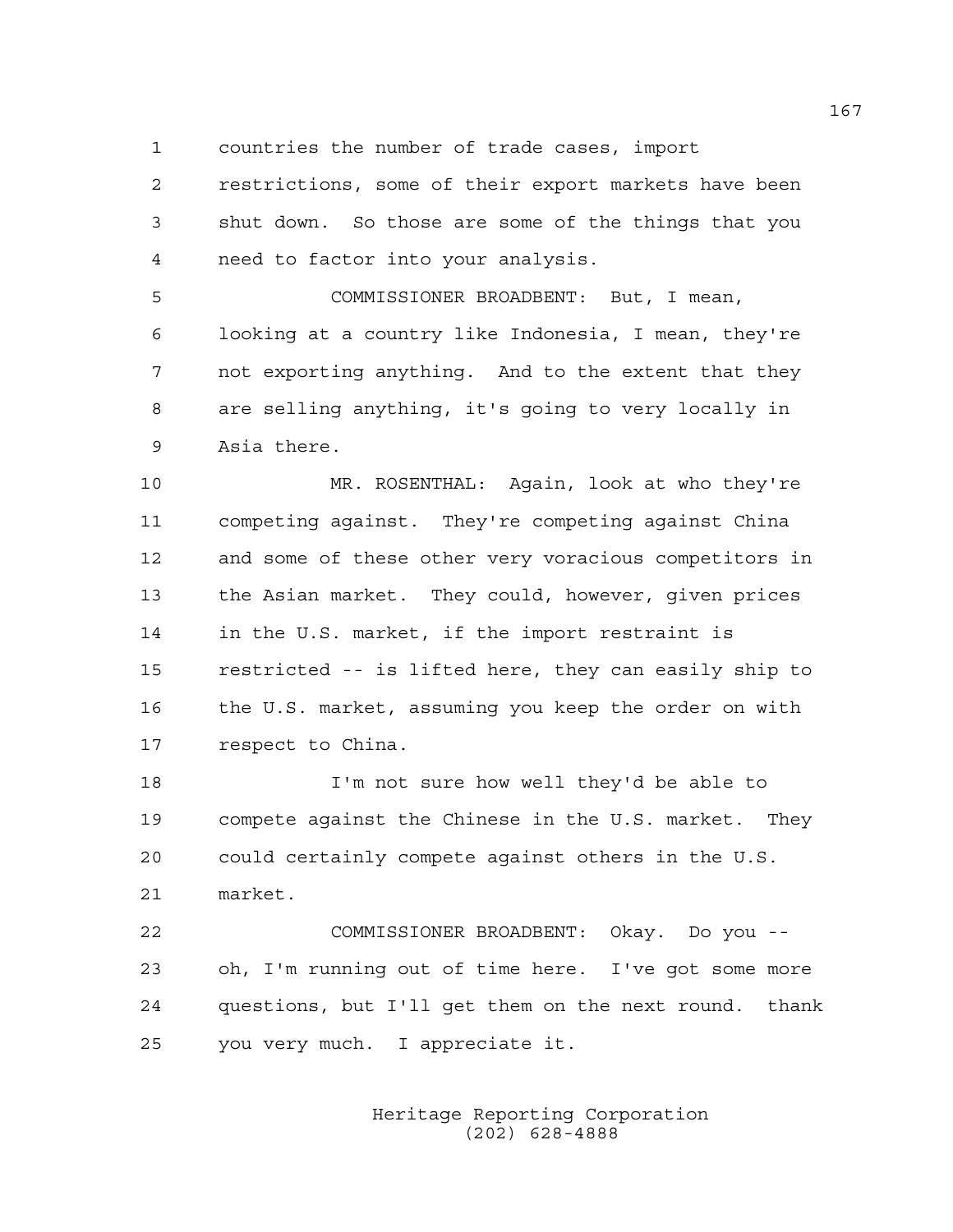1 CHAIRMAN WILLIAMSON: Thank you. Given that 2 there are very price comparisons identified during 3 these reviews -- I'm sorry. 4 COMMISSIONER ARANOFF: Mr. Chairman, did you 5 skip a commissioner? 6 CHAIRMAN WILLIAMSON: Commissioner Kieff, 7 I'm sorry. 8 (Laughter.) 9 CHAIRMAN WILLIAMSON: After that profound 10 question you asked the first time -- thank you. This 11 is why I have colleagues up here to keep me straight. 12 Sorry. 13 COMMISSIONER KIEFF: Each of you have been 14 asking me questions that have helped me a great deal, 15 so I would have been happy either way, as you like. 16 So what I'm -- I'm struggling a little bit. 17 Let me tell you why. It could be that our hands are 18 in effect tied by the statute and by the finding by 19 Commerce that -- and maybe for good reasons -- that, 20 look, as you've each pointed out, there are a lot of 21 parts of the world where the business of steel 22 production is being done for reasons other than 23 business. Therefore, if that comes here, it will hurt 24 our industry. 25 That's a nice, short paragraph. The end,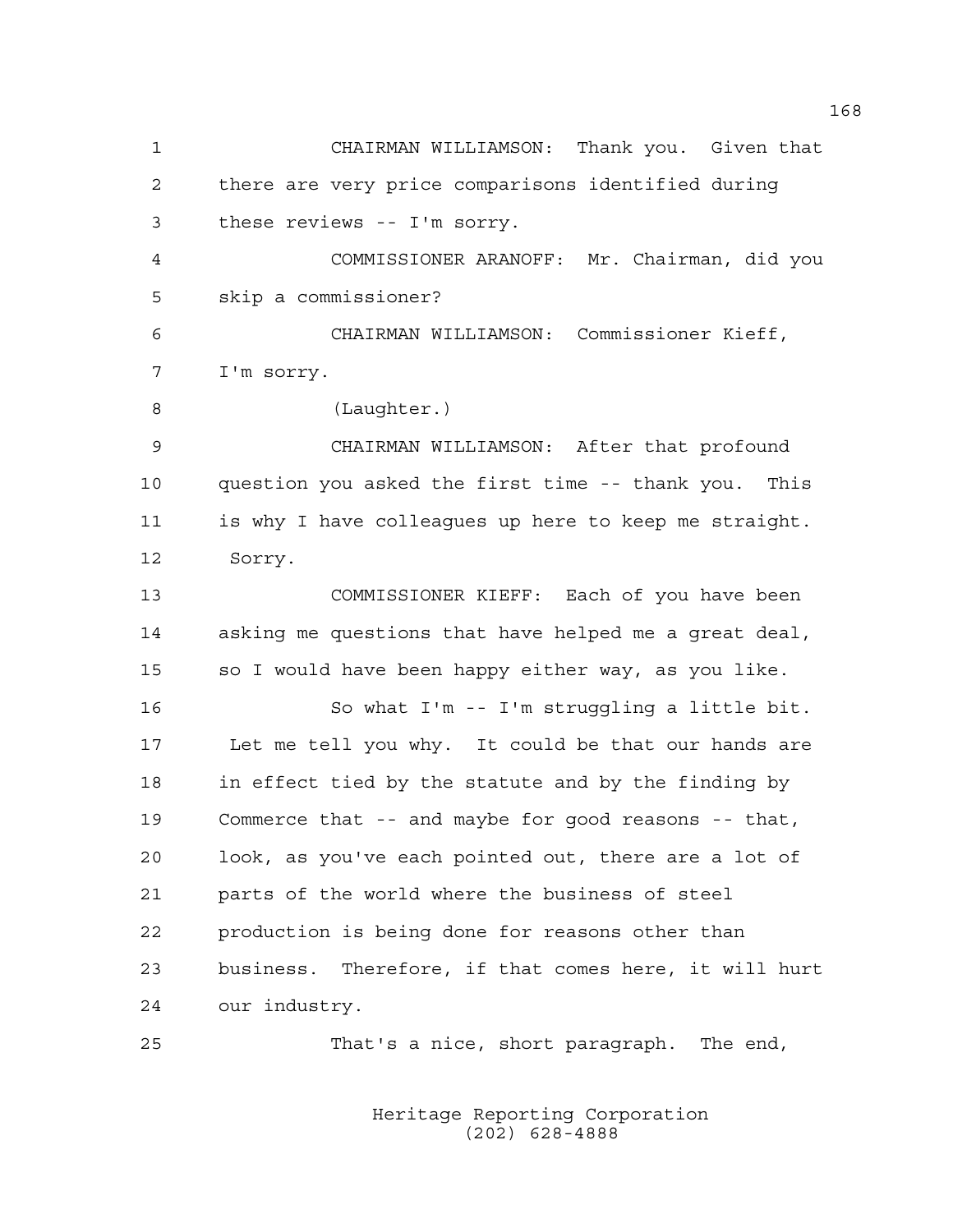1 end of the brief, end of the opinion, end of the day, 2 end of the discussion. And that may be. Assuming 3 it's not, or assuming we get there, but we get there 4 and we want to have a greater degree of confidence 5 that our thinking is precise and accurate, precise and 6 accurate -- as many of you have pointed out, there 7 haven't been fulsome responses from all corners of the 8 world. That decreases the chance of accuracy. And 9 the 100-page, well-written briefs we've received from 10 each of you, and the long day, and the inherent 11 complexity and processing questions and answers, that 12 decreases precision.

13 So we could be inaccurate and imprecise for 14 a lot of reasons. So what I'm struggling with here is 15 trying to increase my own confidence that we 16 understand collectively what is happening. And so, 17 for example, can you tell us more, me more, about the 18 world market for steel and the high amount of excess 19 capacity, and how that flows the mechanisms by which 20 it flows around the world and into and around the 21 United States, and what impacts that has -- those 22 things have on prices in the United States.

23 So, for example, you know, you could imagine 24 that steel flowing into Canada substitutes for steel 25 in Canada, and we don't have an order against Canadian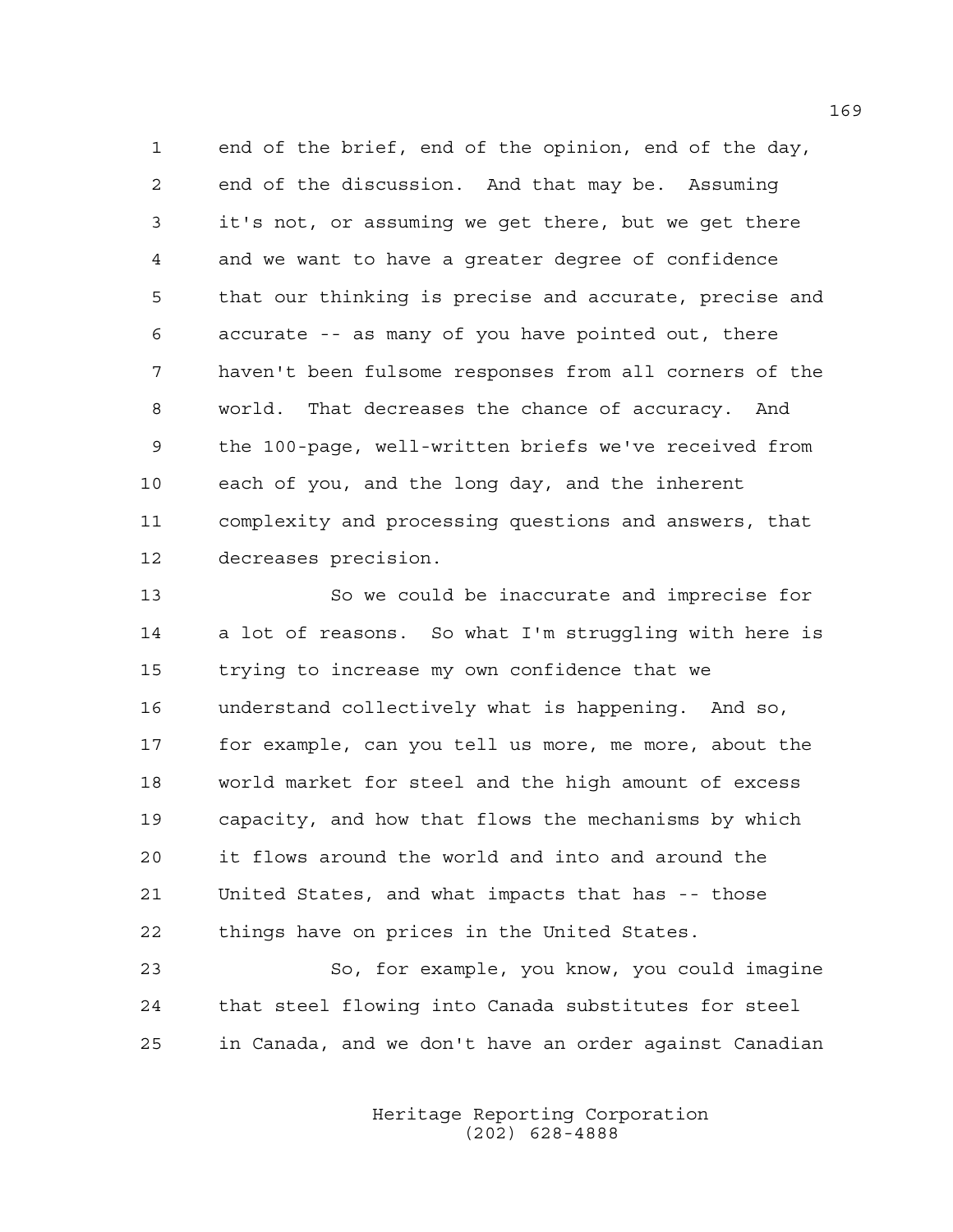1 steel in this market at the moment, but it could be 2 bumped over. So, you know, you could get a 3 substitution within a country. And as one of you had 4 pointed out earlier, you could get a substitution 5 within that particular country within a particular 6 company.

7 So, you know, I could be -- I could own a 8 steel business that has plants in -- I think the 9 example given earlier was both India and Canada -- and 10 I could rationally choose to send my Indian production 11 not to the United States, and my Canadian production 12 to the United States, but I could as a producer not in 13 the United States be indifferent among those choices 14 and accomplish my same goal, which might be to dump.

15 Can you -- and I'm asking this question 16 because I think in a sense it helps your case. But it 17 also hurts your case. Here is how I see it hurting 18 your case. I see it hurting your case because if it 19 turns out that there is just so much excess capacity 20 in the world market for steel right now that there are 21 leaks, sieves, substitutions, replacements, and other 22 effects occurring, then I don't know that we can say 23 with confidence that the impact of the Japanese return 24 is good or bad or neutral, and I don't know that we 25 can predict with accuracy whether a potential return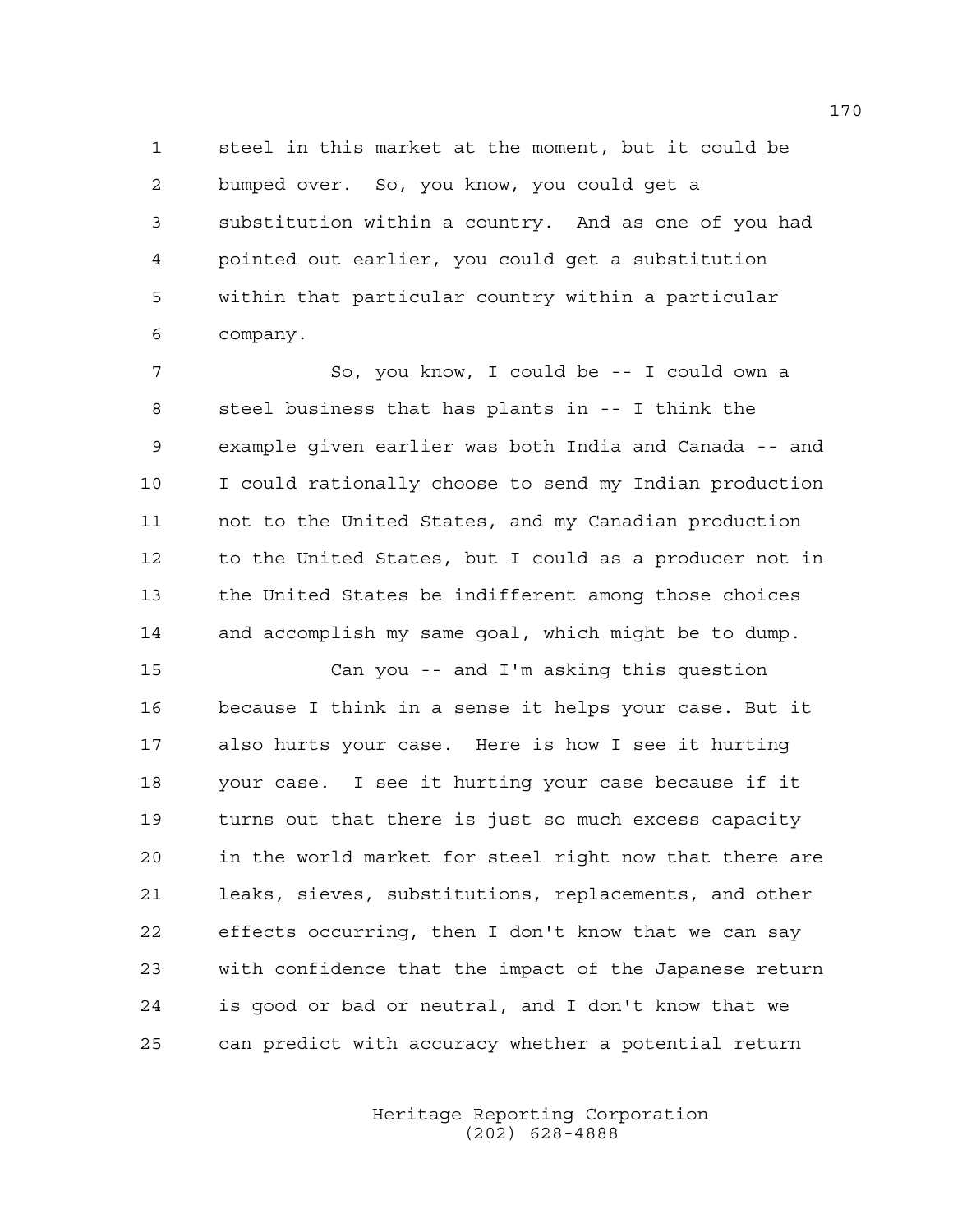1 of steel from some of these countries might be good, 2 bad, or indifferent.

3 For example, there might be a natural demand 4 in the United States for, let's say, Japanese steel 5 because that seems to have returned. There could be a 6 bad demand, but there could be a pernicious demand, in 7 other words, a demand for a price that's a dumped 8 price or a subsidized price. But there could be a 9 natural demand. And I don't take you, I think, as 10 arguing that we should use these orders to target the 11 natural good demand that might exist for some of these 12 foreign sources.

13 So this complexity problem is a problem for 14 me, and any light you can shed on it would help.

15 MR. LIGHTHIZER: Could I just -- I'm sure a 16 lot of people have comments on that because it's a 17 kind of a profound question. I for one would take a 18 step back and ask what is my function. I don't 19 believe your function is to determine what is in the 20 good of the country or the good of the economy, right? 21 I mean, your function is to look at our industry and 22 see whether if unfair trade comes in, it will have a 23 more than *de minimis* negative effect on us.

24 So it's hard for me to see how there is good 25 demand for unfair trade. There may be for people who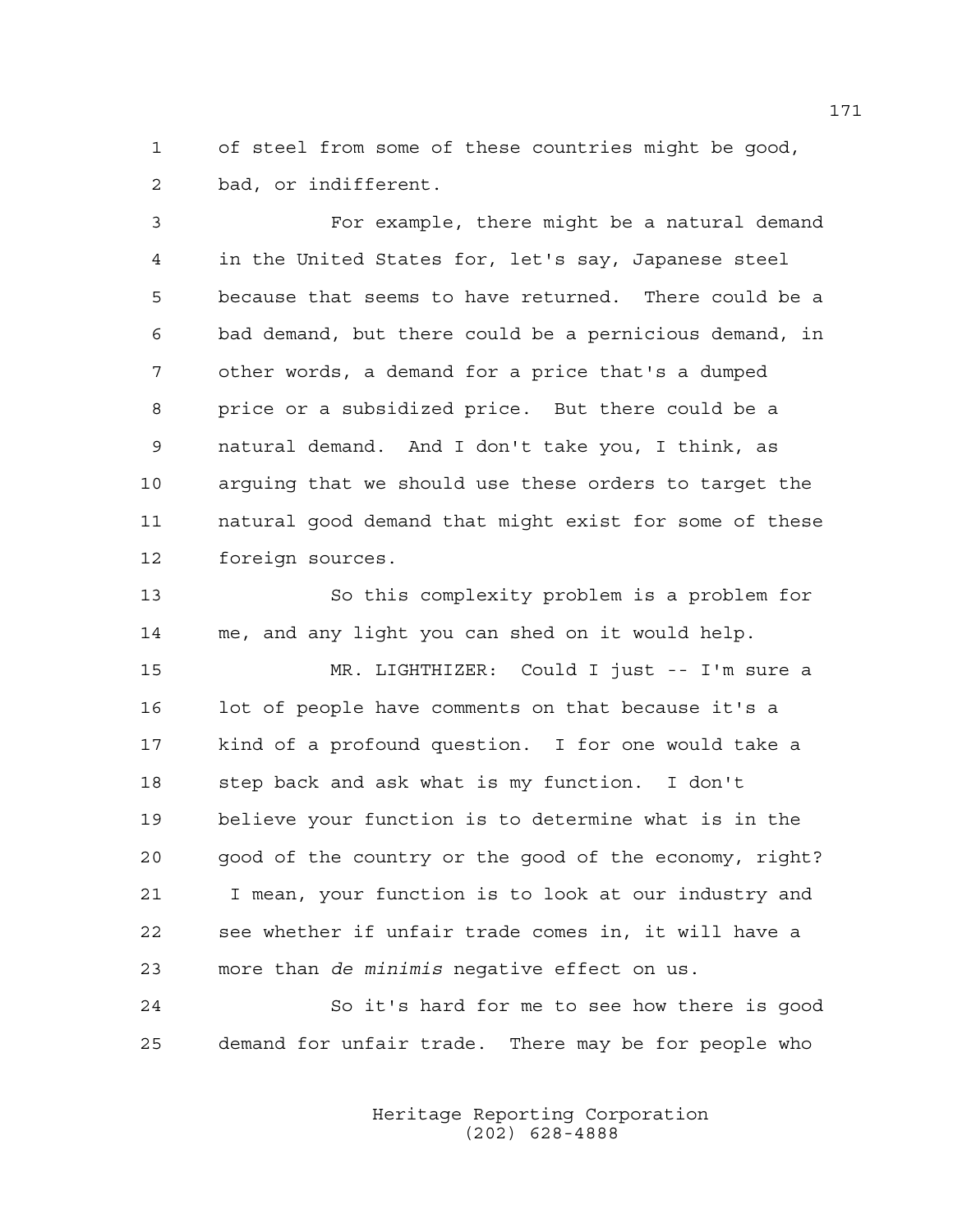1 want to have cheap stuff, I mean, other people, but 2 not the people that you're looking at or considering 3 or charged to think about.

4 So I would say there is no category where 5 unfair trade in any way has any positive effect.

6 COMMISSIONER KIEFF: But then just to press 7 on that, are you then -- are we back to the one-8 paragraph, one-minute discussion? In other words, are 9 we -- once Commerce has told us that a subsidy is 10 occurring someplace else, is the fact -- is it the 11 case that are hands are so tied that then we're done? 12 MR. LIGHTHIZER: No. I mean, I think that's 13 a great fundamental question. And in my judgment -- 14 and that's why I sort of started before. I hope that

15 you look at the legislative history, you look at the 16 new report.

17 COMMISSIONER KIEFF: Oh, yeah.

18 MR. LIGHTHIZER: And we'll give them to you 19 because your staff probably already had anyway, right? 20 And an interesting colloquy between Senator Hines and 21 Senator Ribicoff, who was in fact the floor manager 22 and the chairman of the Trade Subcommittee, and what 23 they were trying to say is, okay, what are we telling 24 the ITC about what the level of impact should be. And 25 to me, as a commissioner, that's the first question,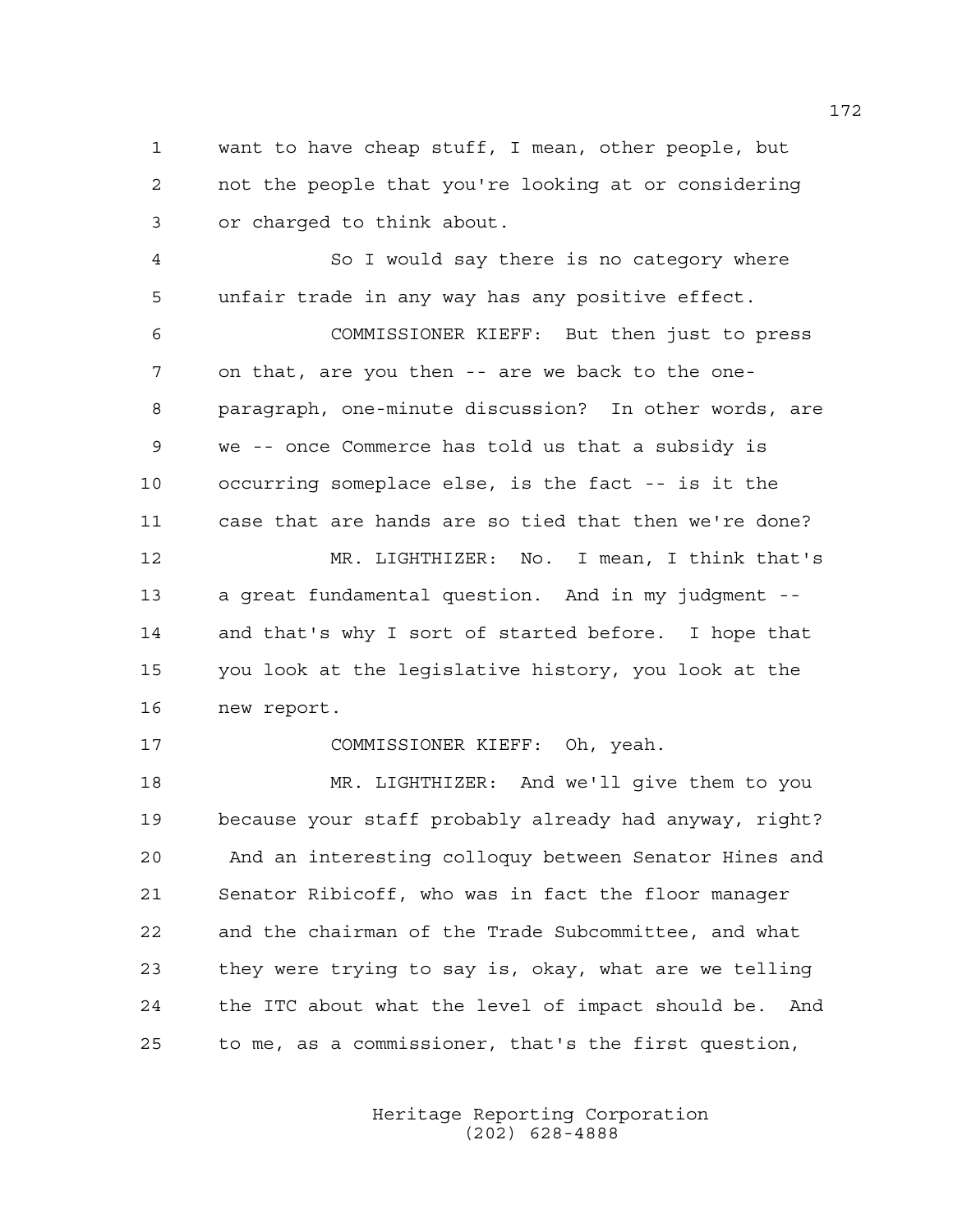1 because at this level, you all fail, and at this 2 level, you all pass.

3 And I think it is so fundamental for you to 4 come to grips with that. I believe that it's clearly, 5 clearly laid out that it's not a rigorous standard, 6 that it's a low standard. I believe that in this case 7 you would pass the most rigorous standard because you 8 have a 100 million tons of stuff coming here and no 9 place else for it to go.

10 COMMISSIONER KIEFF: So I think I'm hearing 11 you, but then it sounds like we were -- and, you know, 12 everyone makes mistakes -- we were wrong, you're 13 saying, in our prior orders with respect to, for 14 example, Japan and Brazil.

15 MR. LIGHTHIZER: Oh, I categorically think 16 you were wrong. Well, let me restate that. I don't 17 think you -- I'm sorry. I don't think you were *all* 18 wrong.

19 (Laughter.)

20 MR. LIGHTHIZER: I think that the majority 21 of you were wrong.

22 MR. ROSENTHAL: It was a split vote. 23 MR. LIGHTHIZER: And you were wrong -- 24 MR. ROSENTHAL: We'll tell you who was right 25 and who was wrong, if you want to know.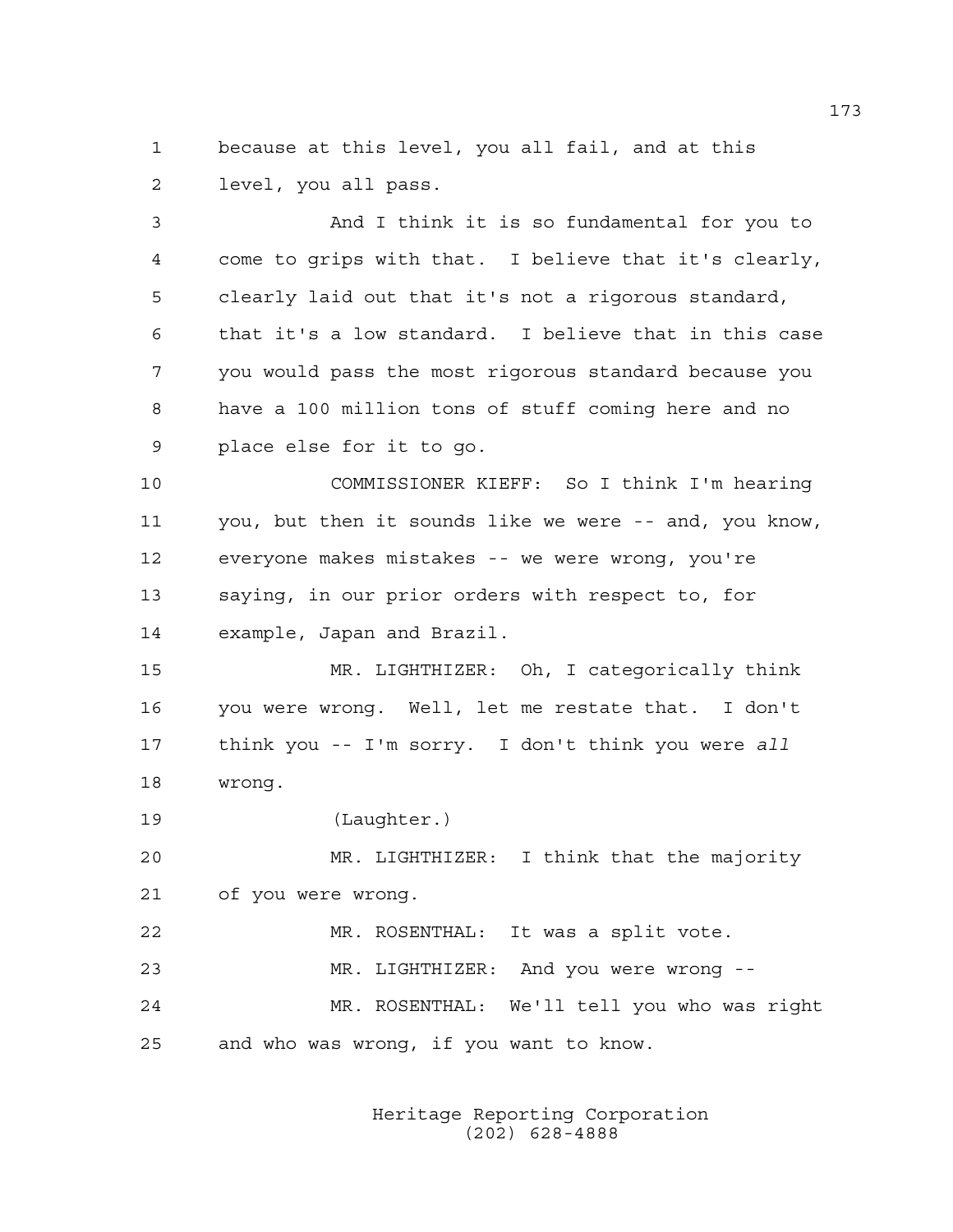1 MR. LIGHTHIZER: Well, both because of the 2 standard, and you were probably more profoundly wrong 3 on this question of cumulation, which I hope we can 4 talk about because it's really going to get to how you 5 make this decision, and there are two ways to go. 6 There is this conditions of competition way to go, and 7 then there is this -- we'll just for want of a better 8 word call it the Pinkert way to go. And there are two 9 articulated ideas, one of which -- the concept is that 10 you have ten million -- you have a million tons. Is 11 it just as bad if it comes in from ten people or one? 12 And my theory being that the idea of cumulation is, 13 yeah, it's just the same.

14 So then you have a statutory standard. Does 15 it compete? Is there a -- really, you would almost 16 say a detectable adverse impact. And then you decide 17 what do you do next. Some would say let's look at 18 conditions of competition, condition of competition, 19 which, by the way, is in a different subsection, and 20 really refers to us. But setting that aside, you 21 clearly have discretion to do whatever you want to do 22 in the law. So there is no question.

23 How do we use the discretion? What the 24 Pinkert approach says is if the standards are made, 25 then you cumulate unless there is a persistent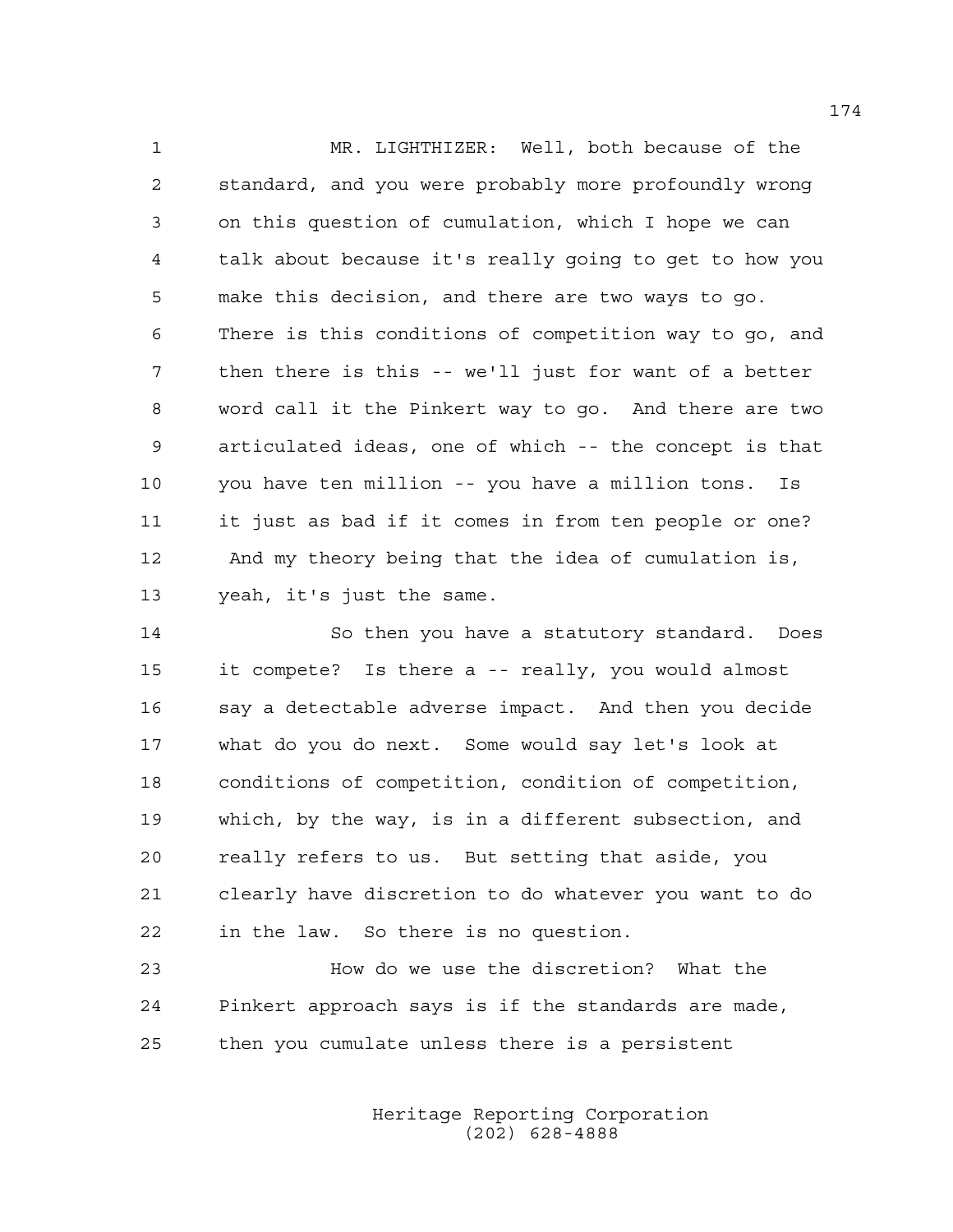1 condition that substantially reduces competition. In 2 other words, he looks a the effect of all of these 3 little people in our market. What the other looks at 4 is, is there a competition in *their* market that 5 somehow should exclude them, like they want to ship at 6 home or something else.

7 In our judgment, the better policy and the 8 one more consistent with congressional intent -- but 9 I'm not saying the one that would necessarily be 10 reversed or something. I'm just saying trying to, you 11 know, divine what Congress wants me to do. Is this 12 kind of idea to look at we will cumulate unless it has 13 -- there is something going on that has a substantial 14 impact on reducing competition of that product here. 15 COMMISSIONER KIEFF: I mean, I hear you, and 16 I appreciate the different perspectives. Did anyone 17 else -- because I'm almost out. Please. 18 MR. ROSENTHAL: Commissioner Kieff, 19 obviously if it were as simple as that one paragraph, 20 we wouldn't be here all day. So you do have something 21 to do other than affirm that Commerce has found that 22 the imports would be subsidized. You have to

23 determine what would happen to those subsidized

24 imports.

25 And I will add that part of what I know the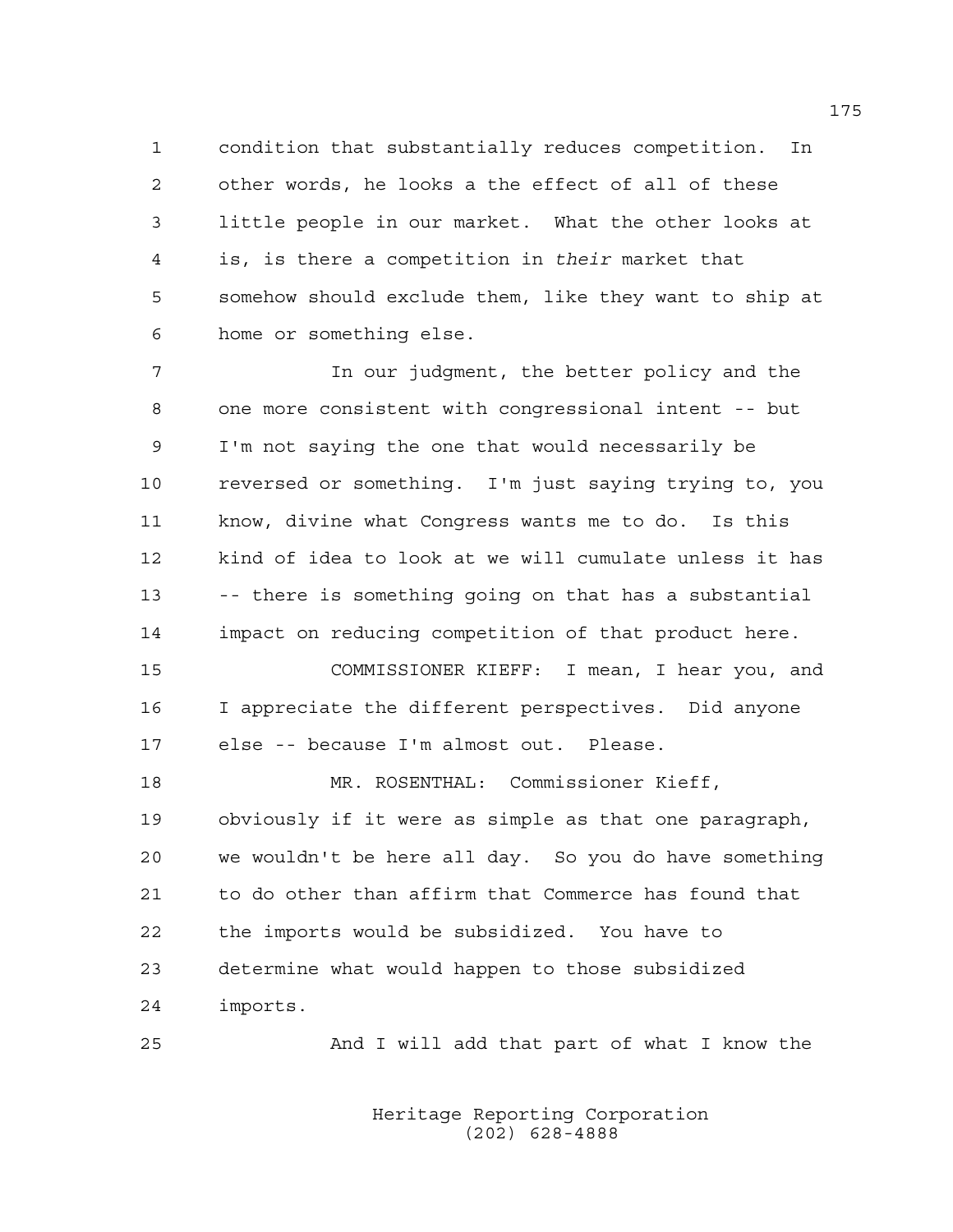1 Commission and certain commissioners in particular 2 have struggled with in the past in the steel business 3 is there is the persistent overcapacity. And some of 4 you said, when are we ever going to be able to get rid 5 of some of these orders. And the answer is tied up 6 with your question, too, is when, for example, the 7 domestic economy is so robust that the industry is 8 doing well, so that it can afford to have imports at 9 some level, preferably imports that are not dumped or 10 subsidized.

11 But then I do agree with Mr. Lighthizer that 12 there is no such things as a good, unfairly traded 13 import. But there are conditions where overcapacity 14 is reduced, and then that, by the way, would have been 15 2008. It might have been the year when if this order 16 were up, people might have said, gee, you know, maybe 17 the industry is not vulnerable. We can look at other 18 things.

19 But now is not the time. And for much of 20 the last number of years is not the time because of 21 all the overcapacity. So you do have to look at both 22 sides of the equation. How much overcapacity is 23 there? How vulnerable is the domestic industry? And 24 given that, the perniciousness of the imports I think 25 point to a particular conclusion. It is longer than a

> Heritage Reporting Corporation (202) 628-4888

176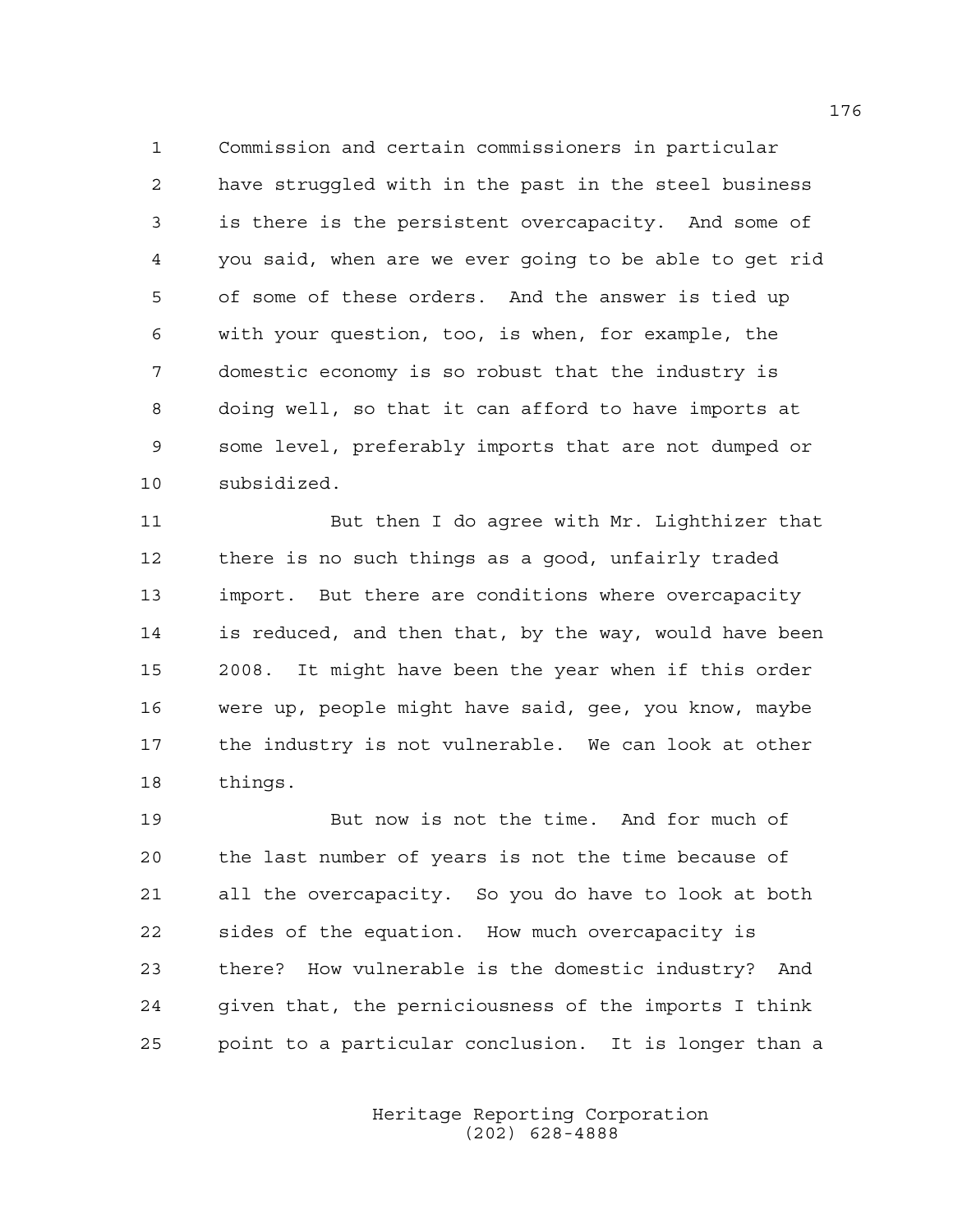1 paragraph analysis, though, and you need to try to 2 figure out if there is anything else going on there.

3 In this case, I don't think there is a lot 4 more going on than we've discussed.

5 COMMISSIONER KIEFF: I'm acutely aware of 6 the generosity of my colleagues. Thank you. I look 7 forward to more later.

8 CHAIRMAN WILLIAMSON: Okay. But to continue 9 in that vein, can you at least -- since Indonesia is I 10 guess the smallest producer in this group, and they're 11 supposed be becoming a net importer in a couple of 12 years, can you address Indonesia? Assuming one is 13 allowed to look at it separately, which Mr. Lighthizer 14 would question.

15 MR. PRICE: So one of the things going on in 16 Indonesia is there is a massive capacity build going 17 on in Indonesia. Each one of these countries, you 18 look at them, and it's not just the status quo. It's 19 not that we only have an overcapacity, but we have new 20 capacity being built, India building massive amounts 21 of new capacity after we switch -- ramping up their 22 hot-rolled exports substantially this year and finding 23 these wonderful close -- I'm saying this facetiously - 24 - ASEAN markets all of a sudden in Europe: Belgium, 25 Spain, Italy.

> Heritage Reporting Corporation (202) 628-4888

177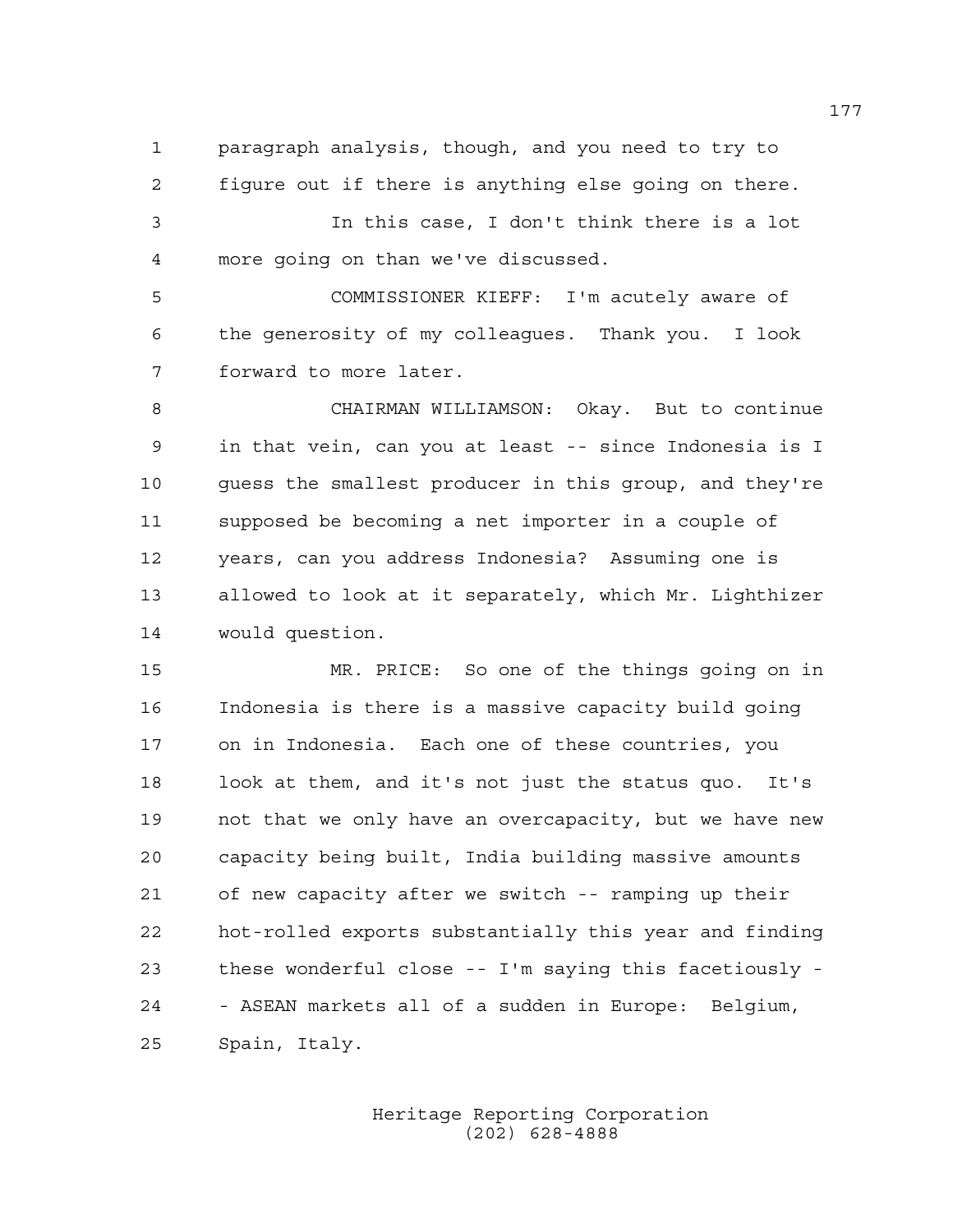1 I know these are real natural transportation 2 costs, local hubs to them. Bottom line is these 3 producers all are building excess capacity. They have 4 capacity or they are right now putting on capacity. 5 They will send product here.

6 Secondly, U.S. pricing is attractive. If 7 you think pricing is attractive in Europe, I will tell 8 you it's not. I think there was a good chart earlier 9 from Skadden that showed pricing in Europe was much 10 lower. And yet you see India now going to Europe in 11 substantial volumes.

12 Indonesia at this point, faced with the 13 prospect of being able to sell in the United States, 14 we think it would be a substantial volume, and we 15 think it would have a substantial negative impact on 16 the U.S. market.

17 CHAIRMAN WILLIAMSON: Okay. Mr. Vaughn? 18 MR. VAUGHN: Yeah. Commissioner Williamson, 19 I would like to -- I agree with all the points Alan 20 made with respect to the facts on Indonesia, and we've 21 tried to do what we can in terms of the facts on 22 Indonesia. And we'll write more about that. But I 23 would also like to make an argument to the Commission 24 about adverse inferences.

25 I think you have a real institutional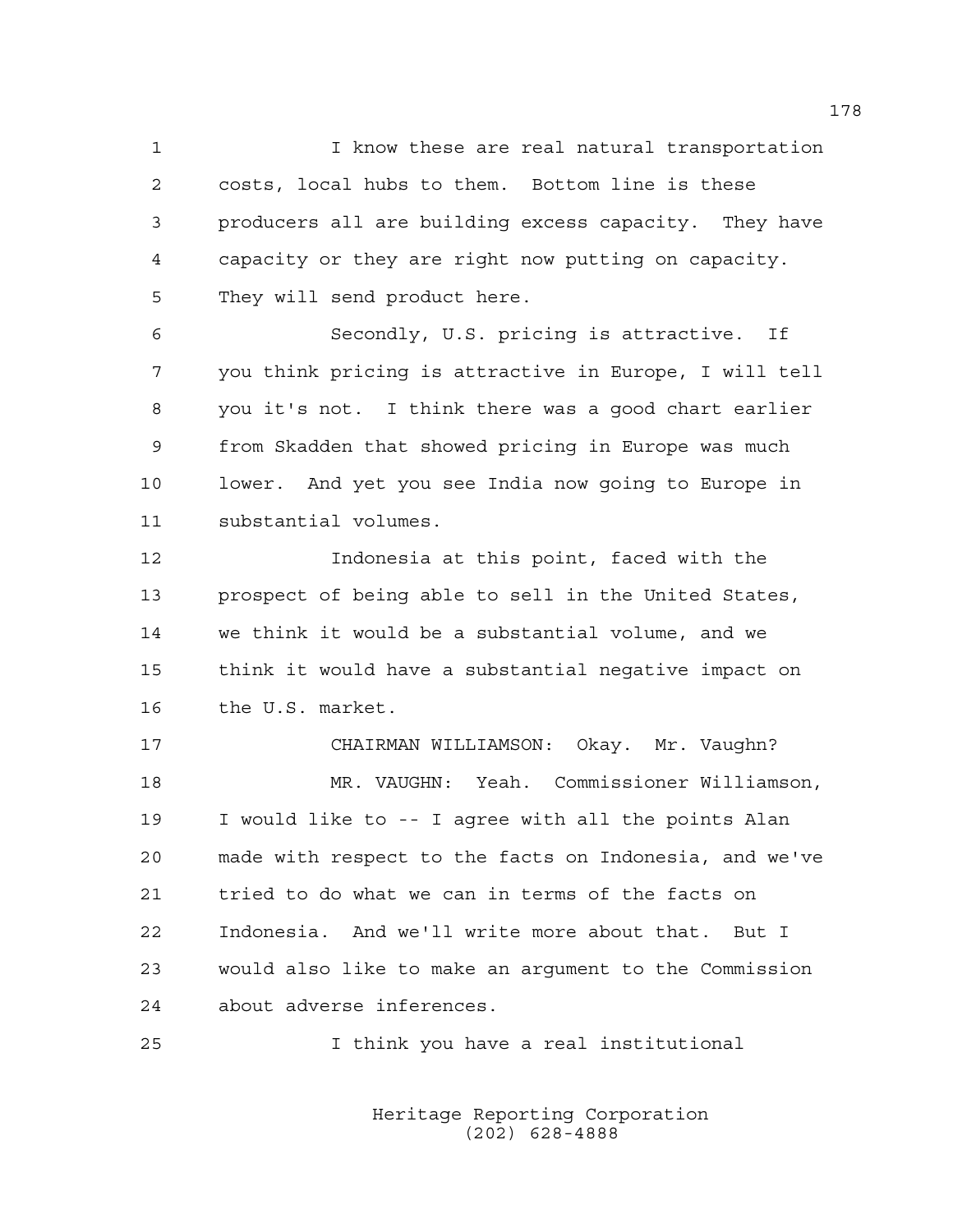1 problem here. If Respondents can come to believe that 2 there is no difference between the status of company 3 that fills out questionnaires and the status of a 4 company that doesn't fill out questionnaires, then I 5 as an attorney for Respondents -- were I an attorney 6 for Respondents, I'd have to say I would recommend 7 that any respondent who has data that would argue 8 against lifting the case not submit questionnaire 9 responses.

10 CHAIRMAN WILLIAMSON: Yes. I understand 11 that point. But I was just wondering about Indonesia, 12 given its size. I mean, that's a very fair point.

13 MR. VAUGHN: I also think -- I mean, I think 14 in terms of its size, I think that, you know -- I 15 think that what you have to understand is that this is 16 -- and this sort of goes to our point that I wanted to 17 clarify in general.

18 The argument that we're trying to make here 19 is not that like the U.S. is vulnerable, and the rest 20 of the world is doing great, okay? The argument is 21 that the U.S. domestic industry is extremely 22 vulnerable at a time when the entire global steel 23 industry is facing major problems.

24 These are very difficult times, not just in 25 the United States. In many situations in a lot of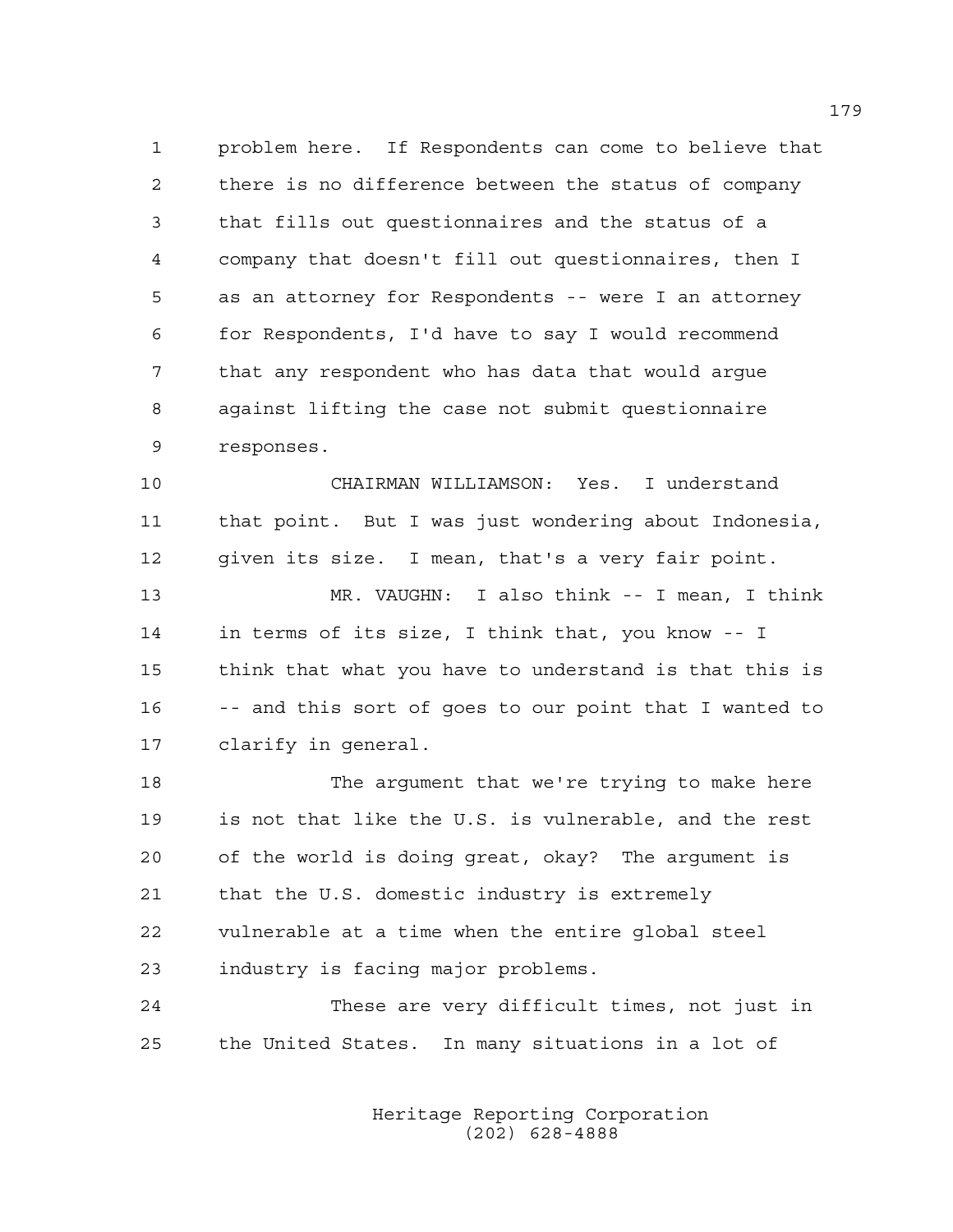1 these markets in Asia, the situation is even worse, 2 and that's why you're seeing shutdowns and problems 3 over there, and lower prices than you see here. Under 4 those circumstances, we simply -- if Indonesia has 5 access to this market, and other countries such as 6 China continue to be locked out of this market, we 7 believe that they would continue -- they would start 8 shipping aggressively.

9 Now, we think that under these 10 circumstances, if you start having, you know, several 11 hundred thousand tons coming in from those or even 12 more -- they have well more than that in terms of 13 unused capacity -- then as you start talking about 14 jobs being lost, plants being shut down, people not 15 being able to run shifts that they would have run 16 otherwise -- and that's in addition to the price 17 effect, which is going to run throughout the entire 18 U.S. market.

19 So the notion that, you know, you're just a 20 little country, just let us cheat a little bit, it 21 won't hurt that much, given that you have an industry 22 here where, you know, 8 million tons of capacity have 23 gone out of business, basically, in the last few years 24 already --

25 CHAIRMAN WILLIAMSON: Okay. I get your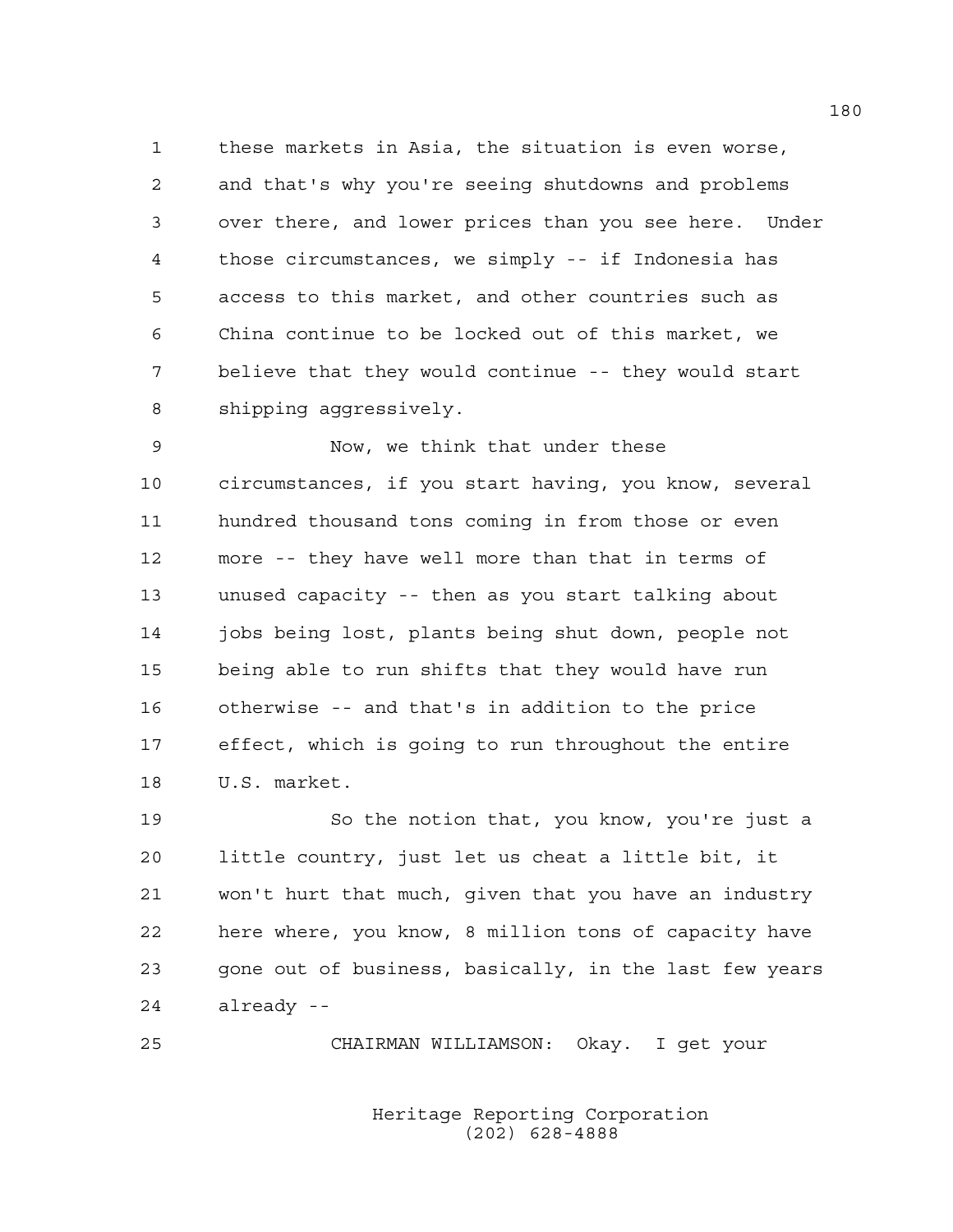1 point.

2 MR. VAUGHN: Okay. 3 CHAIRMAN WILLIAMSON: Is that okay? Because 4 I want to get a couple of other quick questions in. 5 Does someone else have something on this? 6 MS. BECK: Commissioner Williamson, Gina 7 Beck of GES. Yeah, because your original question was 8 what is going on in Indonesia. I think a significant 9 point is not only does it have currently existing 10 excess capacity, which is significant despite the size 11 of the country, but that they're also currently 12 undergoing expansions. 13 We've pointed to it in our brief at page 26 14 of our brief. And those expansion plans will be 15 completed over the next year and two. 16 CHAIRMAN WILLIAMSON: Good. Okay. Thank 17 you. Let's move to another question. Given that very 18 few price comparisons identified during the reviews 19 failed to show any underselling whatsoever, what facts 20 support your contention that subject imports would 21 likely undersell the domestic-like product if orders 22 are revoked? Admittedly, there wasn't much trade. 23 Tell us what are your points there. 24 MR. ROSENTHAL: They're in jail. Of course 25 they're not going to be able to undersell in this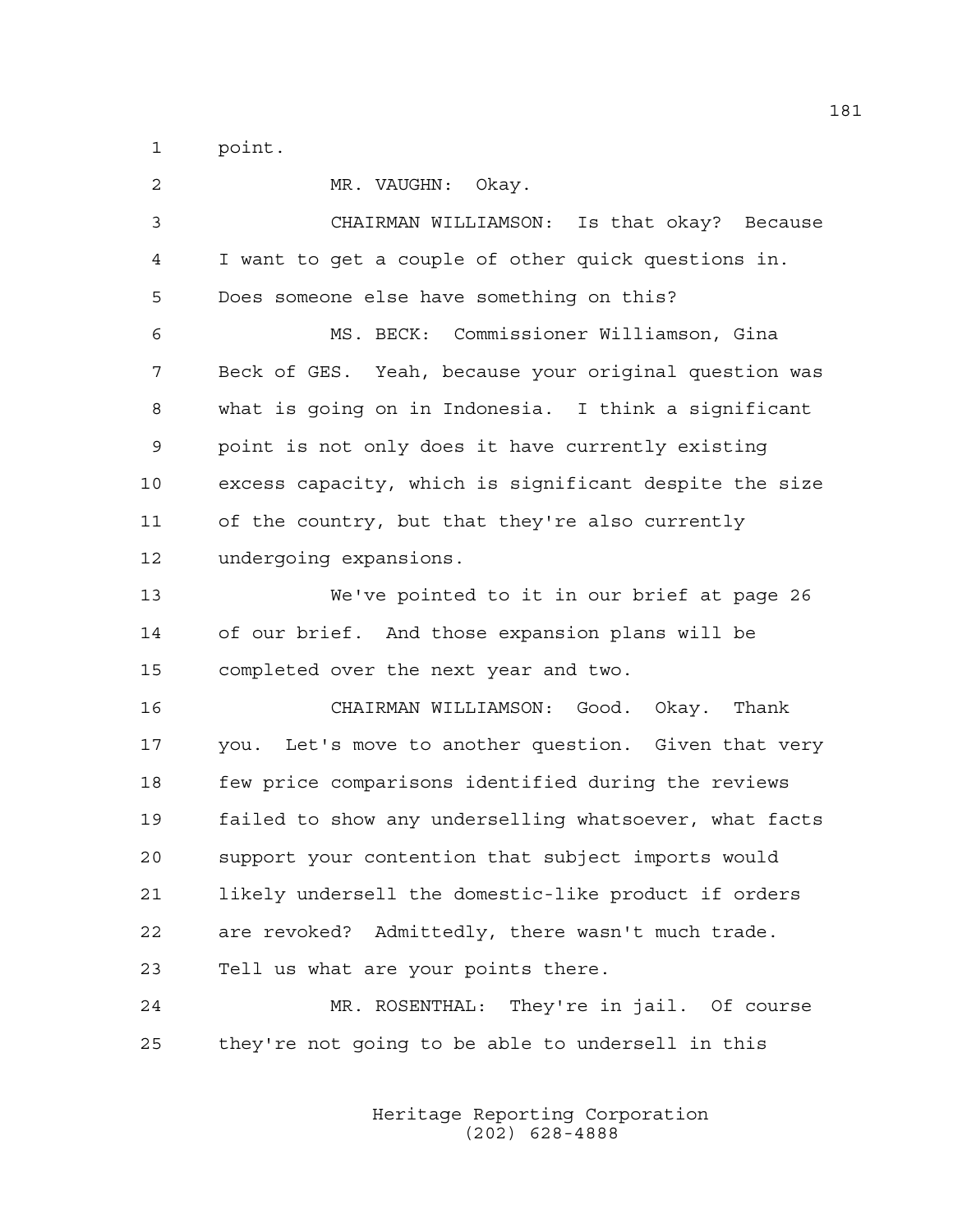1 current market. The question is what are they going 2 to do if they're not under a restraint. And I admit, 3 given the data you've got on the record, obviously on 4 underselling it's hard for you to make projections on 5 that. You've got to look at the other factors we 6 pointed to.

7 MR. SCHAGRIN: Mr. Chairman, this is Roger 8 Schagrin. Rather than you writing in your 9 determination that they were in jail, which I'm not 10 sure there is substantial evidence there, I think what 11 the Commission normally has done in terms of your 12 precedents and should do here is that you would 13 utilize the period of investigation and see that at 14 that time there was such significant underselling. 15 Then I think you can also utilize the information that 16 -- given that pricing is the most important issue for 17 customers, which your record shows, based on your 18 extensive investigation here, that -- and the excess 19 capacity of these foreign producers, that they would 20 be likely to increase their exports to the U.S. market 21 through underselling.

22 With the additional capacity to the U.S. 23 industry, U.S. customers are not going to buy imports 24 from these six countries at a price above U.S. 25 domestic producer prices. So I think those two things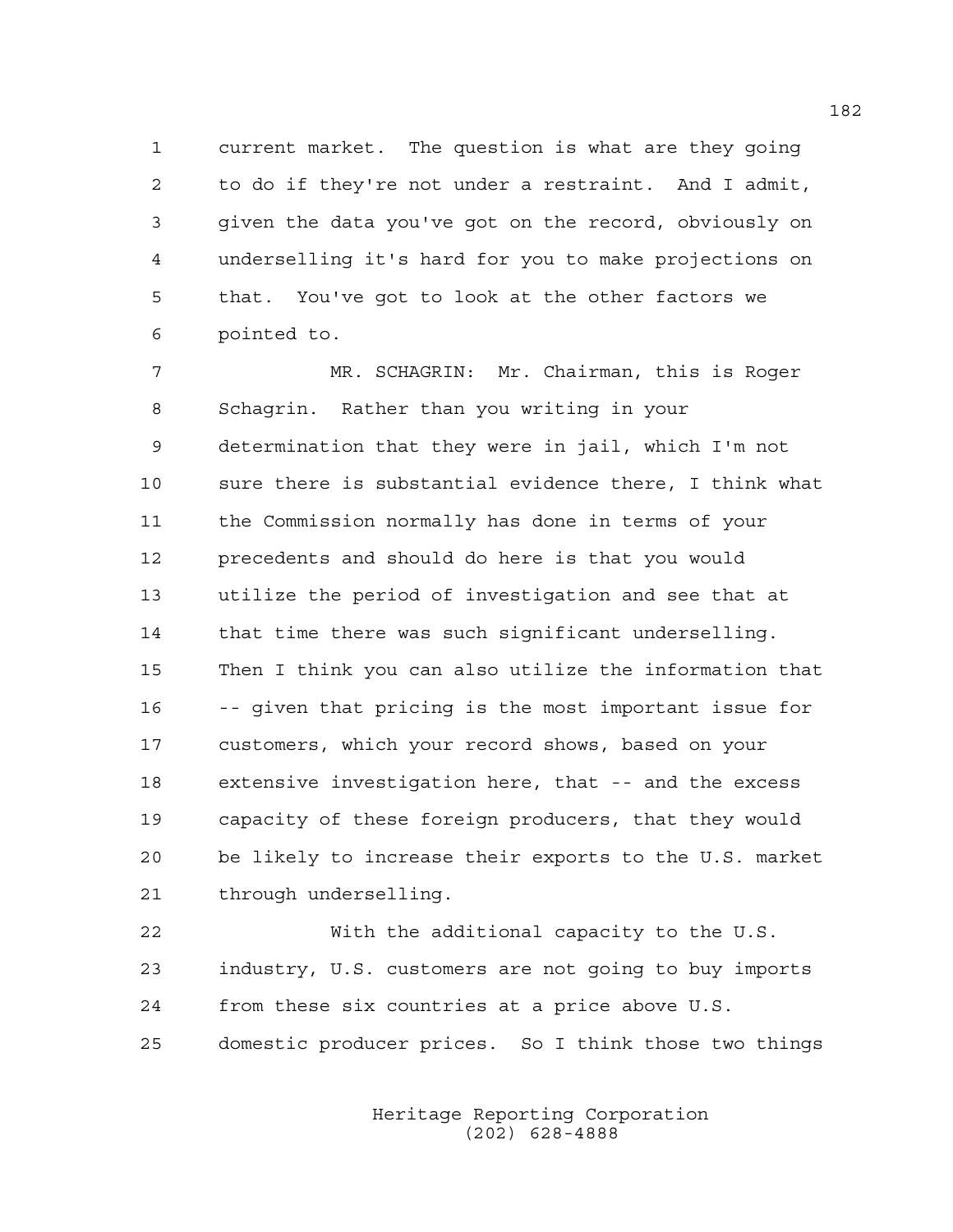1 combined would provide you with substantial evidence 2 to find that increased imports from these countries 3 would likely undersell the U.S. industry and cause 4 price suppression or depression.

5 CHAIRMAN WILLIAMSON: Thank you. I know we 6 don't have any get-out-of-jail-free cards here, but -- 7 MR. SCHERRBAUM: Joe Scherrbaum. Another 8 comment I'd make, if a number of these countries are 9 already exporting other carbon flat-rolled products 10 other than hot-rolled into this country, particular 11 cold-rolled and corrosion-resistant for -- at prices 12 that are significantly under domestic market prices, 13 that's not a reason to believe if they had excess on 14 hot-rolled they'd do the same thing.

15 CHAIRMAN WILLIAMSON: Okay. Thank you. Mr. 16 Kopf, did you --

17 MR. KOPF: Mr. Scherrbaum covered what I 18 wanted to make.

19 CHAIRMAN WILLIAMSON: Okay, good. Thank you. 20 MS. CANNON: Chairman Williamson?

21 CHAIRMAN WILLIAMSON: yes.

22 MS. CANNON: Kathy Cannon, Kelley Drye. I 23 also would refer you to the comments of the purchasers 24 in the staff report as to what they expect to happen 25 to the prices, and they're uniformly talking about

> Heritage Reporting Corporation (202) 628-4888

183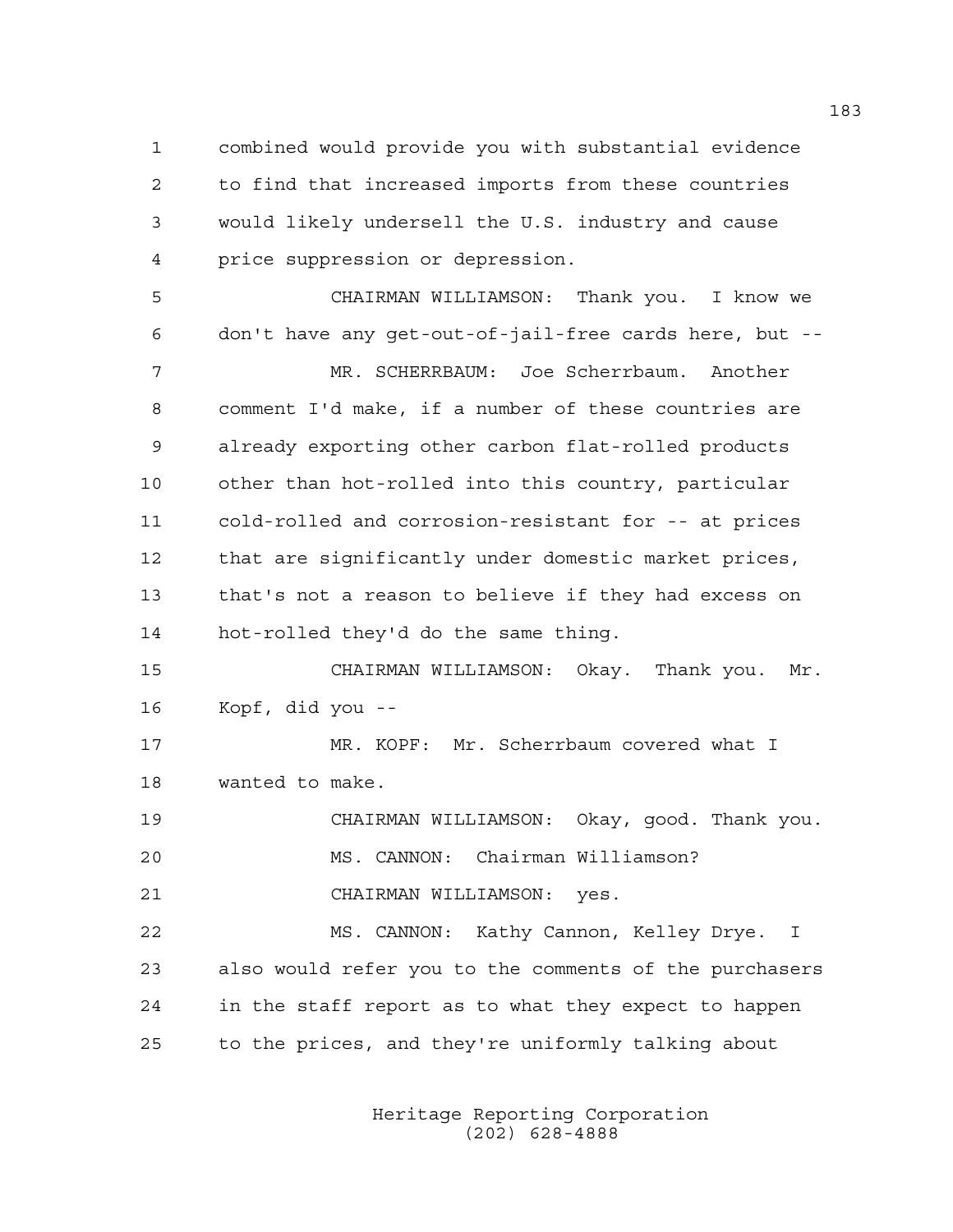1 anticipating price declines if these orders are 2 revoked.

3 CHAIRMAN WILLIAMSON: Okay. Thank you. I 4 was wondering -- I mean, I think I know what you're 5 going to say on this. But I would ask how do you 6 respond to the subject producers' arguments that they 7 no longer maintain contacts with U.S. downstream 8 producers who use hot-rolled steel, and it would take 9 some time to reestablish these contacts, much less to 10 actually makes sales. You've already mentioned that 11 they're selling other products. Is there something 12 else?

13 MR. BLUME: Yes, Chairman Williamson. My 14 response to that -- Rick Blue from Nucor -- is that 15 one of the key areas or portals for imported steel, 16 certainly through the service center sector, is the 17 service centers that help bridge that gap in many 18 cases between end users and consumption of the steel 19 and the producers, the subject producers.

20 So there is certainly an active, vibrant 21 distribution system already in place.

22 CHAIRMAN WILLIAMSON: Okay.

23 MR. SCHAGRIN: Chairman, Roger Schagrin. A 24 lot of these major foreign steel producers also have 25 relationships with international steel trading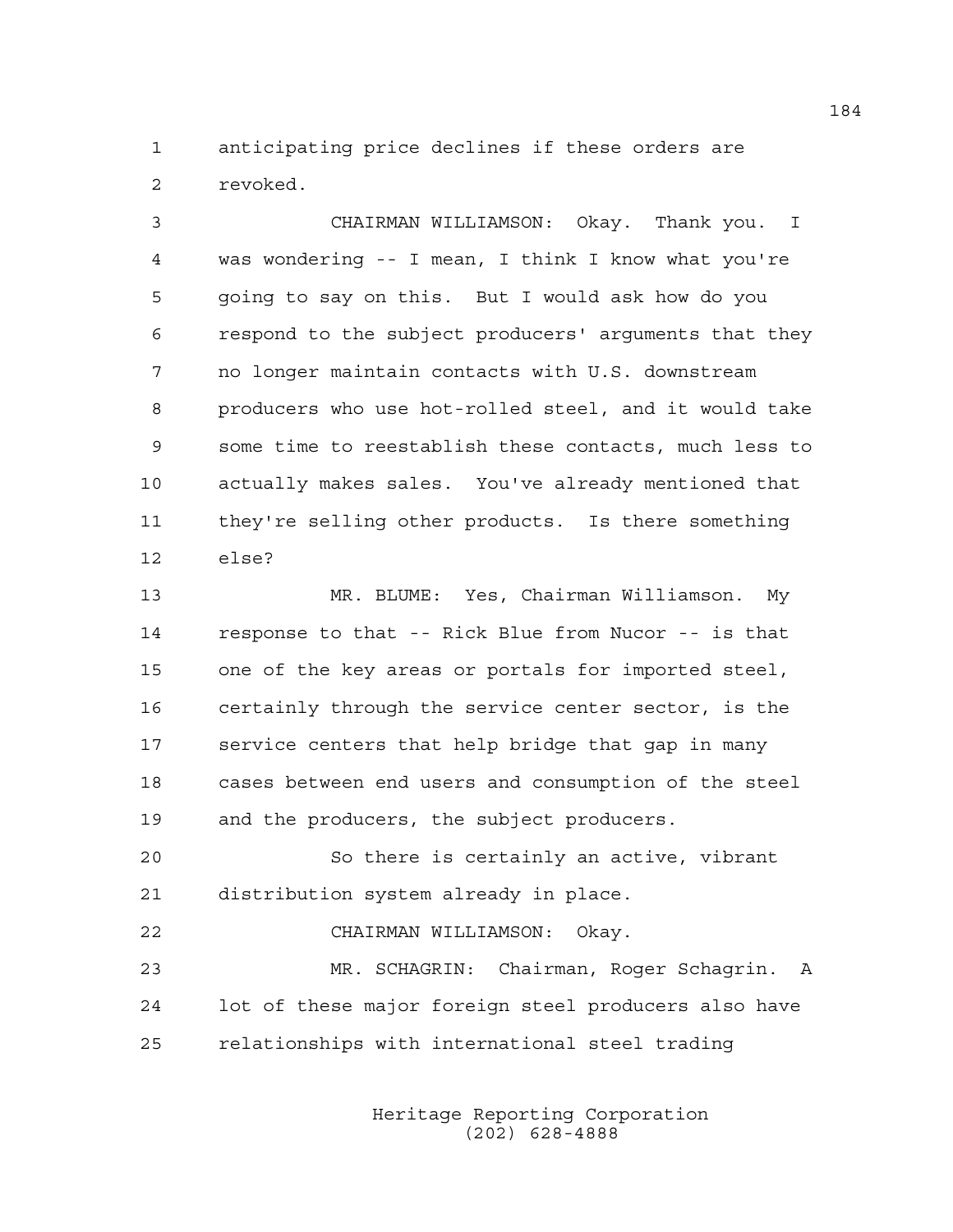1 companies, and those trading companies can purchase 2 the steel from these foreign producers, then 3 immediately get emails out to all of the service 4 centers that they're already servicing in the United 5 States and transmit that pricing information and 6 availability very quickly. It is a very, very easy 7 market to penetrate.

8 CHAIRMAN WILLIAMSON: Okay. Thank you. 9 MR. PRICE: Just to show how easy it is to 10 penetrate, I read the Thai brief with great interest 11 on this, and they say, oh, it's hard to penetrate, and 12 so forth, how can we do it. The order was tentatively 13 revoked. Three months later, 100,000 tons. I mean, 14 that's, you know, five ships just loaded up and sent. 15 I mean, customer relationships, oh, this is really 16 hard to do. These trading companies, service center 17 distribution, we have an open, easy market. And I 18 can't think of a more -- you know, a better proof of 19 that than that chart that was in the Skadden slides 20 earlier today.

21 CHAIRMAN WILLIAMSON: Okay. Thank you. 22 Just one last question. How should the Commission 23 consider the impact of exchange rate fluctuations on 24 hot-rolled steel prices? Mr. Lighthizer? 25 MR. LIGHTHIZER: Mr. Chairman, clearly the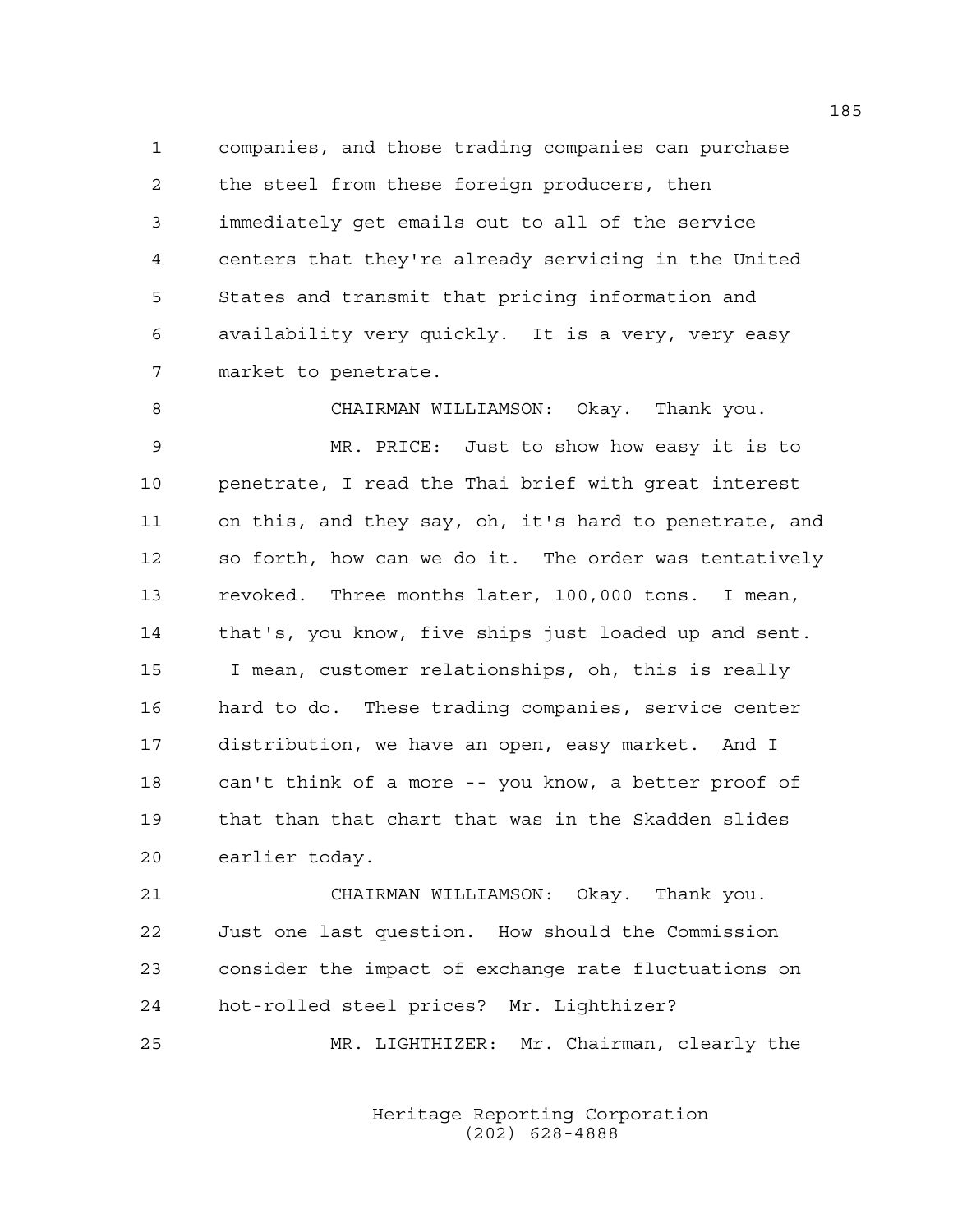1 normal analysis is that falling exchange rate makes it 2 more likely that you will export. And in fact, we 3 believe that is true. I would suggest, however, that 4 that -- and this is more for future reference -- that 5 the opposite is not only true because that phenomenon 6 is true basically as a fair trade phenomenon. But 7 increasing exports -- I mean increasing exchange rate 8 values may not necessarily lead to less exports 9 because in that case you're dealing with something 10 that's an unfair trade. You're dealing with subsidies 11 or dumping.

12 But as a general matter, when you see 13 countries -- it is our position that when you see 14 countries whose currency is dropping, that will tend 15 to increase exports. And clearly that's the case with 16 Indonesia, to go back to your original question. I 17 mean, they are in a desperate shape right now. I 18 mean, it's not '97, but it's not good. And they have 19 World Bank problems, they have debt problems. They 20 have all these balancing current account problems. 21 And their currency is dropping, and they really need 22 to export.

23 CHAIRMAN WILLIAMSON: Okay, good. Thank 24 you. Thank you for those answer. Commissioner 25 Aranoff?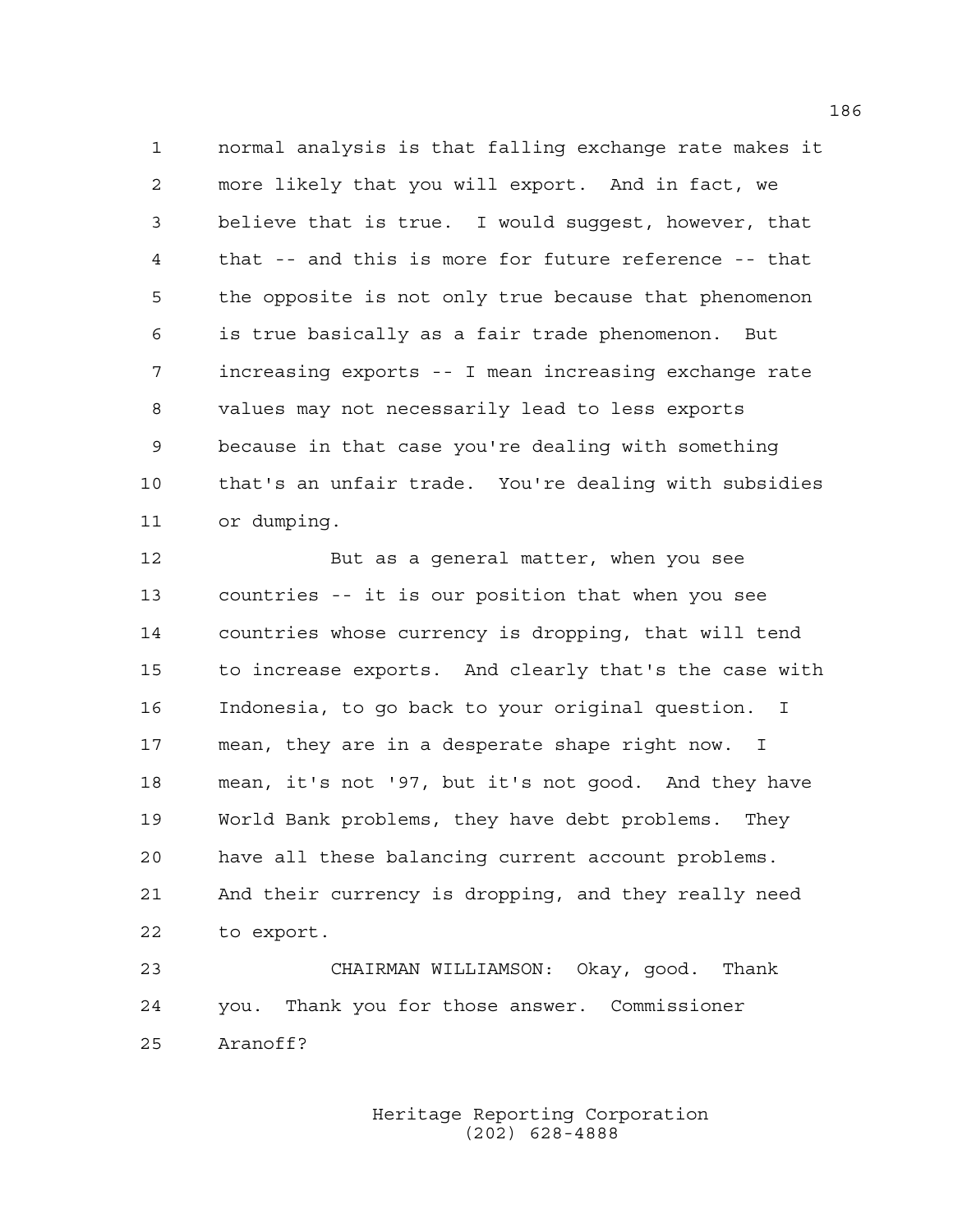1 COMMISSIONER ARANOFF: No further questions. 2 CHAIRMAN WILLIAMSON: Mr. Pinkert? 3 COMMISSIONER PINKERT: No further questions. 4 CHAIRMAN WILLIAMSON: Commissioner Johanson? 5 COMMISSIONER JOHANSON: We've been here a 6 long time this morning, but I have one more question 7 for you all. And it's just more for background for 8 me. I've had the opportunity to visit a number of 9 steel plants the past two years or year and a half 10 since I've been a member of the Commission. And one 11 thing that strikes me is one of your inputs, which is 12 scrap.

13 It's my impression that it has sometimes 14 been a problem obtaining enough scrap or scrap prices 15 have fluctuated somewhat significantly at times. I 16 was wondering, what is happening with scrap right now?

17 MR. FERRIOLA: I'll answer that. If you 18 look over the last year and a half, scrap pricing 19 really has stabilized. Although there is a still 20 challenge that we are exporting a lot of our scrap 21 from the United States, pricing on scrap has 22 stabilized within a band of about \$20 to \$30 over the 23 last year and a half.

24 COMMISSIONER JOHANSON: Okay. That's very 25 useful. That concludes my questions, and thank you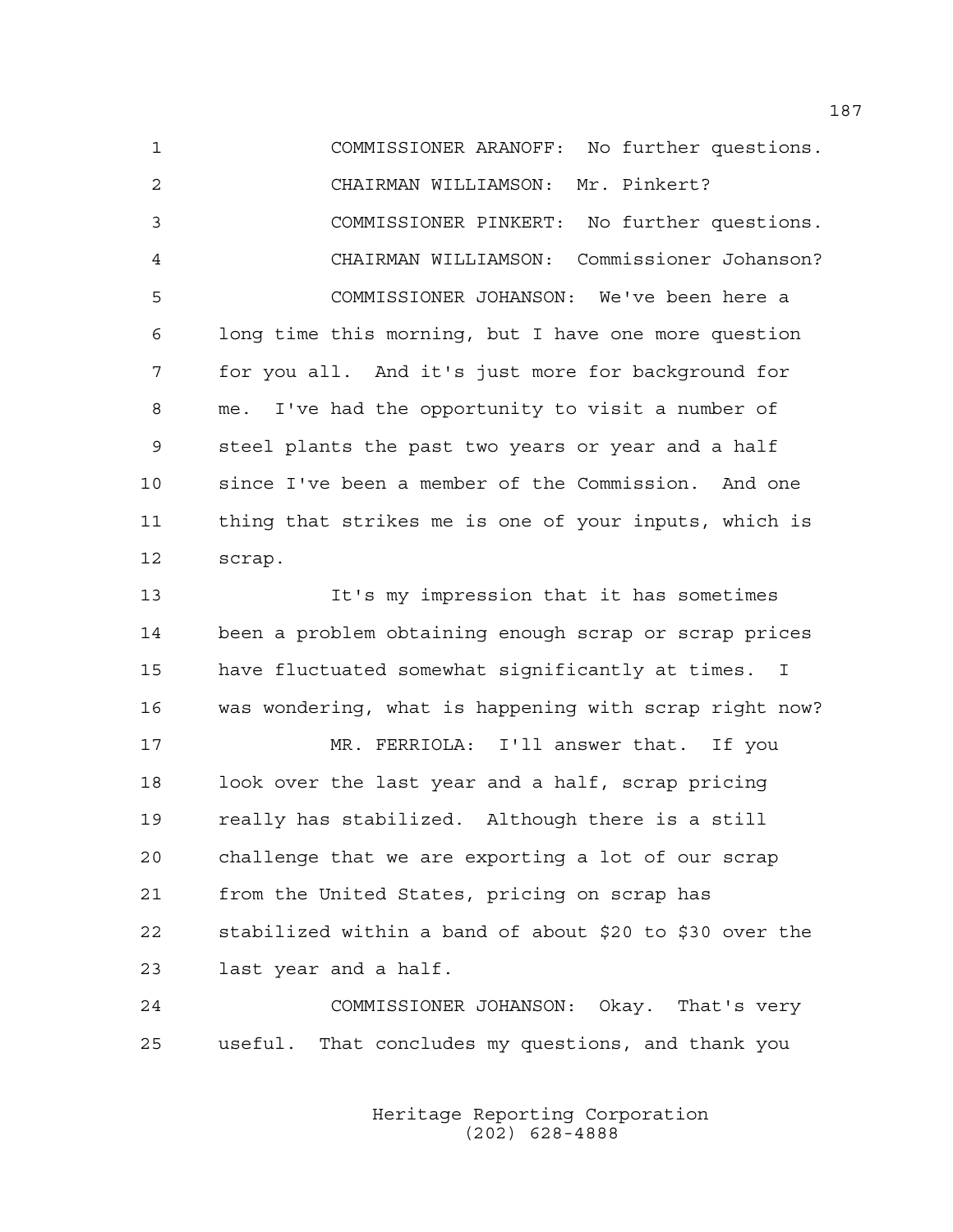1 all again for appearing here today.

2 CHAIRMAN WILLIAMSON: Commissioner 3 Broadbent?

4 COMMISSIONER BROADBENT: Yes. This is just 5 a request for the record. If we could get a sense of 6 where the demand for this product is, which segments 7 of the industry, if it's in energy or construction or 8 autos, and what you're predicting in the future for 9 demand growth for this product, both in the U.S. 10 market and in the Asian market. Thank you. 11 And with that, I have -- oh, I have one 12 question for Mr. Lighthizer. When you were riding 13 your horse to the U.S. International Trade Commission 14 building way back when, were there really rats in the 15 basement? 16 (Laughter.) 17 MR. LIGHTHIZER: As I recall, there were 18 rats everywhere. 19 CHAIRMAN WILLIAMSON: Okay. Thank you. 20 Commissioner Kieff. 21 COMMISSIONER KIEFF: Just to invite for 22 however you like to provide it later more information 23 on our prior conversations because I look forward to 24 thinking about that stuff. And thank you all very

25 much.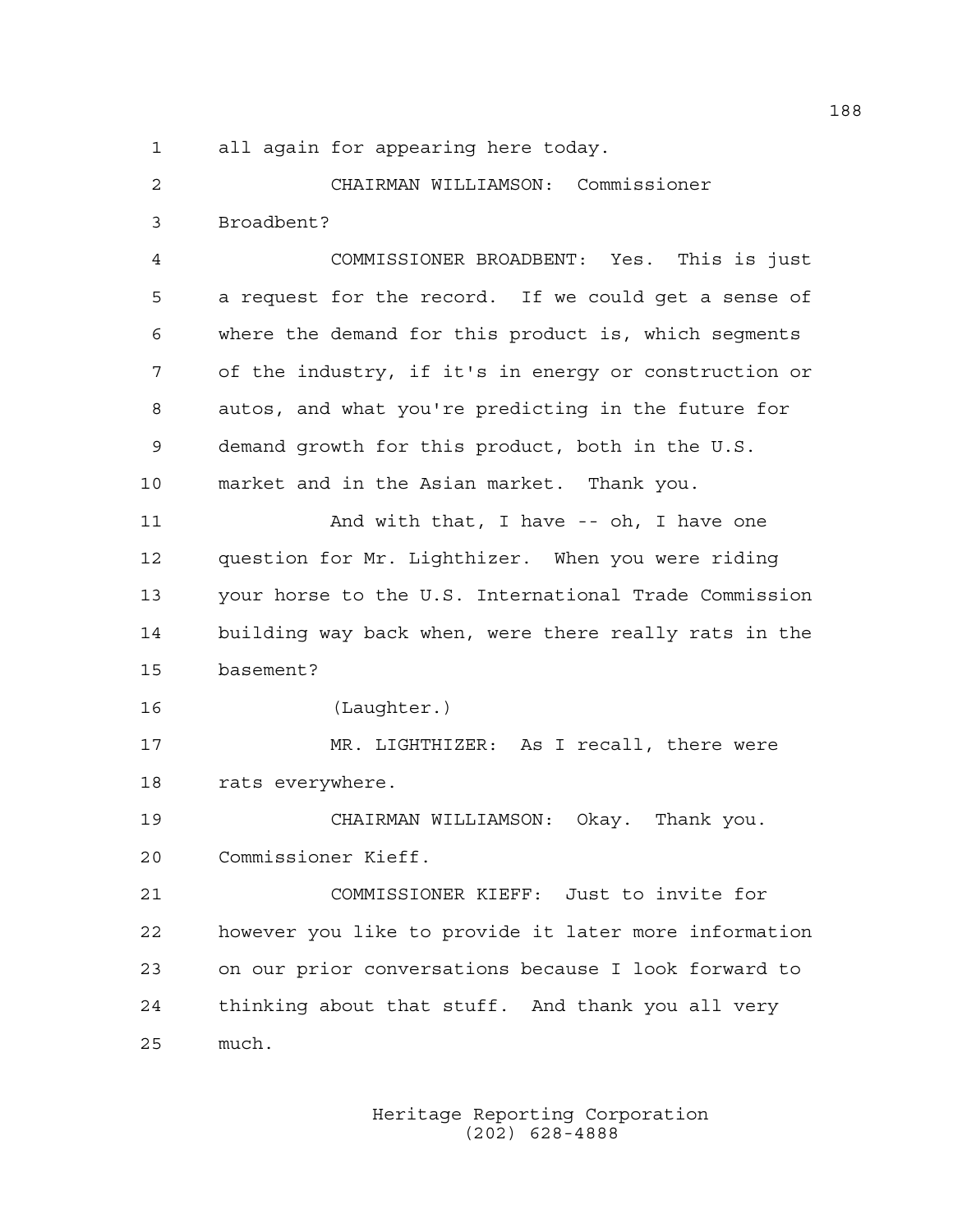Heritage Reporting Corporation 1 CHAIRMAN WILLIAMSON: Thank you. There are 2 no further questions for commissioners. Does staff 3 have any questions for this panel? 4 MR. CORKRAN: Douglas Corkran, Office of 5 Investigations. Thank you, Mr. Chairman. Staff has 6 no additional questions. 7 CHAIRMAN WILLIAMSON: Okay. Do those 8 opposed to the continuation of the orders have any 9 questions for this panel? 10 (No response.) 11 CHAIRMAN WILLIAMSON: No? Okay, fine. 12 Well, I think it's time for our lunch break. And so 13 we will reconvene at 1:30. I'm sorry. It's 1:30 now, 14 so we'll reconvene at 2:30. A quick lunch. Just to 15 remind everybody this room is not secure, so if you 16 have any business confidential proprietary 17 information, please take it with you. And we'll see 18 you all at -- and I want to thank this panel for their 19 testimony, and we will reconvene at 2:30. Thank you. 20 (Whereupon, at 1:34 p.m., the hearing in the 21 above-entitled matter was recessed, to reconvene at 22 2:33 p.m. this same day, Thursday, October 31, 2013.) 23 //  $24 /$ 25 // 26

(202) 628-4888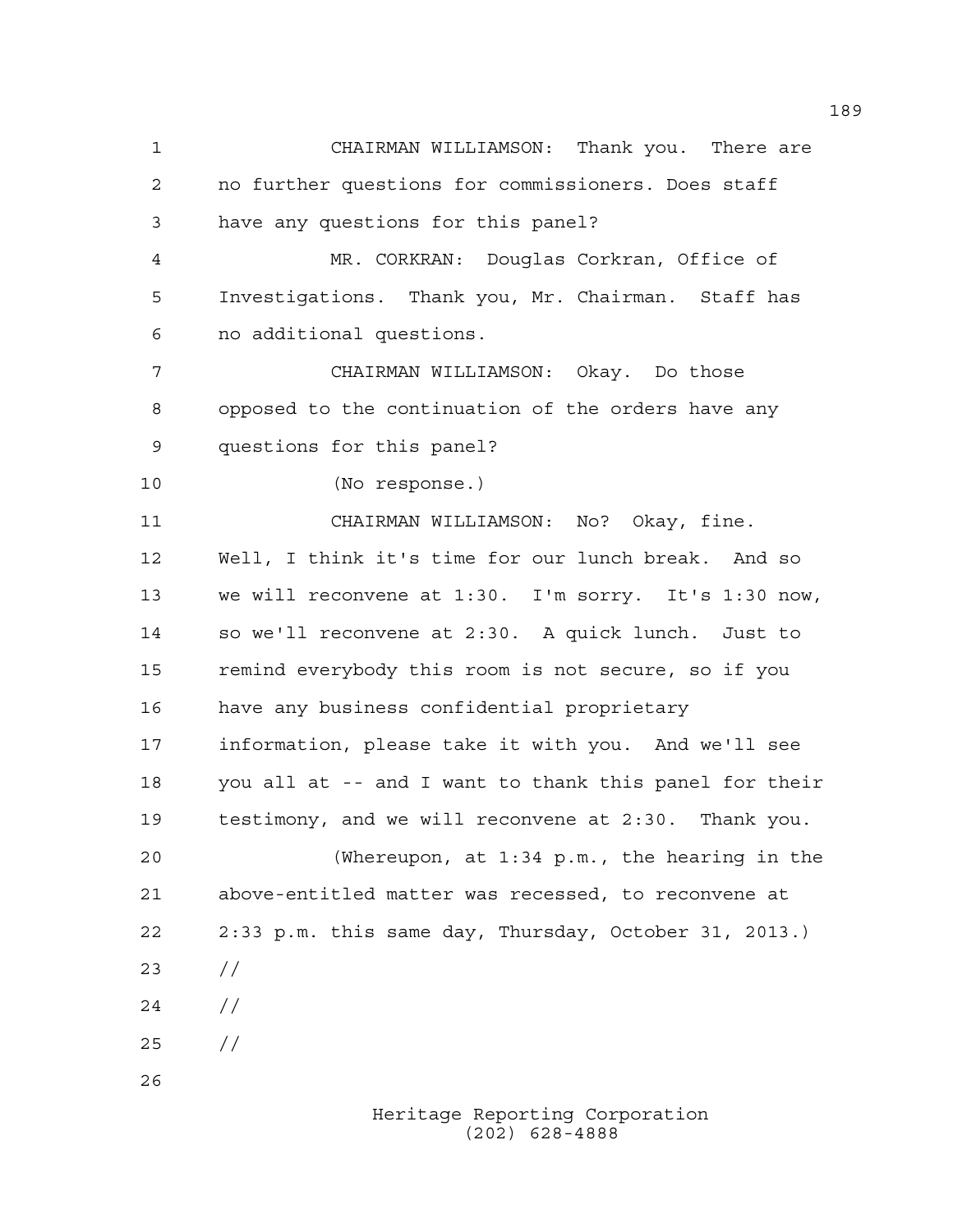1 A F T E R N O O N S E S S I O N 2 (2:33 p.m.) 3 CHAIRMAN WILLIAMSON: Good afternoon, and 4 welcome to the afternoon panel. And, Mr. Waite, you 5 may begin when you're ready. 6 MR. WAITE: Thank you, Mr. Chairman. Dr. 7 Button will begin our testimony. 8 CHAIRMAN WILLIAMSON: Thank you. 9 MR. BUTTON: Good afternoon. I'm Kenneth R. 10 Button, senior vice president of Economic Consulting 11 Services, LLC, appearing on behalf of the Respondents 12 on this panel. 13 The data in the prehearing report make clear 14 that since the recession the domestic industry has 15 experienced improving trends in essentially all 16 economic indicia, and that it is currently in a solid 17 condition. 18 First, as a backdrop to these positive 19 trends is the fact that the U.S. economy is 20 recovering, is on a path for continued growth, as 21 shown in slide one. The evidence indicates that the 22 Commission can reasonably assume for its analysis that 23 the U.S. economy will continue moderate, steady 24 growth. Elements of that expansion will continue to 25 be the very buoyant growth in auto production and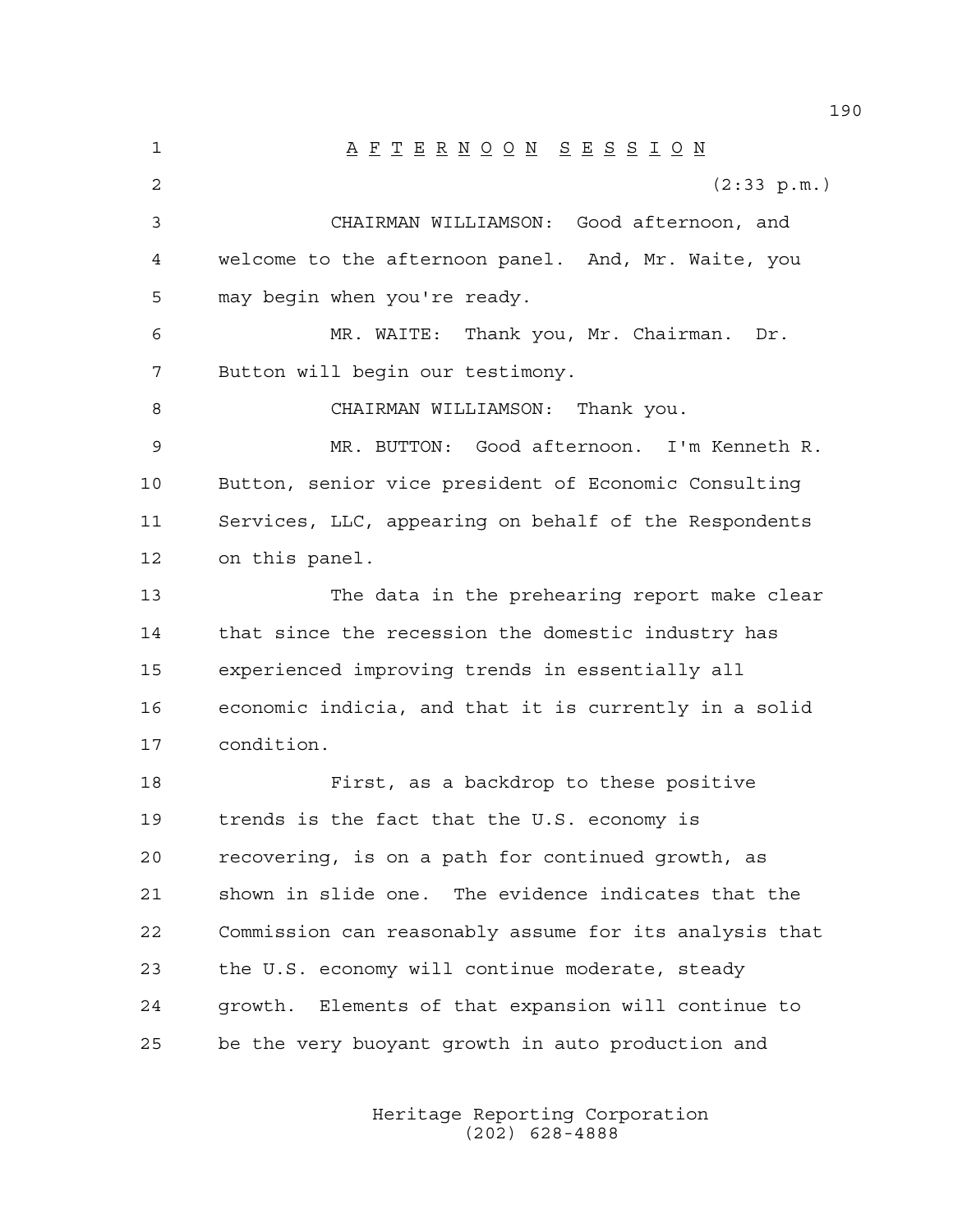1 sales, and the continuing recovery in construction, 2 two key end uses for hot-rolled steel.

3 These macroeconomic trends have supported 4 the U.S. hot-rolled steel industry's own recovery. 5 With respect to hot-rolled steel. The prehearing 6 report indicates a solidly increasing apparent U.S. 7 consumption from the recessionary level in 2009 8 through 2012, with a small dip in the first half 2013. 9 Notwithstanding the recent dip, the Commission's 10 perspective is forward-looking, and the projections 11 are for continued steel market expansion, as appears 12 to be endorsed by the ongoing stream of price increase 13 announcements by the domestic producers.

14 U.S. hot-rolled production has been 15 increasing since 2008, but with a marginal dip in the 16 first half of 2013, reflecting the dip in consumption. 17 During the POR, the hot-rolled industry has also been 18 increasing its capacity, which grew each year in the 19 2008-2012 period, and grew further in the first half 20 of 2013.

21 Capacity utilization increased each year 22 since 2009, and even held relatively steady in the 23 first half of 2013. Following the production trend, 24 the domestic industry's employment increased as the 25 number of workers grew each year from 2009 to 2012,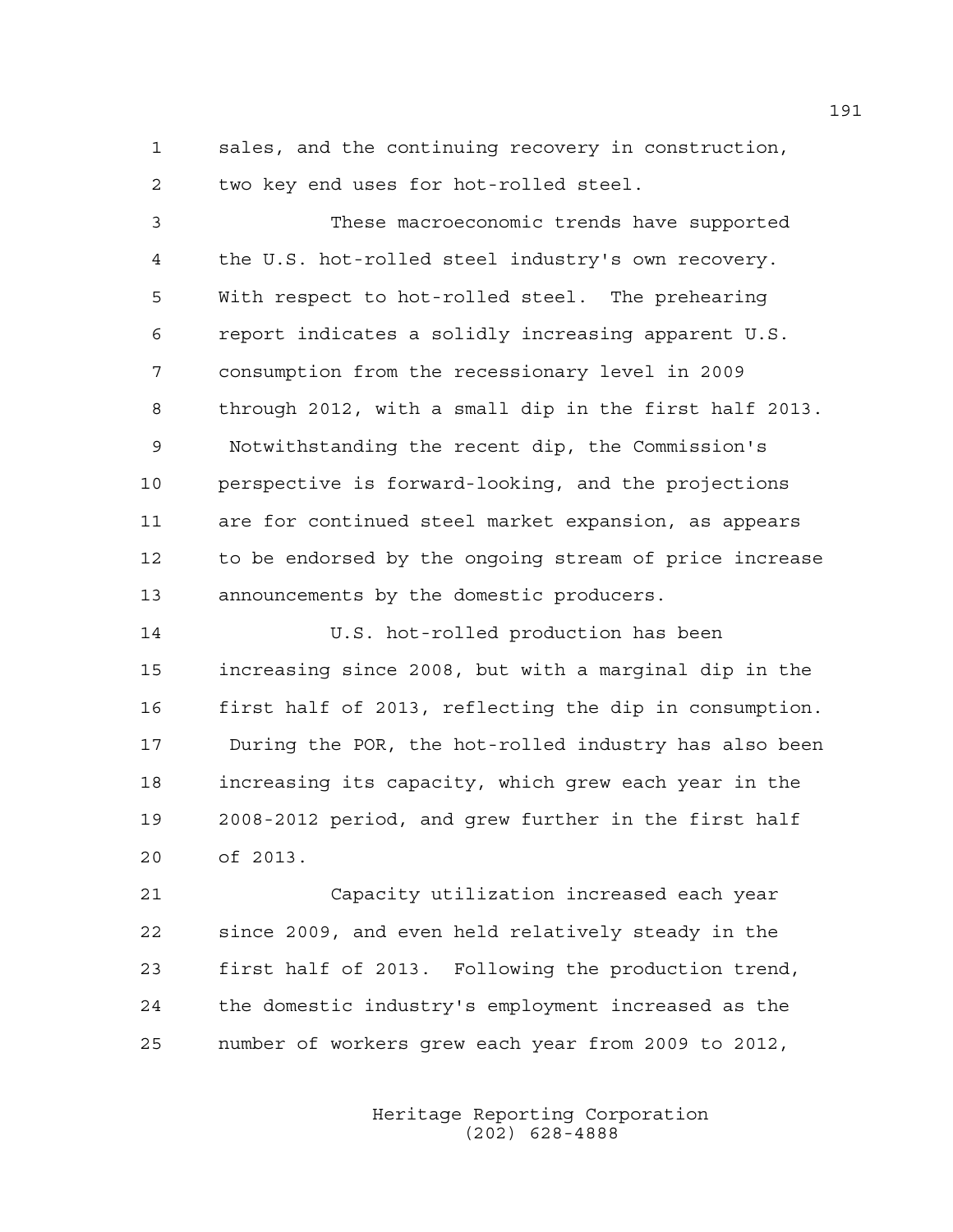1 and grew still higher in the first half of 2013. The 2 U.S. industry's total shipments increased strongly 3 from 2009 through 2012, with a dip paralleling 4 apparent consumption in the first half of 2013. The 5 increase in U.S. commercial shipments was even greater 6 than that for total U.S. shipments.

7 The domestic producers' U.S. shipments 8 market share remained relatively steady over the POR, 9 and even increased in the first half of 2013 to a very 10 strong 94.1 percent, its highest level since 2007. 11 Furthermore, the domestic industry's market share only 12 for the open-market shipments increased in the first 13 half of 2013 to 86.5 percent, which is also the 14 highest since 2007.

15 Finally, with respect to financial 16 performance, the U.S. industry has had positive, 17 profitable operating income performance ever since 18 2009. Given these facts and the domestic industry's 19 performance, the domestic industry should not be 20 viewed as vulnerable. The Commission concluded in the 21 2011 reviews of Brazil, Japan, and Russia that the 22 domestic industry was not in a vulnerable condition, 23 and it should conclude so again in these reviews. 24 An additional important factor that the 25 Commission should incorporate into its analysis is the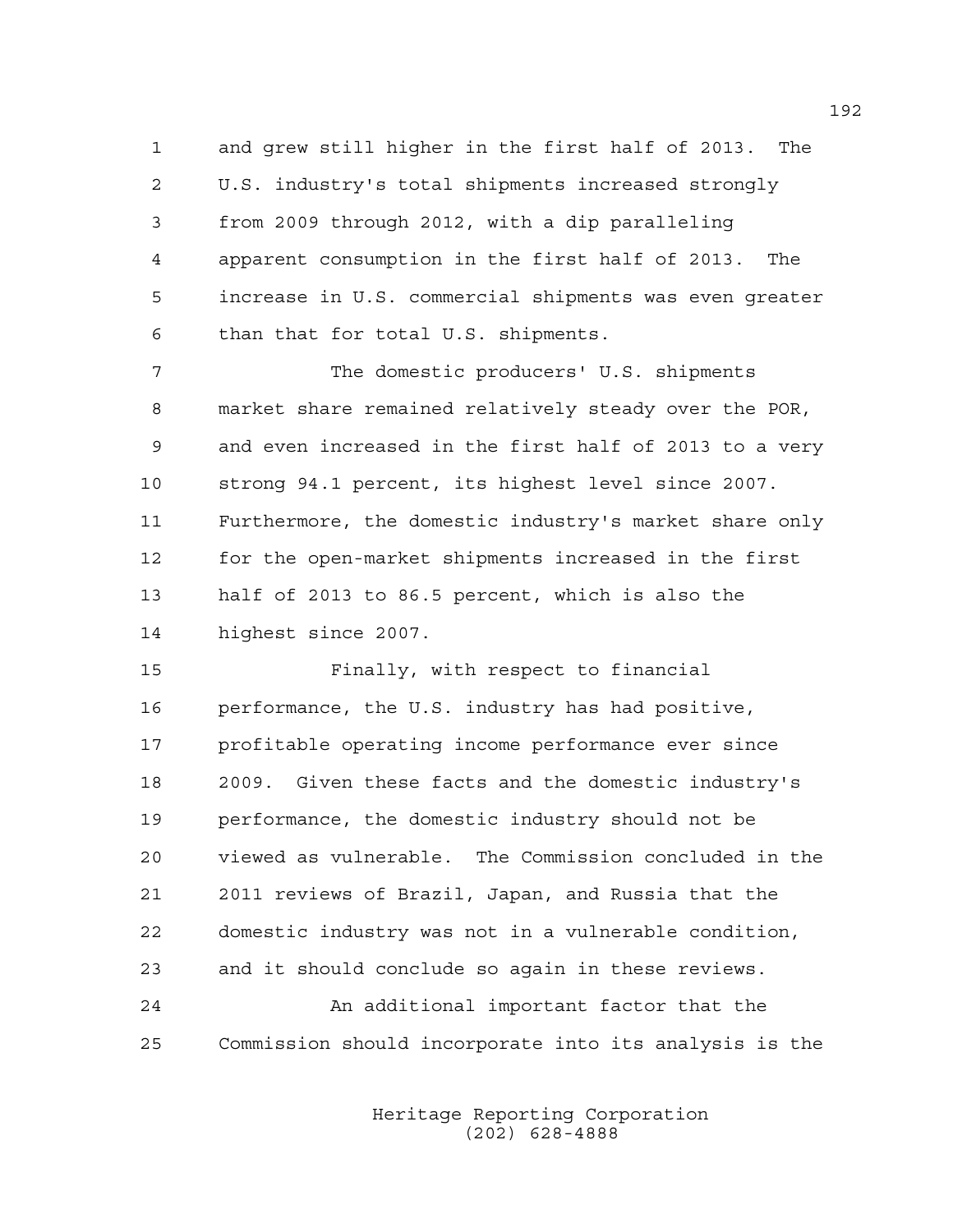1 fact that the domestic hot-rolled industry benefits 2 from a large group of U.S. purchasers, which report 3 having strong commercial self-interest in purchasing 4 domestic steel, which has the effect of sheltering a 5 major portion of the domestic industry's shipments 6 from subject import competition.

7 The Commission's questionnaire data indicate 8 that the U.S. purchasers have a strong and pervasive 9 preference for buying hot-rolled steel domestically or 10 from North American mills proximate to the customers' 11 location. Although especially evident in the auto 12 sector, this preference is in fact market-wide.

13 First, as to the auto sector, the U.S. auto 14 producers are important consumers of hot-rolled steel 15 flat products as well as the downstream steel products 16 such as cold-rolled steel and coated products that are 17 produced by the domestic producers from internally 18 consumed and transferred hot-rolled steel.

19 A consistent theme in the public version of 20 the prehearing brief of Ford Motor Company is the 21 great importance that Ford places on sourcing its 22 steel from U.S. or Canadian steel producers as opposed 23 to sourcing it from overseas producers. The 24 preference is evident in the data contained in 25 confidential Exhibit A, which I will describe shortly,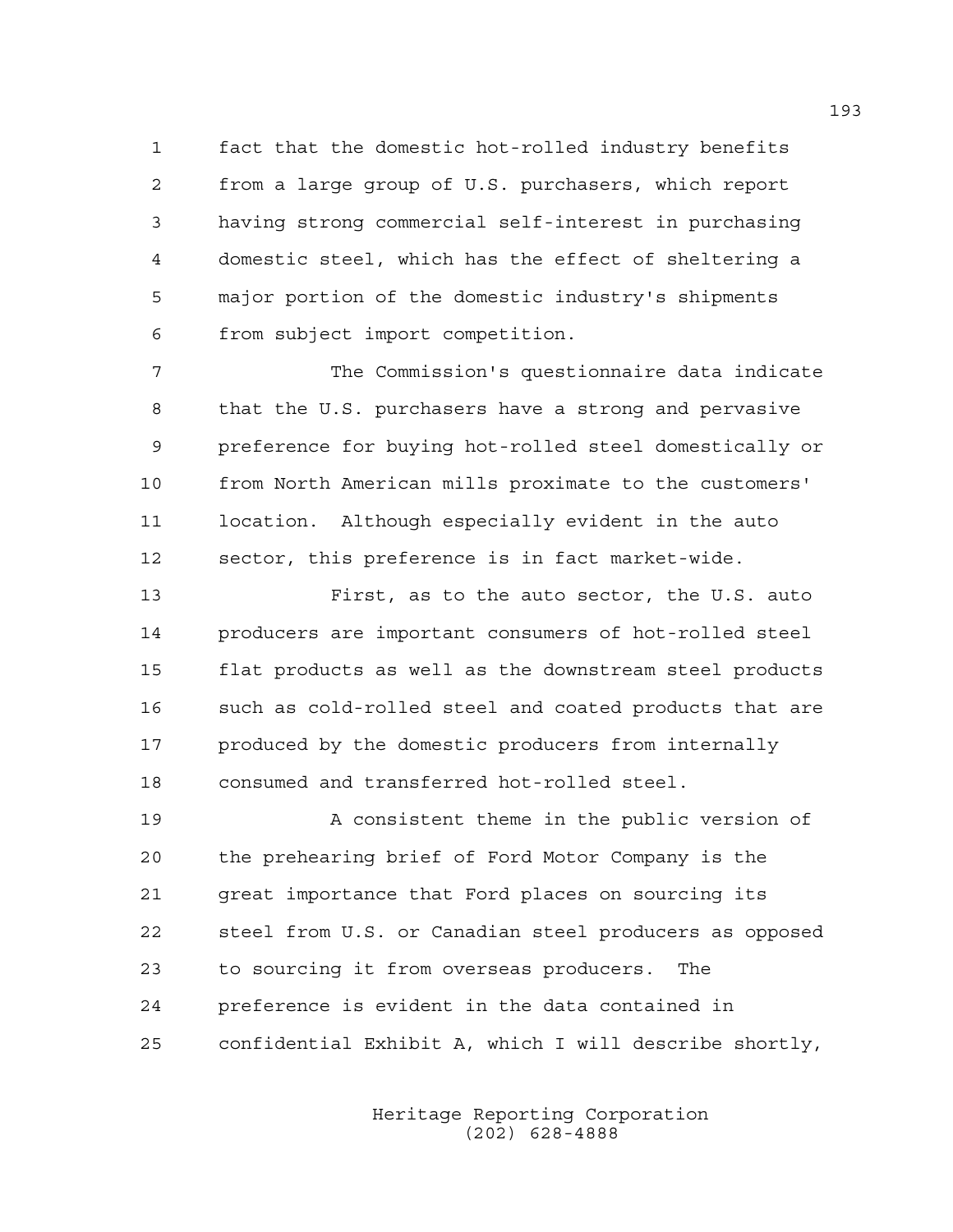1 that has been provided to you so that you can have the 2 confidential data before you during our testimony.

3 Ford's cited reasons for its steel sourcing 4 preference include the desire for geographic proximity 5 of the steel producer, the need for a very high level 6 of consistency in the steel quality, and the desire to 7 have technical assistance from steel producers readily 8 available.

9 Ford states with clarity, quote, "Ford's 10 preference and practice of purchasing hot-rolled steel 11 produced in North America is grounded in the North 12 American producers' fundamental advantages in local 13 proximity to Ford's operations and reliability of 14 supply."

15 Ford further states, "Purchasing domestic 16 product is very important to Ford. Domestic producers 17 offer shorter lead times, local technical support, and 18 the ability to meet Ford's just-in-time delivery 19 requirements," closed quote.

20 The other U.S. automotive producers have 21 also expressed their points of view on this topic in 22 their U.S. purchaser's questionnaires, and we have 23 included the basic facts as to their steel purchasing 24 activity on confidential Exhibit A.

25 I urge the Commission to review these data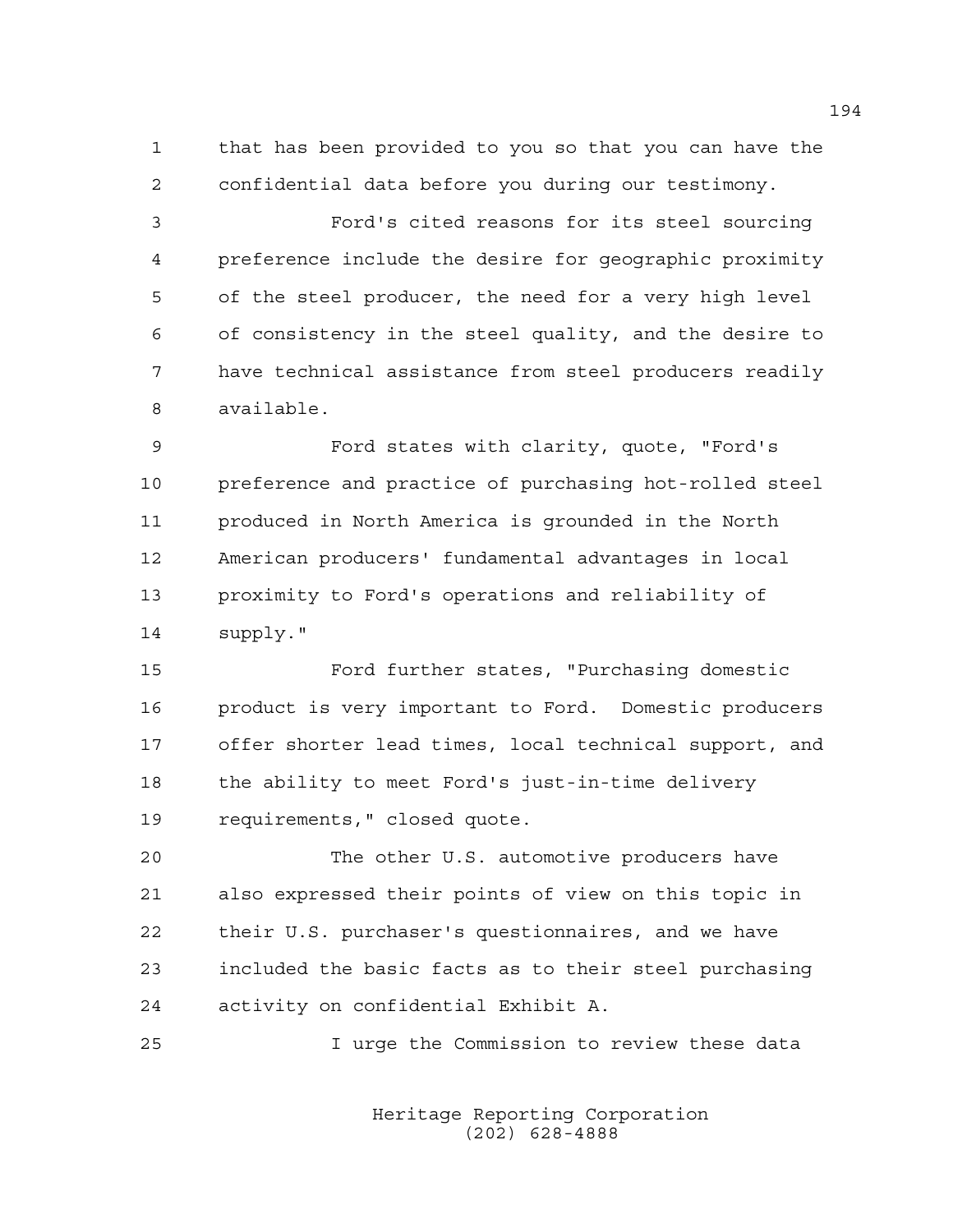1 and the detailed analyses of the automakers'

2 statements on these points as contained in Taiwan 3 Respondent Shang Chen Steel's prehearing brief 4 beginning at page 3 and Exhibit 1, and also in the 5 prehearing brief of Thailand Respondent Sahaviriya 6 SSI.

7 The flip side of the U.S. auto sector's 8 purchases of steel is the volume of steel sold by the 9 domestic steel producers to the U.S. auto sector. In 10 fact, the U.S. hot-rolled steel producers sell a large 11 volume of steel that goes into automotive 12 applications. As indicated in confidential Exhibit B, 13 questionnaire question Roman IV-18 of the U.S. 14 producers' questionnaire asks the U.S. steel producers 15 for the percent share of their total hot-rolled steel 16 commercial shipments that were destined for the 17 automotive applications in 2012 and part-year 2013. 18 Based on these domestic steel producer 19 responses, it is clear that the U.S. steel producers

20 make very large commercial shipments of hot-rolled 21 steel to the auto sector. Given the auto sector's 22 preference for domestically-sourced steel, it may be 23 reasonable to conclude that this U.S. steel industry 24 commercial volume is likely to be protected from 25 import competition.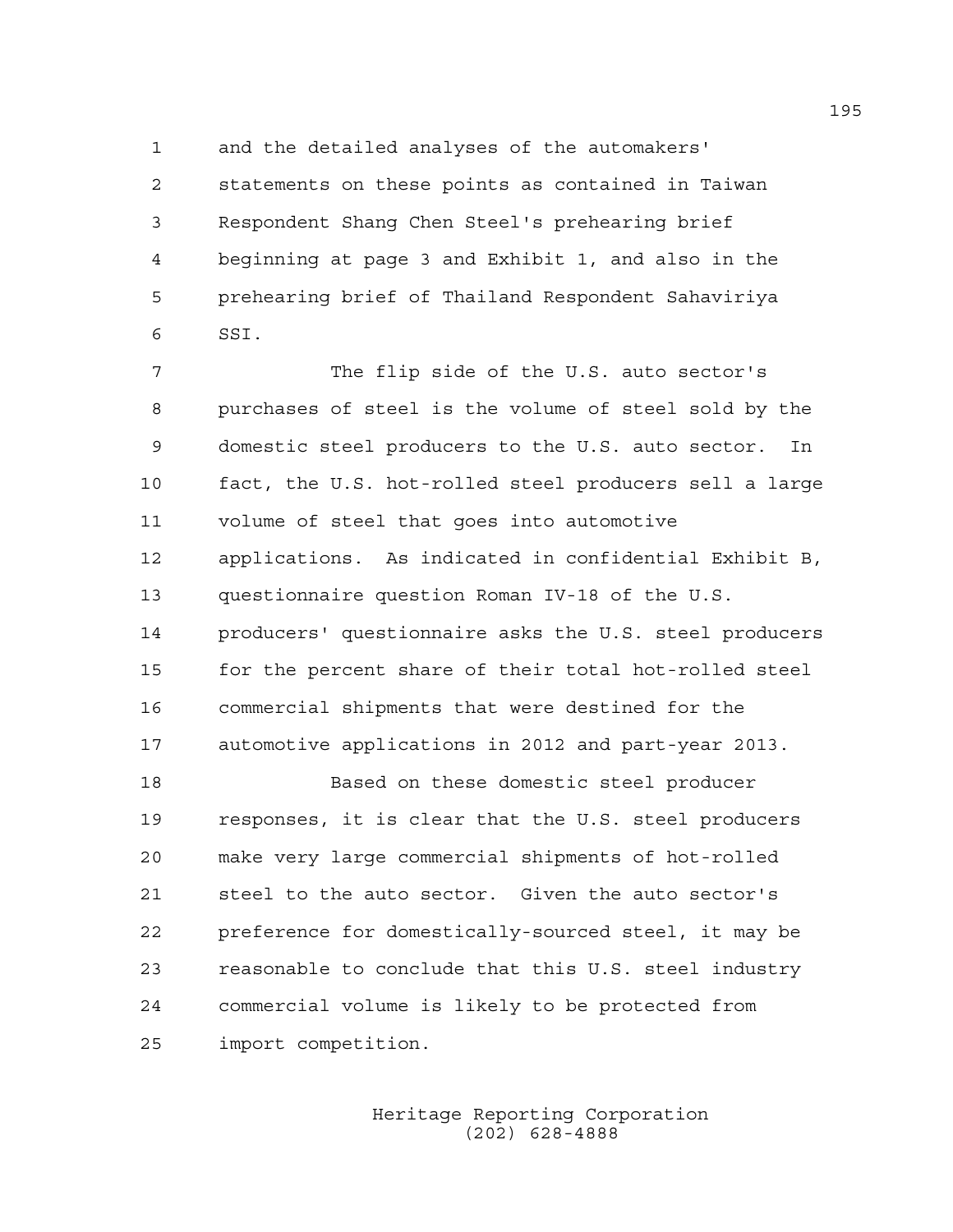1 U.S. producers' questionnaire Roman IV-18 2 additionally asks for the percent share of the U.S. 3 producers' internal consumption and internal transfers 4 of hot-rolled steel that is converted into downstream 5 products such as cold-rolled steel and coated 6 products, which ultimately go to the automotive 7 applications.

8 Given the auto sector preference for 9 domestic sourcing of hot-rolled steel, it further 10 appears reasonable to assume that the auto sector 11 preference for U.S. sourcing would be applicable with 12 respect to the auto sector's purchases of cold-rolled 13 and coated products as well.

14 This assumption is certainly reasonable 15 given that the Commission itself noted in the sunset 16 review on corrosion-resistant steel from Germany and 17 Korea that the auto sector, quote -- in the auto 18 sector, quote, "Purchasers have a strong preference 19 for domestic supply, as evidenced by the fact that 20 96.4 percent of their corrosion-resistant requirements 21 have been supplied by the domestic industry," closed 22 quote.

23 Thus, with this assumption, an additional 24 very large portion of the domestic industry's hot-25 rolled shipment volume is likely protected from import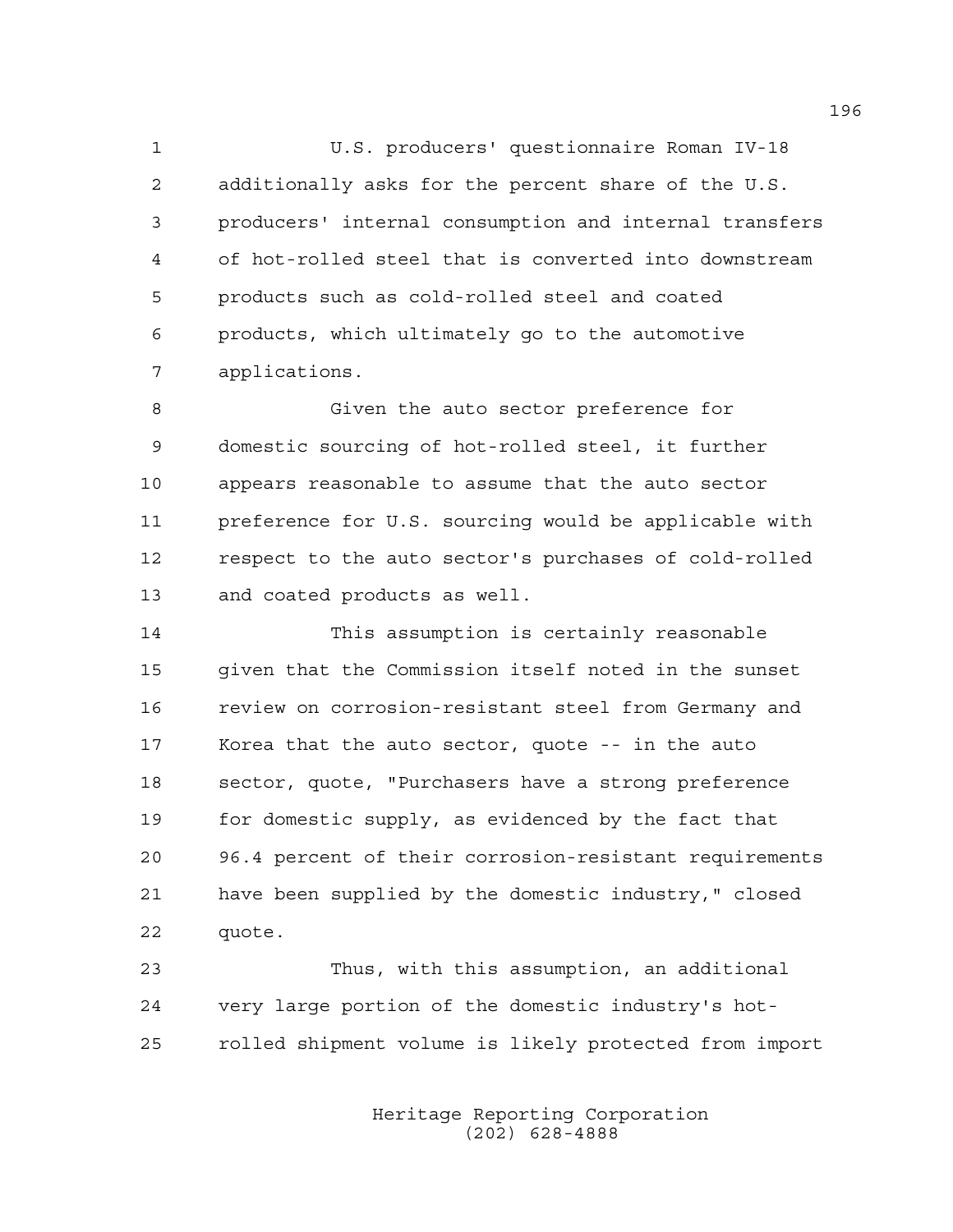1 competition. Combining these data for the U.S. steel 2 industry's hot-rolled steel commercial shipments and 3 hot-rolled steel internal transfers and related 4 shipments ultimately going for auto sector 5 applications, a truly substantial portion of the U.S. 6 steel industry's shipment volume would be effectively 7 protected from import competition.

8 Beyond the auto sector, U.S. purchasers have 9 also expressed a market-wide preference for buying 10 from domestic mills. In the U.S. purchasers' 11 questionnaire question Roman III-12, the U.S. 12 purchasers were asked whether buying domestically was 13 an important factor in their firm's purchase 14 decisions. The answer was resoundingly that it was 15 very important, as indicated in confidential Exhibit 16 C.

17 Of the responding U.S. purchasers, only a 18 few indicated that buying domestically was not an 19 important factor, while the great majority of 20 purchasers indicated that it was important and 21 identified the portion of their purchase volumes that 22 was covered by such preference.

23 The U.S. purchasers' responses indicate that 24 a very larger portion of their purchase volumes in 25 2012 and part-year 2013 were subject to a domestic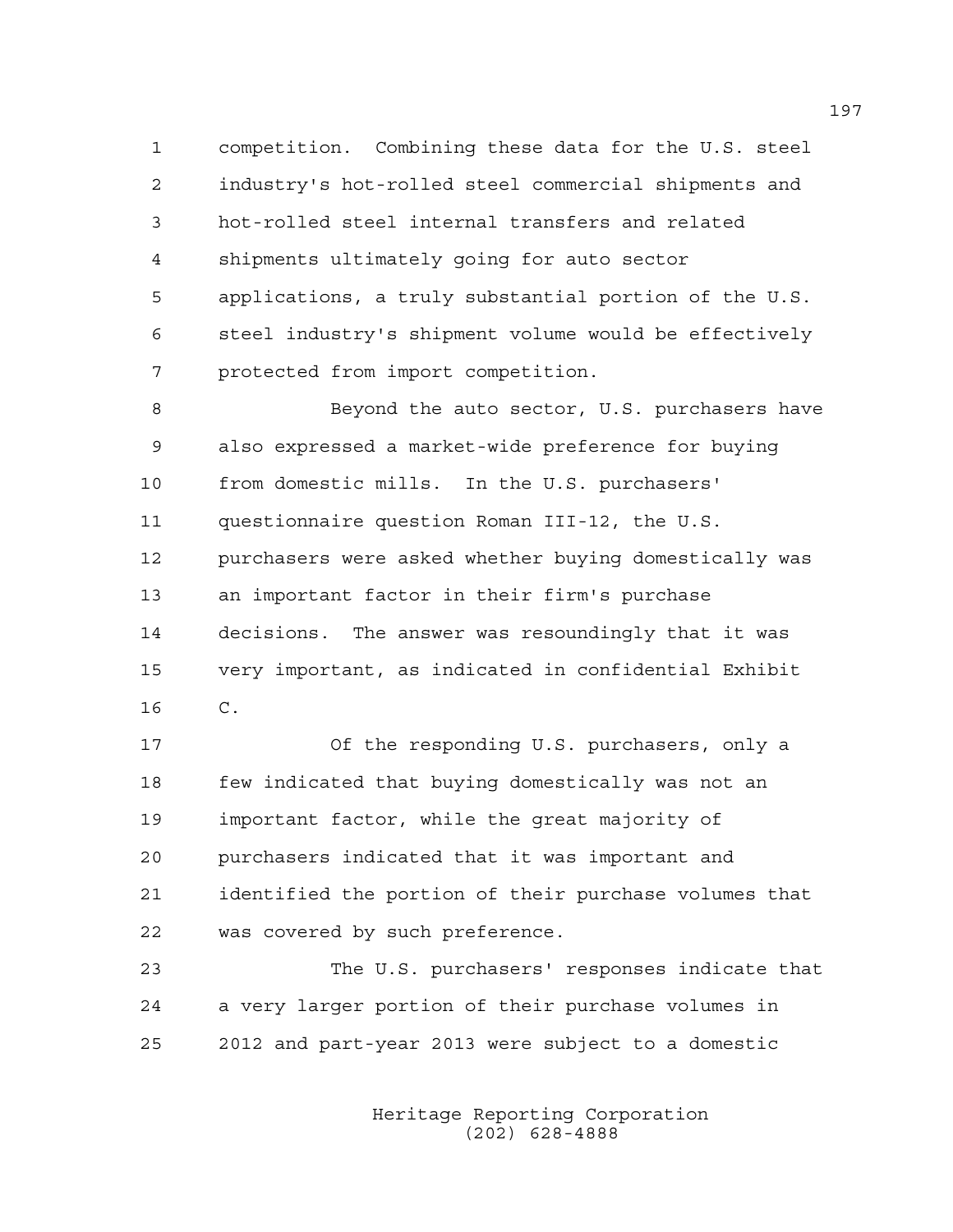1 sourcing requirement or preference based on one, law, 2 for example, Buy America; and two, a requirement 3 placed on them by customers; or three, the purchasers' 4 own company policies.

5 Confidential Exhibit C provides the bottom-6 line percentage of the total purchaser volumes that 7 were covered by legal, customer, or company policy 8 requirements for buying domestic steel. As you can 9 see, the figures are commercially very important. The 10 complete details underlying this calculation will be 11 provided in the posthearing brief.

12 The overall point is that a major portion of 13 the U.S. hot-rolled steel producers' shipments is 14 effectively protected from subject import competition 15 with or without the current orders in place. An 16 additional important dimension of the protected nature 17 of the U.S. market for domestic producers arises in 18 the fact that much of the imports from the two largest 19 non-subject supplier countries, Canada and Korea, 20 appears to arise because of related party 21 relationships between U.S. steel producers and the 22 related Canadian or Korean affiliate plants. 23 At least three of the domestic producers,

24 including U.S. Steel, ArcelorMittal, and Evraz, have 25 relevant Canadian production operations.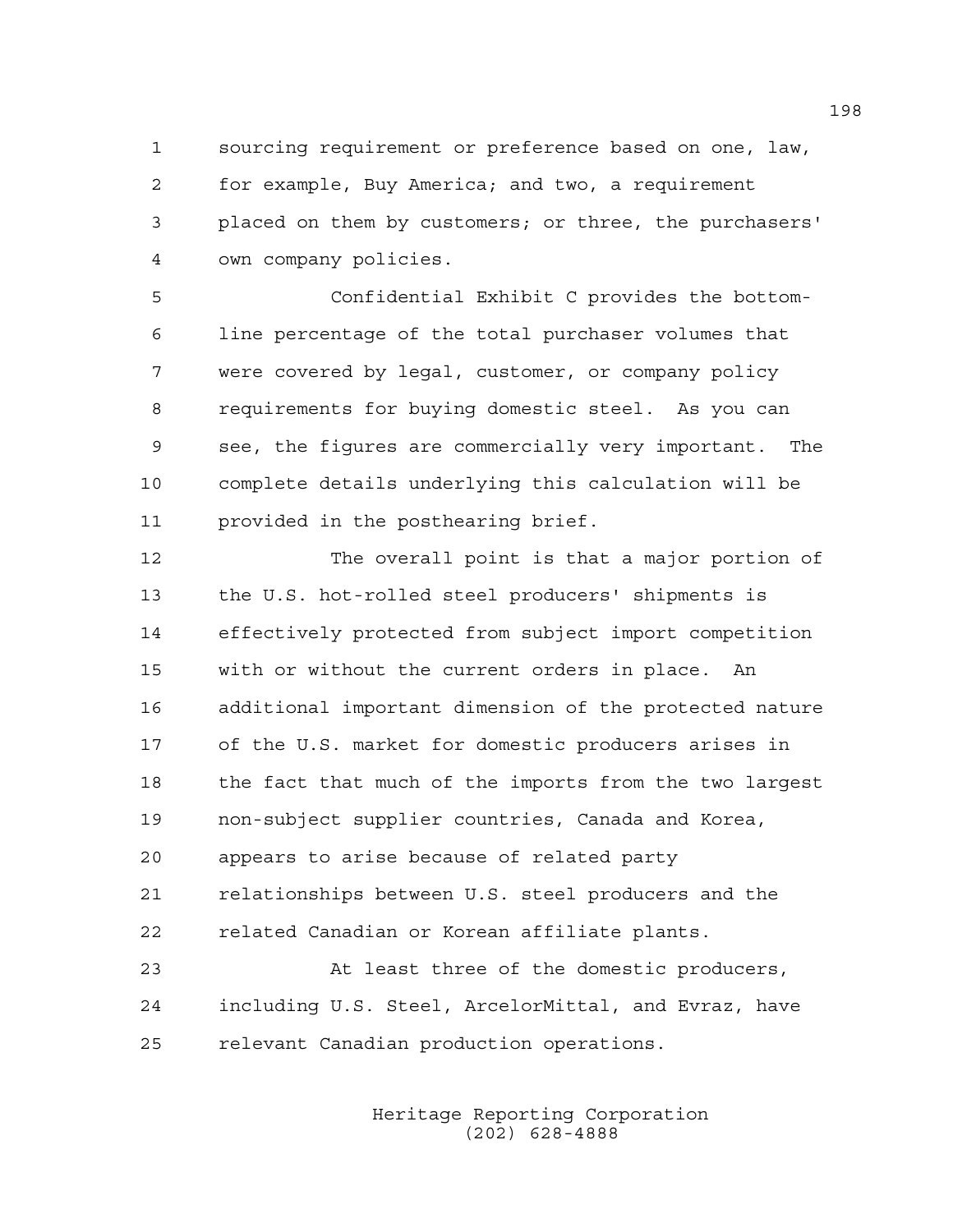1 Additionally, U.S. Steel is a joint venture partner 2 with the Korean producer, POSCO in USS-POSCO 3 Industries, which is an importer of hot-rolled steel. 4 In 2012, for example, Canada and Korea were 5 the sources for 56 percent of the total U.S. hot-6 rolled flat product imports. To the extent that such 7 imports are brought in by U.S. producers or their 8 affiliates, they are under the control of U.S. 9 producers and are effectively sheltered from potential 10 future competition from subject imports. 11 Clearly, these imports are not vulnerable to 12 being displaced by the subject imports. The 13 implications of these facts with respect to the 14 portion of the U.S. market that is effectively 15 controlled by the domestic producers is highly 16 significant for this Commission investigation. As 17 noted earlier, the domestic producers already hold a 18 very high share of the U.S. market, with a 93.3 19 percent share of the total market, and an 84.7 percent 20 share of all the open market shipments in 2012. 21 In 2012, the imports from Canada and Korea 22 constituted 3.7 percent of total apparent U.S. 23 consumption, and 8.5 percent of U.S. open market 24 consumption. As shown in the slide seven, the 25 combination of these Canadian and Korean import shares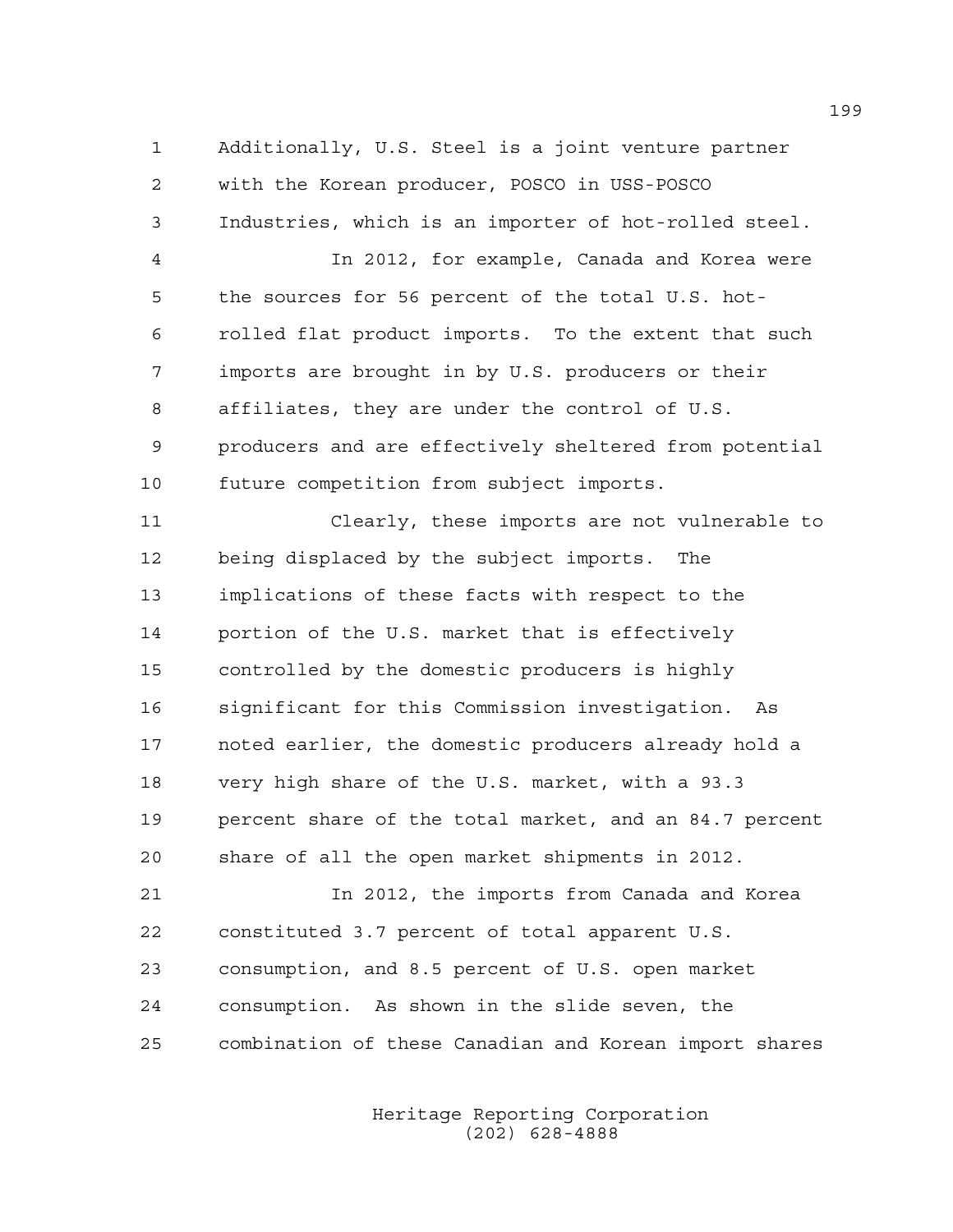1 with the domestic industry's market shares, as 2 reported in the prehearing report, suggest that 3 sourcing for an extraordinarily large portion of the 4 U.S. hot-rolled steel market is already controlled by 5 domestic producers.

6 In 2012, approximately up to 97 percent of 7 the total apparent consumption may have been supplied 8 by domestic producers or sources associated with them, 9 and about 93.1 percent of the open-market shipments 10 may have been similarly supplied by the domestic 11 producers or associated sources.

12 These figures grow even larger in part-year 13 2013, when the total market share figure rises to 97.2 14 percent and the open market figure increases to 93.7 15 percent. There is no indication that the domestic 16 industry has objected to these imports from Canada and 17 Korea. Indeed, the import share of the U.S. markets 18 has been very stable over the POR, and the combined 19 market share of the domestic producers and these 20 imports has been virtually unchanged over the past six 21 and a half years.

22 The fact that the U.S. producers are secure 23 in maintaining control over such a huge share of the 24 U.S. market is supported by the strong preference of a 25 large portion of U.S. purchasers for sourcing steel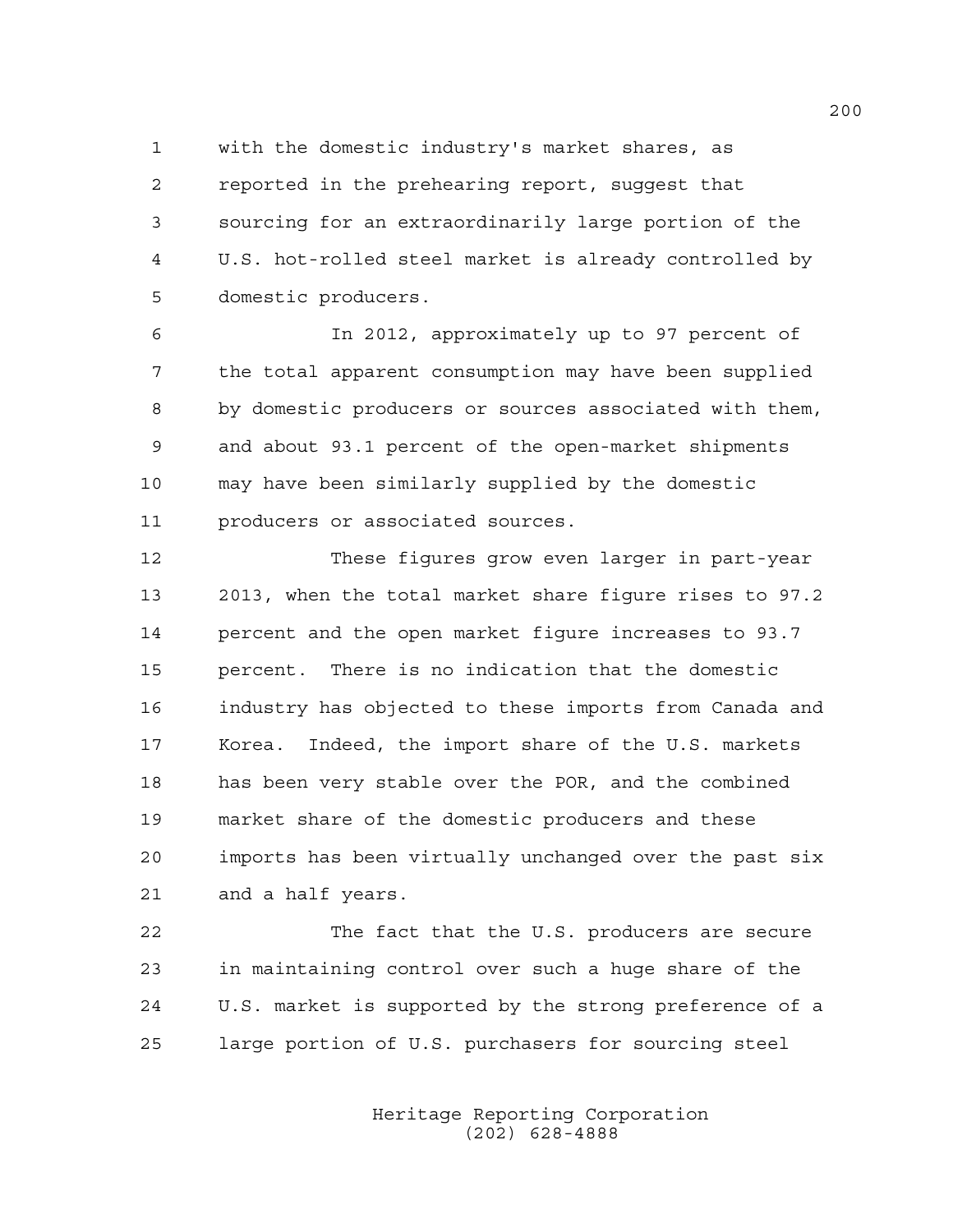1 domestically or for mills such as those in Canada that 2 are proximate to the U.S. customers.

3 It may be that some portion of the imports 4 from Canada is not purchased from Canadian affiliates 5 of U.S. hot-rolled steel producers. Nonetheless, 6 these unaffiliated import volumes are not likely to be 7 displaced by subject imports in light of the U.S. 8 purchasers' preference for buying from sources 9 relatively proximate to the purchasers' location. 10 Therefore, while the customers' future 11 sourcing at such volumes may vary between domestic 12 versus Canadian mills, the customers' selected source 13 is not likely to be one from the very distant subject 14 country mills. 15 Thank you. 16 MR. LaFRANKIE: Good afternoon. I'm Robert 17 LaFrankie of Hughes Hubbard & Reed, counsel to 18 Sahaviriya Steel Industries, Limited, or SSI, one of 19 the two -- one of the three Thai producers of hot-20 rolled steel. 21 Information presented today and in 22 Respondent's briefs demonstrate that the domestic 23 industry will not suffer injury, even if the 24 Commission cumulates subject imports from all 25 countries. Let me reiterate that the facts in this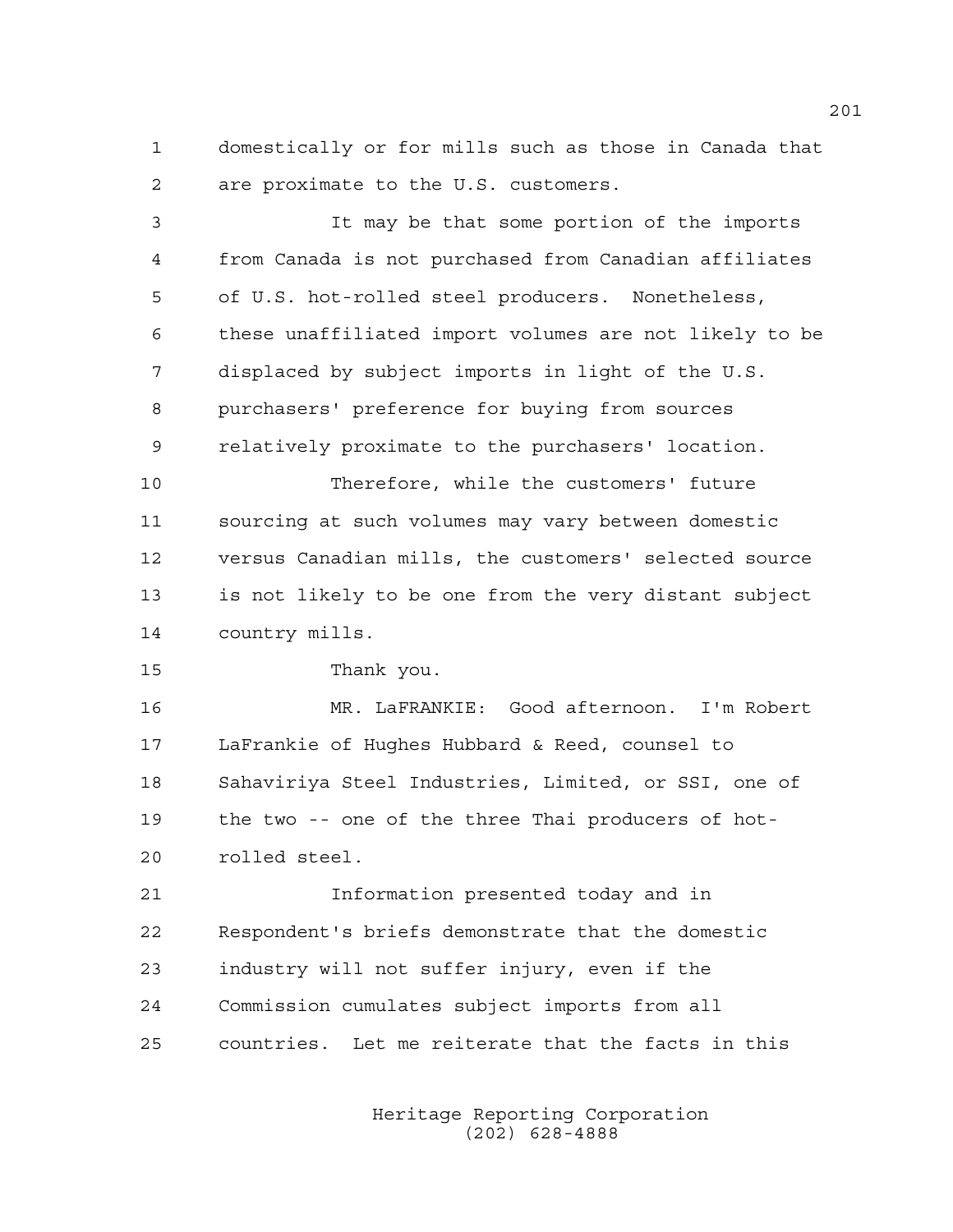1 case strongly support revocation for all countries on 2 a cumulated basis. Nevertheless, I'm here today to 3 stress that Thailand should not be cumulated with the 4 other subject countries. There are two reasons for 5 this.

6 First, any imports from Thailand would have 7 no discernible adverse impact on the U.S. industry. 8 Second, the conditions of competition for Thailand 9 warrant decumulation.

10 Turning first to discernible adverse impact, 11 Thai importers are too small to have any adverse 12 impact on U.S. producers. Thailand is a small player 13 in this case, and it has never had a large presence in 14 the U.S. market. Its market share has never been 15 higher than 3/10ths of 1 percent. Thailand shipments 16 have steadily declined over time to the point that it 17 has essentially abandoned the U.S. market.

18 In fact, Thailand has not shipped subject 19 merchandise to the U.S. in more than five years. 20 Thailand's withdrawal from the U.S. market is not 21 linked to the dumping and countervailing duty orders. 22 There was no dumping order in effect against the 23 largest Thai producer during the first two and one 24 half years of the current review period, that is, from 25 January 2007 until May of 2009.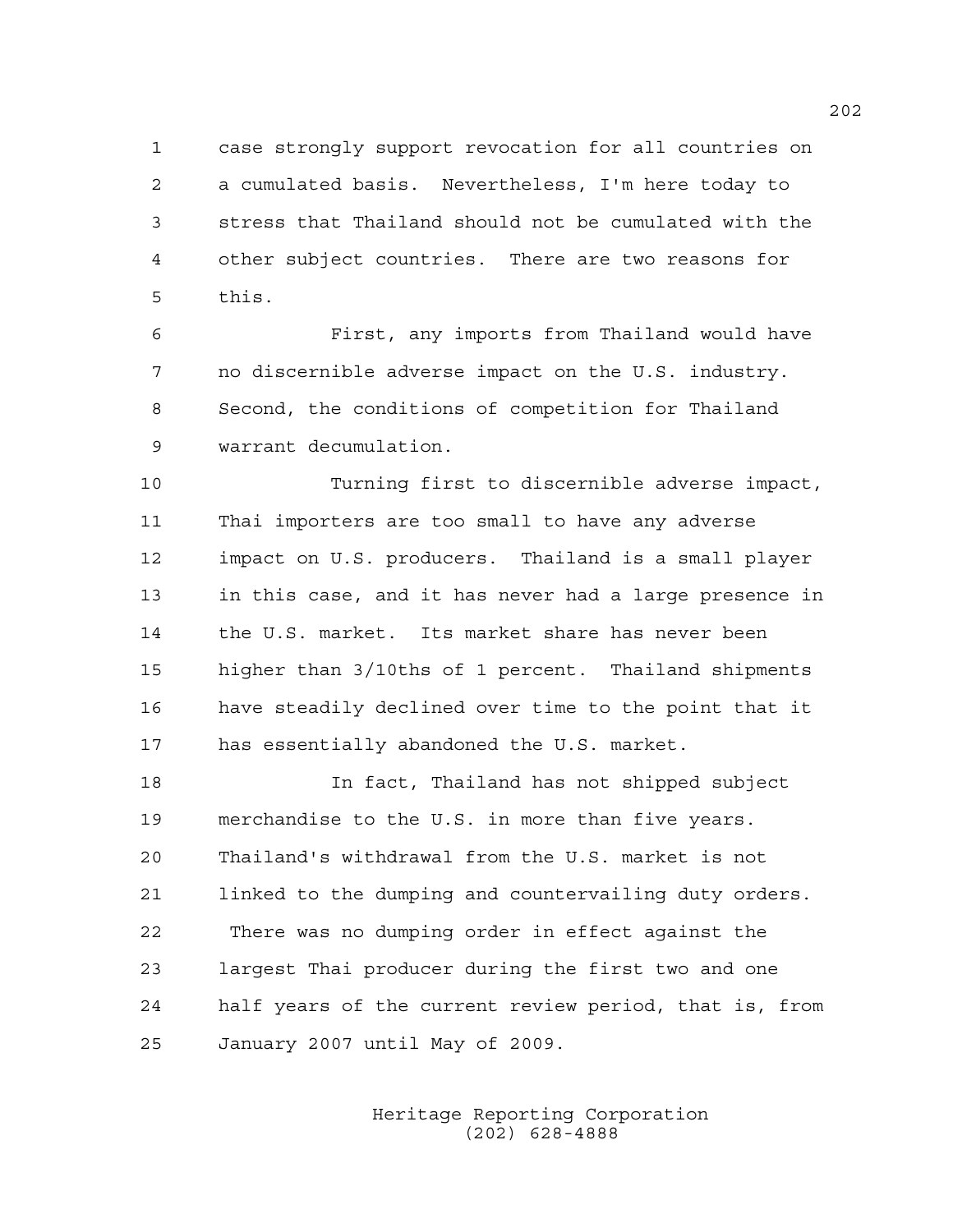1 Yet still there was no flood of Thai 2 imports. Instead, Thai producers serviced their home 3 market. Given these facts, Thailand could not 4 possibly have a discernible adverse impact on the 5 domestic industry.

6 Second, aside from Thailand's insignificant 7 presence in the market, there are unique conditions of 8 competition for Thailand that also warrant 9 decumulation. Most importantly, Thai producers sell 10 almost exclusively in their home market. The staff 11 report and SSI's questionnaire show that Thai 12 producers sell virtually *all* of their hot-rolled steel 13 to Thai customers. Very little Thai hot-rolled steel 14 has been exported at all the past few years.

15 SSI's worldwide exports have dropped sharply 16 since 2011 with exports now accounting for less than 1 17 percent of its sales. In other words, more than 99 18 percent of SSI sales are made to home market 19 customers.

20 Our brief discusses in detail the unique 21 competitive conditions that ensure Thailand will focus 22 on its home market. I will highlight a few of them. 23 First, the overall market for steel in 24 Thailand is strong, and it continues to grow. Demand 25 for steel in Thailand has increased more than 7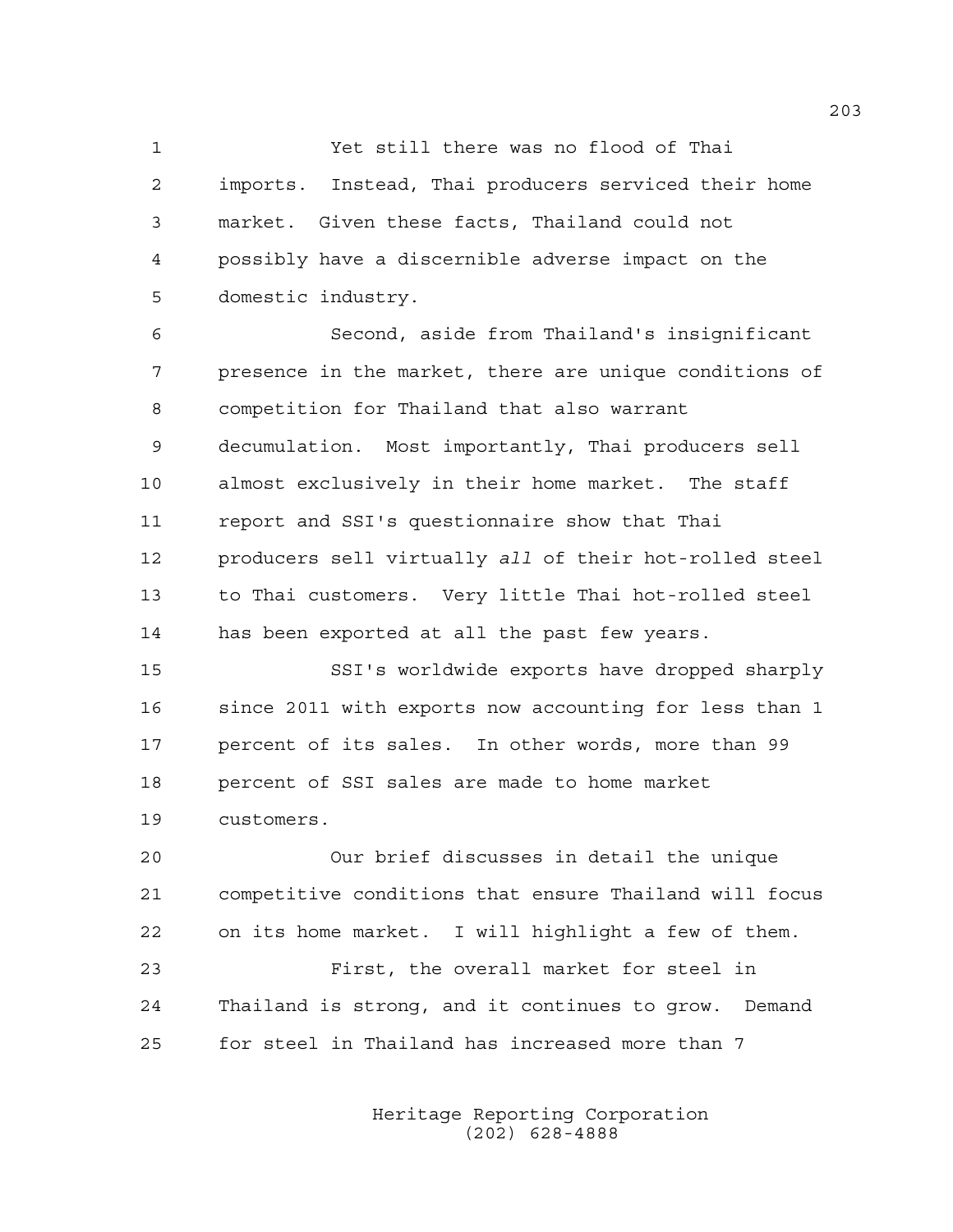1 percent each year for the past decade. This is even 2 stronger growth in the overall Thai economy, which 3 itself has continued to grow.

4 Second, the Thai auto industry has seen 5 explosive growth the past few years. Thailand is now 6 known as the Detroit of Asia. It is the seventh 7 largest auto exporter in the world, and it has one of 8 the largest auto markets in Southeast Asia. Total 9 auto production has doubled since 2007, from 1.2 10 million units to 2.4 million units.

11 Much of the growing demand for hot-rolled 12 steel in Thailand is fueled by its thriving auto 13 industry, which demands high-end steel. Thai 14 producers such as SSI remain focused on supplying this 15 growing end of the Thai market.

16 Third, the Thai construction industry also 17 remains strong, as it requires much steel to continue 18 rebuilding after the floods of 2011. Construction 19 demand will remain strong in light of the government's 20 massive spending plan for transportation and other 21 infrastructure projects. This includes \$68 billion to 22 upgrade transit systems, highways, airports, and the 23 creation of a high-speed train with double rail 24 tracks.

25 From an economic standpoint, therefore,

 Heritage Reporting Corporation (202) 628-4888

204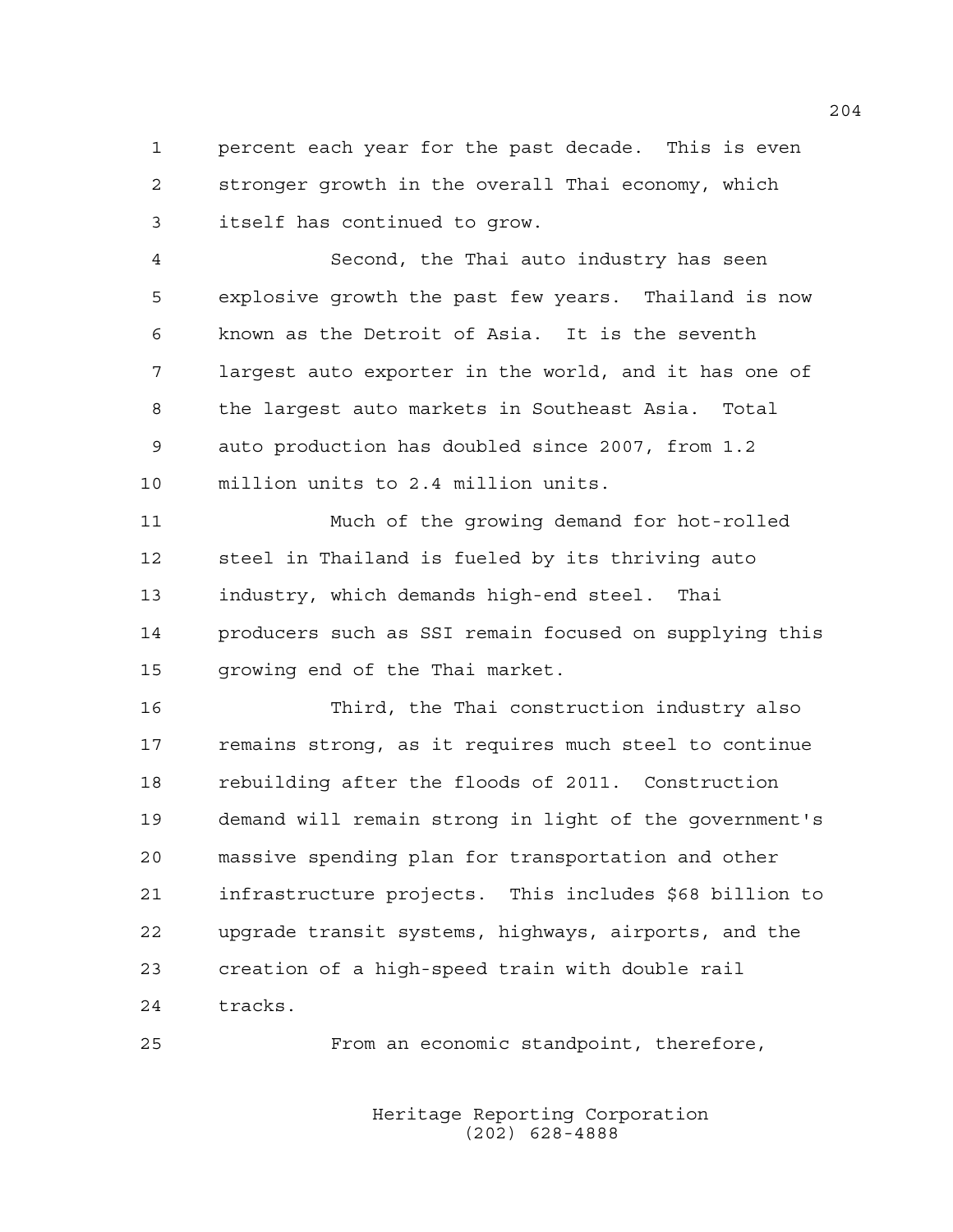1 demand for steel in Thailand is strong, and it will 2 remain that way. Demand is about evenly split as 3 between the high-end segment and the low-end segment 4 of the market. Steel used for construction accounts 5 for about half of total steel demand, followed by 6 higher-end applications for automobiles, machinery, 7 and appliances.

8 A similar trend exists specifically for hot-9 rolled steel, with about a 50/50 split as between the 10 construction market and the so-called high-end market, 11 which for hot-rolled steel includes autos, appliances, 12 and inputs for cold-rolling.

13 In addition to these economic factors, there 14 are a number of other unique conditions of competition 15 for Thailand that further ensure Thai producers will 16 continue to focus on the home market.

17 First, Thailand remains a net importer of 18 steel. Imports have historically accounted for a 19 large portion of domestic Thai steel consumption, as 20 the three Thai producers have generally not been able 21 to satisfy Thai demand for steel. This trend has 22 continued during the review period, as imports have 23 increased to fill the void created by the shutdown of 24 G Steel and GJ Steel.

25 Thus, even if these two producers were to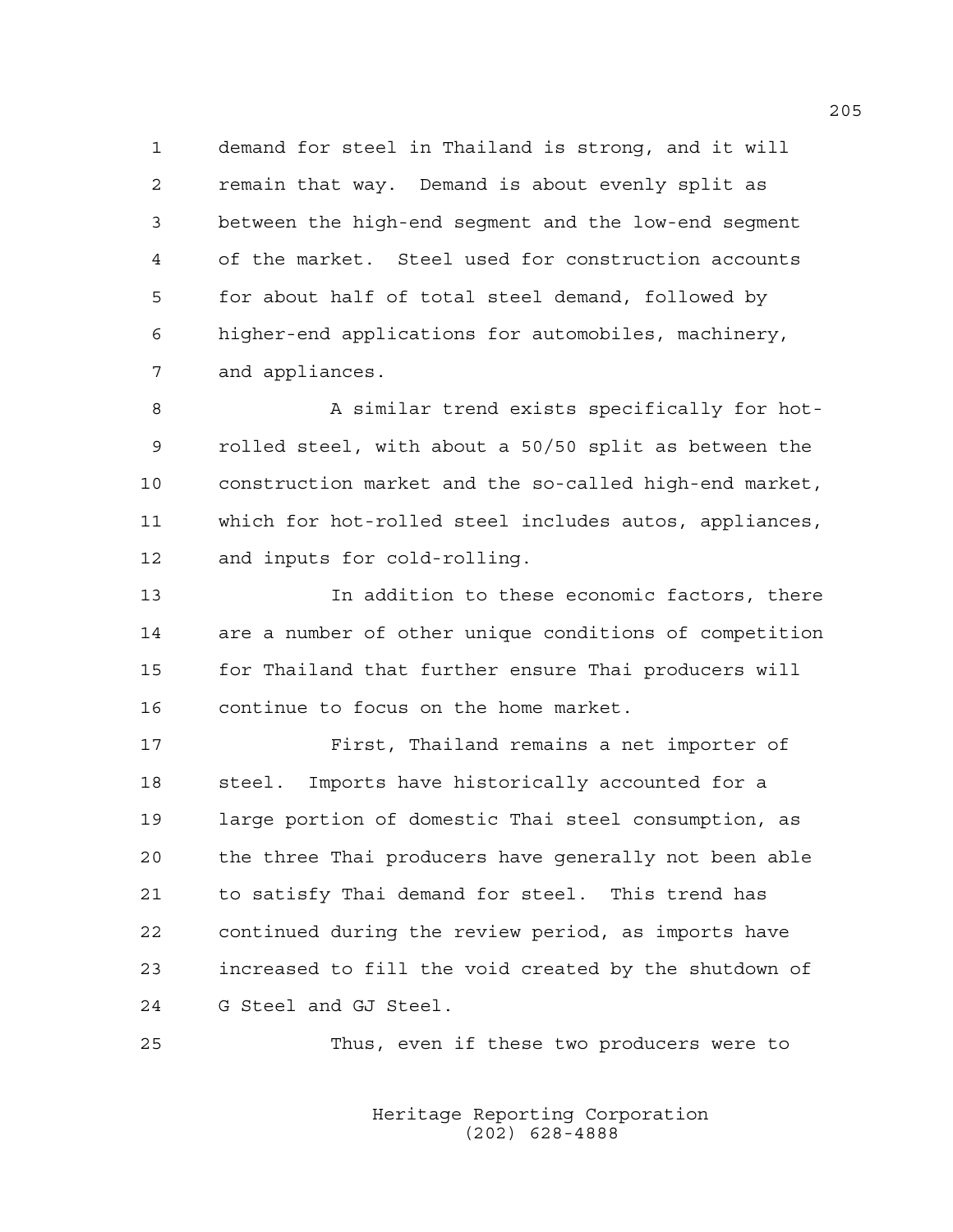1 become fully operational, they will first need to 2 focus on reestablishing their presence in the home 3 market by displacing imports to regain lost home 4 market share.

5 In addition, Thailand has now imposed an 6 unprecedented number of trade remedy measures against 7 imports of hot-rolled steel, including dumping orders 8 against 16 countries. Most recently, Thailand imposed 9 extensive safeguard measures against imports of hot-10 rolled steel. These trade remedies will assist all 11 Thai producers' efforts to expand home market share.

12 Finally, SSI recently acquired a slab-making 13 facility in the United Kingdom. With this purchase, 14 all Thai producers are now essentially fully 15 integrated steel producers. This means all Thai 16 producers are now more closely tied to the price of 17 raw materials than to the world market price of slab.

18 These unique competitive conditions further 19 justify Thailand's decumulation. These conditions 20 also make clear that Thailand will continue to focus 21 on its home market and not the U.S. market if the Thai 22 orders are revoked. Once decumulated, the Commission 23 must find that Thai producers are not likely to injure 24 the U.S. industry for all the reasons being discussed 25 here today.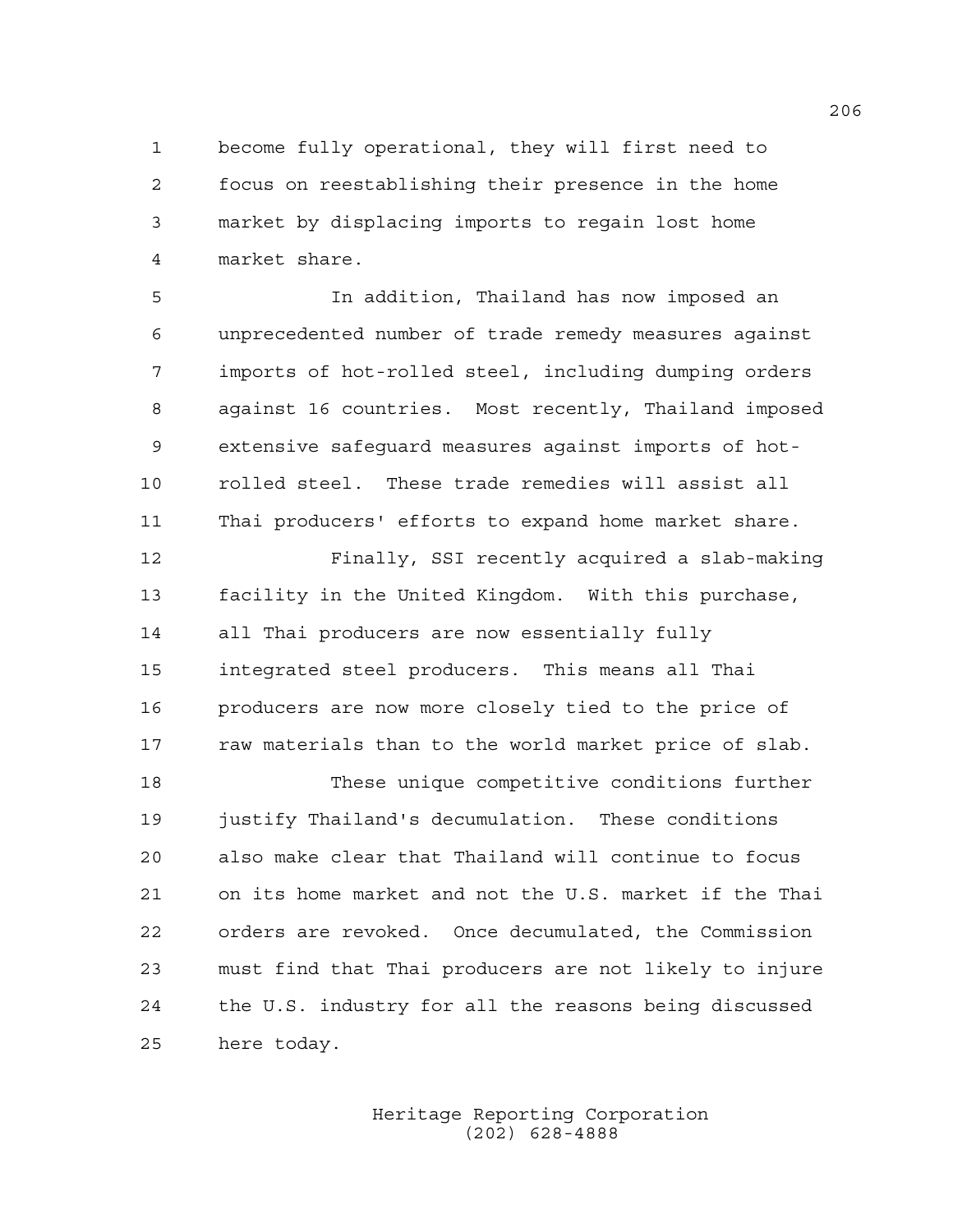1 The U.S. industry is strong and profitable, 2 and it is not vulnerable. Clearly, any small volume 3 of imports from Thailand alone cannot injure the U.S. 4 industry. The Commission should issue a negative 5 determination for Thailand.

6 That concludes my testimony. And before 7 turning the panel over to the Taiwanese, I just wanted 8 to mention that my client, Sahaviriya Steel, very much 9 wanted to come today. They had actually come for the 10 last meeting that was postponed, and given the short 11 notice, they weren't able to make it today. But they 12 had worked very hard on their testimony, and they 13 wanted to make sure that I read it to you today, with 14 your indulgence. It's a short statement.

15 "Good afternoon. My name is Kune Wanna, 16 president of the Commercial Division at Sahaviriya 17 Steel Industries. I have worked at SSI for 23 years, 18 and I have much experience in the steel industry. As 19 I will discuss today, SSI and all Thai producers 20 remain focused on serving the Thai steel market, which 21 is currently thriving and is expected to continue to 22 grow in the future.

23 "Toward this end, we have a very specific 24 strategy we are pursuing to serve the home market. 25 There are three main parts to this strategy. First, a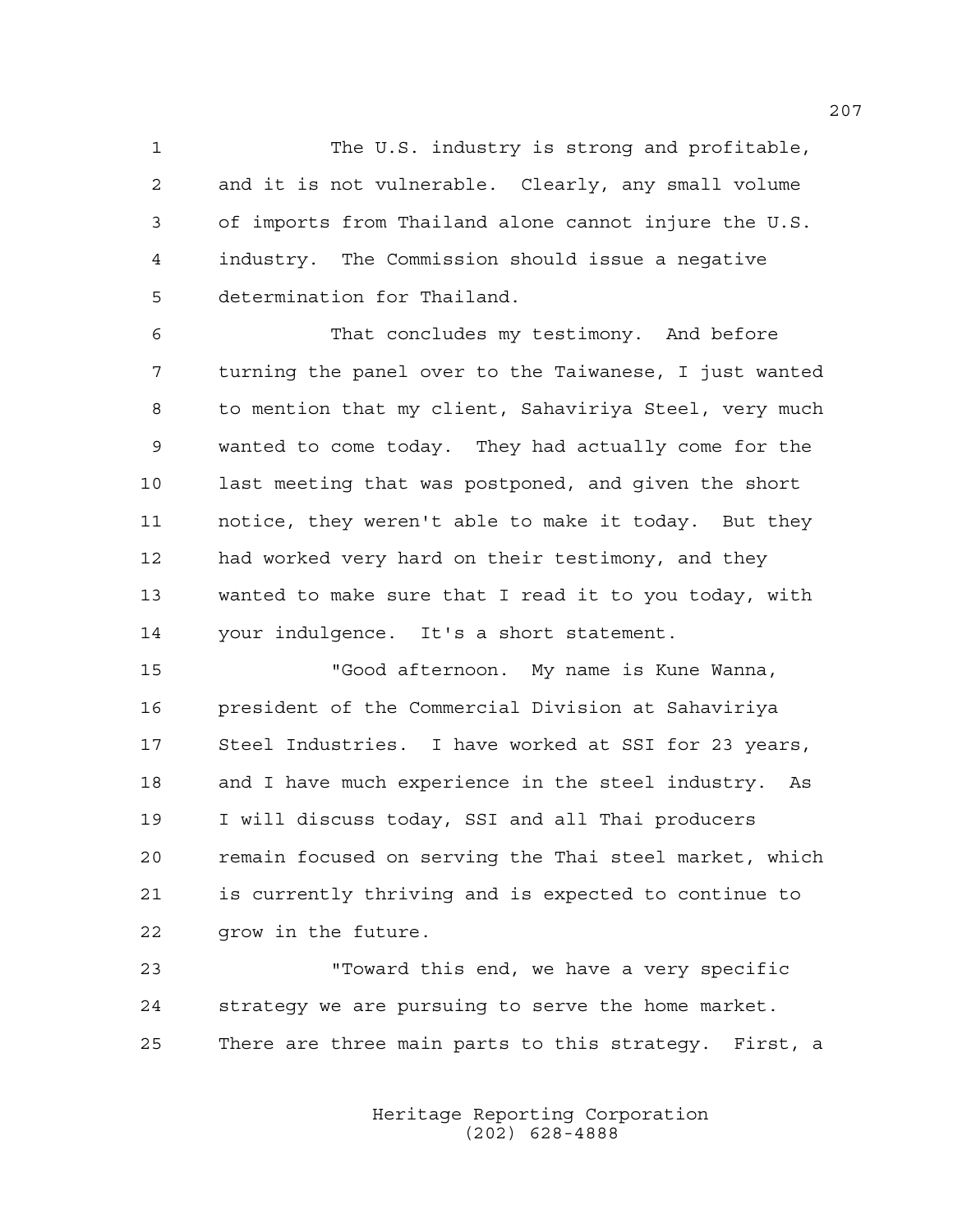1 very important part of our strategy involved SSI's 2 recent acquisition of Teesside Cast Products, a steel-3 making facility in the United Kingdom. With the 4 purchase of this facility in 2011, SSI now owns a 5 fully integrated steel producer that has the ability 6 to make slab.

7 "Previously, SSI had relied only on 8 purchasing and importing slab on the world market from 9 a variety of sources, including Russia, Brazil, 10 Turkey, and the Ukraine. This situation was not ideal 11 for SSI, as the imported slab from these different 12 sources was of varying quality and not always suitable 13 for making the high-end product demanded by many of 14 our home market customers.

15 "Now SSI has much more control over the 16 quality and quantity of slab it receives for its 17 rolling operations. This is particularly important in 18 producing the higher quality hot-rolled steel SSI 19 sells in the home market. SSI has now integrated 20 Teesside into its Thai operations. We received our 21 first shipment of slab from Teesside in May of 2012. 22 While the Teesside shipments started slowly, they have 23 steadily increased over time, and they now account for 24 more than 80 percent of the slab SSI uses in its 25 rolling operations in Thailand.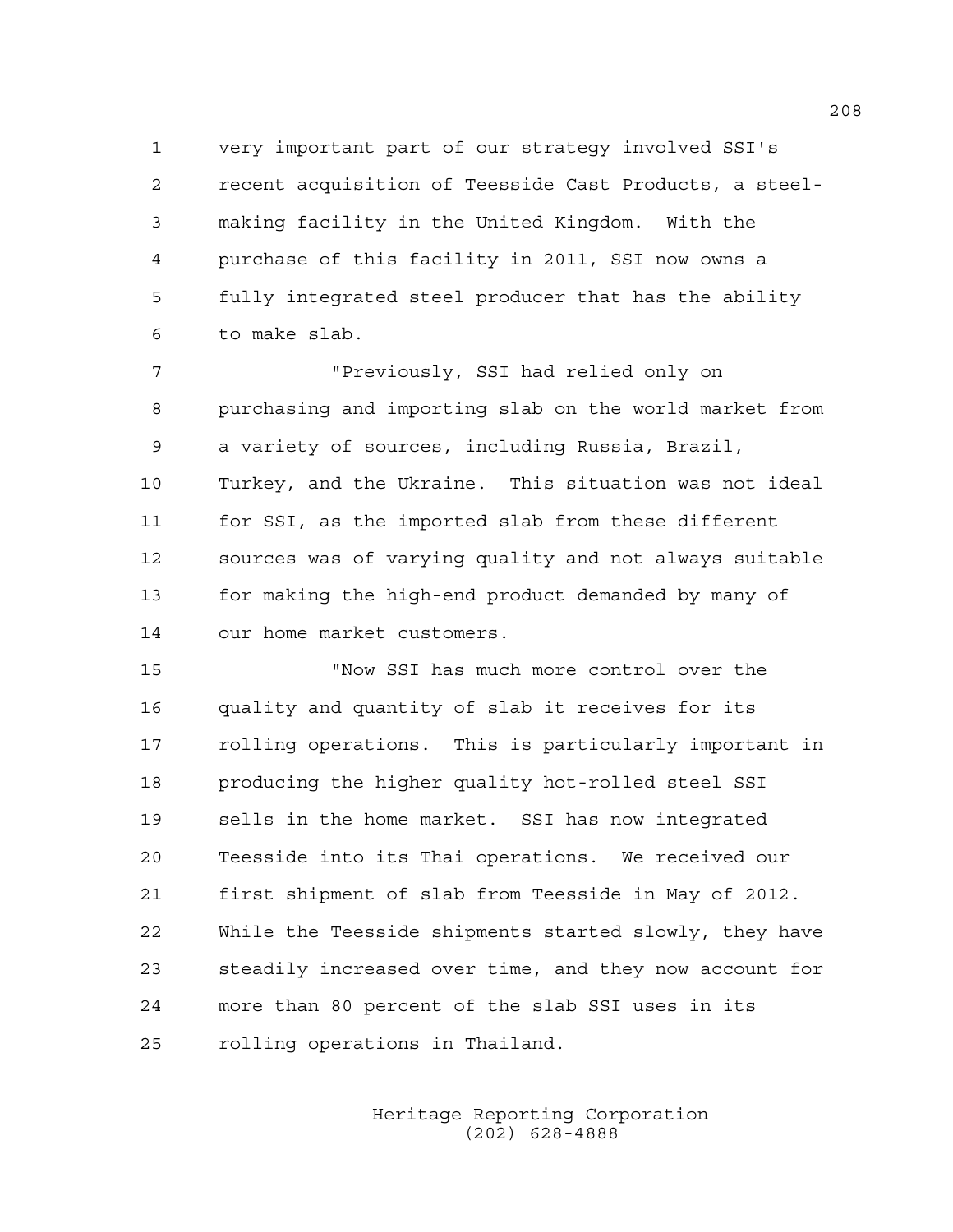1 "Second, SSI is increasingly focused on 2 serving the higher end of the Thai hot-rolled steel 3 market, particularly the Thai auto industry. This is 4 a particularly attractive market for SSI. The Thai 5 auto industry has been consistently strong and dynamic 6 with total overall growth of more than 100 percent in 7 the past five years.

8 "Our strategy to acquire Teesside goes hand 9 in hand with our focus on the higher end of the Thai 10 steel market. As I mentioned, by acquiring Teesside, 11 we now have better control over the quality of slab 12 used in our rolling mill. This enables us to further 13 expand our reach into the auto market, which demands 14 the highest quality steel.

15 "Many auto producers require that we 16 prequalify our slab sources. This is very time 17 consuming, and it is something we have been working on 18 with our new Teesside facility. But this investment 19 in time and money is well worth the effort, as this 20 will ensure we have a long-term relationship with our 21 most important automotive customers, particularly 22 those producers owned by Japanese auto firms. One of 23 our goals is to increase our sales to the major 24 Japanese-owned auto producers in Thailand, as they 25 currently source most of their steel from Japan.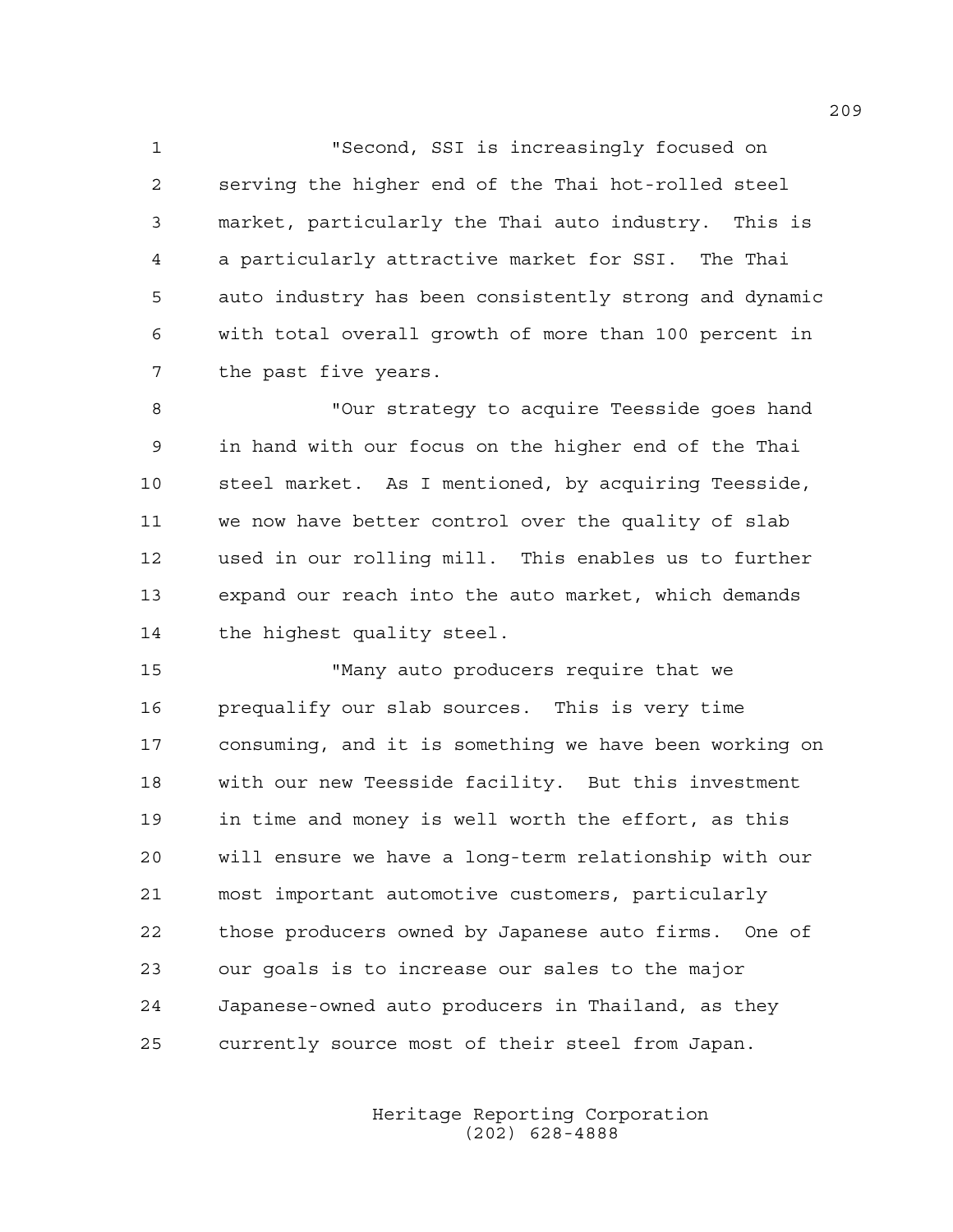1 "And finally, the third aspect of our home 2 market strategy is to displace imports in the 3 commercial grade of the home market. Imports account 4 for a large share of Thai home market consumption, 5 particularly in the commercial grade of the market. 6 Although SSI now focuses on the higher end of the 7 market, it has not abandoned the lower end of the 8 market. The commercial grade remains a large and 9 important segment of the Thai hot-rolled steel market, 10 comprising more than 50 percent of the total hot-11 rolled steel market in Thailand.

12 "SSI still serves the lower end of the 13 market because it has historically done so. SSI also 14 continues to serve the lower end of the market because 15 of the continued need to do so. This need is even 16 greater now with the continued uncertainty regarding 17 the two other Thai producers.

18 "I think I can safely say our strategy is 19 working. Our total home market shipments have 20 increased dramatically the past few years, nearly 21 doubling from 2007 to the present. In fact, the home 22 market now accounts for virtually all of our 23 production, as we have essentially stopped exporting 24 steel. This trend will continue.

25 "We expect additional growth not only in the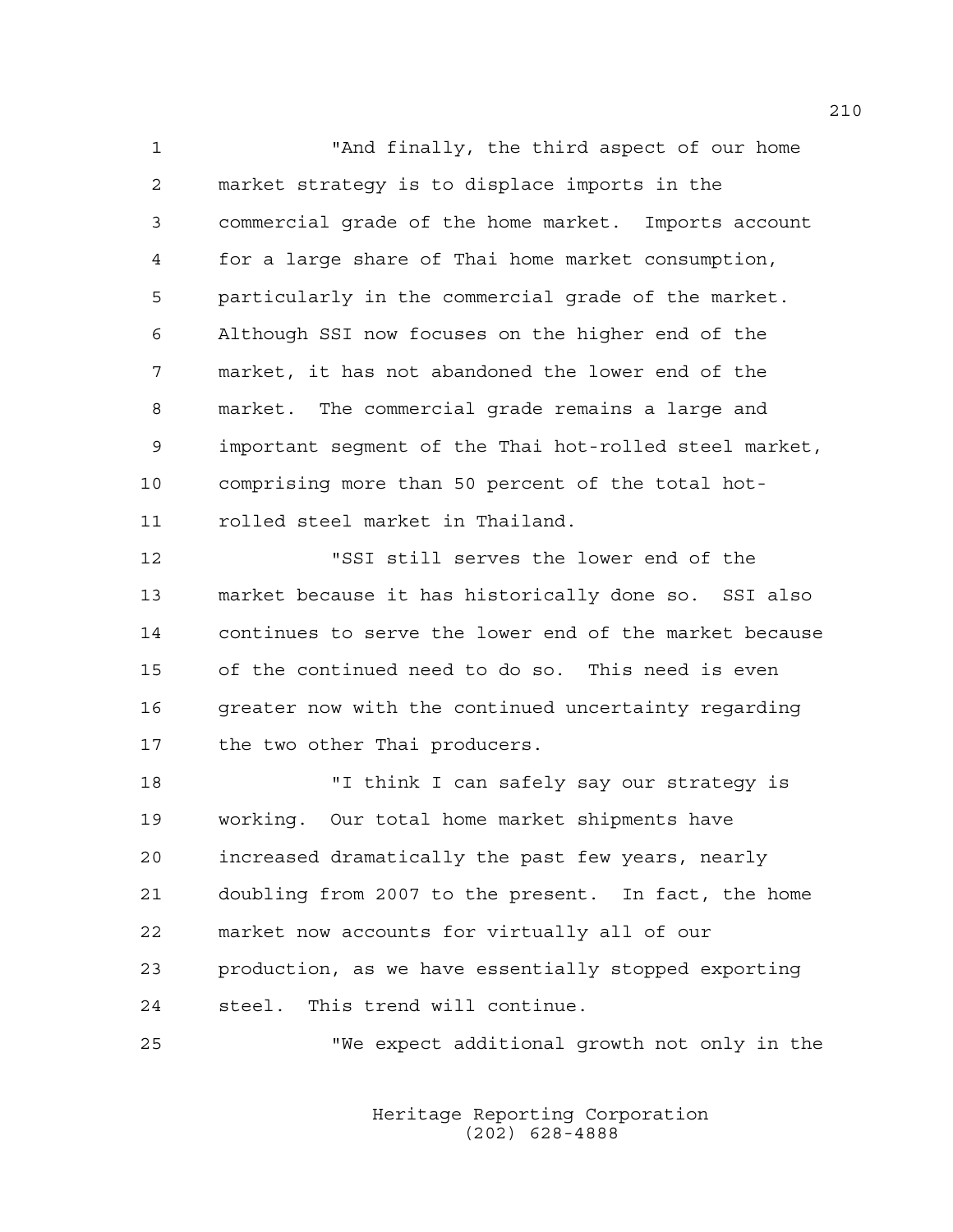1 auto market, but also in the construction sector, 2 which is expected to remain strong amid continued 3 rebuilding after the 2011 floods, and the Thai 4 government's much anticipated plan to spend 68 billion 5 on infrastructure in the coming years.

6 "SSI will continue to focus almost 7 exclusively on the home market. It has no real 8 economic incentive to export hot-rolled steel to the 9 United States. The antidumping and countervailing 10 duty orders against Thailand serve no legitimate 11 purpose. Those duties are no longer necessary and 12 should be terminated.

13 "This includes my remarks. Thank you for 14 this opportunity to address you today."

15 MR. FAN-CHIANG: I am C.K. Fan-Chiang, 16 manager of Sales Section-4, Marketing Department, of 17 China Steel Corporation, Taiwan. I am responsible for 18 hot-rolled steel.

19 China Steel has two affiliates who are also 20 Taiwan hot-rolled producers, that is, Chung Hung Steel 21 and Dragon Steel. Between us, we account for the vast 22 bulk of Taiwan hot-rolled production. There is only 23 one other far smaller Taiwan producer, Shang Chen. 24 I understand that you have received 100 25 percent questionnaire responses from Taiwan. But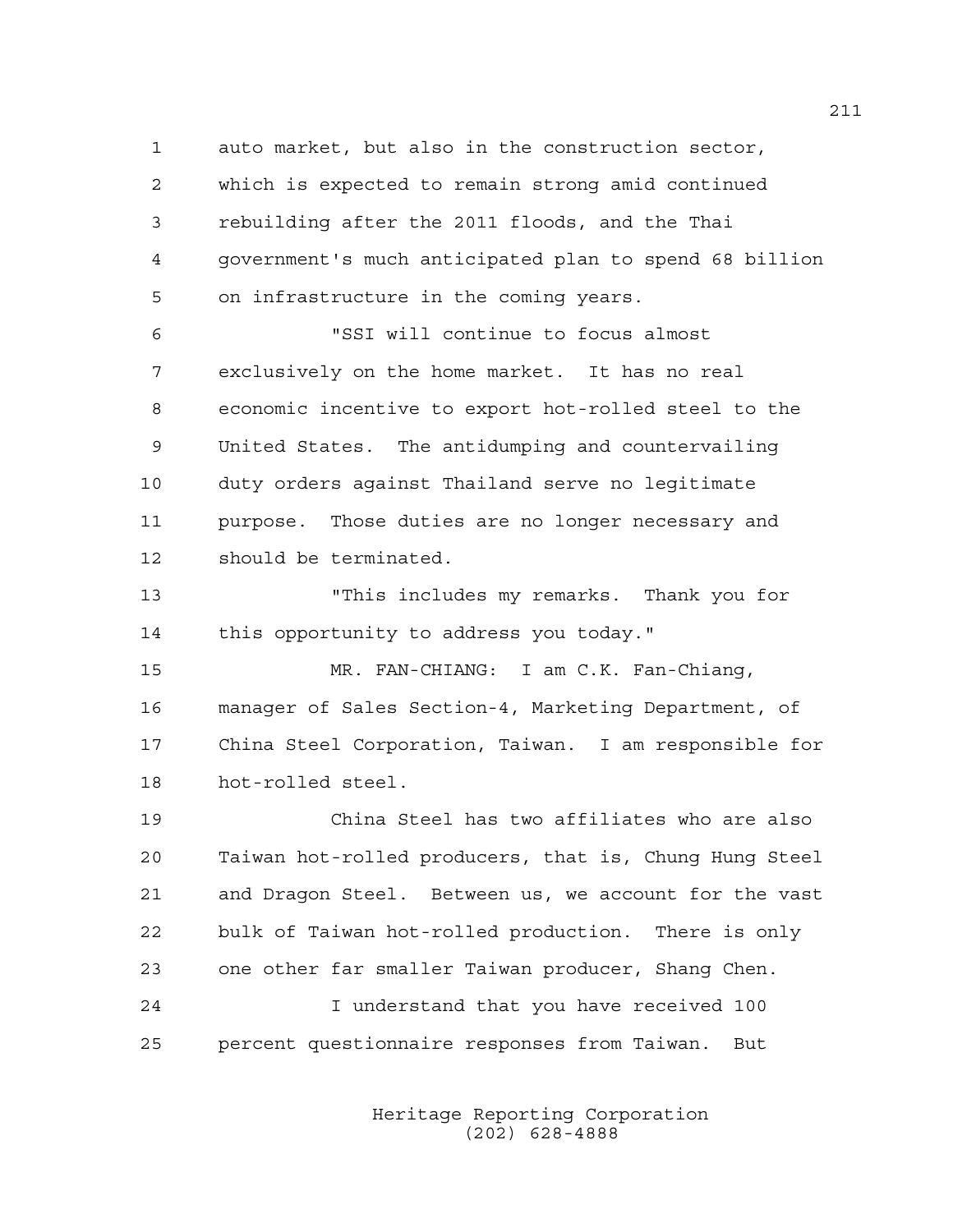1 perhaps we can be of more help to you today, to assist 2 you in your factual inquiry.

3 Taiwan will at best ship negligible 4 quantities of subject hot-rolled to the United States, 5 even if the antidumping order is revoked. The reasons 6 for this did not exist at the time of the Commission's 7 last consideration of this matter, that is, the first 8 sunset review five years ago -- we did not participate 9 -- and the original injury investigation ten years 10 ago.

11 First, Taiwan hot-rolled producers now focus 12 on Asia. We now have very close ties to downstream 13 Asian producers using hot-rolled. We have dedicated 14 hot-rolled supply to them to produce downstream 15 nonsubject higher value-added products, such as cold-16 rolled. Petitioners' generalized claims as to hot-17 rolled demand generally, wrong as they are, do not 18 apply to our need to supply hot-rolled for downstream 19 operations.

20 Ten years ago, at the time of the original 21 ITC hot-rolled antidumping investigations, the U.S. 22 market was far more important to Taiwan. Ten years 23 ago, the small Asia market was not important. But now 24 the huge Asia market is Taiwan's focus. Taiwan hot-25 rolled exports outside of its home market are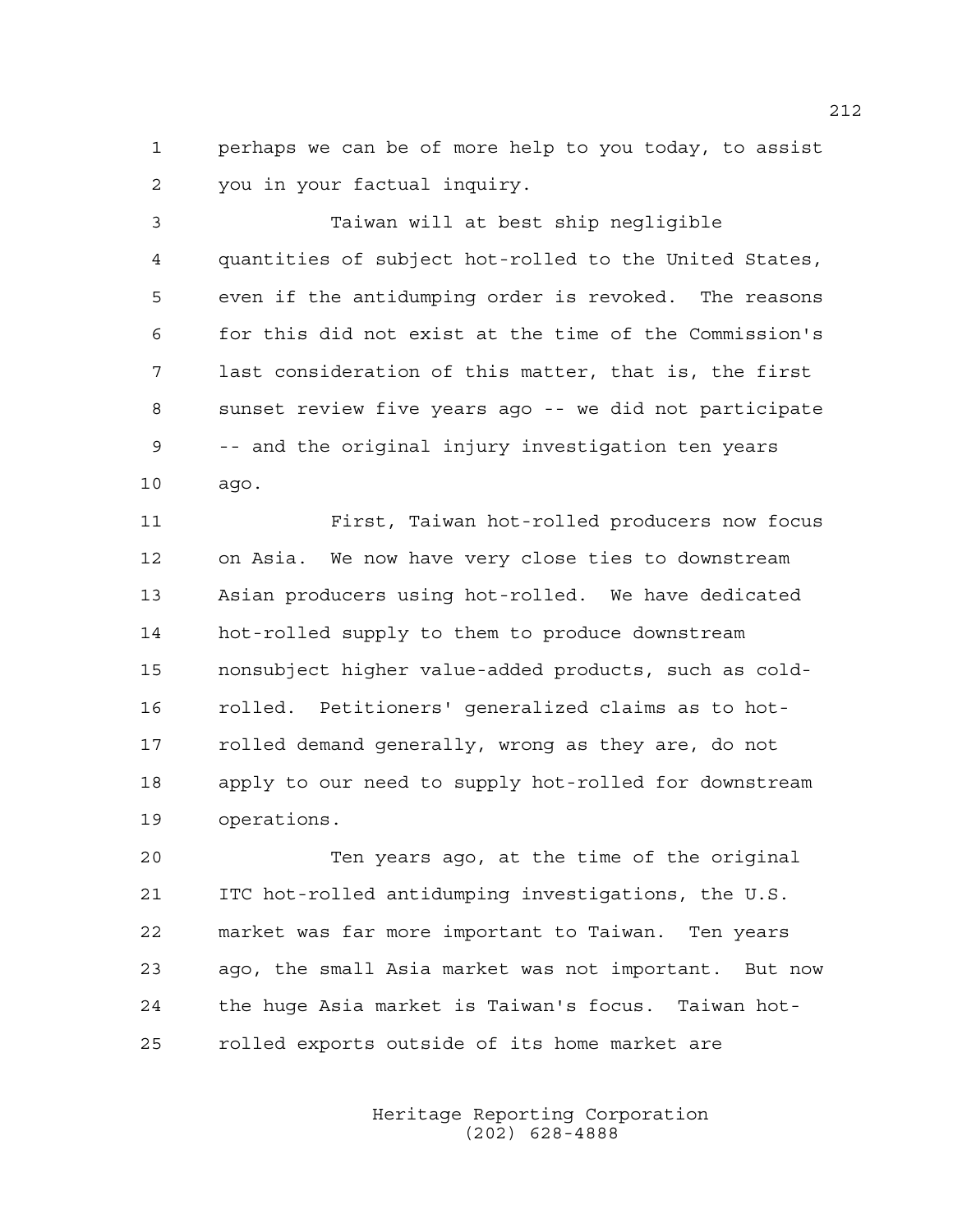1 relatively small.

| 2  | China Steel supplies its Vietnam, India, and          |
|----|-------------------------------------------------------|
| 3  | Malaysia affiliates with hot-rolled to make higher    |
| 4  | value-added downstream products. China Steel also has |
| 5  | coil centers in China, Vietnam, and Thailand, to whom |
| 6  | it supplies Taiwan hot-rolled. These China Steel coil |
| 7  | centers are joint ventures with local producers       |
| 8  | consuming hot rolled.                                 |
| 9  | The October 1, 2013, issue of SBB reported            |
| 10 | Taiwan hot-rolled producers facing strong demand and  |
| 11 | sales, and significantly rising prices, both within   |
| 12 | Taiwan and more generally. That is correct. Taiwan    |
| 13 | hot-rolled prices have increased significantly since  |
| 14 | August 2013.                                          |
| 15 | And any offshoring from Taiwan of                     |
| 16 | manufacturers who consume hot-rolled occurred over    |
| 17 | five to ten years ago, and not since. Actually, even  |
| 18 | where Taiwan manufacturers who consume hot-rolled     |
| 19 | moved offshore, Taiwan hot-rolled producers still     |
| 20 | supply them. An example, one Taiwan auto parts        |
| 21 | producer kept its Taiwan facility, consuming hot-     |
| 22 | rolled, but then also built a China one. China Steel  |
| 23 | now supplies both facilities with hot-rolled from     |
| 24 | So offshoring increased demand for Taiwan<br>Taiwan.  |
| 25 | hot-rolled.                                           |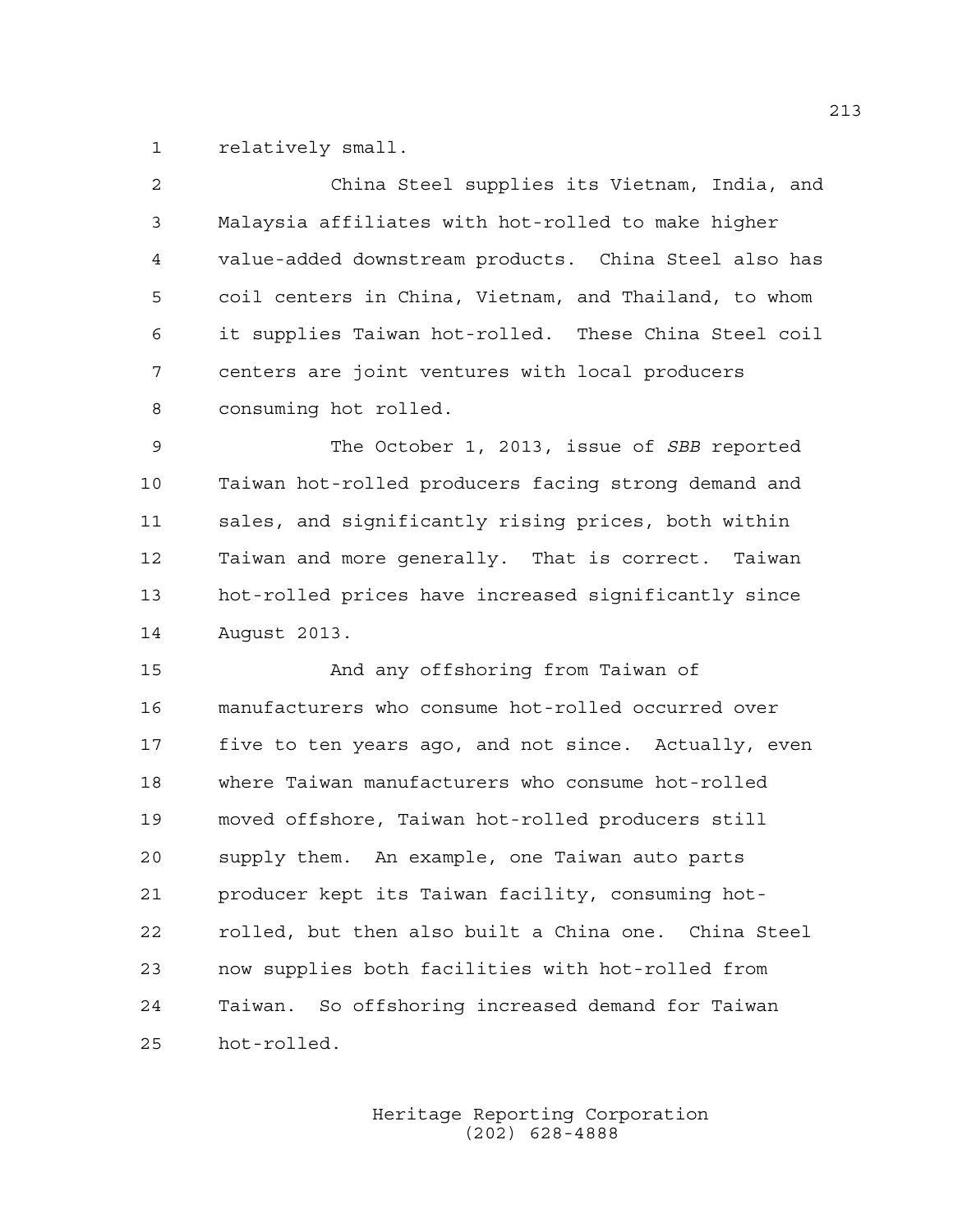1 Taiwan and China have an Economic 2 Cooperation Framework Agreement, ECFA. ECFA reduced 3 the China import tariff on hot-rolled from Taiwan from 4 3 percent to zero. So ECFA facilitated Taiwan sales 5 to China. In contrast, the Taiwan import tariff on 6 China hot-rolled was 0 percent before and after ECFA. 7 Anyway, China hot-rolled is low or poor 8 quality, limiting China's ability to sell into Taiwan. 9 Taiwan seeks bilateral agreements with Asian 10 countries generally, to further bolster Asia trade. 11 So Taiwan has to do with China too. Taiwan already 12 has such a bilateral agreement with New Zealand. 13 Taiwan is now negotiating one with Singapore. 14 Second, because of skyrocketing oil prices 15 over the last five years, over doubling, shipping 16 costs from Taiwan to the U.S. have also climbed 17 sharply. High freight costs have a particularly large 18 impact on lower value steel products such as hot-19 rolled, as compared to higher value-added products 20 such as corrosion-resistant steel, which higher value-21 added products Petitioners seem to prefer to discuss 22 as to freight costs.

23 Freight is important to whomever absorbs the 24 freight cost. Here, China Steel/Taiwan does, not 25 purchasers. So it is not clear why Petitioners

> Heritage Reporting Corporation (202) 628-4888

214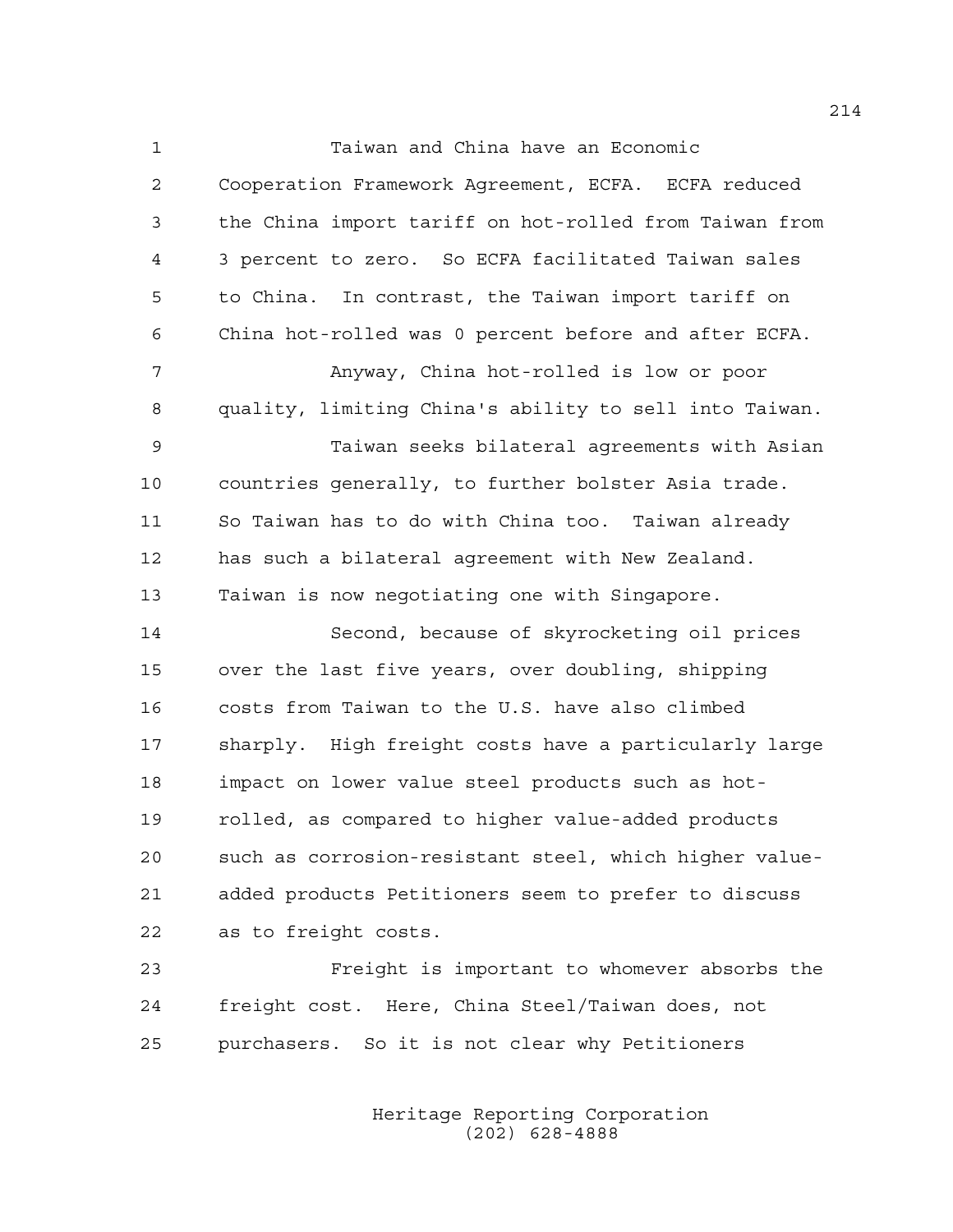1 consider U.S. purchaser views as to freight costs.

| 2  | Petitioners also cite to average import data           |
|----|--------------------------------------------------------|
| 3  | from all countries as to freight costs as allegedly    |
| 4  | showing lower freight costs over time. If so, it is    |
| 5  | simply because more imports are now from closer        |
| 6  | countries to the USA, such as Canada. That only        |
| 7  | further renders Taiwan less competitive, with its much |
| 8  | higher freight costs to the United States.             |
| 9  | Finally, we do not understand how                      |
| 10 | Petitioners can claim that shipping costs do not       |
| 11 | matter, while at the same time claiming that hot-      |
| 12 | rolled is a price-sensitive product.                   |
| 13 | Third, the Taiwan dollar has appreciated 11            |
| 14 | percentage points vis-à-vis the U.S. dollar over the   |
| 15 | last five years, i.e., again since the Commission last |
| 16 | looked at Taiwan hot-rolled. That is a huge loss of    |
| 17 | competitiveness for Taiwan.                            |
| 18 | In contrast, the Japanese yen has                      |
| 19 | depreciated, so facilitates Japan exports. Perhaps     |
| 20 | that explains the relatively small niche Japanese hot- |
| 21 | rolled exports to the USA after revocation of the      |
| 22 | antidumping order as to Japan, as to which Petitioners |
| 23 | now complain, wrongly.                                 |
| 24 | Fourth, Taiwan is operating at full                    |
| 25 | effective production capacity already as to hot-       |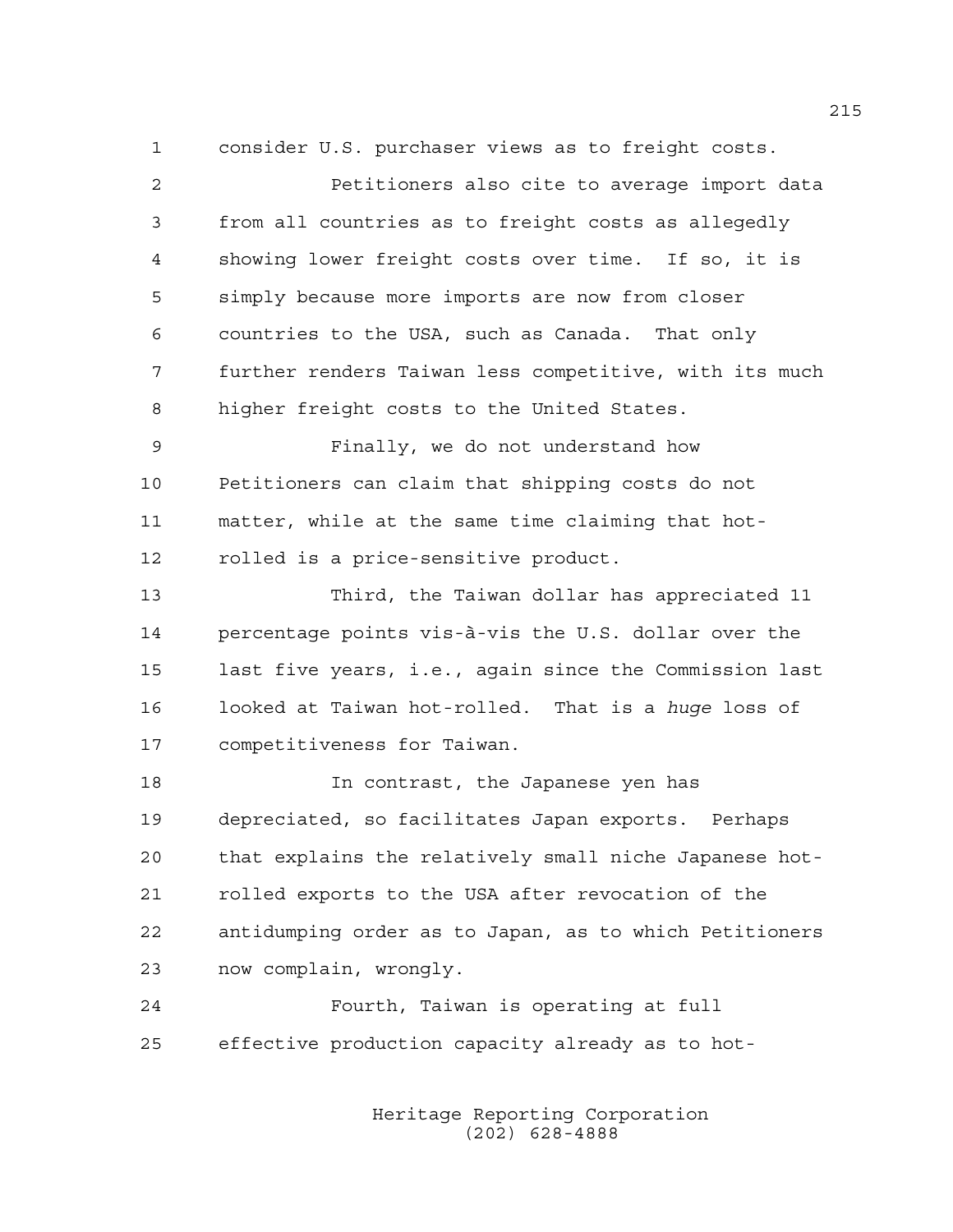1 rolled. Our hot-rolled order books are full. We 2 believe that an updated staff report reflecting the 3 latest Taiwan producer questionnaire responses will 4 reflect Taiwan's essentially full hot-rolled capacity 5 utilization. Those updated questionnaire responses 6 properly account for: a) internally transferred hot 7 rolled to make downstream products from hot-rolled; b) 8 the effective decline in Taiwan hot-rolled production 9 capacity from Taiwan's transition from commodity low 10 grade hot-rolled to more specialized, niche, high 11 value hot-rolled for auto, structural, and mechanical 12 uses, and the now smaller individual production runs 13 for custom-made products that are eco-friendly or 14 special specifications for auto uses.

15 In any event, upcoming necessary maintenance 16 and repair as to China Steel's blast furnaces will 17 remove over 3 million short tons of Taiwan hot-rolled 18 supply within the next three years, over a 20 percent 19 reduction in Taiwan hot-rolled capacity.

20 Fifth, across the board, Taiwan exports of 21 low value-added products, not just hot-rolled, to the 22 United States have significantly dropped, again due to 23 skyrocketing freight costs and Taiwan NT dollar 24 currency appreciation.

25 Sixth, China Steel's hot-rolled mill is over

 Heritage Reporting Corporation (202) 628-4888

216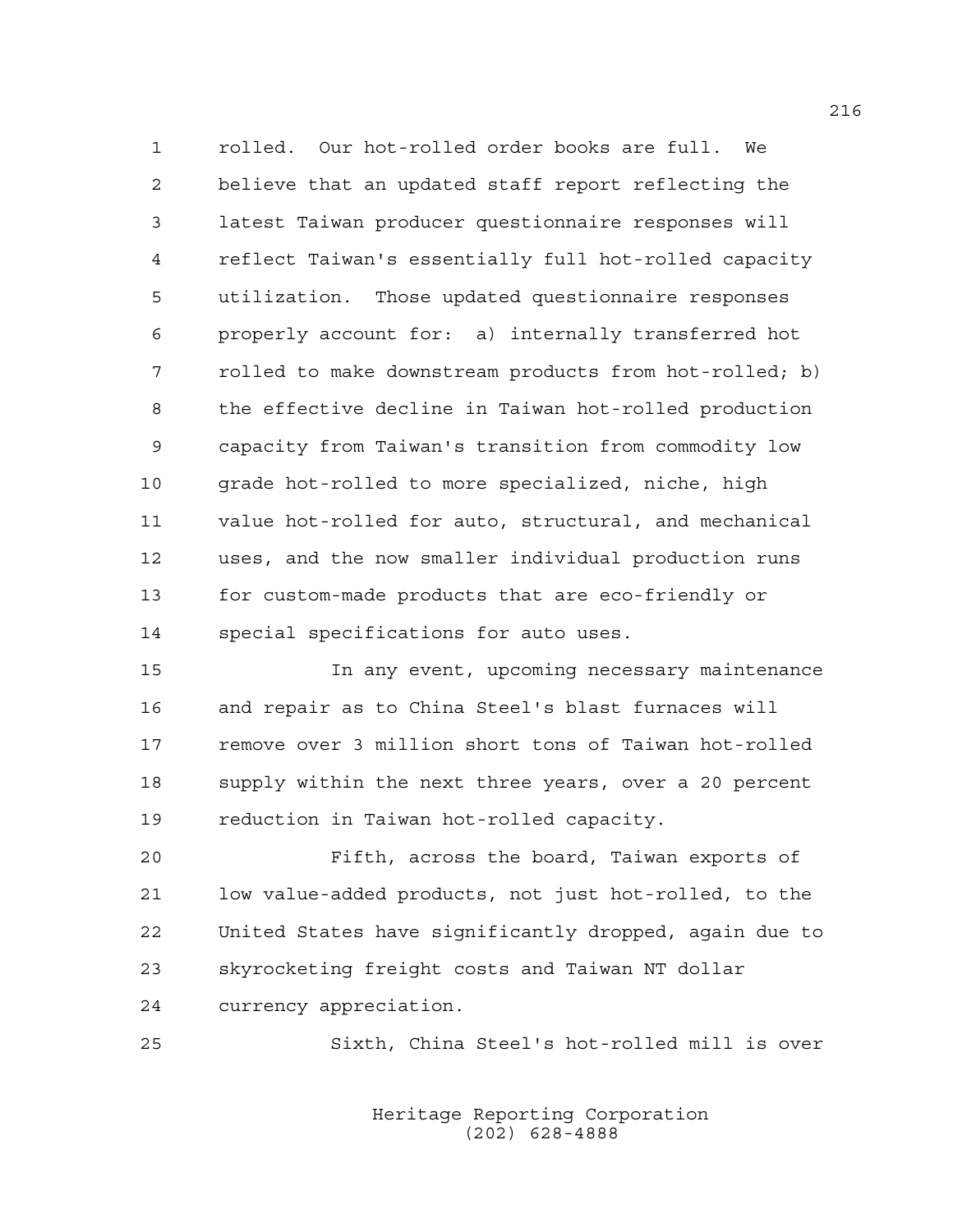1 30 years old, so fully depreciated. That minimizes 2 fixed costs. Even with Dragon Steel's new mill, low 3 overall depreciation costs, there is no incentive to 4 sell and price to cover fixed costs.

5 Finally, seventh, China Steel Taiwan sells 6 high-end grades and specifications, especially as to 7 export. They are priced at a comparatively high 8 level, given market value and manufacturing cost. As 9 a result, Taiwan export prices to the third countries 10 would not be less than U.S. market prices going 11 forward.

12 Anyway, our interest is using hot-rolled in 13 our Asian downstream facilities to produce higher 14 value-added, higher-priced, nonsubject goods. We want 15 to keep those downstream facilities running also to 16 cover the fixed costs to which Petitioners refer. Our 17 downstream facilities producing nonsubject from hot-18 rolled are much newer than our hot-rolled facilities, 19 so less depreciation and higher fixed costs.

20 In the original U.S. hot-rolled 21 investigation against Taiwan, now ten years ago, we 22 filed a full responses to the United States Department 23 of Commerce questionnaires aimed to determine our 24 dumping margin. We did as quickly as possible. We 25 regrettably could not meet Commerce deadlines. So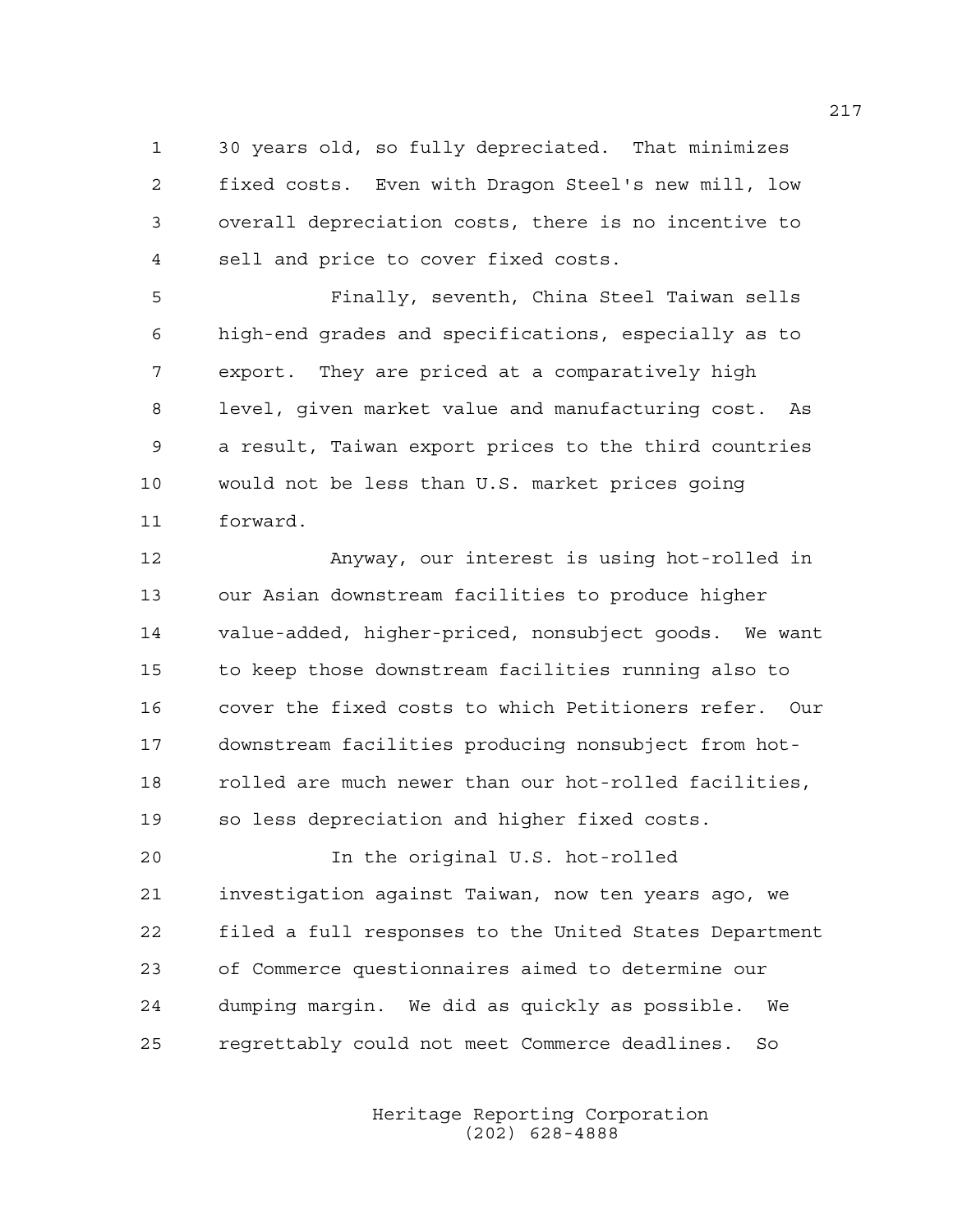1 Taiwan was subject to the petitioner adverse facts 2 alleged dumping margin.

3 Later, another U.S. antidumping 4 investigation started, now as to cold-rolled. There, 5 more experienced, we met Commerce deadlines. We got a 6 low dumping margin, indeed, the lowest of the some 20 7 investigated exporters from the some dozen countries 8 accused of dumping.

9 We could have applied for a Commerce annual 10 review to reduce our hot-rolled dumping margin from 11 the adverse facts petition alleged rate applied to us 12 in the original investigation, to a dumping margin 13 based on our actual situation. But for reasons 14 discussed above, there was really no value to do so. 15 The market and situation changed. We would make 16 negligible U.S. hot-rolled sales even if there were no 17 antidumping import duties.

18 Thereafter, in case after case abroad, where 19 trade actions have been brought against Taiwan hot-20 rolled, we got no or low dumping margins, and 21 especially relative to far higher dumping margins for 22 other countries. For instance, Thailand imposed a 33 23 percent tariff on China hot-rolled, but none on 24 Taiwan. All this created huge opportunities for 25 Taiwan in those Asian countries. Perhaps we can thank

> Heritage Reporting Corporation (202) 628-4888

218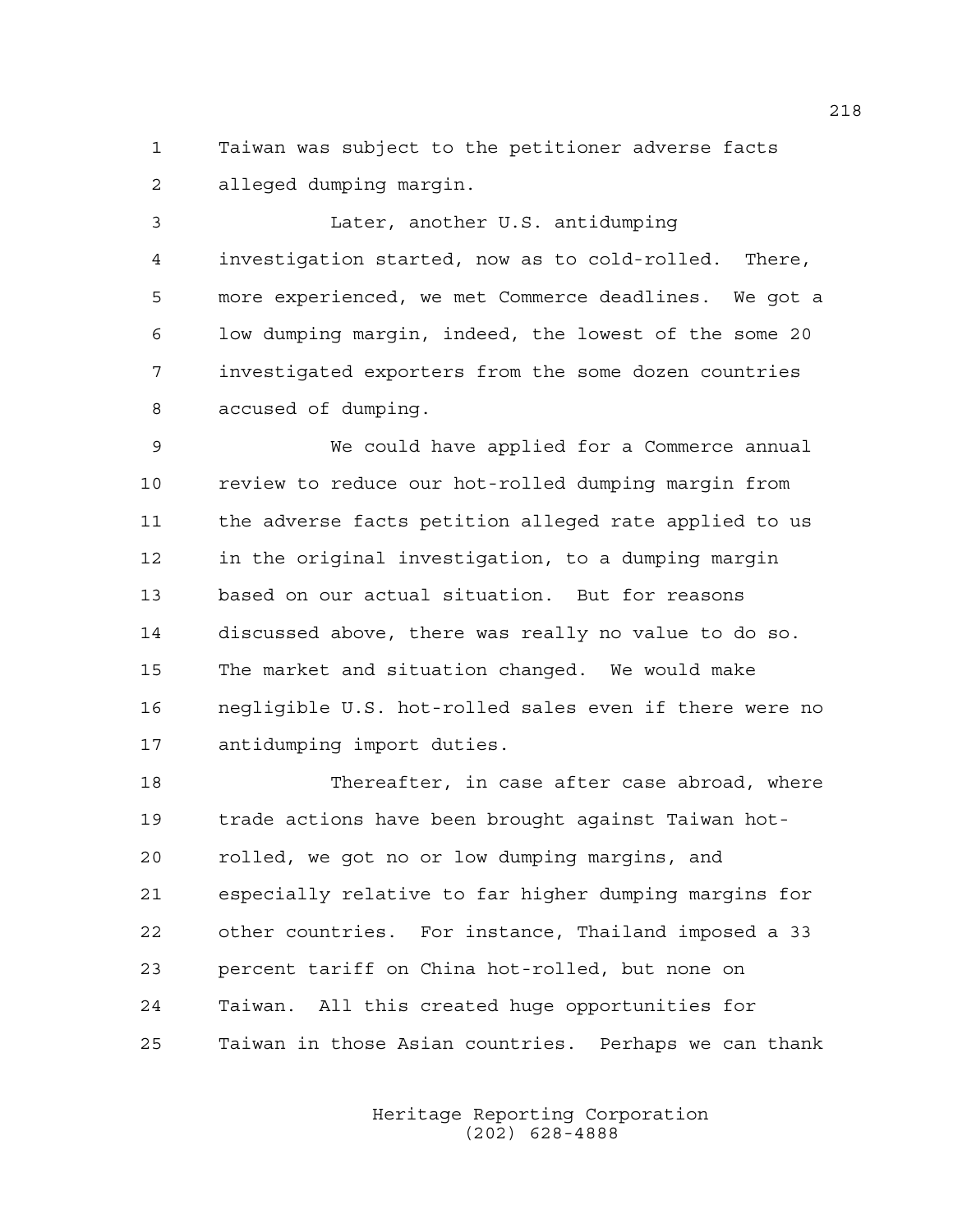1 the education we received in the U.S. trade actions.

2 China Steel has no interest in the Canada 3 plate cases to which the Petitioners refer. The 4 Taiwan export quantities are *de minimis*. Again, North 5 America is not our interest. Asia is. 6 We understand that under pertinent 7 Commission precedent the conditions exist for a 8 separate Commission sunset decision for Taiwan alone. 9 First, Taiwan has had, and will have, no 10 discernible impact on the U.S. hot-rolled market. 11 Indeed, we have not sold subject hot-rolled to the 12 U.S. in years. Nor do we believe that Taiwan overall 13 has. The ITC staff report indicates some *de minimis* 14 Taiwan hot-rolled sales to the USA. We think that 15 should be explored further. It seems data error. 16 Second, Taiwan is subject to special 17 conditions of competition, as discussed above. 18 Third, if Taiwan did sell to the USA, it 19 would be high quality niche products, such that Taiwan 20 would not be competing with other subject countries. 21 Taiwan sells the best quality among the subject six 22 countries. In fact, the ITC staff report already so 23 said. 24 So perhaps you are wondering why we traveled

> Heritage Reporting Corporation (202) 628-4888

25 all the way from Taiwan to testify before you today,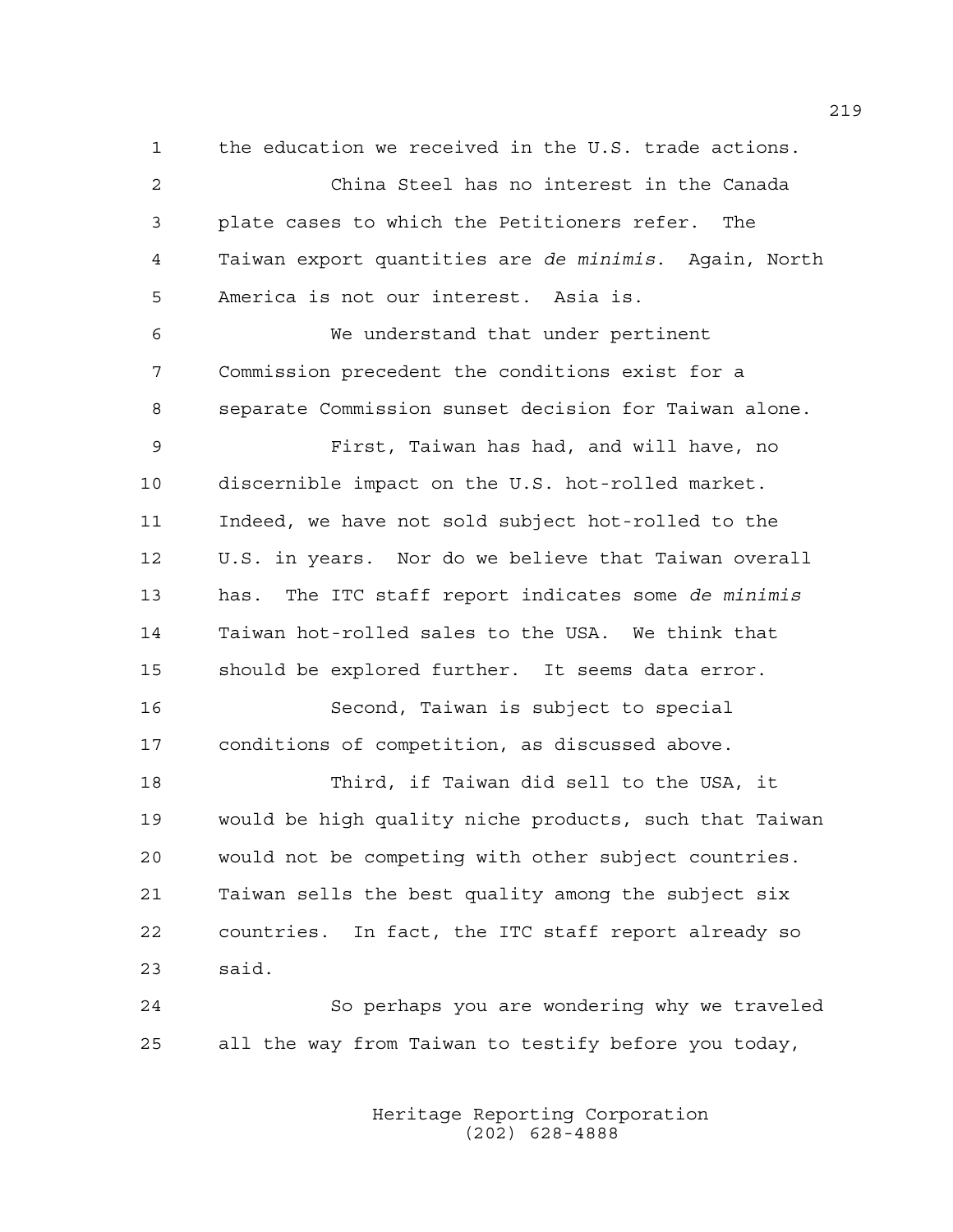1 when we ware not interested in selling hot-rolled to 2 the United States. We wish to correct the record as 3 to Petitioner claims and clear our good name. We are 4 not injurious dumpers. We don't want such U.S. claims 5 used against us in other markets that are more 6 important to us.

7 Also, the ITC asked questions and wishes 8 information in this sunset review. We wish to 9 cooperate with the ITC. We believe it is good form to 10 cooperate with foreign governments.

11 Anyway, we have minimized resources devoted 12 to this matter. We focused on providing information 13 on our own, as to our understanding of what the ITC 14 desires to make a decision.

15 We hope that we were helpful as to your 16 informational needs. Thank you.

17 MR. WAITE: May I have a time check from the 18 secretary, please?

19 MR. BISHOP: You have 18 minutes remaining. 20 MR. WAITE: Thank you. Good afternoon, Mr. 21 Chairman and Members of the Commission. Again, my 22 name is Fred Waite, with the law firm of Vorys Sater, 23 and I'm here on this panel on behalf of Shang Chen 24 Steel Company, a Taiwanese producer of hot-rolled 25 steel products.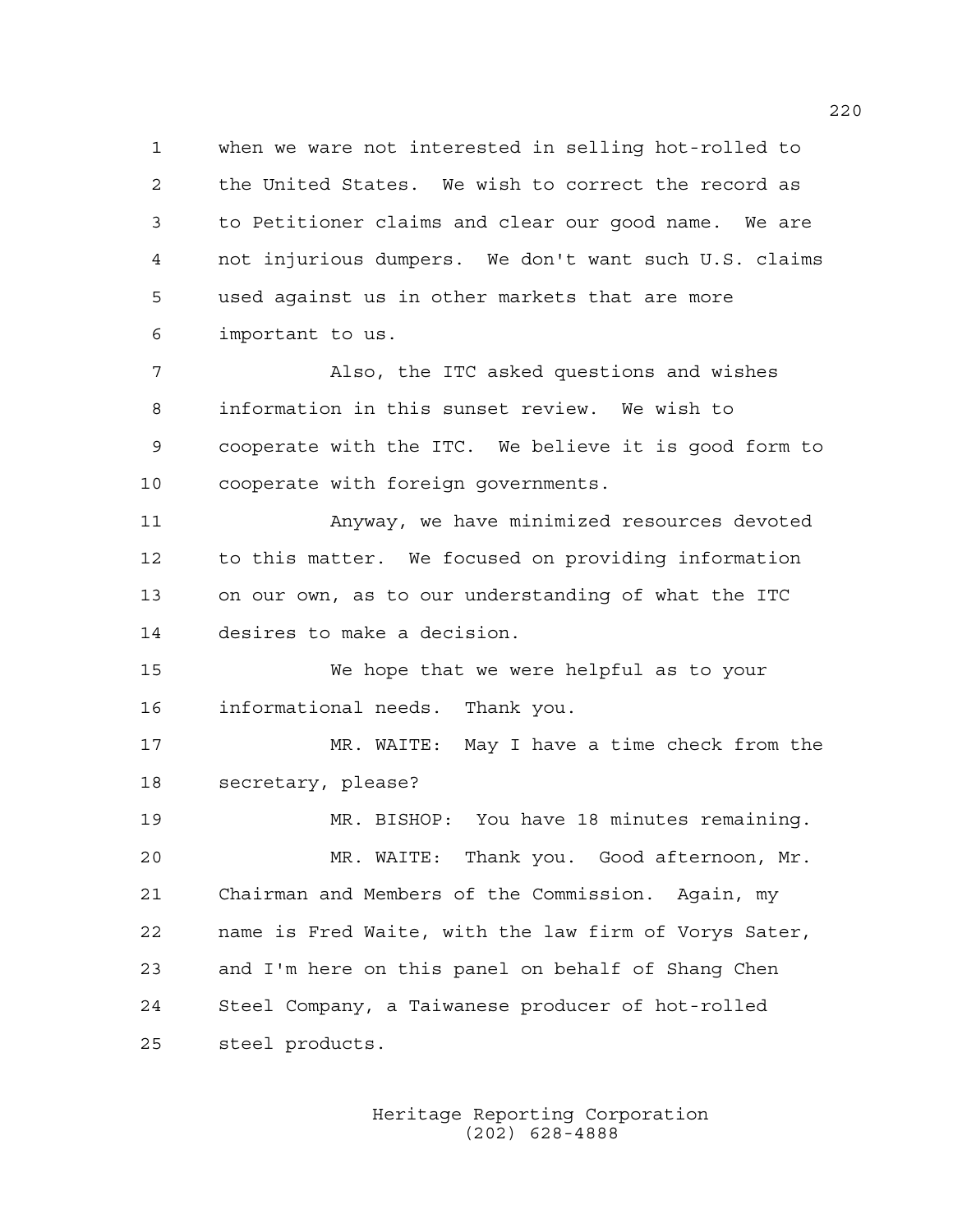1 You have already heard from the rest of the 2 Taiwanese industry, China Steel and its two 3 affiliates, Chung Hung and Dragon Steel. All of the 4 producers in Taiwan have submitted questionnaire 5 responses to the Commission, as well as prehearing 6 briefs. Thus you have complete participation and a 7 complete picture of the hot-rolled industry in Taiwan.

8 My testimony this afternoon will be focused 9 on the factors that the Commission considers in making 10 its decision regarding decumulation. Shang Chen and 11 the entire Taiwanese industry believe that the 12 Commission should not cumulate Taiwan with imports 13 from other subject countries because Taiwan is likely 14 to compete in the U.S. market under different 15 conditions of competition.

16 First, as you have already heard from the 17 witness from China Steel, the Taiwanese producers sell 18 hot-rolled products almost exclusively in their home 19 market and nearby markets in other Asian countries. 20 As the prehearing report confirms, their shipments to 21 customers in Taiwan and Asia accounted for almost all 22 of their open market shipments during the period of 23 review, ranging from 95 percent to virtually 100 24 percent in any given year.

25 These are the natural markets for the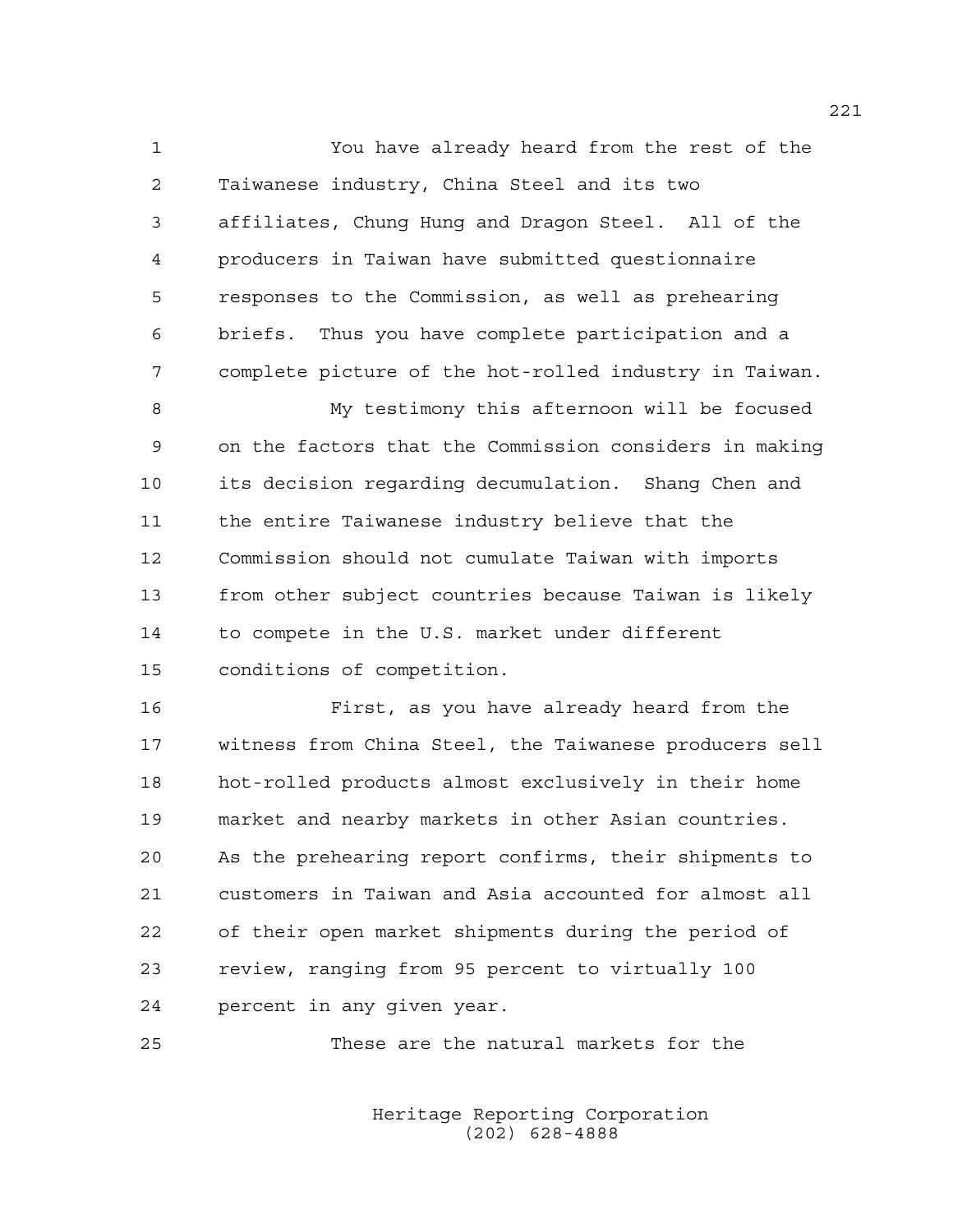1 Taiwanese mills, and demand in Asia, including Taiwan, 2 has been strong and growing during the POR. Moreover, 3 it is projected that high levels of consumption and 4 demand in these markets will continue into the 5 foreseeable future.

6 Second, the Taiwanese industry dedicates a 7 significant portion of its output of hot-rolled 8 products to the internal production of downstream 9 value-added products such as cold-rolled sheet, 10 galvanized sheet, and pipe. During the POR, the 11 Taiwanese industry's internal consumption grew, 12 reaching almost one-half of its total production of 13 hot-rolled steel in 2012.

14 In fact, all four of the mills in Taiwan 15 reported increases in their internal consumption of 16 hot-rolled over the period. This trend is expected to 17 continue. Since 2010, the industry's sales of hot-18 rolled within Asia plus internal consumption have 19 accounted for 97 percent or more of total production 20 of hot-rolled in Taiwan.

21 Third, U.S. imports of hot-rolled products 22 from Taiwan have displayed different pricing patterns 23 than other subject imports. Admittedly, most of the 24 data is stale because no Taiwanese producer has 25 shipped subject merchandise to the United States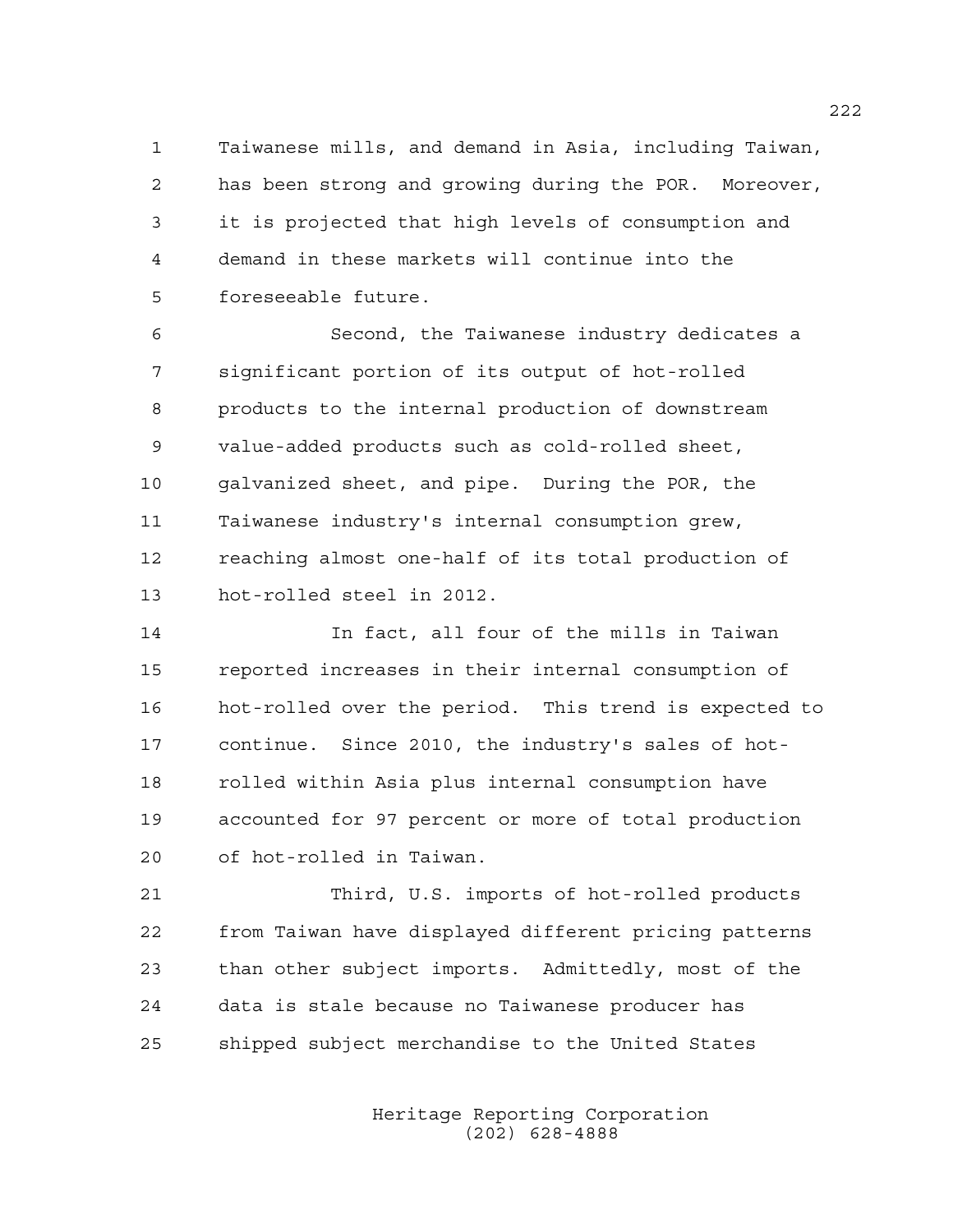1 during the period of review. However, the pricing 2 data from the original investigation show that imports 3 from Taiwan oversold the domestic industry 64 percent 4 of the time. By contrast, the other subject countries 5 consistently undersold the domestic industry in most 6 comparisons.

7 In the first sunset review, Taiwan oversold 8 the domestic industry in every comparison. By 9 contrast, Ukraine undersold the domestic industry 100 10 percent of the time, and China undersold 60 percent of 11 the time. Thus the results for Taiwan are 12 dramatically different from those of the other subject 13 countries.

14 Finally, there is unlikely to be any 15 discernible impact on the U.S. industry by imports of 16 hot-rolled steel from Taiwan. During the POR, subject 17 merchandise from Taiwan was absent from the U.S. 18 market. The responses of all the Taiwanese producers 19 confirm that the industry had no shipments of subject 20 merchandise to the United States since 2007.

21 This is not surprising, given that the 22 Taiwanese industry has concentrated virtually all of 23 its production of hot-rolled steel products on 24 customers in the home and nearby Asian markets and on 25 internal consumption for the production of value-added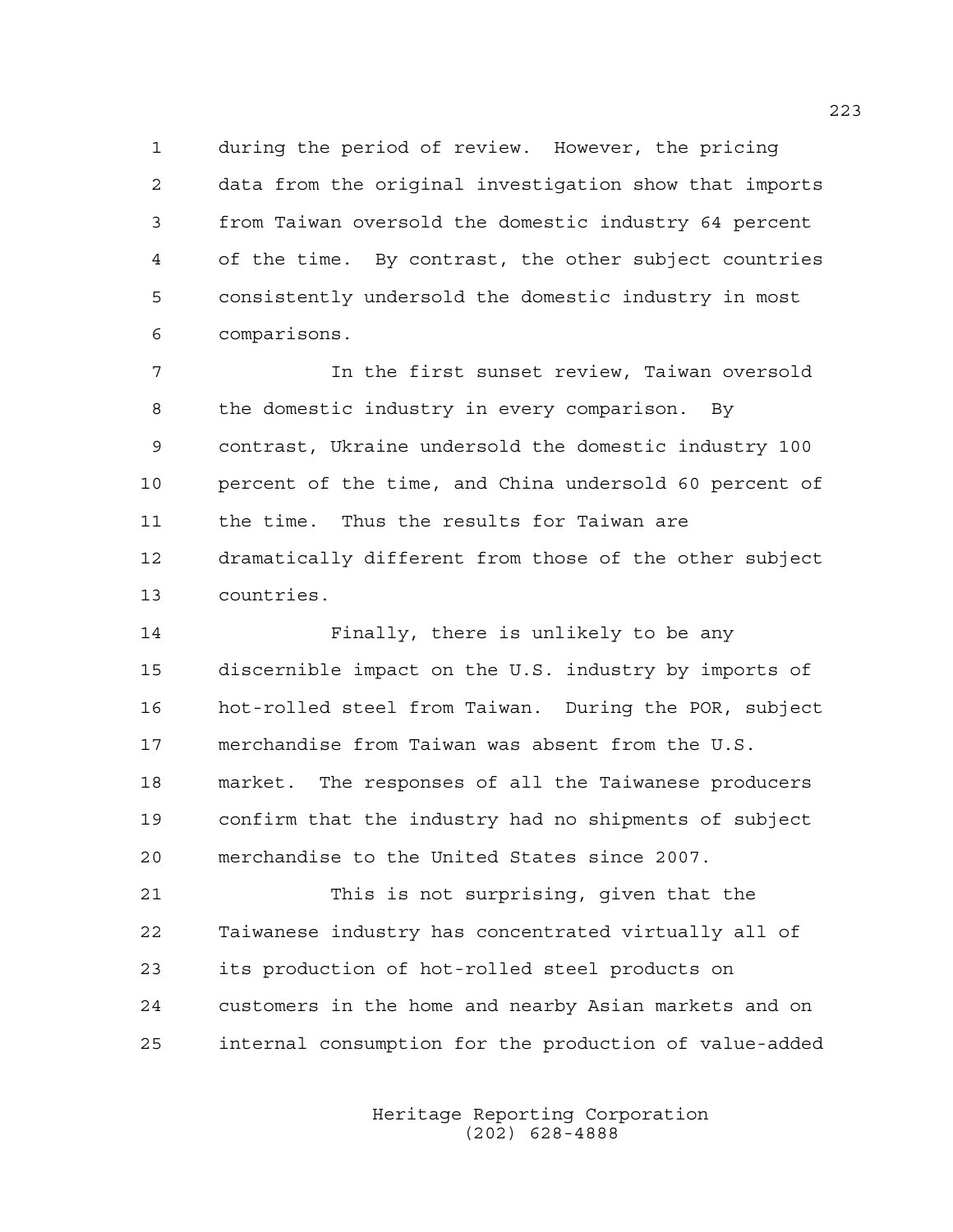1 downstream products.

| 2            | These markets and applications are strong               |
|--------------|---------------------------------------------------------|
| $\mathsf{3}$ | and growing, and the Taiwanese industry is dedicated    |
| 4            | to serving them into the foreseeable future and         |
| 5            | beyond. Revocation of the order would not alter these   |
| 6            | facts. Thank you.                                       |
| 7            | MR. LUNN: Good afternoon. My name is Mark               |
| 8            | I'm a partner at the law firm of Dentons, here<br>Lunn. |
| 9            | today representing Essar Steel.                         |
| 10           | I've had the opportunity to work in India               |
| 11           | since 1998, more or less since the time of the          |
| 12           | original investigation in this case. One of the most    |
| 13           | fascinating parts of my work in India has been          |
| 14           | watching the country grow and develop. The population   |
| 15           | has grown from just over one billion people in 2000 to  |
| 16           | 1.22 billion in 2012, and the growth rate of 1.6        |
| 17           | percent is expected to continue for the foreseeable     |
| 18           | future.                                                 |
| 19           | Urbanization, which was 28 percent in 2000,             |
| 20           | has increased to 31 percent in 2012. Moreover, the      |
| 21           | population is also very young. India has a median age   |
| 22           | of 28. All of these young, urban people need more       |
| 23           | infrastructure, which means more steel.                 |
| 24           | Since 2000, in Mumbai, I've seen large areas            |
| 25           | that previously were abandoned manufacturing areas in   |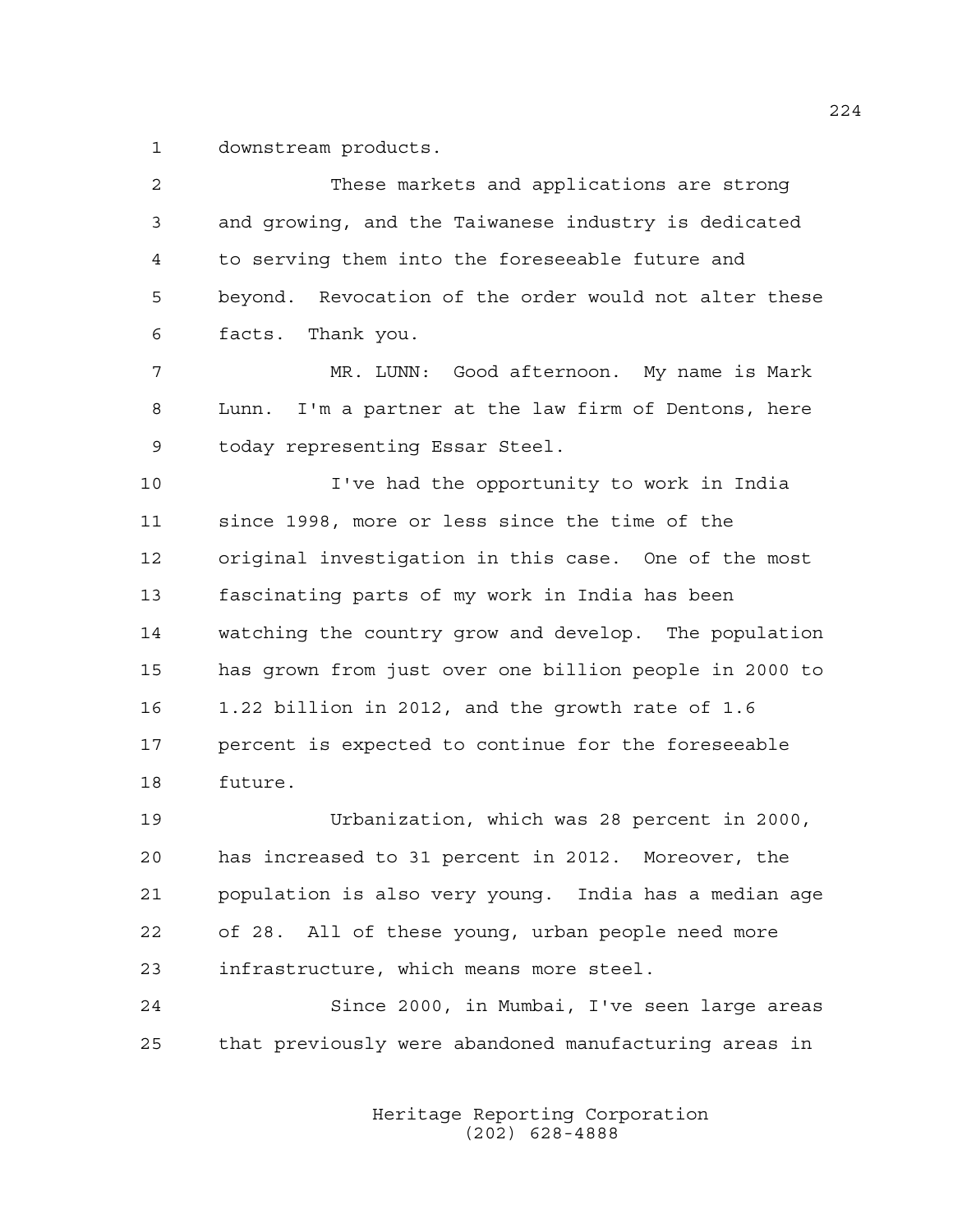1 the heart of the city be developed with skyscrapers 2 and shopping malls. I've seen highways built in 3 Gujarat, a subway built in New Delhi, new bridges 4 connecting Delhi with Noida, and effectively entirely 5 new cities built.

6 For example, the city of Gurgaon outside of 7 Delhi was at most a village in 2000 that I had never 8 heard of. It now has a population of over 1.5 million 9 people, and it rivals Delhi as the commercial center 10 of the area.

11 Basically, the country of India today is 12 very different from 2000, and similarly the steel 13 industry is very different. I'm here today to discuss 14 why if the order as to India is revoked, there will be 15 no discernible effect on the U.S. industry.

16 Since 2000, steel markets globally have 17 changed. Industries have restructured and new markets 18 have emerged. The most significant change over the 19 last 13 years is the growth in new markets around the 20 world. Asia now accounts for over half of the world's 21 consumption of steel, and that is not expected to 22 change.

23 As the global market changed, so did the 24 Indian market. As the economy in India grows, so does 25 the demand for steel. Since 2000, the Indian economy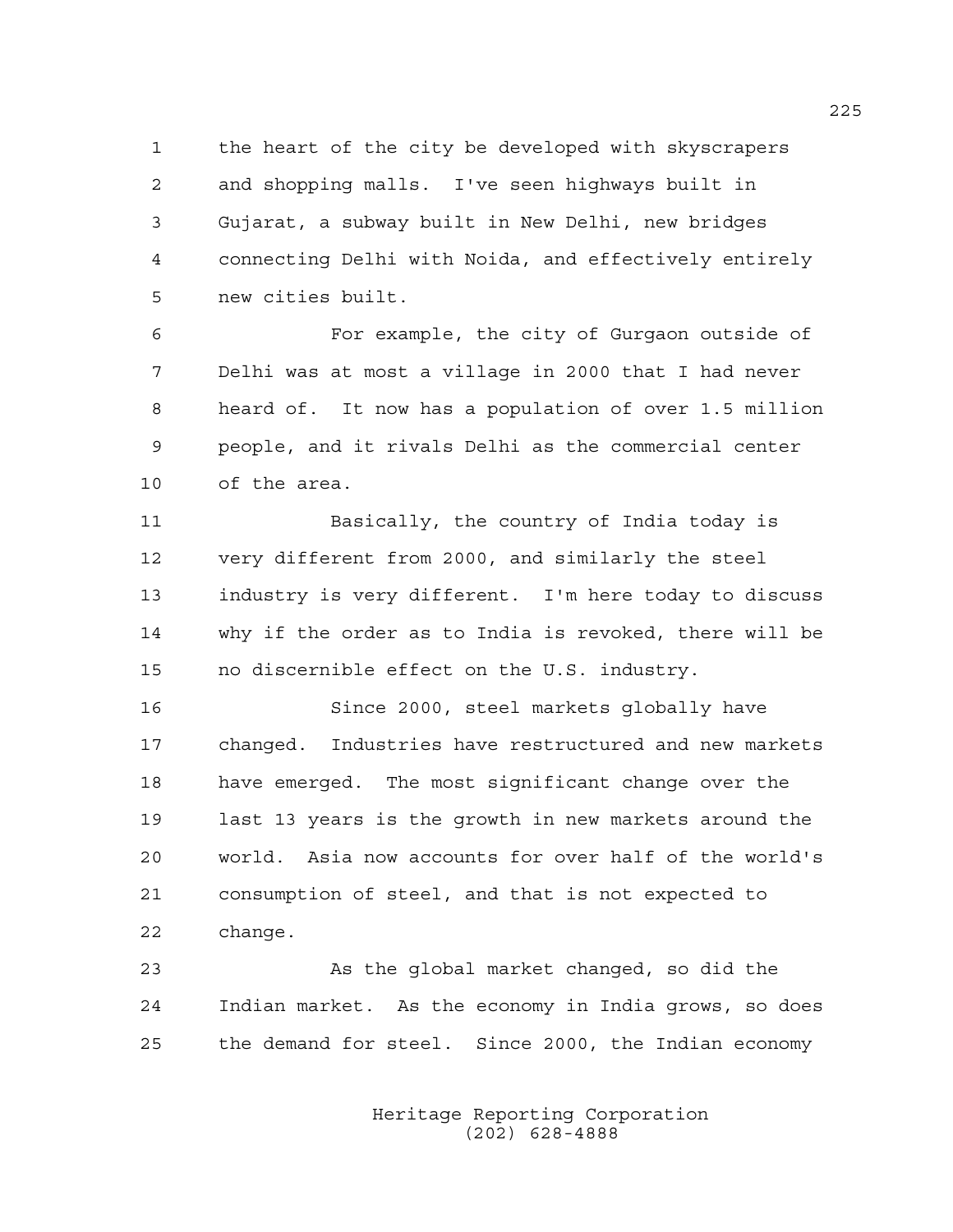1 has grown by an average annual rate of nearly 8 2 percent. If you go to slide one, you can see as the 3 GDP has grown, so has the per capita demand for steel. 4 The per capita demand for steel, which was 27 kilos 5 in 2001, has grown to 58 kilos in 2011, and is 6 expected to grow to 115 in 2020.

7 Even with this growth, per capita demand for 8 steel in India will continue to lag behind other 9 nations. India's per capita demand for steel of 57 10 kilos in 2012 is significantly below the level of 11 China, at 477, not to mention 306 in the United 12 States, and 1,114 in South Korea.

13 If you look at slide two, it shows the 14 progression since 2006 of the comparison of production 15 and consumption of steel in India. As you can see, in 16 2006, the production and consumption were basically 17 equal. They were consuming basically the same amount 18 of steel as they were producing. Today, India is a 19 net importing country.

20 If you go to slide three, you can see in 21 2011-2012, India imported 7 million tons of steel 22 while it exported only 4 million tons. Where is the 23 increased consumption of steel going in India? We've 24 heard earlier how important the auto industry is to 25 the U.S. steel market. The same is true in India.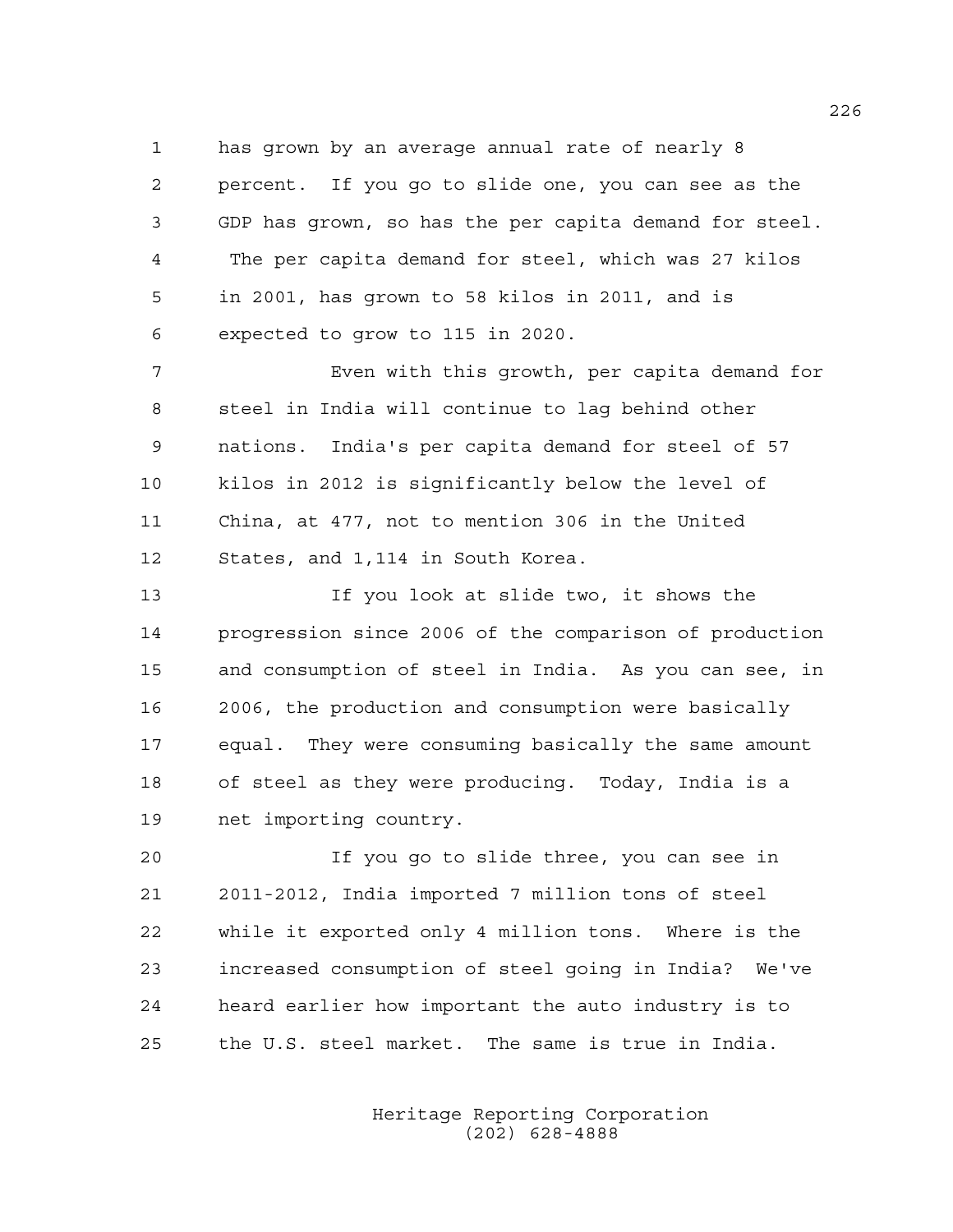1 If you go to slide four, automobile 2 production in India has grown by a compound annual 3 rate of 13.2 percent from fiscal year 2008 to 2012, 4 and is expected to grow by 13 percent from 2012 to 5 2021. The additional cars will require additional 6 roads. During the period 2007 to 2012, India added 7 10,228 kilometers of new roads. Moreover, since 2000, 8 India has undertaken massive investments in 9 infrastructure, as can be seen from slide five.

10 Infrastructure and construction grew by 9.6 11 percent compound annual rate from 2002 to 2012, and 12 this is projected to grow 8.5 to 9.5 percent from 2012 13 to 2021. The same is expected in other areas as well. 14 All of these developments have resulted in increased 15 demand, domestic demand, in India for steel. This 16 demand is across the steel spectrum, including hot-17 rolled coils, which is a subject of today's hearing.

18 As you can see from slide six, the 19 consumption of hot-rolled coils is expected to more 20 than double between 2012 and 2020, and as with all 21 steel products, the distribution will be spread evenly 22 across a number of sectors.

23 Indian steel producers continue to export to 24 a wide number of countries. No one market dominates. 25 There is no reason to believe that Indian producers

> Heritage Reporting Corporation (202) 628-4888

227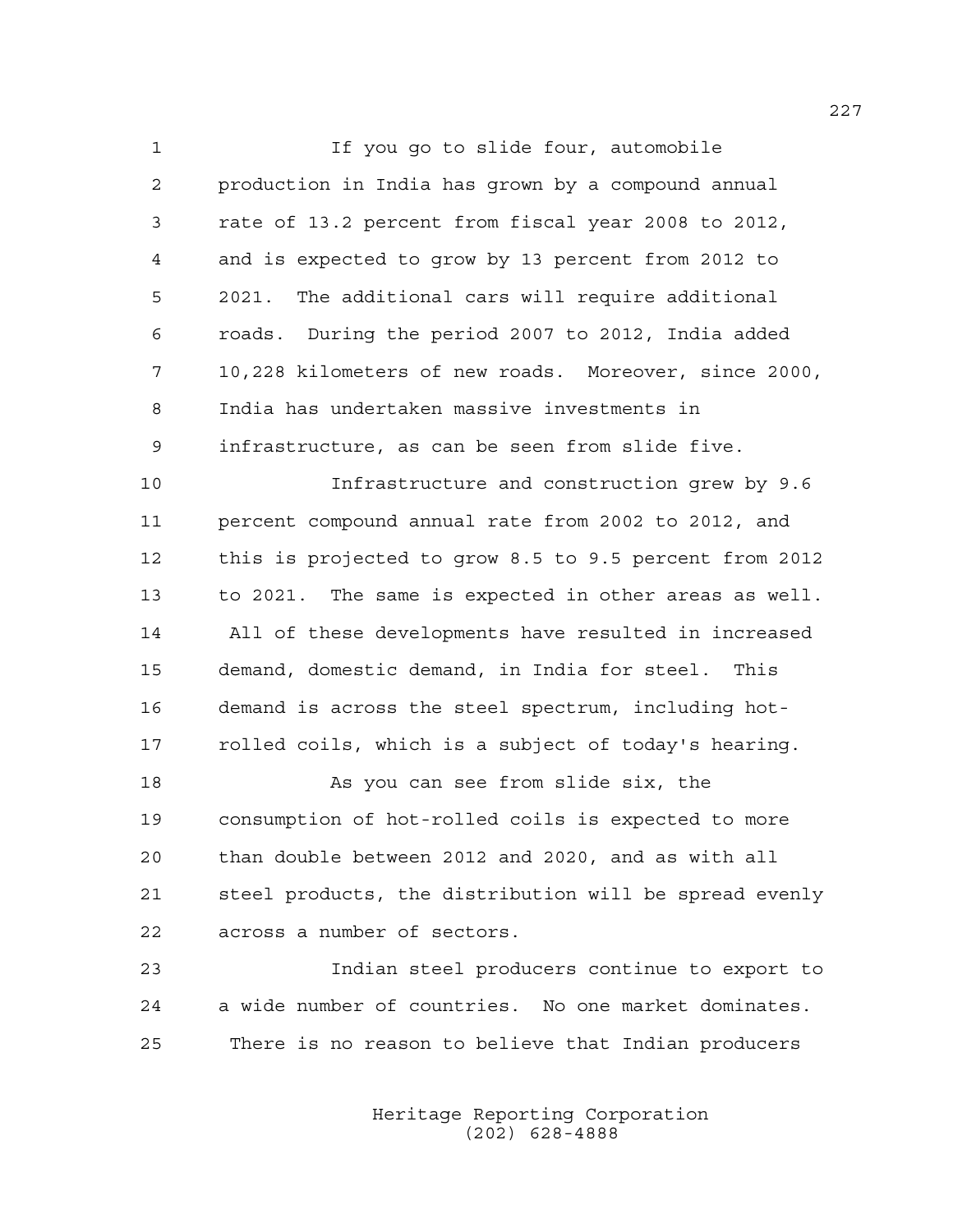1 will abandon these other markets or their home market, 2 for that matter, to divert substantial quantities of 3 hot-rolled coil to the United States in the event this 4 order is revoked as to India.

5 The Indian economy has grown, and will 6 continue to grow. With that growth will come an 7 increased demand for steel. As U.S. producers are 8 uniquely situated to provide steel to the U.S. auto 9 industry, Indian producers are in the best position to 10 service its auto manufacturing and infrastructure 11 sectors.

12 For the foreseeable future, this will 13 consume the vast majority of steel in India. 14 Therefore, little if any steel will be available for 15 the export to the United States if this order is 16 revoked as to India, and revocation of the order will 17 have no discernible effect on the U.S. industry.

18 Thank you.

19 MR. WAITE: Thank you, Mr. Chairman. That 20 completes our panel's testimony.

21 CHAIRMAN WILLIAMSON: Thank you. I want to 22 express the Commission's appreciation for your 23 testimony. We particularly want to express 24 appreciation for the witnesses who have come across 25 the Pacific for this hearing. In fact, who have come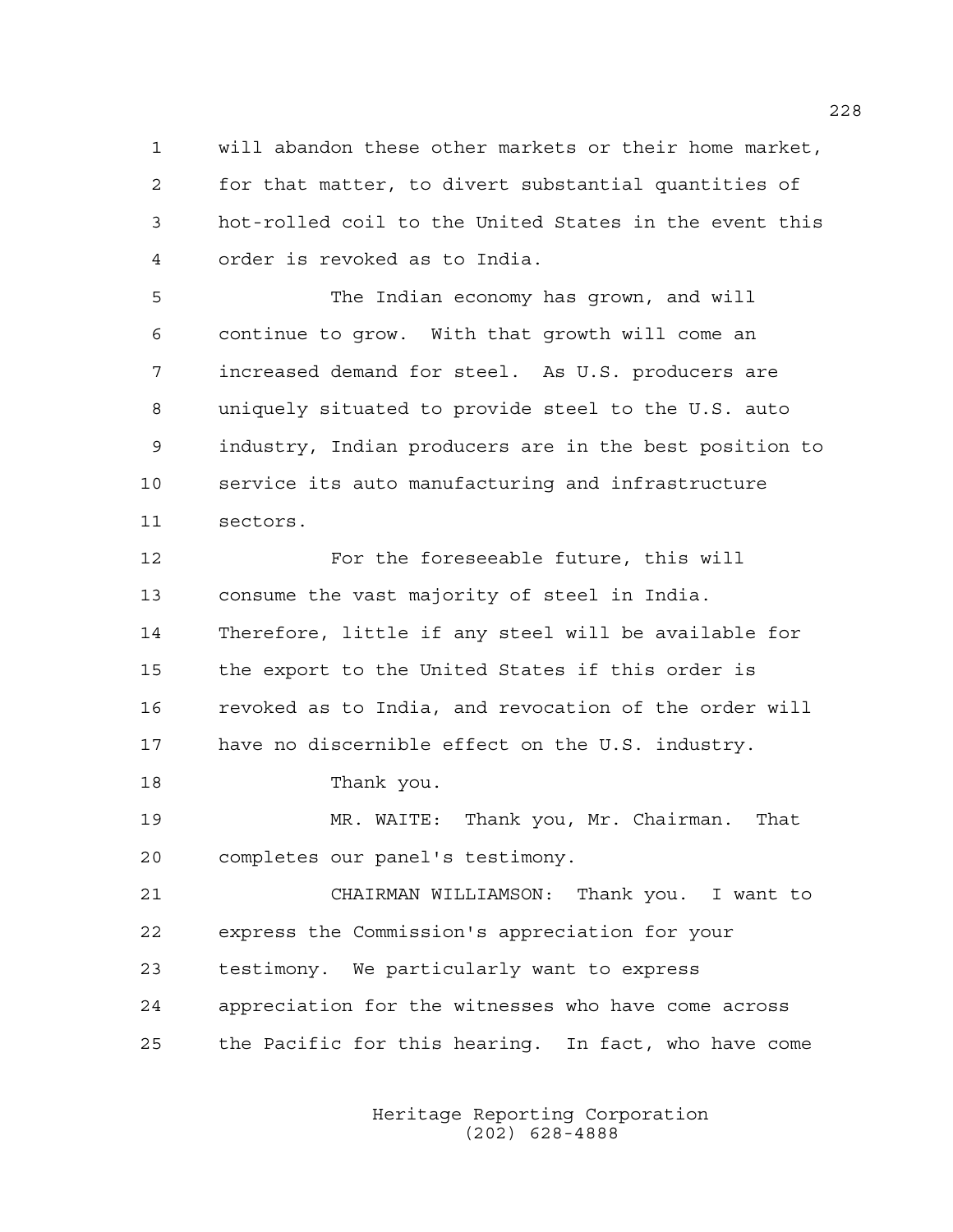1 across the Pacific twice, and we really appreciate the 2 effort you've shown. And we understand that Mr. C.K. 3 Fan Chiang and Mr. Chien-Chung Chu, and I guess Ms. 4 LunFan Lin, must leave by 4:30.

5 So what I propose to do is ask commissioners 6 if they have questions for them to focus on those 7 first, and then we'll go to questions for everybody. 8 And this afternoon we're starting with Commissioner 9 Pinkert.

10 COMMISSIONER PINKERT: Thank you, Mr. 11 Chairman, and I thank all of you for being here today. 12 I note that there are two former Commerce Department 13 colleagues on the panel, and I welcome them as well.

14 I want to begin with a question for the 15 Taiwanese representatives. I know that you have to 16 get going, and I wanted to ask you about the increase 17 in hot-rolled steel capacity in Taiwan over the review 18 period. As you know, the domestic industry argues 19 that the Asian market is severely oversupplied with 20 hot-rolled steel. So if that's true -- and you can 21 certainly contest that, but if it's true, why would 22 there have been the increase in capacity over the 23 review period?

24 MR. FAN-CHIANG: (Through Ms. Lin as 25 Interpreter) As far as I know, there are three main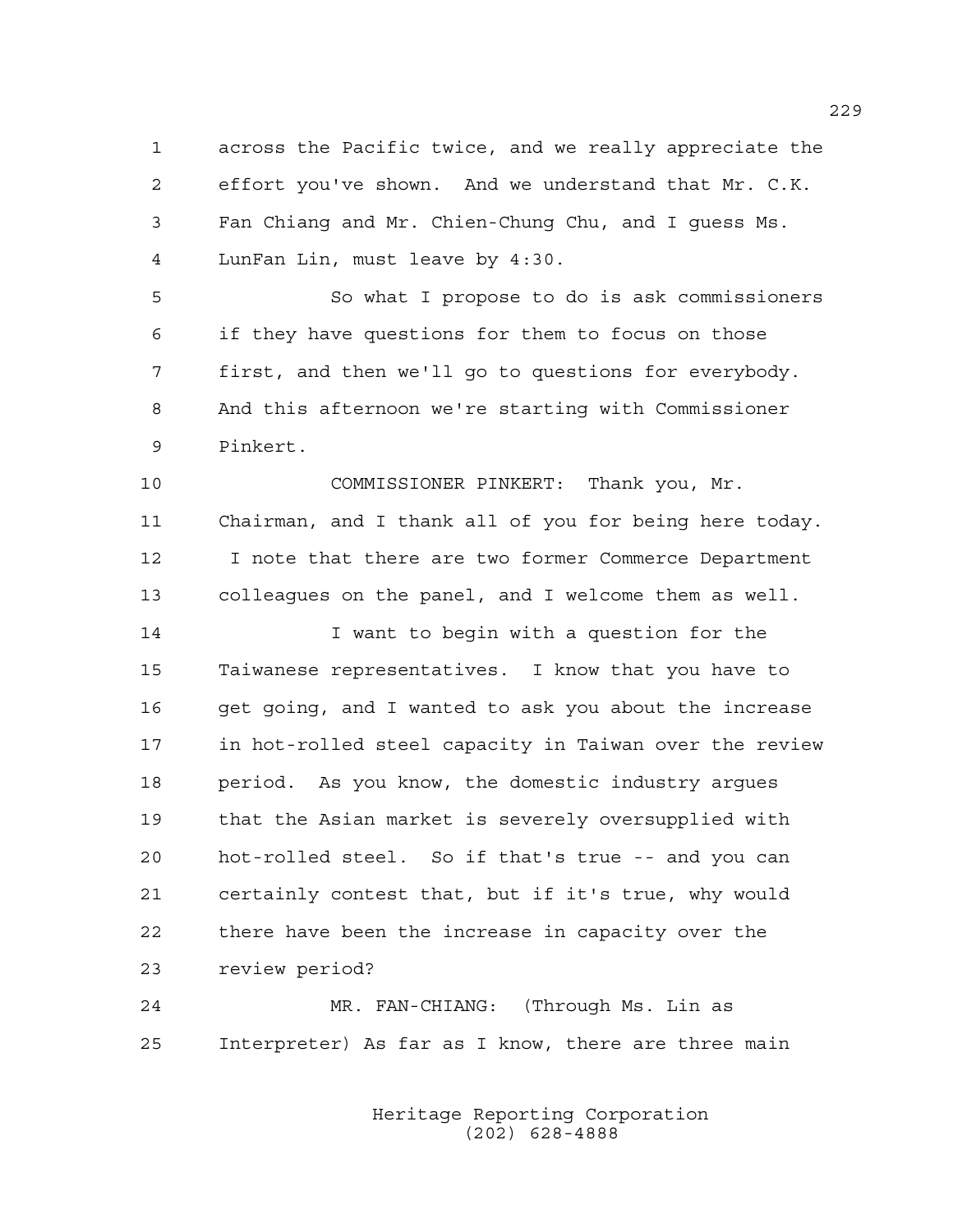1 importing country areas, North America, Europe, and 2 Asia.

3 And the situation is quite different now 4 because in Asia country, the demand for Asia country 5 has more than doubled in comparison with ten years 6 ago.

7 As far as everybody knows, that the hot-8 rolled products are very base material, so it will be 9 kind of a low-profit product.

10 So in order to increase the profit, so we 11 have several downstream operations, capacity increase, 12 including that we have our cold-rolled plants 13 expansion, and also we have several Asia affiliates 14 also operating in the downstream operation.

15 So our capacity expansion is mainly focused 16 on to a supply to our own downstream end use and also 17 our affiliate operation in Asia countries. Thank you. 18 COMMISSIONER PINKERT: Thank you very much.

19 Now, Mr. LaFrankie, you testified both for 20 yourself and for your business representative about 21 the trend in terms of Thai exports and how there is 22 much more focus on the domestic market now. What I 23 want to ask you is were Thai exports pushed out of 24 India, or did they leave the Indian market for their 25 own reasons?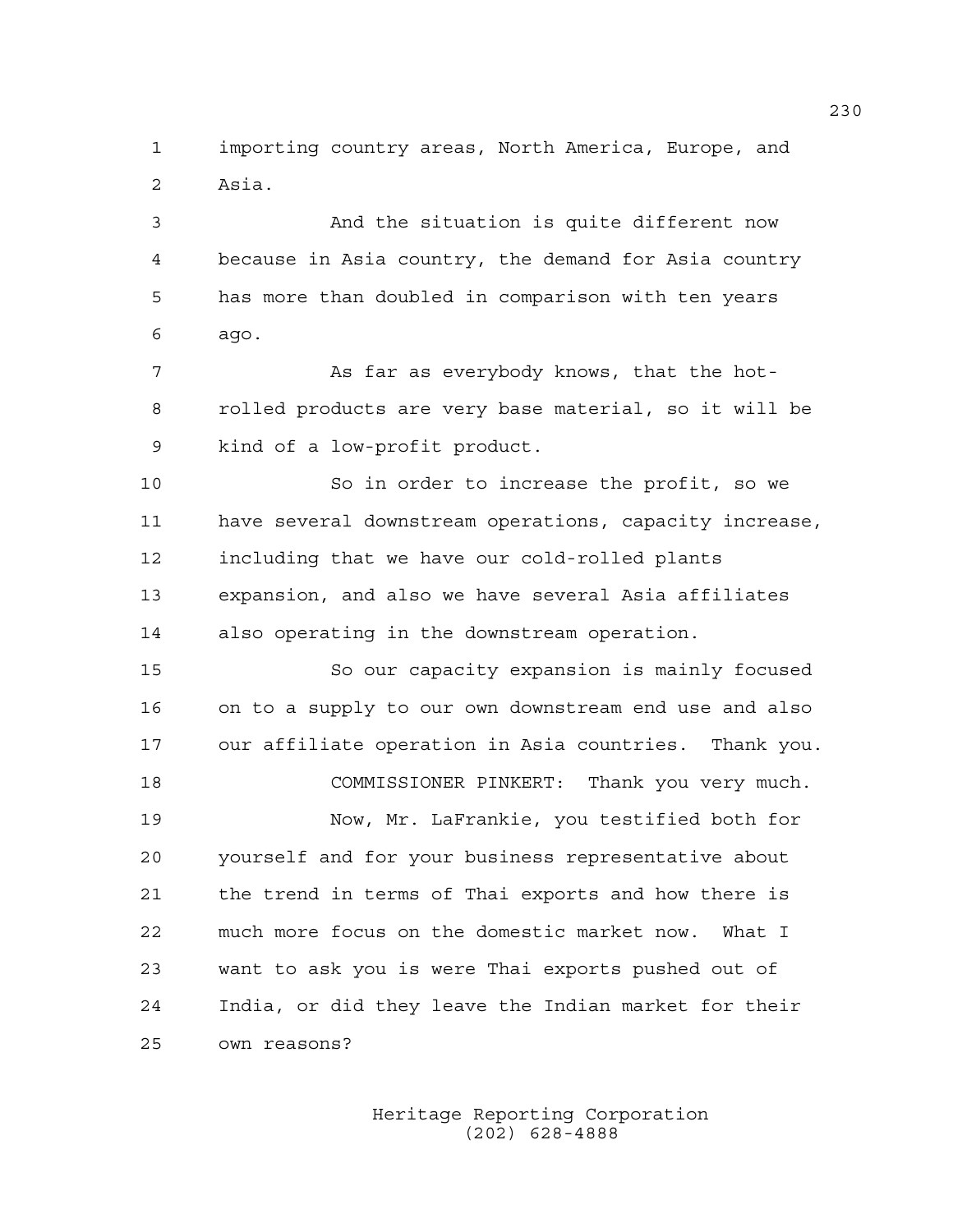1 MR. LaFRANKIE: Yeah. They're leaving and 2 have left all markets for their own reasons, which 3 again is to focus on the home market, for a variety of 4 reasons, one of which is the home market is really 5 growing. Also, it can't be avoided that at least 6 recently two of the three producers are shut down and 7 remain shut down, and that has created a void in the 8 home market, which again they need to fill.

9 And just while I'm mentioning, if I can 10 clear that point up a little bit, there has been some 11 confusion about who shut down, who is not shut down. 12 There is G Steel and GJ Steel. They're two separate 13 companies, although G Steel does own almost 50 percent 14 of GJ Steel, so they're affiliates.

15 But currently, what is in the staff report 16 is correct, up to a point, that GJ Steel has restarted 17 its operations, but not completely. And I think the 18 best information I have is they are supposed to get to 19 50 percent by the end of the year. But as far as I 20 know, they're not that high. And G Steel is still 21 completely shut down. They have been shut down for a 22 year, and it's not clear what is going to happen with 23 them.

24 And in fact, I found it interesting when you 25 asked the questions earlier about who knew what was

> Heritage Reporting Corporation (202) 628-4888

231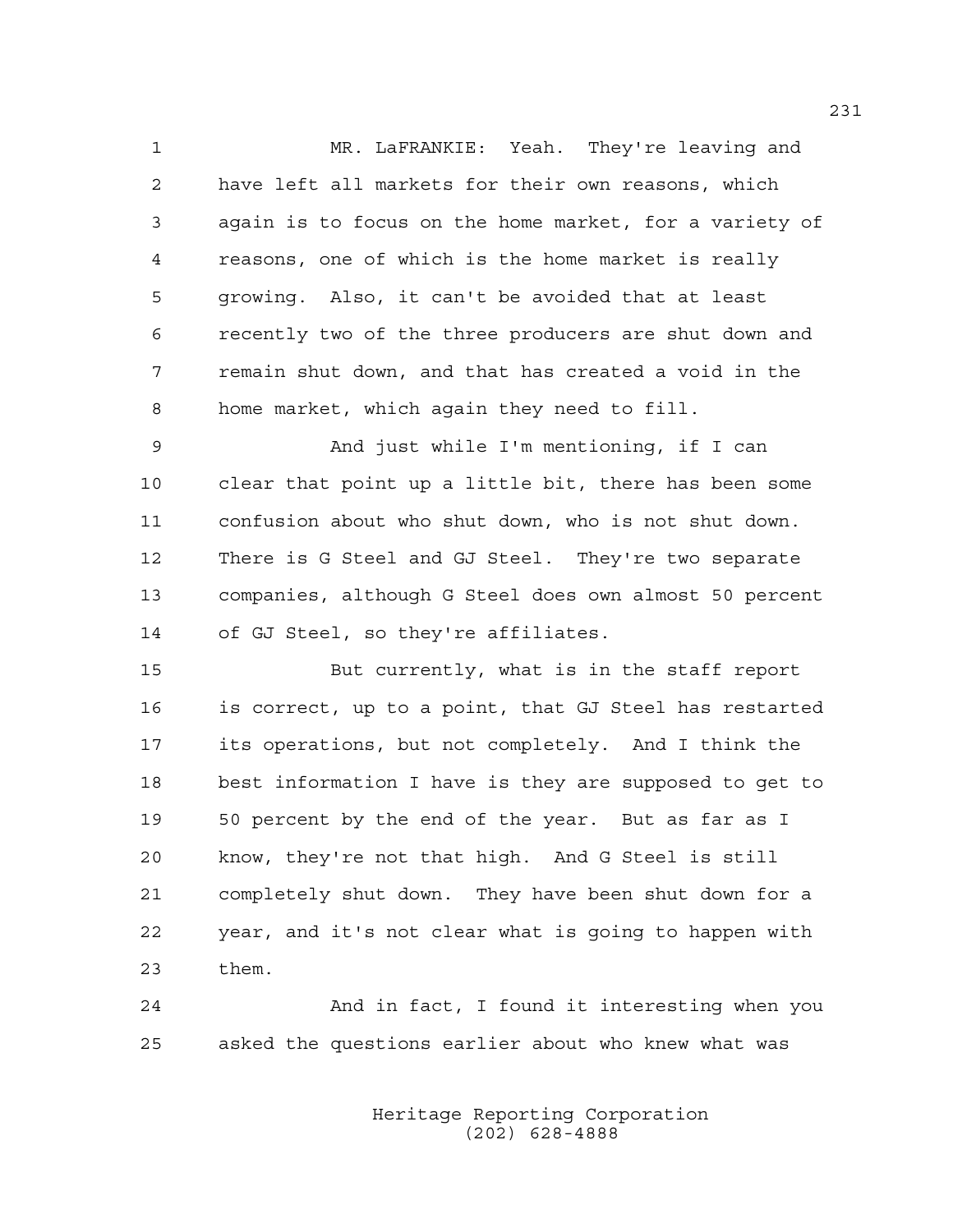1 going on with them. I would suspect that 2 ArcelorMittal would know more than I would because 3 they had looked into purchasing them. And for 4 whatever reason, I suspect they didn't think it was a 5 good investment. They walked away from the deal.

6 But beyond that, the two companies, one is 7 completely shut down, one is partially operational.

8 COMMISSIONER PINKERT: Thank you. So just 9 to have a complete answer on this broader question 10 about the reason for leaving these different markets, 11 is it your testimony that the Thai exports to India, 12 Indonesia, and Vietnam were not pushed out of those 13 markets by government policy or anything of that sort, 14 but again left because the home market was more 15 attractive?

16 MR. LaFRANKIE: Yes, that's my 17 understanding, that the focus is on the home market 18 now. You know, could there be a time lag in terms of, 19 you know, you have longer-term contracts that you have 20 to deal with? But as far as I know, right, you know, 21 there are shipping costs and everything else. But the 22 focus is on the home market. It's growing. There has 23 been reconstruction efforts because of the flood, 24 which is still ongoing. And there is continued 25 spending for that as well as anticipated government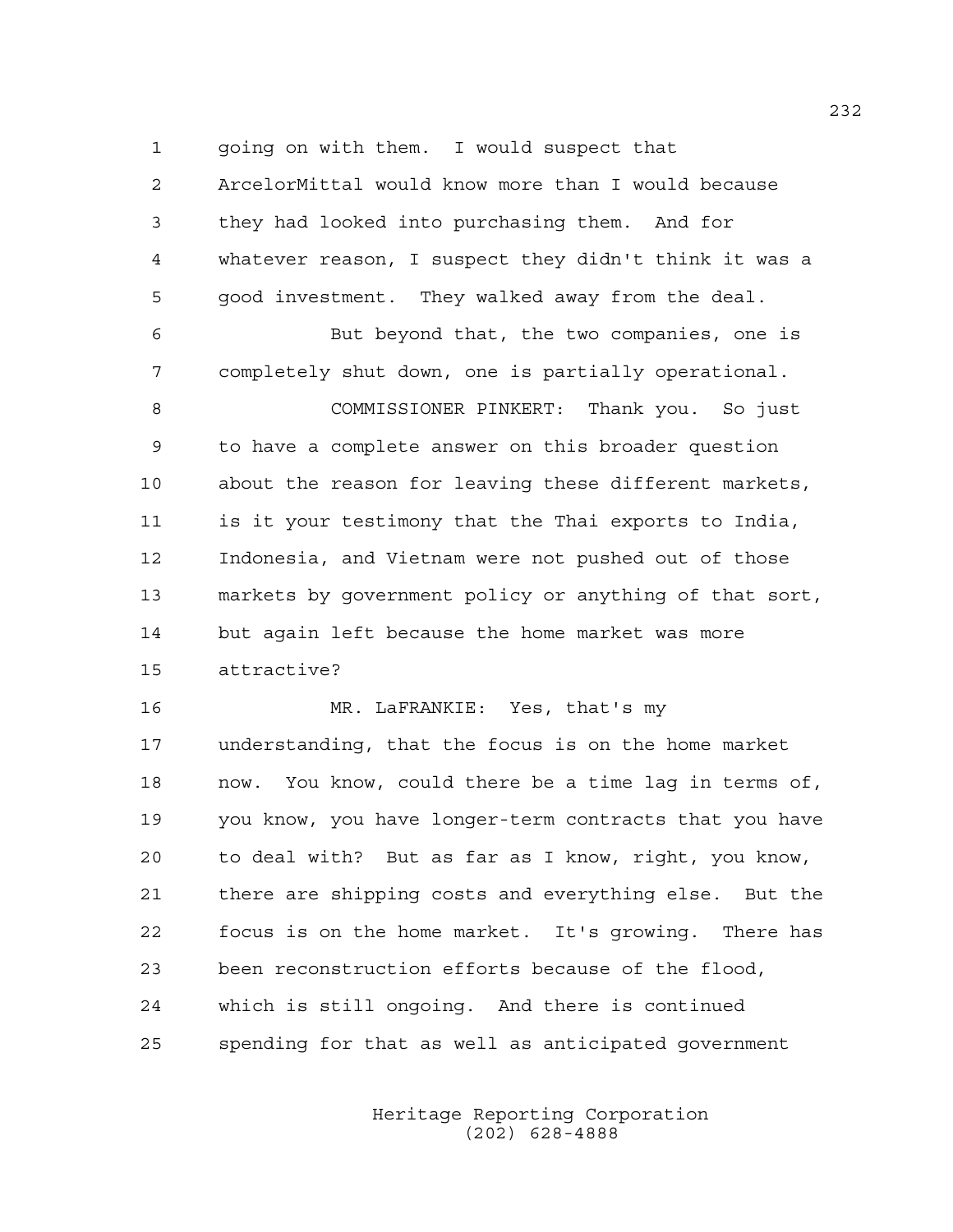1 spending about to come into the pipeline moving 2 forward.

3 But, yes. And particularly there has been 4 growth in the automotive sector as well. And the Thai 5 economy has been strong, other than the setbacks that 6 everybody had in 2009 and of course the flood. But, 7 yes, there has just been a continued emphasis on the 8 Thai market.

9 COMMISSIONER PINKERT: Right. And so it's 10 your testimony that it wasn't the governments of 11 India, Indonesia, or Vietnam that took any action 12 against those exports.

13 MR. LaFRANKIE: Yeah. I'm not sure what you 14 mean by actions. I mean there's no dumping cases 15 other than Indonesia which has been in effect. I'm 16 not sure what other actions you'd be referring to.

17 COMMISSIONER PINKERT: Well any sort of 18 government policy, whether it be related to customs or 19 related to antidumping or anything else that might 20 have caused that departure from those markets, rather 21 than simply a desire to focus on the home market.

22 MR. LaFRANKIE: As far as I'm aware it's 23 market based. Other than there is an Indonesian 24 dumping order.

25 COMMISSIONER PINKERT: Thank you.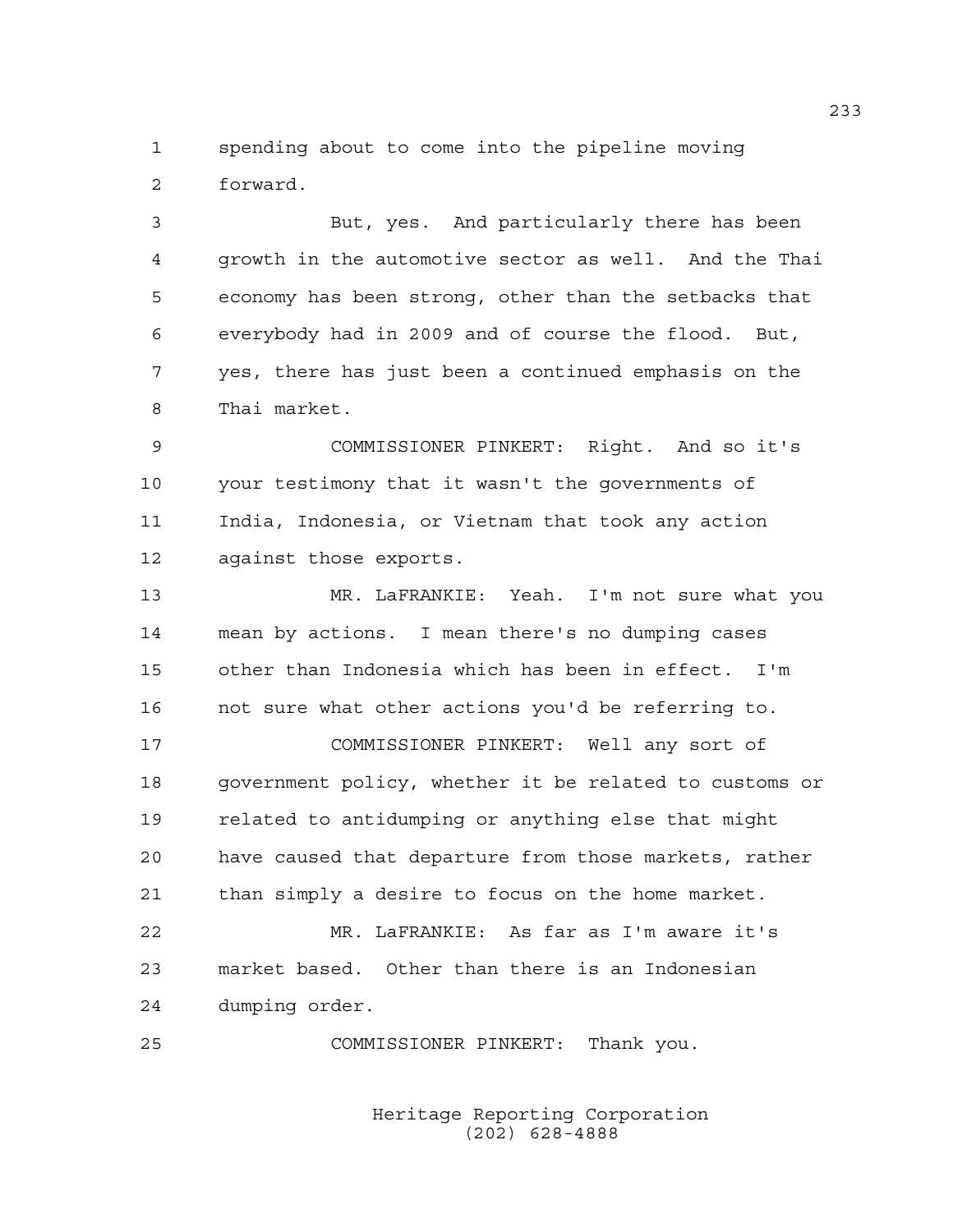1 COMMISSIONER JOHANSON: I would also like to 2 thank the witnesses for appearing here today, 3 especially those of you from Taiwan. Welcome back 4 again. Sorry it didn't work out the first time that 5 you were here, but we do appreciate you being present 6 today.

7 Taiwanese producers state that they are 8 focusing on sales of their product in Asia, but China 9 has added significant capacity in recent years in the 10 production of hot-rolled steel. Has higher Chinese 11 production resulted in lost sales for Taiwanese-12 produced hot-rolled steel in Asian markets?

13 MR. FAN-CHIANG: (Through Ms. Lin as 14 Interpreter) Overcapacity problems in China has been 15 a long problem, it has been a problem for a long time. 16 As far as I know there is untraded prices. They 17 indicated that the new prices of the new Chairman of 18 China, they would like to conduct some policy in order 19 to have some reduction in their steel industry.

20 So based on as far as I know the Chairmen of 21 China they like to reduce the capacity. According to 22 the press the amount should be about to 18 million 23 tons.

24 China's main focus in the steel industry, 25 our products are mainly focused on low end products.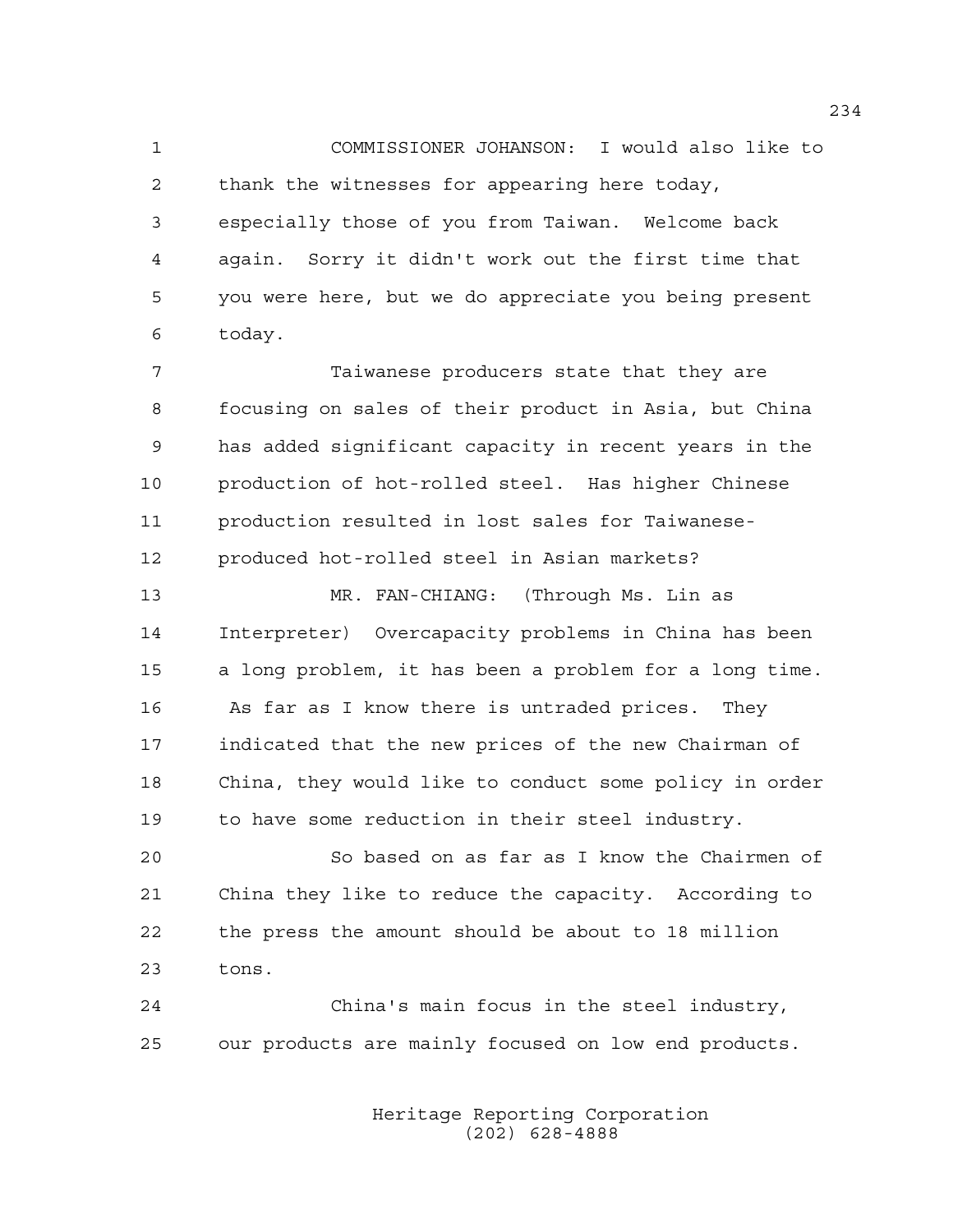1 Because China steel and also Taiwan industries, we are 2 mainly focused on high end products, so the impacts on 3 ours are not so big. Thanks a lot.

4 COMMISSIONER JOHANSON: How about the trade 5 agreement between China and Taiwan which was entered 6 into fairly recently. Has that resulted in increased 7 exports of hot-rolled steel from China to Taiwan? 8 Because I believe your tariff has gone down from maybe 9 three percent to zero percent.

10 MR. FAN-CHIANG: The ACFA agreement to this 11 for Taiwan, the Taiwan part that, because for Taiwan 12 the import duty against China is before ACFA and after 13 ACFA are both zero percent, so actually there are no 14 impact on Taiwan side because before ACFA our import 15 duty for Chinese imports already is zero. But because 16 of the ACFA, China's import duty for Taiwan, Taiwan's 17 exports, they would decrease from three percent to 18 zero percent so kind of facilitates our exports rather 19 than has an impact.

20 COMMISSIONER JOHANSON: Thank you. In my 21 head I got the tariffs mixed up, I got them backwards. 22 We have to read a lot of material when we prepare for 23 these, so thank you for answering that question.

24 I have another question for you, focusing 25 again on China. I asked before if China had squeezed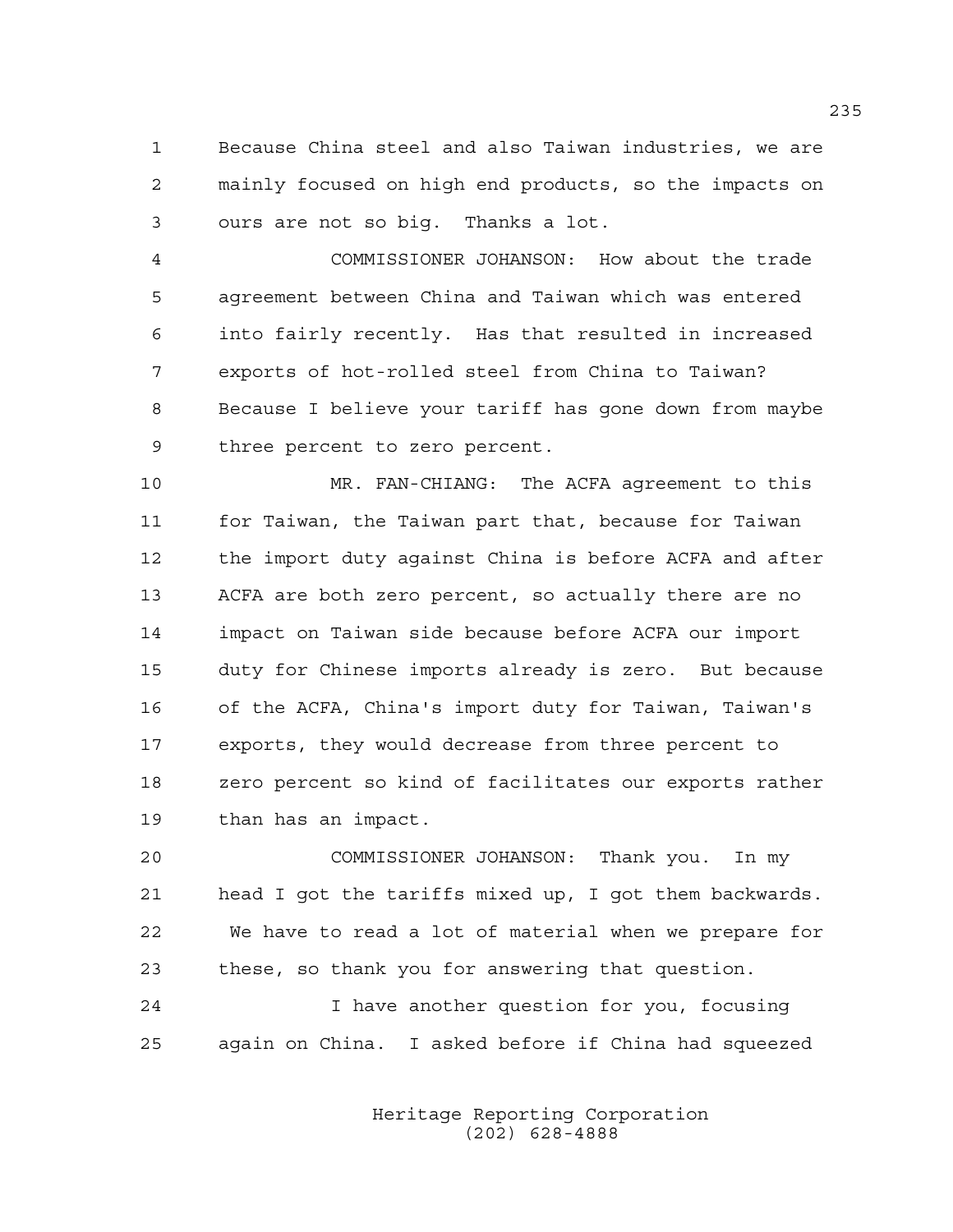1 Taiwanese product out of other Asian markets. I'm now 2 going to ask, has Chinese product squeezed Taiwanese 3 produced steel out of the Taiwanese market? 4 MS. LIN: You mean hot-rolled, right? 5 COMMISSIONER JOHANSON: Hot-rolled steel, 6 yes.

7 MR. FAN-CHIANG: As far as I know, China 8 means as the exports only the low end products. So 9 the high end products usually were using their 10 domestic order sector. So the exports are mainly on 11 low end products.

12 So China's policy has changed to high 13 specialized products and also custom made products. 14 So we are seeking for more high profit and high value 15 aided products, so that would be different from 16 China's export policy that is mainly focused on low 17 end products.

18 We also submitted an updated response 19 recently, I think maybe today or yesterday, and we 20 added some material, mentioned that we are focusing on 21 more variety of products and we have less production 22 quantity in the visual realms. So in our updated 23 response you can see that we provide the numbers of 24 our specifications ordered by our customers.

25 So you can see that there has been a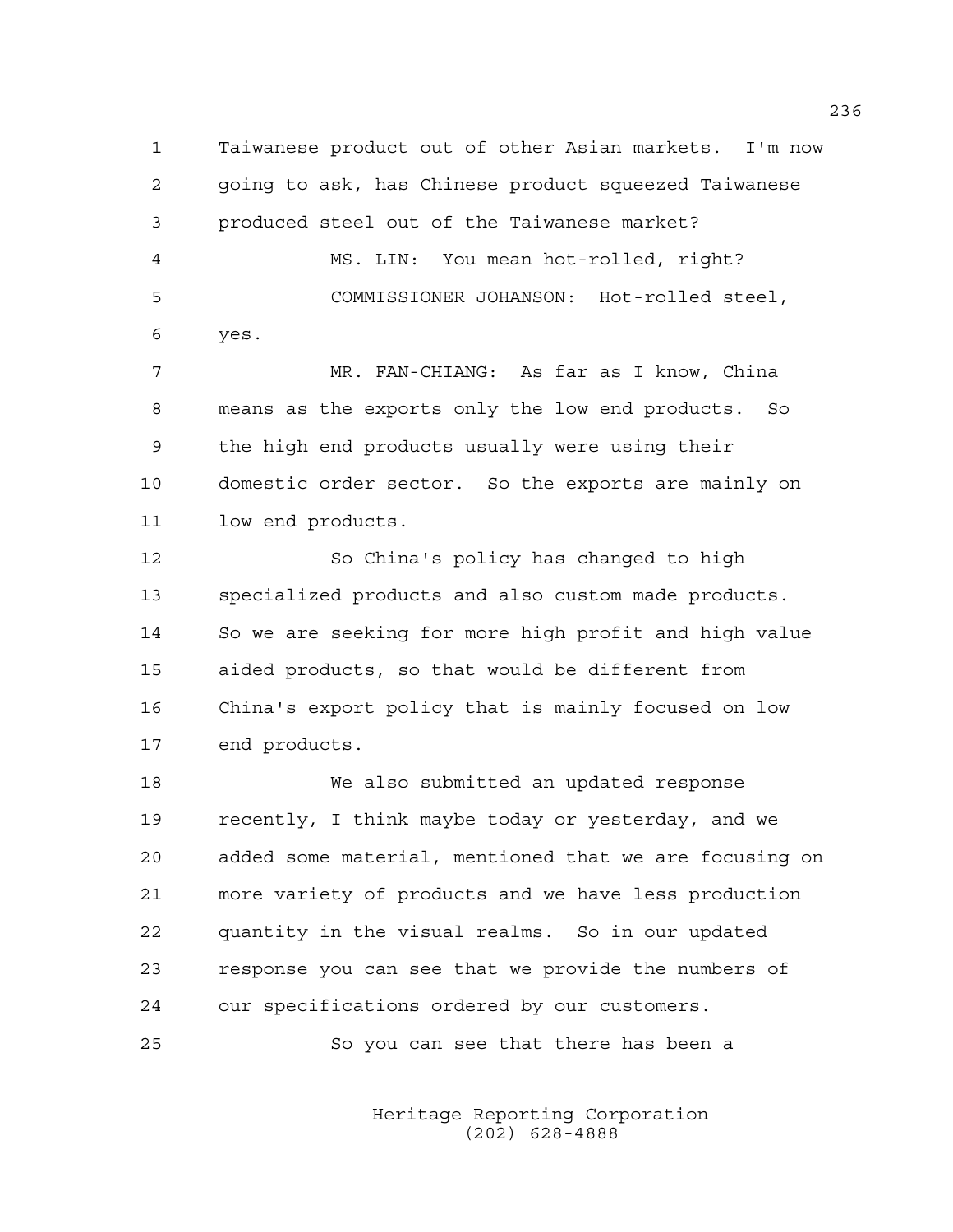1 consistent growing of our specifications made. In the 2 POR our specifications ordered by our customers has 3 been growing. That being said, we are kind of in a 4 transition to a more variety of the steel industry for 5 hot-rolled products.

6 COMMISSIONER JOHANSON: If Taiwan is 7 focusing on higher end hot-rolled products, who is 8 supplying lower end hot-rolled products to the 9 Taiwanese market?

10 MR. FAN-CHIANG: Because Taiwan is also open 11 market, so there are some imports, we also have some 12 imports. So we of course China steel, we also offer 13 some commercial grade, but we are in a transition to 14 more variety. In the two higher, commercial grade, we 15 are seeking to develop more variety and also more high 16 end products.

17 COMMISSIONER JOHANSON: So the commercial 18 grade is a lower grade product, is that correct? 19 MS. LIN: Correct.

20 COMMISSIONER JOHANSON: This question 21 follows what we've been discussing right now and that 22 is the whole issue of hot-rolled steel being a 23 commodity product. One of the witnesses this morning 24 for the Petitioners stated that hot-rolled steel is a 25 commodity. And we all know it's a commodity, but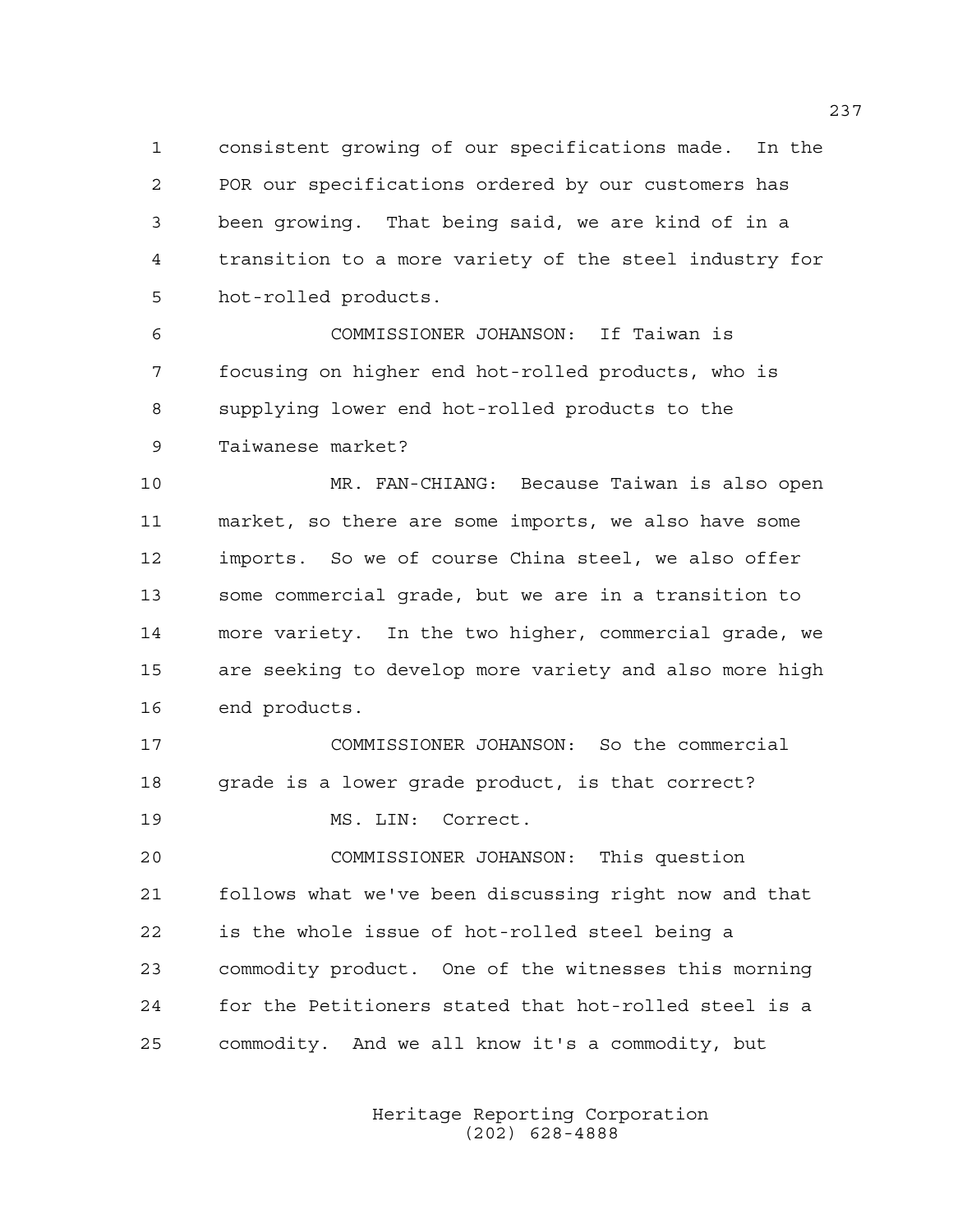1 there are gradations within that commodity, I assume 2 you would agree.

3 The witness also stated, from what I recall, 4 the price, that the issue in the sale of hot-rolled 5 steel is price. And that is really what it is. 6 Can you comment on that? 7 MR. FAN-CHIANG: If you only see the hot-8 rolled part, of course it is a commodity, but because 9 it's the base material for a lot of downstream 10 products, so it is also, when it becomes the input of 11 the downstream production, then hot-rolled value 12 becomes different. 13 So hot-rolled products have very different 14 kinds of specifications. Some specifications are used 15 only for downstream products such as tin plate used 16 for cans. They have specifications, when we are 17 producing this kind of hot-rolled, it's used for the 18 tin plate. 19 COMMISSIONER JOHANSON: And even if Taiwan

20 is producing higher end hot-rolled steel product, the 21 U.S. market is large. There are many different uses 22 for hot-rolled steel. Why could we not expect 23 Taiwanese product, even the higher end product, to 24 enter the U.S. market if the order goes away? 25 MR. FAN-CHIANG: When we make selling

> Heritage Reporting Corporation (202) 628-4888

238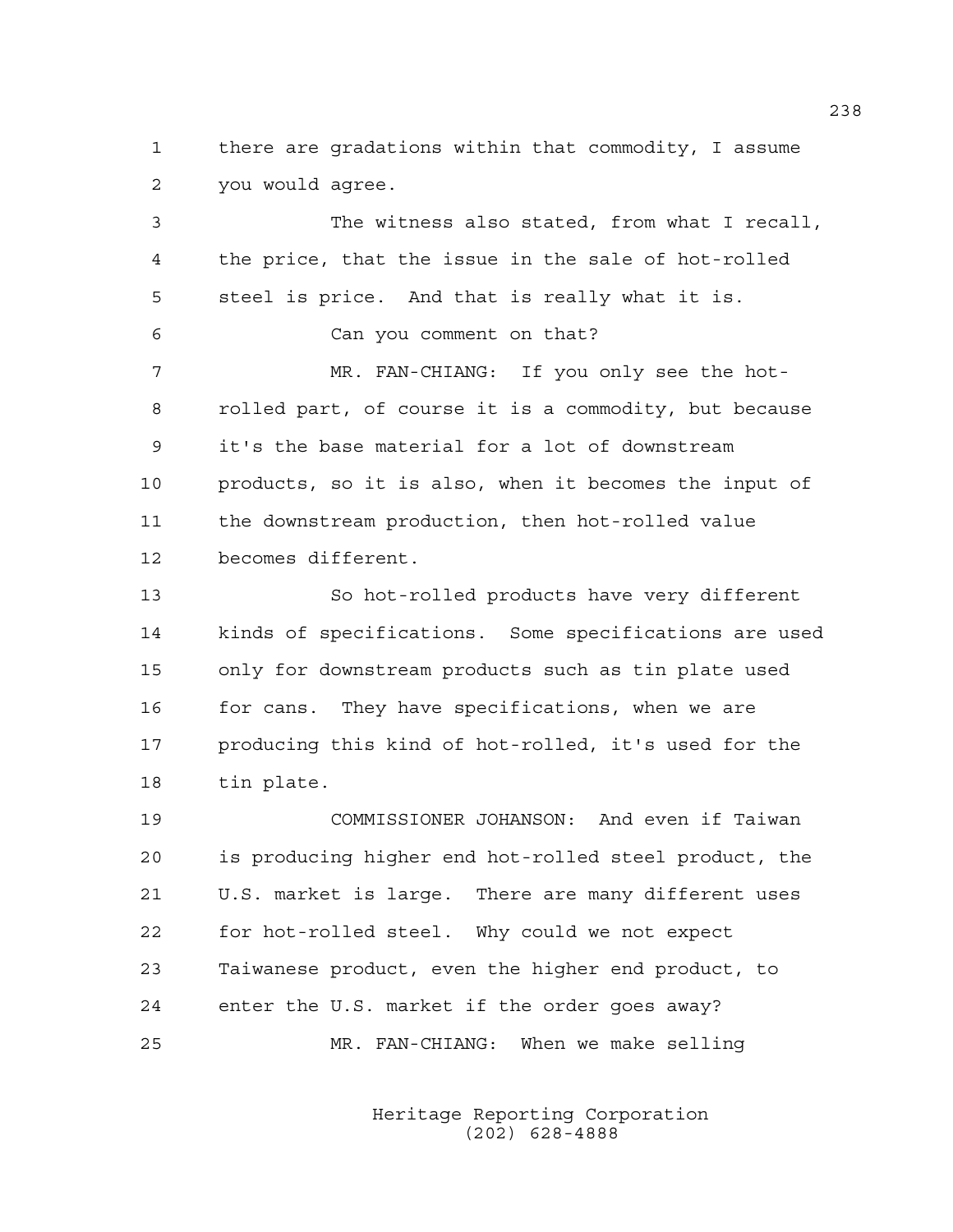1 decisions we need to consider a lot of factors 2 including of course our cost of selling and the 3 manufacturing. Because the distance between Taiwan 4 and U.S. are quite far, so there would be high 5 transportation costs, would cause a problem for us to 6 access to U.S. markets. Also our, in Taiwan dollars, 7 building a POR, our appreciation has reached about 11 8 percent. So quite a difference in export to the U.S. 9 markets.

10 Furthermore, that because we are trying to 11 target for the high end product, so if we did sell to 12 U.S. we will mainly, we will consider to sell to auto 13 sector, but usually the auto sector, they require some 14 certification process. Usually as far as I know, the 15 certification process from the auto companies usually 16 would take about two or three years and sometimes even 17 five years, so that makes, even we would like to sell 18 to U.S., maybe it would be after three or five years 19 that would be only possible to get certification, not 20 even start to sell. But gather certification from the 21 auto companies.

22 Especially when the shale gas started to 23 explorated, and if successful, the shale gas is 24 successfully explorated, then it will make the energy 25 costs for U.S. industry even lower and it will become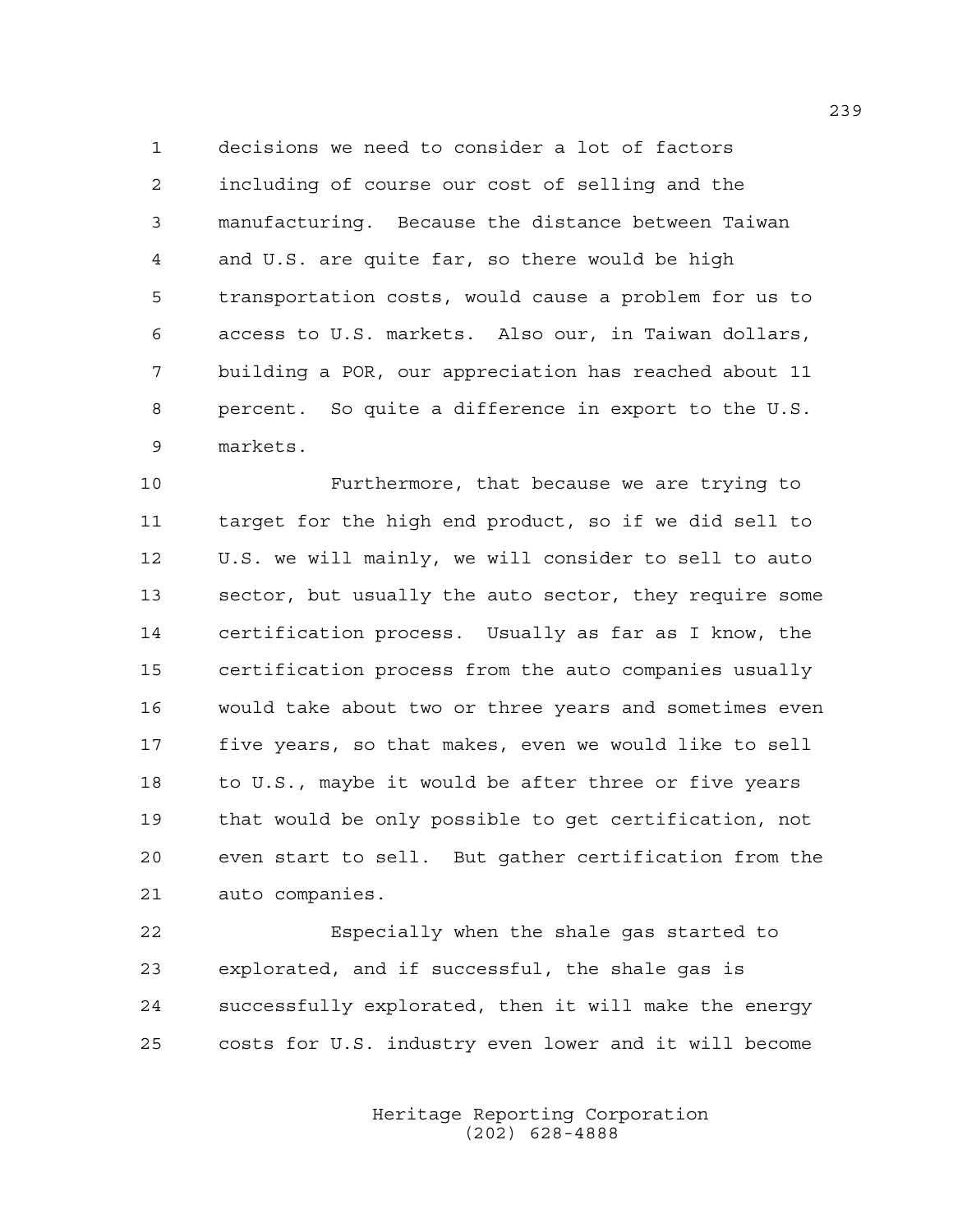1 more competitive. So such competitive, it will be 2 hard for us to enter into the U.S. market. Even 3 harder. 4 COMMISSIONER JOHANSON: Thank you for your 5 responses. My time has expired. 6 CHAIRMAN WILLIAMSON: Commissioner 7 Broadbent? 8 COMMISSIONER BROADBENT: Thank you. 9 I understand that our Taiwanese friends have 10 to leave fairly soon, so I'll just give a couple of 11 questions in your direction. 12 When I came in you were talking a little bit 13 about a commitment that China had made to reduce 14 capacity for production of steel due to environmental 15 challenges and so forth that they're facing. I didn't 16 quite understand the specifics of it. I've read about 17 it in the press. 18 Could you tell me what you understand China 19 has said they are going to do in terms of the 20 reduction of steel production? 21 MS. LIN: You mean about the details or how, 22 the content we know? 23 COMMISSIONER BROADBENT: The Chinese have 24 made some announcement that they're going to reduce 25 steel production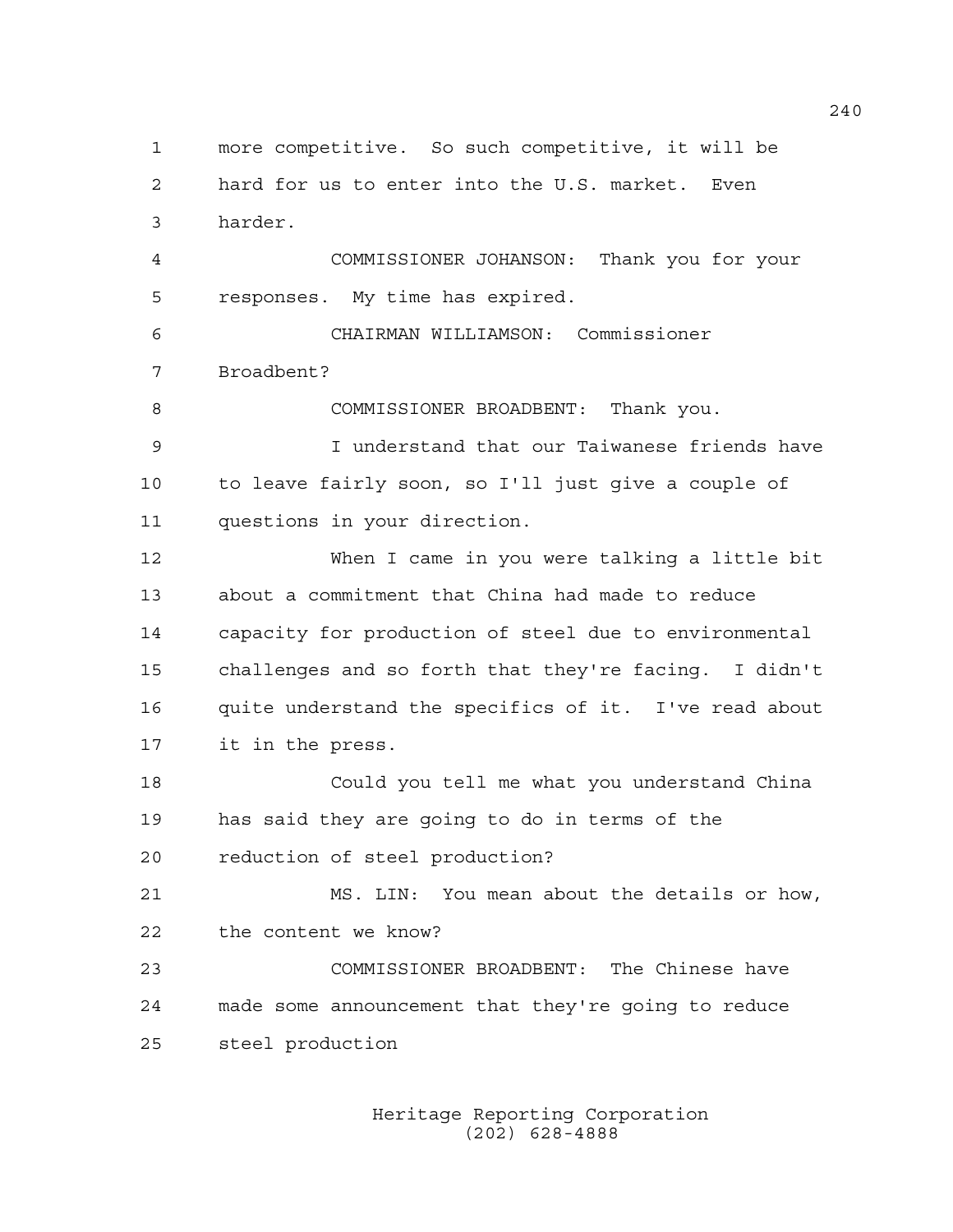1 MS. LIN: Yes.

2 COMMISSIONER BROADBENT: Could you describe 3 that to me, what it is, where they made it, what 4 they've committed to?

5 MR. FAN-CHIANG: As far as I know from doing 6 the research in the past days, I think that China has 7 announced that they would like to reduce the capacity. 8 This is a long time problem and they have to solve 9 this problem for a long time, but they think that 10 before they change of the Chairman, they think that 11 maybe in order to keep the economic growth rate, so if 12 that is not come so well in the past days.

13 Due to the change of Chairman I think they 14 kind of want to restructure the steel industry for 15 hot-rolled products, so like the announcement said, 16 they would like to reduce the capacity to a 17 significant amount.

18 COMMISSIONER BROADBENT: But I guess they 19 haven't been very specific, and that's okay. I just 20 was wondering if you knew more about it than I do, but 21 I know USTR is probably interested in getting a firm 22 commitment from them given the overcapacity situation 23 that we're seeing.

24 Mr. Fan-Chiang, you mentioned that China's 25 ability to sell hot-rolled steel to Taiwan is limited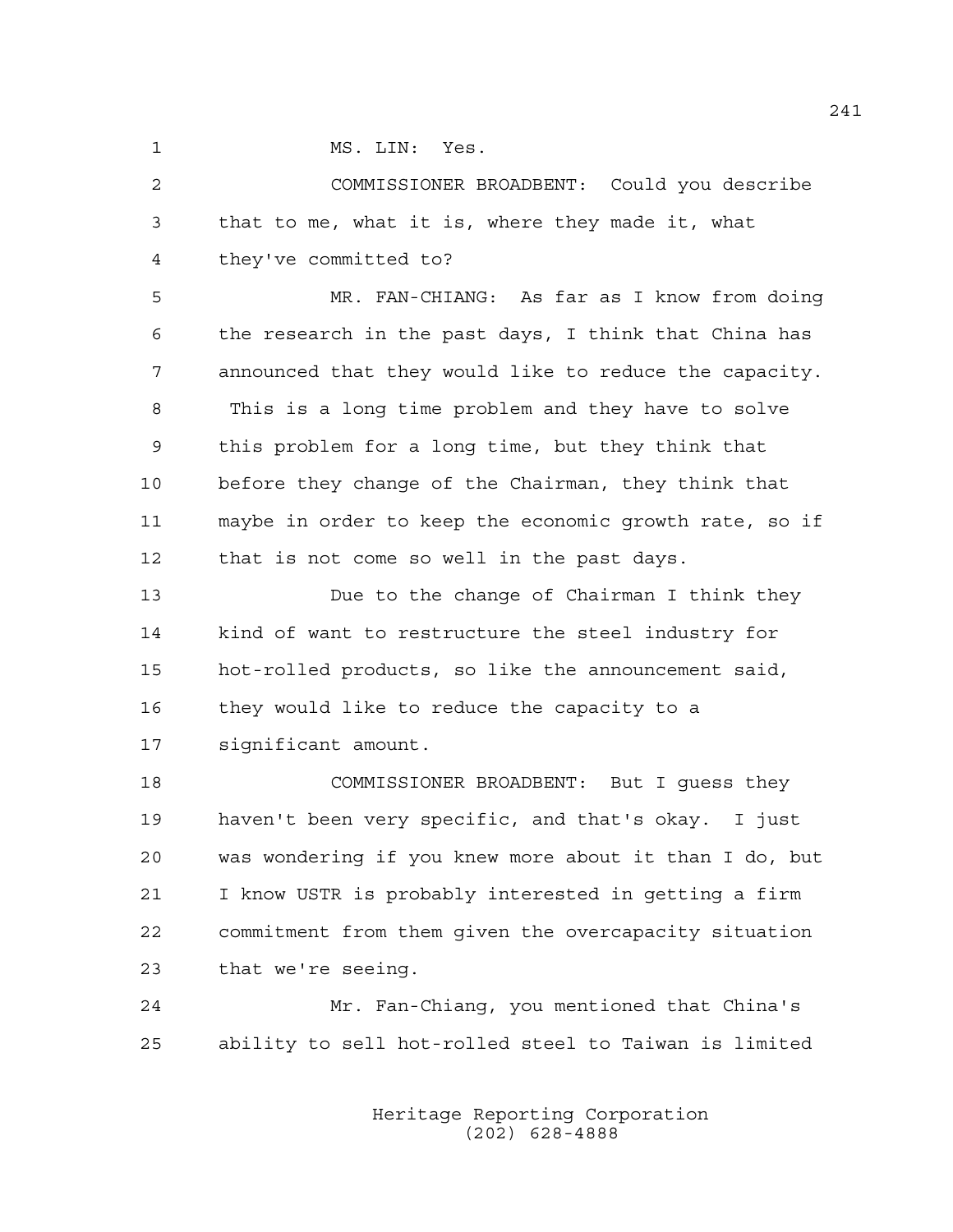1 because of the poor quality of the Chinese product. 2 Can you explain why you consider Chinese hot-rolled 3 steel to be of low quality?

4 MR. FAN-CHIANG: For China market because 5 the industry is still relatively young in comparison 6 to other countries, and they are kind of first grade 7 still companies such as Ball Steel, its quality is 8 kind of the higher than other steel companies but they 9 still don't export their higher products to exports. 10 Usually the exports to other countries kind of the 11 second grade of steel companies. So that's why I 12 consider the reality is that the quality export to 13 other countries usually is the lower grade.

14 COMMISSIONER BROADBENT: Does this condition 15 affect its exports to other markets? Are they limited 16 in what they can sell to different Asian markets 17 because of the quality?

18 MS. LIN: You mean the limitation will also 19 apply to other countries?

20 COMMISSIONER BROADBENT: Yeah.

21 MR. FAN-CHIANG: For this part I'm not so 22 sure.

23 COMMISSIONER BROADBENT: Thank you.

24 Mr. Fan-Chiang, you mentioned that the high 25 freight costs limit shipping steel long distances.

> Heritage Reporting Corporation (202) 628-4888

242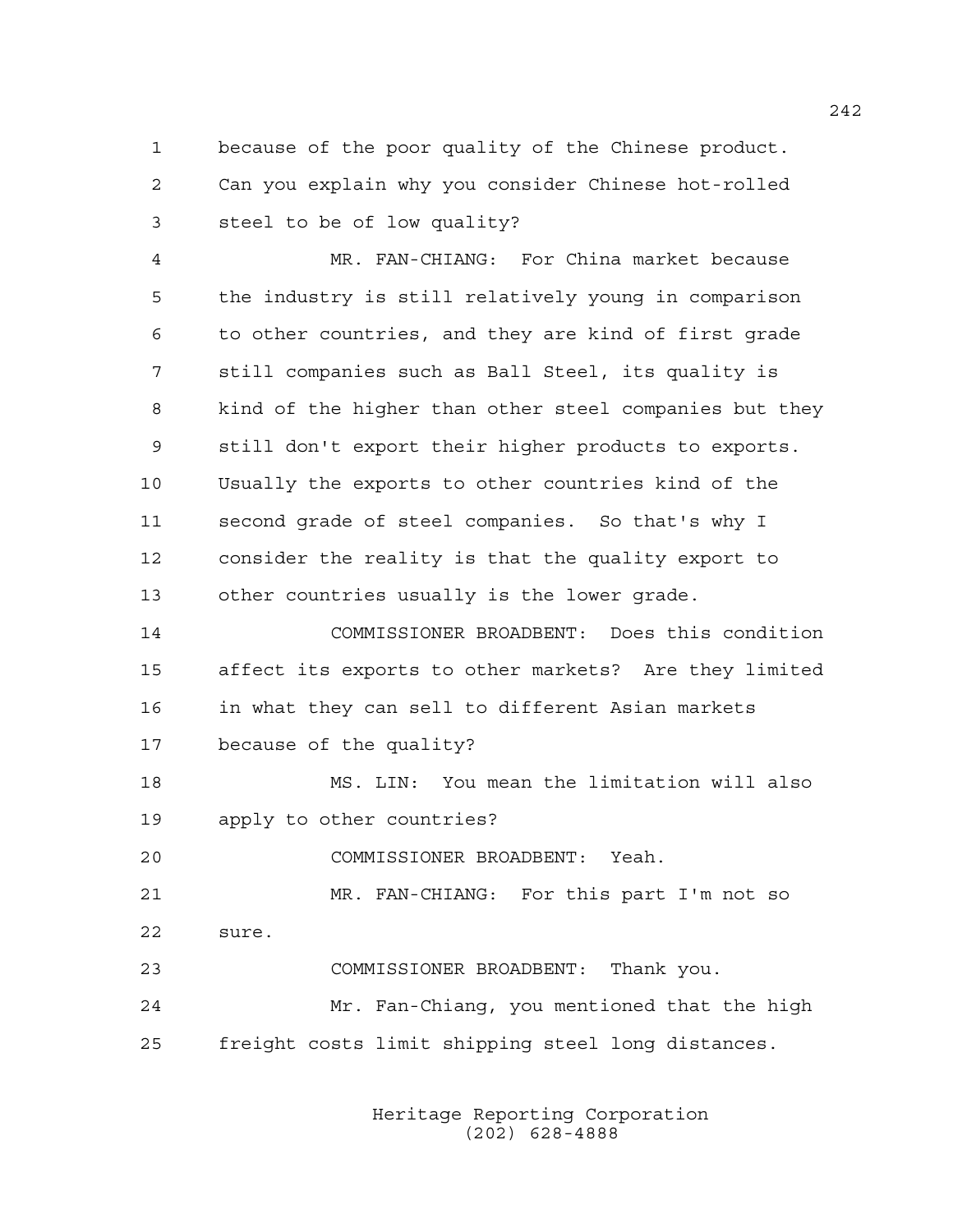1 For the record could you give us your estimates for 2 port to port shipping costs from Taiwan to the United 3 States?

4 MR. FAN-CHIANG: AS far as I know the ocean 5 freight costs to the West and South U.S. is about 72 6 to 80 per ton. For Eastern side is about 90 to 100 7 per ton.

8 COMMISSIONER BROADBENT: I think we had 9 testimony this morning from Petitioners that it was 10 more in the range of 40 per ton. Is that realistic? 11 MR. FAN-CHIANG: We have, for this question 12 we have asking our cooperating ocean companies. The 13 quote I just quoted is based on our ocean supply, 14 ocean transportation suppliers.

15 COMMISSIONER BROADBENT: If you could supply 16 any information you have on that for the record, that 17 would be very helpful.

18 MS. LIN: I think we have included that in 19 our prehearing brief.

20 COMMISSIONER BROADBENT: Great. I'm sorry I 21 missed it.

22 I just wanted to, I think I understood that 23 there was an earthquake in Taipei maybe today or 24 yesterday, but that no one was hurt, and I'm just 25 grateful for that. I hope everyone is safe there. It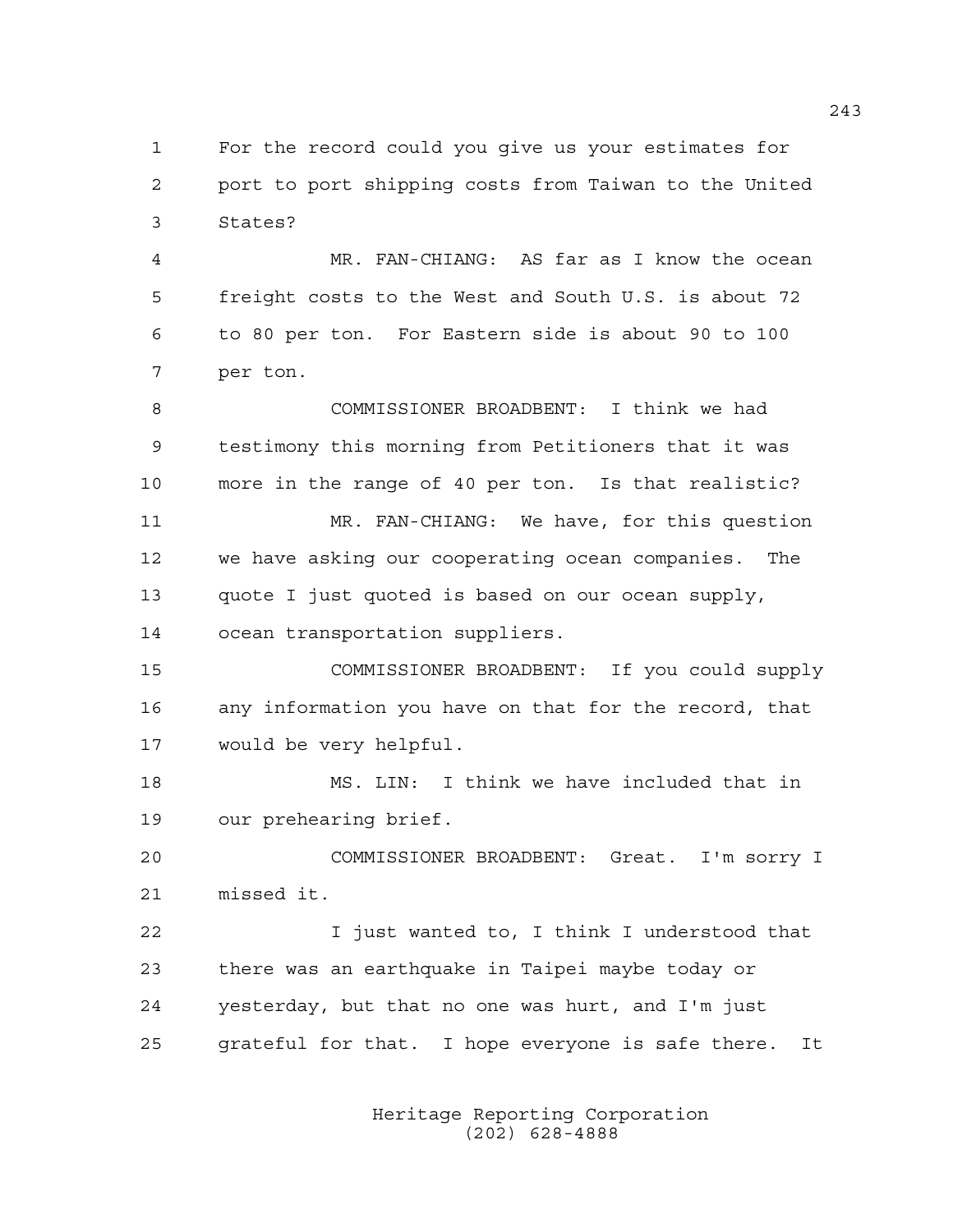1 sounded like it was pretty nerve-wracking. 2 Thank you for coming so far, and we 3 appreciate your testimony. 4 CHAIRMAN WILLIAMSON: Thank you. 5 Commissioner Kieff? 6 COMMISSIONER KIEFF: I add my thanks and 7 appreciation for the long travel twice, and the 8 serious exchange of information. 9 To follow my colleague's question about 10 shipping costs, can you give an estimate of the 11 shipping cost to some place closer like inside Asia 12 but still by boat from Taiwan? 13 MR. FAN-CHIANG: Based on the exhibit we 14 submitted in our prehearing brief, the freight costs, 15 ocean freight costs ship to some Asia countries about 16 15 to 35 per ton. To Middle East it's about 40 to 50 17 per ton. 18 COMMISSIONER KIEFF: Forty to 50 per ton 19 for? 20 MS. LIN: To Middle East. For Southeast 21 Asia is about 15 to 35. 22 COMMISSIONER KIEFF: Of this are you 23 including in these numbers the cost of putting the 24 steel on the boat? Or is this only the cost of moving 25 on the boat?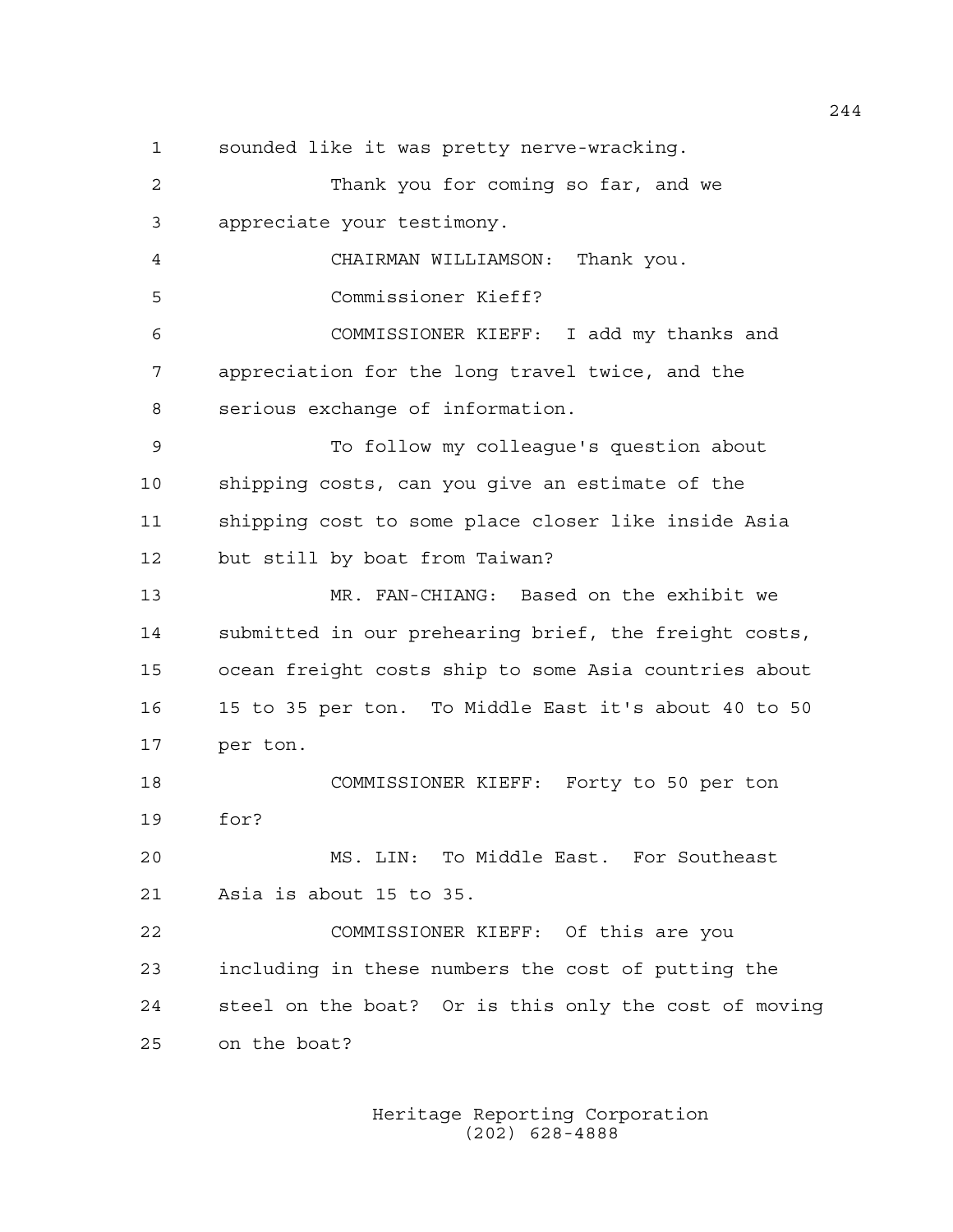1 MR. FAN-CHIANG: I'm not sure about that. I 2 can check with my ocean freight supplier and then 3 reply in posthearing.

4 COMMISSIONER KIEFF: That would be great to 5 follow up so that we could have an understanding of 6 what seems to be the cost of moving the steel onto the 7 boat and then moving the steel once it is on the boat 8 near or far.

9 MS. LIN: The loading fee is not very big, 10 even if -- No matter is including or included, the 11 loading fee is not a very big amount.

12 COMMISSIONER KIEFF: Interesting.

13 A different question then. Is it correct 14 that the Taiwanese producers send to the U.S. steel 15 other than hot-rolled steel covered by this order? 16 Something not part of this case. Is it correct that 17 this steel that is not part of this case is shipped to 18 the U.S. from Taiwan?

19 MS. LIN: You mean the hot-rolled products 20 are not subject to order? Not hot-rolled. You mean 21 cold-rolled?

22 COMMISSIONER KIEFF: Cold-rolled or 23 corrosion resistant or any of the different products 24 that are different from this order.

25 MS. LIN: Mr. Fan-Chiang is responsible for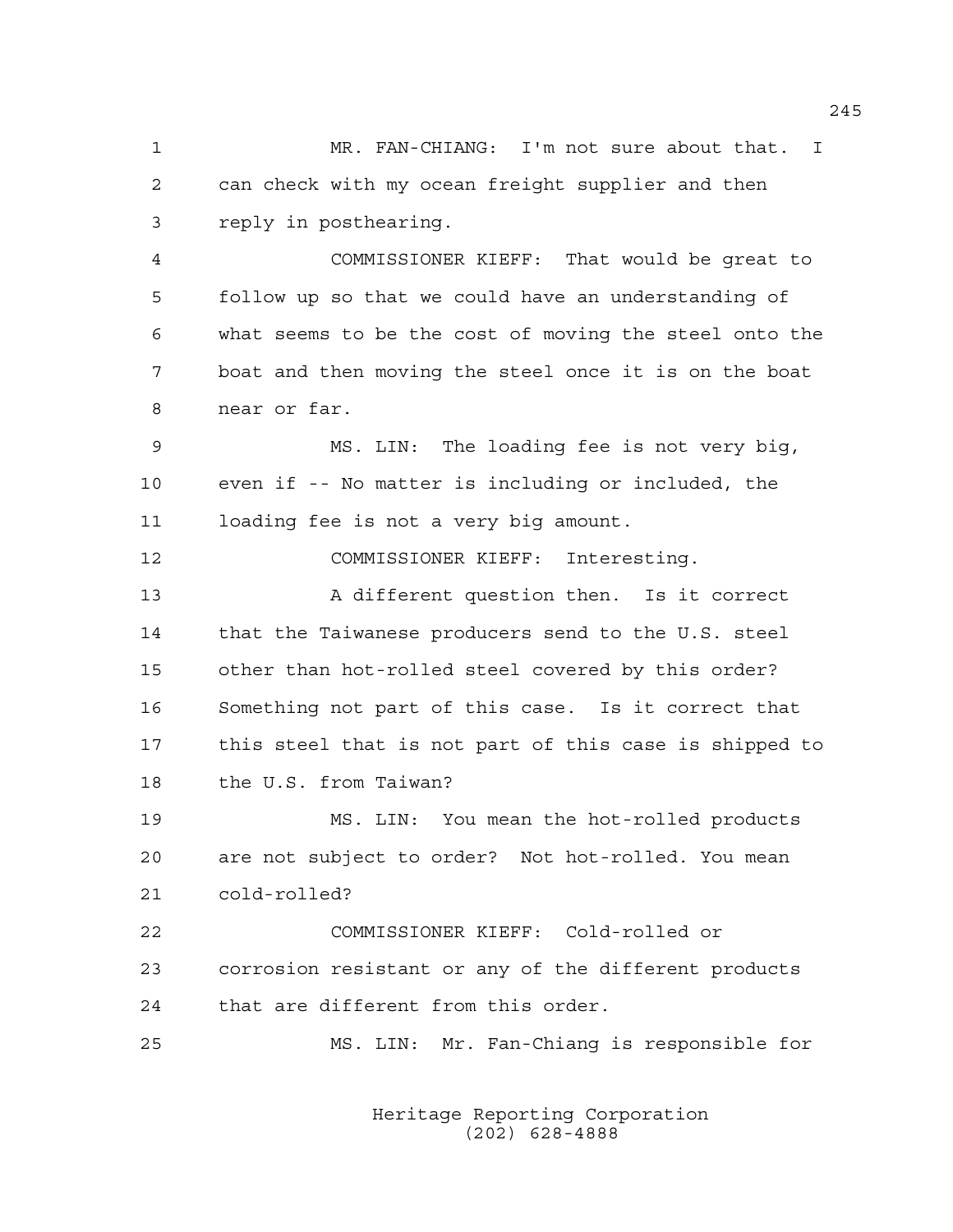1 hot-rolled so he is not so sure about, so maybe he can 2 check and reply later.

3 COMMISSIONER KIEFF: Yes. And let me tell 4 you the reason why I'm asking, and then ask if you 5 could provide explanation also for the reason. We are 6 being asked to predict what will happen in the future 7 if we lift the order. The people who were here this 8 morning, one of the things they said is that if we 9 lift the order Taiwan hot-rolled steel will come to 10 the U.S. and they want us to infer, to guess, that 11 this will happen in part because non-hot-rolled steel 12 from Taiwan comes to the U.S.

13 So if it is correct that non-hot-rolled 14 steel from Taiwan comes to the U.S., can you help 15 explain to us why we would expect hot-rolled steel 16 would not come to the U.S. if we lift this order?

17 MS. LIN: As far as I know, we have OCTG 18 export to the U.S., OCTG products export to U.S. But 19 it's obvious that because these downstream products 20 are using hot-rolled as a raw material, so we are 21 export these downstream products to U.S. and we of 22 course -- Why is that? Because the downstream product 23 has a higher profit margin. When the product with 24 hither profit margin, that means that in comparison 25 with hot-rolled, the profit would be more so the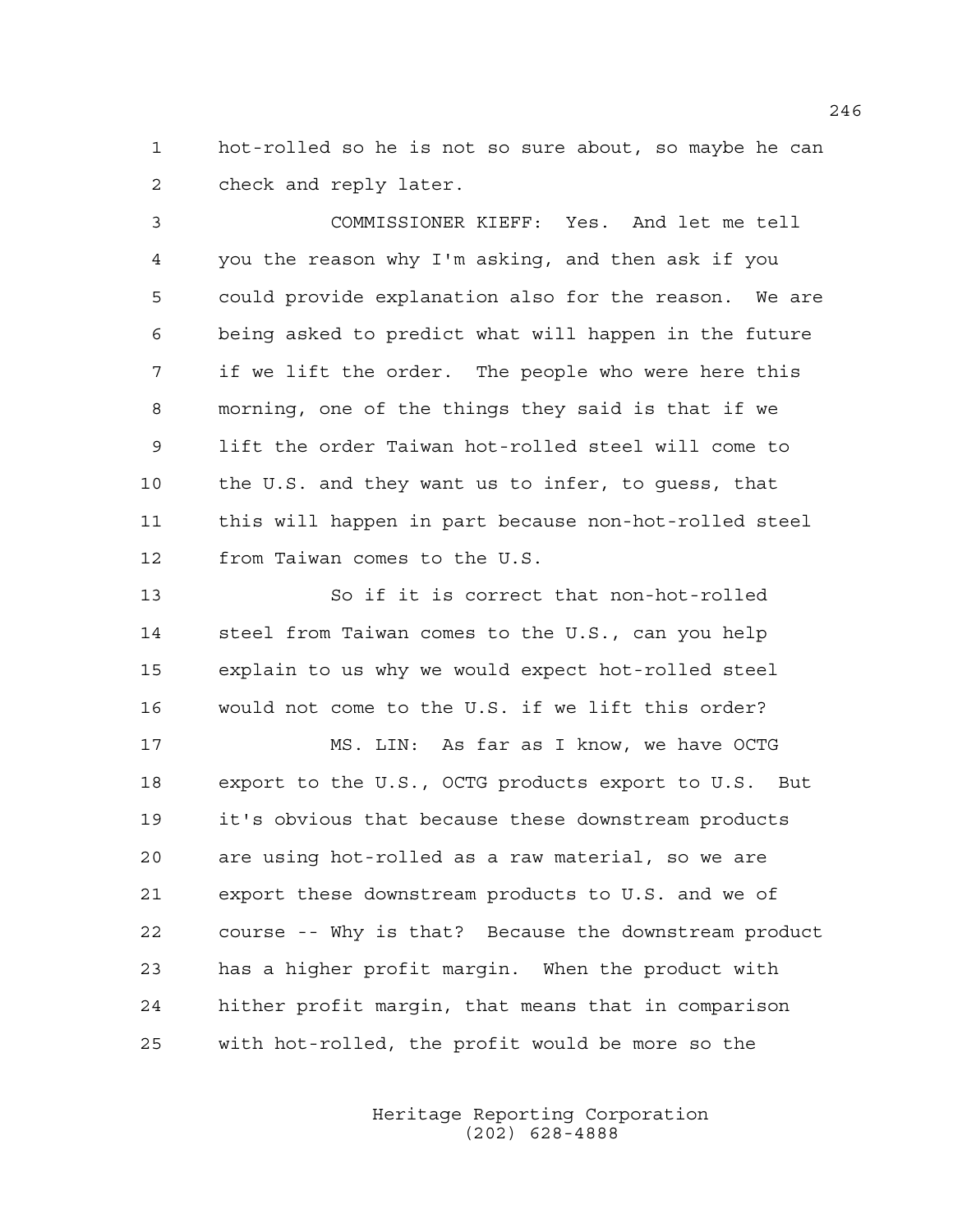1 freight costs would be relatively small. Percent, in 2 terms of a percentage.

3 If we choose to export the downstream 4 products to the U.S. and then it will be impossible 5 for us to export hot-rolled. We are mainly focused on 6 the high end, also downstream product in order to earn 7 more profit. That's why we are choosing that it would 8 be our downstream products would be, like OCTG that 9 would be a more higher value added products.

10 COMMISSIONER KIEFF: So you're saying that 11 you ship those other products because you get more 12 profit on them, but not on this.

13 MS. LIN: Because there is a base material, 14 so is the profit margin for hot-rolled is relatively 15 low. The different products, you cannot say that you 16 sell OCTG to the U.S. and then you mean that you could 17 sell any kind of steel products to the U.S. because 18 they are kind of different level of products, cannot 19 be compared. Neither apple to apple comparison.

20 COMMISSIONER KIEFF: Are you asking us then 21 to make the inference that there will be no hot-rolled 22 steel imported into the U.S. if we lift this order? 23 Or are you asking us to make the inference that there 24 will be a small amount from Taiwan, but it won't have 25 an adverse impact on the U.S. market?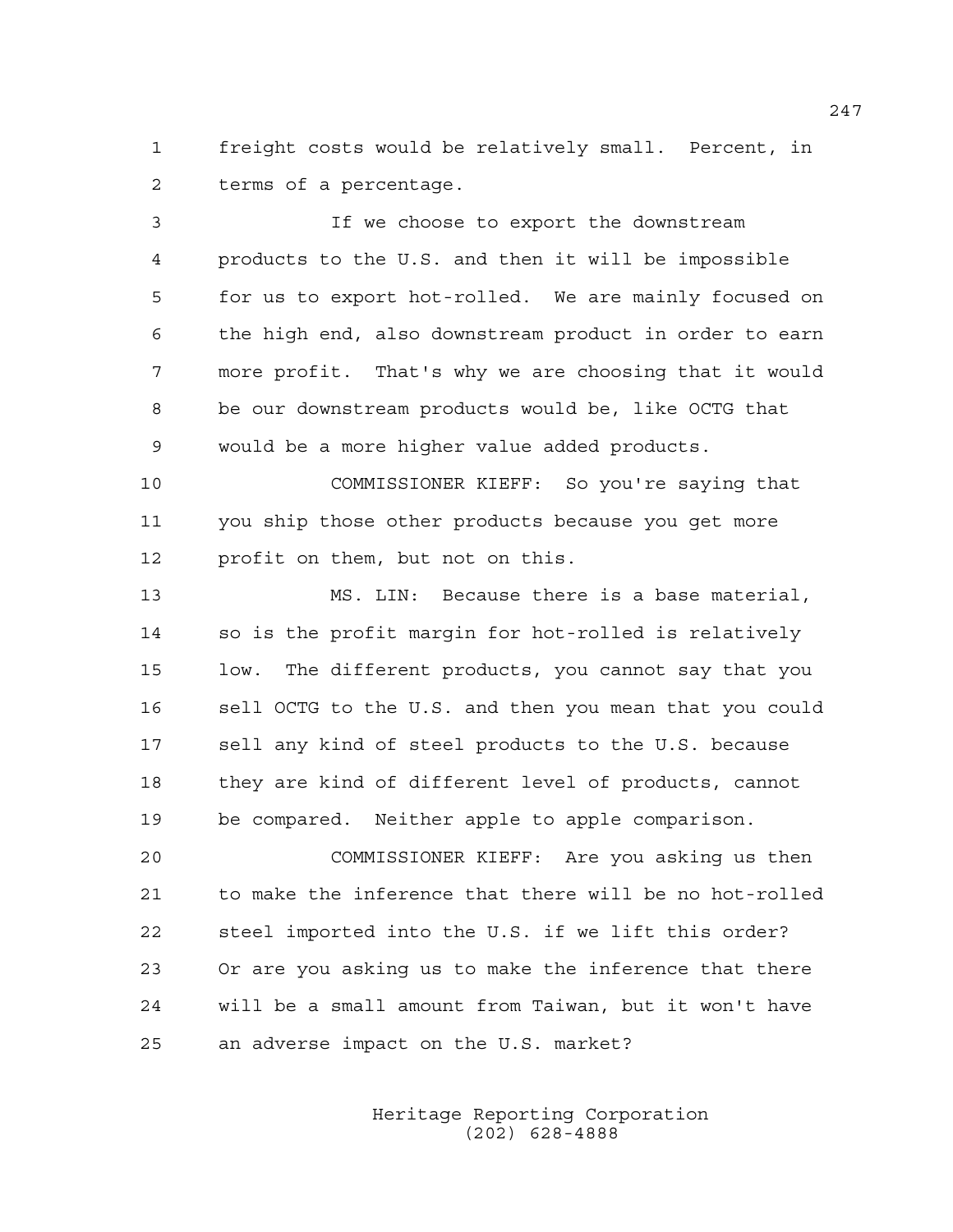1 MS. LIN: You are asking whether there are 2 no sales volume or small sales volume?

3 MR. FAN-CHIANG: I think if the order is 4 revoked it's because we were trying to sell the high 5 end product, so I think for example it is possible for 6 us the auto sector would be the more high profit 7 product. So maybe we will try to compact with the 8 auto sector in order to get a certification process, 9 and after maybe three or five years certification 10 process then we can starting to sell a very small 11 amount to U.S.

12 COMMISSIONER KIEFF: Thank you very much. I 13 have no further questions.

14 CHAIRMAN WILLIAMSON: Thank you.

15 You mentioned the Taiwanese dollar has 16 appreciated significantly. I was wondering if you 17 could explain further what impact you think that would 18 have on the potential sale of hot-rolled to the United 19 States.

20 MS. LIN: You mean for auto sector or -- 21 CHAIRMAN WILLIAMSON: For the subject 22 product, given the appreciation in the exchange rate. 23 I think you did mention you thought it would be hard, 24 but I thought there might be further elaboration on 25 that or additional points you wanted to make.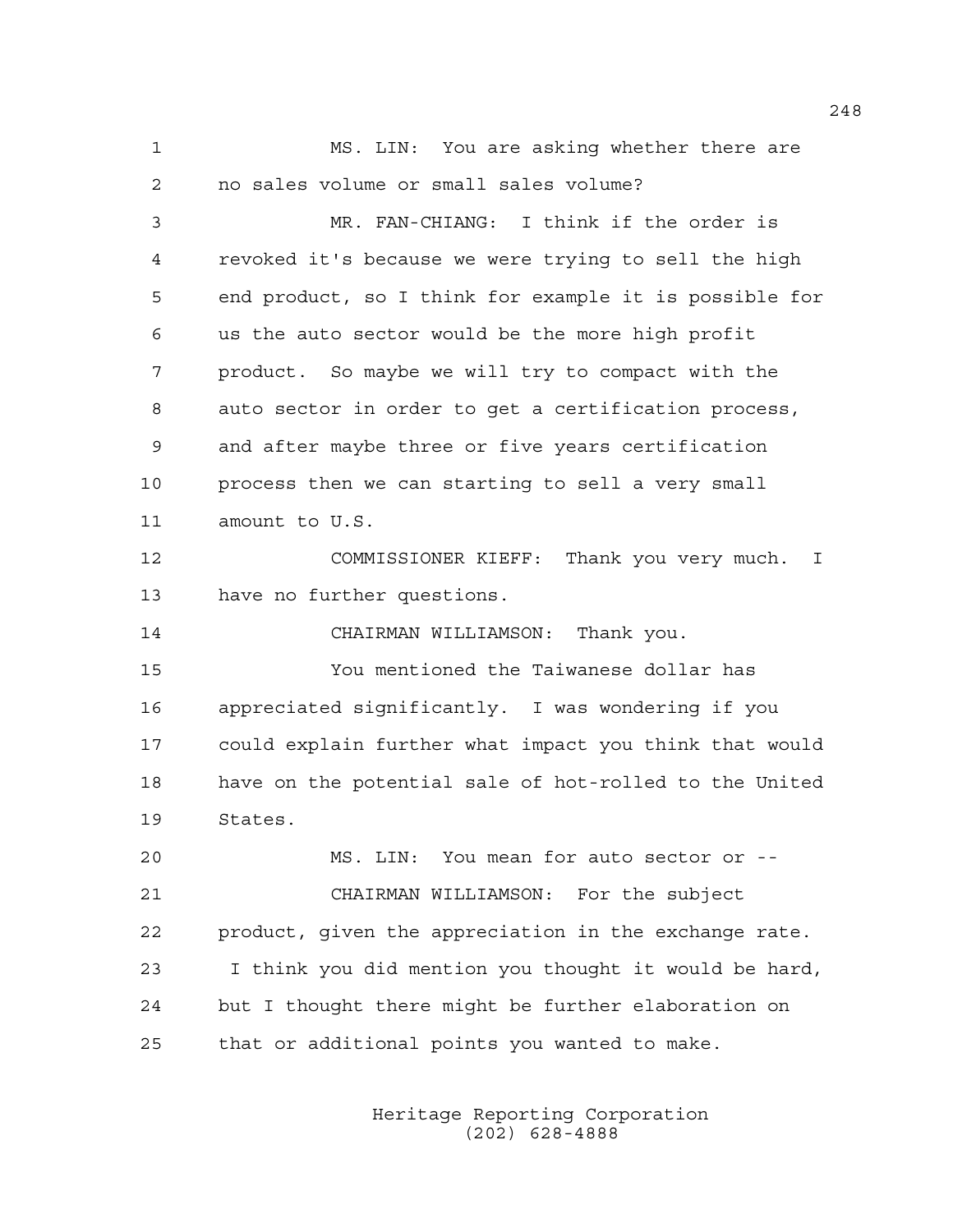1 MS. LIN: Appreciation? 2 CHAIRMAN WILLIAMSON: Yes. Exchange rate. 3 MR. FAN-CHIANG: Because the higher product 4 is kind of low profit product, so appreciation rate 5 percentage will be reached by about 11 percent, so it 6 is already too high for these kind of low profit 7 products. 8 CHAIRMAN WILLIAMSON: Has it appreciated 9 against other currencies in Asia? Has the Taiwanese 10 dollar appreciated against other currencies in Asia? 11 How has that affected sales in Asia, in other Asian 12 markets? 13 CHAIRMAN WILLIAMSON: I did not make this 14 comparison so I cannot answer now. So maybe I could -- 15 CHAIRMAN WILLIAMSON: If you have anything 16 post hearing that's useful. 17 Also, as you may recall, this morning 18 Petitioners had argued that because Taiwan was selling 19 other product, other steel products to the U.S., that 20 it would not be hard to reenter the U.S. market if the 21 orders were lifted. 22 I think you suggested that because of the 23 relatively low value of hot-rolled compared to some 24 other products that you would not be as interested in

> Heritage Reporting Corporation (202) 628-4888

25 doing that.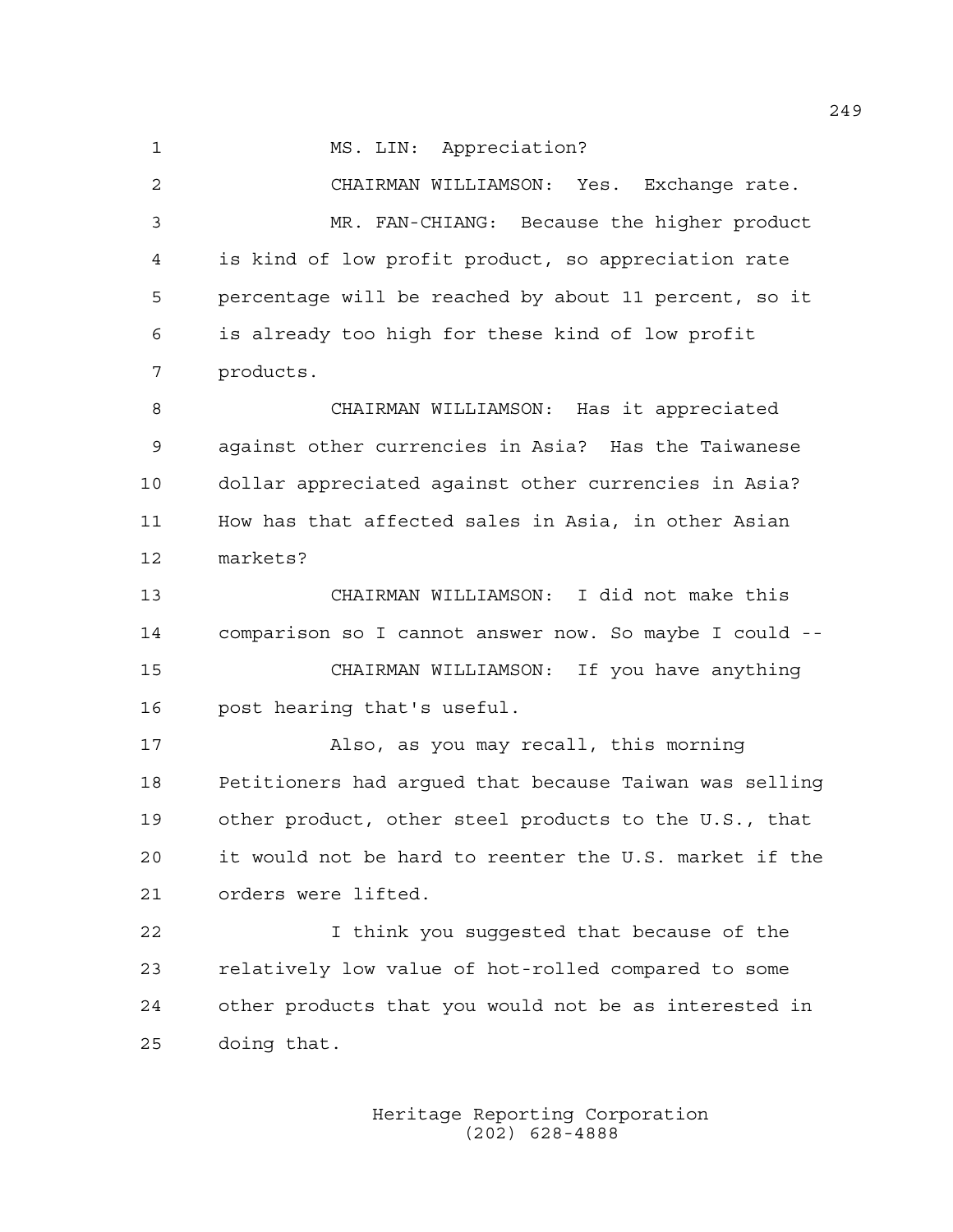1 I guess my question is, if you have the 2 capacity to ship, would you, what do you say about the 3 Petitioner's argument that it would be very easy for 4 you to come back into the market and reestablish 5 connections?

6 MR. FAN-CHIANG: Our capacity, because we 7 cannot say specific figures here, but our capacity has 8 kind of already been fully occupied because we have 9 some sponsoring products we need to produce in Taiwan 10 home market, and we'll have some commitment to our 11 Asia sponsoring operation. Also there are still some 12 Asia exports and our own domestic market. This all 13 add together. And furthermore, we have three blast 14 furnace need to repair and maintenance in next three 15 years and that will cause our reduction in capacity 16 about three million tons so it will be hard for us, 17 because kind of our capacity is fully arranged 18 already.

19 CHAIRMAN WILLIAMSON: Thank you for that.

20 No further questions here.

21 Commissioner Aranoff?

22 COMMISSIONER ARANOFF: Thank you, Mr.

23 Chairman, and welcome to this afternoon's panel.

24 Continuing with the Taiwan producers. In 25 your brief you argued and you've also said today that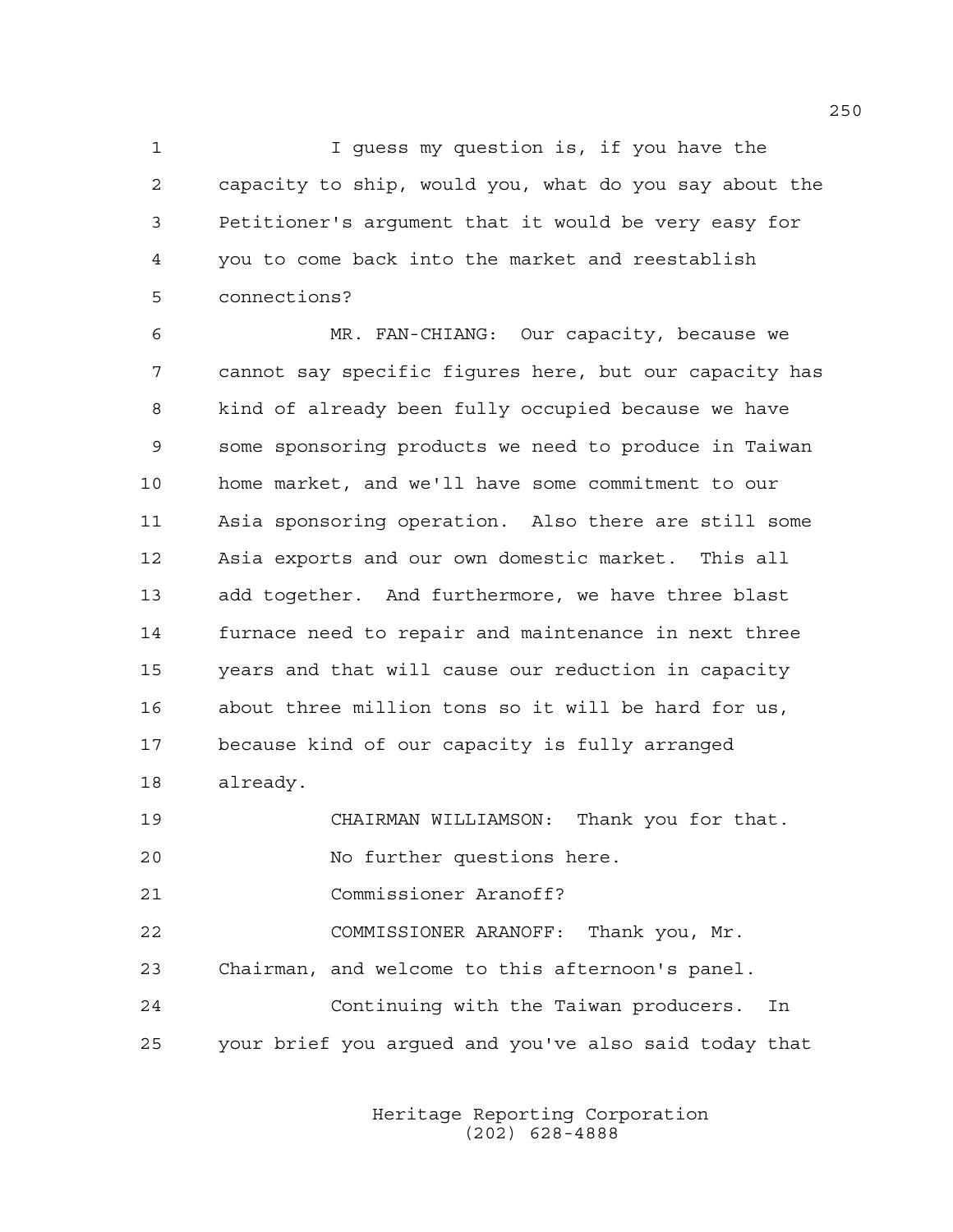1 you focus on investments that are made in downstream 2 production facilities that do or will captively 3 consume Taiwan produced hot-rolled steel. Has the 4 share of your production or total production in Taiwan 5 that's captively consumed increased over our period of 6 review? And what is the likely trend in the 7 reasonably foreseeable future? 8 MS. LIN: You are asking about the status of 9 the capacity increase or? 10 COMMISSIONER ARANOFF: The share of hot-11 rolled production in Taiwan that's captively consumed 12 producing downstream products. 13 MS. LIN: So including our internal 14 consumption and also our transfer to our affiliates in 15 Asian operations, that include about 80 percent of our 16 hot-rolled consumption. 17 COMMISSIONER ARANOFF: Has that changed over 18 the last five years? Is it growing or about the same? 19 MS. LIN: I'm not so sure about the exact 20 figures. I can calculate that and submit in the 21 posthearing brief. 22 COMMISSIONER ARANOFF: Thank you very much. 23 The customers, the affiliated customers 24 either in Taiwan or outside of Taiwan to whom you sell 25 hot-rolled steel, are they legally required to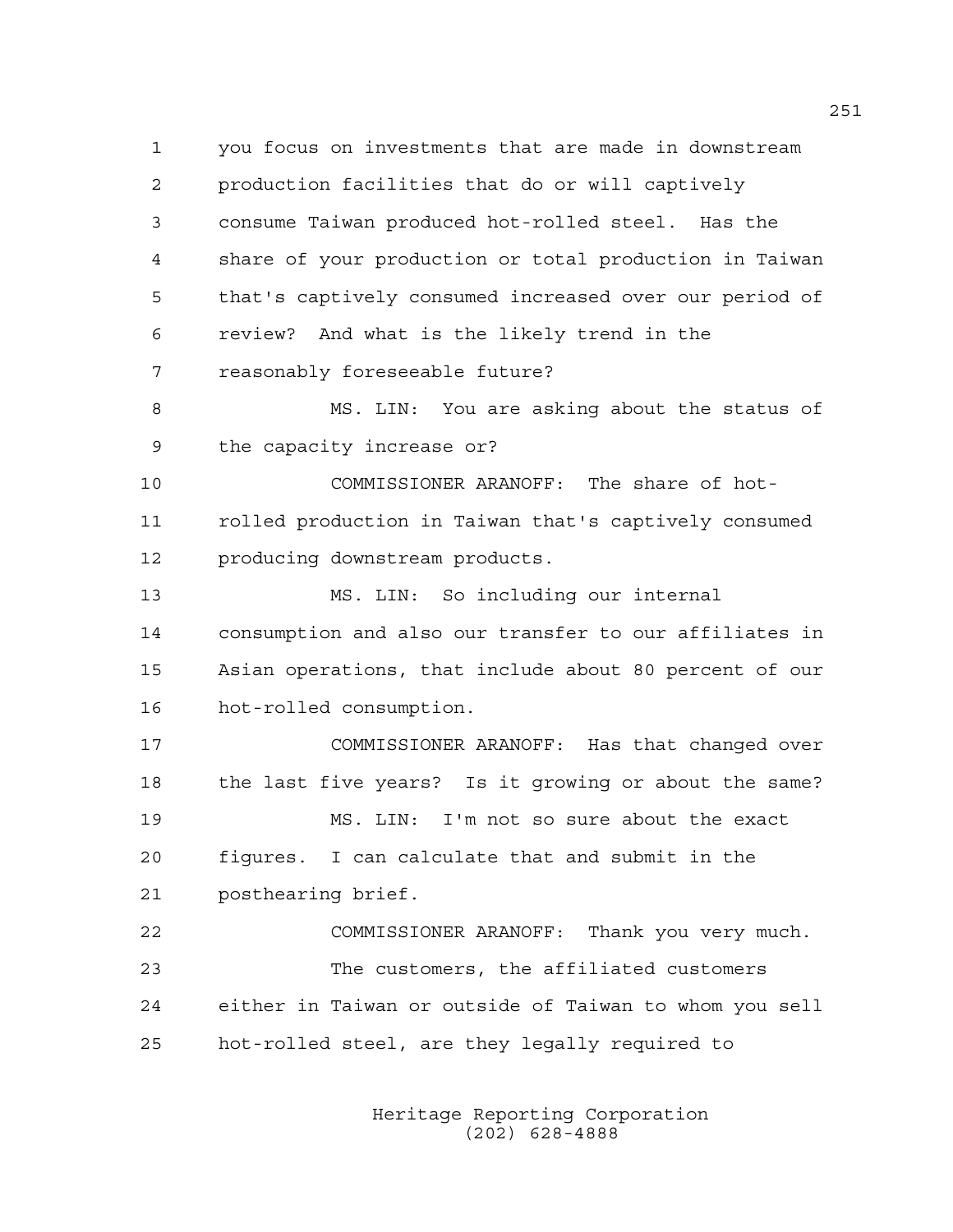1 purchase their hot-rolled steel from you? 2 MS. LIN: Our affiliates? 3 COMMISSIONER ARANOFF: Yes. Not open market 4 customers, but affiliated customers, the 80 percent 5 that you just described. Are they required legally by 6 contract or some other manner to purchase their hot-7 rolled steel from your company? 8 MS. LIN: Not legally required, but we have 9 the investment there, so from the business perspective 10 we need to supply them, otherwise they cannot operate. 11 COMMISSIONER ARANOFF: Are you currently or 12 have you recently sold hot-rolled steel to any 13 countries in North or South America other than the 14 United States? 15 MS. LIN: We also sold hot-rolled to Middle 16 East. 17 COMMISSIONER ARANOFF: But nowhere in North 18 or South America? 19 MS. LIN: We don't have any sales to Canada 20 and the U.S. in the past five years, during the POI. 21 We have no sales to either Canada or U.S. 22 COMMISSIONER ARANOFF: For posthearing if 23 you could check any other sales in North or South 24 America. So Mexico and all points south. 25 MS. LIN: Mexico we have some sales, but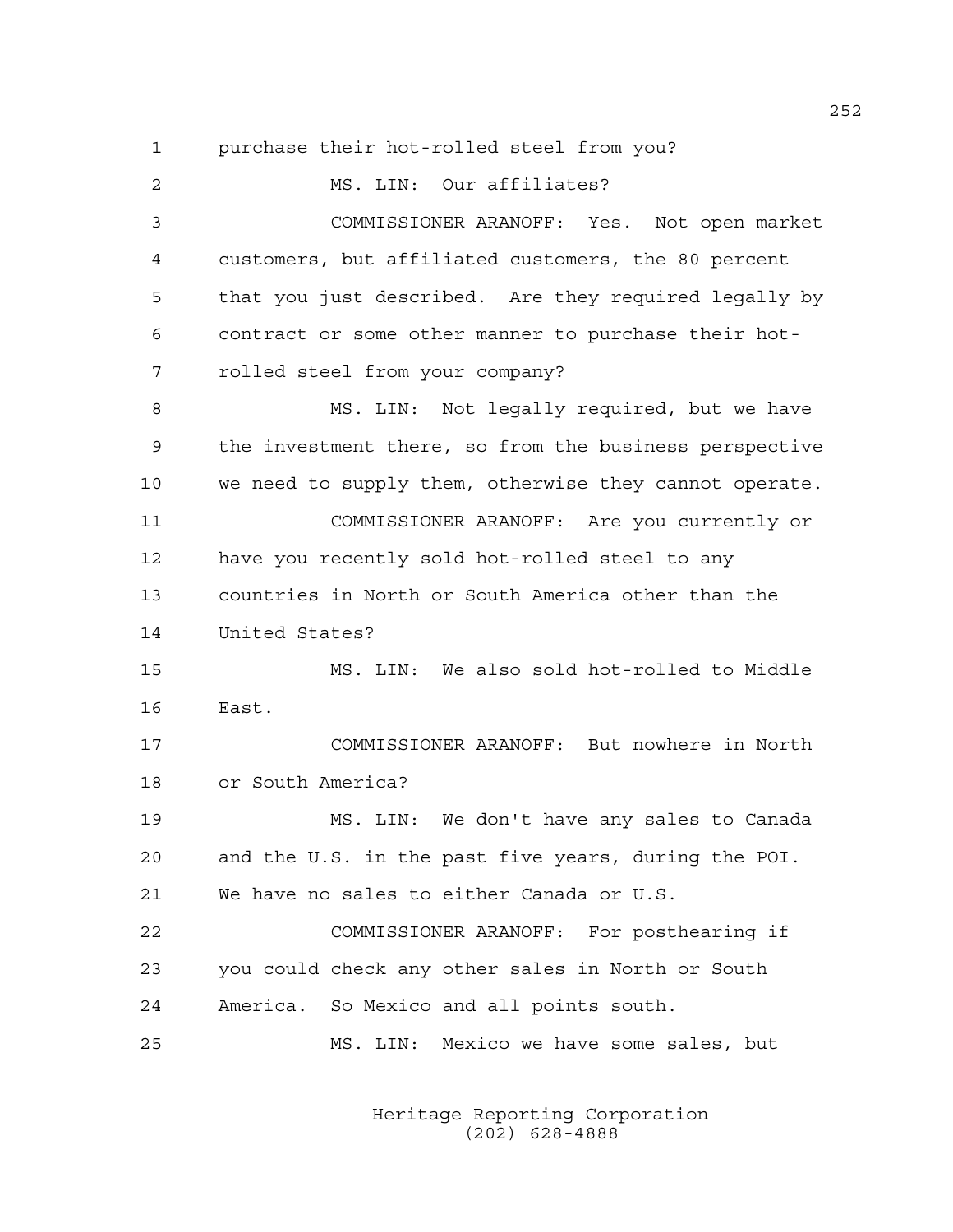1 it's very small volume and our sales to Mexico market 2 are in the auto sector. So these are niche products 3 and the unit price are relatively high for us. So 4 it's our sales to Mexico are small volume and also 5 high unit price.

6 COMMISSIONER ARANOFF: Okay.

7 You've referred a number of times to high 8 end products or high value products that you try to 9 sell or would like to sell. For your posthearing 10 submission can you define for us which products you 11 count as being high end or high value, and then let us 12 know what percentage of your total production is of 13 those products as compared to the more merchant 14 quality or whatever you would call the rest of 15 production?

16 MS. LIN: We can calculate that. In our 17 updated questionnaire response submitted recently we 18 have included kind of this kind of information. We 19 added the specification number that we have been 20 ordered by our customers and we also listed in that 21 number how many belong to the high end. We can 22 describe more specifically. We just want to stress 23 that usually when we say about the high end we are 24 meaning most about the auto sector and the tooling and 25 the machinery or structure, like that. We will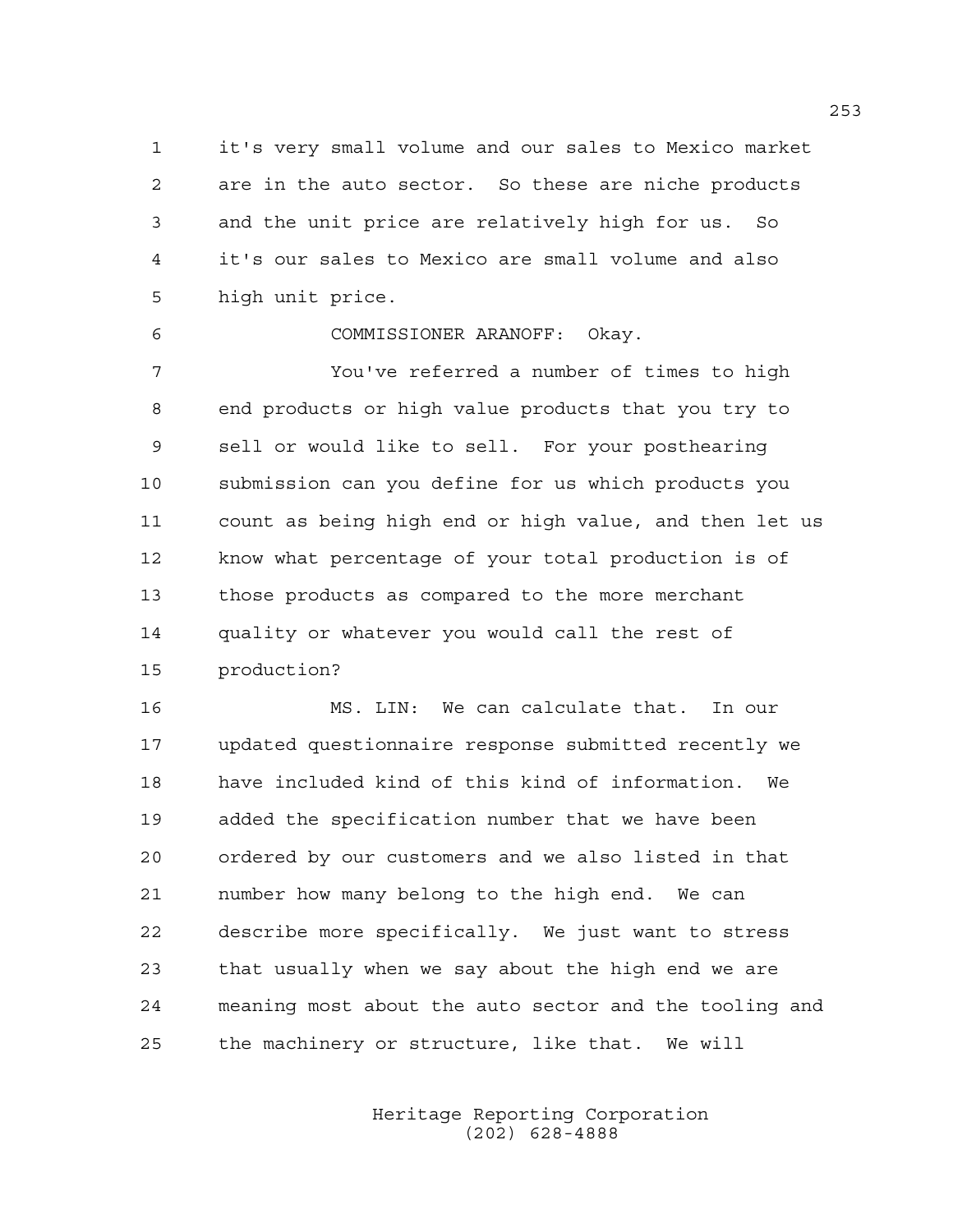1 explain more in detail in our posthearing brief. 2 COMMISSIONER ARANOFF: Thank you very much. 3 Mr. Chairman, that's all my questions for 4 the witnesses from Taiwan. 5 CHAIRMAN WILLIAMSON: Thank you. 6 Unless any other commissioner has questions 7 for Taiwan we'll go back to the regular order and 8 thank the Taiwanese producers for answering all our 9 questions. 10 Commissioner Pinkert? 11 COMMISSIONER PINKERT: Thank you, Mr. 12 Chairman. 13 Just one more follow-up about the Thai 14 exports to India, Indonesia and Vietnam. I asked you 15 about government policy in those countries, but were 16 the Thai exports pushed out of those markets by 17 producers from other countries? 18 MR. LaFRANKIE: Not that I'm aware of. 19 Particularly not for SSI. If you're referring to the 20 Chinese maybe, most of their exports have also gone 21 down. So I don't think it's based on that factor. 22 COMMISSIONER PINKERT: If you can look into 23 that and supplement in the posthearing, I think that 24 would be helpful. Thank you. 25 Turning to Dr. Button, if you can or if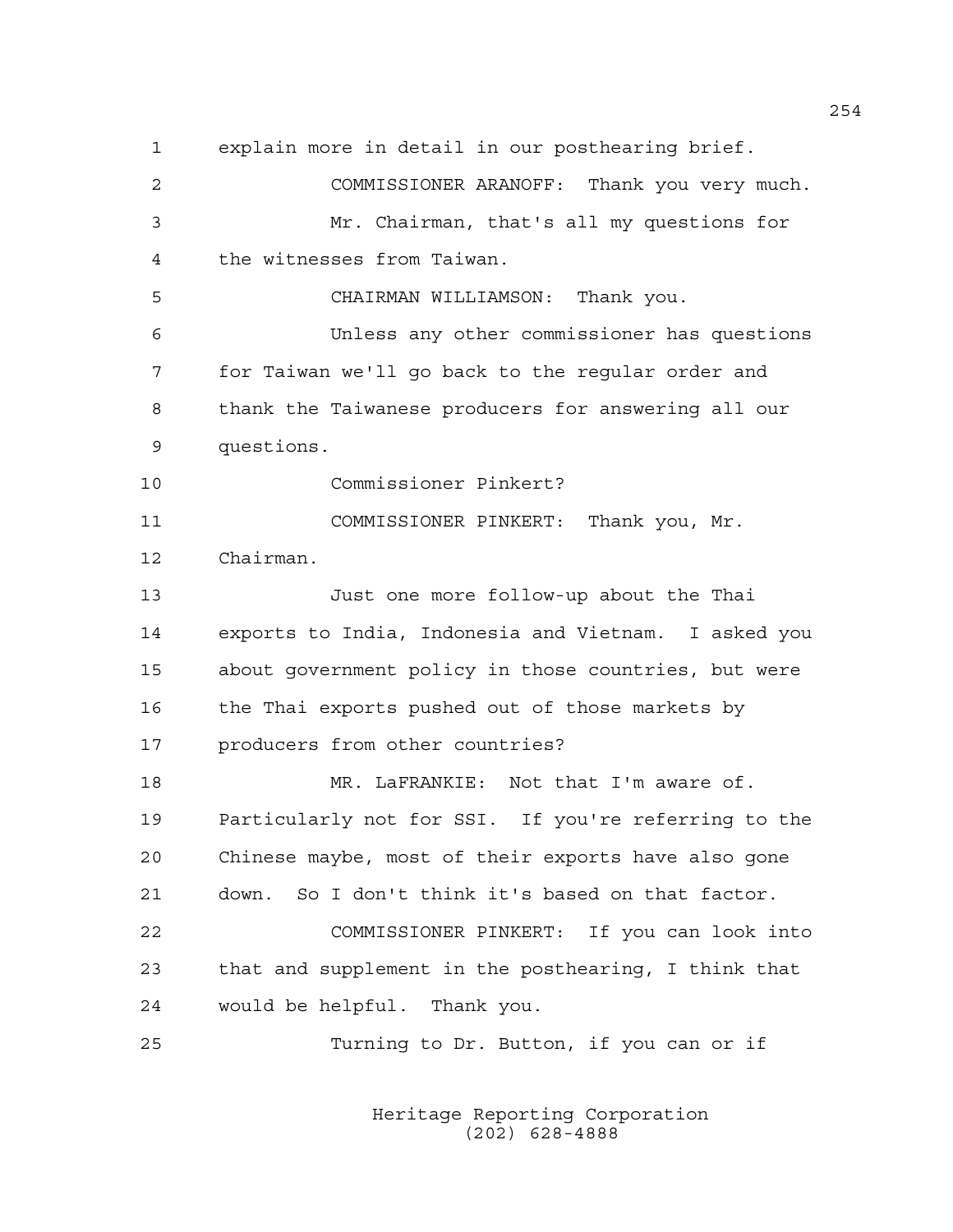1 anybody else on the panel can, please comment on the 2 pros and cons of valuing internal consumption and 3 transfers to related firms based on the cost-plus 4 downstream profit method.

5 MR. BUTTON: Thank you, Commissioner. 6 I've read the analysis by the Petitioners, 7 I've read the staff report commentary on values. The 8 input into your downstream products, I believe the 9 constructed share value method is in fact the way to 10 go. As you're aware, that has been the traditional 11 method. I believe there's no double counting. I 12 don't think there is distortion. I don't think it 13 overstates the profit. I think it most appropriately 14 recognizes the specific conditions of competition of 15 supply and demand forces that are in the hot-rolled 16 market itself. In that respect I think it is the 17 preferable way rather than the cost difference 18 valuation method.

19 COMMISSIONER PINKERT: I think one aspect of 20 this issue is whether you might end up with a value 21 that implies a sale to the unrelated party at greater 22 than the actual price of the sale to the unrelated 23 party. Don't you want to control for that? 24 MR. BUTTON: The underlying assumption here 25 is that the commercial sales represent a true arms-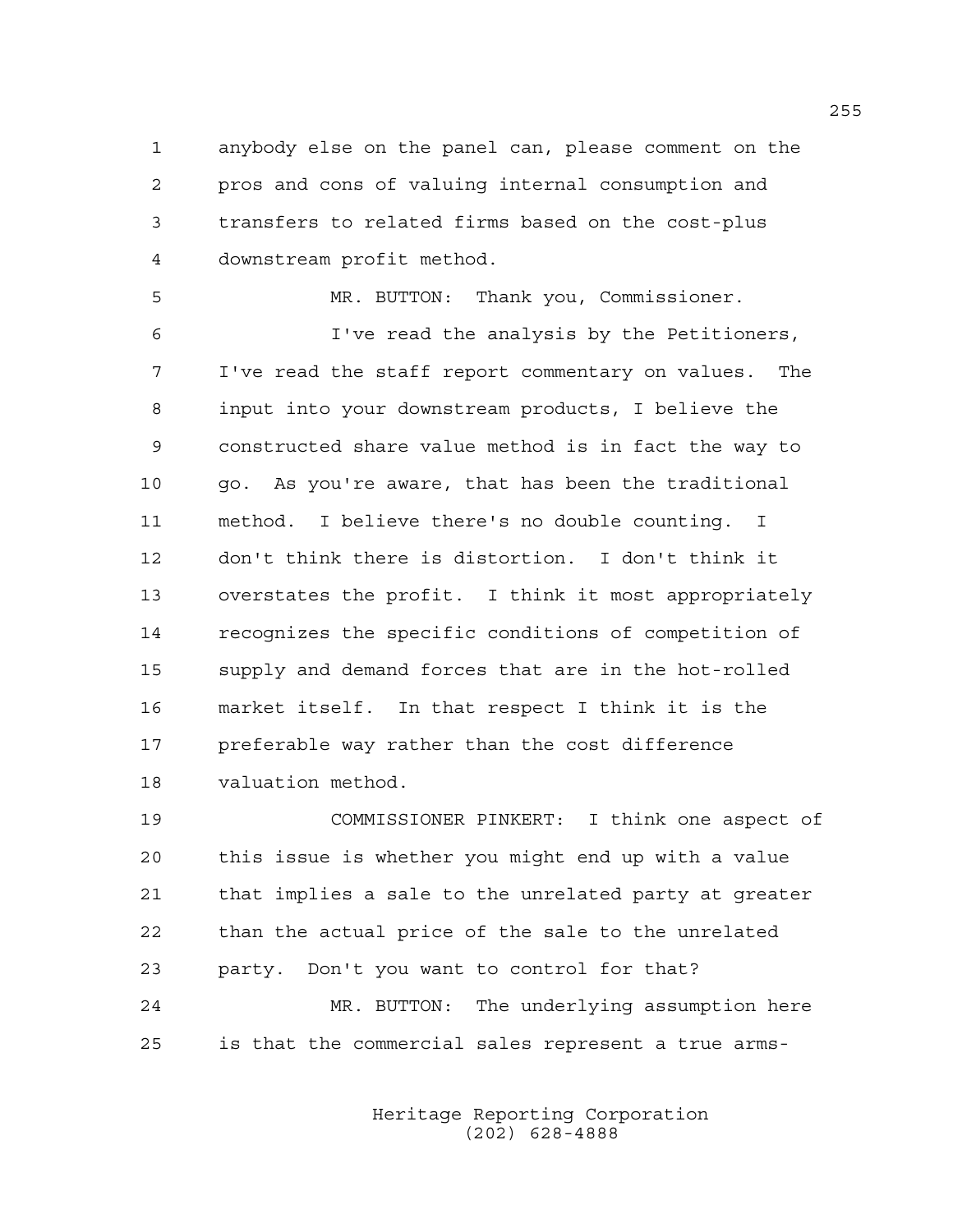1 length price. The commercial sales of your hot-rolled 2 product into the market. And if for the purposes of 3 your profit and loss calculation you wanted to 4 transfer into your downstream activities that good at 5 a market price, then I believe your commercial sales 6 represent the best surrogate for what that price would 7 be.

8 COMMISSIONER PINKERT: Just to be clear on 9 this. If you have downstream sales of a finished 10 product, should the sale, the price of that 11 transaction represent some kind of control or cap on 12 the total internal transfer plus profit calculation? 13 MR. BUTTON: If a producer chooses to cross-14 subsidize within its own operations, that's one thing 15 it certainly can do.

16 I think in terms of what the Commission's 17 goal here is, is to find out what the profitability is 18 for the like product, and valuing it truly in market 19 forces, you buy slab, you put that in as a cost. If 20 you sell to your affiliate producing a downstream 21 product, regardless of what it does with that, it is 22 mostly a reflection of the supply and demand forces to 23 value that at the commercial price you sell the same 24 product to someone else at.

25 COMMISSIONER PINKERT: Turning back to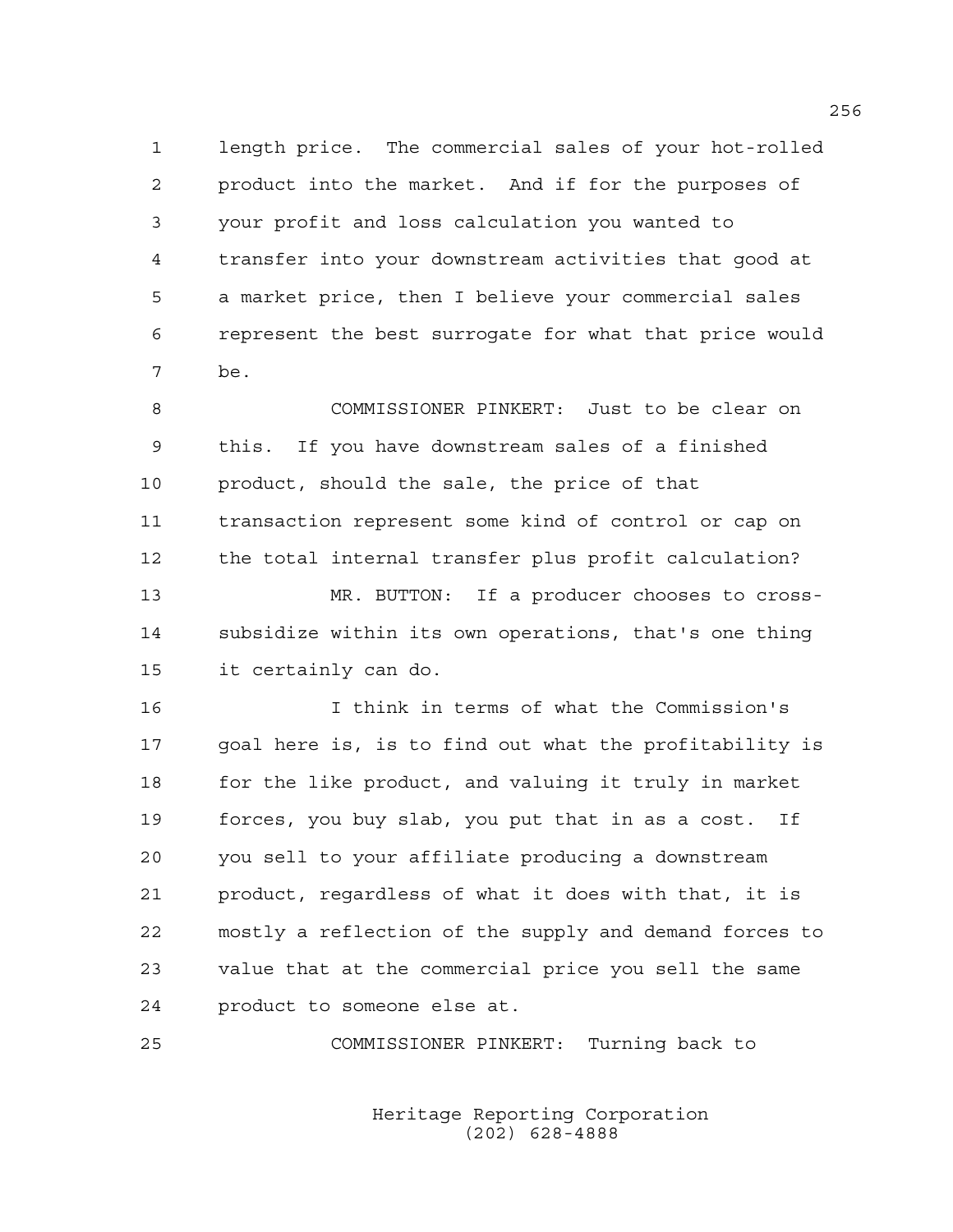1 Thailand, I understand that there's an antidumping 2 order on exports from China into Thailand of hot-3 rolled steel with added boron. Is that a significant 4 segment of the hot-rolled steel exported from China 5 into Thailand?

6 MR. LaFRANKIE: Are you referring to the 7 safeguard action? Because there was a recent 8 safeguard action which was geared toward getting at 9 the boron aspect.

10 In terms of my understanding of what was 11 happening is that there was an antidumping order and 12 there was some circumvention because of boron added, 13 similar to the situation we had seen here many years 14 ago. The Thais responded to that and initially had a 15 preliminary decision I believe earlier this year which 16 was recently finalized, and yes, that has only 17 recently taken effect and as far as I know it is being 18 effective. It was geared for that problem from China.

19 There are some specific carve-outs in the 20 way that the, which I'd have to do in a posthearing, 21 in terms of the way it is being applied and the scope.

22 But to answer your question, yes, it was 23 geared toward that and I think you might be referring 24 to the safeguard action.

25 COMMISSIONER PINKERT: There was an

 Heritage Reporting Corporation (202) 628-4888

257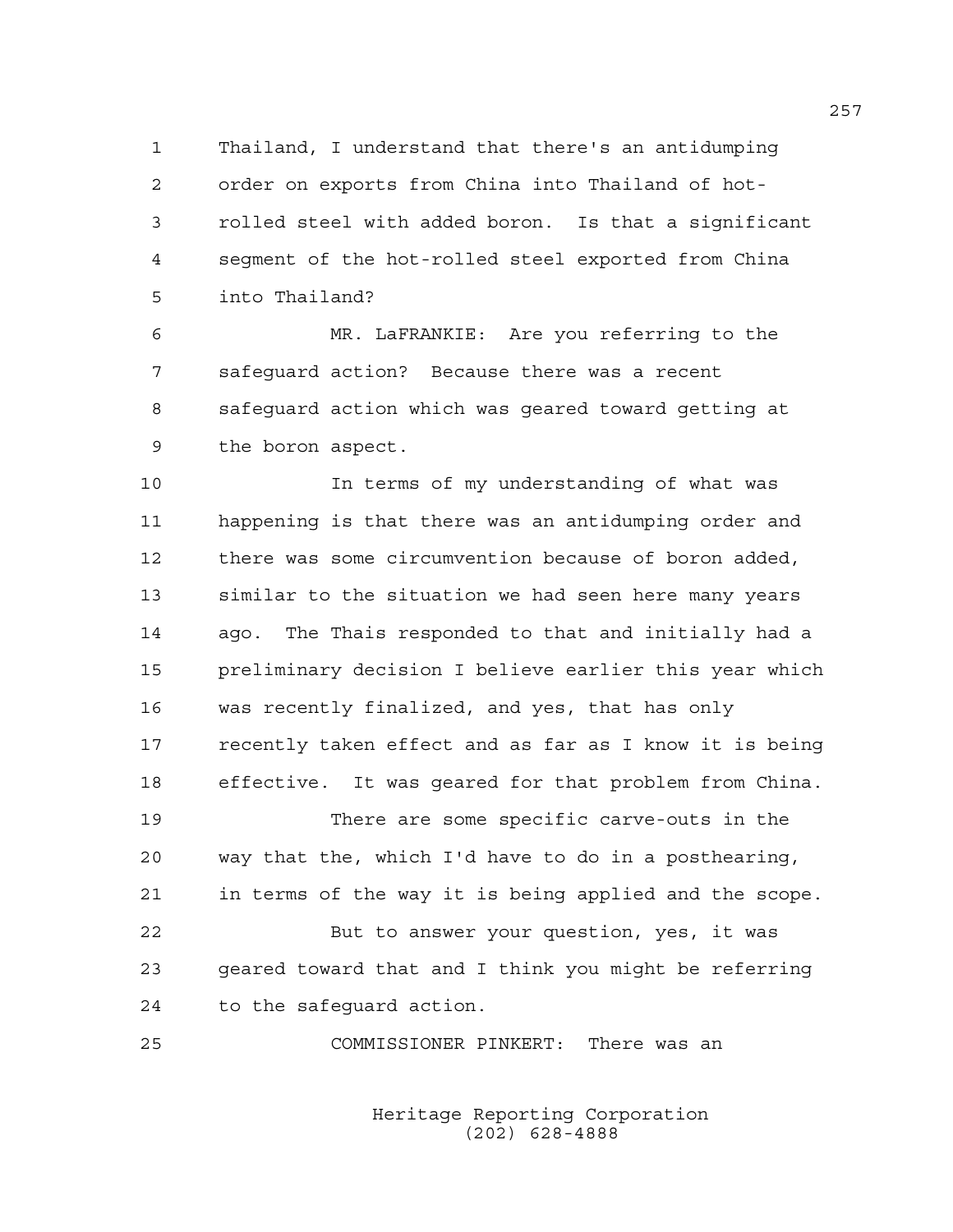1 underlying antidumping order and then there was a 2 safeguard added for the boron? Is that what you're 3 saying?

4 MR. LaFRANKIE: That's right. 5 COMMISSIONER PINKERT: Has that action 6 effectively limited hot-rolled steel exports from 7 China into Thailand?

8 You mentioned the carve-outs, but I'm just 9 trying to get a flavor for the overall amounts there. 10 MR. LaFRANKIE: I think it has. It's very 11 recent. It literally as put into effect I want to say 12 the end of September. I'd have to double check on 13 that, but as far as I know, it is being effective but 14 I'd have to check the statistics and it is very 15 recent.

16 COMMISSIONER PINKERT: Thank you.

17 For the entire panel. The domestic industry 18 argues that the Asian market is oversupplied with hot-19 rolled steel. And I had asked a question of the 20 Taiwan producers on this earlier, but do you agree 21 with that? And if so, then what implications does 22 that have for shipments into the United States in the 23 event of revocation?

24 MR. WAITE: Commissioner Pinkert, it's Fred 25 Waite.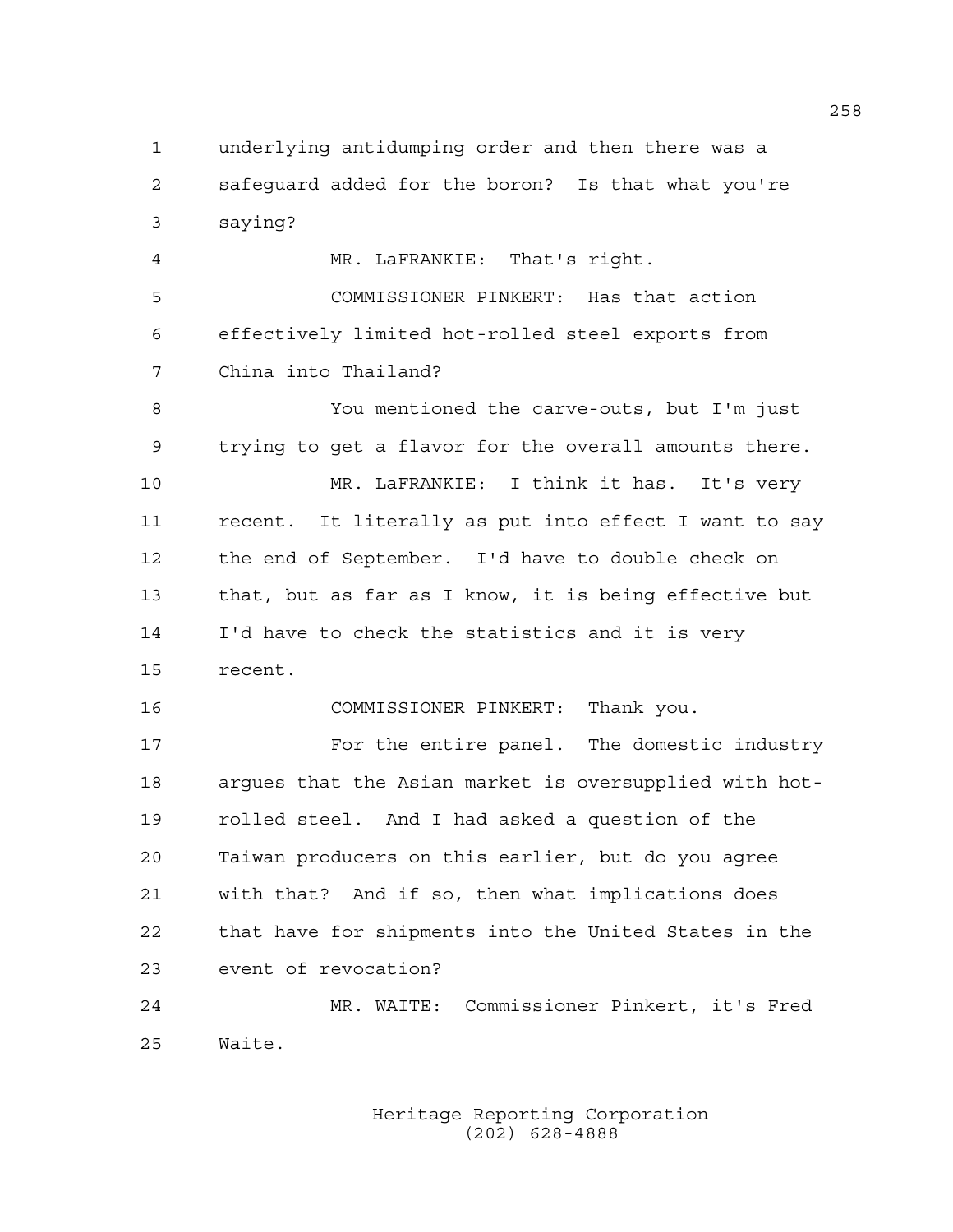1 Starting with the specific and going to the 2 general, starting with Taiwan, I think you heard the 3 witnesses from China Steel mention that they have 4 revised their questionnaire response to the Commission 5 because, as I understand it, of a misunderstanding of 6 the standards in the questionnaire for reporting 7 capacity of hot-rolled coils and how that would relate 8 to downstream applications as well. And as a result 9 of that you will find that for Taiwan the four million 10 ton overcapacity figure or unused capacity figure that 11 the Petitioners mentioned this morning will evaporate, 12 and in fact that Taiwan is operating at very close to 13 full capacity.

14 I rely on the China Steel submission for 15 that because if you look at the confidential responses 16 to the foreign producers questionnaires by all of the 17 Taiwanese producers, you will see that my client is a 18 very small part of the picture. AS a result, our 19 client's experience, while it mirrors China Steel, 20 it's China Steel that really drives the conditions and 21 the circumstances in Taiwan.

22 Moving beyond that to Asia as a whole, again 23 mindful -- And I'm speaking now of Southeast Asia and 24 East Asia, Commissioner? Or are you taking a more 25 expansive view to include India in that equation and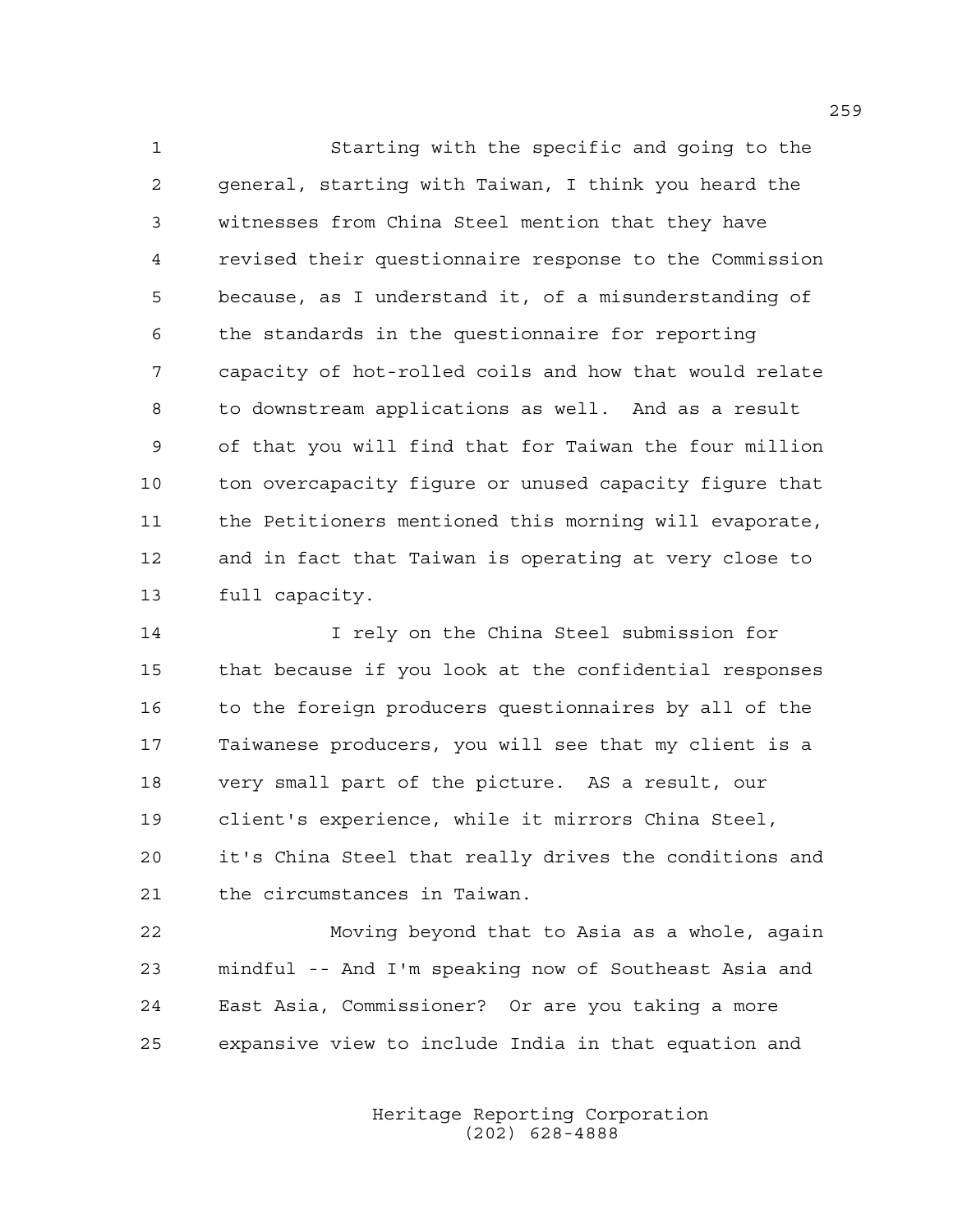1 perhaps even Ukraine as part of the former --

2 COMMISSIONER PINKERT: I would include 3 India, but not Ukraine.

4 MR. WAITE: That makes sense to me too, 5 geographically.

6 You've heard from the representatives of 7 Thailand and India that they have now become net 8 importers of hot-rolled, so in those markets it does 9 not appear that the overcapacity, if there is any 10 overcapacity, has been having an effect of driving 11 those producers into export markets.

12 If you look at Indonesia as well as China, 13 and I understand there is the issue of the data from 14 China because of the boron-laced hot-rolled coils. 15 It's something, as Mr. LaFrankie mentioned, we've seen 16 on other products. I do understand the Commission 17 staff is looking into that and hopefully as it pursues 18 it will get to the bottom of that. But in terms of 19 overall capacity in Asia, I would say that among the 20 subject countries you do not see that overall 21 capacity. Putting China in perhaps a special category 22 as I think everyone puts China into a special 23 category. But the other subject countries in Asia 24 appear not to have overcapacity because they are 25 essentially serving home markets, nearby geographic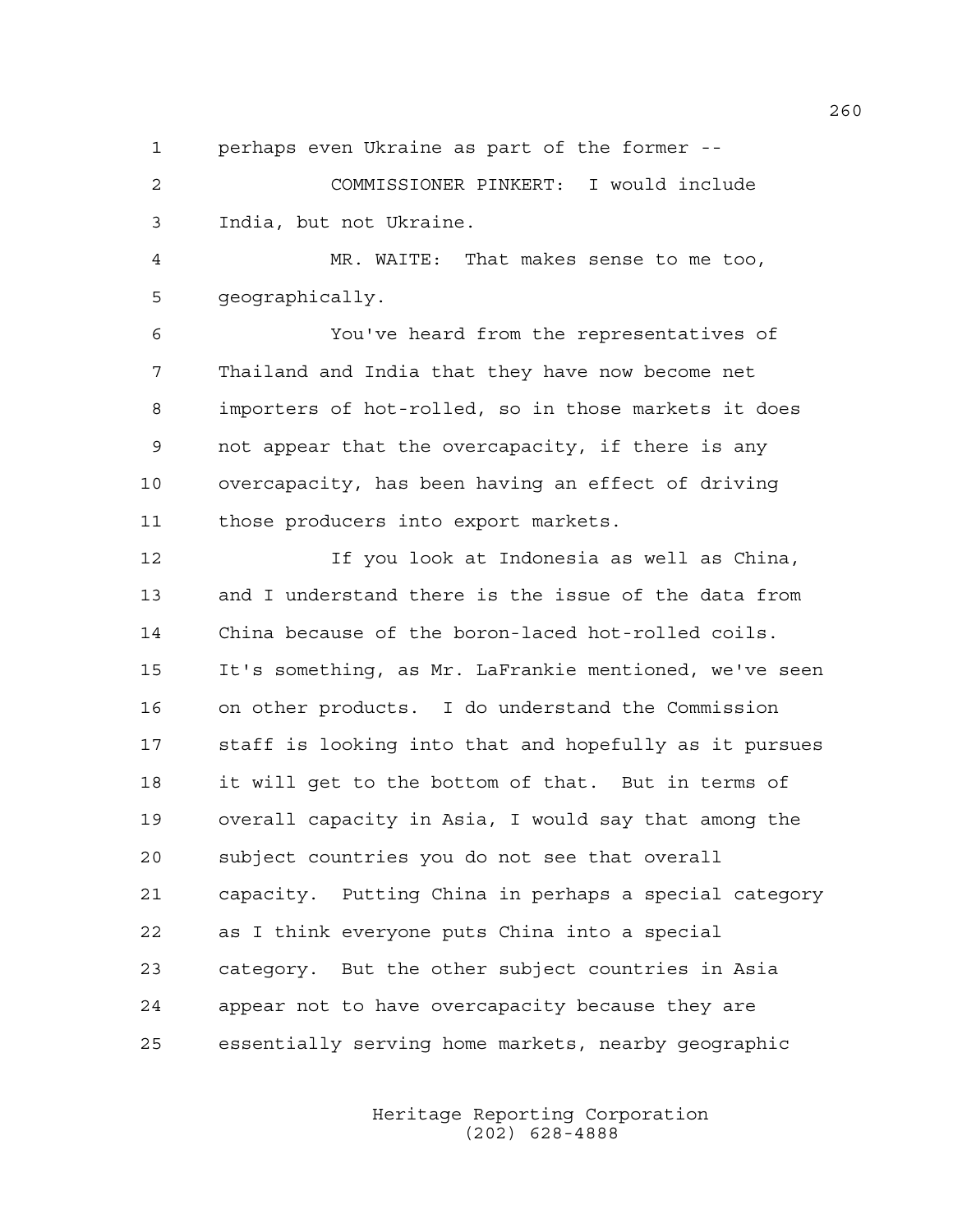1 markets and internally for value-added products. And 2 in the case of Taiwan you have the interesting twist 3 where the internal consumption occurs not only in 4 Taiwan, but it occurs in Vietnam, India and Malaysia 5 because of the affiliations that China Steel, again 6 the major actor in the Taiwanese hot-rolled market, 7 has operations in those countries, affiliated 8 operations, that use that hot-rolled to make these 9 value-added downstream products. 10 Was I responsive to your question? 11 COMMISSIONER PINKERT: Yes. 12 If I could get a quick comment on that from 13 the other attorneys on the panel that would be 14 helpful. 15 MR. LUNN: I would agree. I do think, 16 setting China aside, India as I mentioned is a net 17 importer. It's not quite 50/50 in terms of imports 18 and exports, but the major export markets for India 19 are the Middle East, but they are exporting to 20 Vietnam, Thailand, Bangladesh. So other countries in 21 Asia as well. 22 I can't say whether there's overcapacity, 23 but the Indians are able to compete with them and they 24 don't have overcapacity in India. 25 COMMISSIONER PINKERT: The last word to Mr.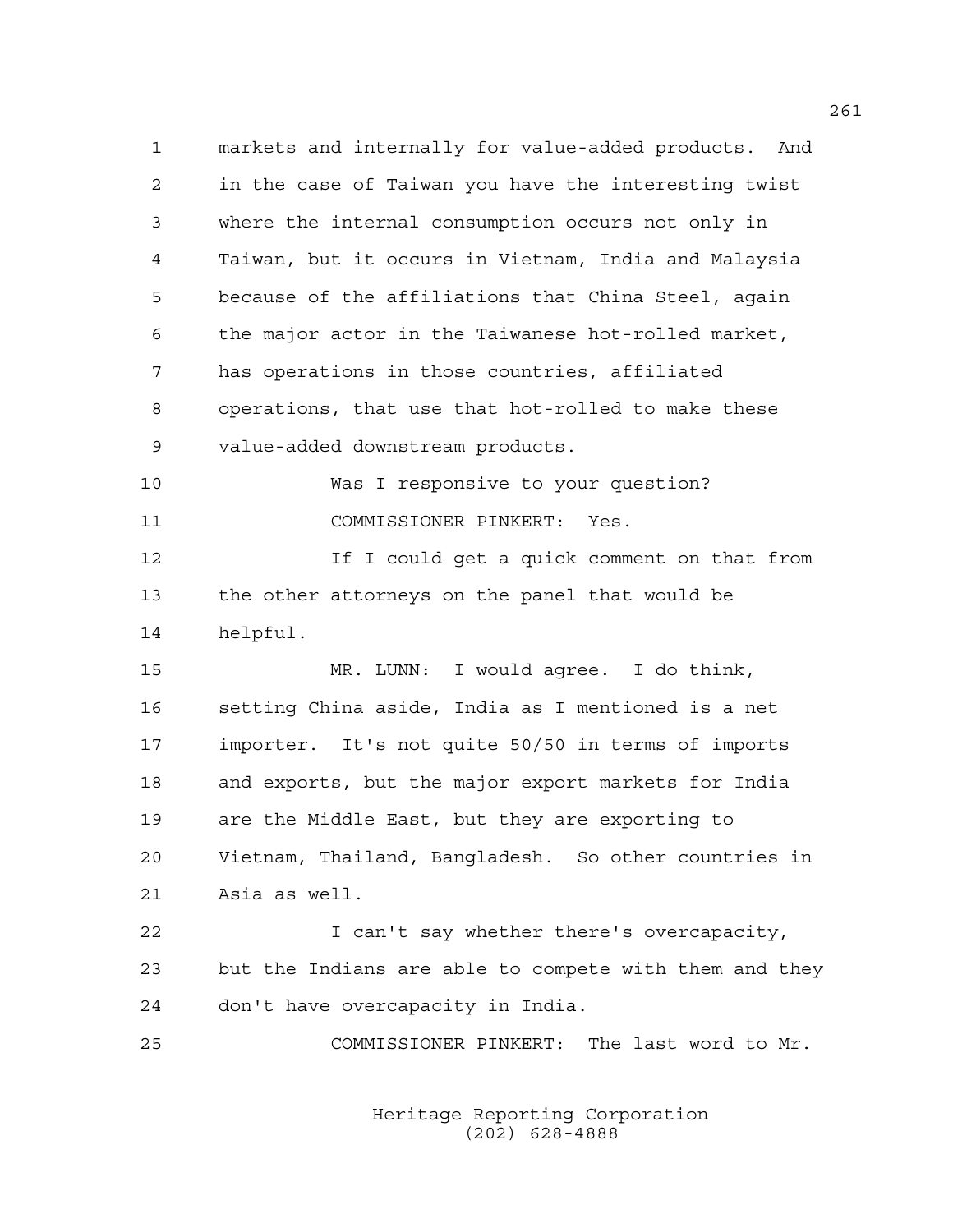1 LaFrankie on this question.

| 2  | MR. LaFRANKIE: I would say in Thailand                 |
|----|--------------------------------------------------------|
| 3  | there's no evidence of capacity expansion or           |
| 4  | overcapacity. It's quite the opposite. As was          |
| 5  | mentioned we're a net importer by quite a large        |
| 6  | amount. And certainly for SSI, their capacity has      |
| 7  | been stable throughout the period. G Steel and GJ      |
| 8  | Steel, we don't have the actual data, but my           |
| 9  | understanding there's been no capacity expansion.      |
| 10 | COMMISSIONER PINKERT: So is it fair to say,            |
| 11 | summarizing the testimony, that to the extent that     |
| 12 | there's oversupply in Asian markets it would be driven |
| 13 | by China? Is that what you're saying?                  |
| 14 | MR. LaFRANKIE: I think that's the logical              |
| 15 | conclusion of what we're saying.                       |
| 16 | COMMISSIONER PINKERT: Thank you.                       |
| 17 | Thank you, Mr. Chairman.                               |
| 18 | CHAIRMAN WILLIAMSON: Thank you.                        |
| 19 | Commissioner Johanson.                                 |
| 20 | COMMISSIONER JOHANSON: Thank you, Mr.                  |
| 21 | Chairman, and I'd like to thank the other witnesses    |
| 22 | for appearing here today in addition to the Taiwanese  |
| 23 | witnesses with whom we've already spoken.              |
| 24 | This is a question for all three countries             |
| 25 | which are represented here right now -- Thailand,      |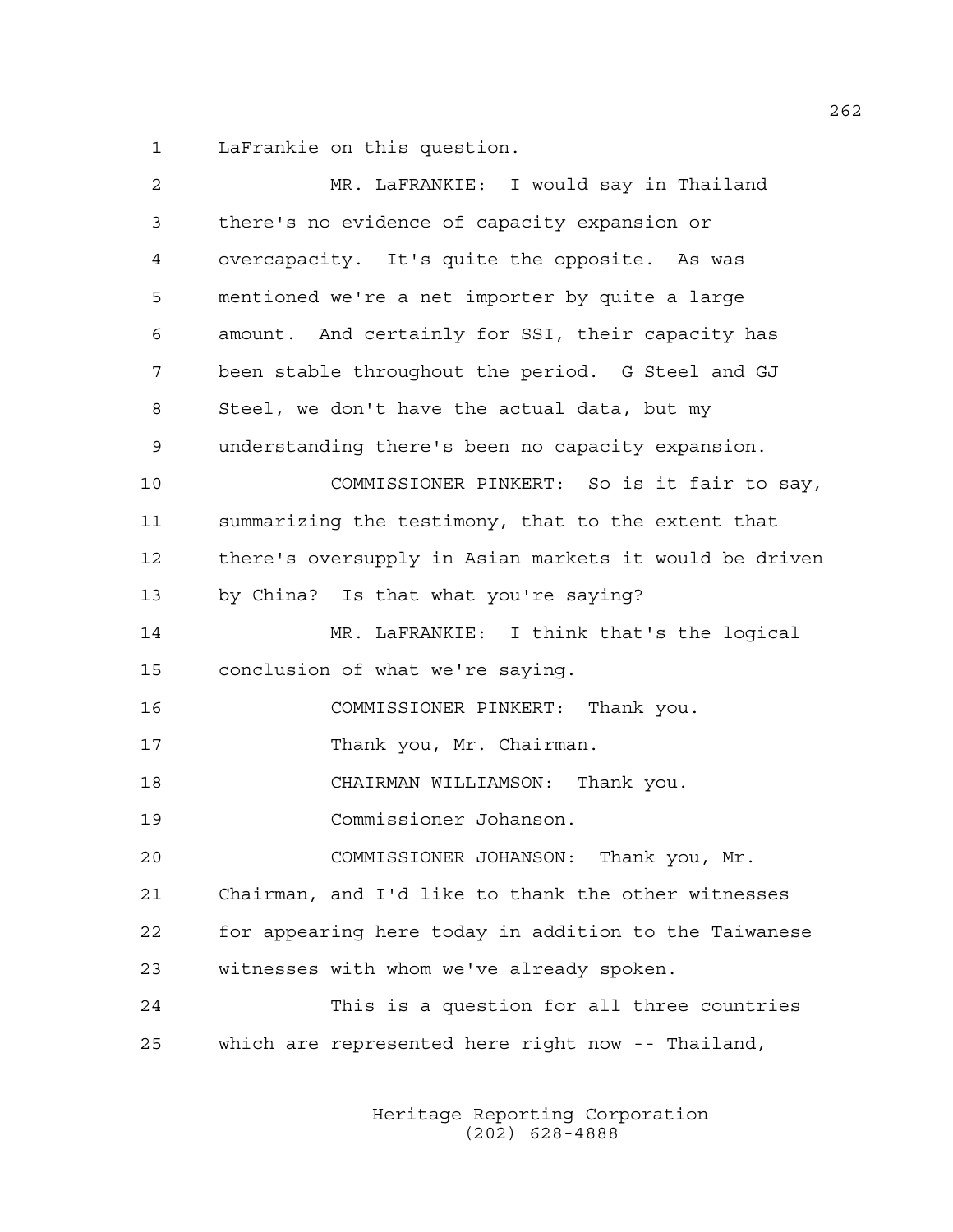1 Taiwan and India. It deals with the question of 2 energy costs in the Asian countries which are subject 3 to the order vis-a-vis their competitors in the United 4 States.

5 The three countries represented at the table 6 right now are not major producers of energy as far as 7 I know. In fact in that part of the world, I think in 8 the Spratley Islands there's a lot of disputes 9 regarding energy.

10 I was wondering how much of a disadvantage 11 are your producers at compared to U.S. producers? Mr. 12 Lunn?

13 MR. LUNN: I'll start with India. I'll give 14 you a better answer in the posthearing brief, but very 15 briefly India does have a fair amount of gas 16 production. I do believe they're net importers of 17 energy. But compare that to the fact that they have 18 very large deposits of high quality iron ore and coal, 19 so I don't know, you can't just look at one input and 20 see how that compares. I think the probably have a --

21 CHAIRMAN WILLIAMSON: Mr. Lunn, can I just 22 pause for just a second. Our Taiwanese friends have 23 to leave and I just wanted to express our deep 24 appreciation to them for coming again. I realize it 25 involved quite a bit to come testimony and we want to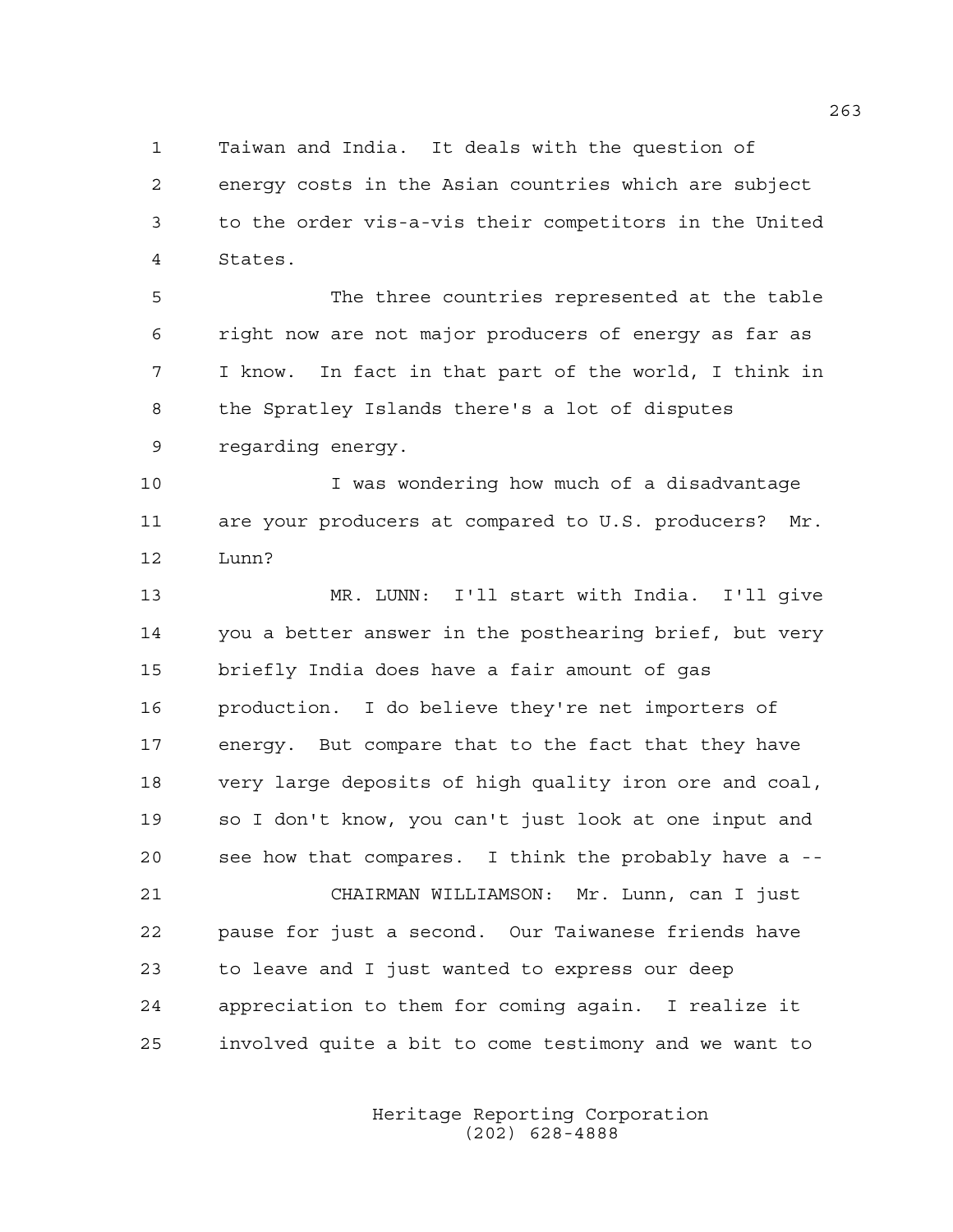1 express the Commission's appreciation for you 2 testifying today. 3 Thank you and have a good trip. 4 Thank you, and continue. 5 MR. LUNN: I was just saying that I think 6 India probably has a comparative advantage in terms of 7 iron ore and coal, and I would have to check and see 8 what their advantage or disadvantage is in terms of 9 energy. 10 10 I know my client has its own energy 11 generation facility that powers its plant. 12 COMMISSIONER JOHANSON: All right. 13 I think it's been a big issue in India in 14 the past, though, in the not too recent past. 15 MR. LUNN: Energy is definitely an issue. 16 COMMISSIONER JOHANSON: The reliability of 17 energy to a certain extent. 18 MR. LUNN: Maybe that's the better way to 19 put it. My client's got their own electric generation 20 facility but they do in the northeast produce, there 21 is oil and gas production in India. I do believe 22 they're net importers. 23 COMMISSIONER JOHANSON: I didn't realize 24 there was oil and gas production. I guess there's a 25 lot of places, but not enough always.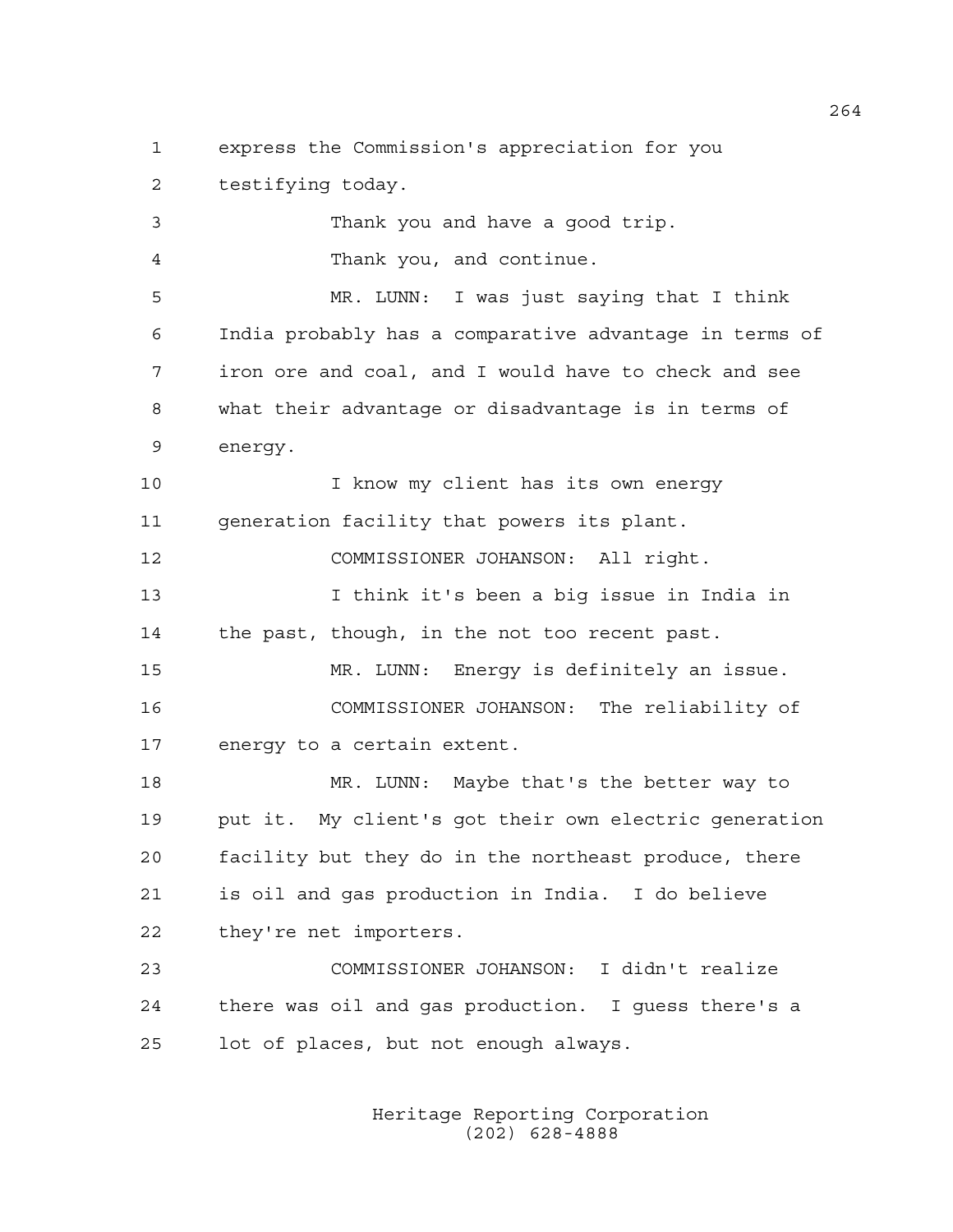1 Would anyone else like to comment on the 2 issue of energy?

3 MR. WAITE: Yes, Commissioner Johanson, it's 4 Fred Waite again on behalf of the Taiwanese.

5 As was I think mentioned earlier, Taiwan is 6 not a major energy supplier. It's more in the 7 position of a rapidly and now industrialized country 8 that relies more on technology, logistics, educated 9 manpower, many of the things that we in the United 10 States have traditionally relied on in competing with 11 countries that may have competitive advantages on 12 energy or labor or certain raw materials.

13 And the fact that the U.S. manufacturing 14 base, even in the dark days of the oil embargo, still 15 was able to be competitive. In fact one of the most 16 competitive economies in the world facing energy 17 shortages. And as Mr. Lunn said, energy is one factor 18 and it's an important factor, but it is not the only 19 factor. But it is certainly, given the developments 20 that we've seen in this country, it has to be going 21 forward with the appropriate public policies a 22 tremendous advantage for the U.S. manufacturing sector 23 to have not only low cost energy supplies available in 24 ample quantities, but a secure, non-interruptible 25 supply of energy.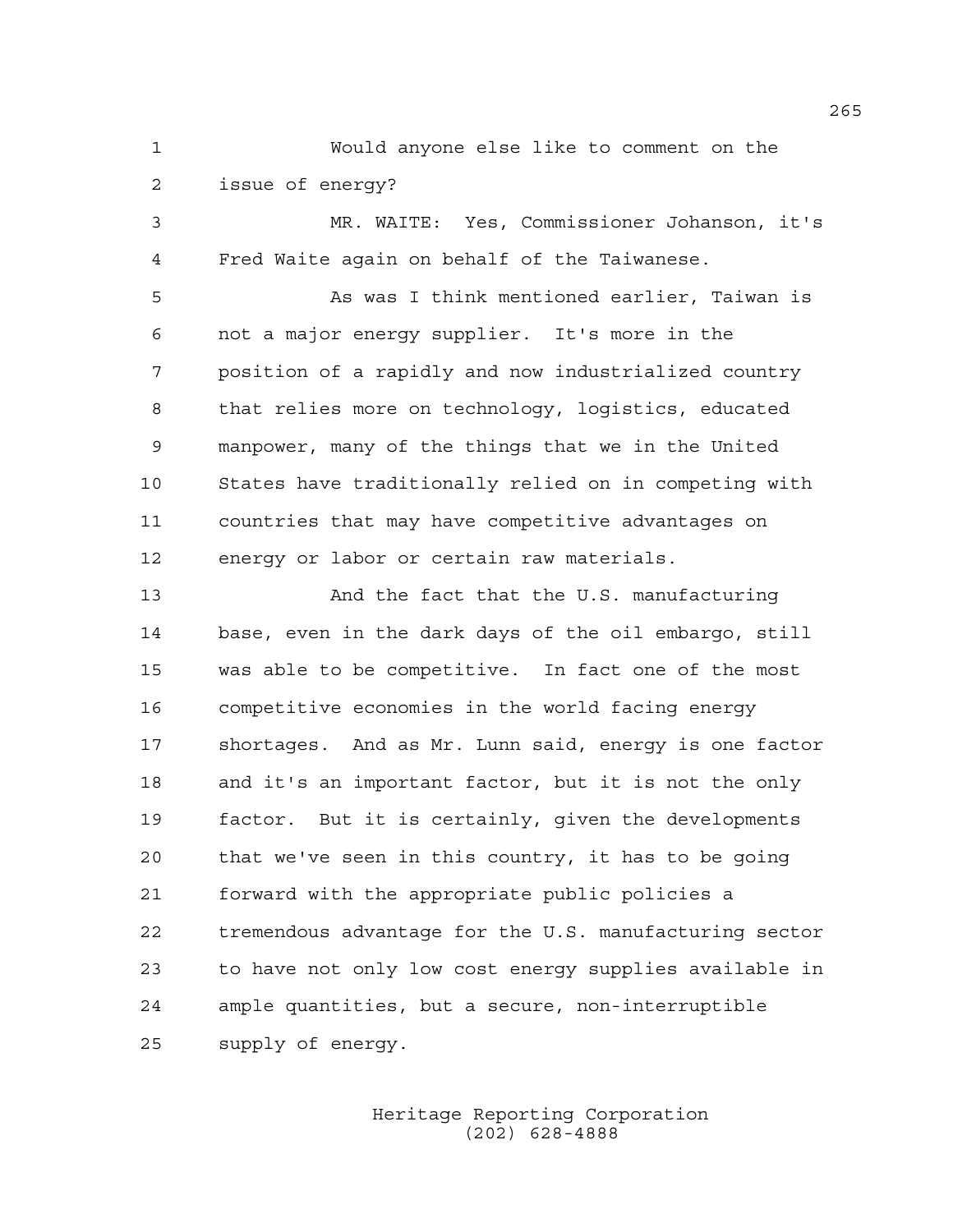1 So that's perhaps another reason why a 2 Taiwanese mill looking at markets around the world 3 would not be particularly interested in trying to 4 compete in the United States on those grounds. 5 COMMISSIONER JOHANSON: Thank you, Mr. 6 Waite. 7 Mr. LaFrankie? 8 MR. LaFRANKIE: I'd have to say for 9 Thailand, I would agree overall. The U.S. clearly has 10 advantages in terms of energy costs. Whether it's 11 natural gas, goal, or whatever. Thailand is not known 12 as having huge reserves of energy so it's a net 13 importer of that. 14 In terms of an actual quantifiable 15 difference for Thailand, I'd have to think about it. 16 It would depend, I think, on the type of producer. 17 SSI had traditionally just been a re-roller, but now 18 it's got its own integrated slab operation which is in 19 the UK. The other two, G Steel, GJ Steel, had been 20 more in the nature of Nucor remelt shops, so I think 21 there's definitely some potential for advantage. I'd 22 want to look into quantifying it. 23 COMMISSIONER JOHANSON: Thank you. That 24 would be helpful. 25 I'd now like to talk on China. This is a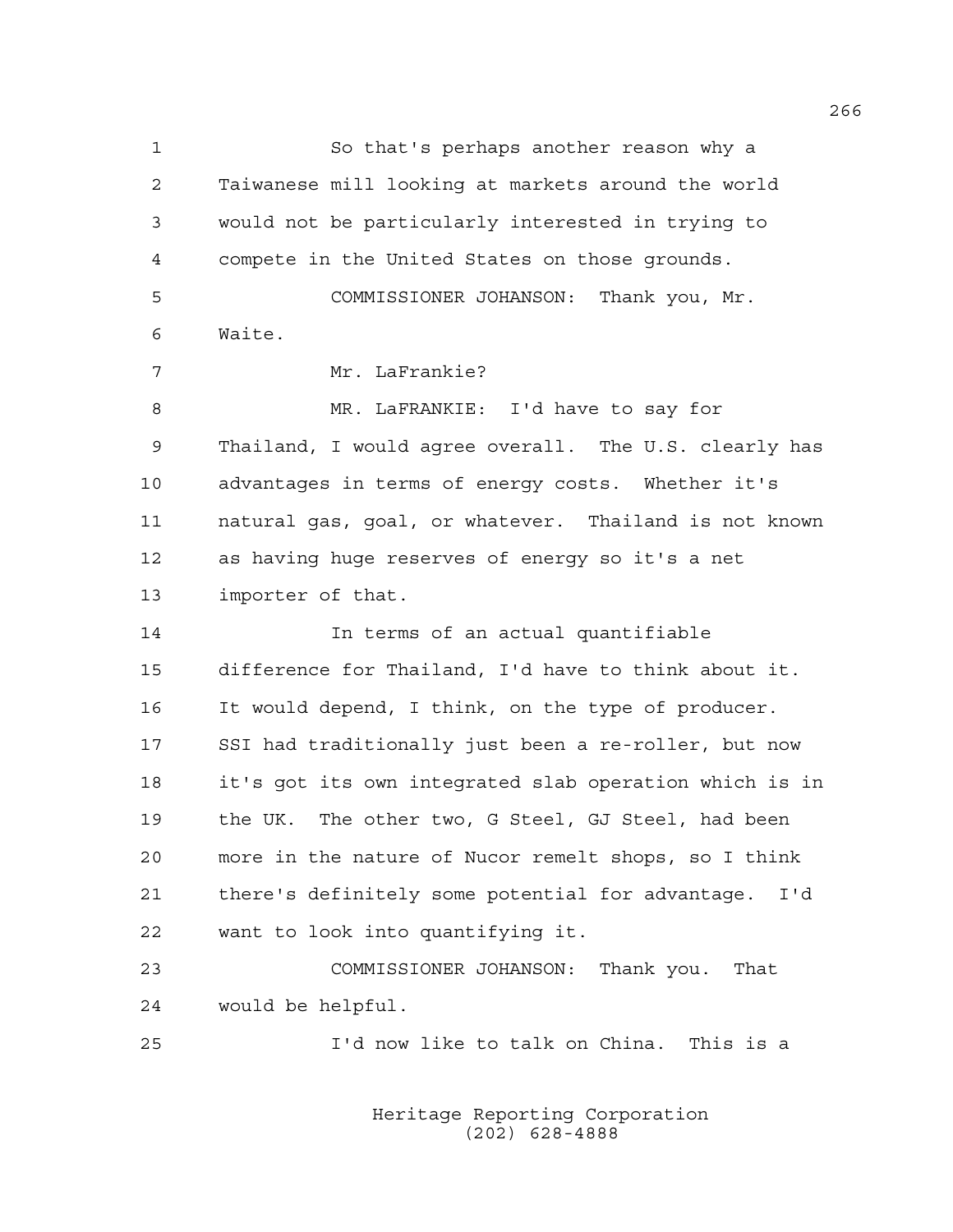1 question I posed to the Taiwanese witnesses earlier. 2 Mr. Waite, you can comment further on it if you'd 3 like, but this question specifically targeted or at 4 least primarily targeted towards Thailand and India 5 since we have not yet heard from them on this issue.

6 But the issue of China. China right now has 7 massive capacity which has come on-line in recent 8 years. And it's in the center of Asia. I assume that 9 it has impacted producers, or sales of Thai produced 10 and Indian produced hot-rolled steel in Asian markets, 11 perhaps in the home markets of those two countries, 12 and Taiwan as well.

13 Could you all comment on that? 14 MR. LaFRANKIE: Just to clarify. Your 15 question is that Chinese exports to Thailand -- 16 COMMISSIONER JOHANSON: Have there been 17 exports to Thailand? And if not to Thailand has it 18 affected sales of Thai steel in other markets in the 19 region?

20 MR. LaFRANKIE: There have been some exports 21 of Chinese steel to Thailand but not a significant 22 amount, and particularly recently those have fallen 23 off. I think partly it's just been a trend with 24 Chinese exports that they have fallen off as they're 25 servicing the home market. That's part of it.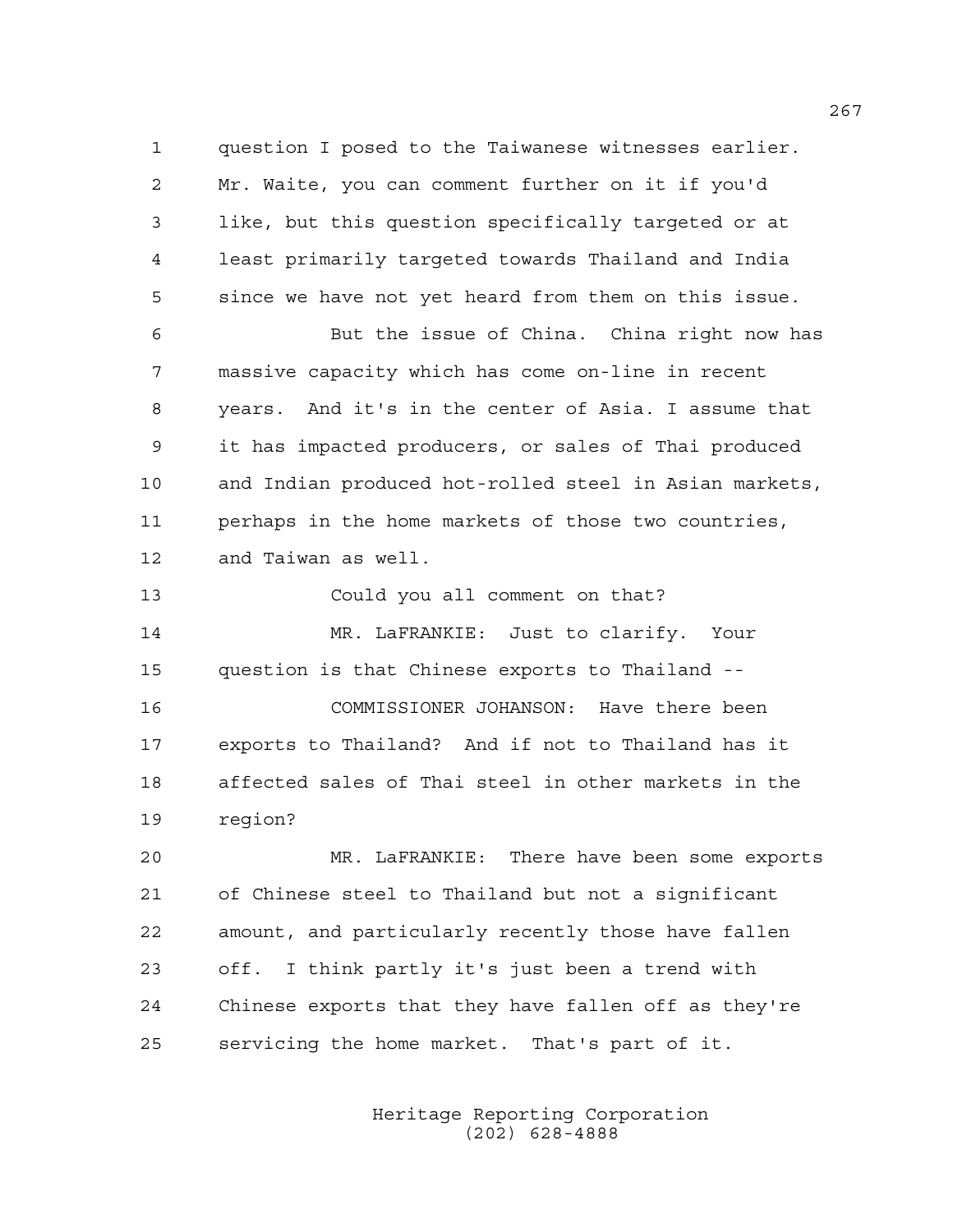1 I think part of Mr. Pinkert's question, 2 Thailand has taken steps to protect its market from 3 unfairly traded imports, including Chinese and many 4 others. That's a question of stopping unfair trade. 5 So that was a dumping order and then a following up of 6 the safeguard action. So in that sense there has not 7 been a flood of Chinese exports into Thailand.

8 In terms of Chinese exports around the world 9 displacing Thai exports to those countries, I haven't 10 seen evidence of that. Again, I'll look into it, but 11 our sense is that again the Chinese exports have 12 fallen off and so it's more of a market-based 13 situation at least for Thailand.

14 COMMISSIONER JOHANSON: Actually, let me 15 follow up with you just for a minute dealing with the 16 issue of the quality of steel. The Thai witnesses who 17 just departed say they produce a higher-quality steel 18 and that China produces a lower-quality hot-rolled 19 steel. I assume that would be a factor of importance 20 in Thailand given the high percentage of hot-rolled 21 steel in Thailand used in auto production. Is that 22 the case?

23 MR. BUTTON: That's right, and particularly 24 for Thailand, who's very focused at least certainly 25 SSI, very focused on the high end market. I think as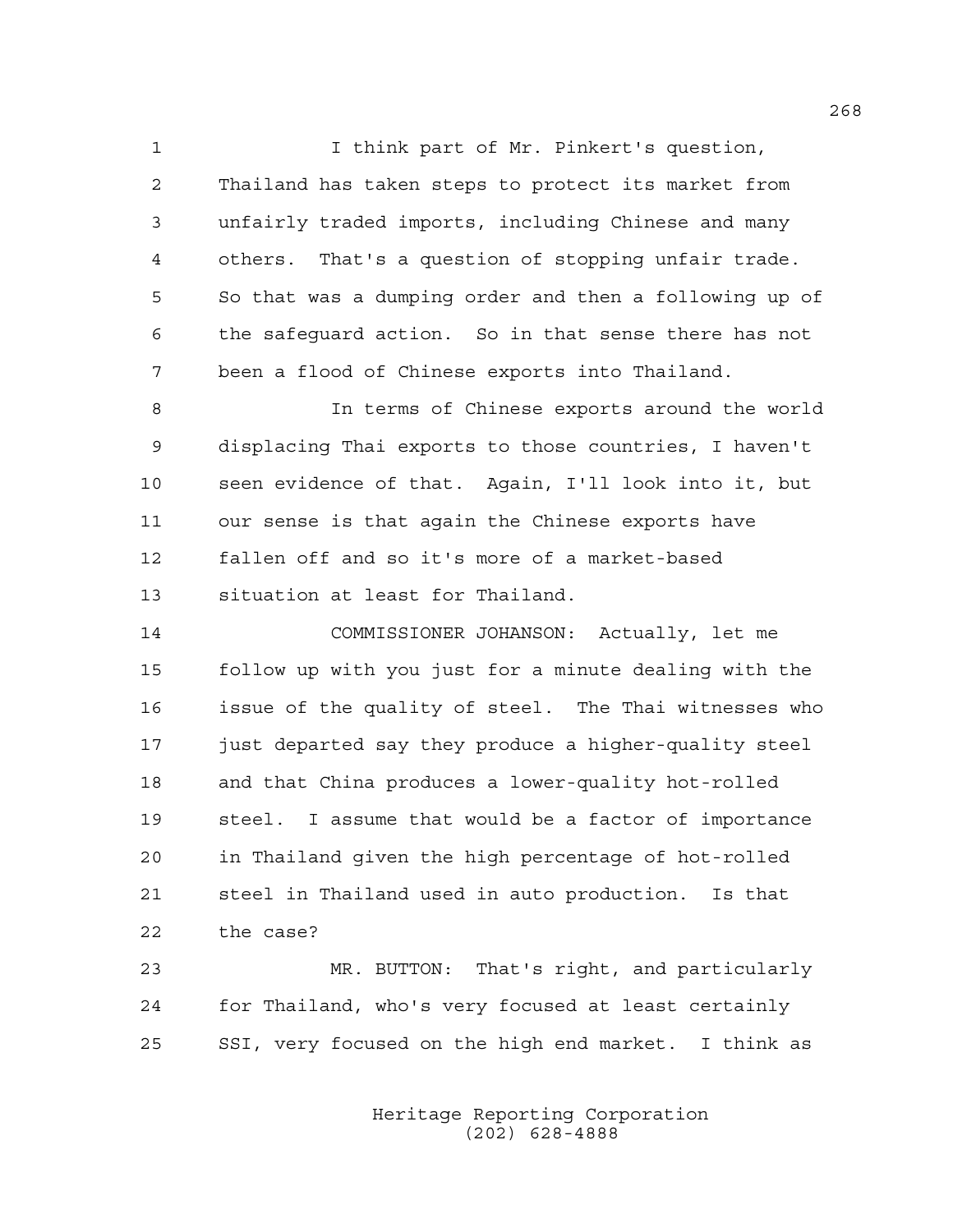1 I said in my testimony, it's still about a 50/50 split 2 depending what you're talking about, if you want to 3 sort of segment the market as between commercial grade 4 construction material as opposed to high end. What 5 does high end mean? It can mean certain applications 6 for the automotive sector. It can mean specialty 7 applications for machinery, equipment, metal 8 packaging. Also inputs into the cold-rolling 9 operations. So along those lines the high end is 10 definitely segmented from the low end.

11 Within the high end, in terms of details 12 it's getting beyond in terms of the technical experts, 13 but a lot of it is based upon specification and high 14 tensile strength.

15 And in terms of another aspects of quality 16 which the Thais have found, which has really driven 17 their reason to acquire their own slab mill, was just 18 the failure, for specific applications, particularly 19 in the automotive sector where you have to go through 20 a rigorous testing and approval process which can take 21 as much as a year. They can be tested and if it fails 22 on an application it can be a defect, it can be 23 inconsistent quality, and it can be just providing a 24 product that is not what it's supposed to be, so there 25 are many different factors in that.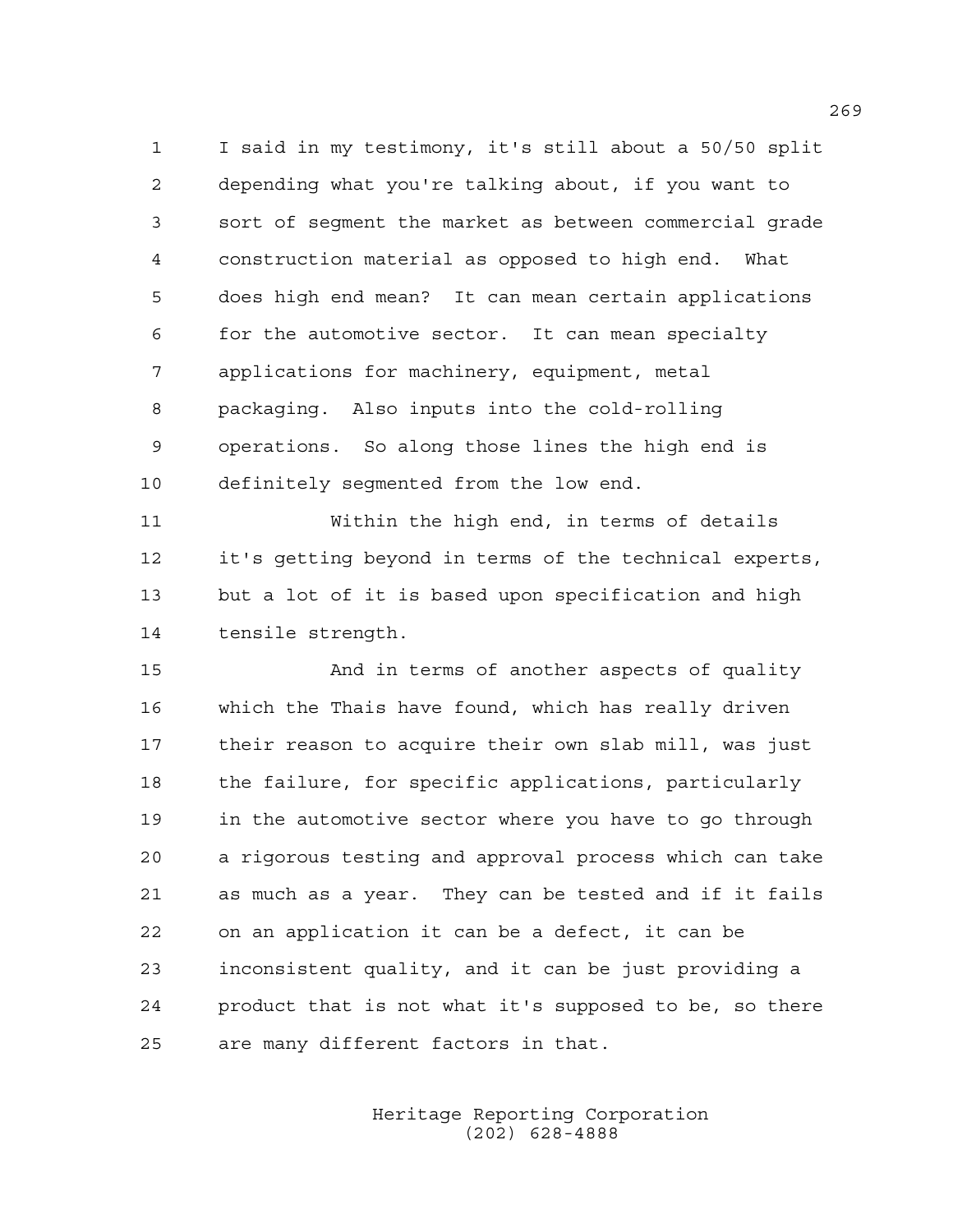1 COMMISSIONER JOHANSON: Thank you. 2 Mr. Lunn, would you like to comment? 3 MR. LUNN: Just briefly. 4 Based on the staff report I don't see any 5 Chinese exports to India, but I know my clients do 6 compete with the Chinese in the Middle East and in 7 Africa in particular. But other than that, I will put 8 the question to them and get you a better answer in 9 the posthearing brief. 10 COMMISSIONER JOHANSON: That would be 11 helpful if you could, because as you all know from 12 this morning, the Petitioners put a great emphasis on 13 the high capacity in China. So that would be helpful. 14 My time is about to expire in about 30 15 seconds, so I will stop at that. Thank you. I 16 appreciate your answers. 17 CHAIRMAN WILLIAMSON: Thank you. 18 Commissioner Broadbent? 19 COMMISSIONER BROADBENT: Thank you. 20 I wonder if the panel could give me their 21 thoughts on the McKinsey Study that the Petitioners 22 cited this morning on a level of return, the EBITDA of 23 16 percent that seems in their view to be minimum 24 profitability for this industry to be sustainable. 25 Does anybody know the background on that and

> Heritage Reporting Corporation (202) 628-4888

270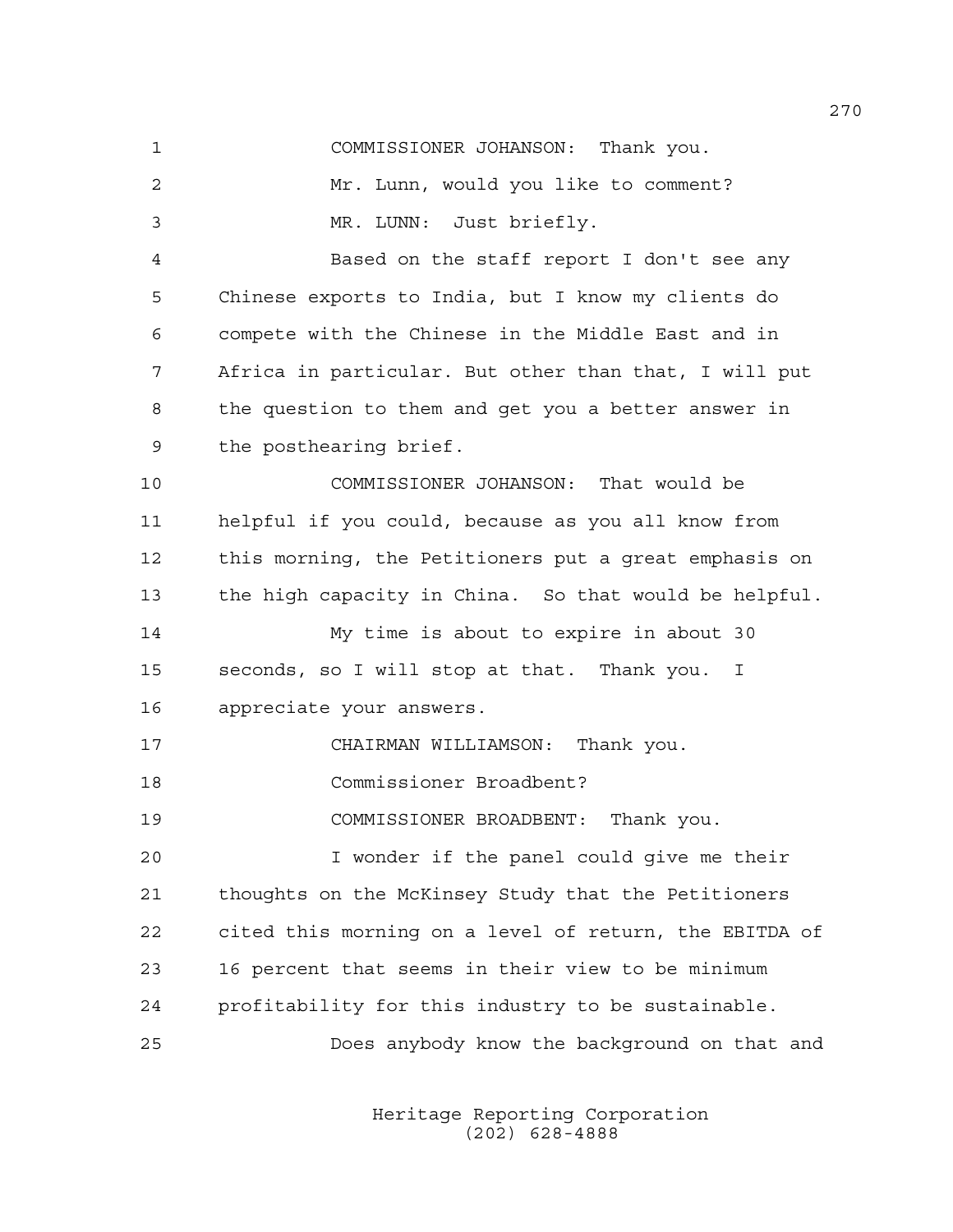1 what the OECD, who was commissioning the study and how 2 you put that into the context of the discussion today? 3 MR. BUTTON: Commissioner Broadbent, Ken 4 Button.

5 Overall what I would say just to start with, 6 I think there's great basis for the Commission to be 7 cautious, perhaps skeptical, with respect to the 16 8 percent EBITDA profit margin being a benchmark that 9 needs, that is in fact real. Of course it was 10 mentioned a great deal this morning.

11 Why should you be cautious?

12 As far as I'm aware, the entirety of the 13 source of the 16 percent figure is a single page 14 PowerPoint that was presented attached to a 15 presentation at an OECD steel committee dealing with 16 the issue of overcapacity in the steel industry. 17 Perhaps there is more to it, but basically it's just 18 one page. It gives a few statistics. Let's assume a 19 cost of debt of eight percent, a cost of equity of ten 20 percent. So you can handle debt at 2.5 times your 21 EBITDA figure and so forth, and it leads to a figure 22 of okay, you need a minimum of EBITDA return of 16 23 percent. That means your earnings before interest, 24 taxes, depreciation, amortization as a percentage of 25 your sales is 16 percent.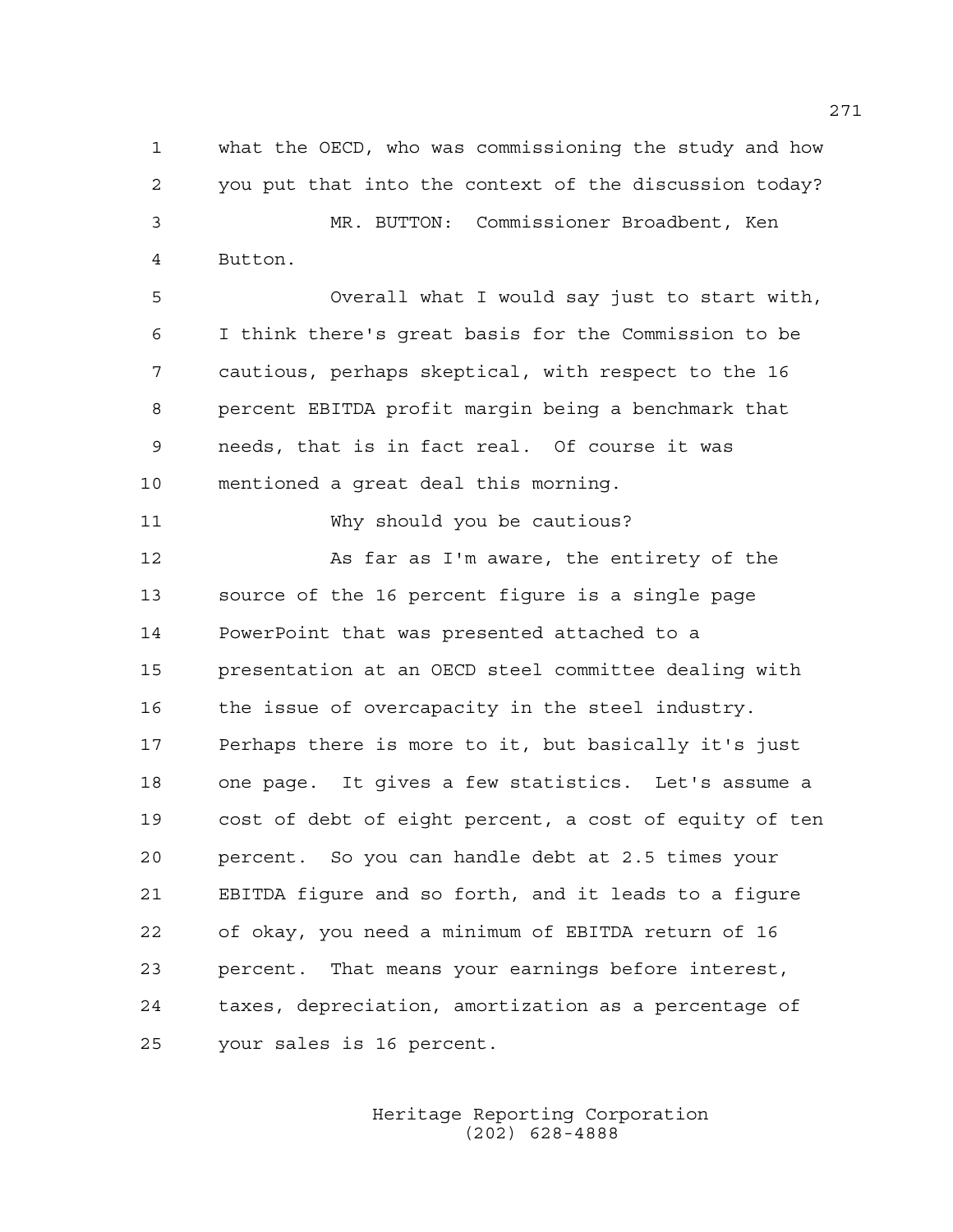1 This figure, the McKinsey figure is global. 2 It's not specific to the U.S. or the U.S. conditions 3 of competition. It's not specific to the hot-rolled 4 industry. We're unclear as to what it is relating to. 5 So that's a reason for being cautious or skeptical 6 about a benchmark.

7 Third, during the 16 years for which the 8 Commission has financial data that would permit 9 calculations, the U.S. producers achieved the 16 10 percent EBITDA threshold only three times -- 2004, 11 2005, 2006 -- which the McKinsey Report itself 12 describes as a period of an immense credit bubble for 13 the global economy. It was very unusual 14 circumstances. That's three out of 16 years and none 15 during the POR.

16 Therefore in this sense from McKinsey's 17 perspective it seems that the U.S. industry simply 18 should not be here. Well, it is here. It very much 19 is here in fact.

20 A fourth point would be that the hot-rolled 21 industry is here, and as I described in my testimony, 22 the U.S. industry controls effectively as much as 23 about 97 percent of the U.S. hot-rolled steel market. 24 So it's there.

25 Has there been enough capital for the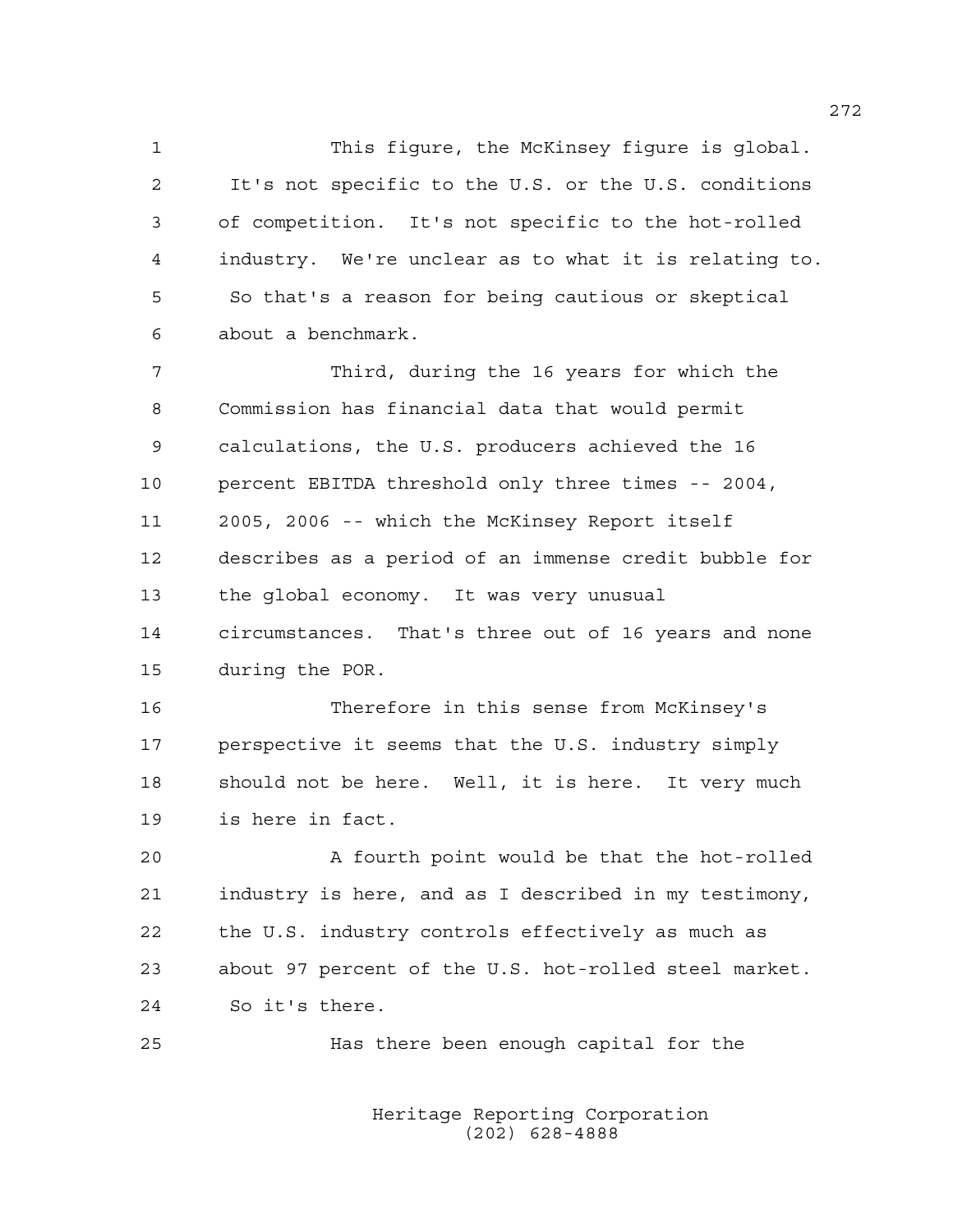1 industry? Well, a fifth reason for skepticism or 2 caution is that the U.S. producers have found capital 3 sufficient for investing during the period to the 4 extent that, for example, large amounts of capital are 5 used for acquisitions of other U.S. producers during 6 the 16 year period as indicated in the staff report 7 figure I-2 where you can see the consolidation process 8 of the industry that went from 21 to 14, companies 9 buying other companies.

10 Moreover, the industry has in fact built new 11 facilities during this period, and they've been 12 increasing their capacities. During each of the last 13 four years capacity increased.

14 So for these reasons, I think the Commission 15 should be very, very cautious of what may be an 16 artificial benchmark threshold that has, frankly, very 17 limited relevance for this particular investigation on 18 the hot-rolled steel market.

19 Thank you.

20 COMMISSIONER BROADBENT: Any other comments? 21 Okay. Have we discussed the revocation of 22 the order in Japan and the lessons you all would 23 advise us to take on that experience? 24 MR. BUTTON: Commissioner Broadbent, if I 25 can comment as well, there's been a good deal of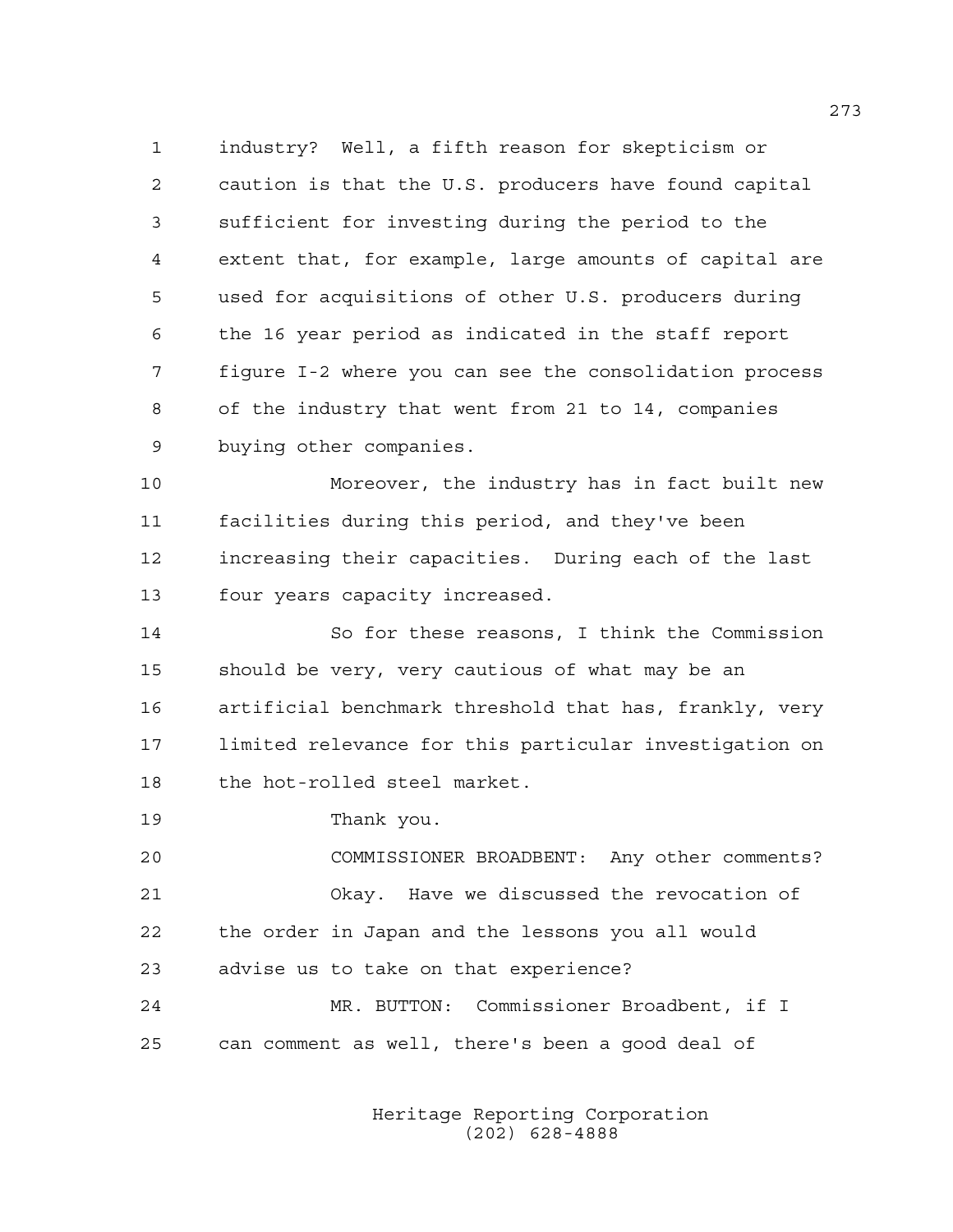1 discussion about Japan and Brazil and what has 2 happened. The note that there has been an increase in 3 imports from Japan and Brazil. I would simply note 4 that as the 2012 data, that the increase in imports 5 from Japan results in a penetration import market 6 share for Japan of about 0.3 something percent. The 7 import penetration for Brazil is I think two one-8 hundredths of a percent. So in neither case do I see 9 hard evidence of those having had a negative effect on 10 the U.S. market. Specifically as to price.

11 There was discussion about how very small 12 volumes, even including these volumes, could have a 13 negative effect on the price in the market.

14 What has been the recent price history? The 15 recent history is that prices have been increasing. 16 There have been price increase announcements in recent 17 months by U.S. Steel, Nucor, NLMK, AK Steel, Severstal 18 North America, and ArcelorMittal.

19 Reference this morning was made to 20 independent pricing sources such as the steel bench 21 marker, which likewise shows us there's been a turn. 22 Prices are rising for multiple weeks.

23 My sense is that the imports from Brazil and 24 Japan and let us note all of the other non-subject 25 imports listed by the staff report in Table Roman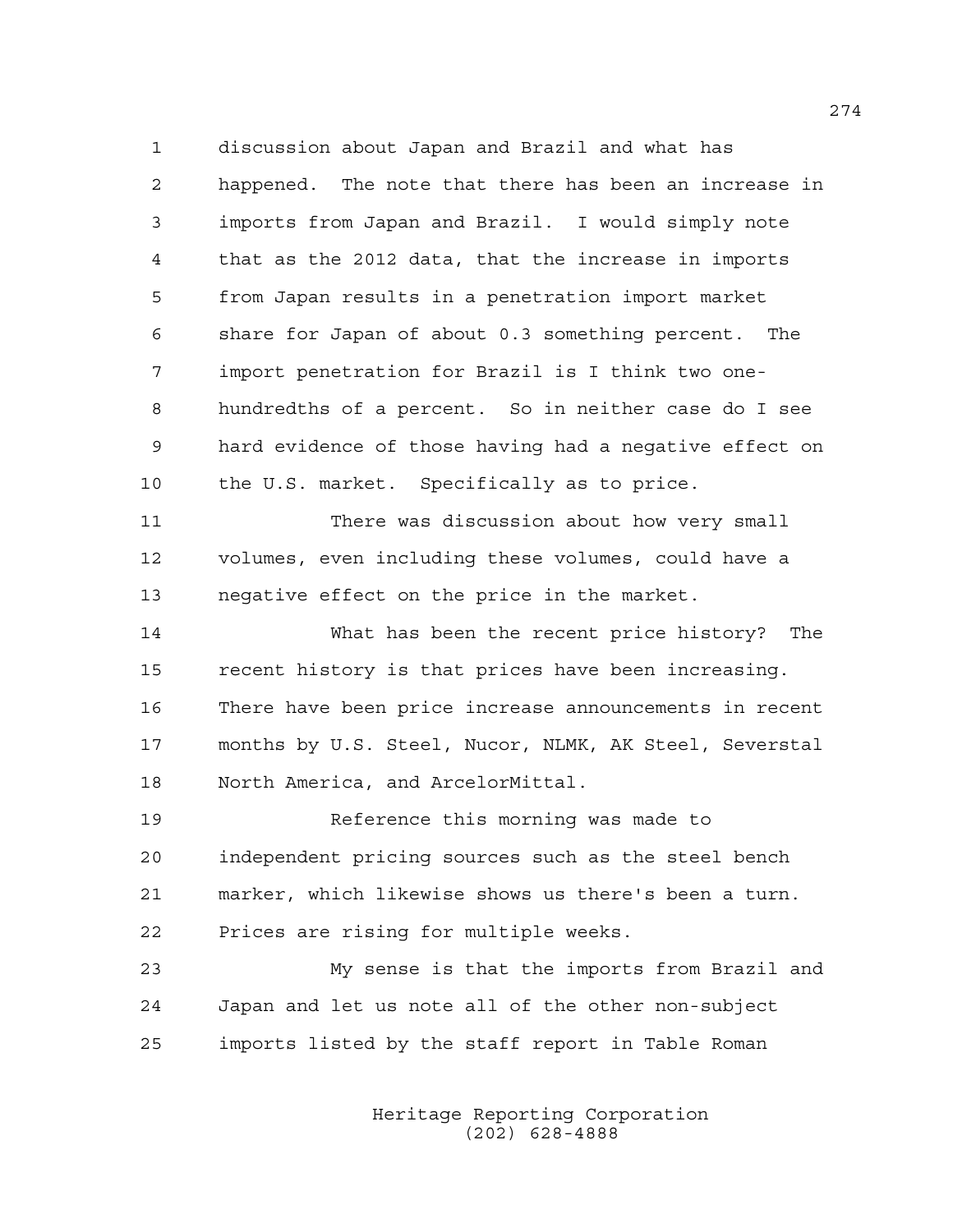1 IV-4, with regards to the other countries be it Russia 2 and others, those products have been coming in and 3 they haven't prevented this increase in prices 4 recently. So I just think there needs to be caution 5 about how you interpret the small increases that have 6 occurred following that revocation of the Japanese or 7 Brazilian orders.

8 COMMISSIONER BROADBENT: This is for Mr. 9 Lunn regarding India.

10 If India is a net importer, why does India 11 export four million tons of hot-rolled steel? What's 12 going on there? Push/pull demand situation.

13 MR. LUNN: This probably differs a little 14 bit from company to company, but I think it's a lot 15 like manufacturers don't want to have one source of 16 supply. Producers of all the steel companies I've 17 represented prefer to have some portion of their goods 18 going to export markets. It gives them a little bit 19 more stability and they view it as a better business 20 model so they want to maintain certain 21 discreet export markets. That's not the majority of 22 their sales, but as prices fluctuate, as markets 23 fluctuate, they want to be able to move with those. 24 COMMISSIONER BROADBENT: Why do you think 25 the United States is not a bigger exporter?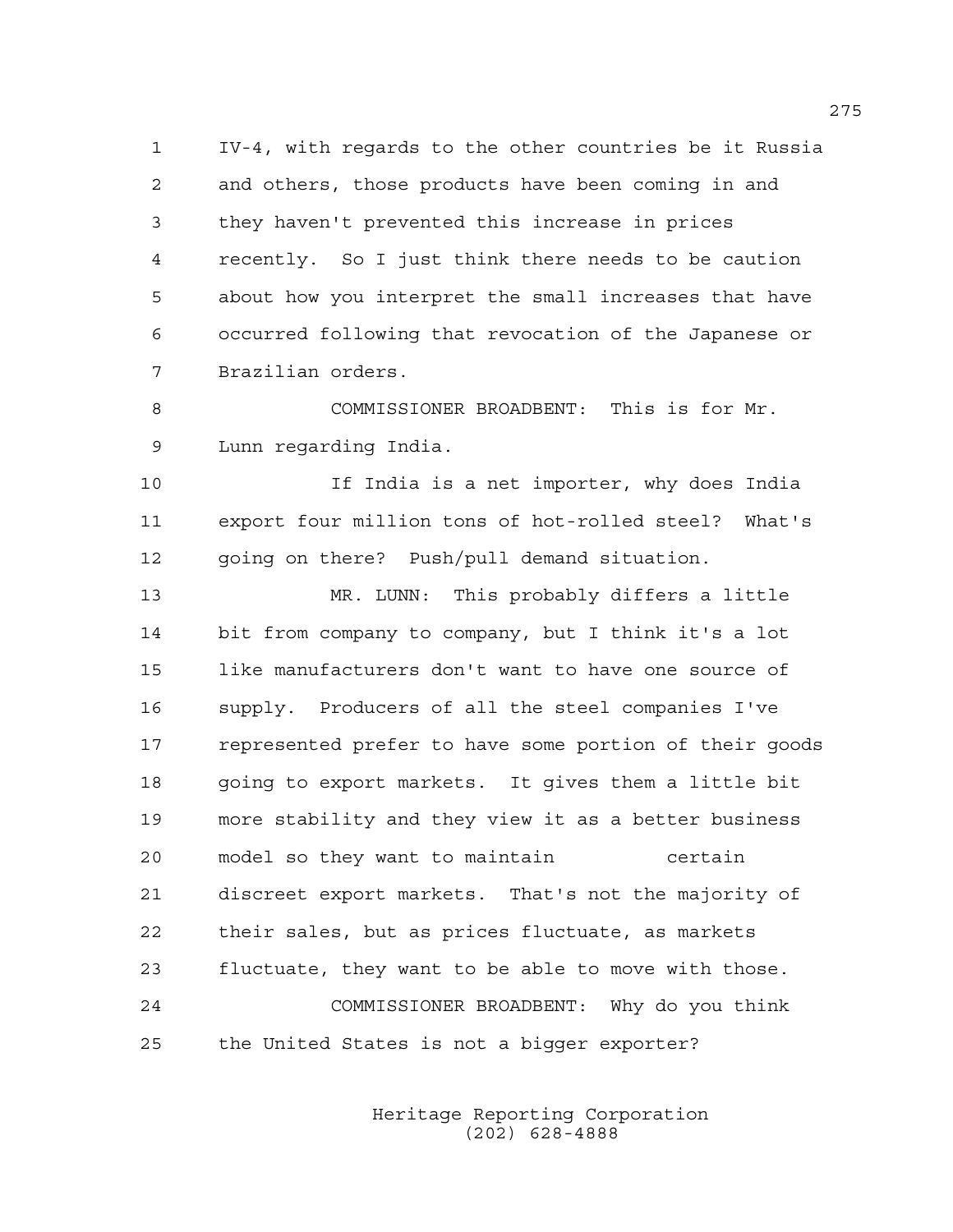1 MR. LUNN: You would have to ask them. And 2 I do think, in some products, GOES, for example, that 3 you're going to learn a little bit about later in the 4 year, they were a major exporter for a number of 5 years. So I don't think there's any particular reason 6 that they can't be a significant exporter. I think 7 it's probably because they've got such a large 8 percentage of the U.S. market that they don't bother. 9 COMMISSIONER BROADBENT: For Mr. LaFrankie 10 regarding Thailand.

11 You mentioned that SSI primary sources slab 12 from a new affiliate in the UK. Why is it not 13 prohibitive to import slab from that far away? 14 MR. LaFRANKIE: It's certainly more 15 expensive. It's not prohibitive in terms of the

16 market that they're after which is their whole 17 strategy now is to go what they call the high end 18 premium value products. As I think you heard from the 19 Taiwanese, you tend to get a higher price, you get a 20 higher margin on that. So that's all part of the 21 strategy.

22 But their costs are higher, there's no 23 mistake about that, particularly now because they're 24 in a startup operation. But certainly they are 25 focused on the high end in the Thai market. That's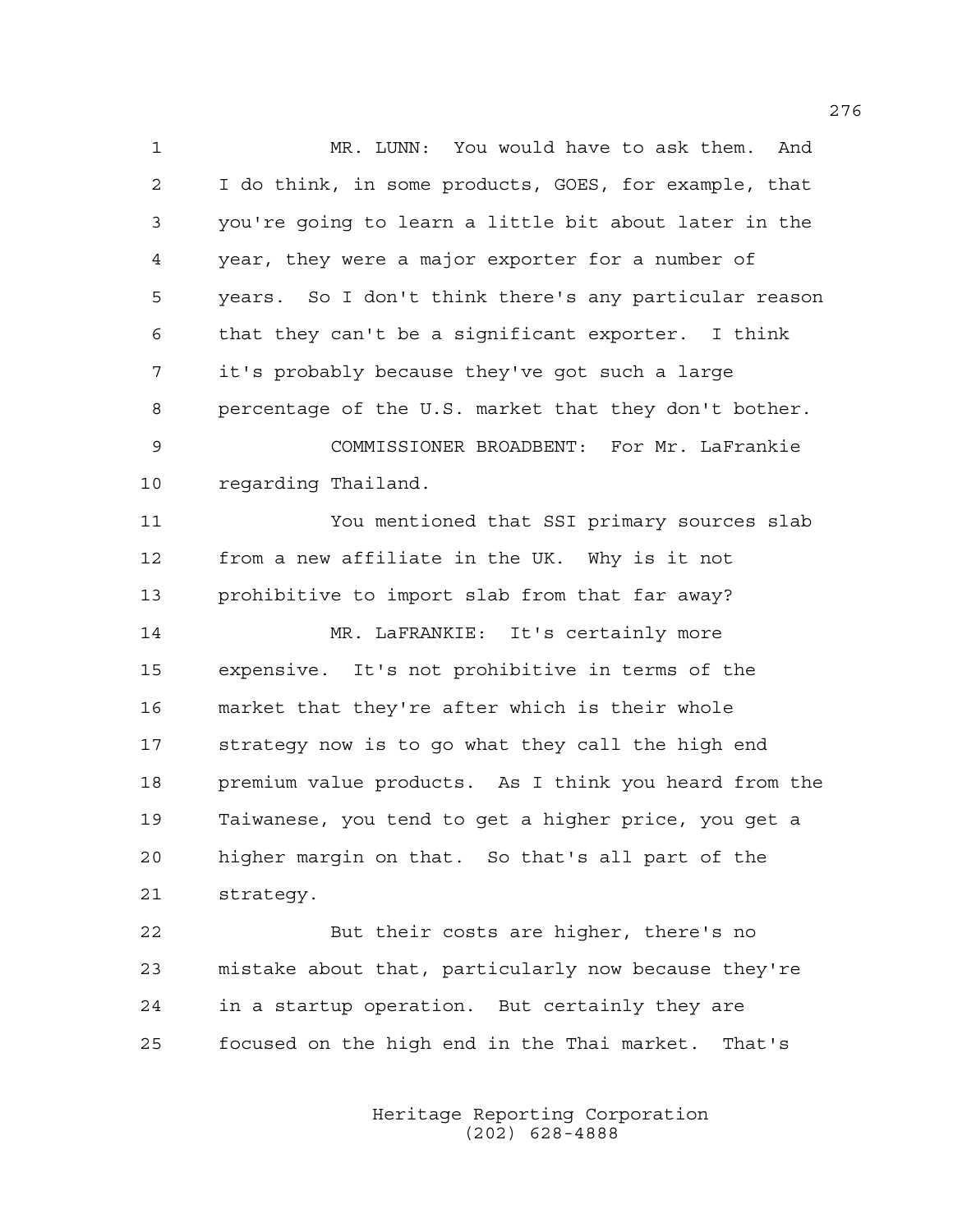1 the strategy. I think I would agree that at some 2 point it would become prohibitively expensive to 3 source your slab from the UK which is pretty far away 4 from Thailand, roll it into plain vanilla, as 5 Petitioners want to call it, commodity grade product 6 and ship it to the United States.

7 COMMISSIONER BROADBENT: A broader question, 8 give us some advice on how we approach cumulation in 9 this case for all the countries involved.

10 MR. LaFRANKIE: I think we all have our own 11 view on that and I'll let everyone speak for 12 themselves because there's definitely a lot of 13 arguments on that.

14 I think for Thailand we're arguing two 15 different things. On the one hand we're saying 16 there's no discernible adverse impact and there are 17 certain factors to look at. We view that as 18 mandatory, if you think those factors are met. 19 Obviously that's within your discretion to determine 20 whether the factors are met.

21 In our case we're focusing on the volume. 22 It's been very small forever, even before the order 23 was in place. It's never been larger than three-24 tenths of one percent. There's just no interest in 25 the market.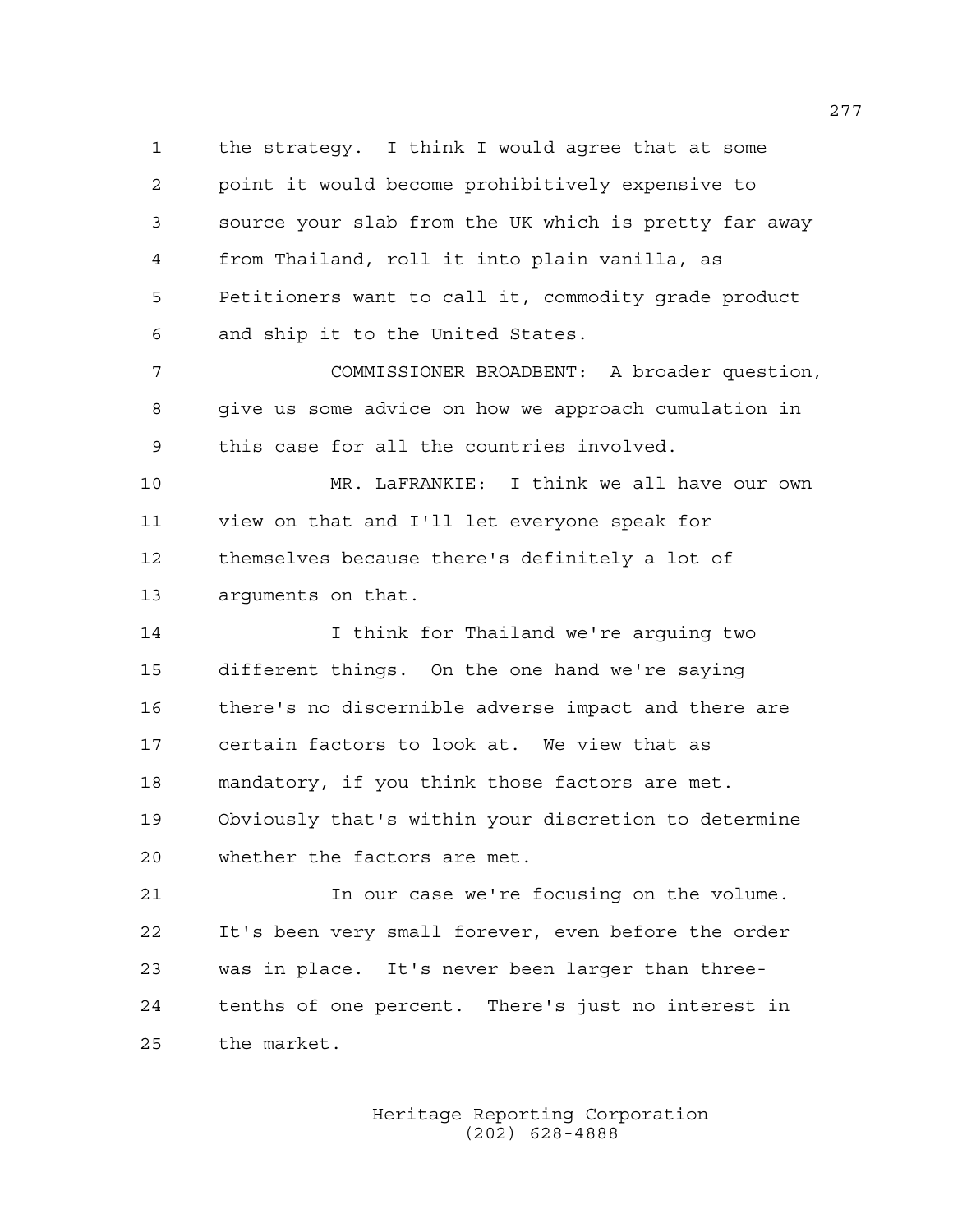1 It's also similar, we think we can put this 2 in the posthearing, to the situation involving Brazil 3 most recently, and also Argentina I believe in the 4 earlier sunset review.

5 We're also arguing conditions of competition 6 as pointed out in our brief. All the different 7 factors for Thailand, particularly their focus on the 8 home market, their new slab facility, and their focus 9 on high end in the home market.

10 COMMISSIONER BROADBENT: I can say this, I'm 11 now the only non-lawyer on the panel, it's my 12 understanding we can't do both of those at the same 13 time, right? Under the law. You're arguing both of 14 those for --

15 MR. LaFRANKIE: I'm arguing in the 16 alternative.

17 COMMISSIONER BROADBENT: So you're giving us 18 a choice.

19 MR. LaFRANKIE: I'm giving you a choice. I 20 would prefer the mandatory one. But if you find that 21 factor is not met, because I realize that's a tough 22 standard, you still have discretion based on all the 23 other factors. Particularly for Thailand, with our 24 focus on the home market, to decumulate under your 25 discretion.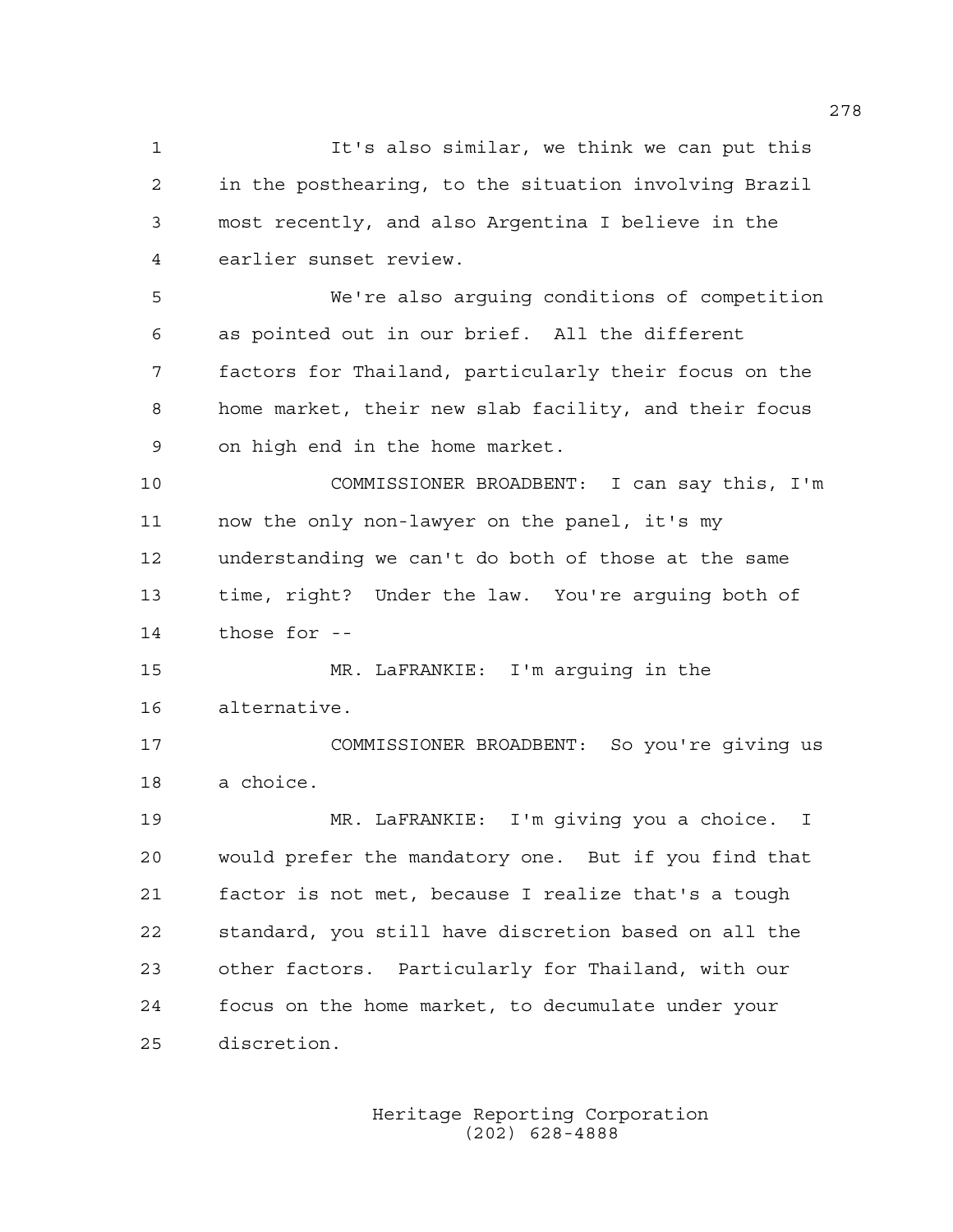1 I'm not arguing for both. It's in the 2 alternative.

3 COMMISSIONER BROADBENT: Got it. Thank you. 4 Mr. Waite?

5 MR. WAITE: Fred Waite on behalf of Taiwan. 6 Without belaboring the point because I think 7 Mr. LaFrankie walked through the alternative theories 8 that we on behalf of the Taiwanese industry are also 9 advocating, and that is with no discernible impact the 10 responses of the entire Taiwanese industry, and I 11 would emphasize once again, you have data on the 12 entire Taiwanese hot-rolled industry in this review. 13 Those responses show that none of those companies 14 shipped subject merchandise to the United States 15 during the review period.

16 The staff report shows some imports of hot-17 rolled, but our belief is that those imports, of 18 course, would be non-subject hot-rolled, not part of 19 this investigation. They simply show up in the same 20 harmonized tariff schedule sub-headings as subject 21 merchandise.

22 And in terms of conditions of competition, I 23 think the witnesses from China Steel both here and in 24 their prehearing brief, and we hope we on behalf of 25 Shang-Chen Steel in our prehearing brief rehearsed the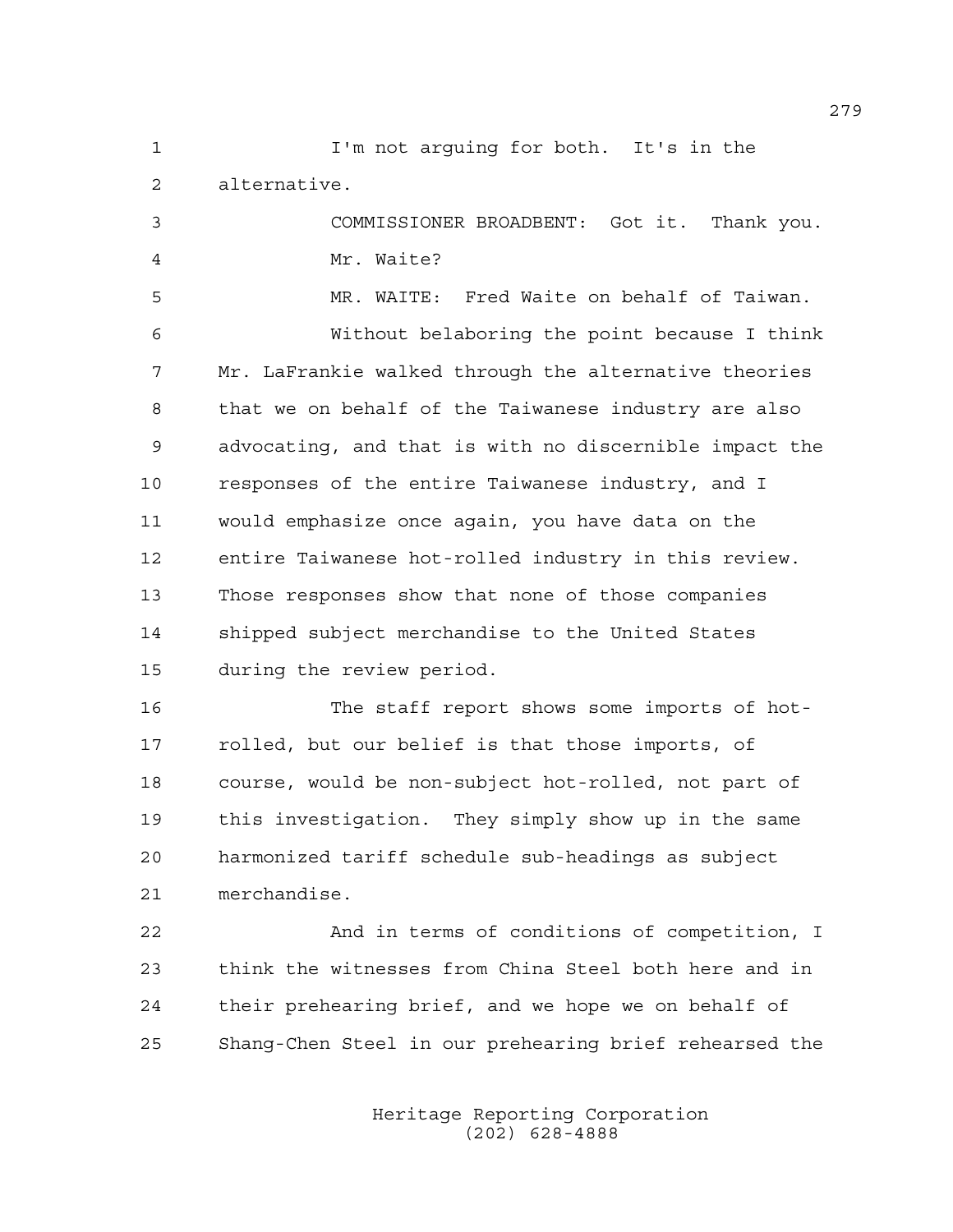1 conditions of competition which we think are, if not 2 unique to Taiwan, are extremely important in analyzing 3 whether or not Taiwan should be decumulated in terms 4 of your analysis of deciding whether or not there is a 5 likelihood of recurrence or continuation of injury if 6 the order on Taiwan is revoked.

7 MR. LUNN: The statute clearly gives you the 8 authority to decumulate when you believe that one of 9 the countries, a revocation of the order as to one of 10 the countries will have no discernible effect.

11 COMMISSIONER BROADBENT: Thank you. 12 Sorry to go over.

13 Oh, Mr. Button, I apologize.

14 MR. BUTTON: Let me just briefly play 15 utility infield here, on no particular country, but as 16 to no discernible impact. As I've discussed earlier 17 in my testimony, a point we're making is that the 18 domestic market is in many respects sheltered. We 19 noted the role of the auto sector and others. 20 Domestic consumers preferring domestically produced 21 product. Therefore the ability of products from these 22 other countries, including in the auto sector, is not 23 likely to penetrate or to have an adverse effect on 24 the prices of the products in these markets. And with 25 respect to the nature of the commodity we've heard

> Heritage Reporting Corporation (202) 628-4888

280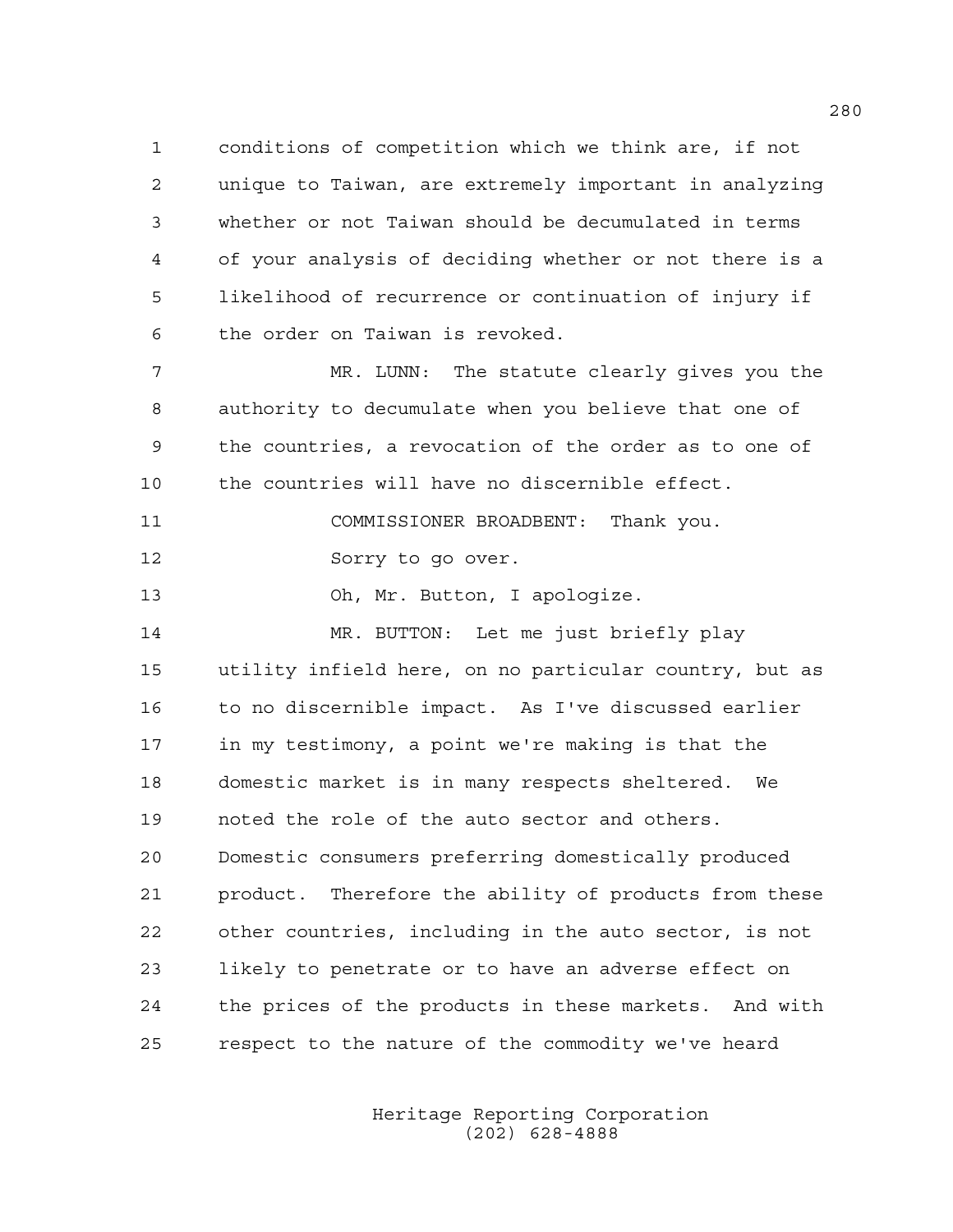1 about hot-rolled steel being hot-rolled steel, price 2 is everything.

3 I believe if you look at the commentary of 4 the auto producers and others who require proximity, 5 these companies are as purchasers price sensitive 6 after you've got people that are qualified, after you 7 have selected potential sources that are proximate. 8 And then among those, yes. This is why those 9 purchasers will rank price at least in the top three. 10 So this is afterwards, the proximity and so forth is 11 important in sheltering the domestic producers from 12 imports from any of these countries. 13 CHAIRMAN WILLIAMSON: Thank you. 14 Commissioner Kieff? 15 COMMISSIONER KIEFF: Thanks everybody. 16 Let me try some short quick ones and see how 17 these work out. 18 For example, for Dr. Button, you're an 19 economist, you're a consulting economist so you're 20 doubly aware of real world economics. All those folks 21 here earlier today presumably were billing time. 22 There was some cost. 23 Is this really not an impact on them and 24 that's why they were here? Or is this an impact on

> Heritage Reporting Corporation (202) 628-4888

25 them and that's why they were here? I don't get it.

281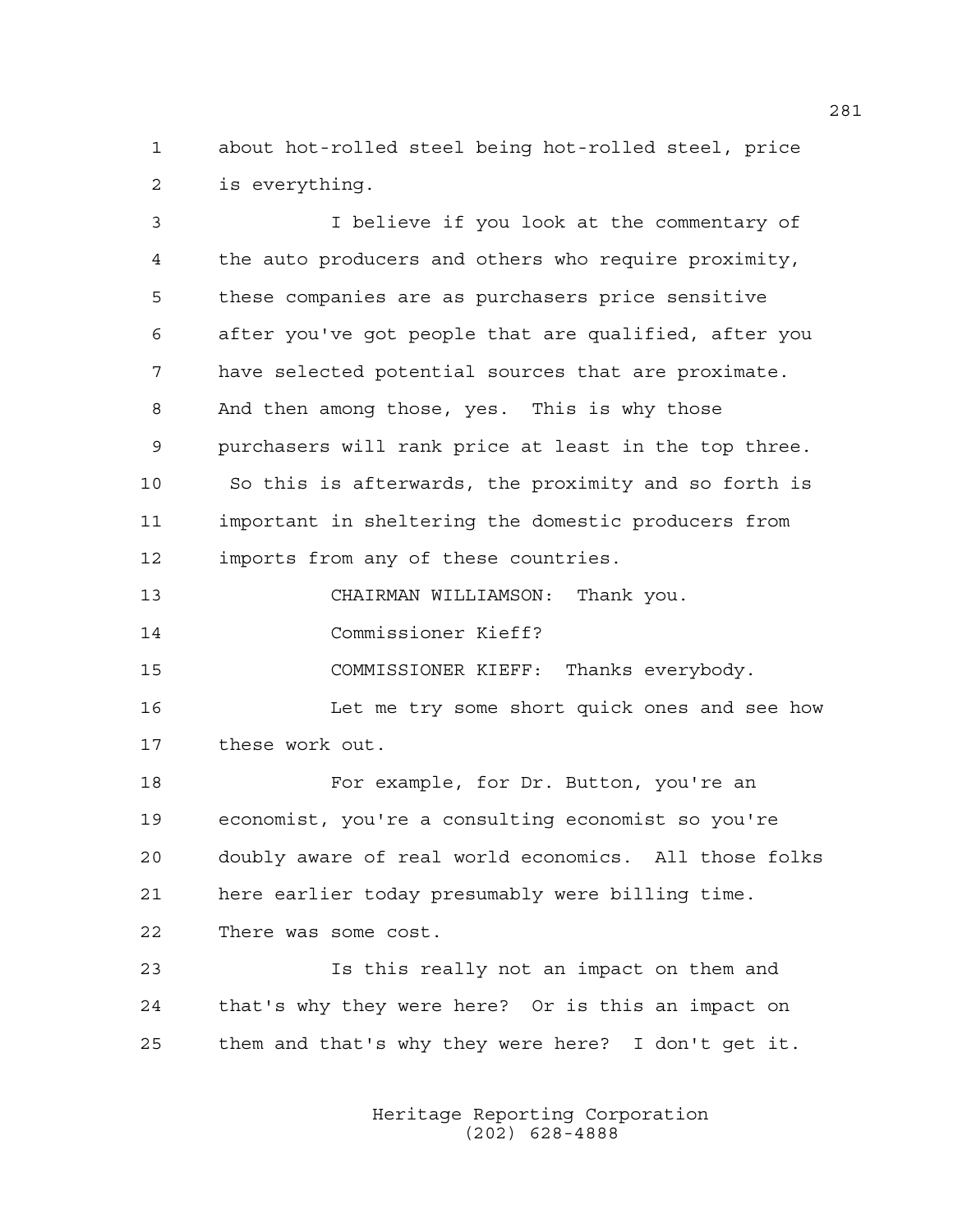1 It seems to me you're saying assume away all of that 2 energy, all of that billed time, all of that cost. 3 Why were they doing it?

4 MR. BUTTON: You're asking for kind of a 5 very much a hard-nosed view of economic interest. 6 Economists can tell you that many business people can 7 say a barrier to entry, there's no such thing as a bad 8 one if it lets you raise prices, period. So that may 9 be, from somewhat a cynical point of view, is that 10 they want to keep out all the product they can, 11 whether or not it would be "injurious" or not.

12 **I** think that may be a reason.

13 COMMISSIONER KIEFF: I think they came 14 pretty close this morning to basically telling us that 15 it's their view, at least for some of them, that once 16 the Department of Commerce has decided that there is a 17 subsidy or a dumping effect. In other words, an 18 unfair practice, we should come pretty close to acting 19 pretty much as night follows day. That there's an 20 injury from that.

21 In other words, it's in a sense up to them 22 to tell us whether they're injured, and they tried 23 really hard today to do that. They spent a lot of 24 money. That cost must have been less to them than the 25 benefit of winning. Right?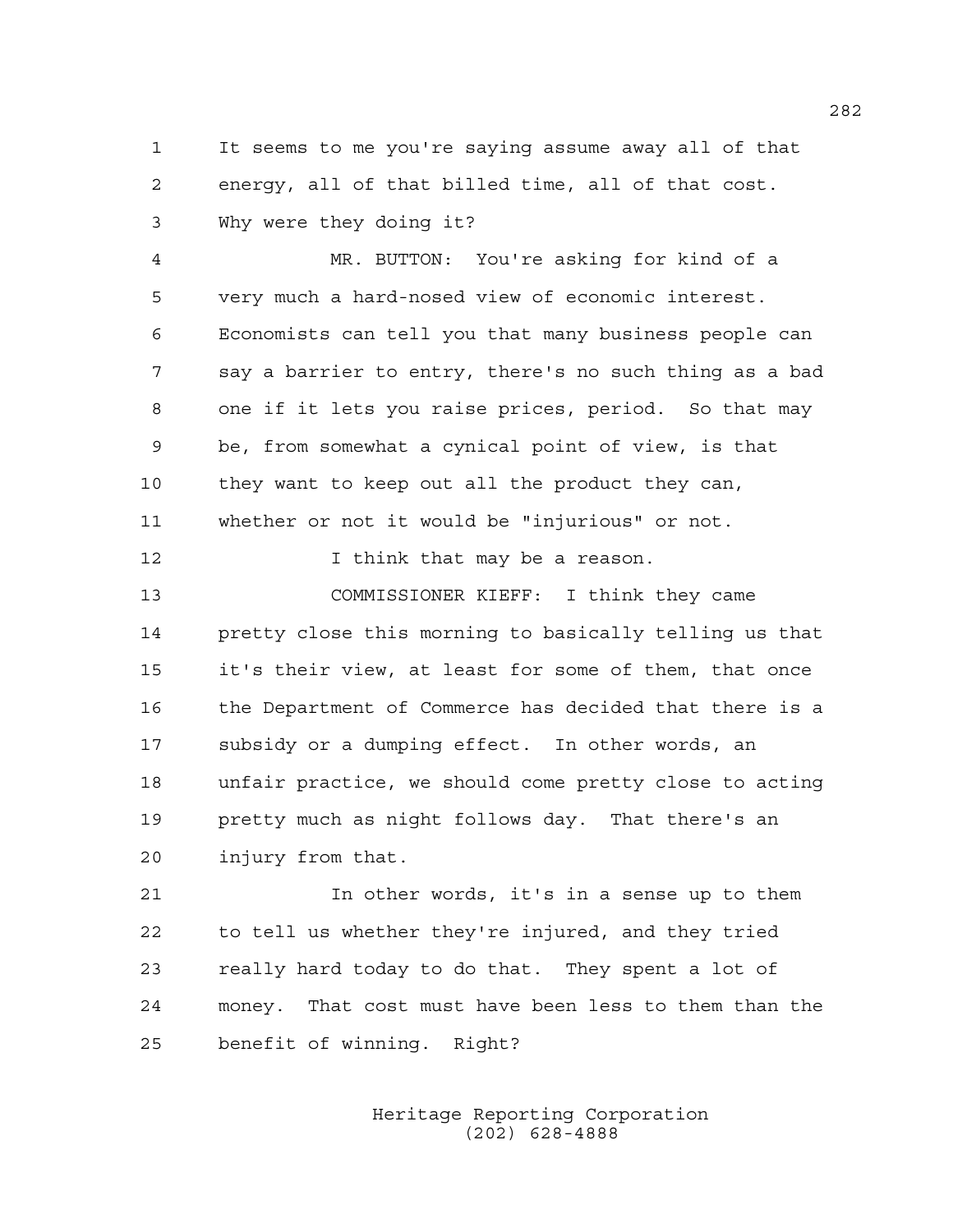1 MR. BUTTON: I would make a couple of 2 points.

3 One, I don't think it's up to them to 4 determine for you whether or not they're injured. You 5 folks make an independent determination as to what 6 constitutes the likelihood of material injury in the 7 foreseeable future yourselves.

8 But I can just tell you a couple of things 9 on that. There are other sides to that story. Will 10 in fact those imports have a negative effect as they 11 say? You've got two other views on this that 12 conflict. Those two other views, one is the 13 purchasers. They say we aren't going to buy the 14 stuff.

15 That's why in my testimony, that's why in 16 these confidential exhibits that you've got, you've 17 got the purchasers who have given you their 18 questionnaires, told you what it is they buy and from 19 whom and what they feel about it. That's their 20 belief. That's a legitimate point of view.

21 Then the foreign producers.

22 So what are they doing? What for them is 23 the reality likewise. They're selling to Asia to 24 affiliates, things of this nature.

25 COMMISSIONER KIEFF: But you're not going so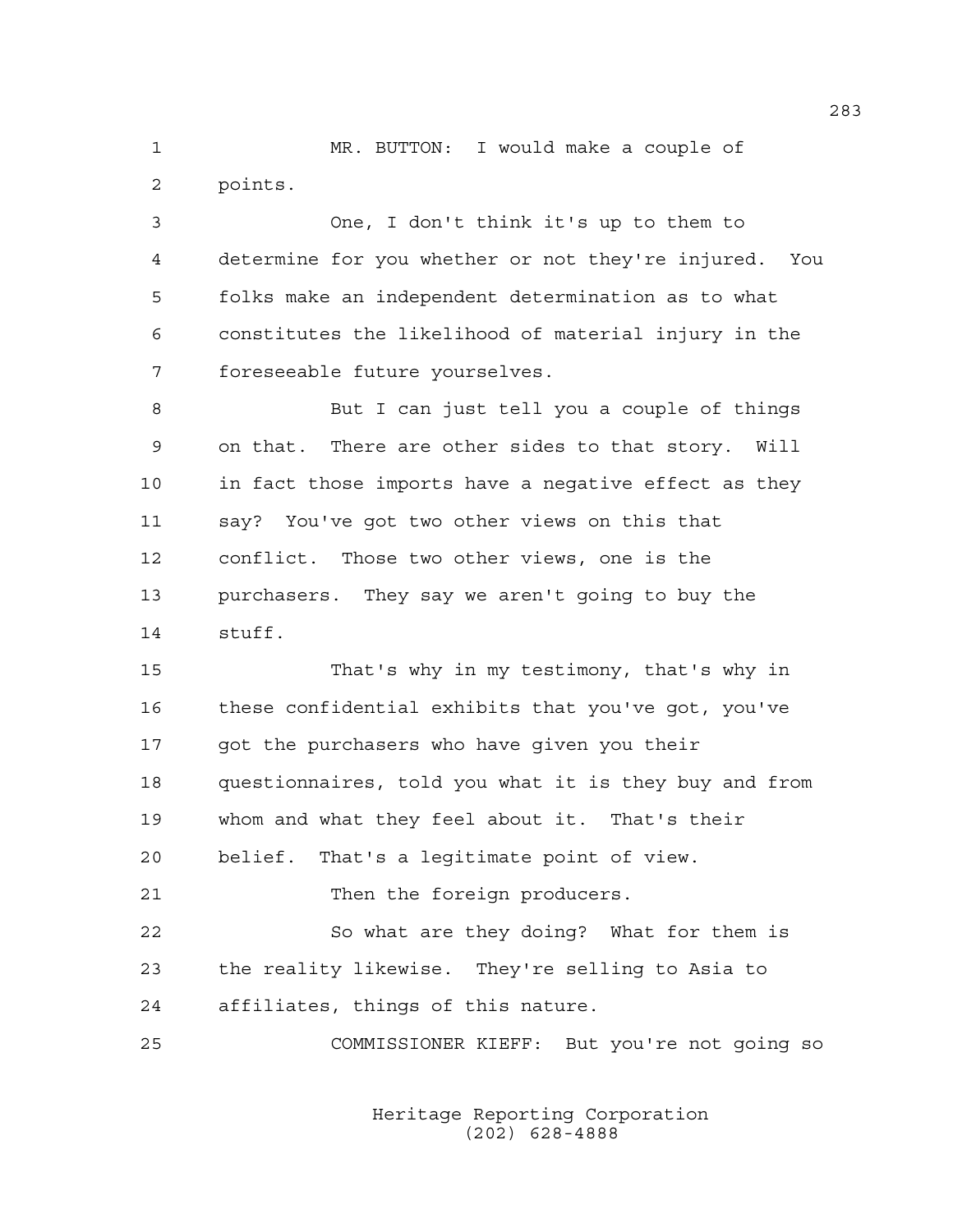1 far, are you -- Are you going so far as to say that 2 because they're not shipping the subject product to 3 the U.S. today, they won't ship it to the U.S. 4 tomorrow if we lower, if we drop the order? 5 MR. BUTTON: I'm not saying because they 6 didn't they won't. What I'm telling you is the panel 7 here, folks are telling you we have, as of today 8 looking forward, specific economic self-interest 9 reasons for not shipping to the United States. And 10 you're going to judge those. 11 COMMISSIONER KIEFF: That's fair. 12 I guess what I heard this morning was in 13 effect our job is to -- Look, if we thought there was 14 some kind of invidious game being played, they're here 15 to erect barriers to entry via some mechanism outside 16 of the underlying facts of the case, we should kind of 17 sniff that out and -- But absent that -- I think what 18 they were saying is any harm that we can discern is a 19 harm that we should be aware of at least in the sunset 20 review setting. Maybe not in the initial case but 21 certainly in this case. 22 Let me ask this question. What if they came

23 forward with evidence that -- What if they went out on 24 the street and they found a witness who said I love 25 steel, and golly gee, I'd love to buy Thai steel if it

> Heritage Reporting Corporation (202) 628-4888

284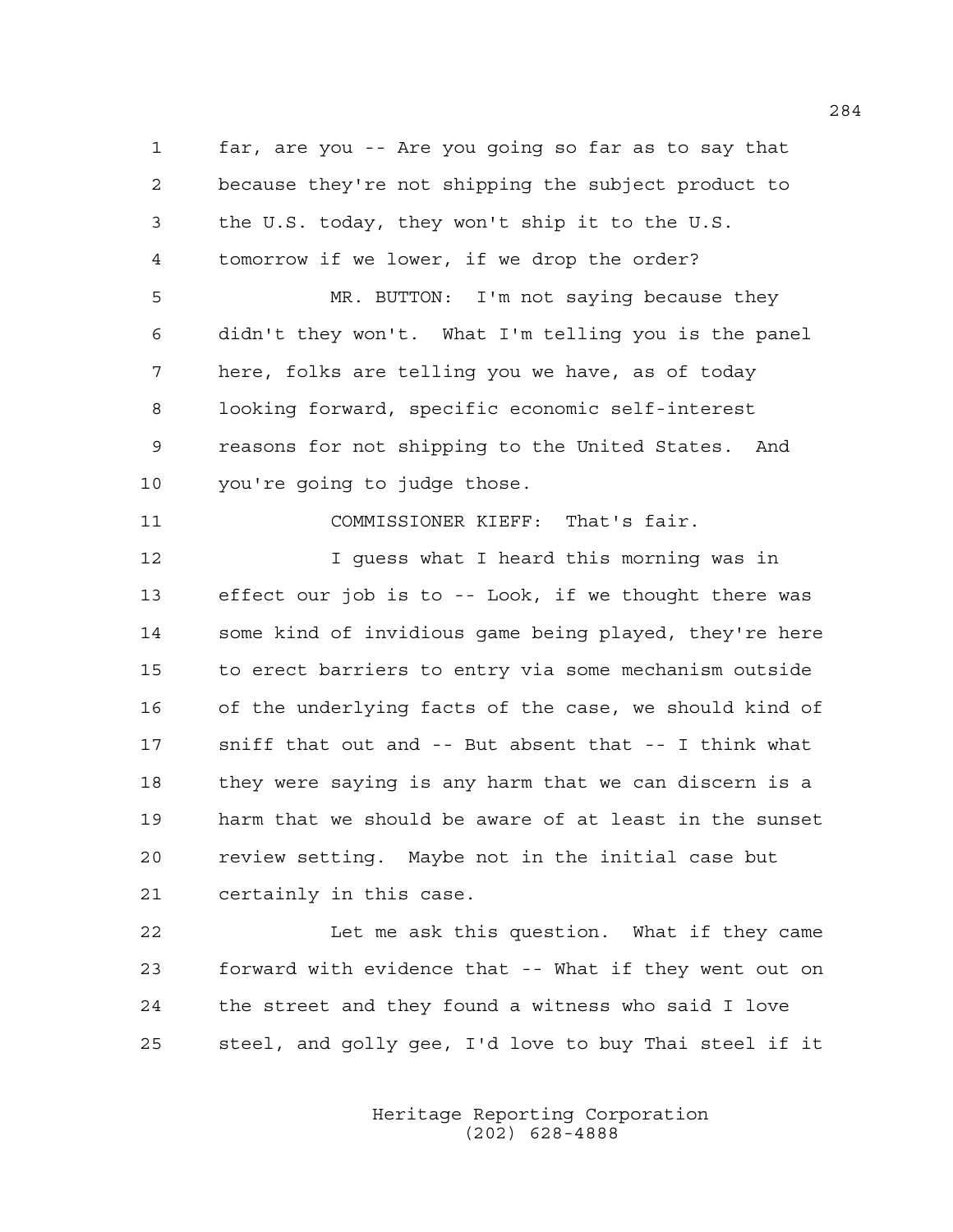1 were just allowed into the country at a slightly lower 2 price than U.S. steel. If they found two of those 3 folks, would that be enough?

4 MR. BUTTON: No. Why do I say that? I 5 think in a Commission investigation such as this 6 you've got a very systematic and thorough way of 7 gathering specific evidence. In the producer 8 questionnaires, importer questionnaires, purchasers, 9 foreign producers, and so forth. You have a lot of 10 facts. A lot of people that have signed and sworn and 11 affirmed that these are the economic facts as they see 12 them.

13 Let me just note. This morning I think, and 14 I'll leave it to the counsel, but I believe the 15 threshold for injury was perhaps improperly described 16 as virtually negligible. You will decide what 17 material injury is, but I believe it has to in that 18 sense be material.

19 You also heard a description of the 20 condition of the situation of the U.S. industry in 21 terms of vulnerability which hasn't been discussed in 22 this panel much. They're very much saying it's a 23 situation of the glass is half full. We'll tell you 24 more likely that it's half empty. They're saying it's 25 half empty, we're going to say it's half full. Why?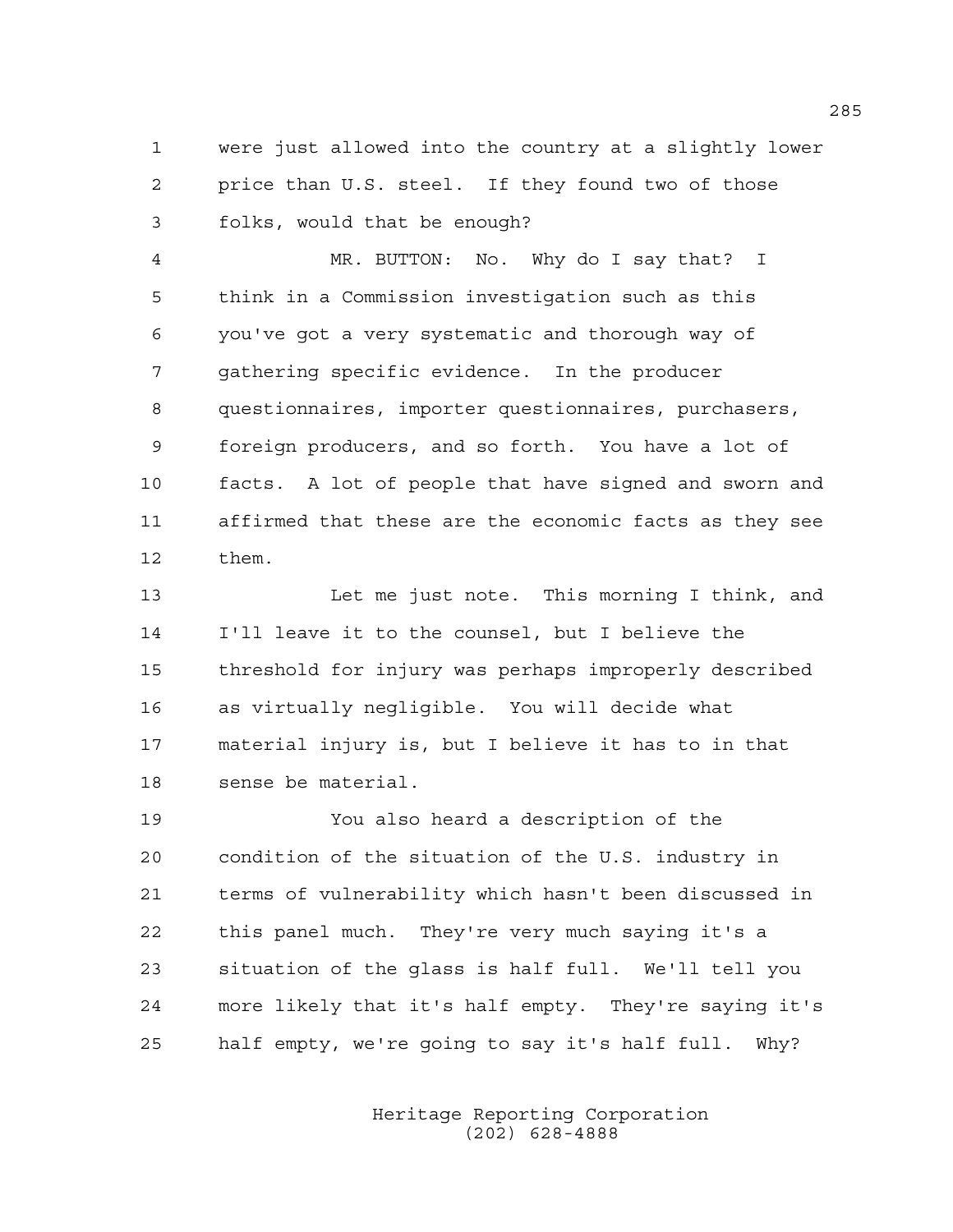1 The reason is that right now all of the indicators, 2 USGNP manufacturing production and the specific 3 indicators for the U.S. industry are going up.

4 In 2011 when you determined that they were 5 not vulnerable, it was not that situation. They were 6 going down. The point being is, the economic 7 environment here for them, it is going to exacerbate 8 any negative effects. In fact it's going the other 9 direction. You've got the U.S. consumers telling you 10 no, we are not going to buy the imports in large 11 quantities because of their cheap price because we 12 have other non-price factors that direct us. And you 13 have these folks telling you that they don't intend to 14 sell here.

15 COMMISSIONER KIEFF: Let me try this for the 16 counsel then, and let me ask a couple of questions and 17 then we can explore them in the time allowed or you 18 could explore them in followup submissions.

19 For the three of you what I'm, I just want 20 to mention questions asked earlier and then whatever 21 we can do with them, great.

22 One of them is, can you provide information 23 about the marginal shipping costs to the United States 24 over the shipping cost to other parts of the world? 25 Because it seems like a part of your argument is the

> Heritage Reporting Corporation (202) 628-4888

286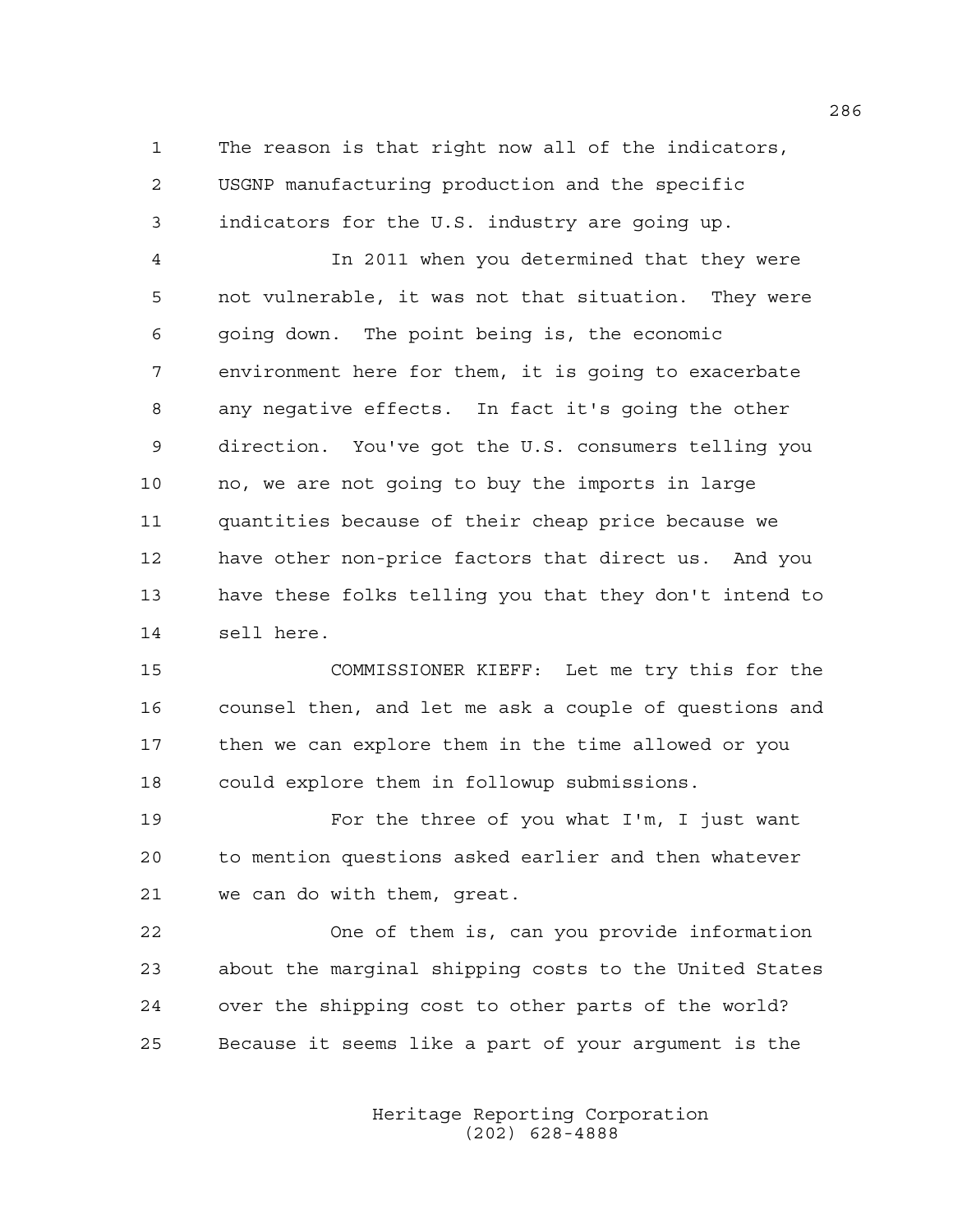1 steel won't come here because it's expensive to ship 2 here.

3 So to assess that as a lawyer, I'm just 4 curious what is the real difference? Can you 5 highlight that in the postsubmission filing? 6 Number two, can you highlight the reasons 7 why you won't ship covered steel even though you seem 8 to be shipping non-covered products? And in 9 particular I'd be curious why, is there something 10 about the U.S. consumer of steel that makes the U.S. 11 consumer of steel say I really, really won't buy 12 foreign supplied covered product, but I really am 13 happy to buy foreign supplied non-covered product? 14 What's going on there? Can you highlight why it's 15 appropriate to make that inference? 16 Can you also explain or provide briefing on

17 why your colleague at the bar this morning maybe was 18 wrong in explaining the standard of injury. Maybe the 19 standard's not as small as he presented.

20 Then could you lastly maybe give some 21 touchstone analysis or comparative analysis about 22 whether your countries today in this case resemble or 23 don't the situations that Brazil and Japan found 24 themselves in in the last review period and to the 25 extent your colleagues this morning felt that even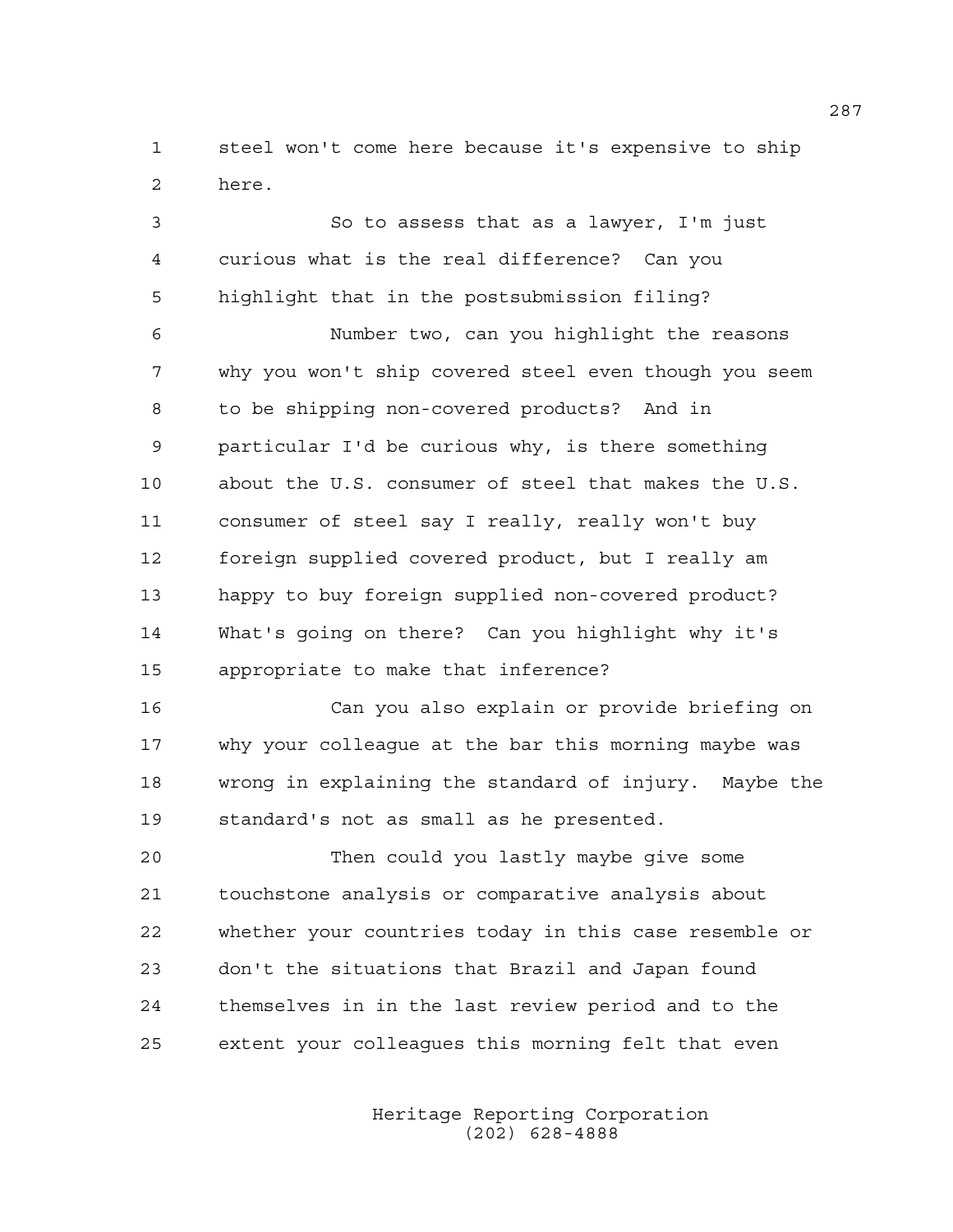1 those should not have been discontinued. Could you 2 explain why yours are better cases for 3 discontinuation? Or at least as good of cases? 4 I unfortunately only have 30 seconds, but 5 you're welcome to follow up in whatever way you'd 6 like. Those are the things that are weighing on my 7 mind.

8 MR. LaFRANKIE: I would just respond briefly 9 we'll be happy to put answers in in more detail in the 10 postconference brief.

11 Just a couple of comments particularly on 12 the shipping costs. We can do that and I can look 13 into it. There is a difference. Off the top of my 14 head we've heard things in the neighborhood of ten 15 percent is not out of the question. But we can 16 confirm that it's a function of where you go and how 17 far and everything else.

18 In terms of coming here for the market, 19 there are a variety of reasons I think as we've made 20 clear, Thailand just is not that interested in the 21 U.S. market. It's partly a variety of factors, 22 prices, but also which segment. It's just not in line 23 with what Sahaurrya is intending to do at the moment 24 which is to pursue a high end market in Thailand where 25 they're getting good money, good profits, and there's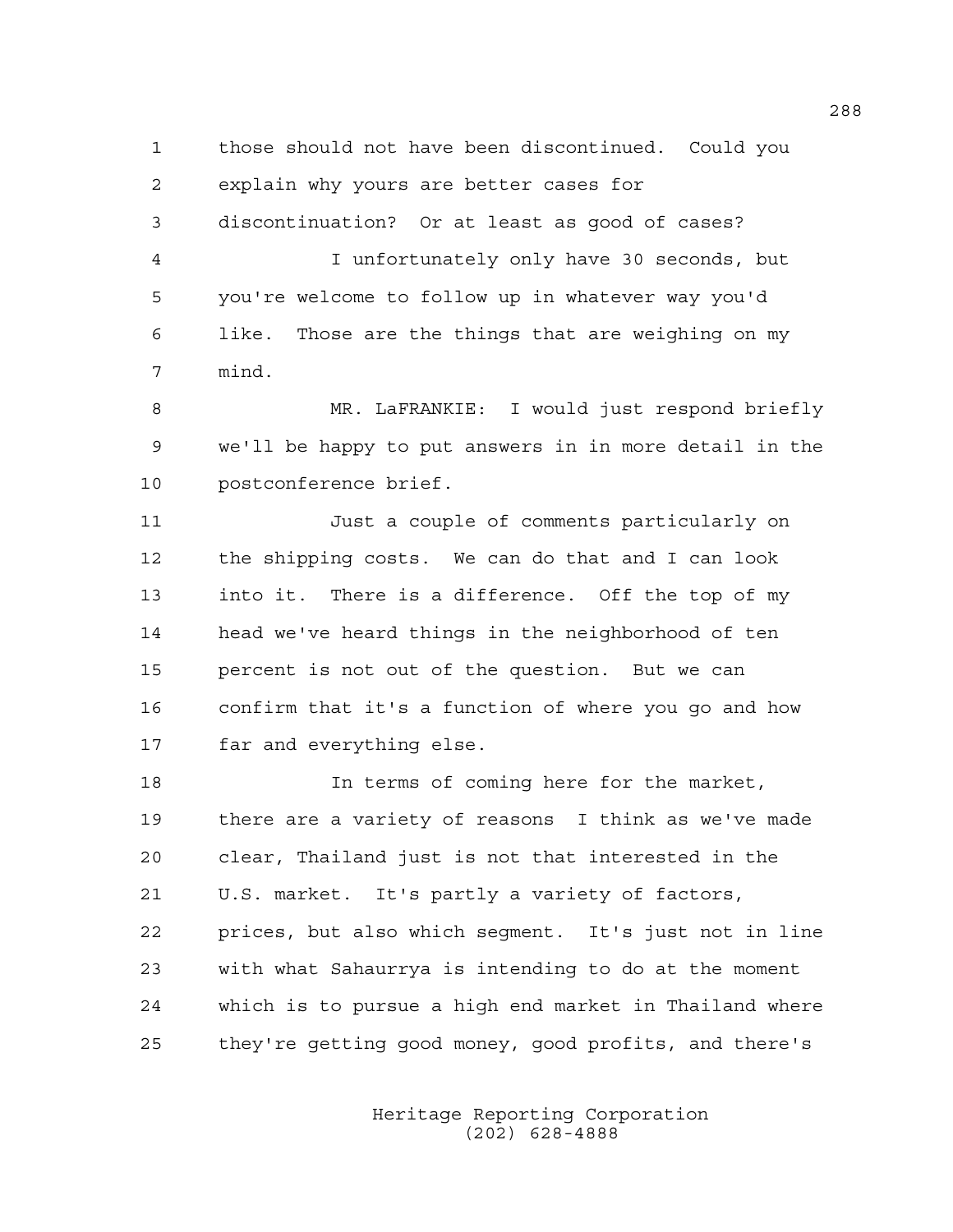1 a lot of demand.

| 2  | If they were to ship to the U.S. or anyone           |
|----|------------------------------------------------------|
| 3  | else from Thailand, it's not that easy to break into |
| 4  | that high end market, particularly in the automotive |
| 5  | sector where you have to be qualified, and           |
| 6  | particularly where you have U.S. auto producers      |
| 7  | telling you that they don't want it anyway. So       |
| 8  | there's that factor too.                             |
| 9  | In terms of the other -- I don't quite               |
| 10 | understand this argument about shipping other        |
| 11 | products. Cold-rolled is the one that jumps out. I   |
| 12 | checked the statistics before we came. I don't       |
| 13 | believe Thailand is shipping a lot of cold-rolled    |
| 14 | steel to the U.S., and if they are, it's not coming  |
| 15 | from one of three producers of hot-rolled steel in   |
| 16 | Thailand. They don't make it.                        |
| 17 | So I don't quite understand that there's             |
| 18 | some connection that --                              |
| 19 | COMMISSIONER KIEFF: Are you doing                    |
| 20 | qalvanized?                                          |
| 21 | MR. LaFRANKIE: To the U.S., not that I'm             |
| 22 | aware of. Certainly our company is not. We make hot- |
| 23 | rolled steel. So there's some idea that because      |
| 24 | someone else in Thailand is shipping a different     |
| 25 | product to the U.S., somehow that gives you a leg up |
|    |                                                      |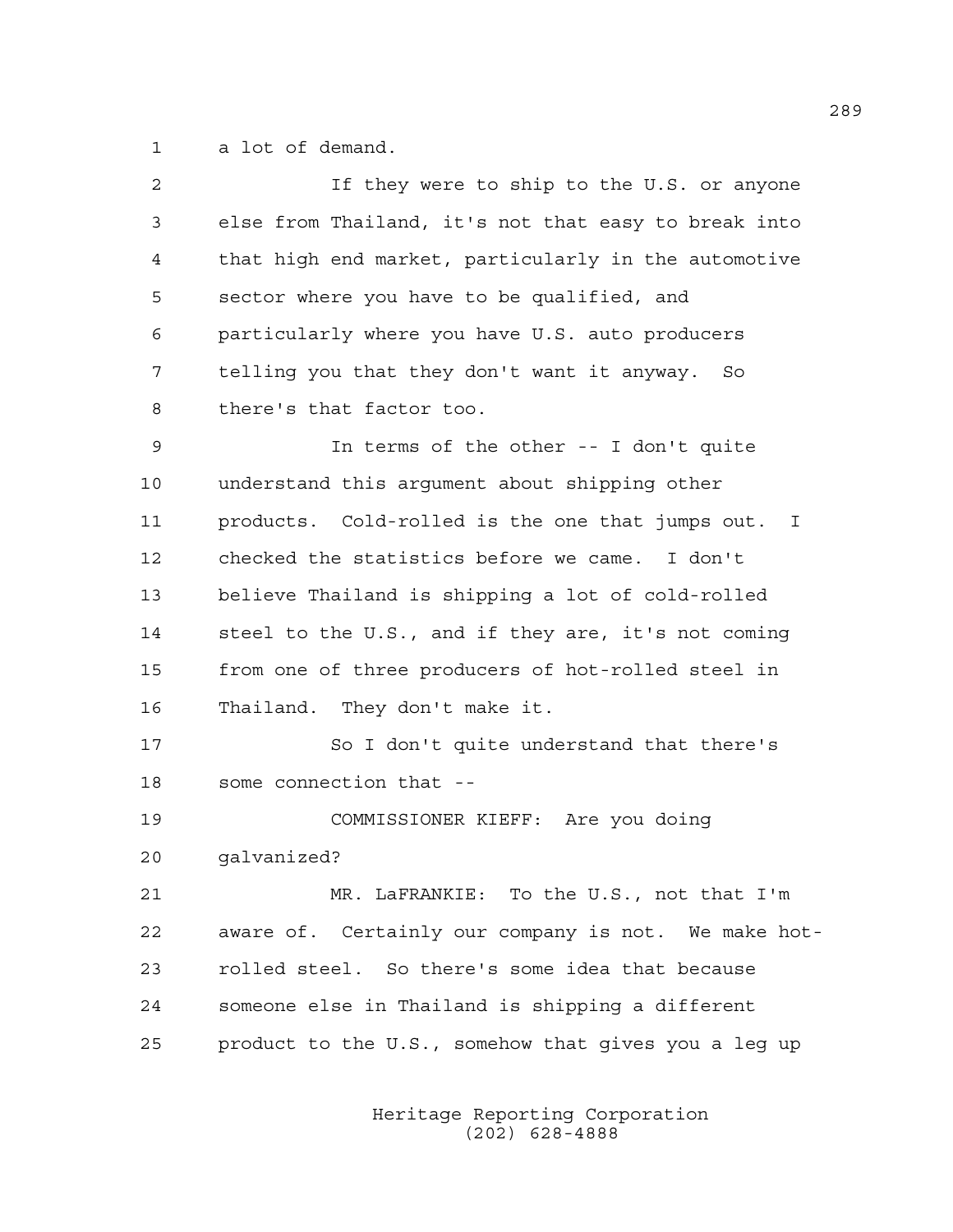1 in the hot-rolled industry. I don't get it. But 2 we'll be happy to comment more about that as well. 3 COMMISSIONER KIEFF: Thank you all. 4 CHAIRMAN WILLIAMSON: I want to follow up, 5 while addressing Commissioner Kieff's question, could 6 you, in talking about the shipping costs, the 7 Petitioners talked about volume. The more you ship 8 the less it's going to cost. And to the extent that 9 India and Taiwan are shipping other steel products, 10 other products, that would imply that they started 11 shipping more of a subject product here, that the cost 12 would come down.

13 So to the extent that you can factor that, 14 address that argument, I think it would be helpful.

15 MR. LUNN: Maybe I didn't understand when 16 the Taiwanese were responding. I think you also have 17 to look at it in terms of the shipping cost as a 18 percent of the value of the product being shipped. 19 That's what they were trying to say. If you ship 20 cold-rolled or plate which is much more valuable than 21 hot-rolled, it's going to cost the same. You're 22 shipping a ton of steel. So the shipping cost is 23 going to be the same but the price, the value of the 24 goods you're shipping is much higher. Therefore as a 25 percent of the goods that you're shipping, the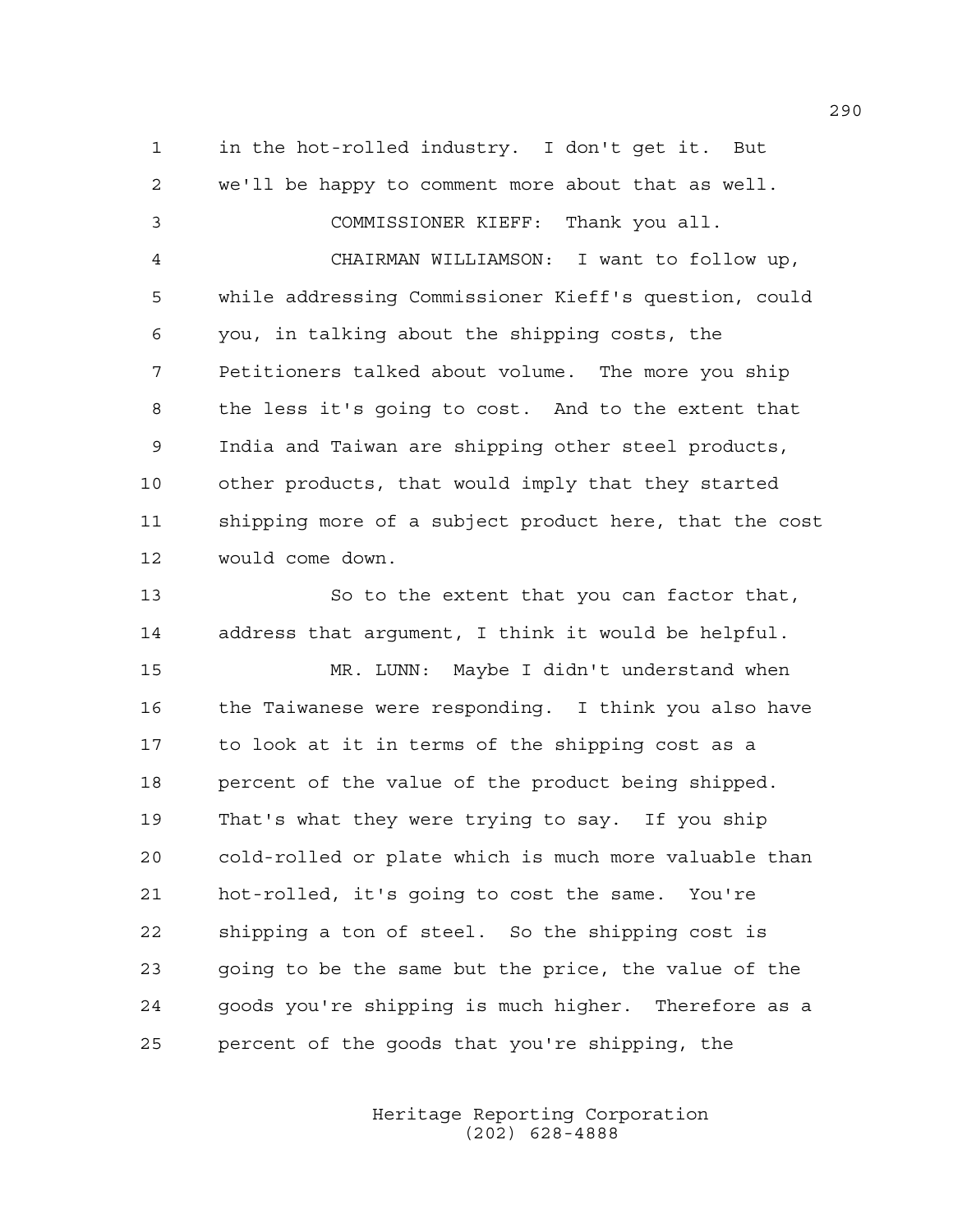1 shipping becomes less of an issue. That was what they 2 were saying earlier and I would agree with that

3 So because you can ship plate, which sells 4 for, it was selling for \$800, \$900,000 a ton, versus 5 hot-rolled which is more in the \$400, \$600 a ton 6 range, you can see that all of a sudden your shipping 7 cost effectively gets cut in half almost.

8 CHAIRMAN WILLIAMSON: I understand that 9 point. I'm just, what I'm saying though, if you're 10 shipping a mix of product, if you're getting either 11 volume discounts or there's a whole lot more 12 competition in the market because of the supply, that 13 also affects shipping costs. There are some tradeoffs 14 there.

15 MR. WAITE: I think that is correct, 16 Chairman Williamson. And just to take a further 17 avenue that Mr. Lunn started, not only do you have the 18 issue of the relative value of the product versus the 19 shipping cost which obviously is going to be a 20 significant factor, although I'm not sure how 21 significant it is within this country. I just ordered 22 a small box of pens from Office Depot and I received 23 them yesterday and they came in a box like this, but 24 in terms of what we're talking about here, obviously 25 if you have a full shipload, the rates are probably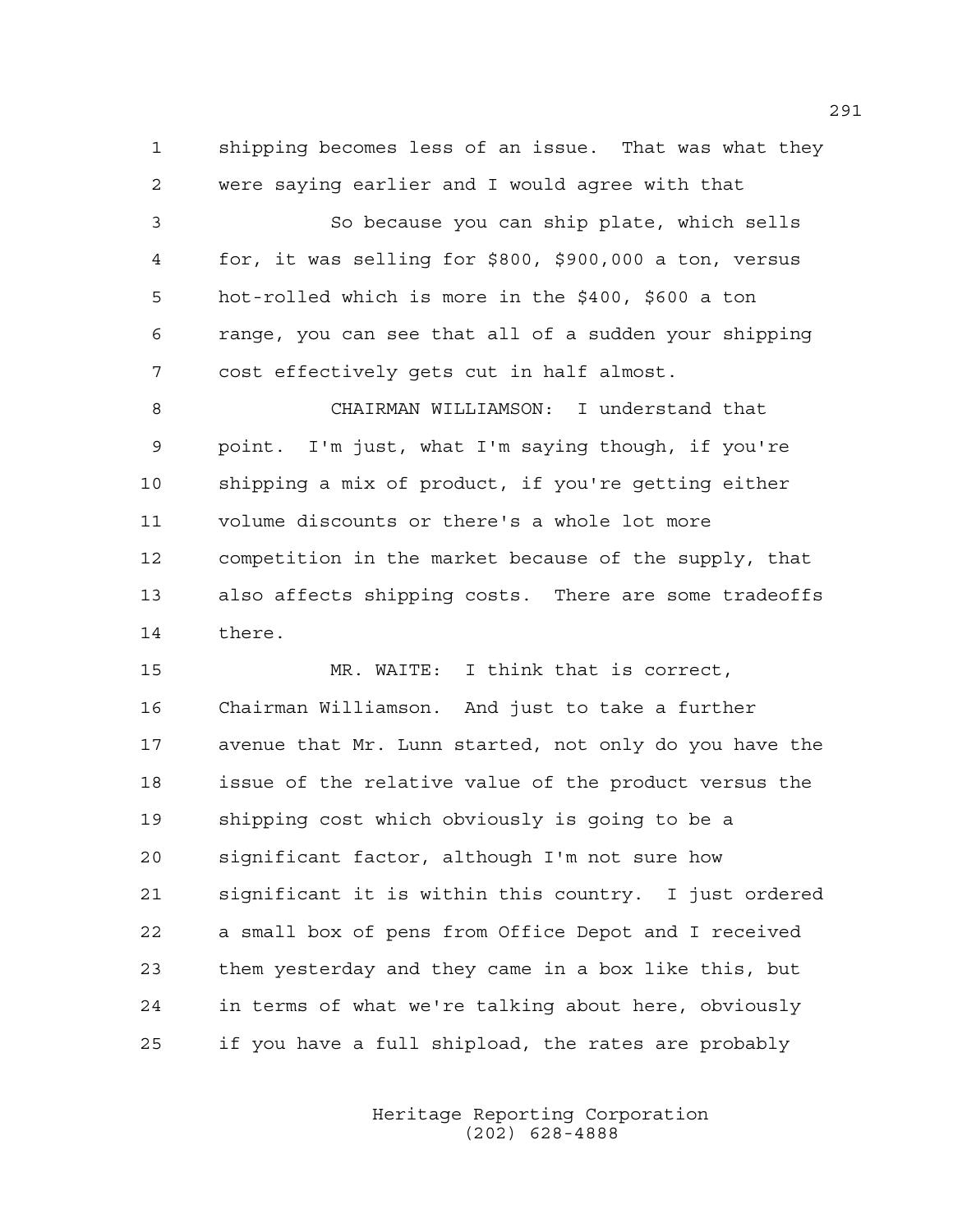1 going to be somewhat different than if you just book a 2 partial shipload.

3 In addition to that, we can get for you as 4 the Taiwanese representative said, the various 5 shipping rates to the various destinations, and also 6 whether there are any volume discounts.

7 The final point I would make, and I'm not 8 sure that I fully understood this morning when one of 9 the Petitioner's witnesses was talking about what 10 values the Commission should be looking at in terms of 11 comparing either average unit values or pricing. And 12 I thought I heard the argument that you should use an 13 FOB or ex-works price.

14 The Taiwanese witnesses pointed out to you 15 that from their point of view since they sell on a 16 delivered basis and you will probably find many if not 17 most foreign mills sell to customers on a delivered 18 basis, the freight is extremely important because that 19 goes into the buildup of your cost and of course it 20 has a direct effect on the effective price that you're 21 receiving for your product because the overall price 22 is going to be netted out of freight and handling and 23 customs duties and whatever other additional expenses 24 may be involved.

25 So it's not all that complicated, but I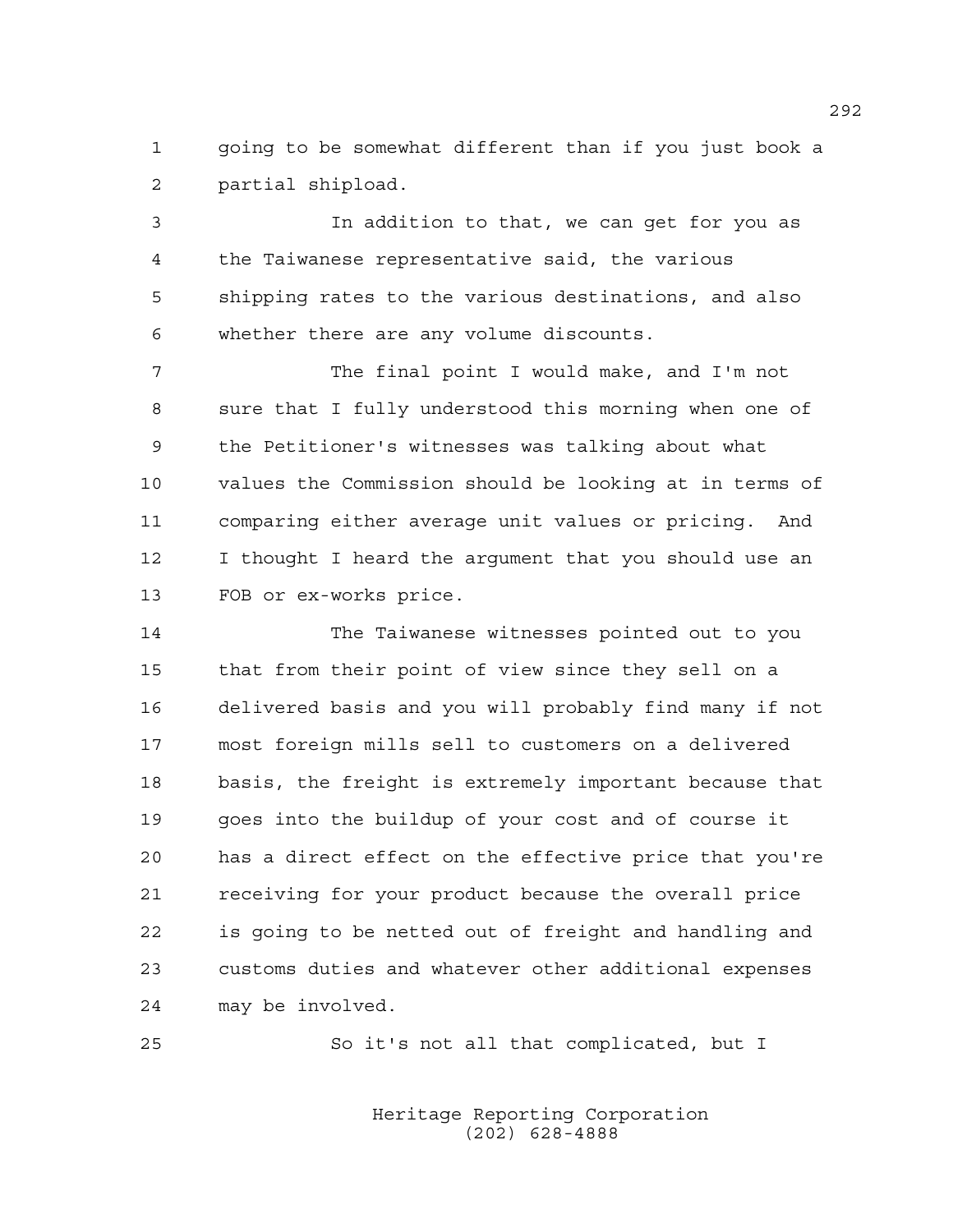1 think we have to realize there are a couple of moving 2 pieces here. We will attempt to give you a puzzle 3 that gives all those moving pieces so that all of you 4 who have asked about this will be able to derive and 5 see exactly what we're talking about when we say that 6 freight costs will be a disincentive for these 7 companies and these countries to ship this product, 8 hot-rolled coil, and especially plain vanilla hot-9 rolled coil to the United States. 10 CHAIRMAN WILLIAMSON: Thank you. And you 11 will take into account the arguments that we heard 12 this morning in presenting that to us. 13 MR. WAITE: Yes, sir. 14 CHAIRMAN WILLIAMSON: I'm not a logistics 15 expert even though I used to work for a port 16 authority, but I'm interested to see what it is. 17 Mr. LaFrankie, some of you talked about the 18 U.S. automakers only want to buy from domestic 19 producers. Of course there's an awful lot of shall we 20 say non-U.S. name plate or foreign manufacturers who 21 are producing autos in this country. I assume, some 22 of them producing cars in Thailand are supplying the 23 steel companies there, some of them are supplying 24 product to them. 25 I just wonder to what extent do those kind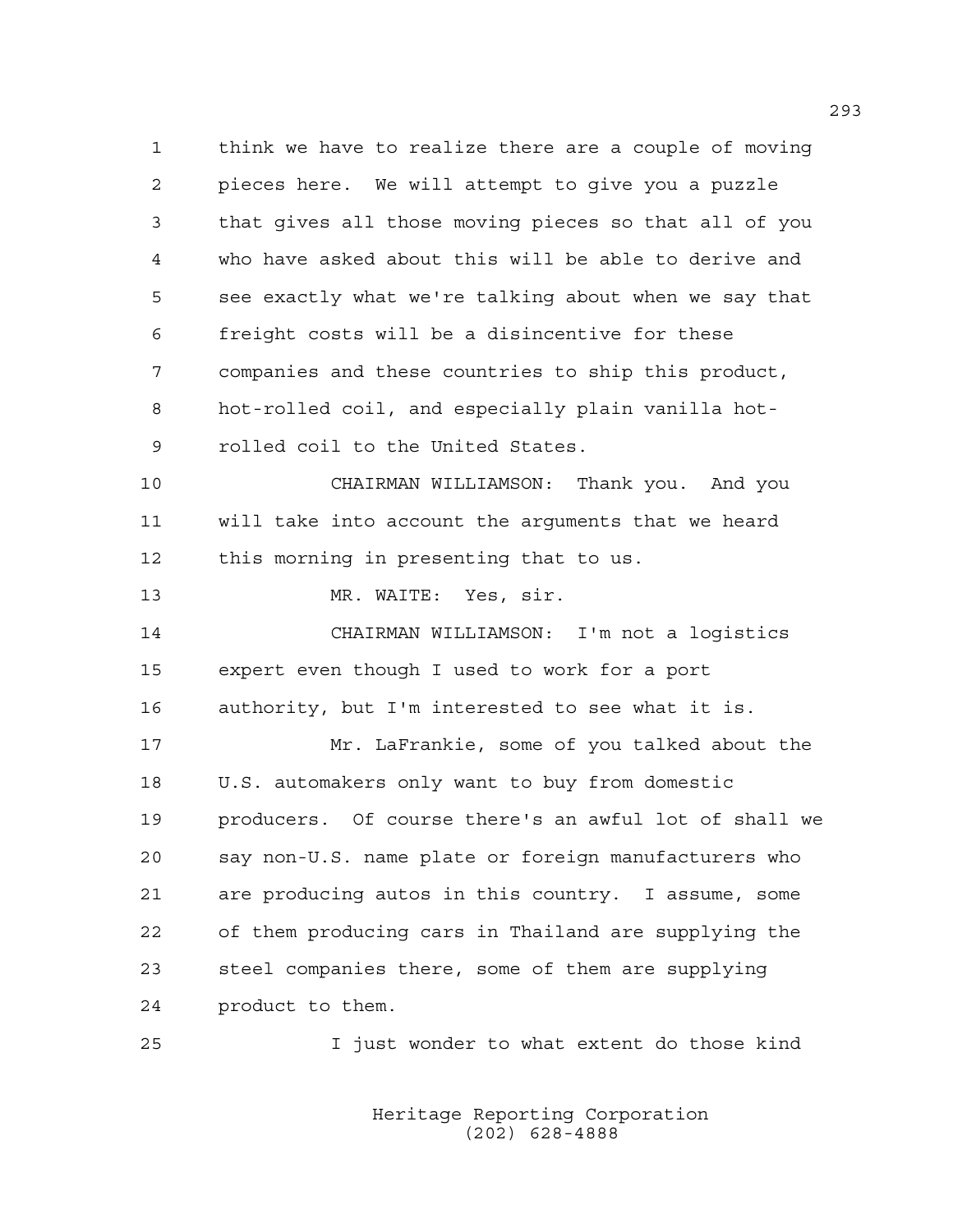1 of relationships, can they get translated to the U.S.? 2 Or once you cross the Pacific it's a whole new ball 3 game?

4 MR. LaFRANKIE: I can speak to Thailand. I 5 think the way the situation is set up in Thailand does 6 not translate that way. The Thai auto market is 7 dominated by Japanese-owned companies. There are some 8 U.S. companies, I think Ford --

9 CHAIRMAN WILLIAMSON: My point, there are a 10 lot of Japanese owned companies producing cars here. 11 So the relationships that are in Thailand, can they 12 get transferred to the U.S.?

13 MR. LaFRANKIE: It certainly isn't going to 14 get transferred to Thailand.

15 What's going on in Thailand, the Thai 16 companies are trying to, a lot of the hot-rolled going 17 into the Japanese owned companies in Thailand is 18 coming from Japan. Because of that relationship. 19 Because of the quality. Because that's why they put 20 them there. They wanted to make a car in Thailand and 21 they were going to supply it with their own steel.

22 Part of what SSI is doing, it has created 23 joint ventures with coating operations and cold-24 rolling, to get a foothold into the Japanese auto 25 market and displace the imports coming in from Japan.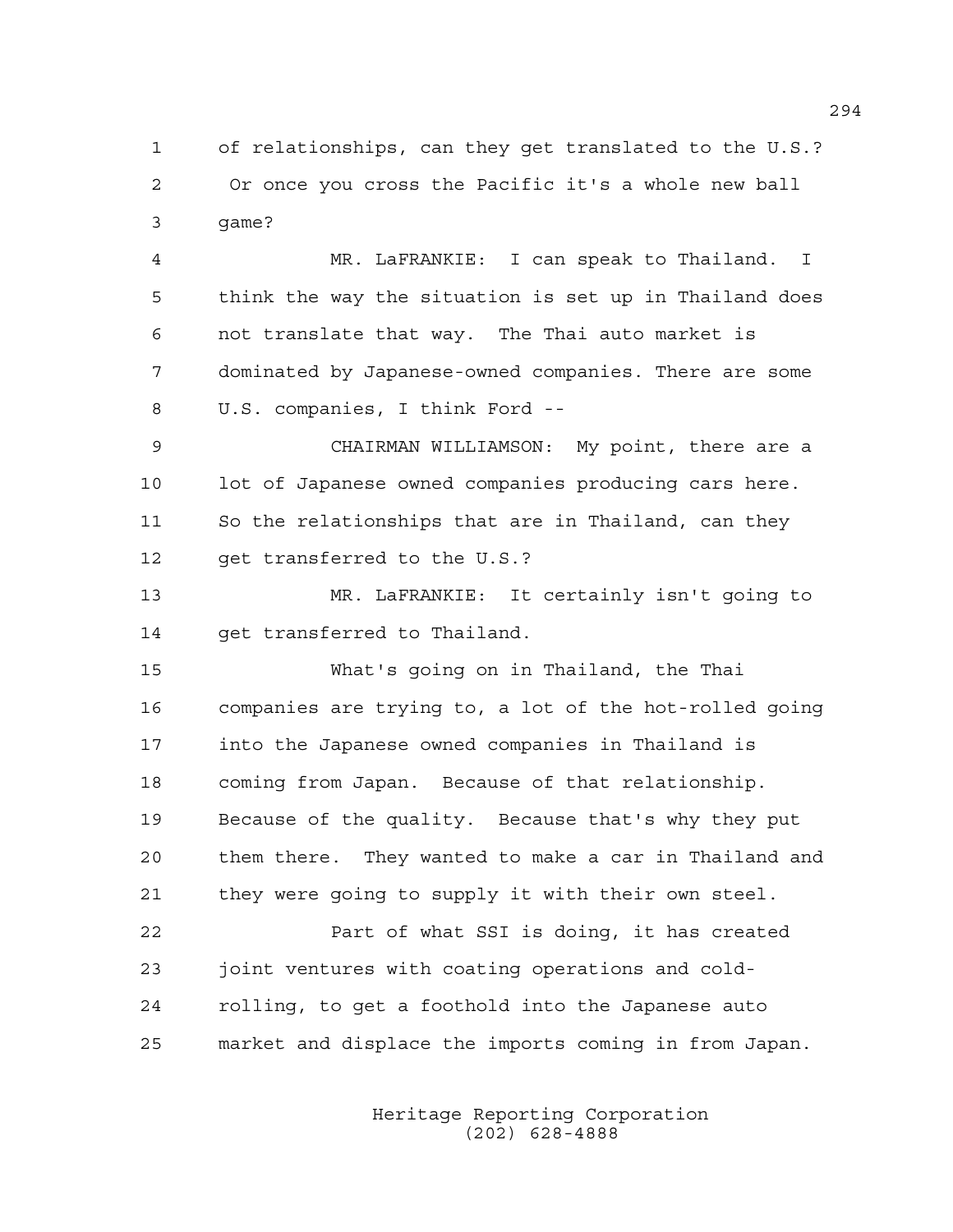1 In that sense there has been a movement for a 2 localization effort in Thailand. Partly driven by the 3 fact that during the tsunami in Japan it really 4 hampered the flow of hot-rolled steel that the 5 automakers in Thailand needed. They realized we can't 6 just rely on Japan anymore so we're going to turn to 7 Thailand if possible.

8 I don't know if that's responsive, but there 9 are relationships in Thailand. I don't think they're 10 going to translate into the Thais being able to export 11 automotive steel to the U.S.

12 CHAIRMAN WILLIAMSON: Thank you. You got 13 right at the point.

14 Mr. Button?

15 MR. BUTTON: Chairman Williamson, if you 16 have handy there our Confidential Exhibit A, it's 17 obviously APO data, but I would just have you take a 18 look at the list of auto companies that are shown 19 there and their purchasing practices. That might 20 address the point that you've just been making. A 21 question you've just made to us.

22 CHAIRMAN WILLIAMSON: I'll take a look at 23 that. Thank you.

24 I asked this morning about non-subject 25 imports and increasing volume and how that should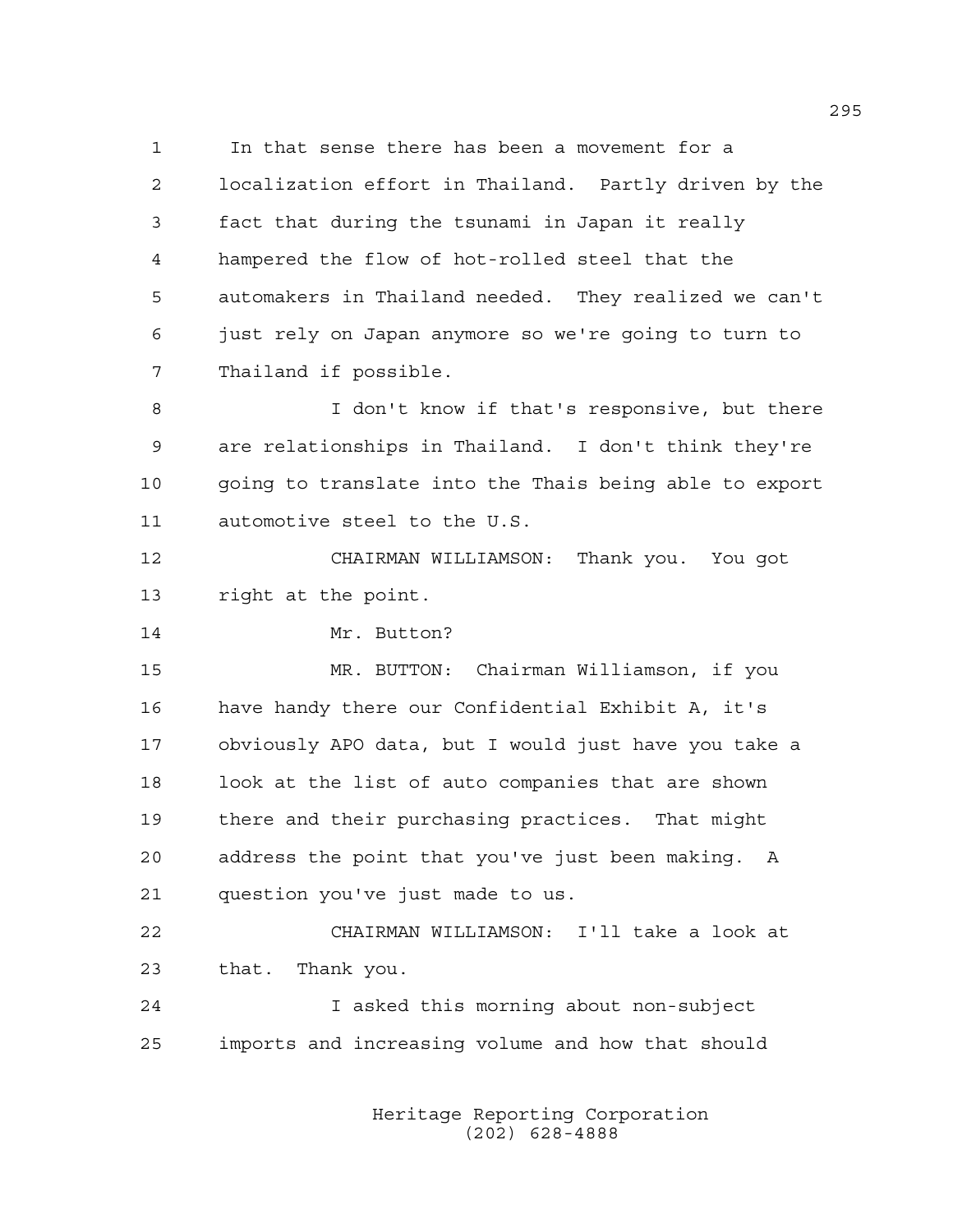1 affect our analysis. Do you all have any comments on 2 that that we should take into account here?

3 MR. BUTTON: I would just very briefly 4 recite the point I made and emphasized, the non-5 subject imports are not under any constraint. They 6 could be drawn in here in any volumes and so forth, 7 but they do not appear to have had any kind of 8 negative price effect on that.

9 The same thing I believe, the volumes that 10 you've seen from both Brazil and Japan are certainly 11 low and they're contemporaneous with increases in the 12 U.S. prices.

13 The last point is that with respect to the 14 analysis we've presented to you about Canada and Korea 15 and related party relationships, whether or not the 16 domestic steel producers, a particular domestic steel 17 producer might like or not like the fact of those 18 flows, those flows are not likely to be replaced by 19 imports from the subject imports. If they have their 20 source in related party relationships, there would be 21 no incentive by them to switch from Canada or Korea to 22 one of these countries.

23 MR. WAITE: And Chairman Williamson, just a 24 footnote to that. If you look at the table, Roman IV-25 2 in the prehearing staff report, it lists total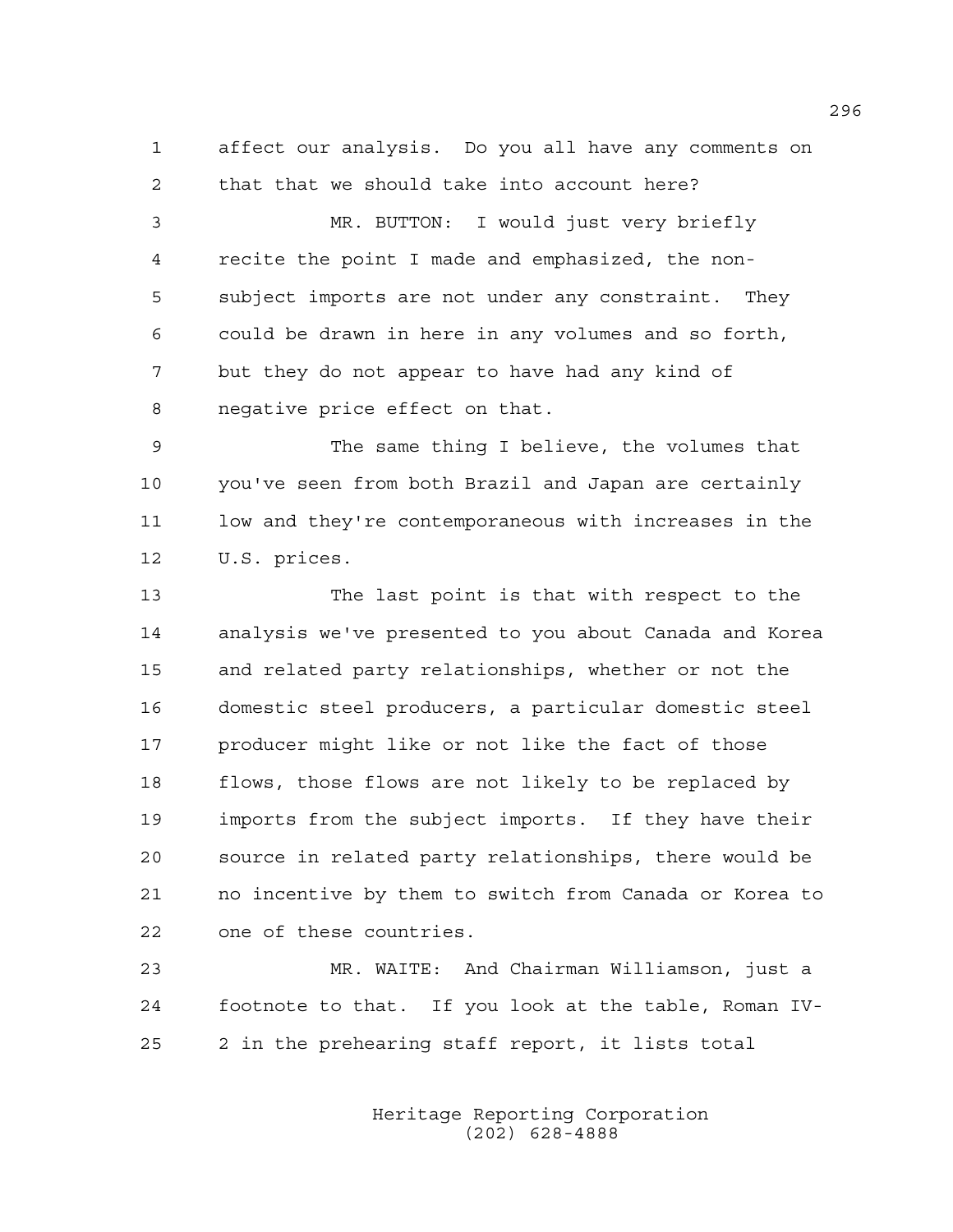1 imports from non-subject countries, and it's also 2 revealing, I believe, that these are countries that 3 have no restraints on their shipments to the United 4 States on hot-rolled coils and they include a number 5 of powerhouses of hot-rolled production. Yet in total 6 they represent less than five percent of the domestic 7 market.

8 CHAIRMAN WILLIAMSON: Thank you for those 9 answers.

10 One last question. how do you respond to 11 the domestic producers' argument that higher average 12 AUVs for exports to the U.S. market compared with 13 other markets will make the U.S. more attractive to 14 subject importers if the orders are revoked? 15 You can do it posthearing. 16 MR. BUTTON: Can you repeat the question?

17 CHAIRMAN WILLIAMSON: The domestic witnesses 18 argued that higher average AUVs for exports to the 19 U.S. market, we can take those, compare them to AUVs 20 for exports to other markets, will make the U.S. 21 markets more attractive. You can sell your product 22 for more here.

23 MR. BUTTON: A key condition of competition 24 that we're trying to describe of the U.S. market is 25 that it is not entirely price driven as they are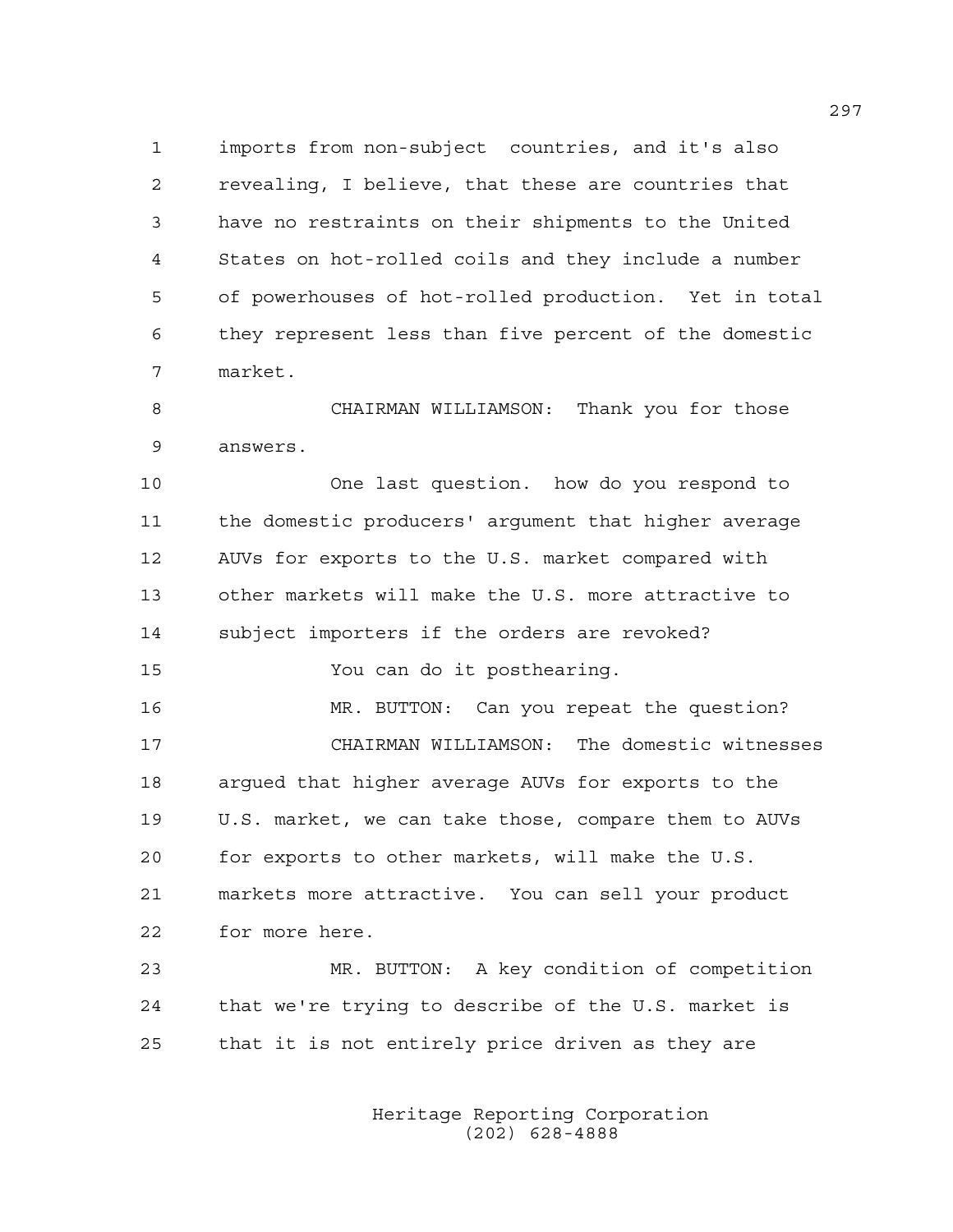1 suggesting. There are a number of important non-price 2 factors such as the auto sector and the others that 3 we've described where proximity and other things are 4 important.

5 You've heard here discussion today that 6 increasingly there are issues of particular quality. 7 I believe that there's perhaps been an overemphasis on 8 prices entirely determining what is purchased and 9 ignoring the specific needs and self-interests of the 10 purchasers who have non-price factors on their minds. 11 CHAIRMAN WILLIAMSON: Thank you.

12 Commissioner Aranoff?

13 COMMISSIONER ARANOFF: Thank you, Mr.

14 Chairman.

15 Thanks to everyone for your patience this 16 afternoon.

17 Mr. LaFrankie, in your prehearing brief you 18 state that SSI focused on its home market when the 19 antidumping duty order was revoked for two years 20 during the period of review, but the domestic 21 producers presented a very different picture of that. 22 In fact I know this morning they mentioned something 23 about five shiploads of steel immediately on the 24 water, something to that effect.

25 What can you tell us or put on the record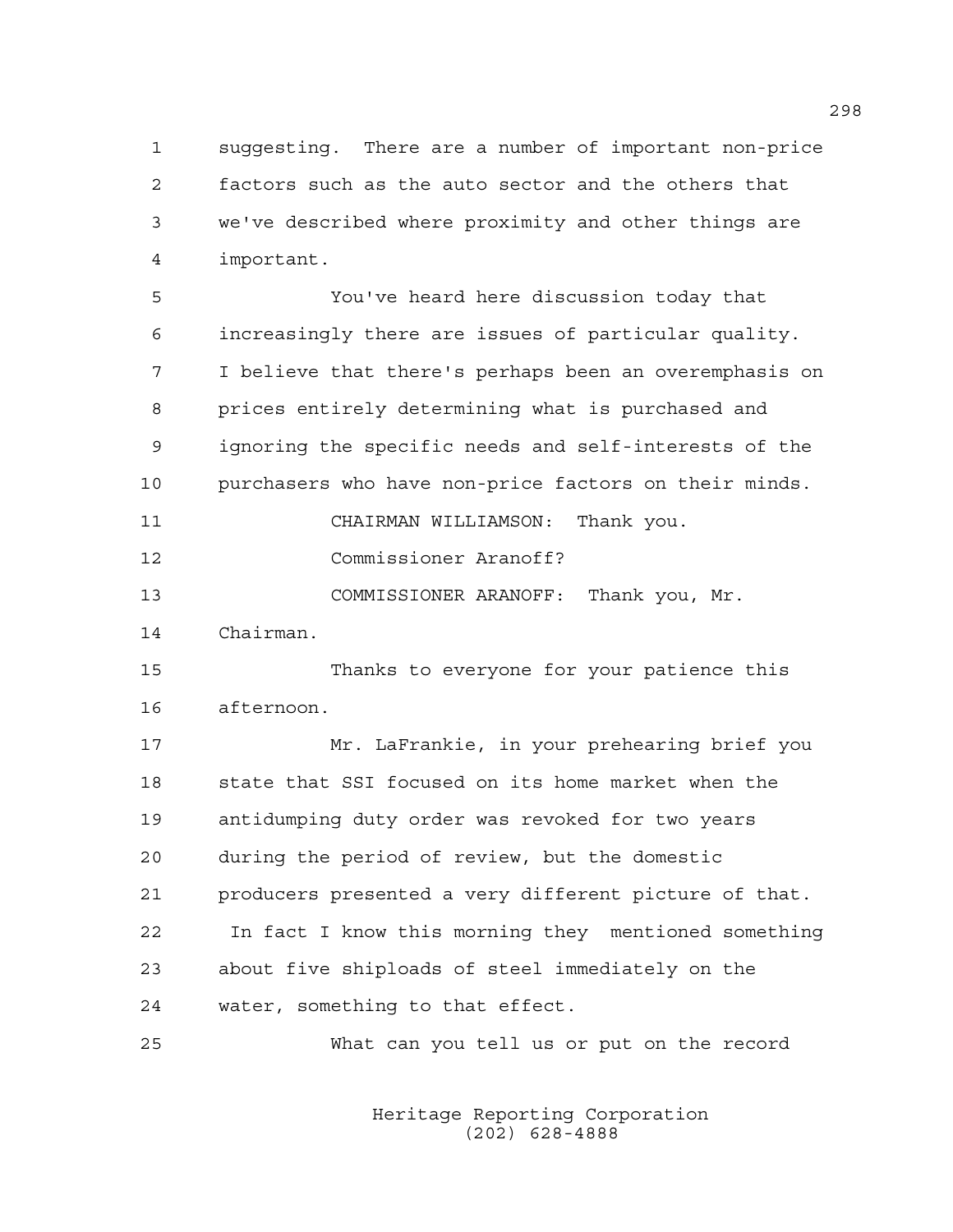1 that supports or disproves these various versions of 2 the facts?

3 MR. LaFRANKIE: I'd like to clarify that. 4 They told you part of the story and it's not 5 completely accurate, so let me try to give you a 6 bigger picture and I'll be happy to supplement it in a 7 posthearing brief.

8 They presented a picture that the order was 9 revoked and all of a sudden shipments of whatever it 10 was, 100,000 tons shot in immediately from SSI 11 specifically because that's the only company that was 12 revoked.

13 The reality of the situation is that SSI had 14 been shipping under a zero percent deposit rate. 15 That's why it got revoked. It got the equivalent of 16 three zeros, so that takes time. That had been in 17 effect I believe since 2004.

18 So there's no big impact, all of a sudden 19 the order's revoked. They already had a zero.

20 Now granted, you still have to go through 21 the reviews to confirm the zero, but they had been 22 doing that. That's part of the issue. There had 23 already been a zero in place. The order was revoked 24 because they had not been dumping for three years. 25 Specifically under the Commerce Department rules, you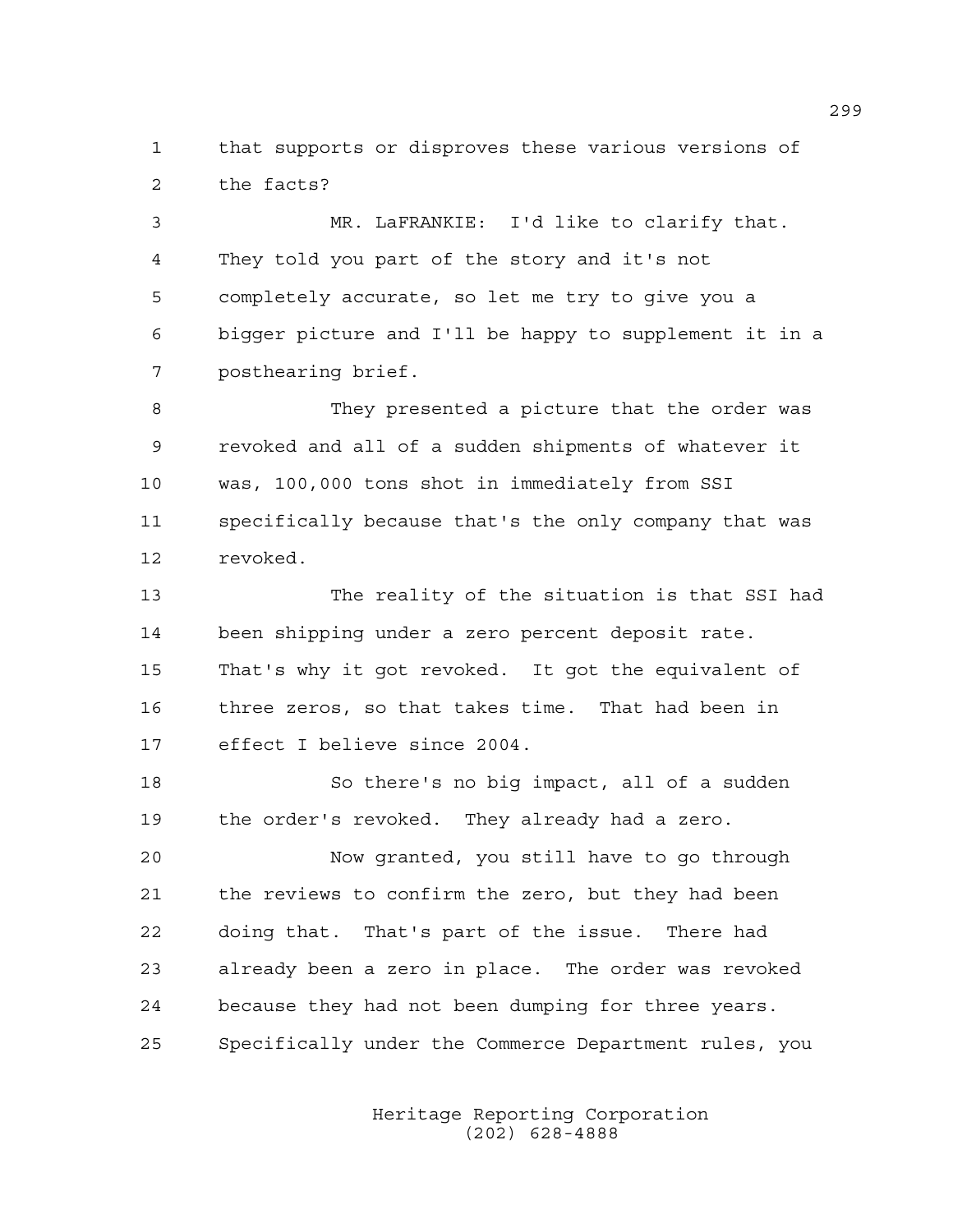1 get three zeroes, you get revoked. That was revoked I 2 believe in May of 2006 after a zero had already been 3 in effect for two years.

4 It's not clear from the statistics that all 5 of that shipment was from SSI. They are making 6 assumptions. It's possible. It's possible it's from G 7 Steel or somebody else. It's possible it was parsed 8 out. It's possible part of the shipment was before 9 May. I don't know. But in any event there was not 10 some massive shipment right as soon as the order was 11 revoked.

12 Even if there was, the order was still 13 revoked for another two years after that and there 14 were no more shipments.

15 There were some statements, yes, the 16 Commerce Department was, they filed for a changed 17 circumstance review. SSI challenged that. It took 18 18 months before Commerce would even accept that on its 19 fact to implement the changed circumstance review. 20 Then ultimately there was a finding of dumping.

21 From our perspective SSI was not dumping at 22 all. The only reason there was a dumping margin 23 generated was because the Commerce Department changed 24 the date of sale, which because of exchange rates 25 generated a dumping margin.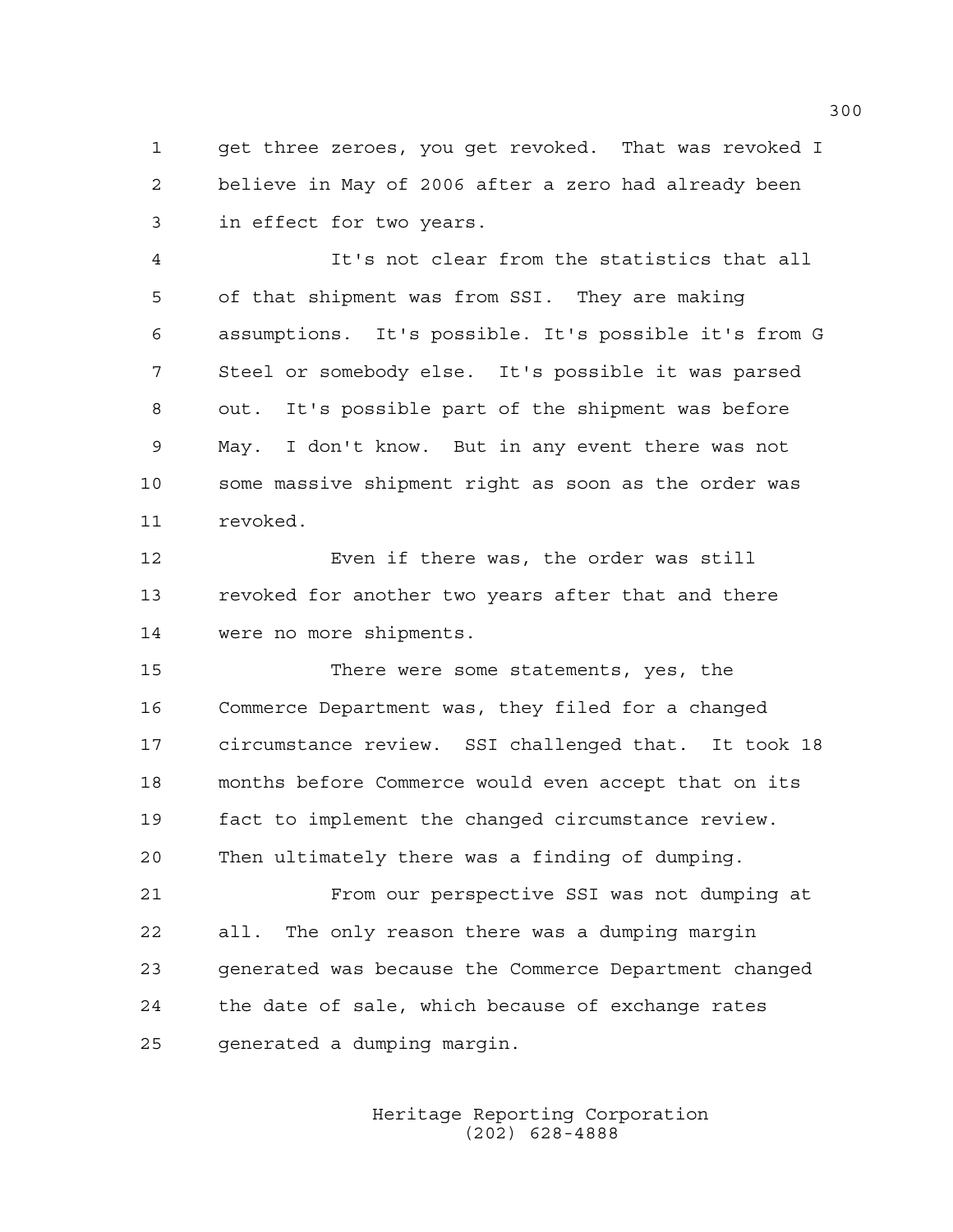1 In any event, I can lay this out in the 2 posthearing, the timing, to show that it's not as it 3 was presented. In fact SSI, and even the shipment 4 itself, that tonnage was less than some tonnages 5 previous to the imposition of the order at all.

6 COMMISSIONER ARANOFF: I appreciate that 7 explanation, and anything further that you want to add 8 would be fine.

9 We talked a lot about or some about G Steel 10 and GJ Steel and what their current status is and what 11 their likely future status is, but one thing that we 12 haven't talked about was why they shut down in the 13 first place.

14 The domestic producers argue in their brief 15 that that shows there's a weak home market demand in 16 Thailand. Do you want to respond to that?

17 MR. LaFRANKIE: That's not why they've shut 18 down. As I mentioned earlier, I'm not sure if you 19 were in the room at the time or not, but it's two 20 separate companies. So part of the issue with both of 21 them is that they are like Nucor, scrap-based 22 operators. Thailand is not known for its scrap. 23 They'd have to import 80 percent of it primarily from 24 the United States. It's very expensive. It's more 25 expensive than here. And part of the reason, they're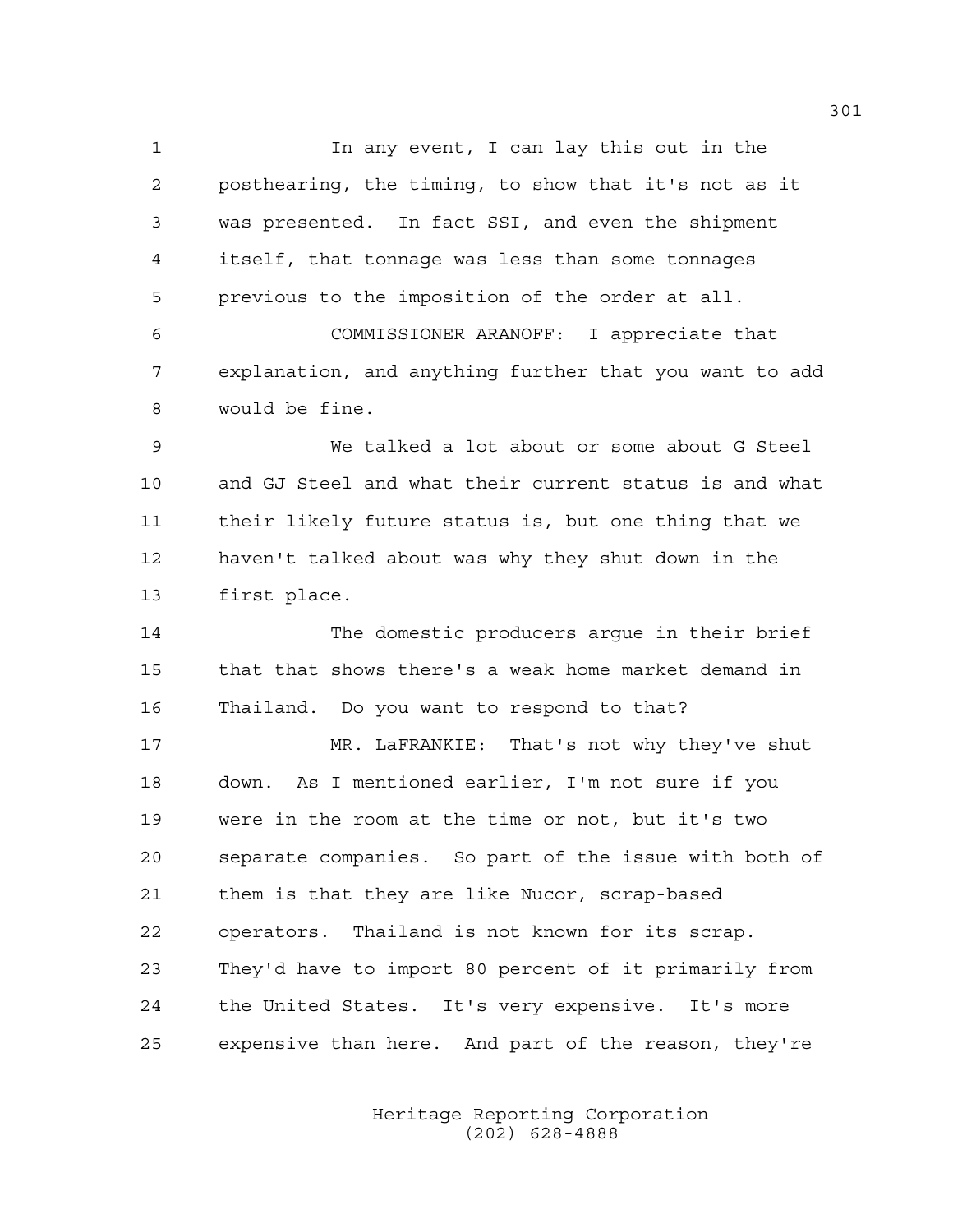1 in dire financial problems. Part of the reason for 2 this was they had purchased huge quantities of scrap 3 material at a time when it was a very high price. The 4 market changed and they were stuck with huge 5 inventories of scrap at very high cost which put them 6 into obvious problems.

7 On top of that there's been a history of, 8 for lack of a better word, just looking at the public 9 record, mismanagement. They've had situations where 10 they have, it was a different company several years 11 ago. There was Nucor Thai. There was a different 12 company ten years ago. So it's gone through different 13 iterations.

14 I don't think it's fair to say that it's a 15 result of the Thai economy now.

16 There were situations, obviously the world 17 recession which didn't help the situation, and the 18 Thai floods. That did not help the situation.

19 So I think it's a variety of factors ,many 20 of them unique to those companies.

21 COMMISSIONER ARANOFF: My understanding is 22 that unlike the company that you are representing, 23 these other two companies were producing in what you 24 might call the lower end of the market. That they 25 were setting up pretty much commodity hot-rolled.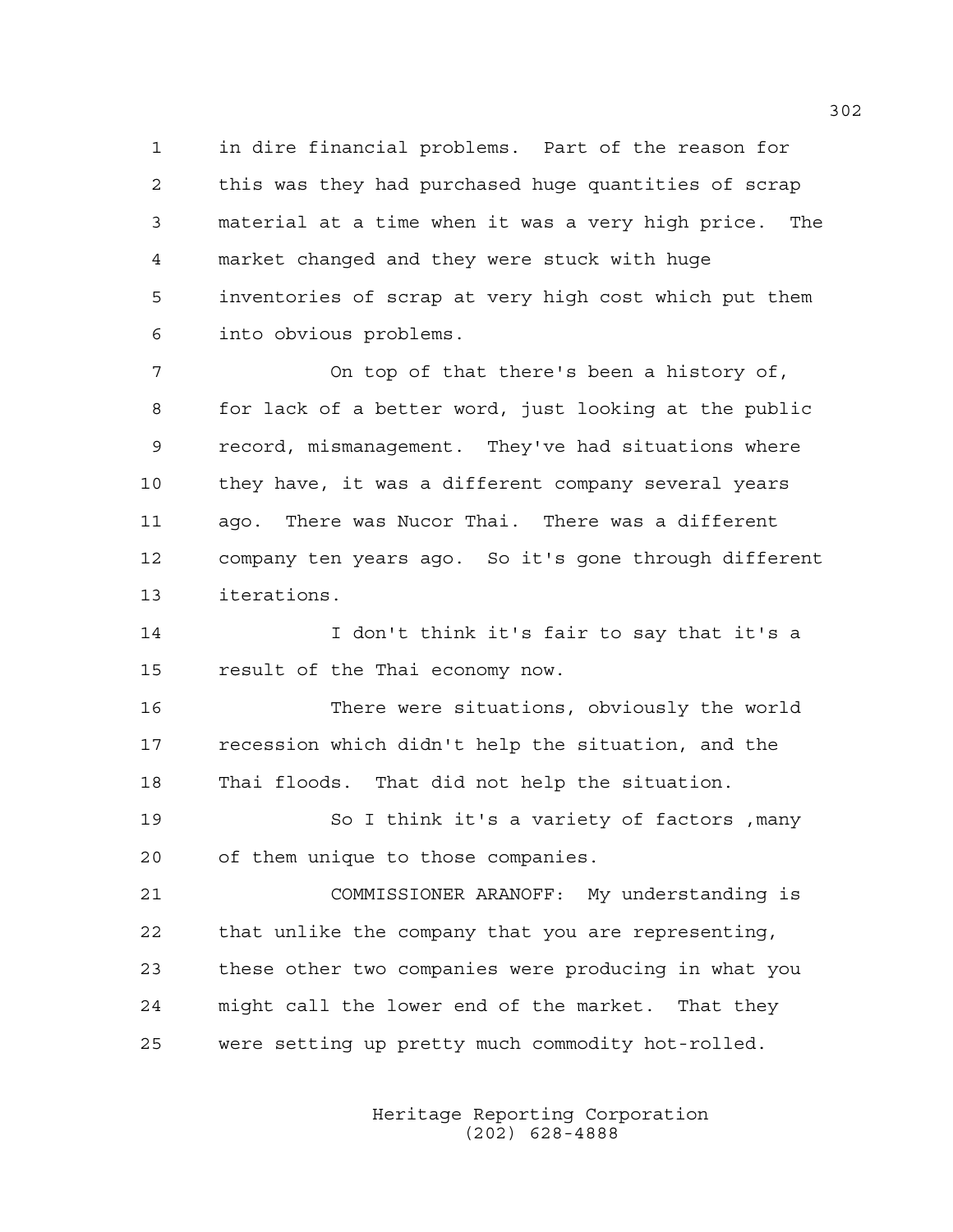1 MR. LaFRANKIE: That's right. SSI is more 2 distinguished that way from those two producers in 3 terms of being able to produce much higher quality 4 product as compared to those. G Steel and GJ Steel, 5 they do have higher end of the low end market, if you 6 want to call it that. They do have pickling and 7 oiling and skin passing operations. But yes, G Steel 8 and GJ Steel definitely focus more so on the 9 commercial grade.

10 COMMISSIONER ARANOFF: Let me turn to 11 another subject that's been touched upon during the 12 hearing. I'll start with this.

13 Ford made a submission to the Commission in 14 support of revocation and didn't really give a reason. 15 There's some evidence to suggest that auto producers 16 are most interested in using domestic production. 17 That's an argument that's been made. I don't want to 18 get too close to the actual numbers.

19 Why do you think that Ford has come forward 20 in support of revocation of the orders if it hasn't 21 admitted preference for domestic production?

22 MR. BUTTON: That's not an economist sort of 23 question. Counsel here is trying to decide. All I 24 can suggest is in terms of what they are trying to say 25 is that they're making a statement of self-interest in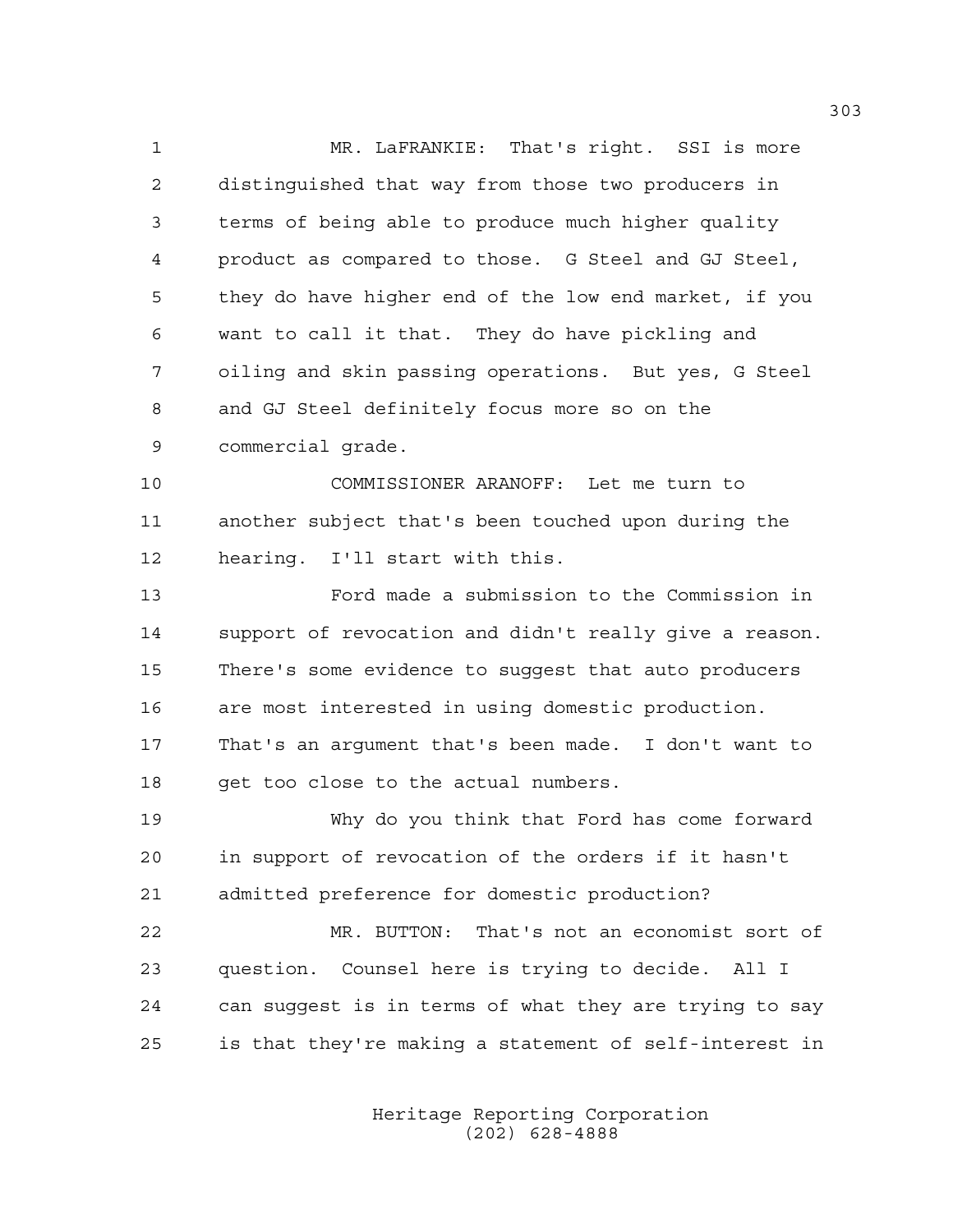1 their economics. Why they bothered, Ford would have 2 to say.

3 But I think there's reason in the record for 4 credibility that their point of view is widespread. 5 COMMISSIONER ARANOFF: Let me get at sort of 6 the same issue from a different direction which is the 7 domestic producers testified this morning that if even 8 a small amount of imported hot-rolled steel enters the 9 market from wherever, and it's low priced, that the 10 mechanisms in the market are such that that 11 immediately brings down the spot market price to 12 whatever that low price was and very soon, very 13 quickly, also can affect contract prices because those 14 contract customers, which obviously would include the 15 auto companies, are sitting there watching that every 16 day.

17 I wanted to know, and this is an economist 18 question, do you agree, Dr. Button, that that is an 19 accurate description of how prices behave in the 20 market?

21 MR. BUTTON: It is not an accurate 22 description of how prices have behaved recently in the 23 U.S. market in the presence of the new flows of 24 imports from Japan and Brazil and others. Prices are 25 rising. The domestic producers have announced new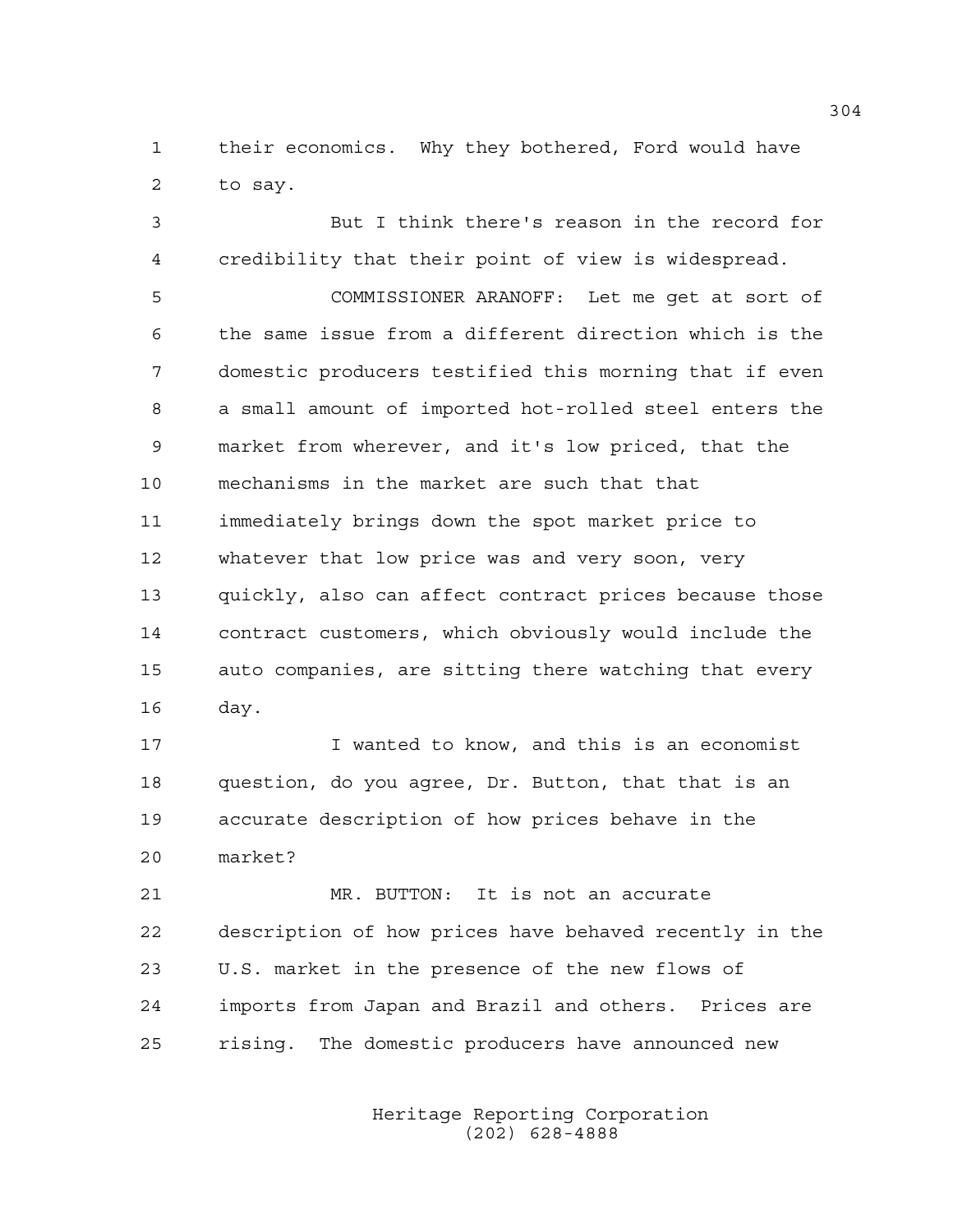1 price increases. Six of them I mentioned to you. So 2 this is an environment where despite those things 3 prices are rising.

4 What it challenges, the point of view that 5 they have does not acknowledge that there can be non-6 price factors in the market. They've quoted the 7 statement, prices among the top three items identified 8 as important. Well, I'm not sure I recall any 9 Commission investigation in which price was not among 10 the top three items suggested as important for a 11 purchase decision.

12 But the point here is for the purchasers, 13 they reduce the relevant, credible potential suppliers 14 to a subset and then they view price.

15 As far as the auto producers, they say we 16 need those who are proximate or have some sort of 17 relationship with us. Among them, then yeah, we'll 18 negotiate like crazy. I think that's the message.

19 COMMISSIONER ARANOFF: I understand your 20 argument that the non-subject imports that came in 21 during the period have not brought down prices. Were 22 they in fact lower priced? Do we know that? If they 23 weren't lower priced there wouldn't be any reason to 24 expect them to bring down prices according to the 25 mechanism that the domestic producers posit.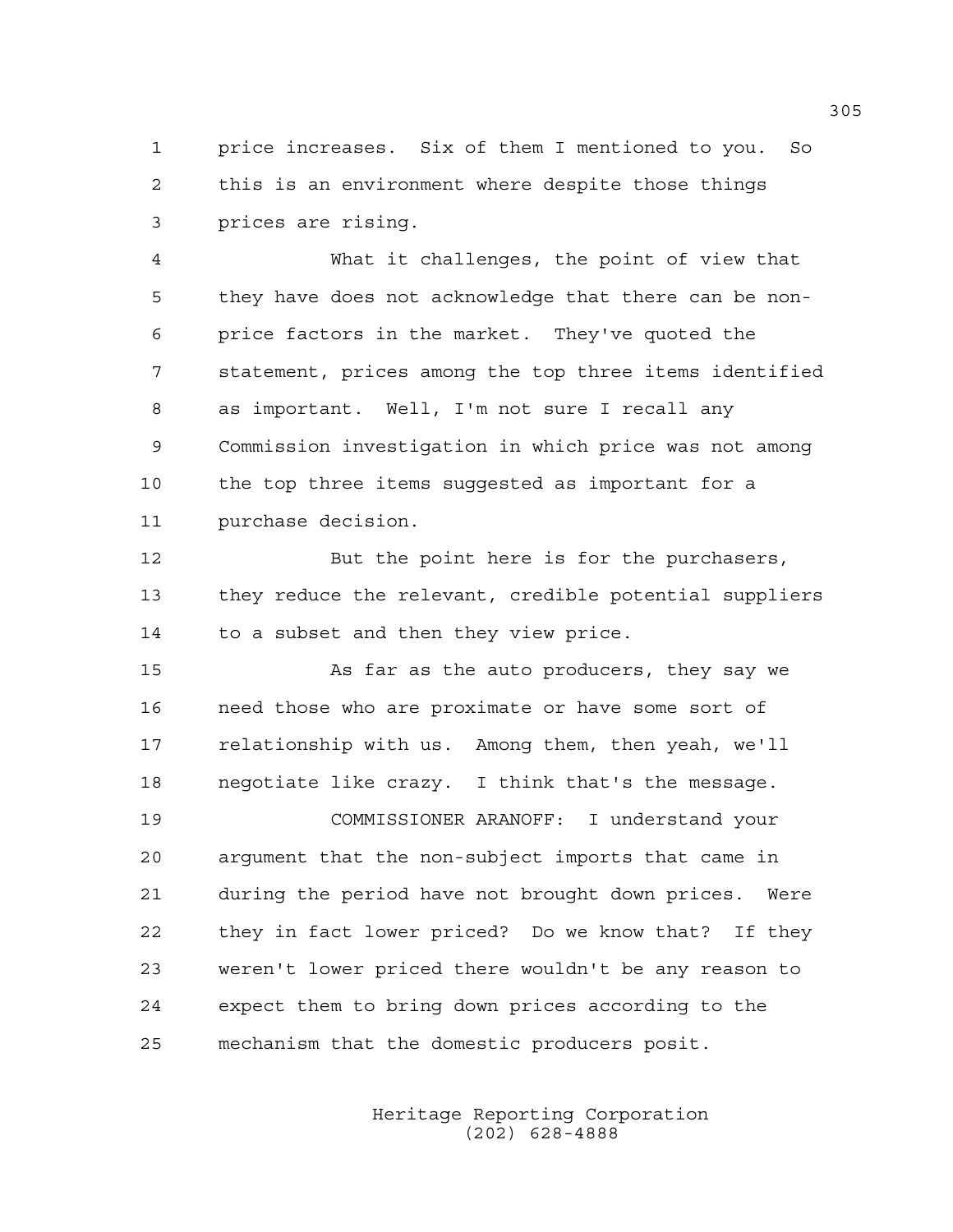1 MR. BUTTON: Just taking the staff report 2 IV-2, and not knowing exactly to whom they went, but 3 we've got prices from Russia at \$448 and so forth. 4 There are a number of prices, actually \$548, and 5 others, it was mentioned in Netherlands and Japan, 6 \$599 and so forth. There are relatively low prices 7 shown as having entered and that hasn't dragged down 8 the market. They're here. More volumes of these 9 could have come in. Commoditized, low end, whichever, 10 but it did not have the effect apparently of crashing 11 the price. 12 COMMISSIONER ARANOFF: I appreciate that 13 very much. That's very helpful. 14 Thank you, Mr. Chairman. 15 CHAIRMAN WILLIAMSON: Commissioner Pinkert? 16 COMMISSIONER PINKERT: Thank you, Mr. 17 Chairman. It's late in the day but I have a couple 18 more questions. 19 Starting with India. Does India import 20 steel products because it has a limited capacity to 21 process the hot-rolled? Is that what's going on? 22 MR. LUNN: No, I don't believe so. If you 23 talk about processing in terms of cold-rolling, 24 galvanizing, and so forth, they have capacity to do 25 that.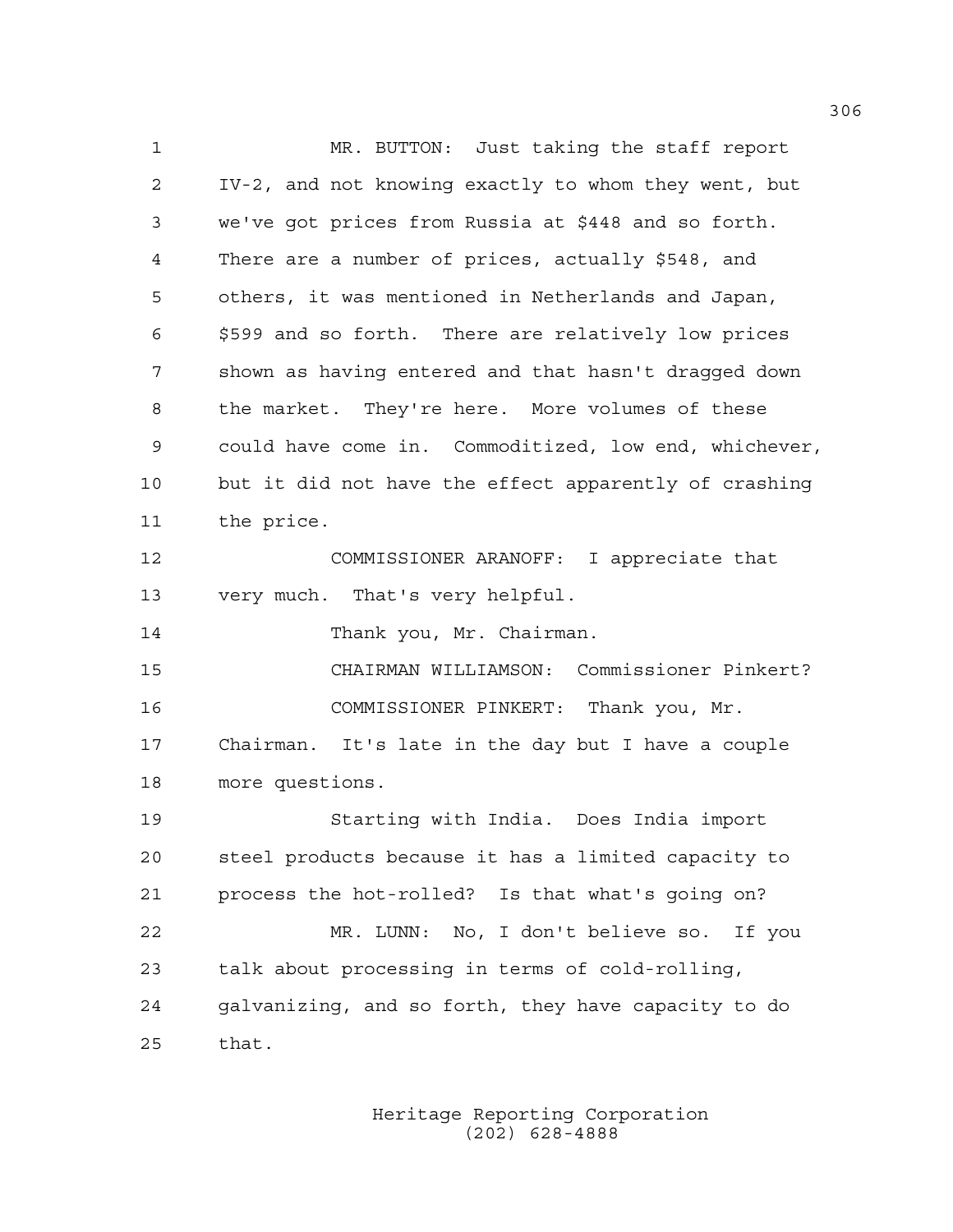1 They may be bringing in some cold-rolled or 2 galvanized or some of the other plate so I'm not quite 3 certainly, but they do have the capacity to produce 4 cold-rolled, hot-rolled, plate, galvanized and so 5 forth.

6 COMMISSIONER PINKERT: For the posthearing 7 if you could try to give us some numbers about the 8 capacity in India to perform those, that would be 9 great. Thank you.

10 Over to Taiwan. Is it a common practice in 11 Taiwan to include contract terms that would provide 12 for a raw material surcharge if the price of the raw 13 materials rises by whatever the amount is that might 14 trigger them?

15 MR. WAITE: I will have to ask our client 16 and also our friends from China Steel to respond to 17 that, Commissioner Pinkert.

18 COMMISSIONER PINKERT: Thank you very much. 19 So that will be in the posthearing 20 submission if you can get that information? 21 MR. WAITE: Yes, sir.

22 COMMISSIONER PINKERT: Thank you. 23 With that I have no further questions for 24 the panel. Thank you very much.

25 CHAIRMAN WILLIAMSON: Thank you.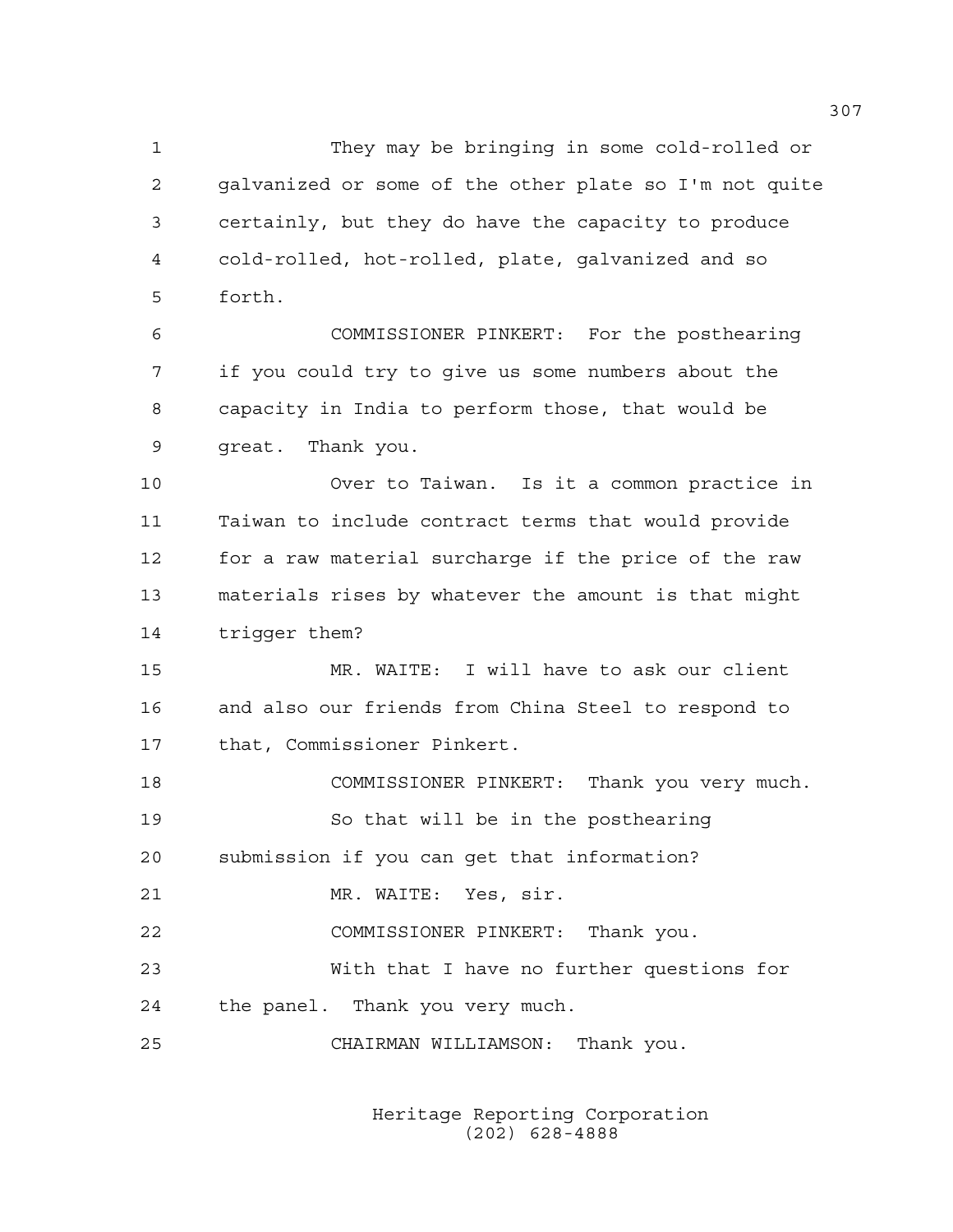1 Commissioner Johanson? 2 COMMISSIONER JOHANSON: Thank you, Mr. 3 Chairman. I also have no further questions. It's 4 been a long day and I think most of our questions have 5 been answered. But I would like to thank you all for 6 being here today and for spending a lot of time on 7 this. Thanks again. 8 CHAIRMAN WILLIAMSON: Commissioner 9 Broadbent? 10 COMMISSIONER BROADBENT: I'd just like to 11 thank the witnesses. I have no further questions. 12 CHAIRMAN WILLIAMSON: Commissioner Kieff? 13 COMMISSIONER KIEFF: I agree. I think we've 14 tried to show you our thinking so that you can help 15 guide us in that. Thank you. 16 CHAIRMAN WILLIAMSON: Thank you. 17 17 I also have no further questions. 18 Does staff have any questions for this 19 panel? 20 MR. CORKRAN: Douglas Corkran, Office of 21 Investigation. Thank you, Mr. Chairman. Staff has no 22 additional questions. 23 CHAIRMAN WILLIAMSON: Do those in favor of 24 continuation of the orders have any questions for this 25 panel?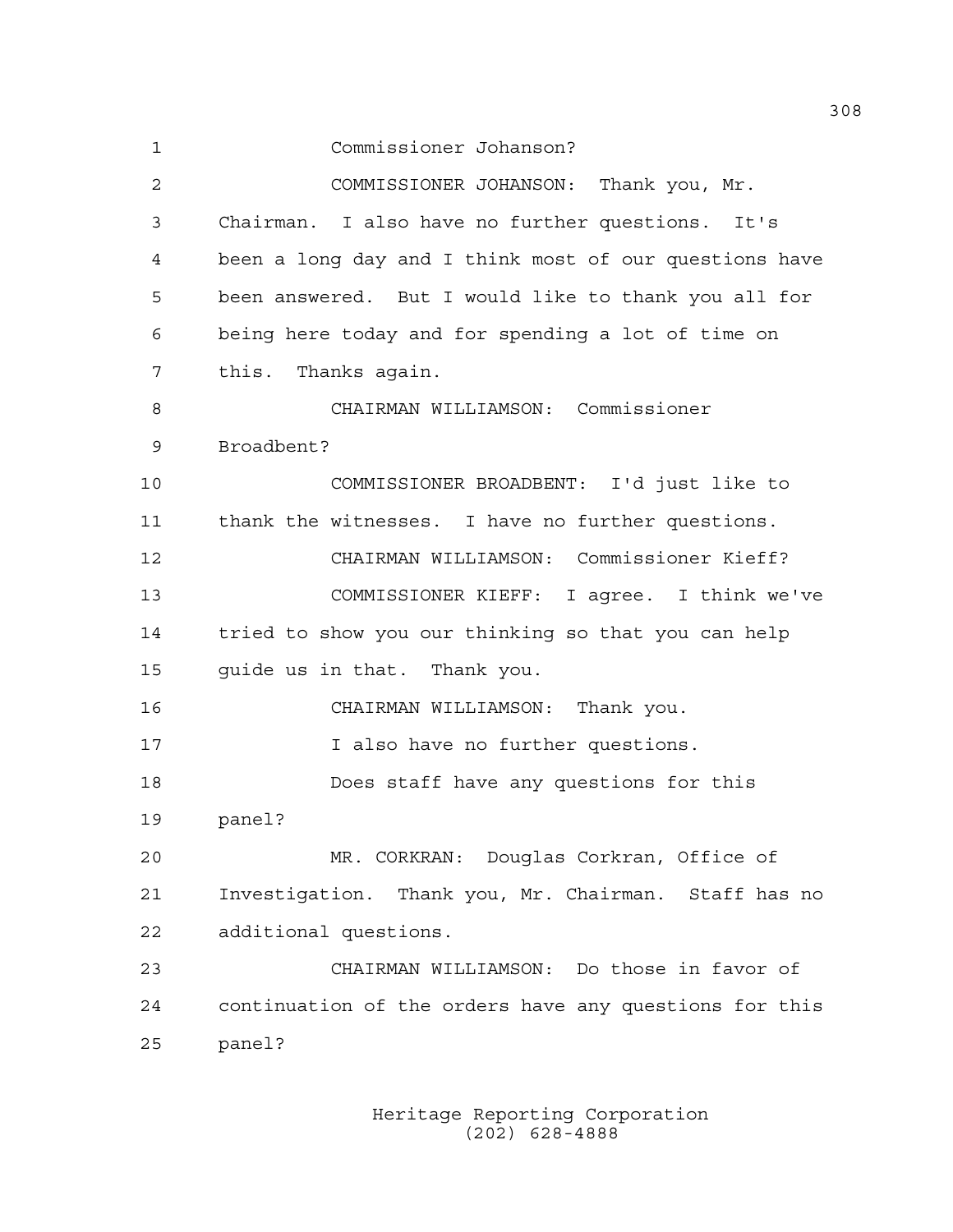1 MR. ROSENTHAL: Paul Rosenthal, Kelly Drye. 2 No questions. Thank you. 3 CHAIRMAN WILLIAMSON: Thank you. 4 I think it's time for closing statements. 5 Those in support of continuation have six 6 minutes direct and five minutes for closing for a 7 total of 11 minutes. 8 Those in opposition have seven minutes for 9 direct and five minutes for closing for a total of 12. 10 Our custom is to combine those. 11 T want to thank this panel for their 12 testimony and we'll ask you to move back and then 13 we'll have our closing statements. 14 (Whereupon, a short recess was taken.) 15 CHAIRMAN WILLIAMSON: Mr. Rosenthal, you can 16 begin when you're ready. 17 MR. ROSENTHAL: Thank you. It's been a long 18 day and I know some of us still need to go home and 19 trick-or-treat. Not for our kids or grandkids, but 20 for ourselves. 21 I want to make a few quick points to kind of 22 clean out some of the detritus and then I'll make some 23 summary comments. 24 First, Mr. Button had claimed that there 25 have been many price increases announced by the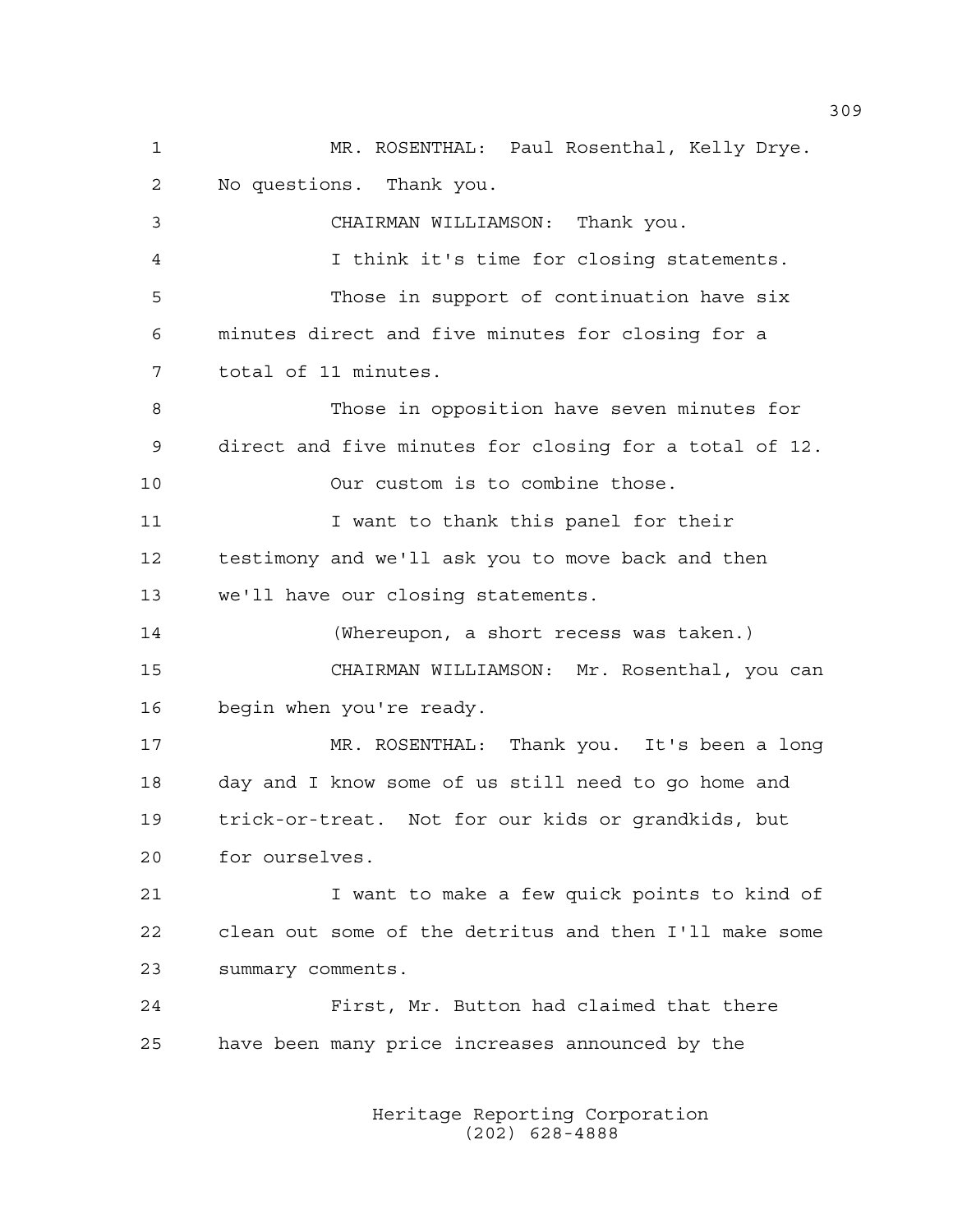1 domestic industry but he failed to mention that those 2 price increases for the most part did not stick, and 3 in fact prices in 2013 are below those in 2012 for 4 this industry.

5 Dr. Button's slide that he presented 6 concerning how well the economy is doing in 7 manufacturing and generally elsewhere was very 8 encouraging and it may be true that the economy is 9 improving in general, but as we pointed out, that 10 improvement has not trickled down particularly well to 11 the domestic producers of hot-rolled steel because 12 we're not sharing in that increased demand. As you've 13 heard, the projections are for very anemic improvement 14 in demand in the near term.

15 Commissioner Broadbent asked about the 16 McKinsey Report. It's complicated, but I do think you 17 need to go back and look at the difference between 18 EBITDA and net operating profit which is a particular 19 measure that this Commission normally looks at. There 20 are different numbers. So it's not surprising that 21 you haven't seen a lot of net operating profit to 22 sales ratios of 16 percent. But as pointed out by the 23 domestic witnesses earlier today and as acknowledged 24 by the Respondents' presentation, there have been 25 times not too long ago where domestic producers were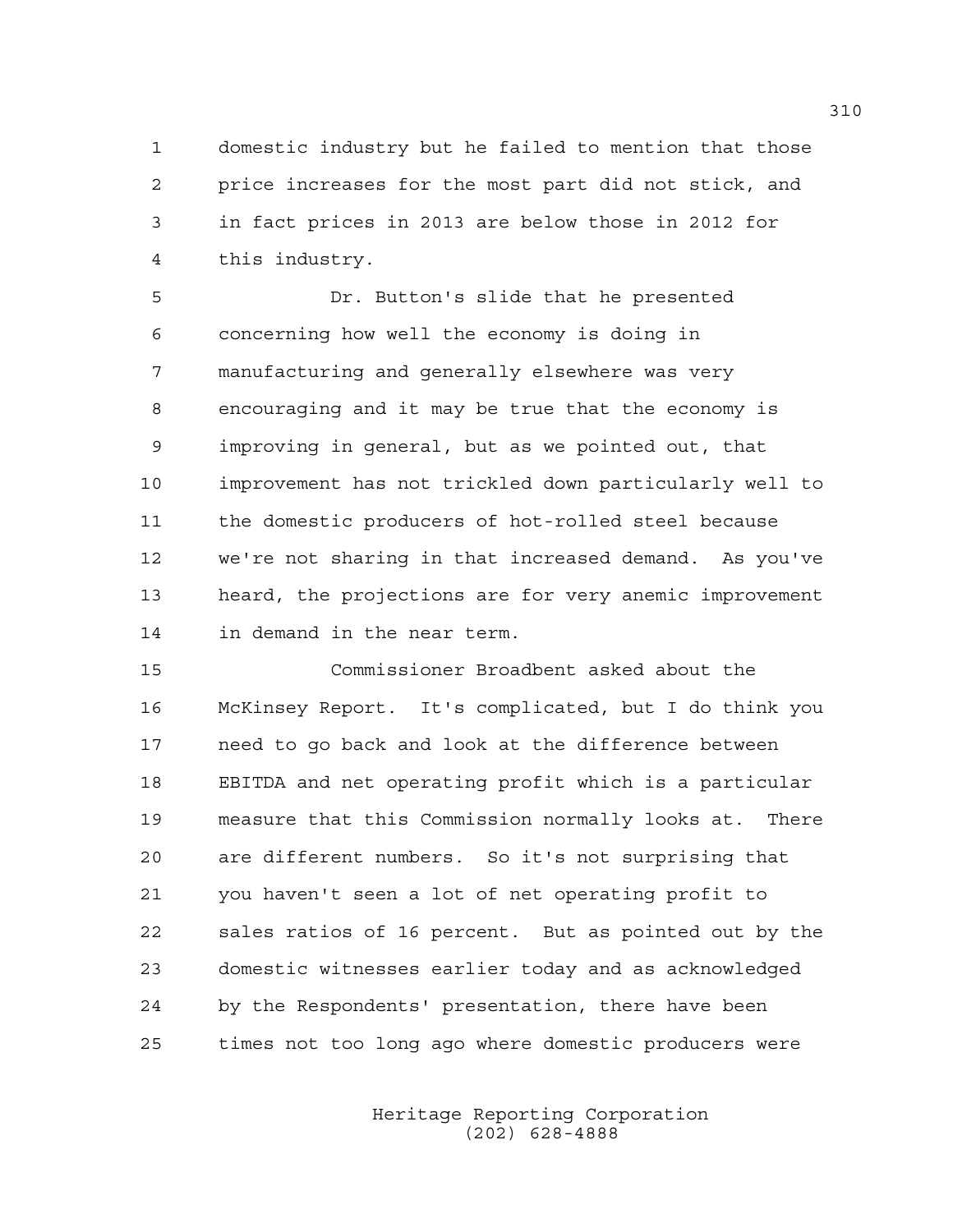1 hitting that number. The big issue is how do you have 2 a sustainable industry?

3 Yes, it's true that the industry in the last 4 number of years hasn't hit that number. The result is 5 the casualties you've seen, such as at Sparrow's 6 Point, at other places that have been mentioned. Nine 7 bankruptcies in this period.

8 So yes, the industry's still here, but it's 9 shrunken and doing less well.

10 So unless the industry gets an adequate 11 return on its investment it's not going to be able to 12 make the investments to stay in business in the long 13 term and that's the point of the McKinsey study. How 14 do you sustain yourself in the long term?

15 I'm not an expert and I'm not going to 16 critique or support the McKinsey analysis, but you 17 should read it yourselves and make your own judgments. 18 They didn't do it on behalf of the domestic industry. 19 This is an independent report to the OECD.

20 I will say that there's a discussion also 21 concerning imports from Korea and Canada in Dr. 22 Button's presentation and I think if I'm not mistaken 23 that he called the non-subject imports from Korea and 24 Canada as having huge market shares. I'll have to go 25 back and check the transcript, but that's what I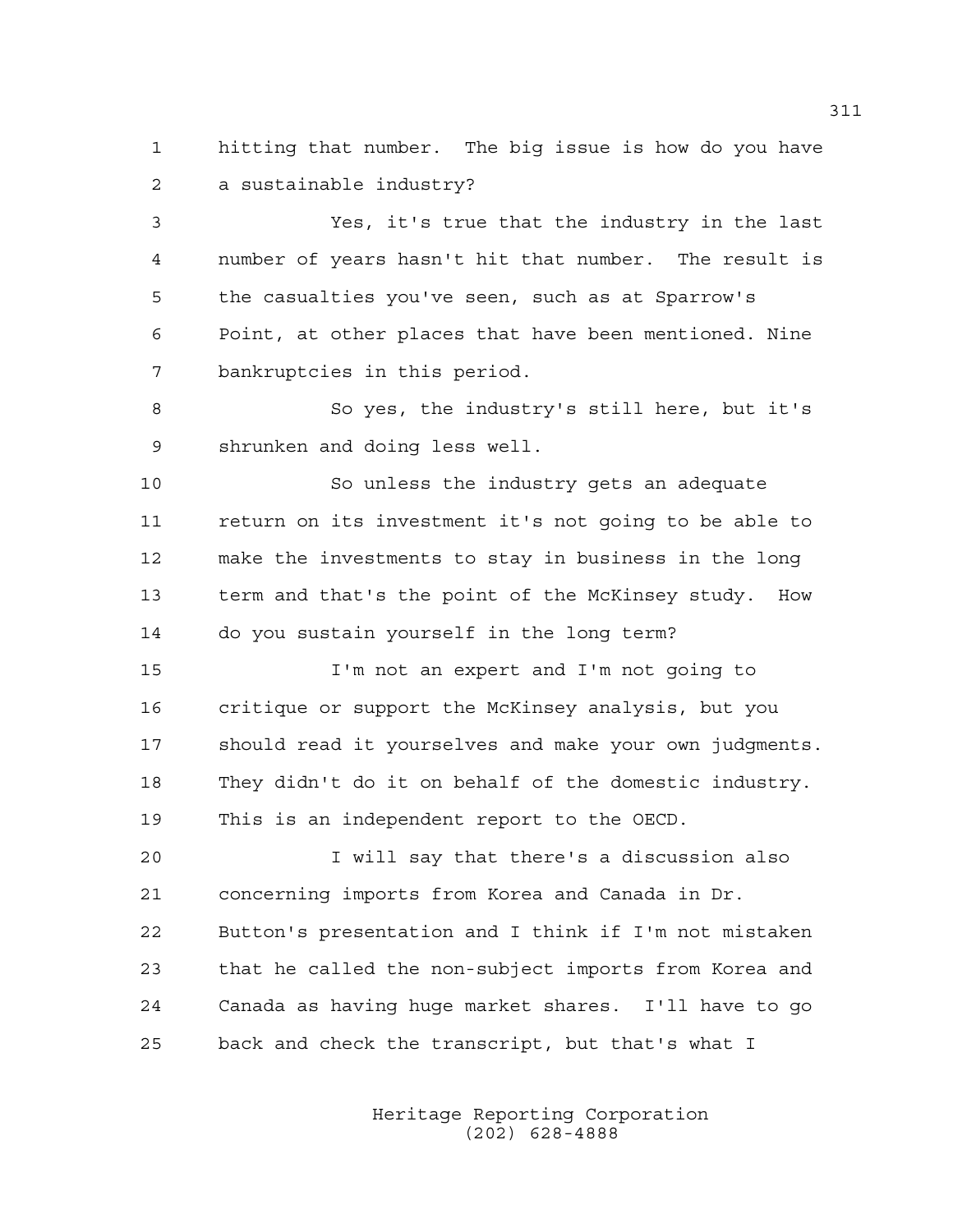1 thought I heard.

| 2  | Those market shares, by the way, were 2.2             |
|----|-------------------------------------------------------|
| 3  | percent for Canada; and 1.5 percent for Korea.        |
| 4  | We agree those are significant market                 |
| 5  | shares, and I'll point out that the more important    |
| 6  | part about our concern is that we're concerned about  |
| 7  | market shares of countries that are trading unfairly. |
| 8  | Those shares, and particularly shares at              |
| 9  | much higher levels that you have focused on before as |
| 10 | shares in the merchant market where some of the most  |
| 11 | aggressive and pernicious competition takes place is  |
| 12 | the qreater concern.                                  |
| 13 | Which reminds me that when the Commission             |
| 14 | did its original investigation you saw the market     |
| 15 | share, as I think Commissioner Broadbent talked about |
| 16 | in the overall market, but the Commission in that     |
| 17 | investigation did focus on the merchant markets for   |
| 18 | the most part and found higher market shares for the  |
| 19 | cumulated imports that we've been talking about.      |
| 20 | By the way, that was a 6-0 affirmative                |
| 21 | determination by the Commission. It was not a         |
| 22 | particularly close case despite the so-called         |
| 23 | relatively low market shares because the Commission   |
| 24 | understood that A, cumulation was important and this  |
| 25 | is exactly the kind of case where it should be        |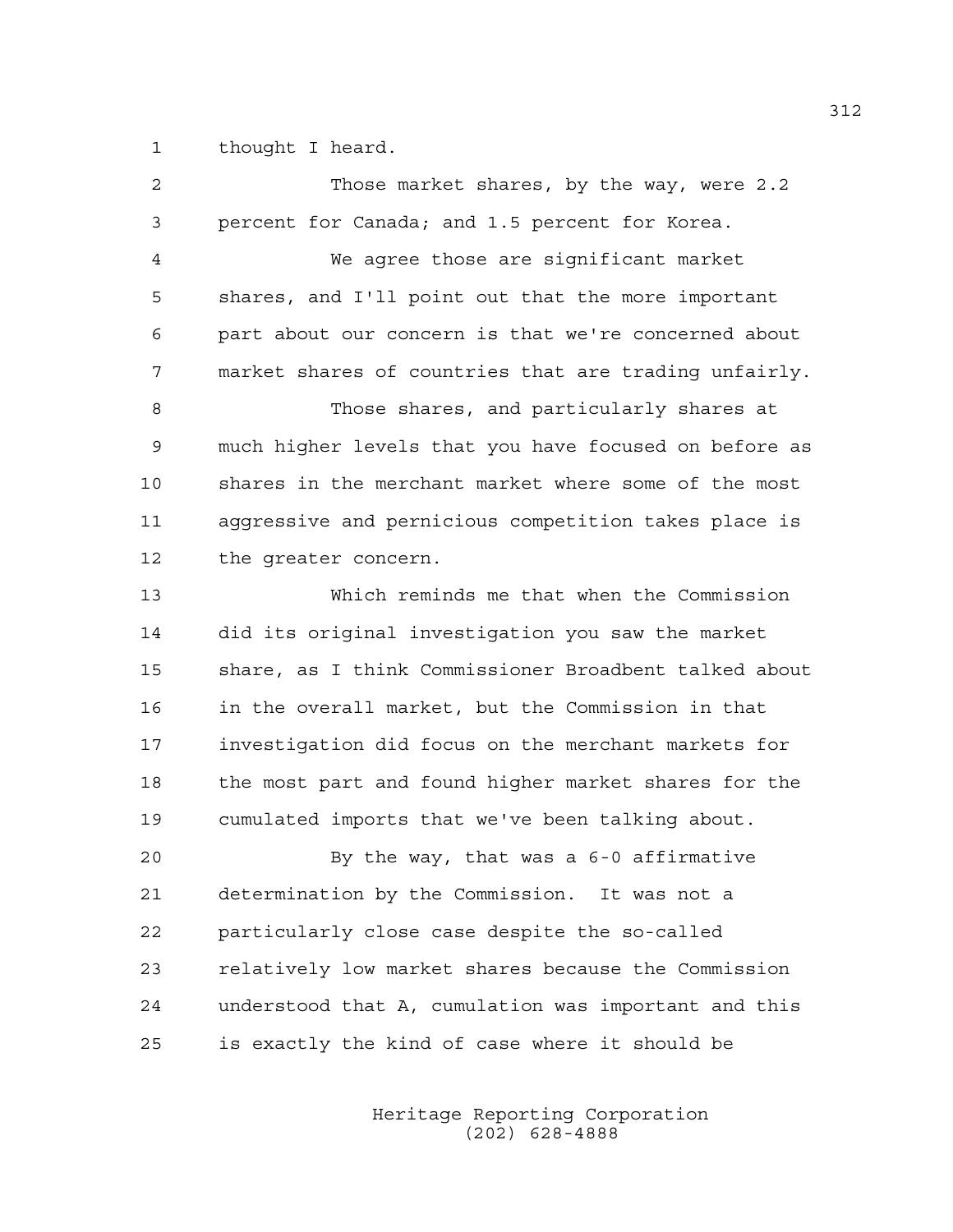1 employed; and B, that even relatively low levels of 2 volumes can still have a tremendous effect on an 3 industry, especially one that's capital intensive and 4 needs high capacity utilization and is very, very 5 price sensitive.

6 By the way, on the cumulation issue, the 7 Respondents continue to say -- First of all, China we 8 acknowledge is terrible and we're not like them at 9 all. And yet we're different from everybody else. 10 And yet every difference that they named to try to 11 disassociate themselves from the other countries they 12 were sitting next to were exactly the same basically 13 we focus on our home market and nearby Asian markets 14 and we intend to focus just on the consumption of hot-15 rolled and basically every argument they've made 16 doesn't really differentiate them from their next door 17 neighbor at this table or among the other subject 18 countries.

19 This is a case where you should exercise 20 your discretion to cumulate in the sunset review.

21 Now I want to turn to Commissioner Kieff's 22 question which is an overriding question that really 23 implicates all the questions that the Commissioners 24 have had today concerning given the overcapacity and 25 the undisputed unfair pricing practice, subsidization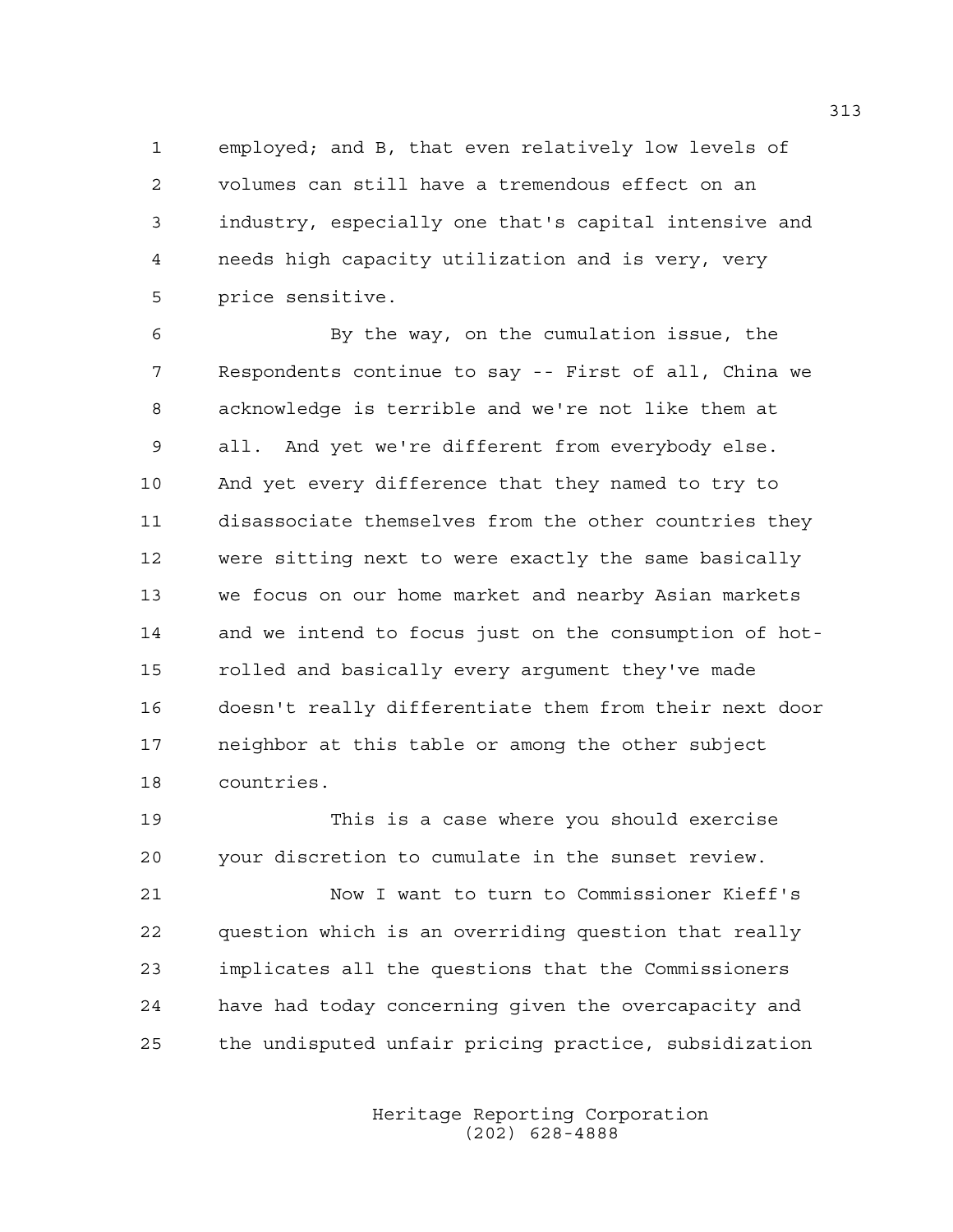1 and dumping associated with the product, how do we 2 know that the subject imports will come into the 3 United States and cause material injury?

4 As Congress and the Commission have 5 recognized, this is a counter-factual inquiry. We 6 can't look at the recent past to discern what's going 7 to happen. As we know, the imports have been under 8 restraint. The Commission has to use the best 9 information available that it has. And unfortunately, 10 we don't have much in the way of precision. Maybe you 11 can be more concise. But it's difficult. You have to 12 use your common sense based on the facts that you've 13 received.

14 We've given you quite a few facts that point 15 to the inexorable conclusion that given the excess 16 capacity and the nature of this industry, those 17 imports are going to come here.

18 I'll just name a few now and we'll expand on 19 those. You've seen some of them already. There are 20 dumping orders and other restraints that restrict the 21 ability of the subject imports to go to other markets. 22 There's export orientation by all these countries 23 that are subject.

24 And there is competition by China in Asia 25 and other markets that wouldn't otherwise be export

> Heritage Reporting Corporation (202) 628-4888

314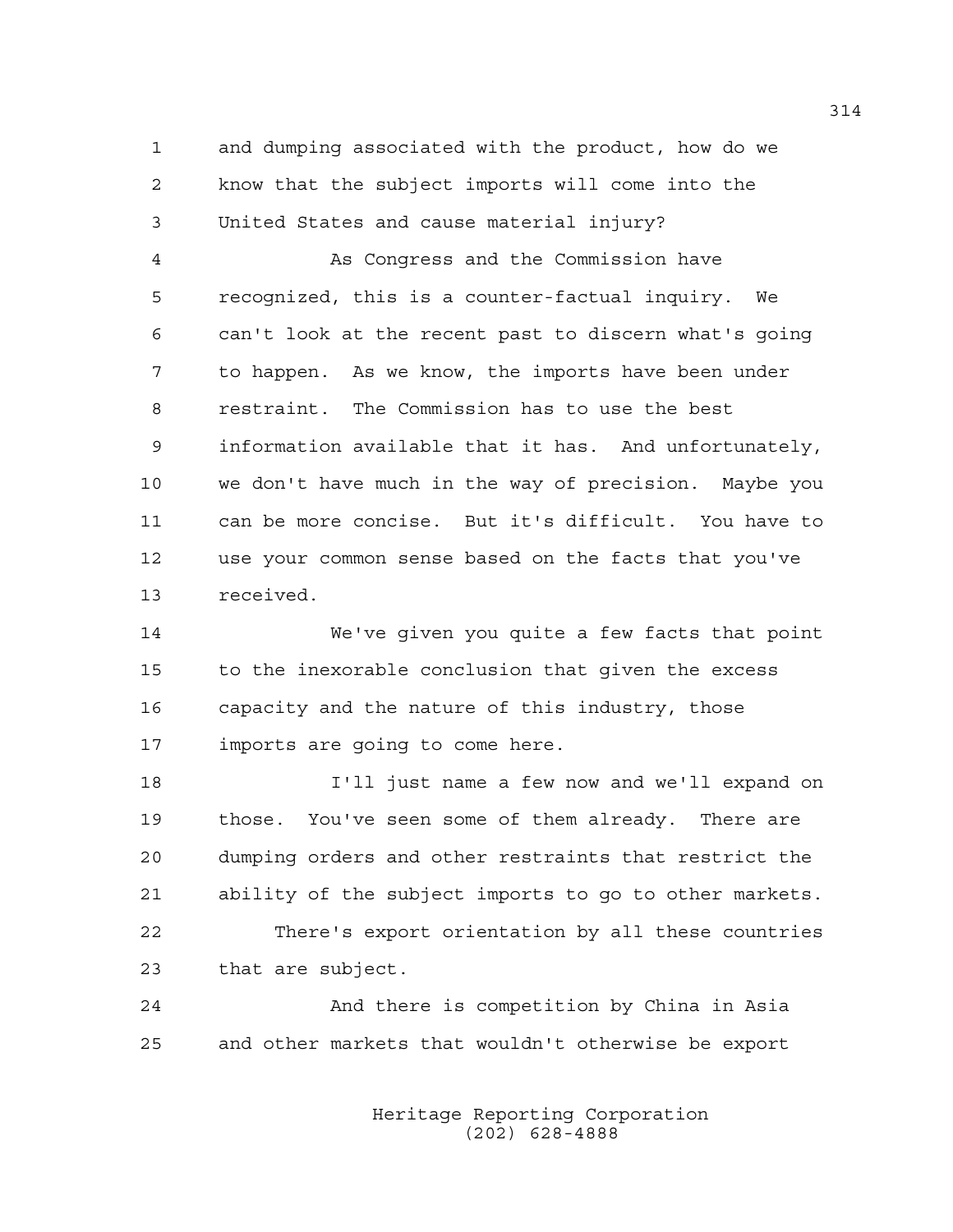1 markets for these countries.

| $\overline{2}$ | There is declining demand in Asia and in               |  |  |
|----------------|--------------------------------------------------------|--|--|
| 3              | some of their home markets.                            |  |  |
| 4              | And the market prices here in the U.S. are             |  |  |
| 5              | higher than market prices they could get elsewhere.    |  |  |
| 6              | Commissioner Williamson just asked that question again |  |  |
| 7              | about AUVs.                                            |  |  |
| 8              | So we think those are pretty strong points.            |  |  |
| $\mathsf 9$    | Mr. Button, Dr. Button in response to the              |  |  |
| 10             | last set of questions said well, you should ask the    |  |  |
| 11             | purchasers, and we agree. Take a look at your staff    |  |  |
| 12             | report. We summarized the important purchaser answers  |  |  |
| 13             | when it came to the pricing and volume effects of the  |  |  |
| 14             | revocation of the orders. At page 83 of the            |  |  |
| 15             | ArcelorMittal brief and page 91, 92 of the             |  |  |
| 16             | ArcelorMittal brief quote purchasers and importers     |  |  |
| 17             | about what the volume effects will be and what the     |  |  |
| 18             | price effects will be.                                 |  |  |
| 19             | I can't talk about the individual responses            |  |  |
| 20             | because they're confidential, but to a person, to a    |  |  |

y're confidential, but to a person, 21 company, they all said prices would go down, volumes 22 would go up.

23 That's not the domestic producers talking. 24 That's not the foreign producers talking. That is a 25 collection of responses by folks who are not us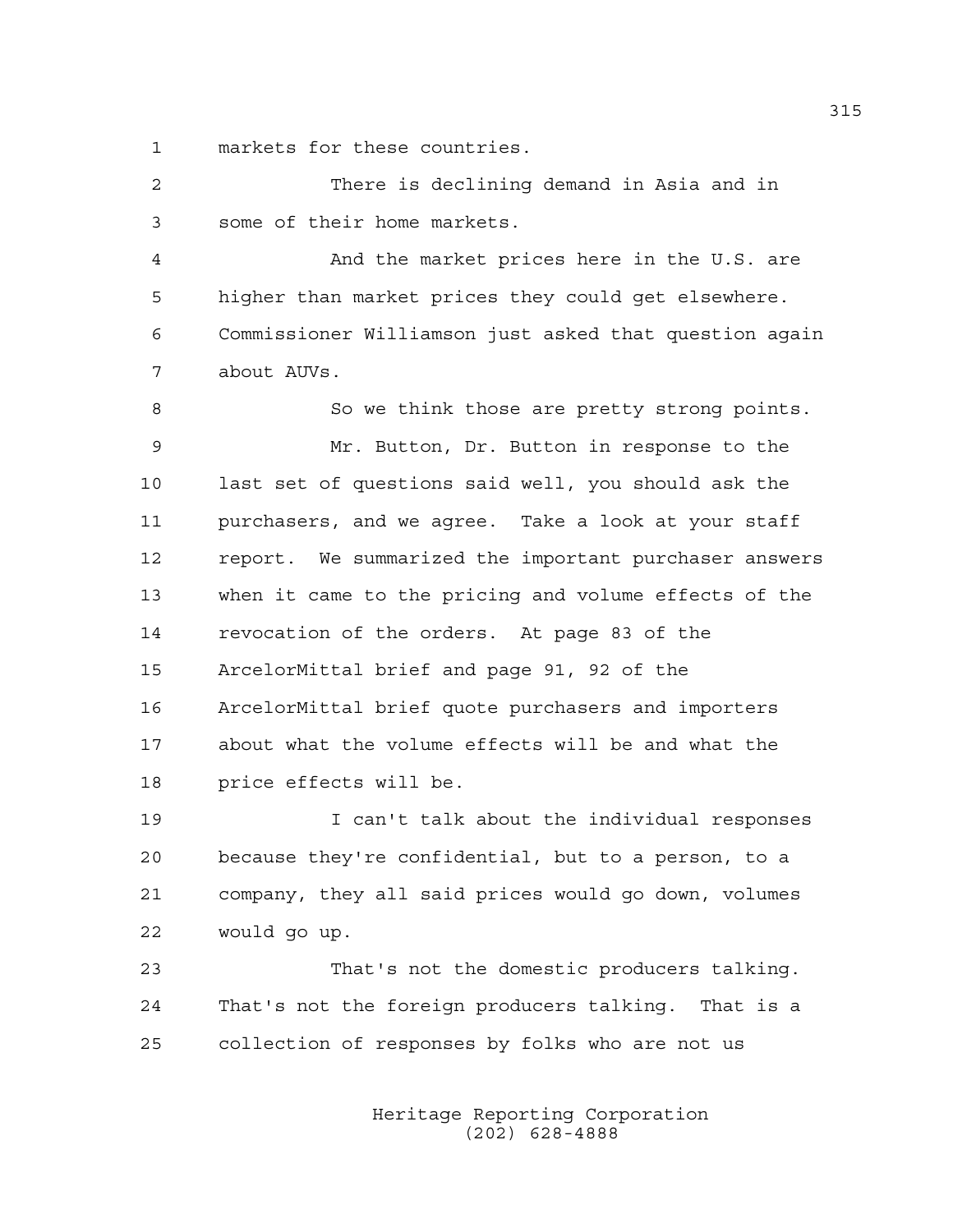1 telling you what's going to happen if these imports 2 are able to come into the market without restraint.

3 So yes, we agree with Dr. Button. Listen to 4 what the purchasers have to say and you will reach 5 your conclusion that the revocation of these orders 6 likely will result in higher volumes and lower prices 7 of imports and injury to the U.S. market.

8 One of the things that it was obvious as we 9 were talking about the relative lack of demand or the 10 decreased demand in the U.S. versus other markets, and 11 we agree with the other statements that were made, 12 that demand is somewhat depressed elsewhere in the 13 world. The U.S. only looks good because even though 14 we're not doing great, we're better than everybody 15 else. Mr. Mull had commented to me, we're like the 16 best house in a bad neighborhood. I've been told 17 that, and I can't let October 31st go by without more 18 references to Halloween. My colleague, Alan Luberda, 19 essentially had said that the Respondents have already 20 trick-or-treated at every house in Asia and there's no 21 more candy for them there now, so now they have to 22 come to the U.S. market.

23 If you revoke the orders it's like turning 24 on the porch light and inviting them over to our 25 house. So I have to say that this is a clear

> Heritage Reporting Corporation (202) 628-4888

316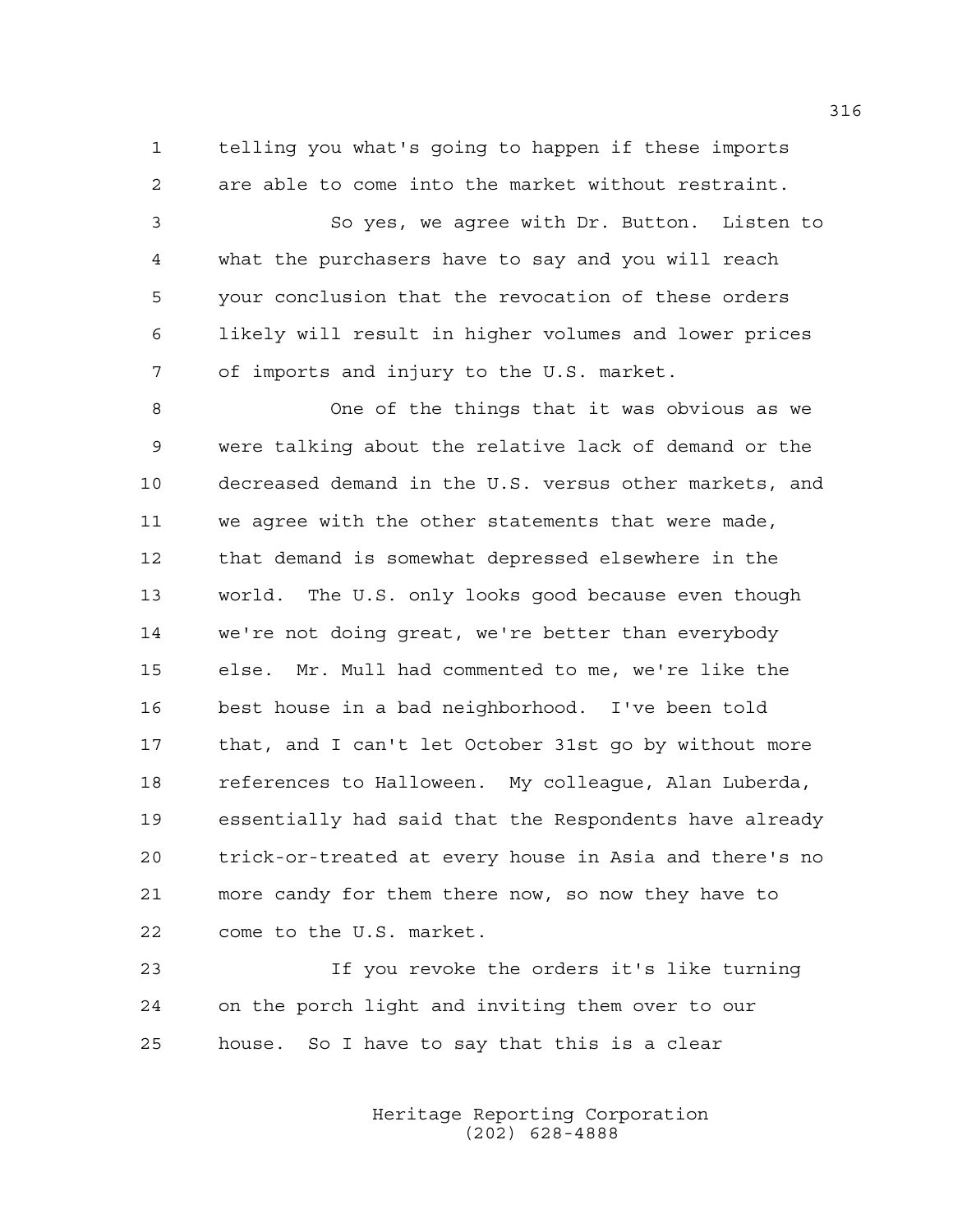1 invitation to imports to come into this market and 2 essentially have their way with our candy.

3 I'm sorry. That's the best way I can put 4 it.

5 I'm just going to conclude with a quote that 6 I thought about a while ago when we were first 7 contemplating this hearing. It's a quote by the poet 8 Ogden Nash who had written, "Everybody wants to be a 9 wow, but not everybody knows exactly how."

10 I know the first thought that comes to mind 11 is well, he must have been talking about international 12 trade lawyers. You heard u all here trying to answer 13 your questions. But I really think it's more 14 analogous to countries and governments who have 15 decided they want to be in the steel business. 16 Everyone wants to be in the steel business in the 17 worst way, and often they are in the worst way because 18 there's no way they can be in the steel business 19 without resulting in overcapacity, subsidization, 20 closed markets, and unfortunately, unfair trade 21 practices. There's no way at this point in the 22 history of this industry and in the current time that 23 foreign producers can sell in the U.S., the subject 24 producers can sell in the U.S. without dumping, 25 without subsidization, and without causing material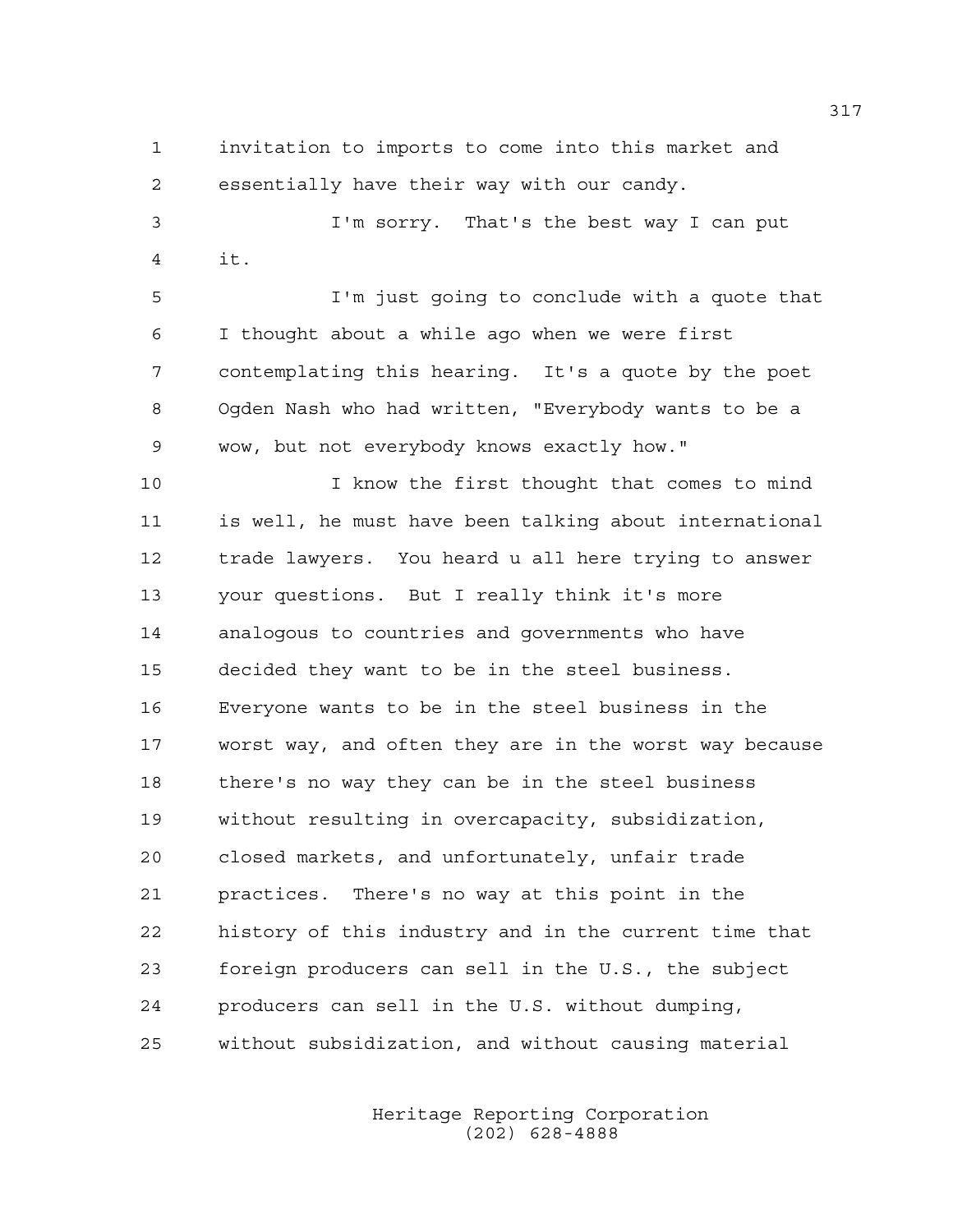1 injury to the domestic industry.

2 So accordingly, I request that the 3 Commission make an affirmative determination in this 4 case. 5 Thank you. 6 CHAIRMAN WILLIAMSON: Thank you. 7 MR. LUNN: Good afternoon one last time. 8 It's Mark Lunn on behalf of the Respondents 9 in this case. I think I get this slot because 10 everybody knows I can keep it short, and I will do 11 likewise today. 12 I think Commissioner Kieff in his question 13 captured really well the thrust of this morning's 14 presentation. I took away from that two points. One, 15 that in the view of the domestic industry one ton of 16 imports is an injurious ton of imports and every 17 import is an unfairly traded import. And you just 18 heard that again from Mr. Rosenthal when he said, when 19 he talked about imports, all morning when they talked 20 about imports, they were always referring to unfairly 21 traded imports. 22 There's not a huge amount. The U.S. 23 producers have a large share of the U.S. market, but 24 there are imports into this country and they are 25 fairly traded imports. They're not depressing prices.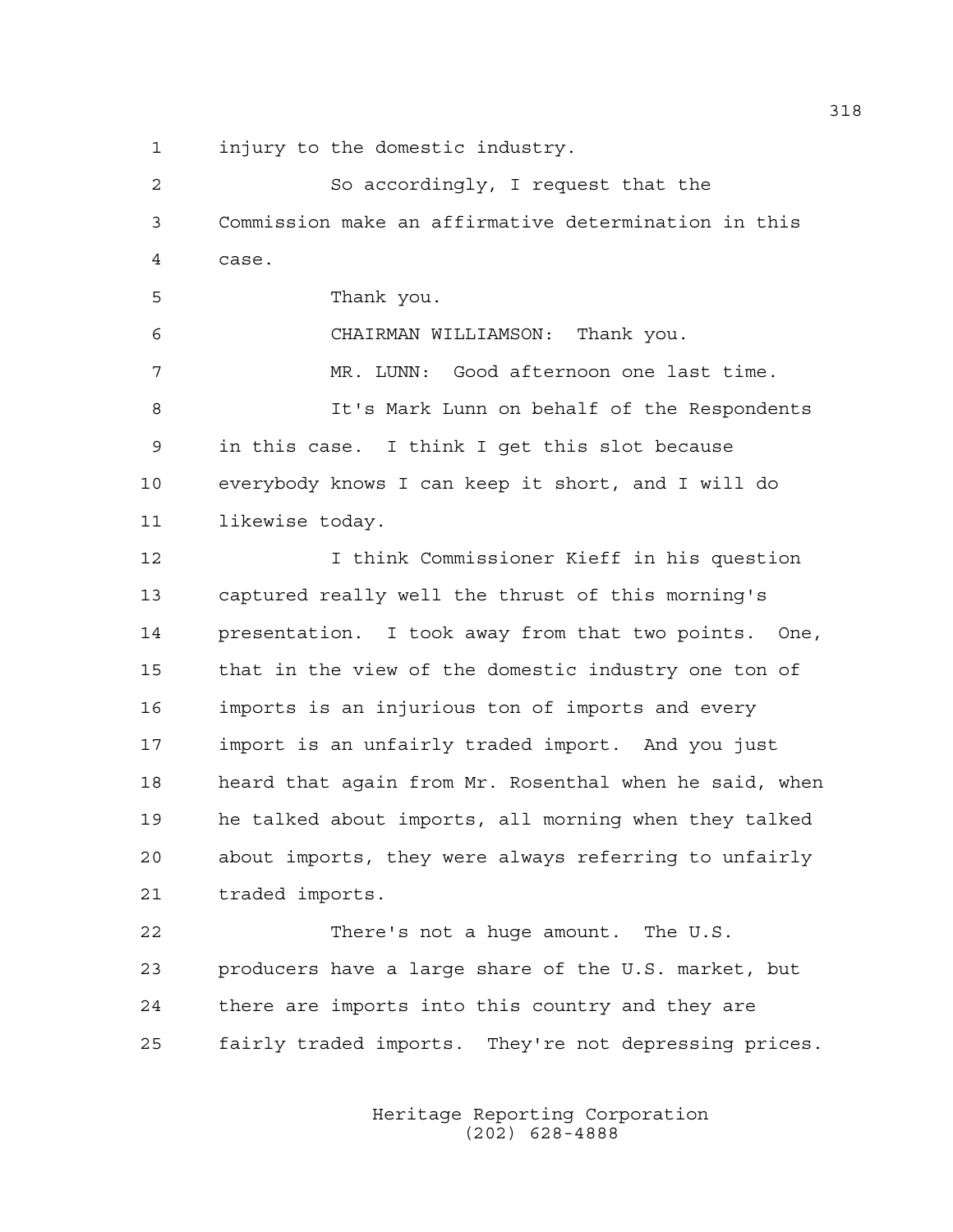1 That is the fact that we have today.

2 The rule that the U.S. industry wants you to 3 follow which is every important is injurious, is not 4 what the law tells you to do. The law tells you to 5 look at what will happen if this, will there be a 6 recurrence of material injury in the reasonably 7 foreseeable future if this order is revoked? 8 I believe that the facts before this 9 Commission show that it will not be. The U.S. 10 industry was not vulnerable in 2011. It's not 11 vulnerable today. The U.S. industry has got a very 12 large percentage of the market share. They're 13 shielded from imports for a large portion of their 14 sales here in the United States. And that's not going 15 to change.

16 There's no evidence on the record that if 17 this order is revoked there's going to be a huge 18 increase in imports. They keep on coming back to 19 Japan. Japan, I believe, had 200,000 tons of imports 20 in the United States in 2012. But you never heard 21 them use that number this morning. Every time they 22 referred to it, it was always a percentage increase 23 which was I don't know, 500 or 600 percent increase, 24 some large number. They never said, by the way, it's 25 from a very low base.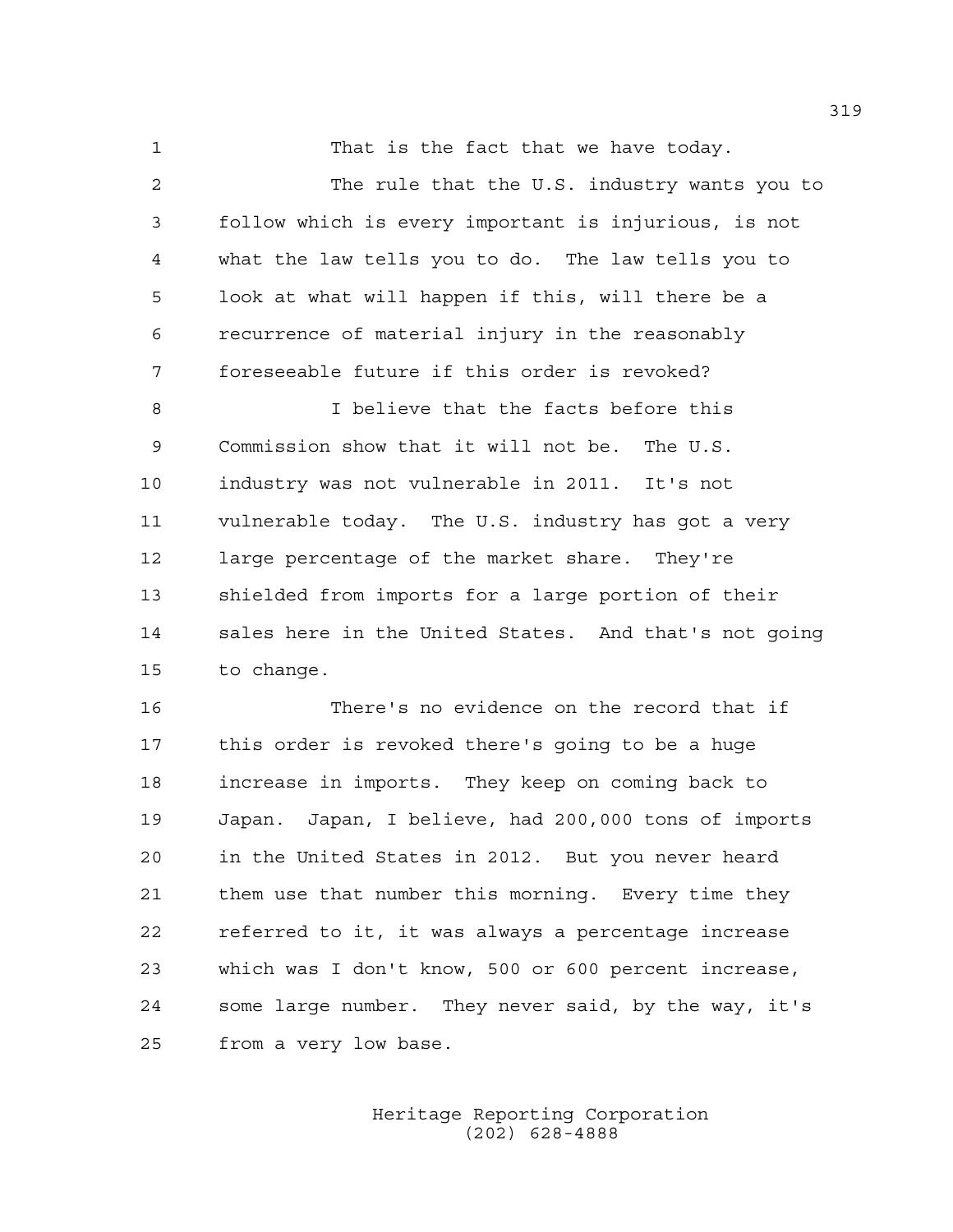1 It's like 0.3 percent of the U.S. industry. 2 Mr. Rosenthal just said that Canada and Korea, they're 3 not that important. They're only 2.2 and 1.1 percent. 4 So for some reason Canada and Korea, they're 5 okay, even though they're substantially larger than 6 Japan. But Japan's a problem. They're causing 7 injury. Even though if they're causing injury 8 presumably there would be another case filed against 9 them. 10 I believe that if the Commission looks at 11 the facts of this case, that the U.S. industry is 12 doing well, prices are going up, it's not a vulnerable

13 industry, and the subject countries pose no threat to 14 the recurrence of material injury. You should vote 15 negative.

16 Also on the individual countries that were 17 here today. Thailand, Taiwan and India. These are 18 countries that are not going to resume substantial 19 exports to the United States. Each for a different 20 reason.

21 If you revoke as to any of these countries 22 there will be no discernible affect on the U.S. 23 industry. So we do believe that the facts support 24 revocation of all the orders, but if you go onto look 25 at the individual countries I believe there's a strong

> Heritage Reporting Corporation (202) 628-4888

320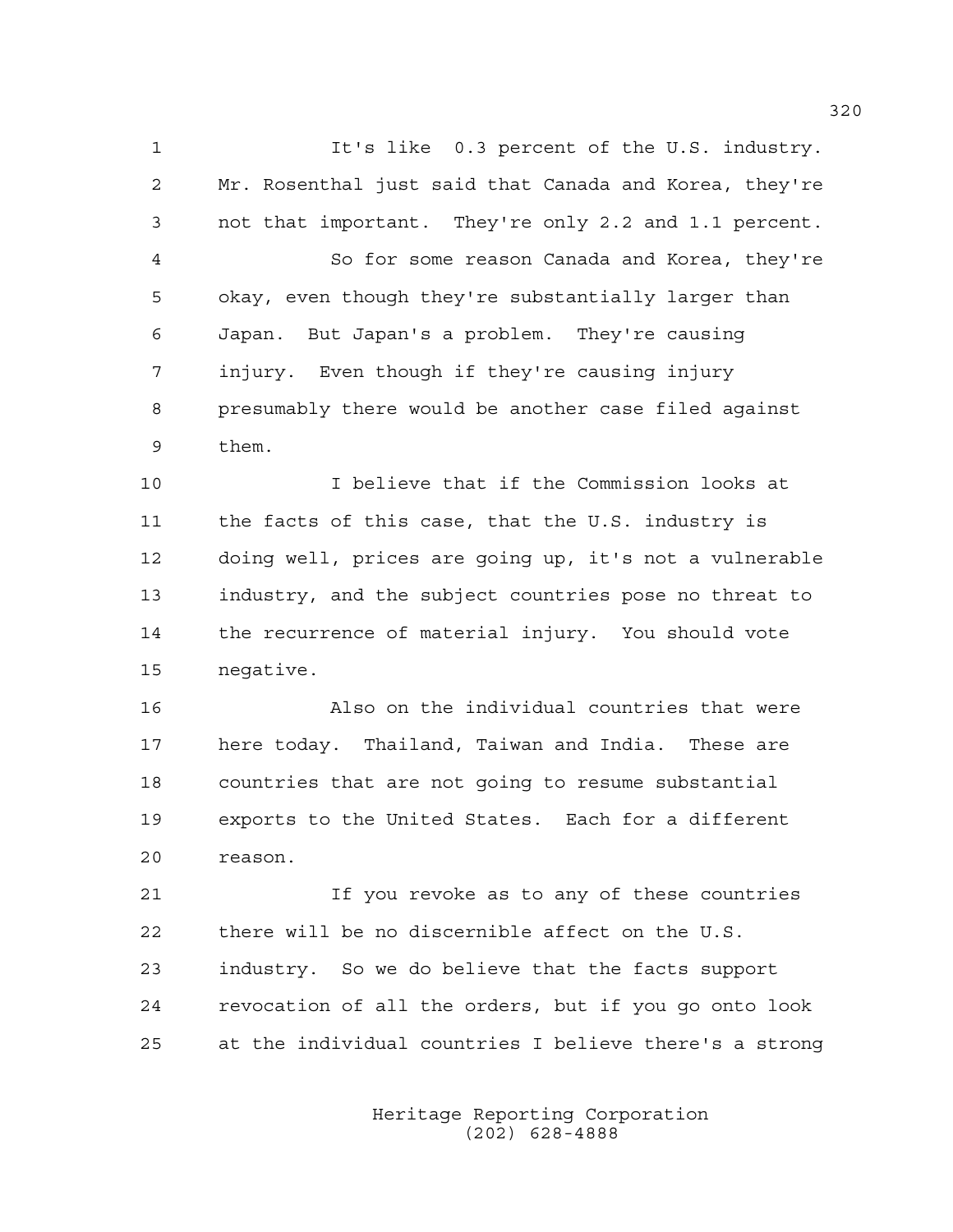1 legal justification for revoking as to the three 2 countries that were before you today. 3 Thank you. 4 CHAIRMAN WILLIAMSON: Thank you. 5 Posthearing briefs, statements responsive to 6 questions and requests of the Commission and 7 corrections to the transcript must be filed by 8 November 8, 2013. Closing of the record and final 9 release of data to parties is by December 10, 2013. 10 Final comments are due by December 12, 2013. 11 With that, I want to thank all those who 12 participated in this hearing today, and this hearing 13 is adjourned. Thank you. 14 (Whereupon, at 5:50 p.m., the hearing in the 15 above-entitled matter was adjourned.) 16 // 17 // 18 // 19 // 20 // 21 // 22 // 23 // 24 // 25 //